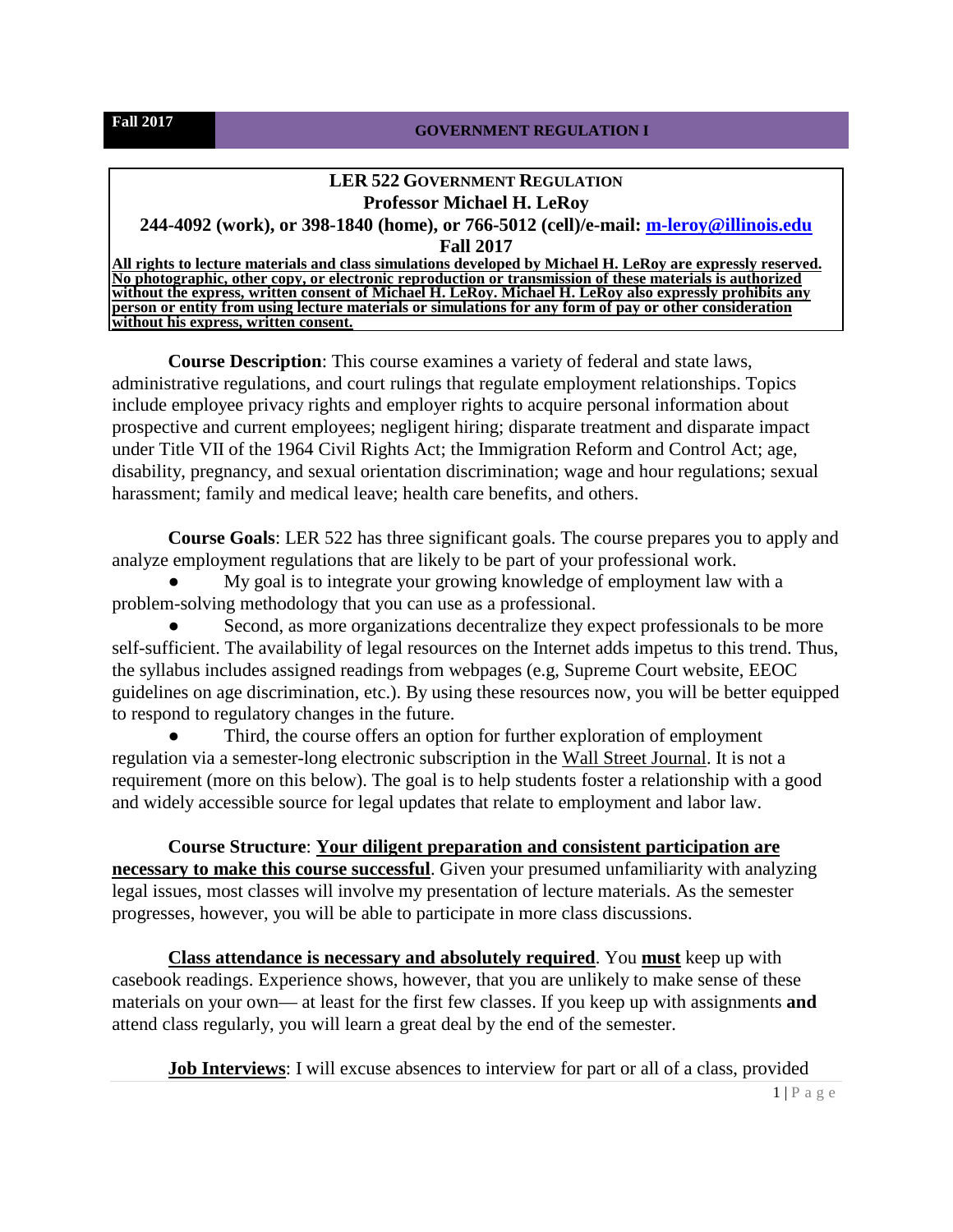that: (1) you give me advance notice of your anticipated absence (i.e., before you miss that class), and (2) your absences from class periods are not excessive. One to two absences for part or all of 1-2 class periods is not a problem, however, beyond that point, I believe absences begin to fall into the excessive range. I reserve the right to ask you and/or our placement office for verification of an ainterview.

**Other Reasons**: Consistent with UIUC Policy, I will excuse an absence for any of the following reasons, though I reserve the right to ask for documentation.

1. Prolonged illness or injury.

2. Life threatening or serious illness or injury of an immediate family member including parents, legal guardian, spouse/partner, siblings, children, or grandparents.

3. Death of a family member (See Student Bereavement Guidelines).

4. A student's religious beliefs, observances, and practices (all religions are accommodated).

5. A student serving as a volunteer emergency worker, as defined in the Volunteer Emergency Worker Job Protection Act.

6. If you have a short-term illness—flu, strep throat, and similar— I encourage you to miss class so as to avoid the risk of infecting others. I routinely excuse these absences.

## **Text**: **All readings are from Mark Rothstein and Lance Liebman, EMPLOYMENT LAW (8th ed.).**

**Grades**: To succeed in this course, you must devote regular thought to the materials you read. The readings seem short— about 40-70 pages per week.

**ASSIGNMENTS**: Read every assignment **at least twice—** once, to become familiar with the issues and concepts, and a second time to delve into materials more carefully. You will have weekly writing assignments on course readings.

**You are required to submit a written assignment every week**. See below for details. Send your paper to [m-leroy@illinois.edu.](mailto:m-leroy@illinois.edu) **Be sure to put this exact heading in the subject line**: **LER 590E**.

**Repeat: Be sure to put this exact heading in the subject line: LER 590E. This will enable me to count your work as timely submitted.**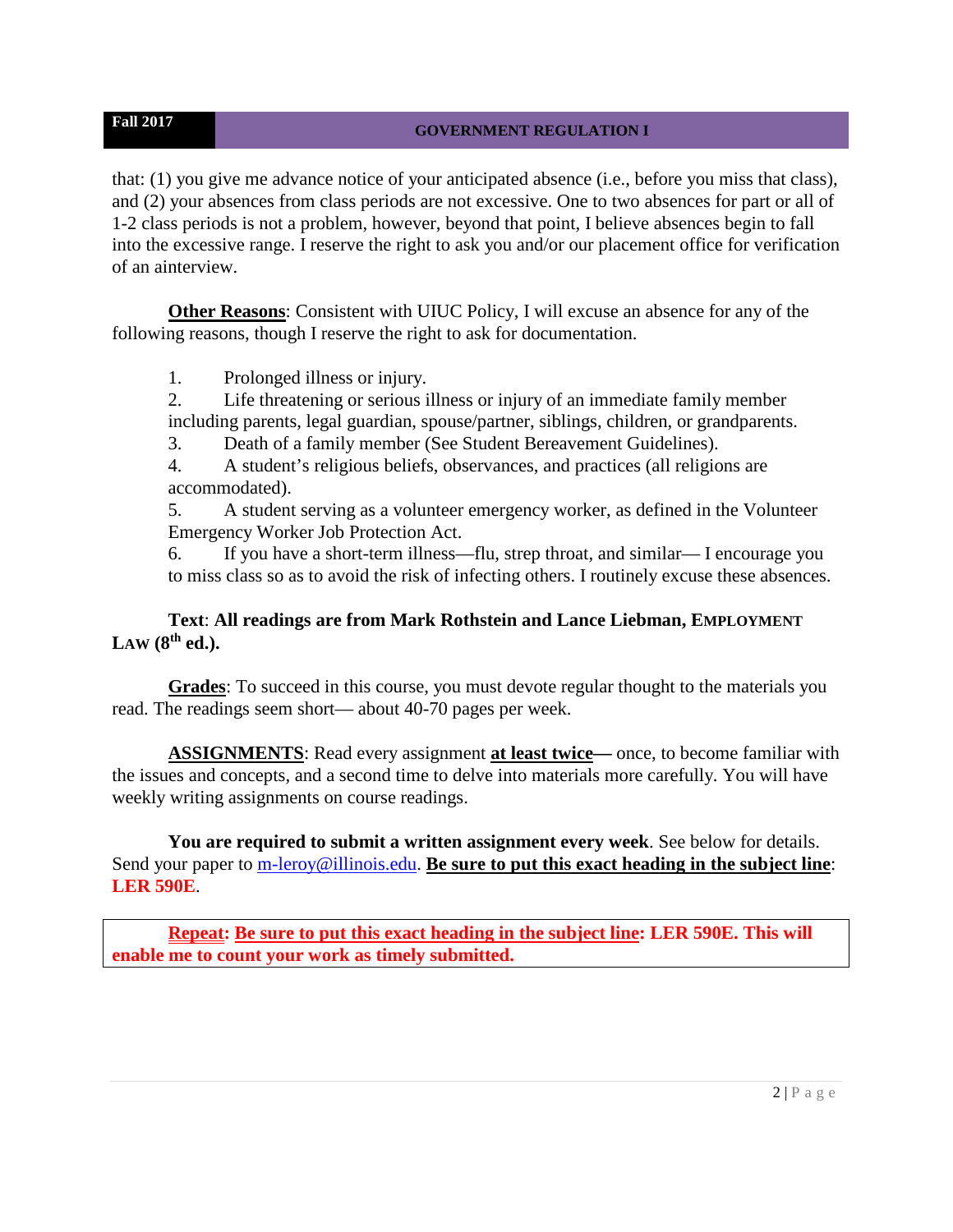You should write one page (or more) per case that summarizes the following material:

- 1. **What is the legal issue?**
- 2. **What are the main facts of the case?**
- 3. **What is the court's ruling? How did the court justify its ruling?**
- 4. **Where there is a dissenting opinion, summarize its conclusion and reasoning. In general, devote one page per case. Use standard font, spacing, and margins.**
- 5. **Incorporate key quotes and specific references to statutes.**

There is no penalty for exceeding the one-page guideline for each case, or using single spaced formats. Excellent summaries are often longer than one page.

### **GRADES**:

**Attendance (10% of your course grade)**: An attendance roster will be circulated at the beginning, and at the end, of every class.

**Class Participation (10% of your course grade)**: The course is discussion-based. While some students are talkative and others are shy, there is an expectation that all students will contribute to the exchange of ideas, questions, and information.

- You will sign the roster each week that you attend class (twice, assuming that you do not leave class early).
- Falsification of a signature will result in academic discipline.

If you must be absent or leave class early, e-mail your justification to me before the start of class. I will not approve or disapprove an absence or tardy, but will take into account your reason(s), and overall track record, when I calculate this part of your grade at the end of the semester.

**NOTE: Do not take risks with your health or ours. If you do not feel well enough to attend class, stay home or seek treatment. Send me an e-mail. Your absence will be excused.**

**Weekly Assignments (80% of your course grade)**: You will be responsible for submitting a weekly assignment before the start of every class. **A typical assignment will be 4 or 5 cases**.

Grading for weekly assignments has two components: **Regularity**, and **Quality**. **Each component counts 40% toward your course grade.** 

**Regularity (40%):** If you submit 13 out of 14 assignments on time (but miss once because of a heavy midterm schedule in other courses), this part of your course grade will still be an "A." In other words, if you are ill, or swamped by a group project, or out of town on an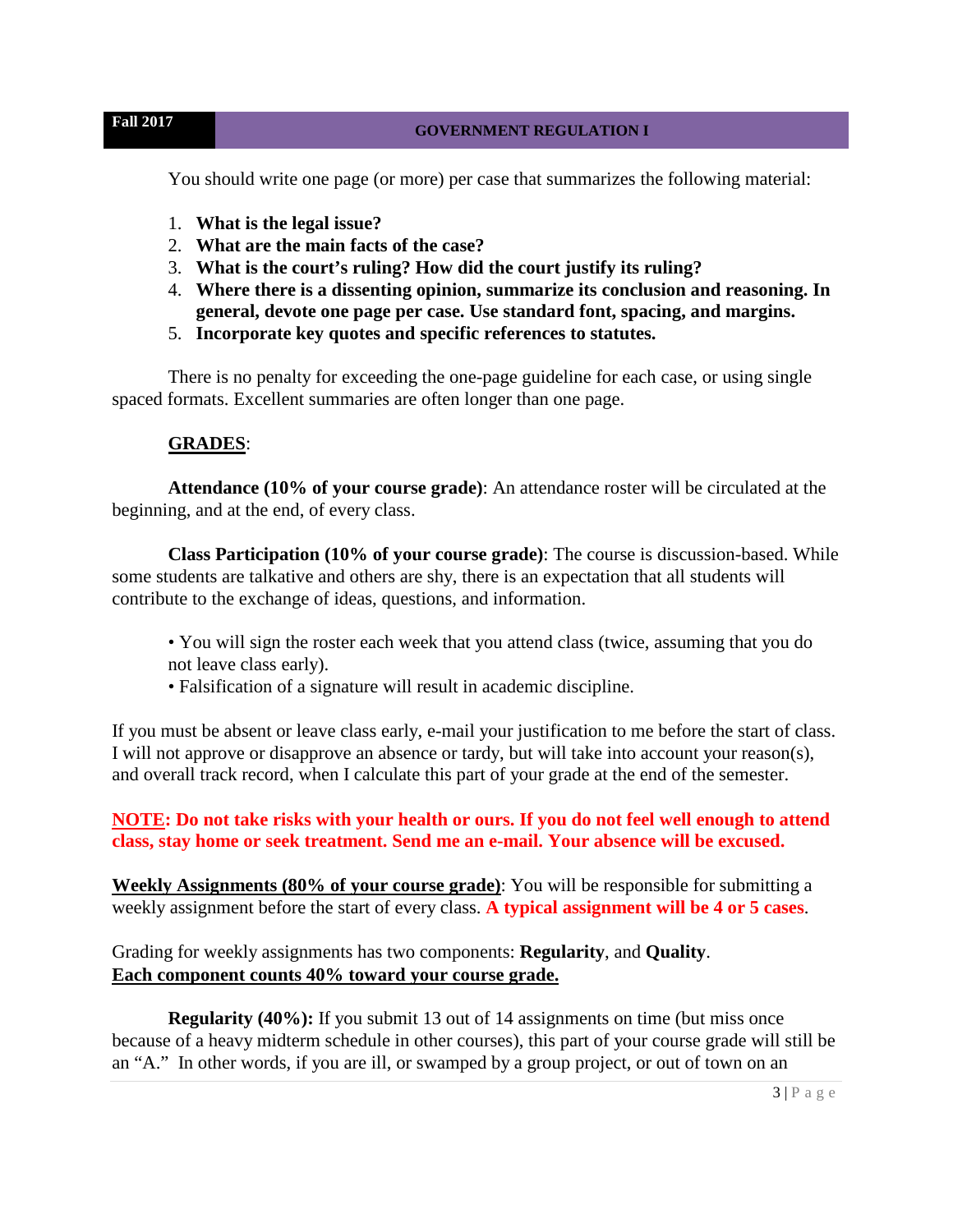interview— or whatever the reason— there is no need to discuss the matter with me. *However, if you miss two timely submissions, this component will drop to a C [not an A- nor a B+, etc.]; 3 missed assignments, to a D; 4 or more missed assignments, to an F). Also, a sloppy, incomplete, lazy, or poorly written assignment will count as unacceptable.*

**Quality of Submission (40%):** As each week passes, you will copy your weekly assignment into a compiled or cumulative Word file.

For example, if your name is Mary Jones, name the file something such as "Mary Jones 590E Compilation." Each week, make an electronic copy of your weekly assignments, and paste them into this expanding file. In sum, the purpose of this document is to **correct** and **add useful detail** to the weekly assignment. More specifically, the compiled document aims to:

- improve and deepen your initial understanding of case materials
- create a cumulative document that prepares you for the final exam
- learn continuously, and de-emphasize "cramming" as a learning strategy
- learn how to improve a first draft into a much better, final submission
- go to your first job with a useful reference tool that you created and understand

**Pay attention to this guidance**: If you are spending several hours every week on the compiled file, something is wrong. I suggest about 30 minutes each week. Try to do this in class (**yes, it is okay to do this in class**), or shortly after class while the material is fresh in your mind.

You will be in class and realize that you misunderstood a particular case. You are not penalized for this problem in your weekly assignment; **but you are expected to correct the misunderstanding in the compiled document**.

Also, you will see more meaning in certain passages that meant little or nothing to you when you did the weekly summary. The compiled document should contain this addition to your original weekly submission.

In sum, the compiled document is simply a running record of all your weekly assignments; and it differs from the weekly assignments only slightly or moderately to include corrections and richer detail. I suggest that you save assignments to a thumb-drive or other external source in case you have a hard drive failure. I receive a remarkable number (2-3 per semester) of student e-mails that complain about sudden hard disk (or similar memory device) failures shortly before assignments are due. **You are on notice to keep a running copy of your compiled document so that if you have a computer problem near the end of the semester, you are able to present this copied file to me upon request**.

**This part of your course grade will be substantively graded at the end of the**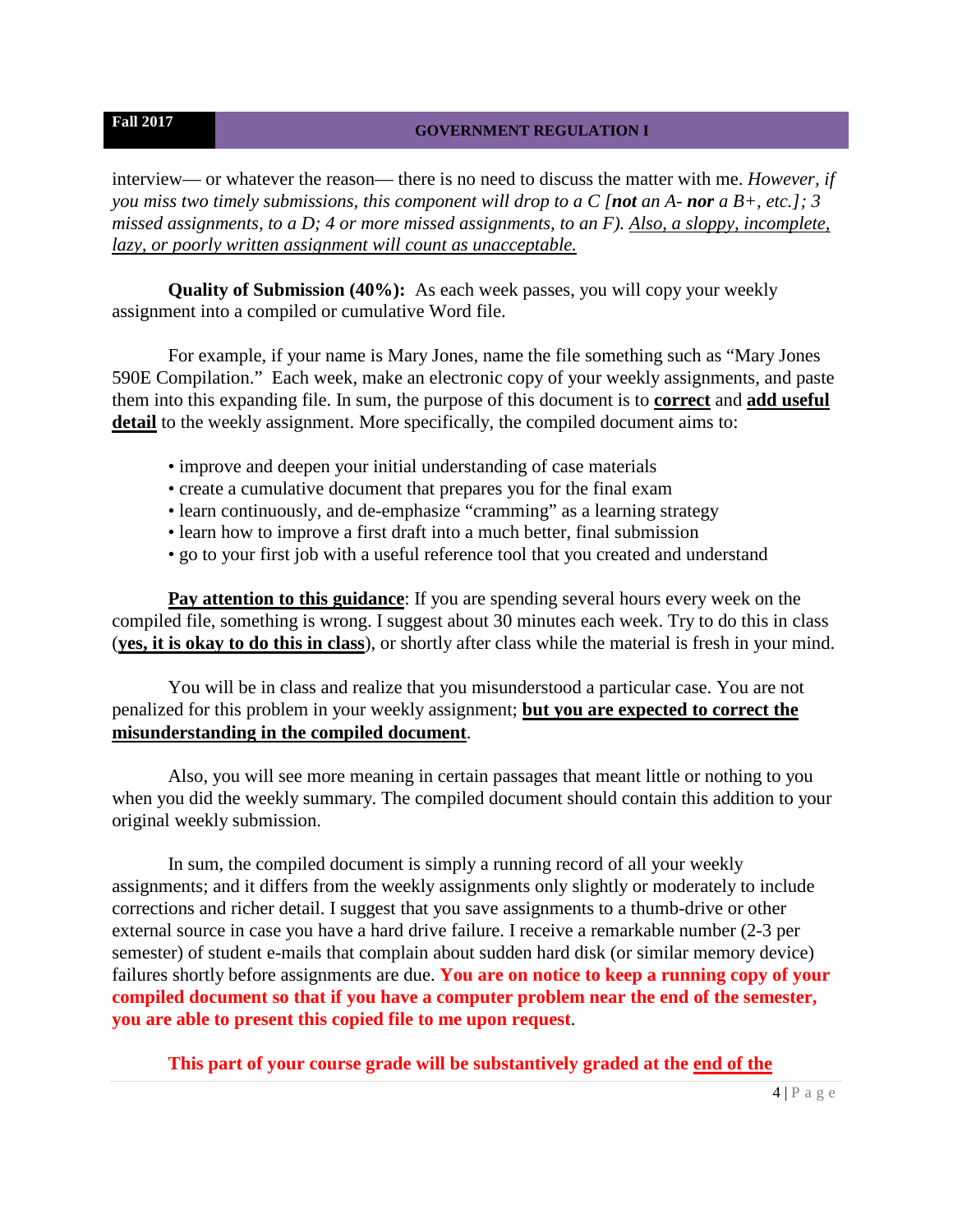## **semester. Papers are graded using these criteria: (a) comprehension, (b) accuracy, (c)**  support for conclusions in footnotes, $\frac{1}{1}$  $\frac{1}{1}$  $\frac{1}{1}$  (d) length (including word count), (e) grammar, and **(f) spelling.**

Some students have never used the footnoting feature in Word. To create a footnote, look at the top of the toolbar and locate "References" on the menu. The footnote option is at the top, lefthand side of the task bar. Click on "Insert Footnote." Word will place footnotes at the end of each page. If you need help with this feature, please ask me— I am happy to help you.

### **Class Rules:**

## **● Please put your cell phone away.**

**● Do not text, check Facebook, or similar in class. It distracts me when I lose eye contact with you.** 

**● Food: Eating and drinking in class is permitted. Just be polite about your space, and do not inconvenience or gross-out your neighbors. Also, you must clean-up after yourself.**

**● Bathroom Breaks: We will break during the class meeting, but if you need to leave ahead of time, do not sit in class and wait for me. Please feel free to step out as needed.**

**● Leaving Early, Arriving Late: You might have a legitimate reason to leave early or arrive late. Just let me know, and follow up in an e-mail so I have a record when I do course grades. However, if you are late or leave early without good cause, you will be counted as absent for the class.**

### **Sexual Misconduct Policy and Reporting**

The University of Illinois is committed to combating sexual misconduct. As such, you should know that faculty and staff members are required to report any instances of sexual misconduct which also includes dating violence, domestic violence, and stalking—to the University's Title IX and Disability Office. What this means is that as your instructor, I am required to report any incidents of sexual misconduct that are directly reported to me, or of which I am somehow made aware. When a report is received, an individual with the Title IX and Disability Office reaches

<span id="page-4-0"></span> <sup>1</sup> Quote or cite to cases in the book in this manner: *Casename*, p. \_\_\_. If citing to an online case, cite the name and page number, too. Citations to lectures are also permitted. *E.g*., *Lecture/Discussion* (February 21, 2015).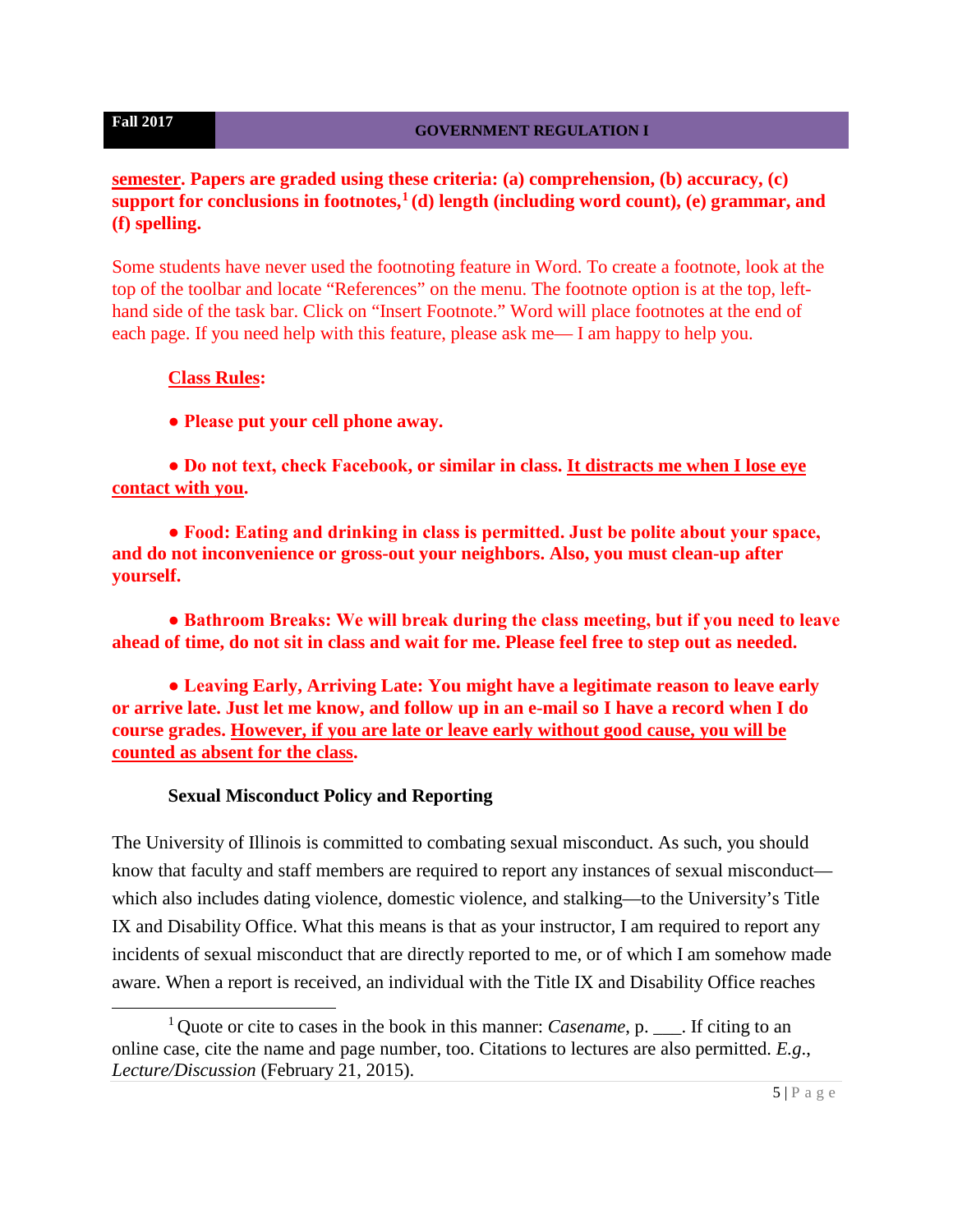out to provide information about rights and options, including accommodations, support services, the campus disciplinary process, and law enforcement options.

There is an exception to this reporting requirement about which you should be aware. A list of the designated University employees who, as counselors, confidential advisors, and medical professionals, do not have this reporting responsibility and can maintain confidentiality, can be found here: [wecare.illinois.edu/resources/students/#confidential.](http://wecare.illinois.edu/resources/students/#confidential)

Other information about resources and reporting is available here: [wecare.illinois.edu.](http://wecare.illinois.edu/)

**Office Hours: I promise to make myself readily available to you upon request.** Please call (244-4092) or e-mail me for an appointment, and suggest times.

**Concluding Thought**: *My hope is that you will find this course among the most valuable in your professional education*.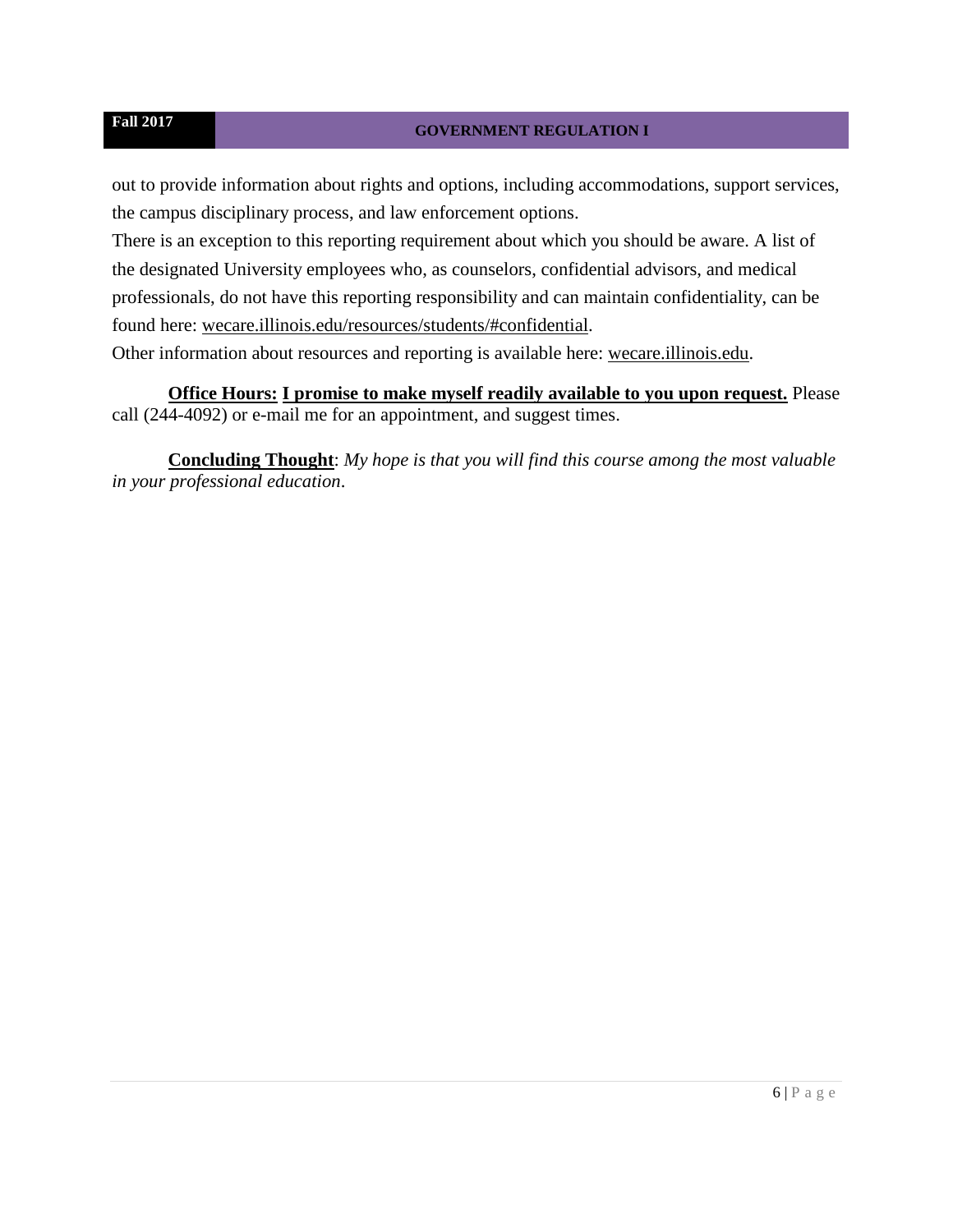Your Name, e-Mail, and Phone Number: \_

**Affirmation: I certify that only my signature appears on this attendance record. If another person signs my attendance record, or if I sign another person's attendance record, or if I sign-in ahead of time for a "class start", or otherwise engage in fraud, I will be subject to academic discipline and a course grade penalty.** 

| 1 <sup>st</sup> Class:  |  | Your Signature |  |
|-------------------------|--|----------------|--|
| Your Signature          |  | Your Signature |  |
| 2 <sup>nd</sup> Class:  |  |                |  |
| Your Signature          |  |                |  |
|                         |  |                |  |
| Your Signature          |  |                |  |
|                         |  |                |  |
| Your Signature          |  |                |  |
|                         |  |                |  |
| Your Signature          |  |                |  |
|                         |  |                |  |
| Your Signature          |  |                |  |
| 7 <sup>th</sup> Class:  |  |                |  |
|                         |  |                |  |
| Your Signature          |  |                |  |
| 8 <sup>th</sup> Class:  |  |                |  |
| Your Signature          |  |                |  |
|                         |  |                |  |
| Your Signature          |  |                |  |
|                         |  |                |  |
| Your Signature          |  |                |  |
|                         |  |                |  |
|                         |  |                |  |
| Your Signature          |  |                |  |
|                         |  |                |  |
| Your Signature          |  |                |  |
| 13 <sup>th</sup> Class: |  |                |  |
| Your Signature          |  |                |  |
|                         |  |                |  |
| Your Signature          |  |                |  |
|                         |  |                |  |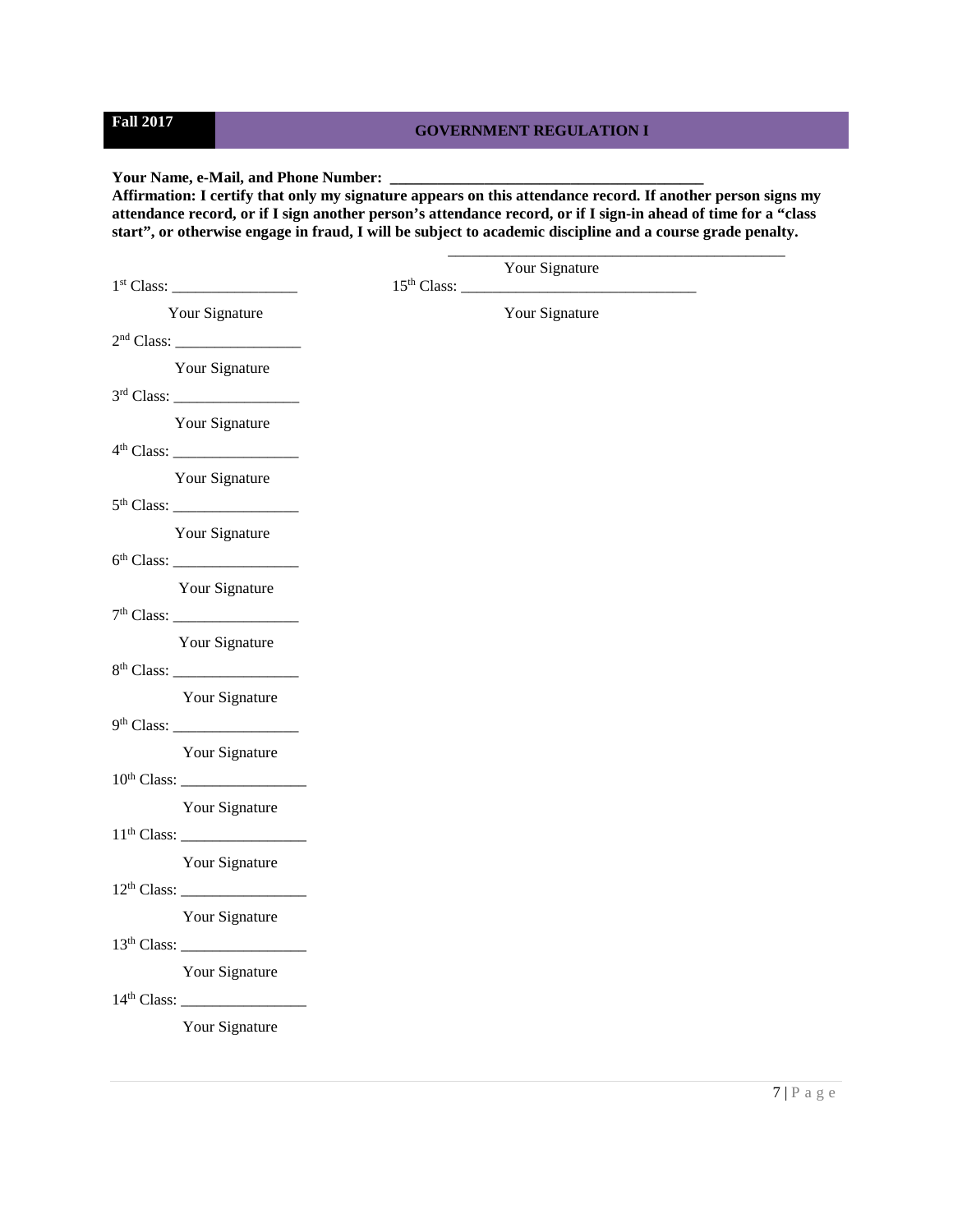### **Synopsis of Employment Laws Covered in LER 522**

### **I. Federal Law**

**A. U.S. Constitution** First Amendment

Fourth Amendment Fourteenth Amendment (Due Process and Equal Protection)

### **B. Statutes and Related Regulations**

Immigration Reform and Control Act Immigration Reform and Immigrant Responsibility Act of 1996 Equal Pay Act Title VII, 1964 Civil Rights Act, as amended Pregnancy Discrimination Act 1991 Civil Rights Act Fair Labor Standards Act Americans with Disabilities Act Family and Medical Leave Act Employee Retirement Income Security Act COBRA (Continuation of Health Insurance Coverage) Health Insurance Portability and Accountability Act (HIPAA) Age Discrimination in Employment Act Older Worker Benefit Protection Act Negotiated Public Rule Making, amending Waiver Provisions of OWBPA (June 8, 1998)

### **II. State Employment Laws (Selected Sample)**

Illinois (Negligent Hiring Doctrine) California (Labor Code- Privacy Rights) Indiana (Defamation for Negative Employment References) Massachusetts (Mandated Employee Health Insurance) Louisiana (Negligence in Company Doctor-Employee Relationship) Georgia (Breach of Health Insurance Contract) Connecticut (Right to Personnel and Medical Records) Utah (Employee Drug Testing) Washington (Employee Political Expression) Texas (AIDS Insurance) Ohio (Personal Leave for School Conference) New York (Disclosure of Employee Finances)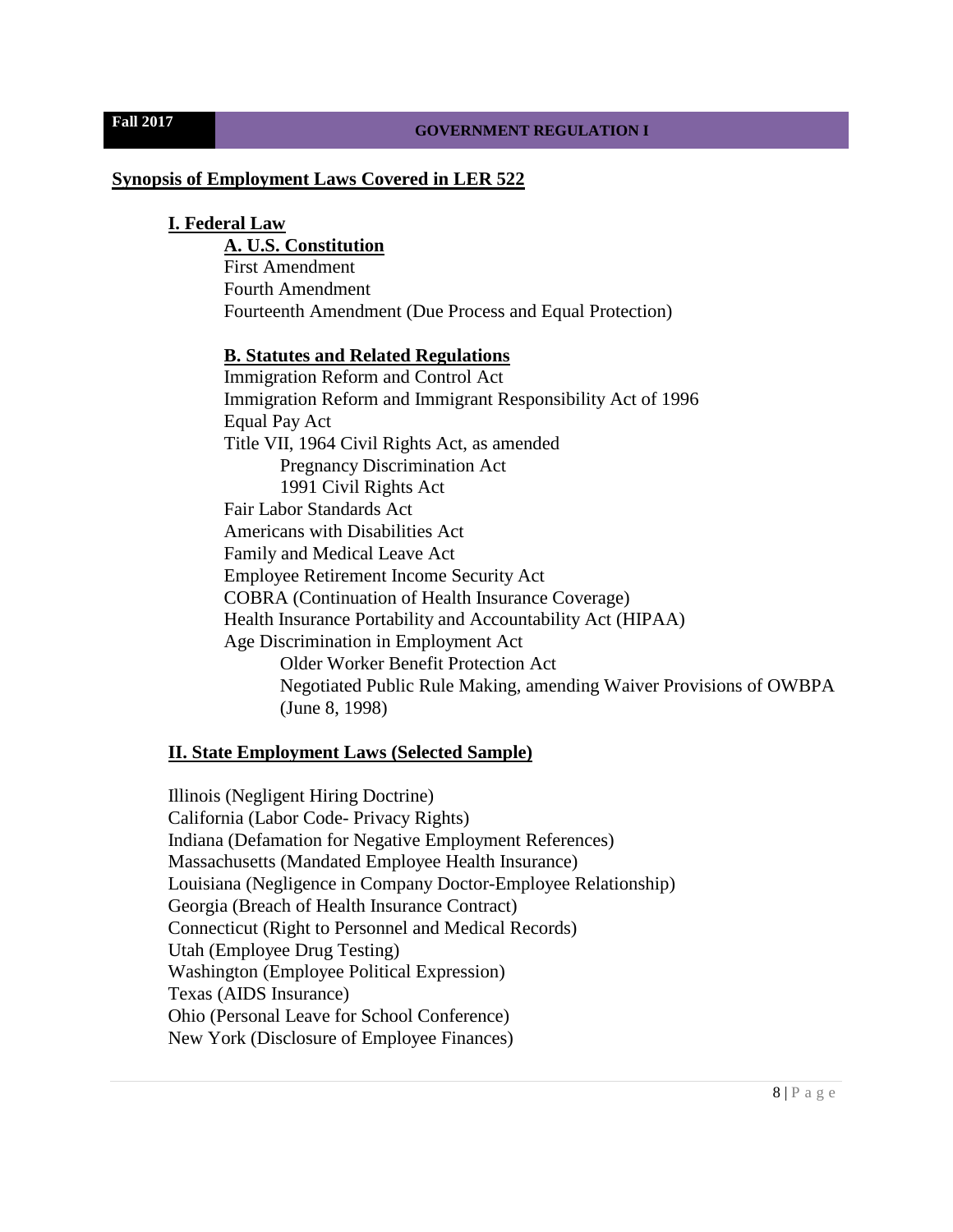## **III. Web Sites Used in LER 522**

### **A. U.S. Congress**

1. U.S. Senate and House of Representatives at <http://thomas.loc.gov/>

### **B. Federal Courts**

- 1. U.S. Supreme Court (current and recent decisions), <http://supct.law.cornell.edu/supct/> (expanded Supreme Court services). Also see [http://www.supremecourtus.gov](http://www.supremecourtus.gov/)
- 2. U.S. Court of Appeals, First Circuit<http://www.ca1.uscourts.gov/>
- 3. U.S. Court of Appeals, Second Circuit <http://www.ca2.uscourts.gov/>
- 4. U.S. Court of Appeals, Third Circuit<http://www.ca3.uscourts.gov/>
- 5. U.S. Court of Appeals, Fourth Circuit<http://www.ca4.uscourts.gov/>
- 6. U.S. Court of Appeals, Fifth Circuit<http://www.ca5.uscourts.gov/>
- 7. U.S. Court of Appeals, Sixth Circuit<http://www.ca6.uscourts.gov/>
- 8. U.S. Court of Appeals, Seventh Circuit<http://www.ca7.uscourts.gov/>
- 9. U.S. Court of Appeals, Eighth Circuit<http://www.ca8.uscourts.gov/>
- 10. U.S. Court of Appeals, Ninth Circuit<http://www.ca9.uscourts.gov/>
- 11. U.S. Court of Appeals, Tenth Circuit<http://www.ca10.uscourts.gov/>
- 12. U.S. Court of Appeals, Eleventh Circuit<http://www.ca1.uscourts.gov/>
- 13. U.S. Court of Appeals, D.C. Circuit<http://www.cadc.uscourts.gov/>

<http://www.ca1.uscourts.gov/> <http://www.findlaw.com/casecode/courts/9th.html>

- 5. U.S. Court of Appeals, Eleventh Circuit <http://www.law.emory.edu/11circuit/>
- 6. A good general source for cases is at <http://www.law.com/professionals/emplaw.html>

### **C. Administrative Agencies**

- 1. U.S. Department of Justice, Civil Rights Division <http://www.usdoj.gov/crt/osc/>
- 2. U.S. Equal Opportunity Commission <http://www.eeoc.gov/>
- 3. U.S. Department of Labor<http://www.dol.gov/>

### **D. State Courts**

- 1. Illinois Supreme Court http://www.state.il.us/court/
- 2. Links to All State Supreme Courts

<http://www.law.cornell.edu/opinions.html#state>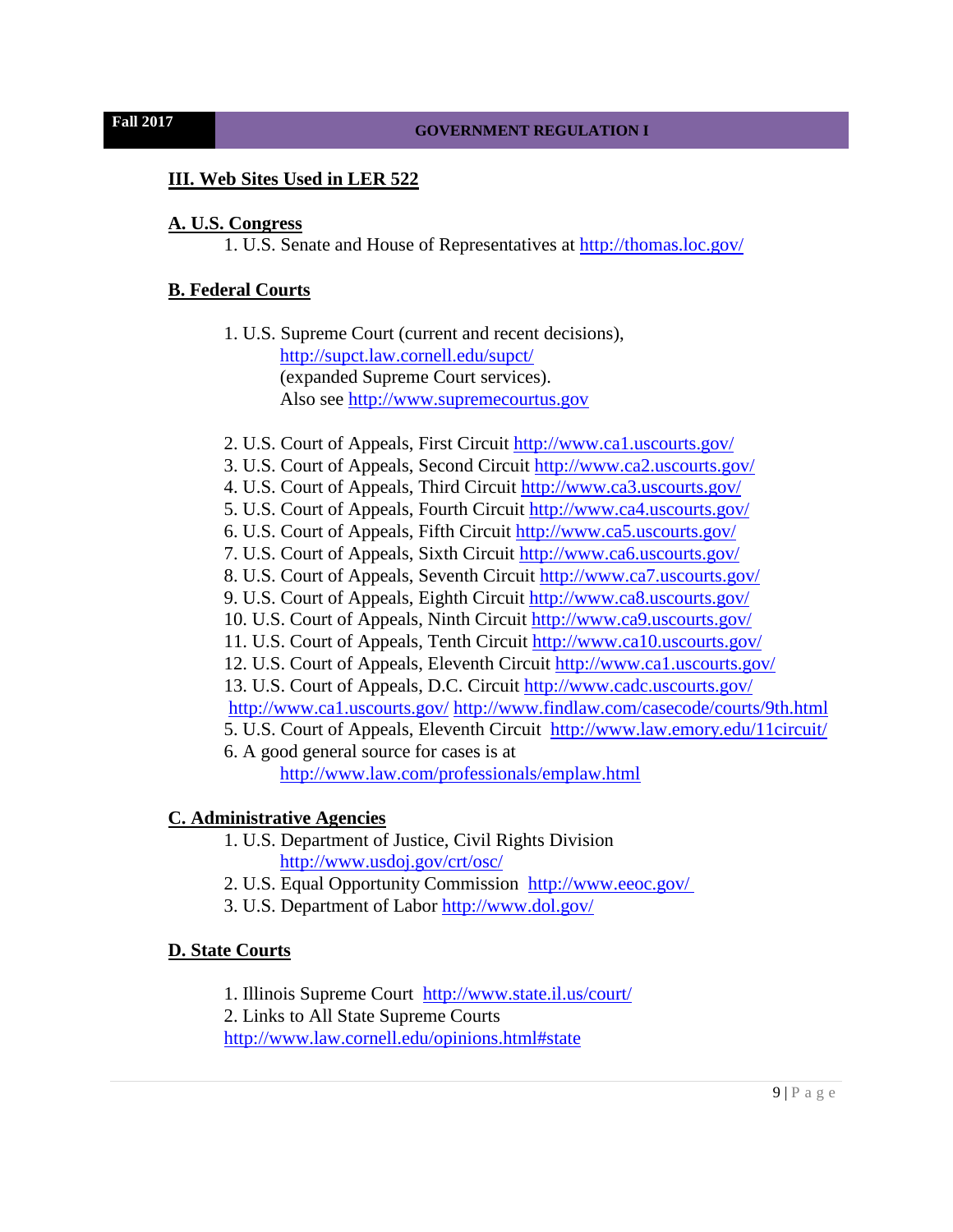## **E. Useful "Utility" Research Link**

1. Legal Information Institute has a rich compendium of research websites. <http://www.law.cornell.edu/wex/employment>

**READINGS FROM THE SYLLABUS MAY CHANGE AT ANY TIME**

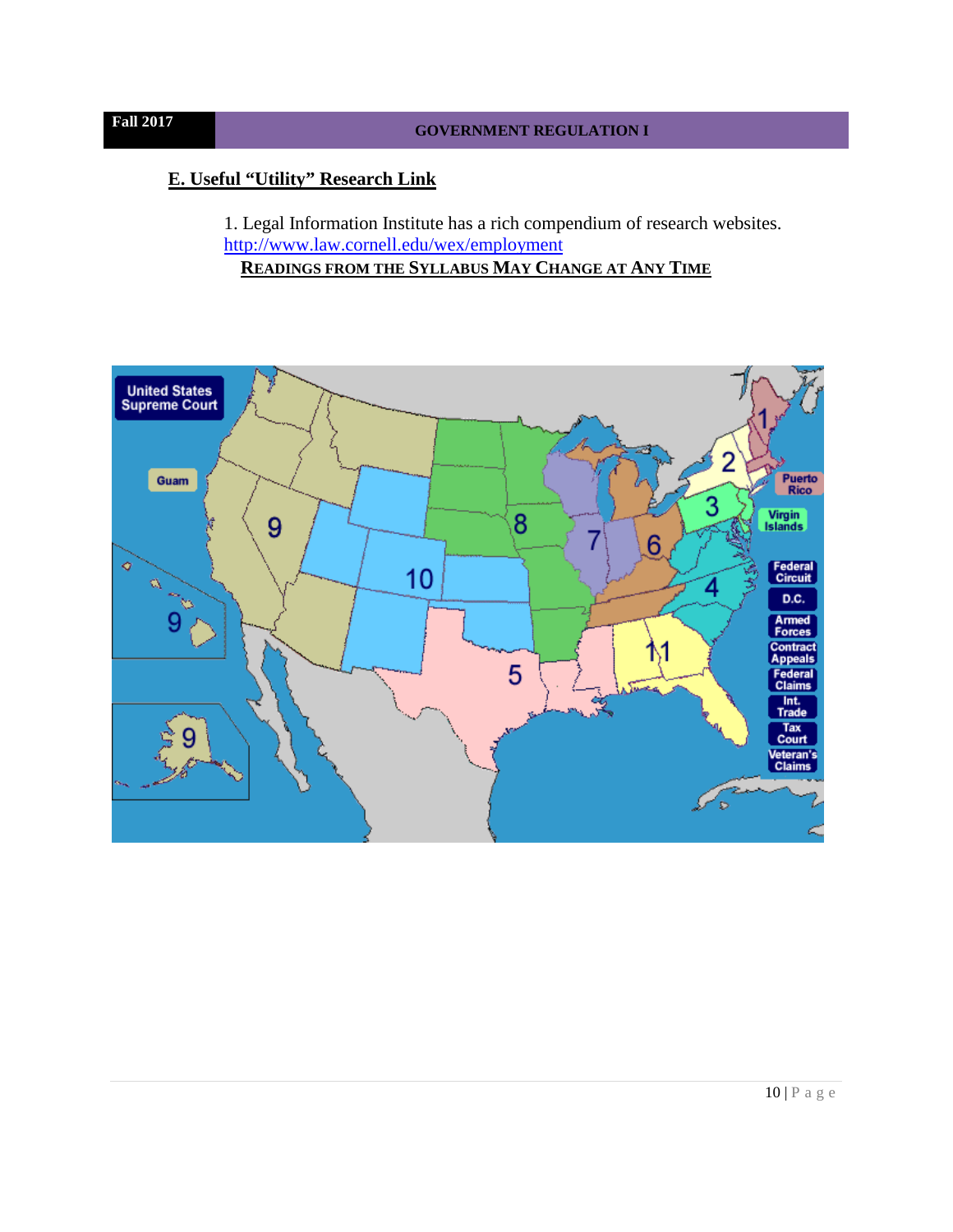## **ASSIGNMENT OF CASEBOOK PAGES INCLUDE ADDITIONAL REQUIRED MATERIALS, AS WELL AS THE LEAD CASE**

## **I. Establishing the Employment Relationship**

## *Foundations of Employment Law*

| 1. | Master-Servant, William Blackstone, Commentaries                        | 17        |
|----|-------------------------------------------------------------------------|-----------|
| 2. | Lemmerman v. A.T. Williams Oil Co.                                      | $21 - 26$ |
| 3. | O'Connor v. Uber Technologies, Inc., 82 F.Supp.3d 1133 (N.D. Cal. 2015) |           |
|    | [supplement, below]                                                     |           |
|    | <b>Recruitment</b>                                                      |           |
| 4. | Kotch v. Bd. of River Port Pilot Commissioners                          | 69-72     |
| 5. | See video: https://www.youtube.com/watch?v=8oqkdKsIcEo                  |           |
| 6. | <b>EEOC</b> v. Consolidated Service Systems                             | 73-77     |

### *The Labor Pool*

|  | Aramark Facility Services v. Services Employees Int'l Union | 83-89 |
|--|-------------------------------------------------------------|-------|
|  |                                                             |       |

- 8. *Chamber of Commerce v. Whiting* 90-97
- 9. Read "Remedies for Unlawful Alien Workers," [Download the article from: [http://papers.ssrn.com/sol3/papers.cfm?abstract\\_id=2246397](http://papers.ssrn.com/sol3/papers.cfm?abstract_id=2246397) (**Click on Download this Paper, near top, and write a one page summary of the article)**
- 10. *Dandamudi v. Tisch* (**Supplement)**

### *Applications, Interviews and References*

| 11. | NASA v. Nelson                                                 | 112-118 |
|-----|----------------------------------------------------------------|---------|
| 12. | Lysak v. Seiler Corp.                                          | 120-122 |
| 13. | Kadlec Medical Center v. Lakeview Anesthesia Associates        | 122-128 |
|     | Also see brief supplemental materials later in this SUPPLEMENT |         |
|     | <b>Truth Detecting Devices and Psychological Testing</b>       |         |

- 14. *Greenawalt v. Indiana Department of Corrections* 142-145
- 15. *Soroka v. Dayton Hudson Corp*. (**Case Supplement**)

## *Medical Screening*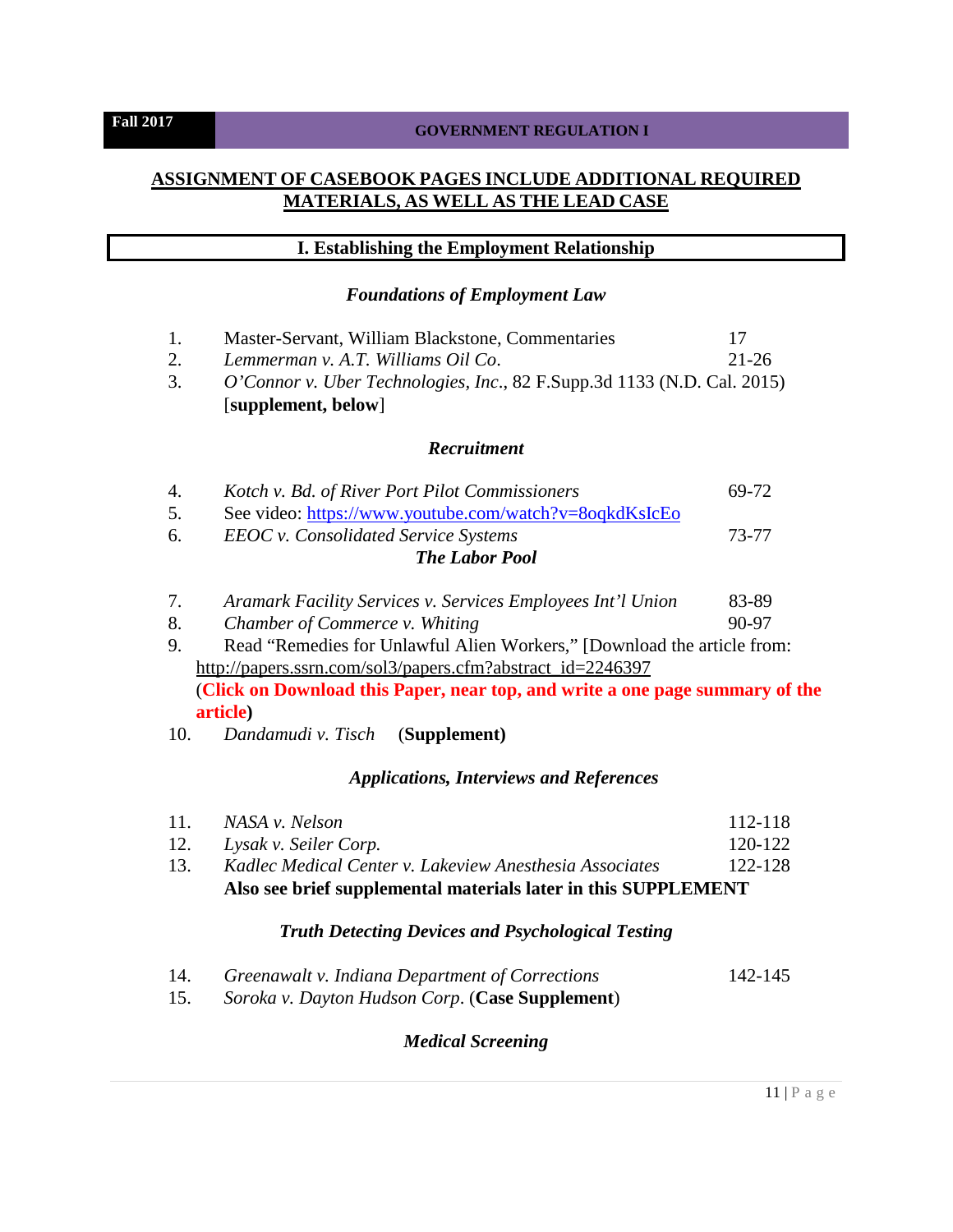| 16.                             | Harrison v. Benchmark Electronics Huntsville, Inc.                                                                                                                                                                                                                                                                                                                                                                                                                                                                                                                      | 149-154            |
|---------------------------------|-------------------------------------------------------------------------------------------------------------------------------------------------------------------------------------------------------------------------------------------------------------------------------------------------------------------------------------------------------------------------------------------------------------------------------------------------------------------------------------------------------------------------------------------------------------------------|--------------------|
|                                 | <b>Drug Testing</b>                                                                                                                                                                                                                                                                                                                                                                                                                                                                                                                                                     |                    |
| 17.                             | National Treasury Employees Union v. Von Raab                                                                                                                                                                                                                                                                                                                                                                                                                                                                                                                           | 160-168            |
|                                 | <b>Genetic, Disease and Pregnancy Testing</b>                                                                                                                                                                                                                                                                                                                                                                                                                                                                                                                           |                    |
| 18.                             | Lowe v. Atlas Logistics, PDF File. Also see<br>http://www.scribd.com/doc/264450477/Lowe-v-Atlas-Logistics-Group-Retail-<br>Services-Atlanta-LLC                                                                                                                                                                                                                                                                                                                                                                                                                         |                    |
|                                 | <b>Negligent Hiring</b>                                                                                                                                                                                                                                                                                                                                                                                                                                                                                                                                                 |                    |
| 19.<br>20.                      | Malorney v. B & L Motor Freight, Inc.<br>Maksimovic v. Tsogalis 177 Ill.2d 511 (1997), http://caselaw.findlaw.com/il-supreme-<br>court/1472604.html                                                                                                                                                                                                                                                                                                                                                                                                                     | 184-186            |
|                                 | <b>II. Discrimination</b>                                                                                                                                                                                                                                                                                                                                                                                                                                                                                                                                               |                    |
| 21.<br>22.                      | Discrimination<br>Sources of Protection                                                                                                                                                                                                                                                                                                                                                                                                                                                                                                                                 | 191-192<br>192-199 |
|                                 | <b>Disparate Treatment</b>                                                                                                                                                                                                                                                                                                                                                                                                                                                                                                                                              |                    |
| 23.<br>24.<br>25.<br>26.<br>27. | Hodges v. United States, 203 U.S. 1 (1906),<br>https://scholar.google.com/scholar_case?case=1882536251173995300&q=Hodges+v.<br>+United+States&hl=en&as_sdt=400006&as_vis=1 [please begin by reading<br>footnote 2 at the very end of the decision—it provides the key facts of the case<br>Price Waterhouse v. Hopkins<br>Young v. United Parcel Service, 153 S.Ct. 1338 (2015) (SUPPLEMENT)<br>Google and Free Speech at Work, ProfLERoy,<br>http://profleroy.blogspot.com/2017/08/google-and-free-speech-at-<br>work_72.html?spref=fb<br>McDonnell Douglas and Beyond | 204-212<br>215-217 |
| 28.                             | <b>Implicit Bias</b>                                                                                                                                                                                                                                                                                                                                                                                                                                                                                                                                                    | 220-223            |
| 29.                             | <b>Systemic Discrimination/ Statistical Proof</b>                                                                                                                                                                                                                                                                                                                                                                                                                                                                                                                       | 223-226            |
|                                 | <b>Race Discrimination</b>                                                                                                                                                                                                                                                                                                                                                                                                                                                                                                                                              |                    |
| 30.                             | Turley v. ISG Lackawanna, Inc., 774 F.3d 140 (2d Cir. 2014),                                                                                                                                                                                                                                                                                                                                                                                                                                                                                                            |                    |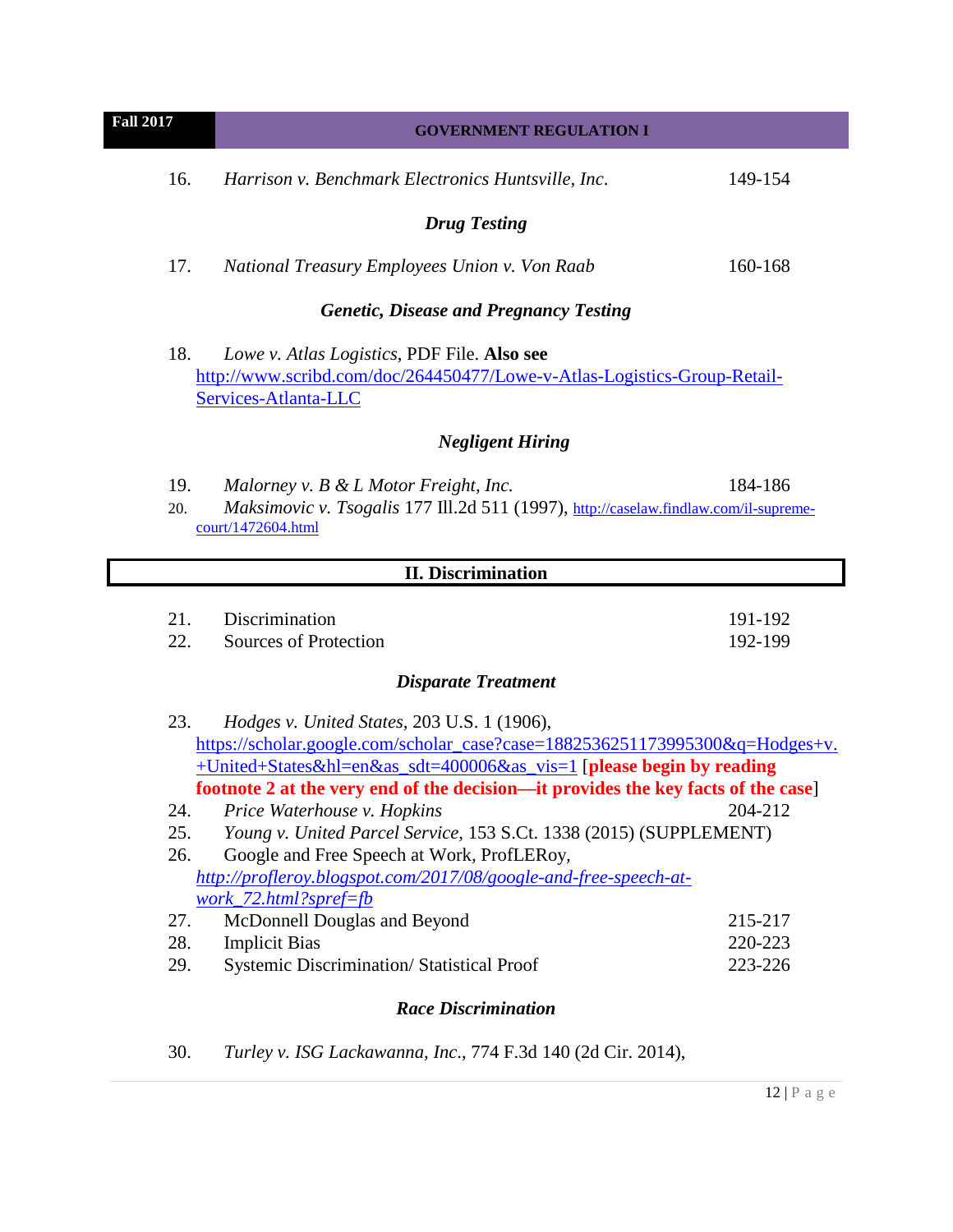<http://caselaw.findlaw.com/us-2nd-circuit/1686828.html>

- 31. *Phillips v. UAW Int'l,* 149 F.Supp.3d 790 (E.D. Mich. 2016) (**SUPPLEMENT**)
- 32. *EEOC v. Catastrophe Management Solutions* (**READ THE CASE IN THE LINK**,<http://media.ca11.uscourts.gov/opinions/pub/files/201413482.pdf>
- 33. *Cooper Tire & Rubber v. NLRB,* (**CLICK LINK**) *[http://www.chamberlitigation.com/sites/default/files/cases/files/17171717/Order%20--](http://www.chamberlitigation.com/sites/default/files/cases/files/17171717/Order%20--%20Cooper%20Tire%20%26%20Rubber%20Company%20v.%20NLRB%20%28Eighth%20Circuit%29.pdf) [%20Cooper%20Tire%20%26%20Rubber%20Company%20v.%20NLRB%20%28Eighth%20Circuit%29.pdf](http://www.chamberlitigation.com/sites/default/files/cases/files/17171717/Order%20--%20Cooper%20Tire%20%26%20Rubber%20Company%20v.%20NLRB%20%28Eighth%20Circuit%29.pdf)*

### *Sexual Harassment*

| 34. | Harris v. Forklift Systems, Inc.                 | 236-240 |
|-----|--------------------------------------------------|---------|
|     | 35. Oncale v. Sundowner Offshores Services, Inc. | 241-245 |
| 36. | Pennsylvania State Police v. Suders              | 245-251 |

### *Sex Stereotype*

| 37. | Smith v. City of Salem, Ohio        | 259-260 |
|-----|-------------------------------------|---------|
| 38. | Jespersen v. Harrah's Operating Co. | 265-270 |

### *Disparate Impact*

| 39. | Griggs v. Duke Power Co.                                                           | 283 |
|-----|------------------------------------------------------------------------------------|-----|
| 40. | Uniform Guidelines: Employee Selection Procedures (4/5 <sup>th</sup> Rule) 291-292 |     |
| 41. | Note on 1991 Civil Rights Act                                                      | 302 |

### *The Bona Fide Occupational Qualification Defense*

| 42. | The BFOQ Defense                                                            | 303.    |
|-----|-----------------------------------------------------------------------------|---------|
| 43. | Wilson v. Southwest Airlines                                                | 304-310 |
| 44. | <b>Ferrill v. The Parker Group</b>                                          | 278-281 |
| 45. | Lewis v. Heartland Inns, 591 F.3d 1033 ( $8th$ Cir. 2010) <b>SUPPLEMENT</b> |         |

### *Retaliation*

| 46. | Yanowitz v. L'Oreal USA, Inc.                    | 330-336 |
|-----|--------------------------------------------------|---------|
| 47. | Crawford v. Metropolitan Government of Nashville | 337-340 |
| 48. | Burlington No. & Santa Fe Ry. Co. v. White       | 341-345 |

### *Affirmative Action*

| 49. | Ricci v. DeStefano | 349-356 |
|-----|--------------------|---------|
|-----|--------------------|---------|

### *Religion*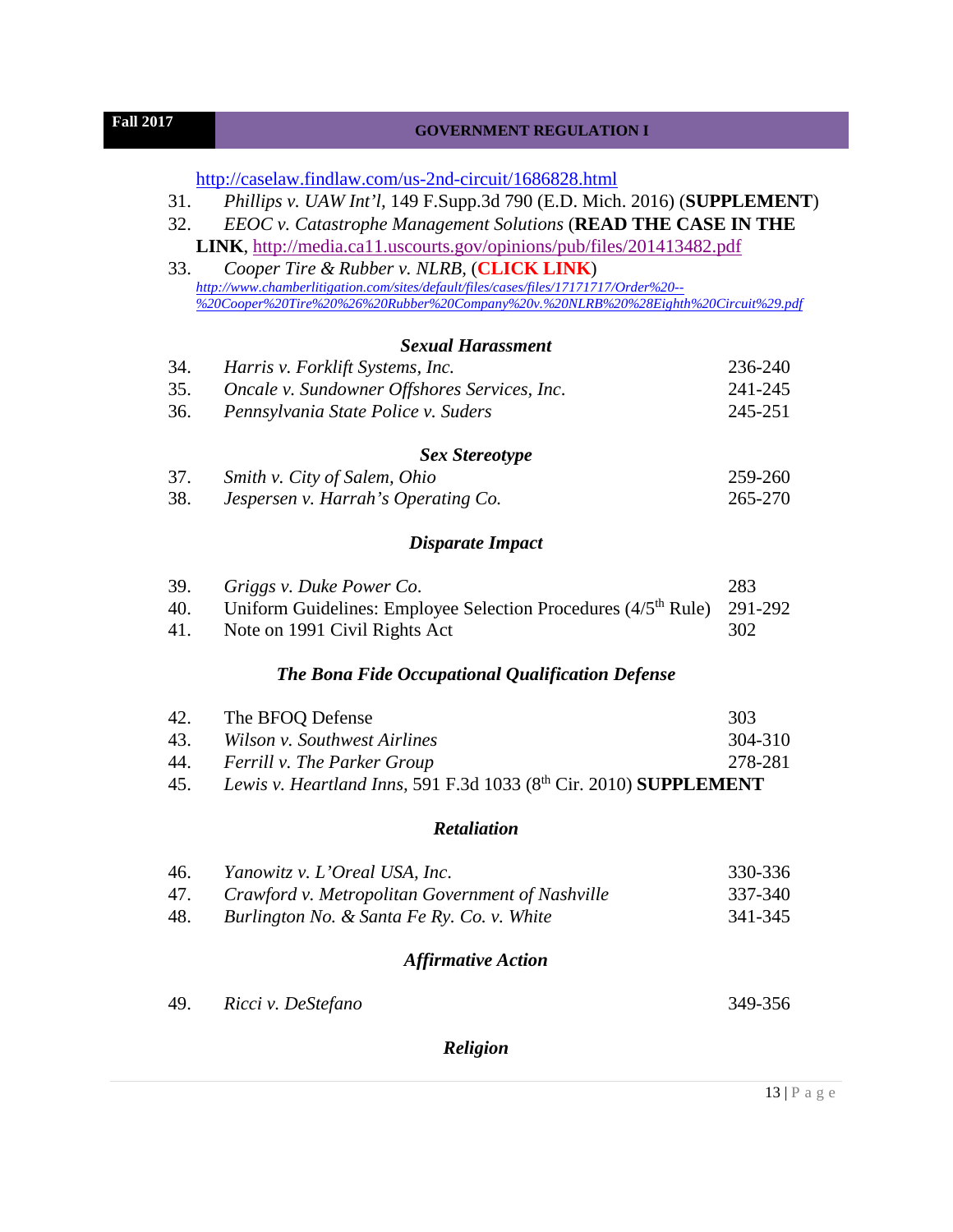- 50. *Hosanna-Tabor Evangelical Lutheran Church v. EEOC* 372-378
- 51. *Friedman v. Southern Cal. Permanente Medical Group*, 102 Cal.App.4th 39 (Cal.App. 2 Dist. 2002 (SUPPLEMENT)
- 52. *E.E.O.C. v. Abercrombie & Fitch, Inc*., **Supplement**
- 53. *U.S. E.E.O.C. v. Consol Energy, Inc.*, **Supplement**

### *National Origin*

- 54. *Fragante v. City & County of Honolulu* 379-384 55. *El-Hakem v. BJY Inc*., 262 F.Supp.2d 1139 (D.Or. 2003) **Supplement**
- 56. Note on National Origin Discrimination under IRCA 388
- 

### *Age*

57. *Smith v. City of Jackson* 389-391 58. *Carr v. Armstrong Air Conditioning, Inc*. **Supplement**

### *Disability*

- 59. *Doe v. DeKalb County School Dist.*, 145 F.3d 1441 (11th Cir. 1998), <http://openjurist.org/145/f3d/1441/doe-v-dekalb-county-school-district>
- 60. *EEOC v. Schneider International, Inc*. 407-409
- 61. *Parker v. Crete Carrier Corp*., No. 16-1371 (8th Cir. 2016), [http://law.justia.com/cases/federal/appellate-courts/ca8/16-1371/16-1371-2016-10-](http://law.justia.com/cases/federal/appellate-courts/ca8/16-1371/16-1371-2016-10-12.html) [12.html](http://law.justia.com/cases/federal/appellate-courts/ca8/16-1371/16-1371-2016-10-12.html) [**NOT IN SUPP-- READ ONLINE LINK**]
- 62. E.E.O.C. v. Orion Energy Systems, Inc., link here: <https://hr.cch.com/ELD/EEOCOrion091916.pdf>

### *Sexual Orientation & Transsexuality*

- 63. *Holloway v. Andersen & Co.,* 566 F.2d 659 (9th Cir. 1977) **SUPPLEMENT**
- 64. *Charlegne Millet v. Lutco, Inc*., 2001 WL 1602800 (MCAD) **SUPPLEMENT**
- 65. *Kay v. Independence Blue Cross*, [\(http://www.ca3.uscourts.gov/opinarch/032628np.pdf\)](http://www.ca3.uscourts.gov/opinarch/032628np.pdf)
- 66. *Sturman v. Groton Bd. of Educ*., 2012 WL 6583026 (Conn.Super.2012) (**SUPPLEMENT**)
- 67. *Pidgeon v. Turner*, 2017 WL 2829350 (Tex. 2017), **LINK IS HERE: <http://law.justia.com/cases/texas/supreme-court/2017/15-0688.html>**
- 68. *Hiveley v. Ivy Tech Community College*, 853 F.3d 339 (7<sup>th</sup> Cir. 2017), LINK HERE: [http://media.ca7.uscourts.gov/cgi](http://media.ca7.uscourts.gov/cgi-bin/rssExec.pl?Submit=Display&Path=Y2017/D04-04/C:15-1720:J:Wood:aut:T:fnOp:N:1942256:S:0)[bin/rssExec.pl?Submit=Display&Path=Y2017/D04-04/C:15-](http://media.ca7.uscourts.gov/cgi-bin/rssExec.pl?Submit=Display&Path=Y2017/D04-04/C:15-1720:J:Wood:aut:T:fnOp:N:1942256:S:0)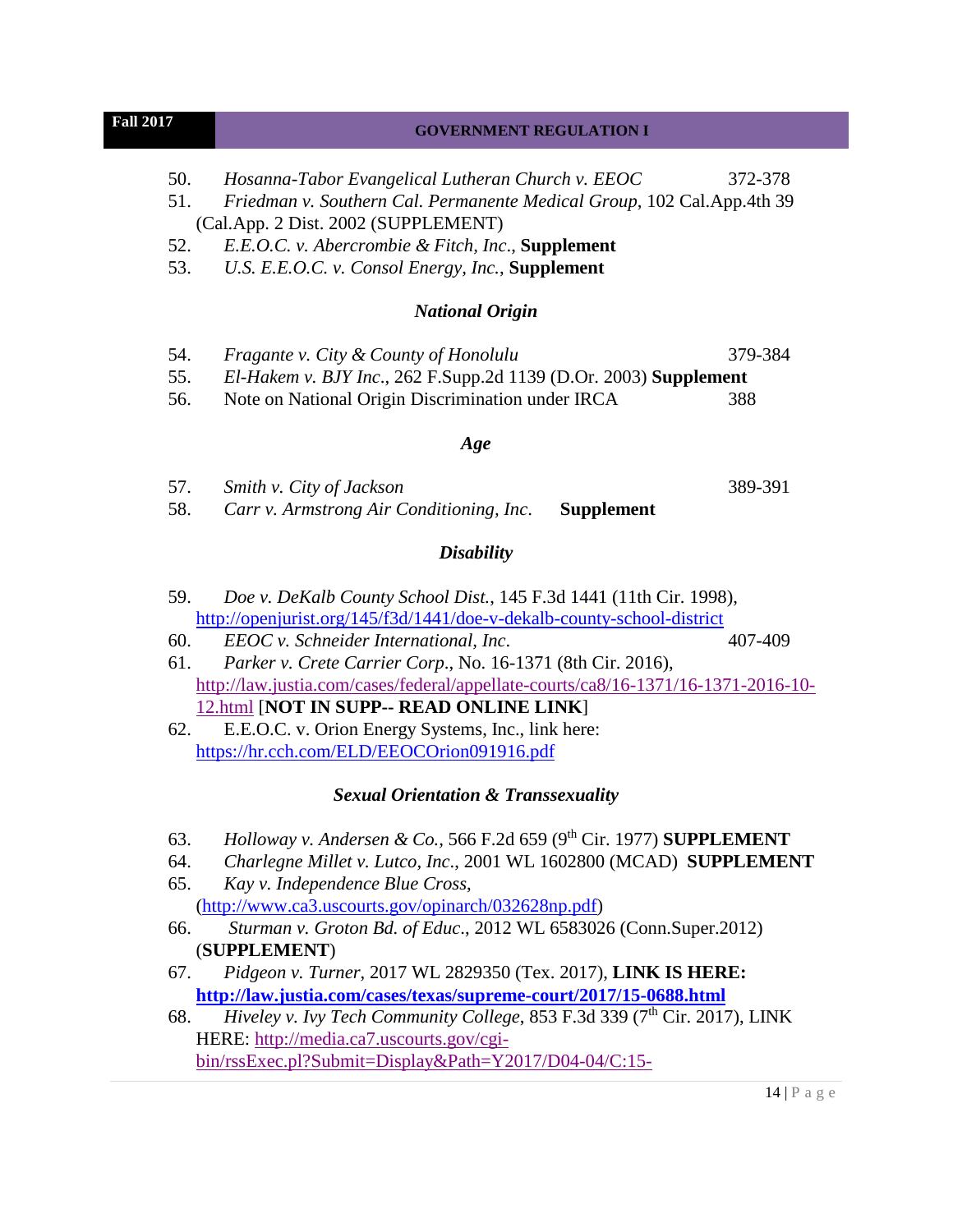## [1720:J:Wood:aut:T:fnOp:N:1942256:S:0](http://media.ca7.uscourts.gov/cgi-bin/rssExec.pl?Submit=Display&Path=Y2017/D04-04/C:15-1720:J:Wood:aut:T:fnOp:N:1942256:S:0) **THE ASSIGNMENT IS LIMITED TO PP. 1-23, THOUGH YOU ARE WELCOME TO READ THE FULL 69-PAGE DECISION]**

| <b>III. Wages and Hours</b> |                                                                               |         |  |
|-----------------------------|-------------------------------------------------------------------------------|---------|--|
|                             | <b>Federal and State Regulation</b>                                           |         |  |
| 69.                         | Lochner v. New York                                                           | 431-434 |  |
| 70.                         | Legislative History                                                           | 437-439 |  |
| 71.                         | Basic Provisions of the Fair Labor Standards Act                              | 439-443 |  |
|                             | <b>Who Is A Covered Employee?</b>                                             |         |  |
| 72.<br>73.                  | Donovan v. DialAmerica Marketing, Inc.                                        | 444-451 |  |
|                             | <b>Exempt Employees</b>                                                       |         |  |
| 74.                         | Christopher v. Smithline Beechman Corp.                                       | 455-460 |  |
|                             | <b>Hours</b>                                                                  |         |  |
| 75.                         | IBP, Inc. v. Alvarez                                                          | 468-472 |  |
| 76.                         | Estrada v. FedEx Ground Package System, Inc., Supplement                      |         |  |
| 77.                         | Lewis v. Epic Systems Corp., 823 F.3d 1147 (7th Cir, 2016) SUPPLEMENT         |         |  |
| 78.                         | Michael H. LeRoy, Bare Minimum: Stripping Pay for Independent Contractors in  |         |  |
|                             | the Share Economy,                                                            |         |  |
|                             | http://scholarship.law.wm.edu/cgi/viewcontent.cgi?article=1448&context=wmjowl |         |  |
| 79.                         | (WRITE A ONE-PAGE [OR MORE] SUMMARY)                                          |         |  |
| 80.                         | Monroe v. FTS USA, __ F.3d __ (6th Cir. 2017) (SUPPLEMENT)                    |         |  |
|                             | <b>IV. Health Benefits</b>                                                    |         |  |
|                             |                                                                               |         |  |
| 81.                         | Introduction                                                                  | 535     |  |
| 82.                         | History of Employer Role in Health Care Finance                               | 535     |  |
| 83.                         | <b>ERISA</b> — Substantive Provisions                                         | 547     |  |
|                             | <b>Denial of Benefits</b>                                                     |         |  |

| 84.           | Salley v. E.I. Du Pont DeNemours & Co. |  |       | 547-551 |
|---------------|----------------------------------------|--|-------|---------|
| $\sim$ $\sim$ |                                        |  | ----- |         |

85. *Hargrave v. Commonwealth Gen. Corp. LTD Plan*, available here: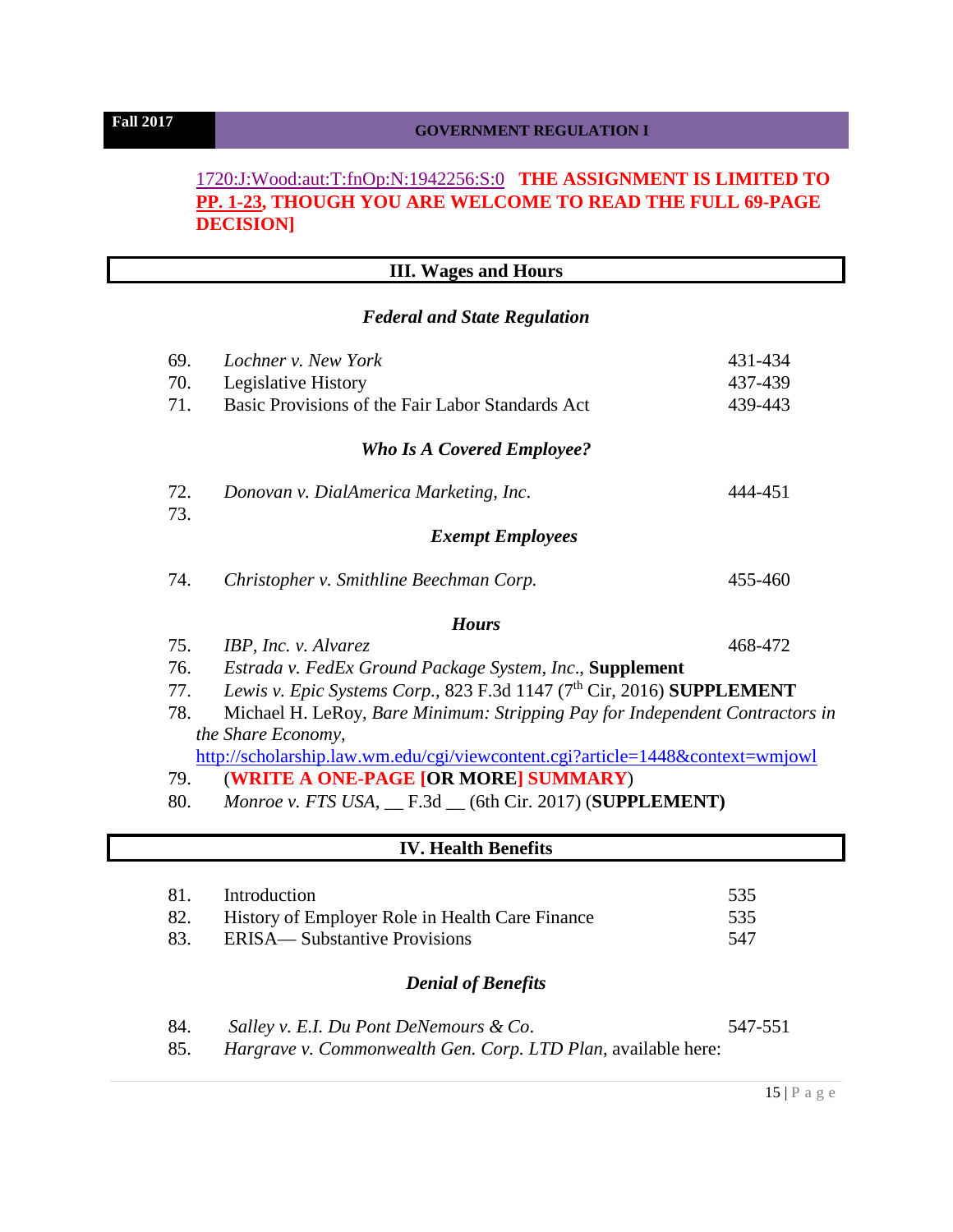<http://www.leagle.com/decision/In%20FCO%2020110513095.xml>

86. *Garrett v. Principal Life Insurance.*, 555 Fed.Appx. 809 (10<sup>th</sup> Cir. 2014), link here:<http://www.ca10.uscourts.gov/opinions/13/13-6087.pdf>

### *Family and Medical Leave*

87. Family and Medical Leave 538 88. *Ballard v. Chicago Park District* 577-581 89. *Rhodia Corp*. (**SUPPLEMENT**)

### **SUPPLEMENTAL MATERIALS APPEAR BELOW**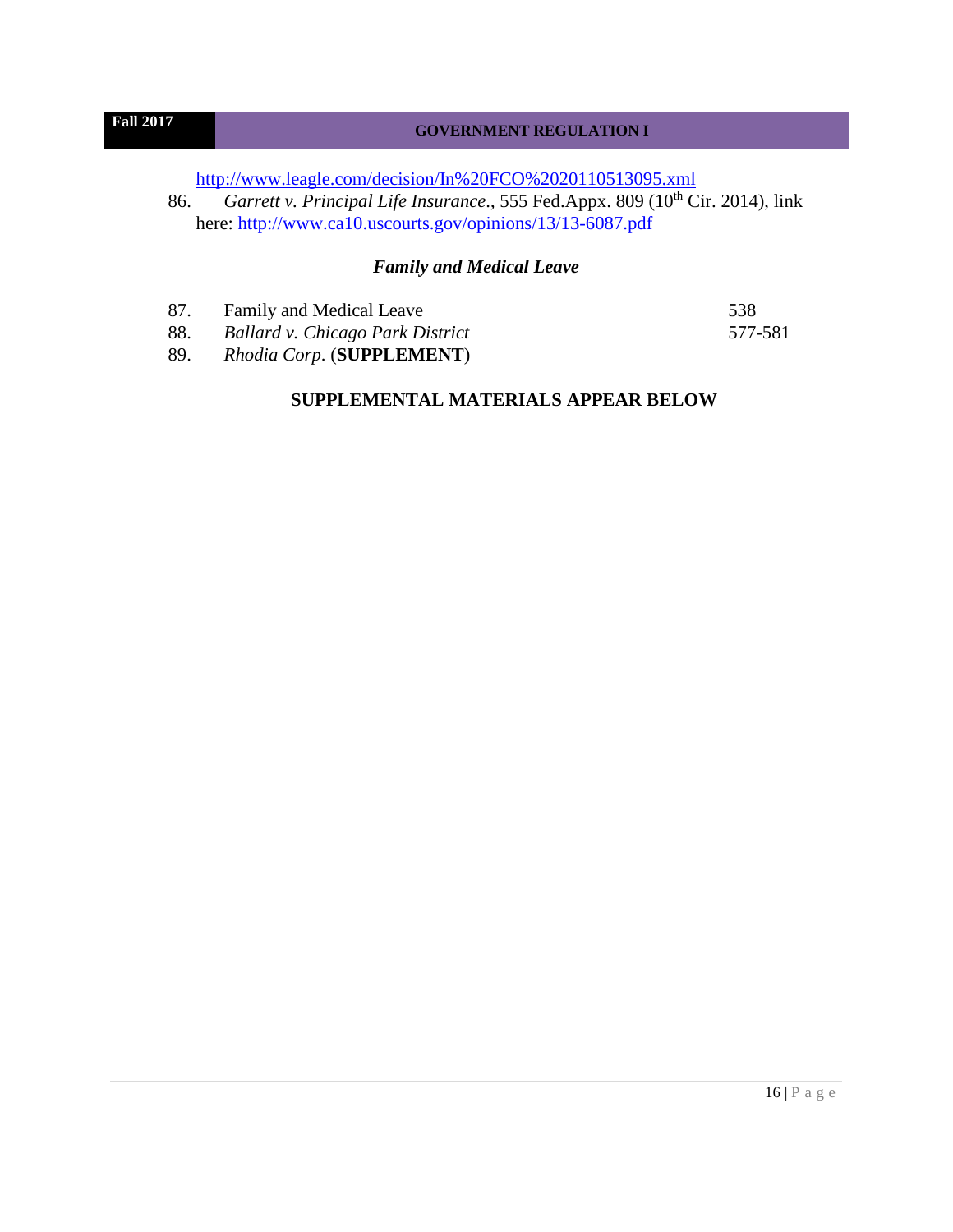### **O'Connor v. Uber Technologies, Inc., 82 F.Supp.3d 1133 (N.D. Cal. 2015)**

ORDER DENYING DEFENDANT UBER TECHNOLOGIES, INC.'S MOTION FOR SUMMARY JUDGMENT (Docket No. 211)

EDWARD M. CHEN, District Judge

Plaintiffs filed this putative class action on behalf of themselves and other similarly situated individuals who drive for Defendant Uber Technologies, Inc. Plaintiffs claim that they are employees of Uber, as opposed to its independent contractors, and thus are eligible for various statutory protections for employees codified in the California Labor Code, such as a requirement that an employer pass on the entire amount of any gratuity "that is paid, given to, or left for an employee by a patron." Cal. Lab. Code § 351. **[§ is a legal symbol that means "section."**]

Pending before the Court is Uber's motion for summary judgment that Plaintiffs are independent contractors as a matter of law. As is discussed below, the Court first concludes that Plaintiffs are Uber's presumptive employees because they "perform services" for the benefit of Uber. The Court next holds that whether an individual should ultimately be classified as an employee or an independent contractor under California law presents a mixed question of law and fact that must typically be resolved by a jury. Finally, because a number of facts material to the employee/independent contractor determination in this case remain in dispute, the Court denies Uber's summary judgment motion.

### I. BACKGROUND

In a nutshell, Uber provides a service whereby individuals in need of vehicular transportation can log in to the Uber software application on their smartphone, request a ride, be paired via the Uber application with an available driver, be picked up by the available driver, and ultimately be driven to their final destination. Uber receives a credit card payment from the rider at the end of the ride, a significant portion of which it then remits to the driver who transported the passenger.

Named plaintiffs Douglas O'Connor and Thomas Colopy drive principally for Uber's "UberBlack" service. UberBlack drivers transport passengers in black sedans (e.g., Lincoln Towncars) or other limousine-like vehicles. O'Connor received access to a luxury vehicle through at least two different companies, SF Bay and Bay Network Limo. In exchange for providing a car and paying all of O'Connor's expenses (e.g., fuel and tolls), SF Bay received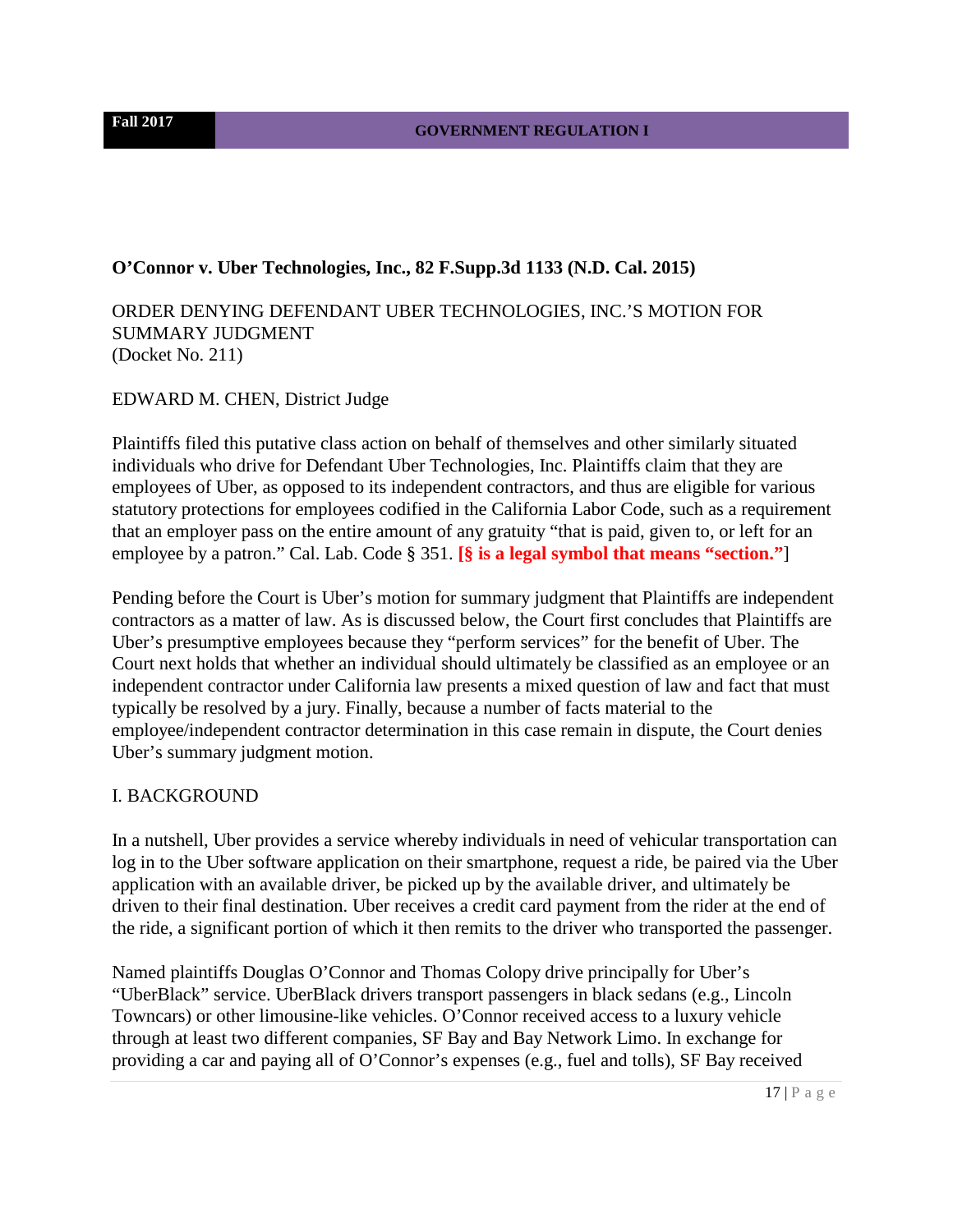sixty percent of O'Connor's earnings from transporting Uber passengers. Bay Network Limo provided O'Connor with a luxury vehicle for a flat \$735 weekly fee, which included maintenance and insurance on the vehicle, but no other expenses. O'Connor was free to use Bay Network Limo's vehicle as much or as little as he chose. Colopy had similar arrangements with two thirdparty limousine companies that provided him with a vehicle necessary to work as an UberBlack driver.

Named plaintiffs Matthew Manahan and Elie Gurfinkel drive principally for Uber's "uberX" service. uberX drivers transport passengers in their own personal vehicles, which are typically hybrids or other "mid-range" cars. Manahan, a self-employed screenwriter in Los Angeles, drives for uberX, as well as Lyft and Sidecar, two of Uber's competitors. Manahan transports passengers in his personal vehicle—a 2012 Kia Soul. Gurfinkel began driving for uberX while he was employed full-time as a "fulfillment and project manager" by a company called ADL Embedded Solutions. Two months after he began driving for Uber, Gurfinkel left his job at ADL, and now drives for Uber full time.

Before becoming "partners" with Uber, Plaintiffs and other aspiring drivers must first complete Uber's application process. Applicants are required to upload their driver's license information, as well as information about their vehicle's registration and insurance. Applicants must also pass a background check conducted by a third party. Would-be drivers are further required to pass a "city knowledge test" and attend an interview with an Uber employee. Interviewees are instructed to "[b]ring your car, dress professionally and be prepared to stay for 1 hour."

Once a prospective driver successfully completes the application and interview stages, the driver must sign contracts with Uber or one of Uber's subsidiaries (Raiser LLC). Those contracts explicitly provide that the relationship between the transportation providers and Uber/Raiser4 "is solely that of independent contracting parties." The parties "expressly agree that this Agreement is not an employment agreement or employment relationship."

The relevant contracts further provide that drivers will be paid a "fee" (i.e., fare) upon the successful completion of each ride. According to an Uber deponent [a person who is required to give pre-trial testimony in a proceeding called a deposition], Uber sets fares based principally on the miles traveled by the rider and the duration of the ride. Because Uber receives the rider's payment of the entire fare, the relevant contracts provide that Uber will automatically deduct its own "fee per ride" from the fare before it remits the remainder to the driver. Plaintiffs presented evidence that Uber typically takes roughly 20 percent of the total fare billed to a rider as its "fee per ride."

In this litigation, Uber bills itself as a "technology company," not a "transportation company," and describes the software it provides as a "lead generation platform" that can be used to connect "businesses that provide transportation" with passengers who desire rides. Uber notes that it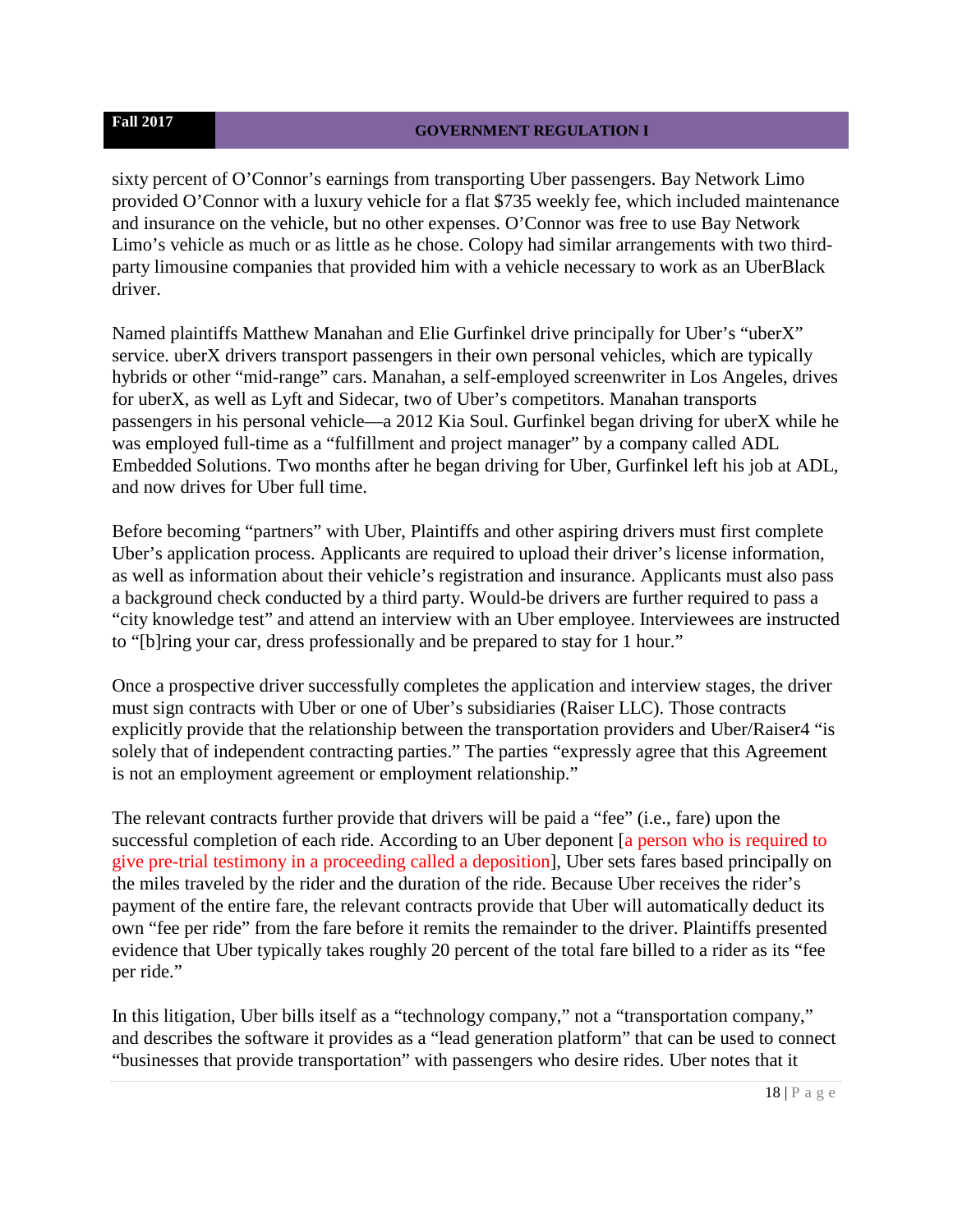owns no vehicles, and contends that it employs no drivers. Rather, Uber partners with alleged independent contractors that it frequently refers to as "transportation providers." Id. Plaintiffs characterize Uber's business (and their relationship with Uber) differently. They note that while Uber now disclaims that it is a "transportation company," Uber has previously referred to itself as an "On–Demand Car Service," and goes by the tagline "Everyone's Private Driver." (Onboarding Script) ("Our tagline and vision is to be 'Everyone's Private Driver.'"). Indeed, in commenting on Uber's planned expansion into overseas markets, its CEO wrote on Uber's official blog: "We are 'Everyone's Private Driver.' We are Uber and we're rolling out a transportation system in a city near you." Other Uber documents state that "Uber provides the best transportation service in San Francisco...."

Moreover, Uber does not sell its software in the manner of a typical distributor. Rather, Uber is deeply involved in marketing its transportation services, qualifying and selecting drivers, regulating and monitoring their performance, disciplining (or terminating) those who fail to meet standards, and setting prices.

In addition to contending it is a technology company and not a transportation company, Uber argues the drivers are not its employees but instead are independent contractors, and therefore not entitled to the protection of the California Labor Code as asserted herein. In this regard, Uber contends it exercises minimal control over how its transportation providers actually provide transportation services to Uber customers, an important factor in determining whether drivers are independent contractors. Among other things, Uber notes that drivers set their own hours and work schedules, provide their own vehicles, and are subject to little direct supervision.

Plaintiffs vigorously dispute these contentions, and claim that Uber exercises considerable control and supervision over both the methods and means of its drivers' provision of transportation services, and that under the applicable legal standard they are employees. For the reasons explained in this Order, based on the record before the Court, the question whether Uber's drivers are employees or independent contractors is an issue to be decided by a jury, not this Court on summary judgment.

### A. Applicable Legal Standards

1. Summary Judgment Standard [Summary Judgment means that a court will either rule for a complainant (plaintiff) or defendant before a trial takes place; so, people win or lose their cases in the absence of a trial]

This Court may only grant summary judgment in favor of Uber if "there is no genuine dispute as to any material fact and the movant is entitled to judgment as a matter of law." That is, Uber is entitled to summary judgment only if, viewing the evidence in the light most favorable to the drivers, this Court necessarily must conclude that Plaintiffs are independent contractors as a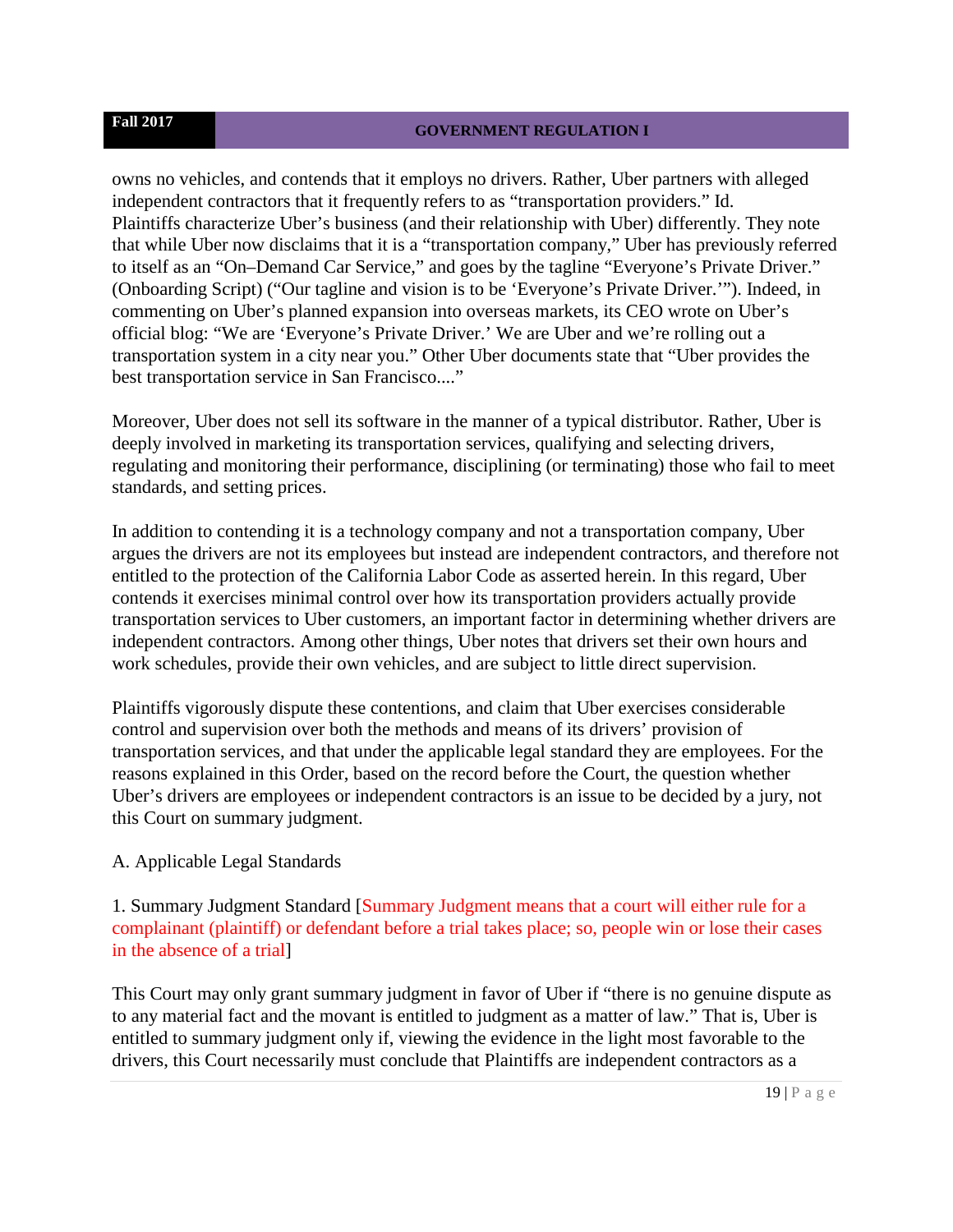matter of law.

2. California's Test of Employment

The parties agree that determining whether Plaintiffs are employees or independent contractors is an analysis that proceeds in two stages. "First, under California law, once a plaintiff comes forward with evidence that he provided services for an employer, the employee has established a prima facie case that the relationship was one of employer/employee." Narayan v. EGL, Inc., 616 F.3d 895, 900 (9th Cir.2010) (citation omitted). "As the Supreme Court of California has held ... the fact that one is performing work and labor for another is prima facie evidence of employment and such person is presumed to be a servant in the absence of evidence to the contrary." Id. at 901. If the putative employee establishes a prima facie case (i.e., shows they provided services to the putative employer), the burden then shifts to the employer to prove, if it can, that the "presumed employee was an independent contractor." Id.

For the purpose of determining whether an employer can rebut a prima facie showing of employment, the Supreme Court's seminal opinion in Borello "enumerated a number of indicia of an employment relationship." Narayan, 616 F.3d at 901. The "most significant consideration" is the putative employer's "right to control work details." S.G. Borello & Sons, Inc. v. Dep't of Indus. Relations (Borello), 48 Cal.3d 341, 350, 256 Cal.Rptr. 543, 769 P.2d 399 (1989). This right of control need not extend to every possible detail of the work. Rather, the relevant question is whether the entity retains "all necessary control" over the worker's performance. Id. at 357; see also Air Couriers Int'l v. Emp't Dev. Dep't, 150 Cal.App.4th 923, 934, 59 Cal.Rptr.3d 37 (2007) (explaining that "the fact that a certain amount of freedom is allowed or is inherent in the nature of the work involved" does not preclude a finding of employment status).

The Supreme Court has further emphasized that the pertinent question is "not how much control a hirer exercises, but how much control the hirer retains the right to exercise." Ayala v. Antelope Valley Newspapers Inc., 59 Cal.4th 522, 533. When evaluating the extent of that control, the Supreme Court has stressed that an employer's "right to discharge at will, without cause" is "strong evidence in support of an employment relationship." Borello, 48 Cal.3d at 350, 256 Cal.Rptr. 543, 769 P.2d 399; see also Ayala, 59 Cal.4th at 531, 173 Cal.Rptr.3d 332, 327 P.3d 165 (characterizing the right to discharge without cause as "[p]erhaps the strongest evidence of the right to control"); Narayan, 616 F.3d at 900 (characterizing the right to discharge at will as the "most important" factor for determining whether an employment relationship exists). This is because the "power of the principal to terminate the services of the agent [without cause] gives him the means of controlling the agent's activities." Ayala, 327 P.3d 165 (citations omitted).

The putative employer's right to control work details is not the only relevant factor, however, and the control test cannot be "applied rigidly and in isolation." Borello, 48 Cal.3d at 350, 256 Cal.Rptr. 543, 769 P.2d 399. Thus, the Supreme Court has also embraced a number of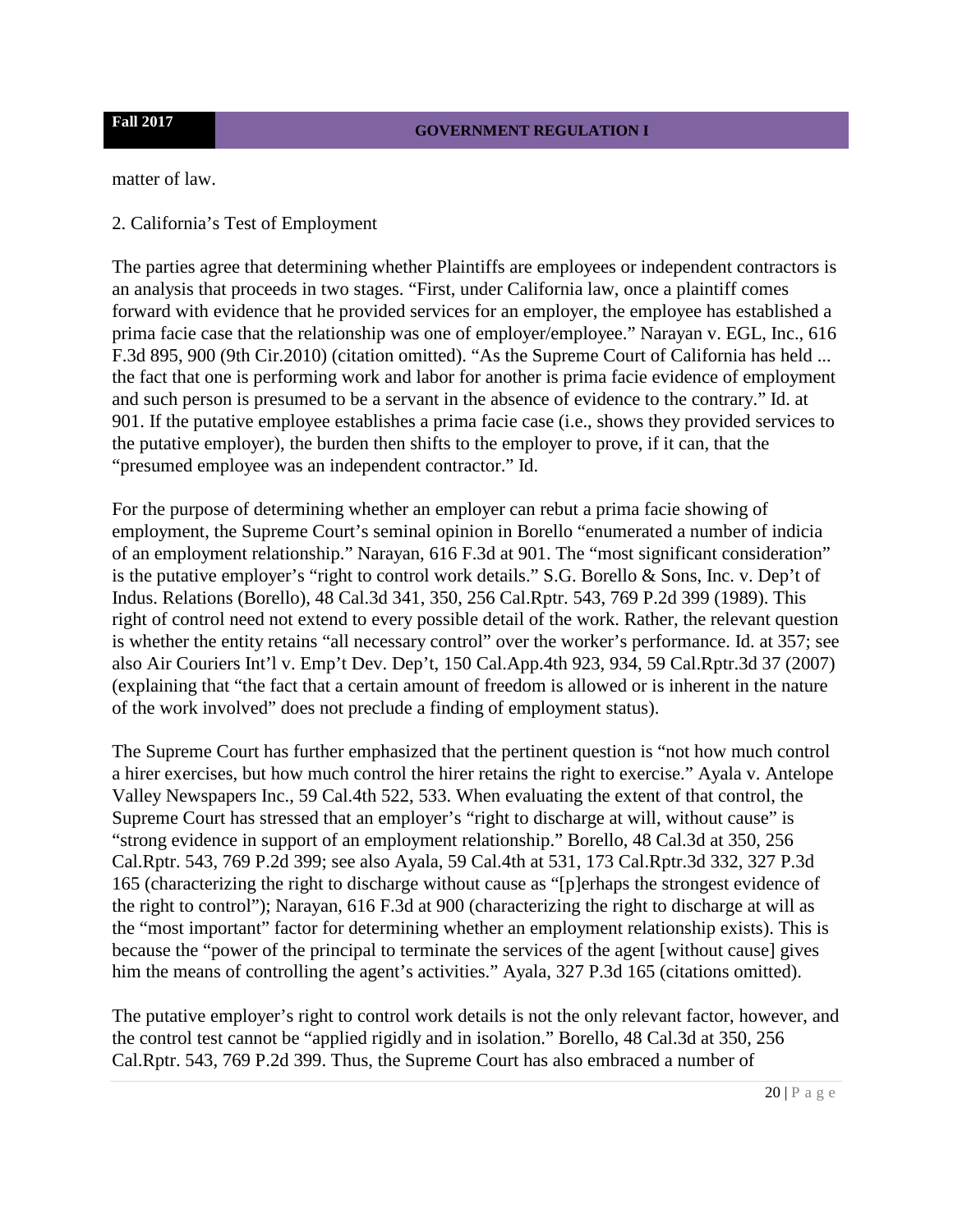"secondary indicia" that are relevant to the employee/independent contractor determination. Id. These additional factors include:

> (a) whether the one performing services is engaged in a distinct occupation or business; (b) the kind of occupation, with reference to whether, in the locality, the work is usually done under the direction of the principal or by a specialist without supervision; (c) the skill required in the particular occupation; (d) whether the principal or the worker supplies the instrumentalities, tools, and the place of work for the person doing the work; (e) the length of time for which the services are to be performed; (f) the method of payment, whether by the time or by the job;  $(g)$ whether or not the work is a part of the regular business of the principal; and (h) whether or not the parties believe they are creating the relationship of employeremployee.

Borello also "approvingly cited" five additional factors (some overlapping or closely related to those outlined immediately above) for evaluating a potential employment relationship. Narayan, 616 F.3d at 900. These additional factors include:

> (1) the alleged employee's opportunity for profit or loss depending on his managerial skill; (2) the alleged employee's investment in equipment or materials required for his task, or his employment of helpers; (3) whether the service rendered requires a special skill; (4) the degree of permanence of the working relationship; and (5) whether the service rendered is an integral part of the alleged employer's business.

Borello, 48 Cal.3d at 355. While the Supreme Court explained that all thirteen of the above "secondary indicia" are helpful in determining a hiree's employment status, it noted that "the individual factors cannot be applied mechanically as separate tests; they are intertwined and their weight depends on particular combinations." Id. at 351, 256 Cal.Rptr. 543, 769 P.2d 399. Moreover, the Court made it "clear that the label placed by the parties on their relationship is not dispositive, and subterfuges are not countenanced." Alexander, 765 F.3d at 989 (quoting Borello, 48 Cal.3d at 349, 256 Cal.Rptr. 543, 769 P.2d 399) (internal modifications omitted).

Thus, as the Ninth Circuit explained in Narayan, the fact-finder must "assess and weigh all of the incidents of the relationship with the understanding that no one factor is decisive, and that it is the rare case where the various factors will point with unanimity in one direction or the other." Narayan, 616 F.3d at 901 (citation omitted).

Indeed, this Court's extensive survey of the caselaw confirms that no one Borello factor is dispositive when analyzing employee/independent contractor status.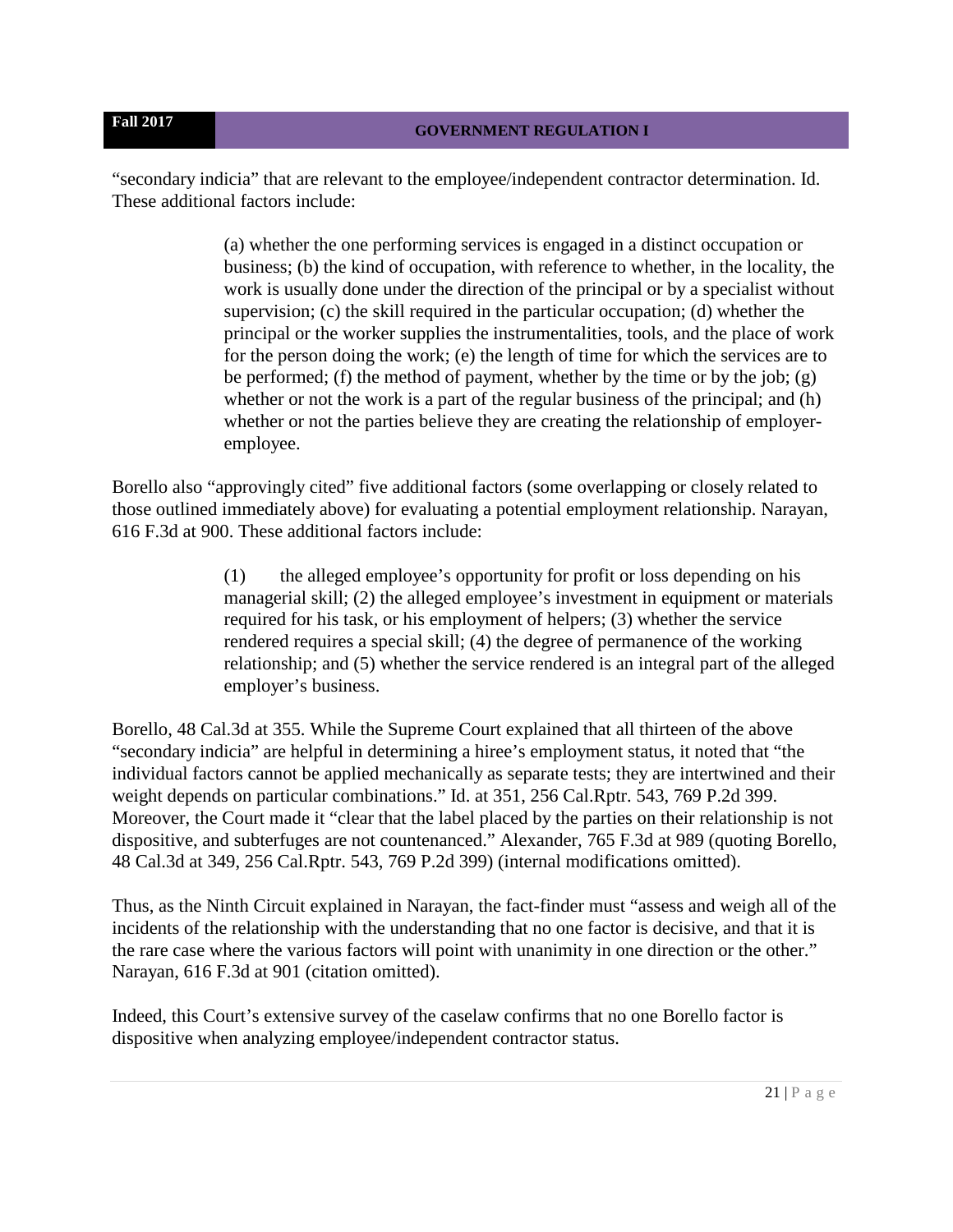For instance, in Mission Ins. Co. v. Workers' Comp. Appeals Bd., the Court of Appeal reversed a determination made by the Workers' Compensation Appeals Board that an individual was an employee of his putative employer. 123 Cal.App.3d 211, 213 (1981). The Court of Appeal held instead that the individual was an independent contractor as a matter of law. One piece of evidence the Court of Appeal relied on in reaching this conclusion was that whereas a "regular employee applicant worked a normal eight-hour shift," plaintiff "did not work any specific hours."

But the same was true of the putative employee in a later case, where the Court of Appeal determined that an employment relationship did exist as a matter of law. See Air Couriers Int'l, 150 Cal.App.4th at 926 (package delivery drivers were employees of their courier company as a matter of law even though "individual drivers determined their own schedules and decided when and how long to work"); see also JKH Enterprises, Inc. v. Dep't of Indus. Relations, 142 Cal.App.4th 1046, 1052, 48 Cal.Rptr.3d 563 (2006) (holding that delivery drivers were employees of courier service, despite the fact that "drivers set their own schedules").

The flexibility (and variability) of the Borello test can further be demonstrated by comparing Mission with Alexander. In Mission, the Court of Appeal found the putative employee was an independent contractor despite the fact that he was required to wear a uniform displaying his putative employer's insignia. Mission Ins. Co., 123 Cal.App.3d at 217. Yet, the same fact supported a conclusion in Alexander that plaintiffs were FedEx's employees as a matter of law. Alexander, 765 F.3d at 987 (noting that the fact that drivers were required to "wear a FedEx uniform" supported finding of employee status) (internal quotation marks omitted). And while in Mission, the Court of Appeal found independent contractor status at least in part because the putative employee used his own personal vehicle while on the job, 123 Cal.App.3d at 216, the same fact has proved not to be dispositive in Alexander and in numerous other California cases where an employment relationship was found. See Alexander, 765 F.3d at 986 ("FedEx requires its drivers to provide their own vehicles").

Put simply, the cases bear out the Supreme Court's exhortation that the weight given to the Borello factors "depends on [their] particular combinations." Borello, 48 Cal.3d at 351, 256 Cal.Rptr. 543, 769 P.2d 399. It is with these principles in mind that the Court now turns to the merits of Uber's summary judgment motion.

B. The Plaintiffs Are Uber's Presumptive Employees Because They Provide a Service to Uber

If Plaintiffs can establish that they provide a service to Uber, then a rebuttable presumption arises that they are Uber's employees. See Narayan, 616 F.3d at 900. Uber argues that the presumption of employment does not apply here because Plaintiffs provide it no service. The central premise of this argument is Uber's contention that it is not a "transportation company," but instead is a pure "technology company" that merely generates "leads" for its transportation providers through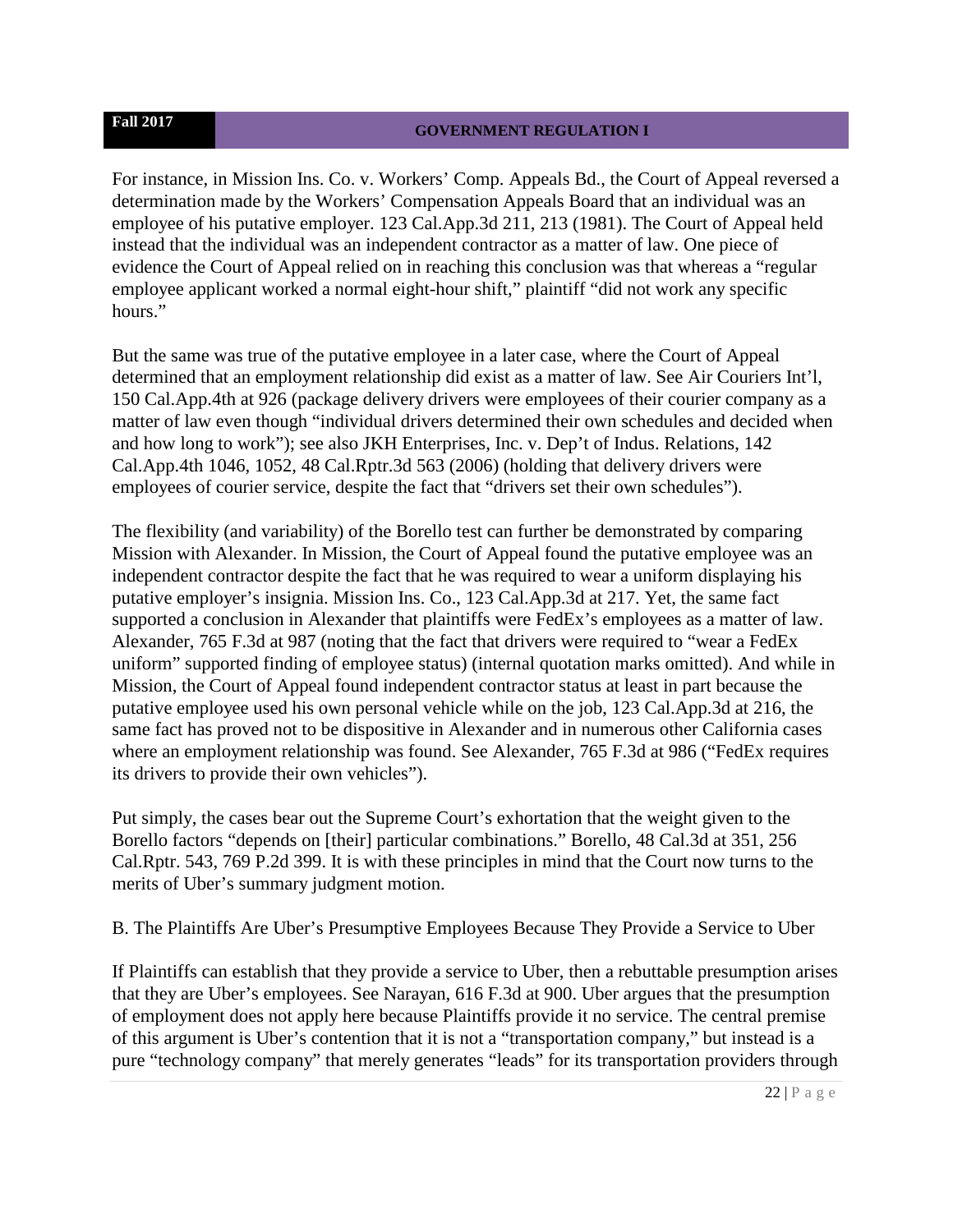its software. Using this semantic framing, Uber argues that Plaintiffs are simply its customers who buy dispatches that may or may not result in actual rides. In fact, Uber notes that its terms of service with riders specifically state that Uber is under no obligation to actually provide riders with rides at all.

Thus, Uber passes itself off as merely a technological intermediary between potential riders and potential drivers. This argument is fatally flawed in numerous respects.

First, Uber's self-definition as a mere "technology company" focuses exclusively on the mechanics of its platform (i.e., the use of internet enabled smartphones and software applications) rather than on the substance of what Uber actually does (i.e., enable customers to book and receive rides).

This is an unduly narrow frame. Uber engineered a software method to connect drivers with passengers, but this is merely one instrumentality used in the context of its larger business. Uber does not simply sell software; it sells rides. Uber is no more a "technology company" than Yellow Cab is a "technology company" because it uses CB radios to dispatch taxi cabs, John Deere is a "technology company" because it uses computers and robots to manufacture lawn mowers, or Domino Sugar is a "technology company" because it uses modern irrigation techniques to grow its sugar cane. Indeed, very few (if any) firms are not technology companies if one focuses solely on how they create or distribute their products.

If, however, the focus is on the substance of what the firm actually does (e.g., sells cab rides, lawn mowers, or sugar), it is clear that Uber is most certainly a transportation company, albeit a technologically sophisticated one. In fact, as noted above, Uber's own marketing bears this out, referring to Uber as "Everyone's Private Driver," and describing Uber as a "transportation system" and the "best transportation service in San Francisco."

Even more fundamentally, it is obvious drivers perform a service for Uber because Uber simply would not be a viable business entity without its drivers. See Yellow Cab Coop., 277 Cal.Rptr. 434 (holding that cab drivers provided service to cab company because "the enterprise could no more survive without [drivers] than it could without working cabs"); see also JKH Enterprises, 48 Cal.Rptr.3d 563 (finding that delivery drivers were employees of courier service as a matter of law in part because "the worker's duties are an integral part of the operation," and "their work is the basis for [defendant's] business").

Uber's revenues do not depend on the distribution of its software, but on the generation of rides by its drivers. As noted above, Uber bills its riders directly for the entire amount of the fare charged—a fare amount that is set by Uber without any input from the drivers. Uber then pays its drivers eighty percent of the fare it charges the rider, while keeping the remaining twenty percent of the fare as its own "service fee." Put simply, the contracts confirm that Uber only makes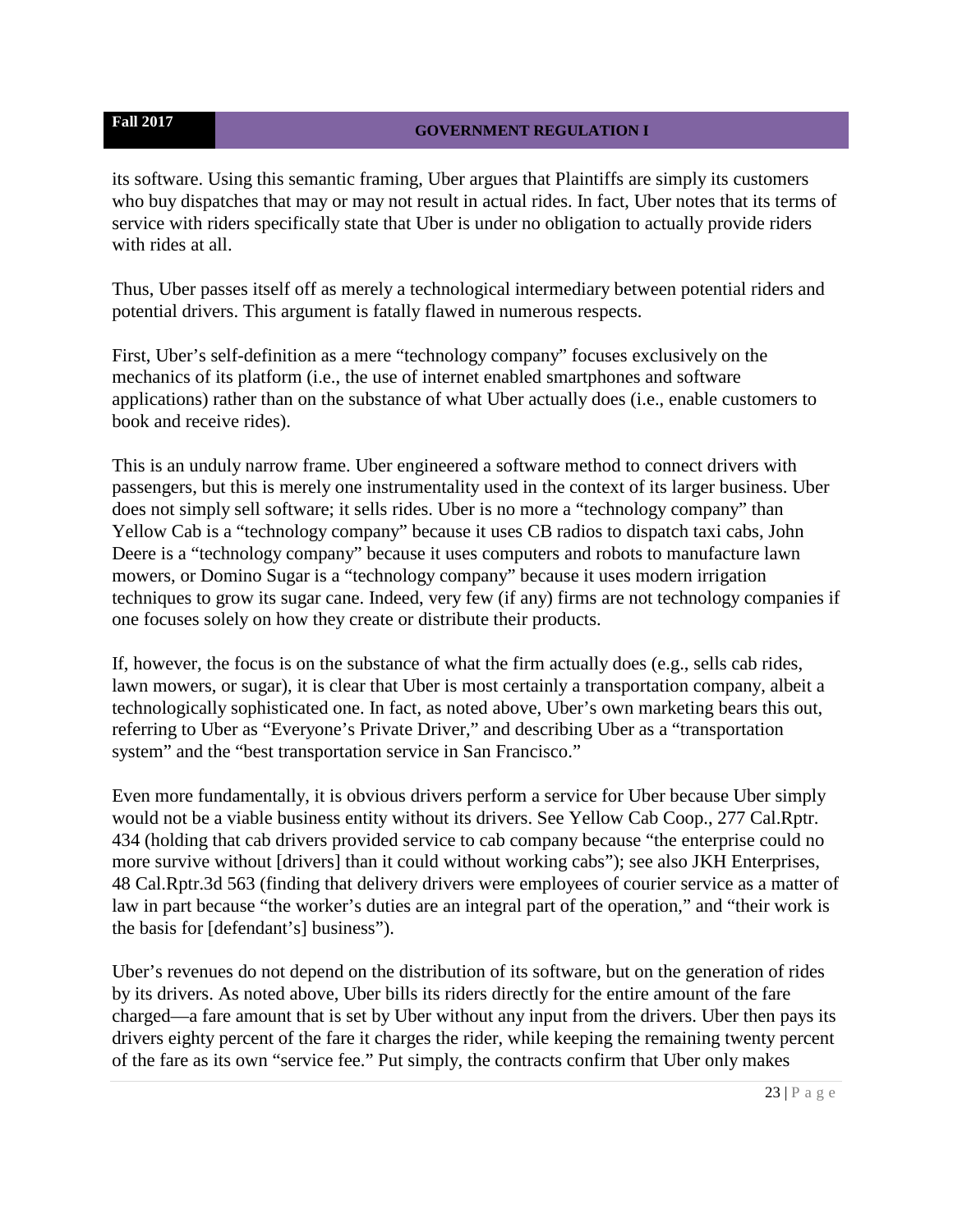money if its drivers actually transport passengers.

Furthermore, Uber not only depends on drivers' provision of transportation services to obtain revenue, it exercises significant control over the amount of any revenue it earns: Uber sets the fares it charges riders unilaterally.

The record also shows that Uber claims a "proprietary interest" in its riders, which further demonstrates that Uber acts as more than a mere passive intermediary between riders and drivers. For instance, Uber prohibits its drivers from answering rider queries about booking future rides outside the Uber app, or otherwise "soliciting" rides from Uber riders. See, e.g., Handbook at 7 (providing that actively soliciting business from a current Uber client is categorized as a "Zero Tolerance" event that "may result in immediate suspension from the Uber network." By contrast, "passive client solicitation (e.g., business cards or branded equipment in backseat)" is categorized as a "Major" issue that Uber "takes very seriously and will take action if you receive more than one in every 180 trips"); Onboarding Script at 10 (stating that if a rider specifically asks drivers about "arranging pickups, tell them to reach out to Uber"); Docket No. 223–13 at 6 (stating that riders cannot request specific Uber drivers).

As further indicia of its role as a transportation company rather than a software provider, Uber exercises substantial control over the qualification and selection of its drivers. Before becoming "partners" with Uber, aspiring drivers must first complete Uber's application process, including a background check, city knowledge exam, vehicle inspection, and personal interview. In an internal document titled "SF Hiring Freeze & Quality Push," Uber stresses that these screening measures are important because "Uber provides the best transportation service ... and to keep it this way, we will be taking some major steps to improve both driver and vehicle quality on the Uber system."

In another document, Uber notes that background checks are important because it only wants "to partner with the safest drivers." And Uber documents further reveal that Uber regularly terminates the accounts of drivers who do not perform up to Uber's standards. See, e.g., Docket No. 223–29 at 2 ("We will be deactivating Uber accounts regularly of drivers who are in the bottom 5% of all Uber drivers and not performing up to the highest standards.... We believe that the removal of underperforming drivers will lead to more opportunities for our best drivers."); Docket No. 238–2 (spreadsheet listing terminated driver accounts and reasons for termination); Docket No. 238–3 (email from "Uber SF Community Manager" instructing fellow Uber employer to "[g]et rid of this guy. We need to make some serious cuts of guys below 4.5"); Docket No. 238–5 (email terminating underperforming Uber driver because business was "slower than normal and we have too many drivers ... [so] we have to look for accounts to deactivate").

Although the Court's conclusion based on the record facts can likely stand on logic and common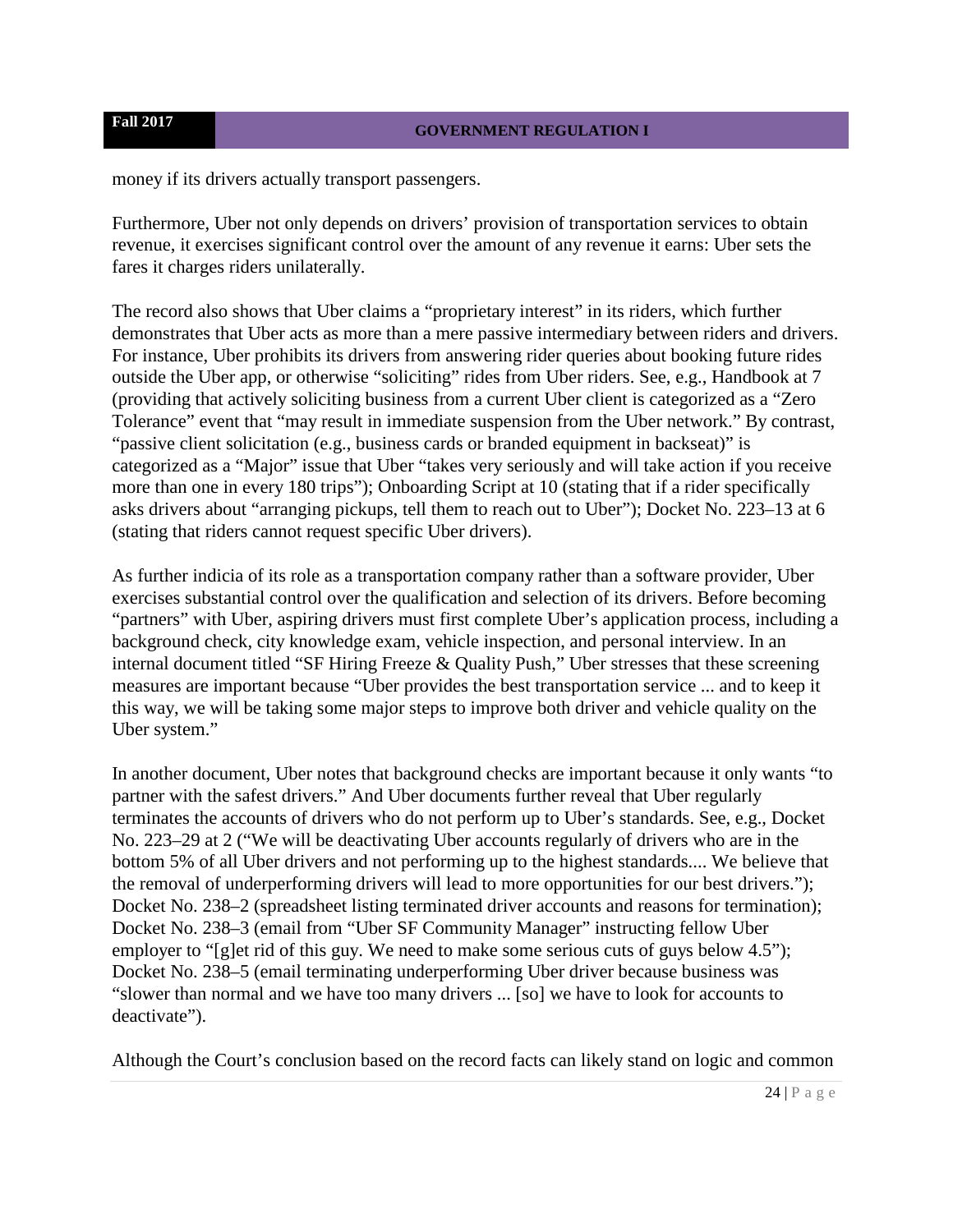sense alone, the case law makes abundantly clear that the drivers are Uber's presumptive employees. In Yellow Cab Cooperative, a cab company argued, like Uber here, that its drivers were not its employees because they did not provide any service to the cab company. The company's principal argument, like Uber's, was that it was only in the business of collecting fees from its drivers—specifically a flat \$56 fee-per-shift for the use of a cab and provision of "leads" through its radio dispatch service. Notably, (and unlike Uber) Yellow did not share in any of the actual fares a driver received. Id. at 1291, 277 Cal.Rptr. 434. Thus, if a Yellow driver never provided any rides during a shift or actually used any of Yellow's "leads," Yellow would receive the same \$56 lease payment regardless.

Based on these facts, the Court of Appeal flatly rejected Yellow's argument that the drivers did not provide it a service, finding that Yellow's actual "enterprise consists of operating a fleet of cabs for public carriage. The drivers, as active instruments of that enterprise, provide an indispensable 'service' to Yellow; the enterprise could no more survive without them than it could without working cabs."

The reasoning of Yellow Cab Cooperative applies even more forcefully here. Unlike Yellow Cab, which received a flat fee and did not share in its drivers' fares, Uber only receives its fees if a driver successfully transports an Uber "lead" to some destination. Moreover, the precise amount of this fee is set by Uber, without negotiation or input from the drivers. Under such circumstances, it strains credulity to argue that Uber is not a "transportation company" or otherwise is not in the transportation business; it strains credulity even further to argue that Uber drivers do not provide Uber a valuable service. Like the cab drivers in Yellow Cab Cooperative, Uber's drivers provide an "indispensable service" to Uber, and the firm "could no more survive without them" than it could without a working smartphone app. Or, put more colloquially, Uber could not be "Everyone's Private Driver" without the drivers.

Uber cites two cases in support of its contention that it receives no services from its drivers, but neither case is on-point. In Kubinec v. Top Cab Dispatch, Inc., a Massachusetts trial judge concluded (in an unpublished order applying Massachusetts law) that a taxi driver was not the employee of his radio dispatch service, Top Cab. 2014 WL 3817016, at \*9 (Super.Ct.Mass. June 25, 2014). Importantly, the court stressed that the \$25 weekly fee Top Cab received from Kubinec was the same "regardless of whether Kubinec had his cab on the road twenty-four hours a day ... or left it parked in his driveway." Unlike Uber, Top Cab received "no income" from any dispatches it provided, its members were not required to accept any dispatch assigned, and the dispatches accepted constituted only "9.95% of all fares driven by Top Cab members in 2010." Top Cab "received only the same [\$25] weekly payment from its members regardless of whether the dispatches were accepted or passengers simply hailed member cabs from the street."

Without belaboring the multitude of differences between this case and Kubinec, the Court notes that Uber does not receive a flat fee from its drivers in exchange for an unlimited number of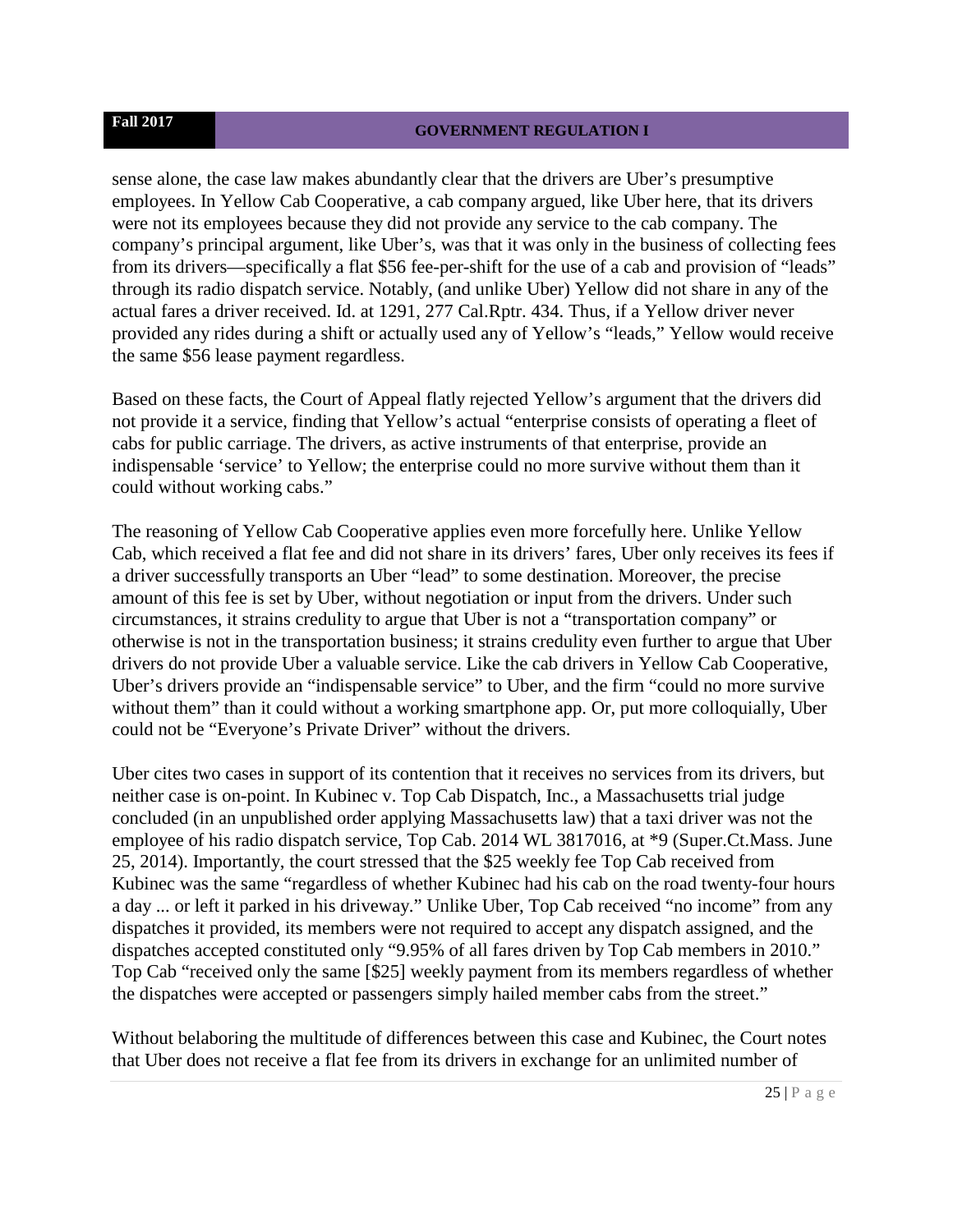"leads" or dispatches. Rather, Uber receives a percentage of each and every fare its drivers labor to earn—a fact that, as indicated above, makes it clear that Uber receives a (very lucrative) service from its drivers and depends on its drivers' performance of services for its revenues. Kubinec is thus completely distinguishable from the facts in this case.

Uber's second case, Callahan v. City of Chicago, 78 F.Supp.3d 791, 2015 WL 394021 (N.D.Ill.2015), is equally inapposite to the issues here. In Callahan, a Chicago taxicab driver sued the City of Chicago arguing that the City was her employer under the Fair Labor Standards Act. Id. at 793 2015 WL 394021, at \*1. According to the district court, the "critical question" in determining the viability of the driver's claims was "whether the 'business' to which Callahan renders service is, in fact, the City's business." Callahan, 78 F.Supp.3d at 801, 2015 WL 394021, at \*8. Callahan, the court noted, "is a taxicab driver; the service she provides is therefore the transportation of passengers by taxicab...." Id. But while recognizing that the City "controls to quite a significant extent the operation of taxicabs in Chicago" by way of extensive regulation, the court (unsurprisingly) concluded that "controlling or regulating how taxicabs are operated is not the same as providing, or undertaking to provide, transportation by taxicab. The City does not perform the latter role." Id.

While this Court will not exhaustively list the ways a private corporation like Uber differs from a municipality like the City of Chicago, the Court notes one obvious difference—Uber derives profits from providing transportation services, whereas the City does not. Moreover, among other facts, Uber markets itself as "Everyone's Private Driver;" Chicago does not. As the district judge in Callahan correctly noted, "the collection of taxes, fees, or revenue by a government entity does not make the regulated industry the business of that government." Id. at 803, 2015 WL 394021, at \*9.

Uber's collection of fees from its drivers, however, and its deep involvement in prescribing the qualifications of its drivers and the quality of their service, as well as its representations to the public that it is a provider of transportation services ("Everyone's Private Driver"), does indicate that transportation is its business.

This Court holds, as a matter of law, that Uber's drivers render service to Uber, and thus are Uber's presumptive employees.

C. Whether a Hiree is an Employee or Independent Contractor is a Mixed Question of Law and Fact Generally to be Decided by the Jury

Because the Court has determined that the Plaintiffs are Uber's presumptive employees, the burden now shifts to Uber to disprove an employment relationship. As noted above, when determining under California law whether a putative employer can rebut a hiree's prima facie case of employment, the Court applies the multi-factor test laid out in the Supreme Court's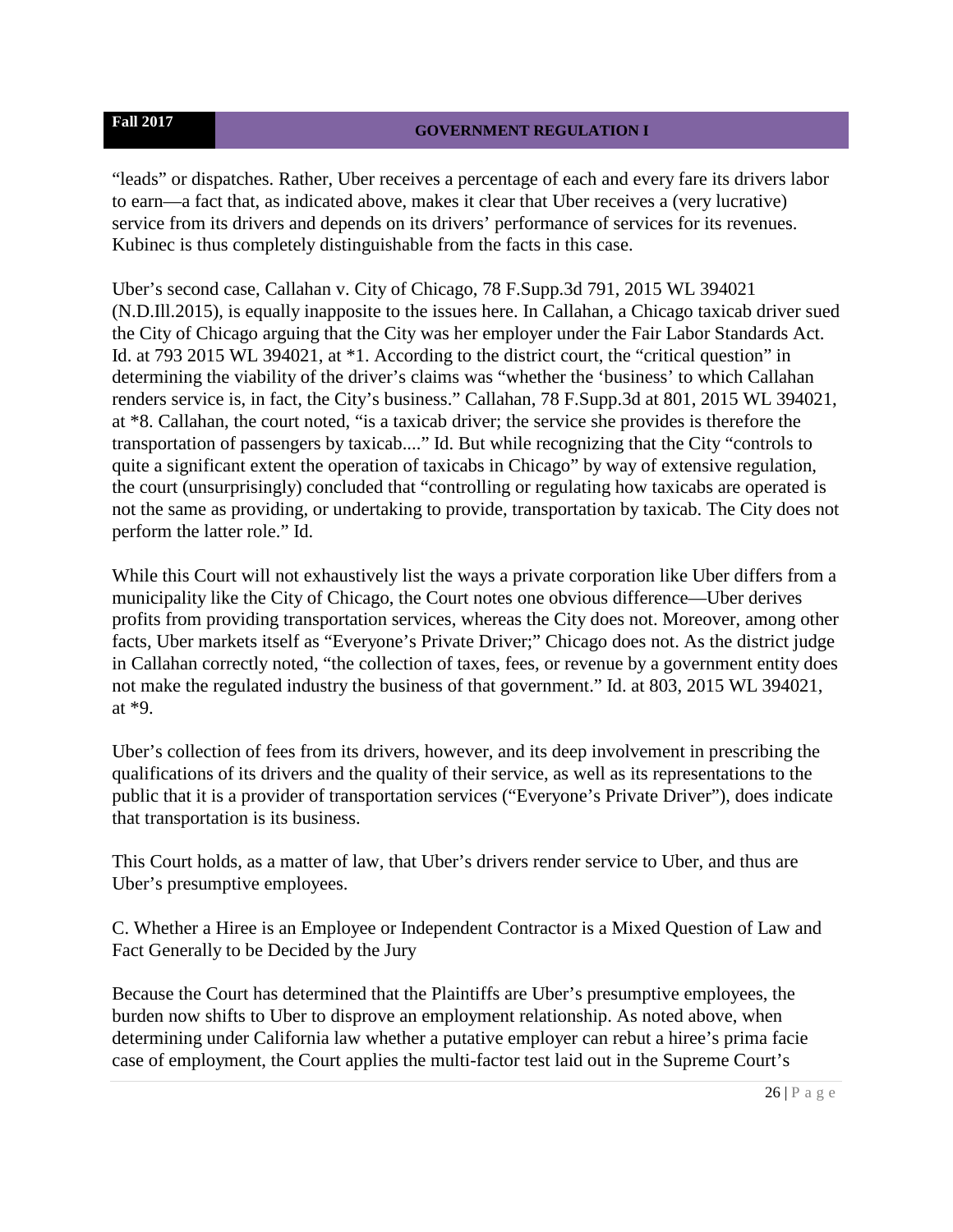decision in Borello. Borello, 48 Cal.3d at 350, 256 Cal.Rptr. 543, 769 P.2d 399.

Both parties suggest that the employee/independent contractor question is one of law for ultimate resolution by the Court. See, e.g., Oral Arg. Tr. at 7:24–9:8. Both parties, however, are mistaken. According to the California Supreme Court, the "determination of employee or independent contractor status is one of fact if dependent upon resolution of disputed evidence or inferences."

Put simply, the reasoning in Hana that juries should typically decide mixed questions of law and fact supports the great weight of California authority that establishes that a hiree's status as either an employee or independent contractor should typically be determined by a jury, and not the judge.

D. Uber is Not Entitled to Summary Judgment Because Material Facts Remain in Dispute and a Reasonable Inference of an Employment Relationship May Be Drawn

As noted above, the "principal test of an employment relationship is whether the person to whom service is rendered has the right to control the manner and means of accomplishing the result desired." Ayala, 59 Cal.4th at 531, (quoting Borello, 48 Cal.3d at 350). "Perhaps the strongest evidence of the right to control" is whether Uber can fire its transportation providers at will. Id.

This critical fact appears to be in dispute. Uber claims that it is only permitted to terminate drivers "with notice or upon the other party's material breach" of the governing contracts. Plaintiffs, however, point out that the actual contracts seem to allow Uber to fire its drivers for any reason and at any time. See, e.g., Addendum at 4 ("Uber will have the right, at all times and at Uber's sole discretion, to reclaim, prohibit, suspend, limit or otherwise restrict the Transportation Company and/or the Driver from accessing or using the Driver App....").

To the extent this important factor in the employee/independent contractor test is in dispute, summary judgment is unwarranted.

Uber further claims that the right to control element is not met because drivers can work as much or as little as they like, as long as they give at least one ride every 180 days (if on the uberX platform) or every 30 days (if on the UberBlack platform). According to Uber, drivers never have to accept any "leads" generated by Uber (i.e., they can turn down as many rides as they want without penalty), and they can completely control how to give any rides they do accept.

These contentions are very much in dispute. For instance, while Uber argues that drivers never actually have to accept ride requests when logged in to the Uber application, Plaintiffs provided an Uber Driver Handbook that expressly states: "We expect on-duty drivers to accept all [ride] requests." Handbook at 1. The Handbook goes on to state that "[w]e consider a dispatch that is not accepted to be a rejection," and we "will follow-up with all drivers that are rejecting trips."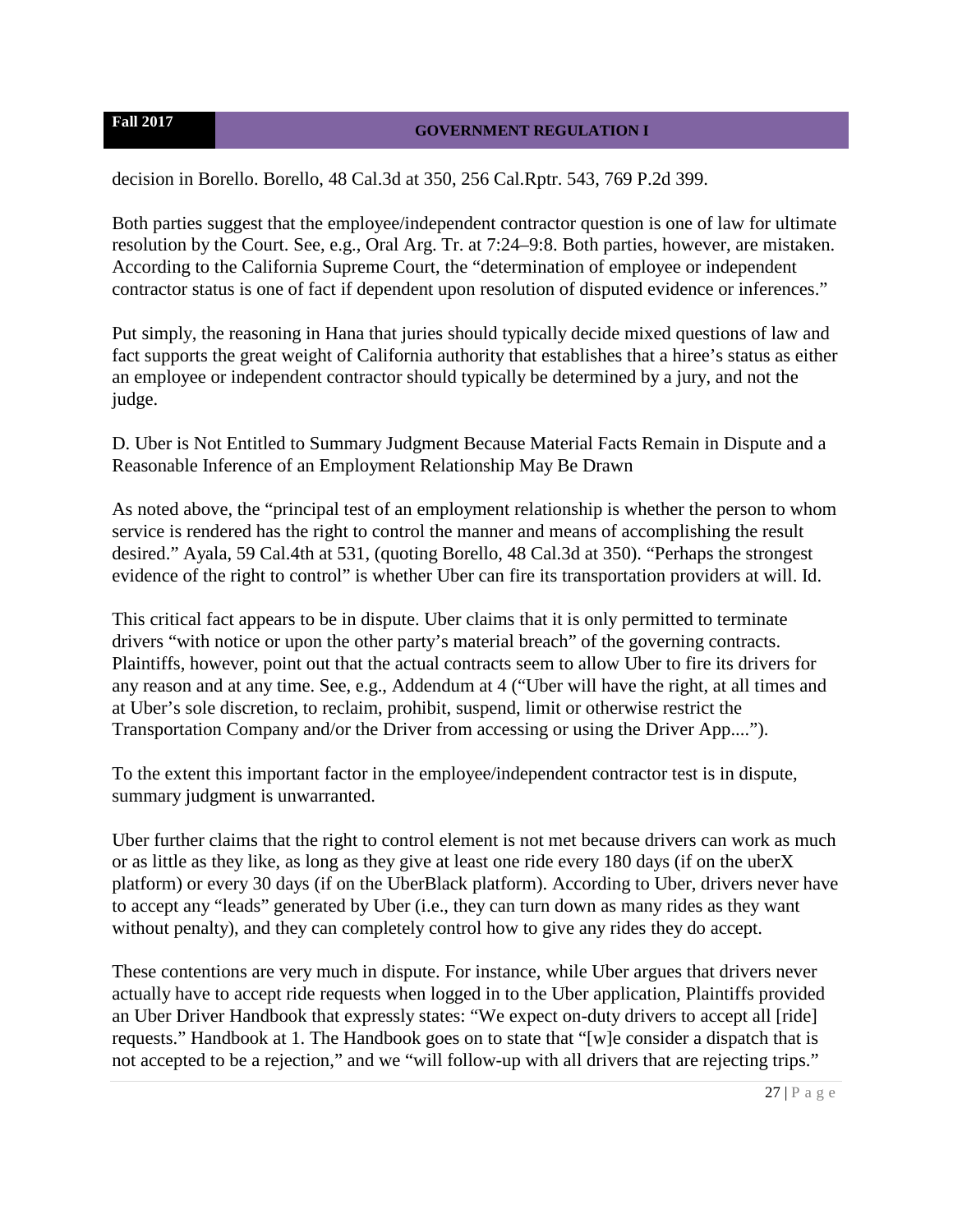Id. The Handbook further notes that Uber considers "[r]ejecting too many trips" to be a performance issue that could lead to possible termination from the Uber platform. Id. at 8; see also Docket No. 223–57 (email from Uber to driver stating that the driver's "dispatch acceptance rate [of 60%] is too low ... Please work towards a dispatch acceptance rate of 80%. If you are unable to significantly improve your dispatch acceptance rate, Uber may suspend your account").

It is also hotly disputed whether Uber has the right to significantly control the "manner and means" of Plaintiffs' transportation services. See Alexander, 765 F.3d at 988. Plaintiffs cite numerous documents, written in the language of command, that instruct drivers to, amongst other things: "make sure you are dressed professionally;" send the client a text message when 1–2 minutes from the pickup location ("This is VERY IMPORTANT"); "make sure the radio is off or on soft jazz or NPR;" and "make sure to open the door for your client." Onboarding Script at 3–6. As Uber emphasizes, "it is the small details that make for an excellent trip," and Plaintiffs have presented evidence (when viewed in the light most favorable to them) that Uber seeks to control these details right down to whether drivers "have an umbrella in [their] car for clients to be dry until they get in your car or after they get out." Id. at 6, 9. Plaintiffs note that drivers are even instructed on such simple tasks as how to pick up a customer with their car:



Docket No. 223–20.

Uber responds that it merely provides its drivers with "suggestions," but does not actually require its drivers to dress professionally or listen to soft jazz or NPR. *See, e.g.,* Reply Br. at 6. But the documents discussed above (and others in the record) are not obviously written as mere suggestions, and Uber's arguments to the contrary cannot be assumed as true on Uber's motion for summary judgment where all reasonable inferences from the record must be drawn in favor of Plaintiffs. *See, e.g.,* Docket No. 223–50 (informing driver that "a passenger let us know that your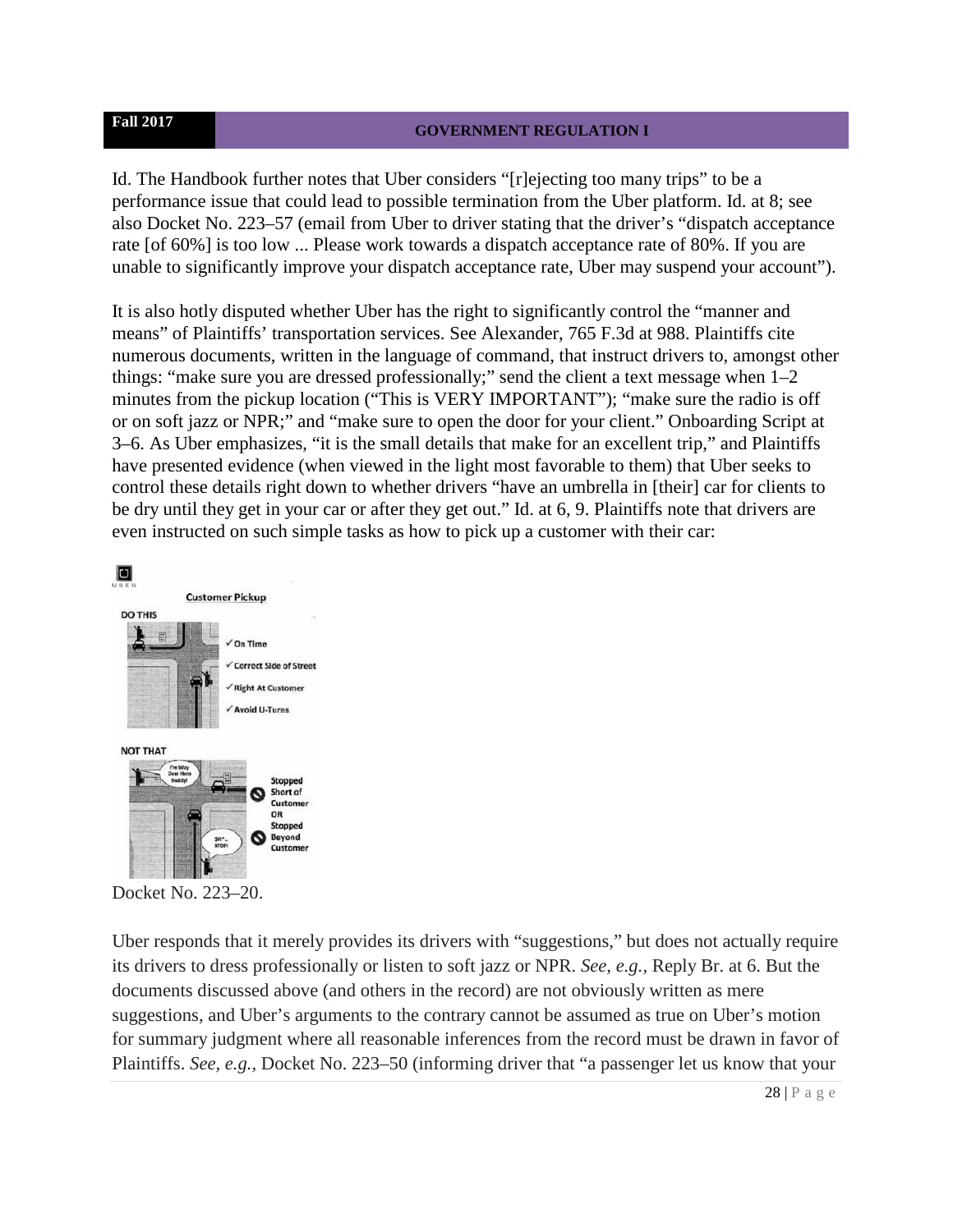attitude wasn't up to Uber's professional standards," and noting that "[i]f we continue to receive negative feedback ... your account will be reviewed and may be deactivated"); Docket No. 223– 54 (terminating driver whose "overall driver rating has fallen below the minimum threshold we allow"); Docket No. 223–58 (informing driver that a "passenger let us know that they felt you did not take the most efficient/direct route on a trip" and noting that the driver's account may be deactivated).

Finally, Uber makes much of the fact that Uber has no control over its drivers' hours or whether its drivers even "report" for work more than once in the relevant period. This is a significant point, and one on which this Court previously commented in noting that such evidence might weigh heavily in favor of a finding of independent contractor status. However, as noted above, freedom to choose one's days and hours of work (which concededly did not truly exist for FedEx drivers in Alexander20) does not in itself preclude a finding of an employment relationship.

As noted above, rarely does any one factor dictate the determination of whether a relationship is one of employment or independent contract. Here, numerous factors point in opposing directions. As to many, there are disputed facts, including those pertaining to Uber's level of control over the "manner and means" of Plaintiffs' performance. Viewing the current record in the light most favorable to Plaintiffs, the Court cannot conclude as a matter of law that Plaintiffs are Uber's independent contractors rather than their employees. Consequently, Uber's summary judgment motion must be denied.

# **Minnesota**

# **Ban the Box FAQ for Private Employers**

## **[http://mn.gov/mdhr/employers/banbox\\_faq\\_privemp.html](http://mn.gov/mdhr/employers/banbox_faq_privemp.html)**

*Governor Dayton signed the criminal background check bill, which expanded Ban the Box to private employers on January 1, 2014. This requirement has been in effect for public employers in Minnesota since 2009.* 

## **Does the new Ban the Box law require an employer to hire someone with a criminal record?**

No. The Ban the Box law imposes no requirements on an employer that it hire an individual with a criminal record. However, the law does require employers to wait until the applicant has been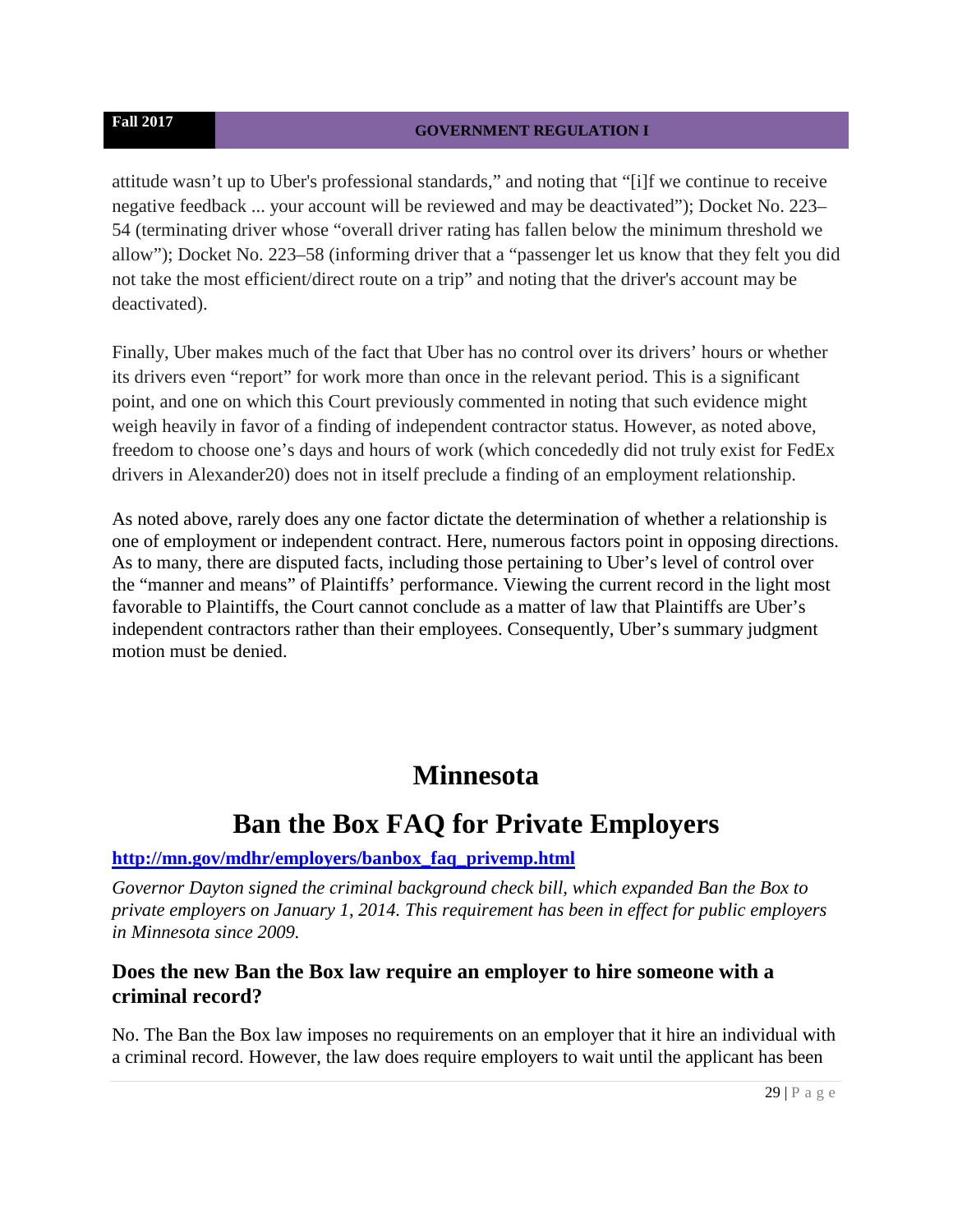selected for an interview, or until a conditional job offer has been extended, before inquiring about the applicant's criminal history.

## **Does the Ban the Box law require employers to interview someone with a criminal record?**

No. The new law does not compel employers to interview individuals who have a criminal record.

## **Does the Ban the Box law prevent employers from conducting a criminal background check before hiring an applicant?**

No. Employers may still conduct a criminal background check on an applicant before hiring an applicant. The Ban the Box law merely moves the inquiry into criminal history from the initial point of contact with the applicant until after the point in time in which the employer has decided to interview or extend a conditional job offer.

## **Does the law apply to small businesses as well as large companies?**

Yes. There is no minimum threshold. All Minnesota employers, large and small, are covered under the new law.

## **Does Ban the Box eliminate laws that require individuals with criminal backgrounds to be excluded from certain positions?**

No. If an employer is prohibited under federal or state law from hiring an individual who has been previously convicted of a crime, the employer remains obligated to continue to follow federal or state law. If a background check is legally required before beginning work, Ban the Box does not change that legal requirement.

## **Are there private employers that are exempt from the new law?**

Yes. The Ban the Box law provides that private employers are exempt under the new law if the employer is specifically directed to conduct a criminal history background check or the employer is directed to gather information such that a criminal history background check can be done by a licensing authority.

## **Can a private employer that is exempt under the new law inform applicants that they may be disqualified from employment for having previously committed a crime?**

Yes. Exempt private employers may have an application that states that applicants may be disqualified from employment. An employer can provide information on their application form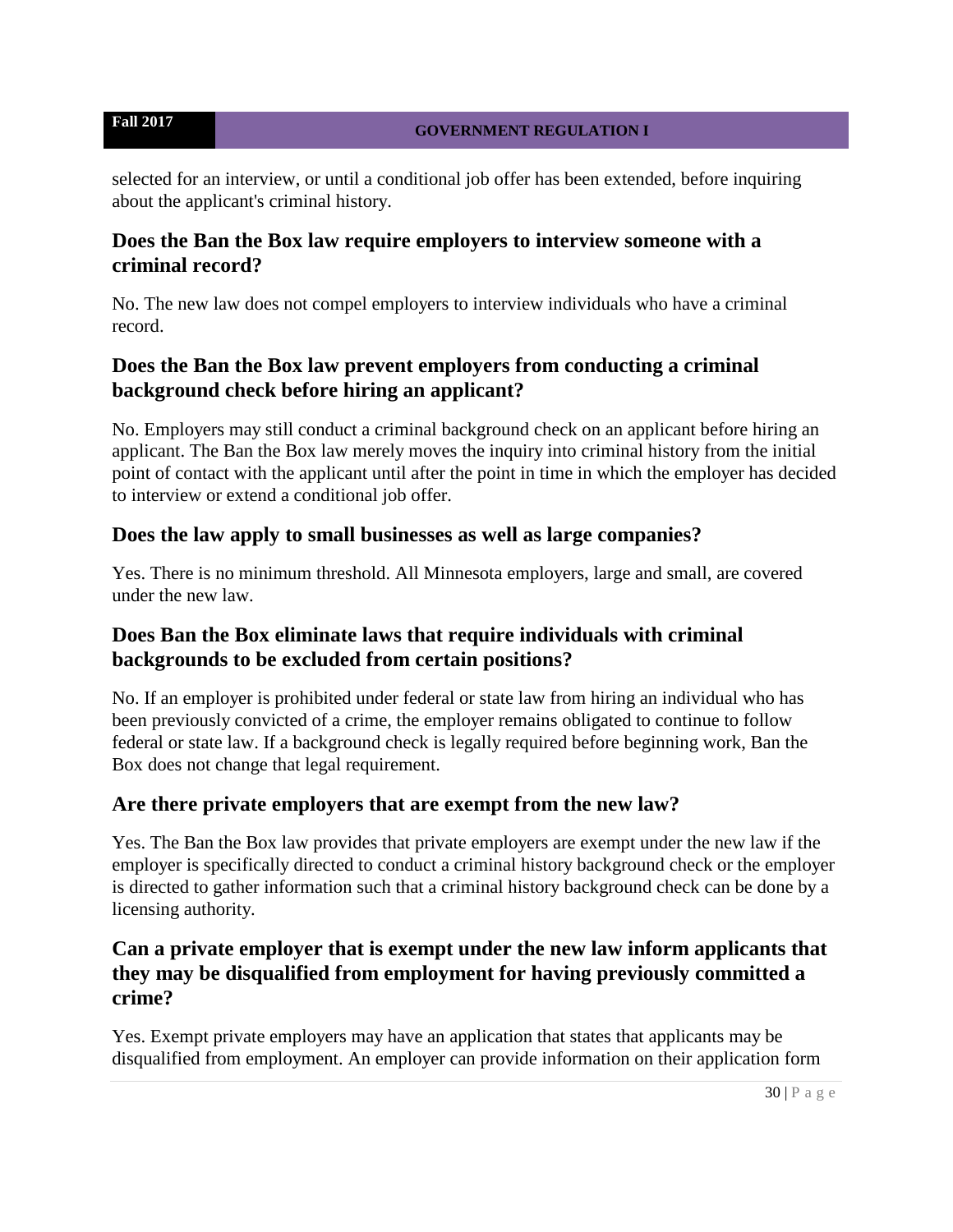that individuals who have a particular criminal history background will be disqualified from employment by the employer.

## **At what point in time during the interview process can an employer obtain criminal history information from an applicant?**

The answer depends on whether the employer is going to interview candidates before determining who to hire for the open position.

If the employer does conduct interviews before an applicant under consideration is hired, the employer should initiate a criminal background check after it has decided to interview the candidate.

If the employer doesn't conduct interviews before hiring an applicant, the employer may initiate a criminal background check after it extends a conditional offer of employment to the applicant.

## **If my business is based in another state, am I subject to the requirements of Minnesota's Ban the Box law at my Minnesota plant location?**

Yes. Ban the Box applies to the Minnesota operations of companies that operate in multiple states.

## **We are an employer with operations in several states that uses one electronic application; can we use our electronic application if we inform applicants residing in Minnesota that they don't have to answer criminal background history questions?**

Yes. A multi-state employer doesn't need to abandon its practice of using one electronic application, provided that the electronic application provides language on the application that is clear and unambiguous that Minnesota law provides that applicants don't have to answer criminal background history questions.

## **Can an employer be liable for discrimination under state or federal law if the employer complies with the Ban the Box law?**

Yes. The use of criminal background information by an employer to eliminate candidates for employment may constitute a discriminatory practice if the policy has a disproportionate impact for a class of individuals, the employer does not use a targeted screen and the employer fails to provide the applicant with an opportunity to respond to the criminal background information obtained on the applicant.

The discussion of how a criminal background check policy may violate anti-discrimination laws is beyond the scope of this FAQ document. However, a good discussion on this issue can be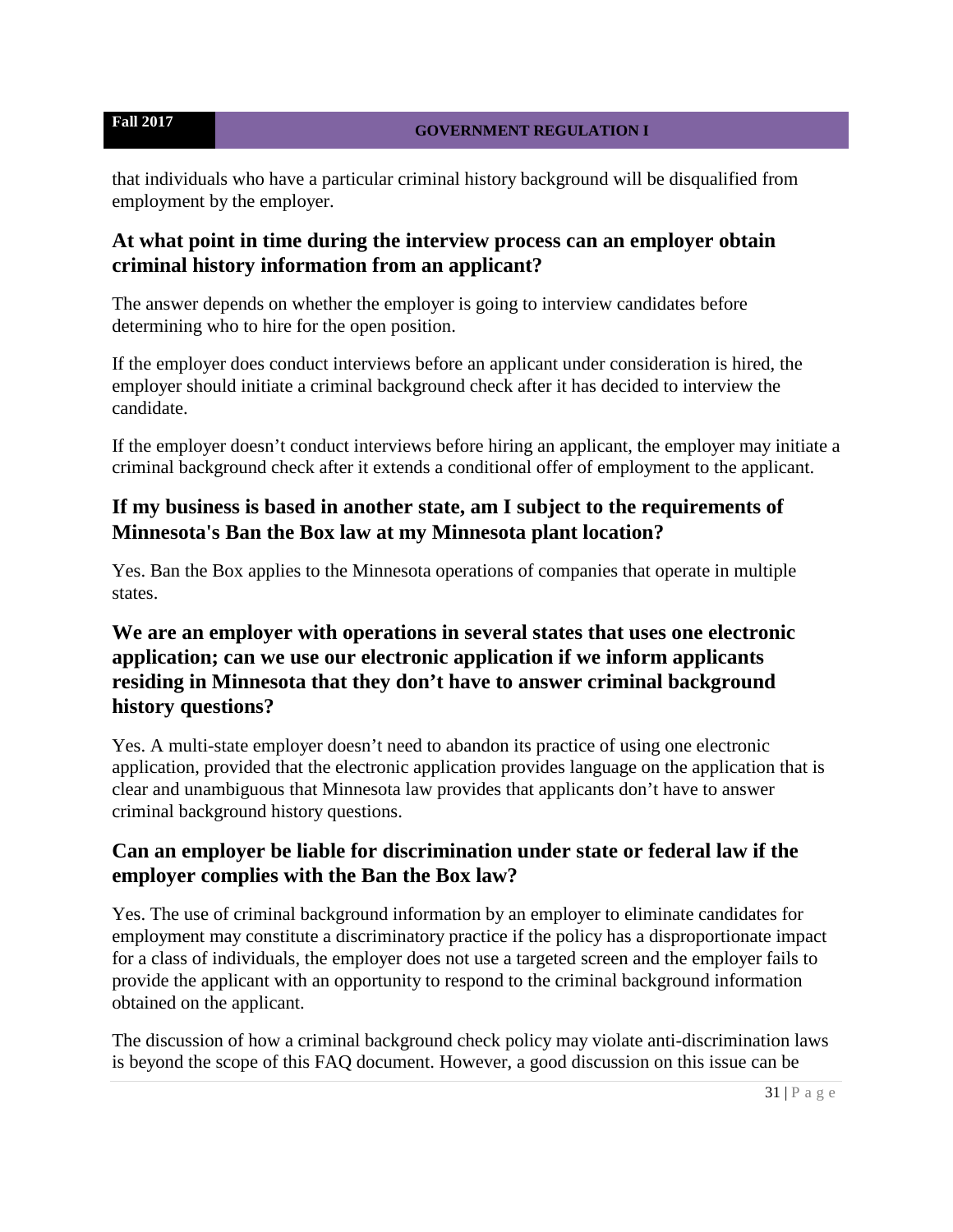found within the [EEOC Technical Assistance Guidance on the Use of Arrest and Convictions](http://www.eeoc.gov/laws/guidance/arrest_conviction.cfm)  [Records,](http://www.eeoc.gov/laws/guidance/arrest_conviction.cfm) published on April 25, 2012.

### **How is the Ban the Box law enforced?**

The Minnesota Department of Human Rights (MDHR) is charged with enforcing this law, as there is no private cause of action. MDHR is seeking to engage in a comprehensive education program to bring about compliance with employers.

### **What are the penalties for violating the Ban the Box law?**

During 2014, the first year that the law is in force, the commissioner will provide a written warning to any employers found in violation, before any fines are levied. If a first violation is not remedied within 30 days of the issuance of a warning, the commissioner may impose up to a \$500 fine, not to exceed \$500 in a calendar month.

### **For violations that occur in 2015, the penalties are as follows:**

- For employers that employ 10 or fewer persons at a site, the penalty is up to \$100 for each violation, not to exceed \$100 in a calendar month.
- For employers that employ 11 to 20 persons at a site, the penalty is up to \$500 for each violation, not to exceed \$500 in a calendar month.
- For employers that employ more than 20 persons at one or more sites, the penalty is up to \$500 for each violation, not to exceed \$2,000 in a calendar month.

*B. The State's Authority to License Businesses and Occupations*

### *Dandamudi v. Tisch***, \_\_ F.3d \_\_, 2012 WL 2763281 (2d Cir. 2012)**

**Background**: States and their colonial predecessors have had authority to license businesses and occupations. A study authored by Marc T. Law and Mindy S. Marks, Effects of Occupational Licensing Laws on Minorities: Evidence from the Progressive Era, 52 J.L. & ECON. 351 (2009), reports that states began to license occupations during the Progressive Era in the late 1800s and early 1900s. More recently, states have broadened their control of occupational licensing. See Morris M. Kleiner, Licensing Occupations: Ensuring Quality or Restricting Competition? 1 (2006), noting: "During the early 1950s, only about 4.5 percent of the [U.S.] labor force was covered by licensing laws at the state level. That number had grown to almost 18 percent of the U.S. workforce in the late 1980s, with an even larger number if city and county licenses for occupations are included." Studies from the 1970s found that occupational licensing regulations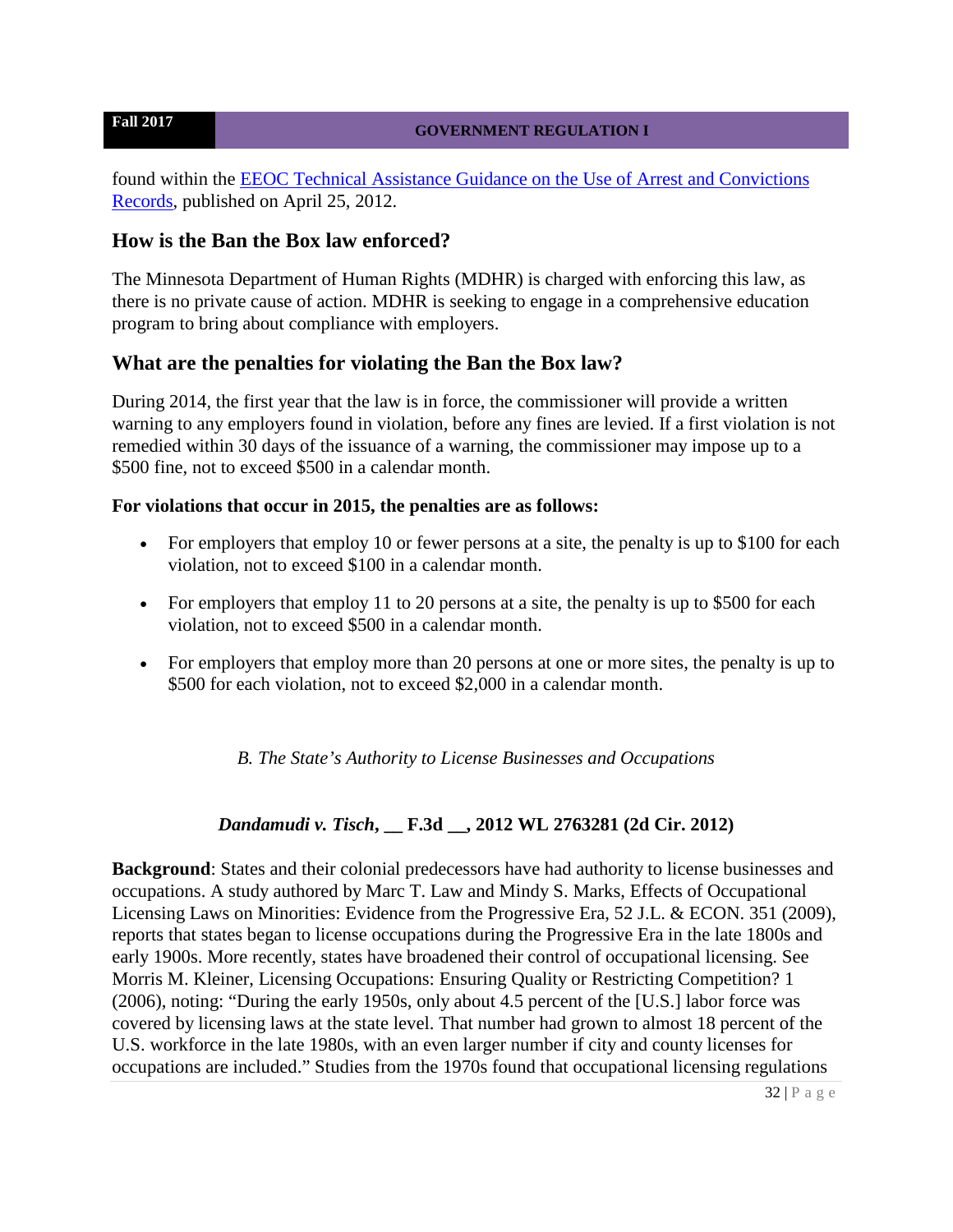disadvantage minorities such as women, blacks, and Jews. Today, as the following cases show, states are using licensing laws to augment federal laws that prohibit the employment of unlawful aliens. As you read, consider whether these states have legitimate reasons for these regulations. Also, consider whether states are using legitimate means to effectuate their intent to preserve the labor market for citizens and authorized aliens.

Before: WESLEY, HALL, Circuit Judges, UNDERHILL, District Judge.

### WESLEY, Circuit Judge:

This case involves a state regulatory scheme that seeks to prohibit some legally admitted aliens from doing the very thing the federal government indicated they could do when they came to the United States—work. Plaintiffs–Appellees are a group of nonimmigrant aliens who have been authorized by the federal government to reside and work as pharmacists in the United States. All currently reside in New York and are licensed pharmacists there. Plaintiffs obtained pharmacist's licenses from New York pursuant to a statutory waiver to New York Education Law §6805(1)(6)'s requirement that only U.S. Citizens or Legal Permanent Residents ("LPRs") are eligible to obtain a pharmacist's license in New York. The waiver provision was set to expire in 2009. In response, plaintiffs sued various state officials FN1 responsible for enforcing the law in the United States District Court for the Southern District of New York.

Plaintiffs allege that § 6805(1)(6) is unconstitutional because it violates the Equal Protection and Supremacy Clauses of the United States Constitution. In a thorough and well-reasoned opinion, the district court granted plaintiffs' motion for summary judgment and permanently enjoined defendants from enforcing the law. See Adusumelli v. Steiner, 740 F.Supp.2d 582 (S.D.N.Y.2010).

On appeal, New York asks us to abrogate the Supreme Court's general rule that state statutes that discriminate based on alienage are subject to strict scrutiny review. The state argues that the statute at issue here, which discriminates against nonimmigrant aliens should be reviewed only to determine if there is a rational basis that supports it.

In our view, however, a state statute that discriminates against aliens who have been lawfully admitted to reside and work in the United States should be viewed in the same light under the Equal Protection Clause as one which discriminates against aliens who enjoy the right to reside here permanently. Applying strict scrutiny, therefore, and finding, as the state concedes, that there are no compelling reasons for the statute's discrimination based on alienage, we hold the New York statute to be unconstitutional. We affirm the district court's grant of summary judgment for plaintiffs.

## I. BACKGROUND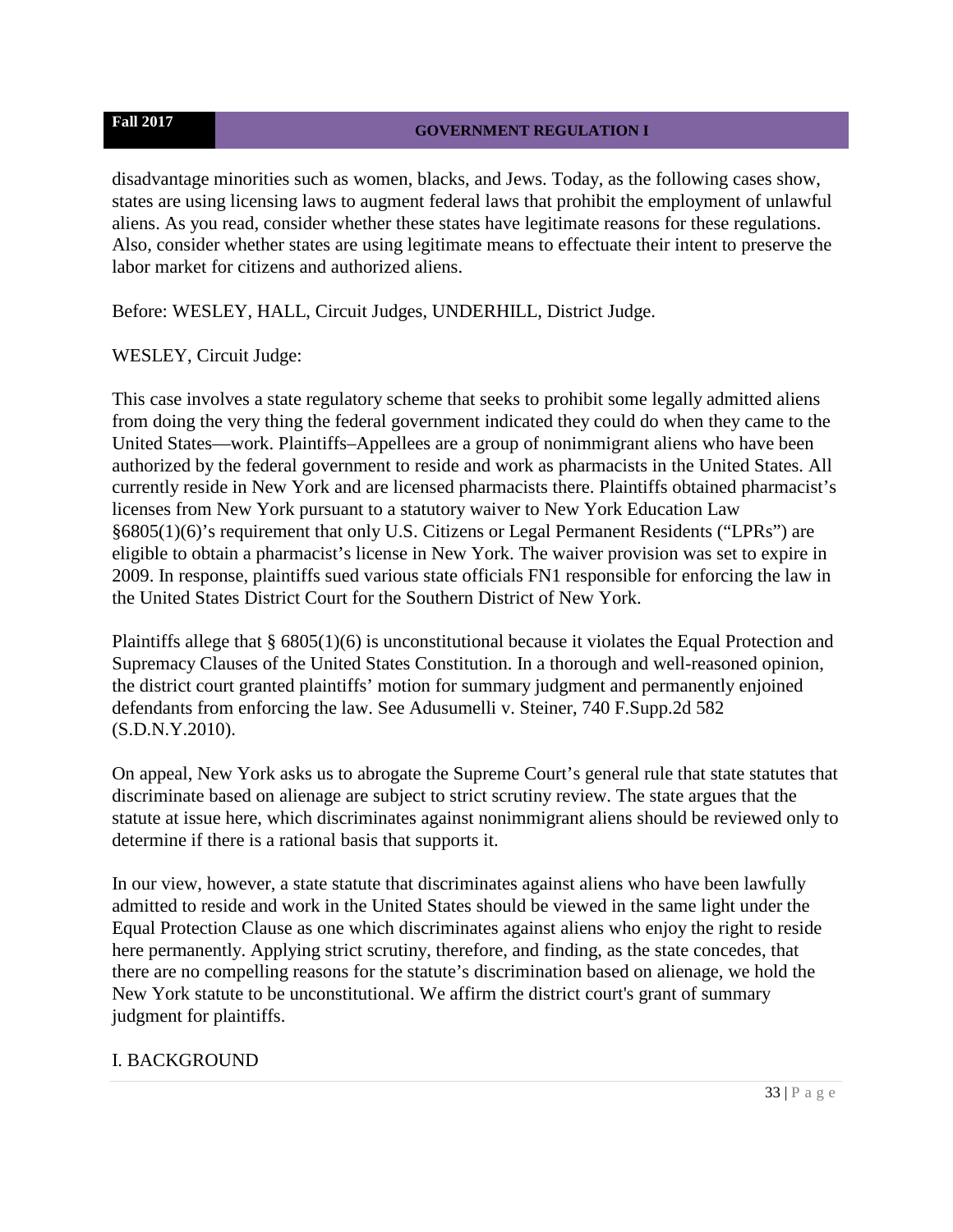Most of the plaintiffs have H–1B temporary worker visas. Under the Immigration and Nationality Act ("INA"), H–1B visas may be given to aliens who come "temporarily to the United States to perform services ... in a specialty occupation." 8 U.S.C.  $\S$  1101(a)(15)(H)(i)(b). The remaining plaintiffs have what is known as "TN" status. "TN" status is a temporary worker status created by federal law pursuant to the North American Free Trade Agreement ("NAFTA"). NAFTA permits "a citizen of Canada or Mexico who seeks temporary entry as a business person to engage in business activities at a professional level" to enter the United States and work here pursuant to the requirements of the TN status. 8 C.F.R. § 214.6(a).

These provisions technically grant plaintiffs admission to the United States for a finite period. Because plaintiffs' status grants them the right to reside and work in the United States only temporarily, plaintiffs are part of the group of aliens the immigration law refers to as nonimmigrants. 8 U.S.C. § 1101(a)(15). And, although plaintiffs had to indicate that they did not intend to stay here permanently to obtain their visas, the truth is that many (if not all) actually harbor a hope (a dual intention) that some day they will acquire the right to stay here permanently.

The BIA and the State Department both recognize this doctrine of dual intent, which allows aliens to express an intention to remain in the United States temporarily (to satisfy the requirements of their temporary visas) while also intending to remain permanently, which allows them to apply for an adjustment of status. Matter of Hosseinpour, 15 I. & N. Dec. 191 (BIA 1975); 70 No. 42 Interpreter Releases 1444, 1456–58 (Nov. 1, 1993).

For purposes of both the H1–B and TN visas, the initial period during which the visa-holder can legally remain and work in the United States is three-years. 8 C.F.R. §§ 214.2(h)(9)(iii)(A)(1) (H1–B visa), 214.6(e) (TN status). Each visa status also permits a three-year extension of the initial period. Id. at §§ 214.2(h)(15)(ii)(B), 214.6(h). But an alien with an H1–B visa is limited to one such extension, essentially restricting H1–B status to a six-year period.**FN**2 Id. at §  $214.2(h)(15)(ii)(B)(1)$ .

In practice, however, federal law permits many aliens with TN or H1–B status to maintain their temporary worker authorization for a period greater than six years. All plaintiffs in this case, for example, have been legally authorized to reside and work in the United States for more than six years. And, six plaintiffs have been authorized to reside and work in the United States for more than ten years.

**FN2**. Although not applicable in the instant case, an H–1B visa holder who is involved in a "DOD research and development or co-production project" may maintain his H–1B visa status for a total of 10 years.  $8 \text{ C.F.R.}$   $\frac{8}{9}$  214.2(h)(15)(ii)(B)(2).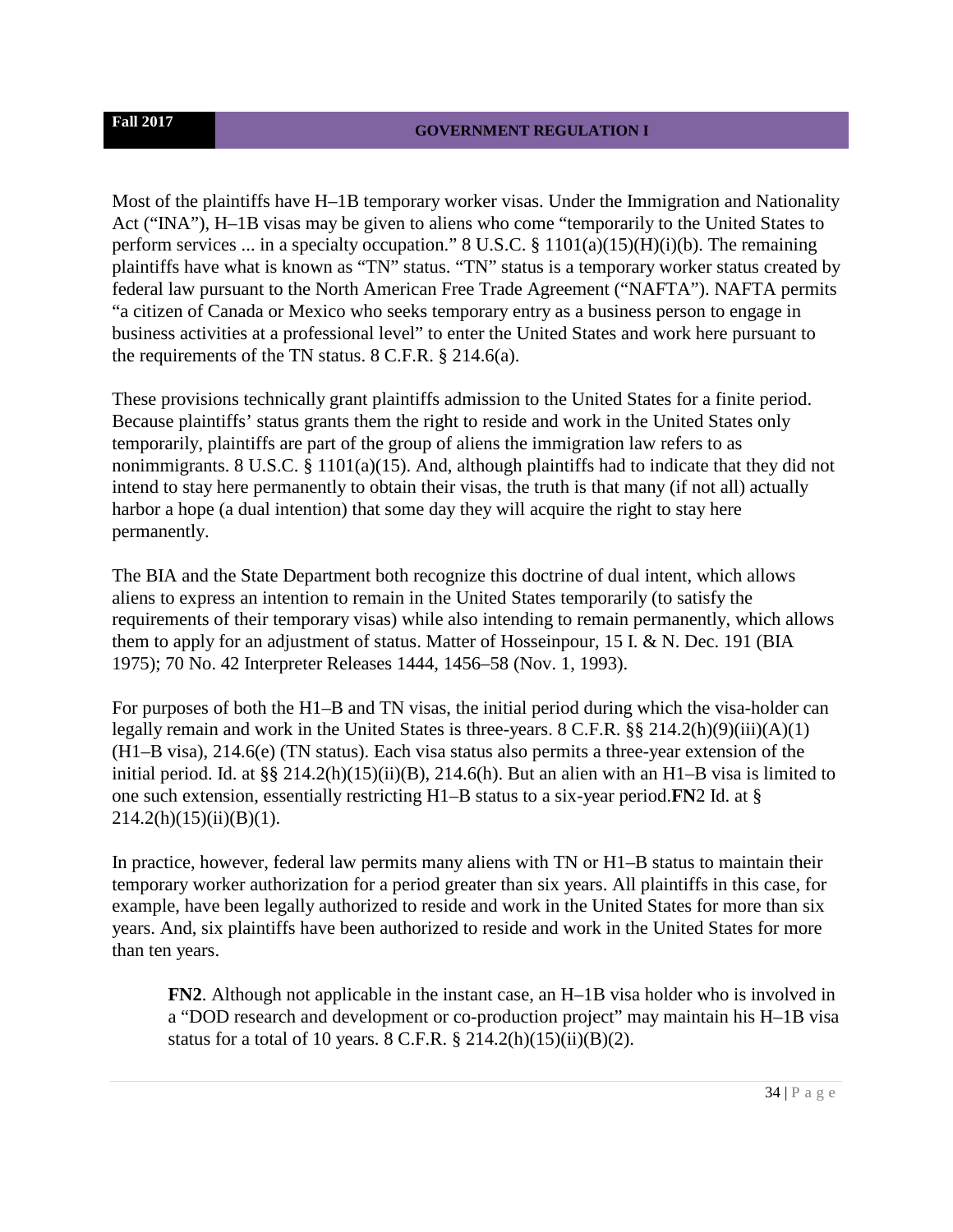Several factors contribute to the difference between the technical limitations on H1–B and TN status and the length of time these aliens remain authorized to reside and work in the United States. Many aliens who receive temporary worker authorization are former students who entered the United States with a student visa and who have made their home in the United States for many years before entering the professional world.**FN3**

**FN3**. Initially entering the United States on a student visa extends the amount of time a nonimmigrant alien can remain in the United States because the time limitations for H1– B status and TN status are not impacted by time previously spent residing in the United States pursuant to a student visa.

Many nonimmigrant aliens are also often eligible to apply for LPR status. This process is typically quite slow, and the federal government therefore regularly issues Employment Authorization Documents ("EADs"), which extend the time period during which these aliens are eligible to work in the United States while they await their green cards. 8 C.F.R. § 274a.12 (c)(9).

Twenty-two plaintiffs have applied for Permanent Resident status. Sixteen have received EADs because they have exhausted the six-year maximum authorization provided by H1–B status.

Based on their visa status, all plaintiffs currently reside in the United States legally and have permission to work here. All are pharmacists who were granted a pharmacist's license (albeit a "limited" one) pursuant to a previous version of the New York statute at issue here.FN5 Section 6805(1)(6), in its current incarnation, provides that to be eligible for a pharmacist's license in New York, an applicant must be either a U.S. Citizen or a LPR. The statute bars all other aliens, including those with work-authorization who legally reside in the United States, from becoming licensed pharmacists.

## II. DISCUSSION

New York argues that neither the Equal Protection Clause nor the Supremacy Clause prevents a state from prohibiting a group of aliens who are legally authorized to reside and work in the United States from working in certain professions. The state relies principally on two decisions from our sister circuits. See League of United Latin Am. Citizens (LULAC) v. Bredesen, 500 F.3d 523, 531–34, 536–37 (6<sup>th</sup> Cir. 2007); LeClerc v. Webb, 419 F.3d 405, 415 (5<sup>th</sup> Cir.2005), reh'g en banc denied, 444 F.3d 428 (2006).

The Fifth and Sixth Circuits viewed nonimmigrant aliens as distinct from aliens with LPR status and applied a rational scrutiny test to determine if the state statutes in question ran afoul of the Equal Protection Clause. In both cases, the courts "decline[d] to extend" the protections of LPRs to certain nonimmigrants. LULAC, 500 F.3d at 533; LeClerc, 419 F.3d at 419.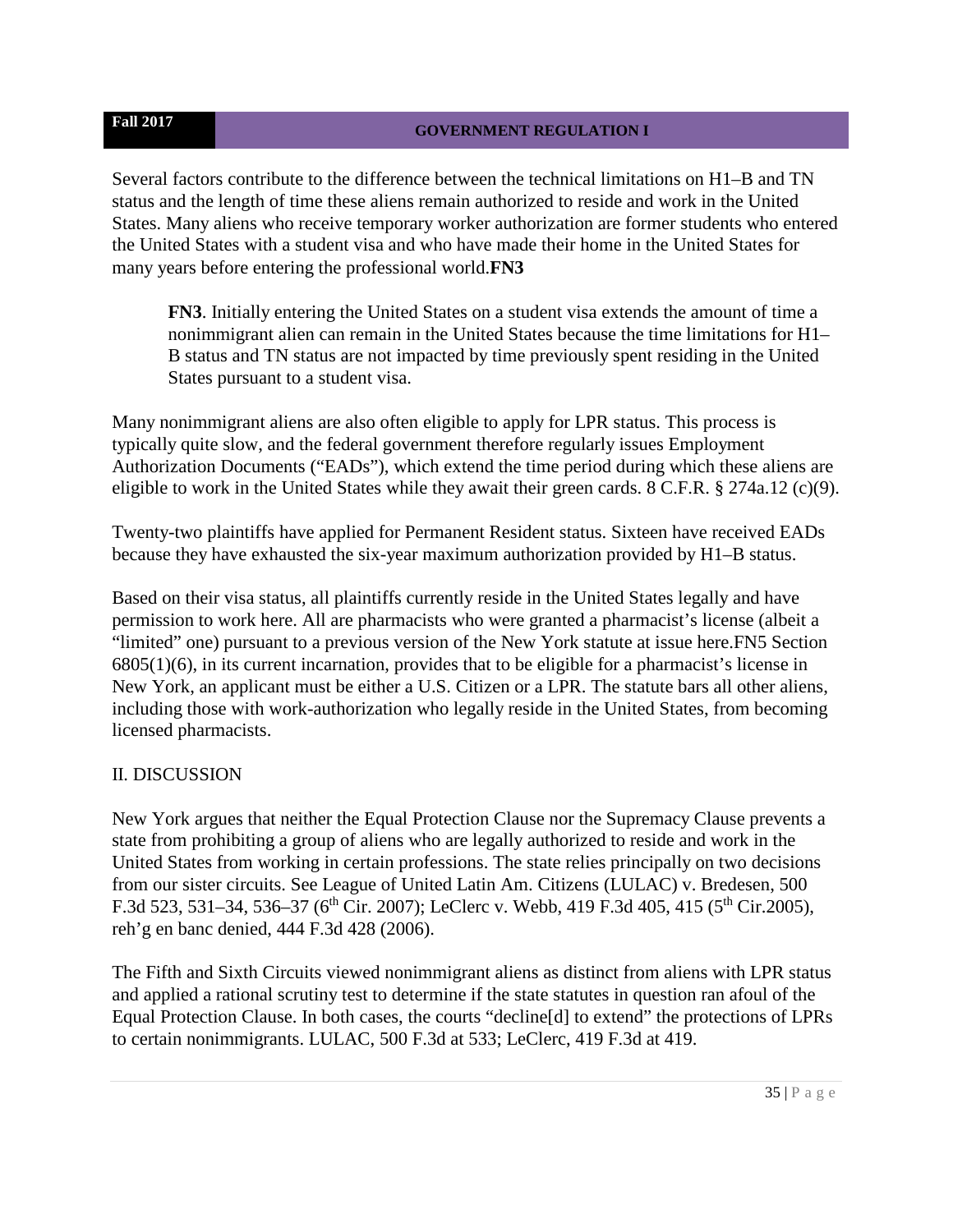We disagree; the Supreme Court has repeatedly affirmed the general principle that alienage is a suspect classification and has only ever created two exceptions to that view. We decline to create a third in a case where the statute discriminates against aliens who have been granted the legal right to reside and work in the United States. Under a strict scrutiny analysis, § 6805(1)(6) of the New York Education Law violates the Equal Protection Clause.

### The Equal Protection Clause

The Fourteenth Amendment provides that states may not "deny to any person within its jurisdiction the equal protection of the laws." U.S. Const. amend. XIV, § 1. Under the Fourteenth Amendment, a law that "impermissibly interferes with the exercise of a fundamental right or operates to the peculiar disadvantage of a suspect class" is reviewed under the strict scrutiny standard. Mass. Bd. of Ret. v. Murgia, 427 U.S. 307, 312, 96 S.Ct. 2562, 49 L.Ed.2d 520 (1976) (emphasis added) (footnote omitted); see Weinstein v. Albright, 261 F.3d 127, 140 (2d Cir.2001).

There is no question that the Fourteenth Amendment applies to all aliens. See, e.g., Plyler v. Doe, 457 U.S. 202, 215, 102 S.Ct. 2382, 72 L.Ed.2d 786 (1982). Indeed, the Supreme Court has long held that states cannot discriminate on the basis of alienage. "Aliens as a class are a prime example of a discrete and insular minority," the Court reasoned in Graham v. Richardson, "[and] the power of a state to apply its laws exclusively to its alien inhabitants as a class is confined within narrow limits." 403 U.S. 365, 372, 91 S.Ct. 1848, 29 L.Ed.2d 534 (1971) (internal quotation marks omitted).

In Graham, the Court struck down two state statutes that prevented immigrants from receiving public assistance. Id. at 376, 91 S.Ct. 1848. The statutes erected different barriers—a Pennsylvania law barred non-citizens from a welfare program, while an Arizona law required that aliens reside in the state for fifteen years before they could collect money from the state both achieved the same result. Id. at 367–68, 91 S.Ct. 1848.

Thus, aliens were denied access to a benefit available to citizens. Graham held this "two class" system unconstitutional. Id. at 371, 91 S.Ct. 1848.

Graham is considered the lodestar of the Court's alienage discrimination doctrine, but the opinion invokes a case decided decades before. In Takahashi v. Fish and Game Commission, the Supreme Court struck down a California statute that denied fishing licenses to any "person ineligible [for] citizenship." 334 U.S. 410 (1948). The law originally targeted Japanese fishermen, but the state legislature feared that such a clearly discriminatory classification might run afoul of the Equal Protection Clause and amended the statute to prohibit immigrants "ineligible [for] citizenship" from obtaining fishing licenses.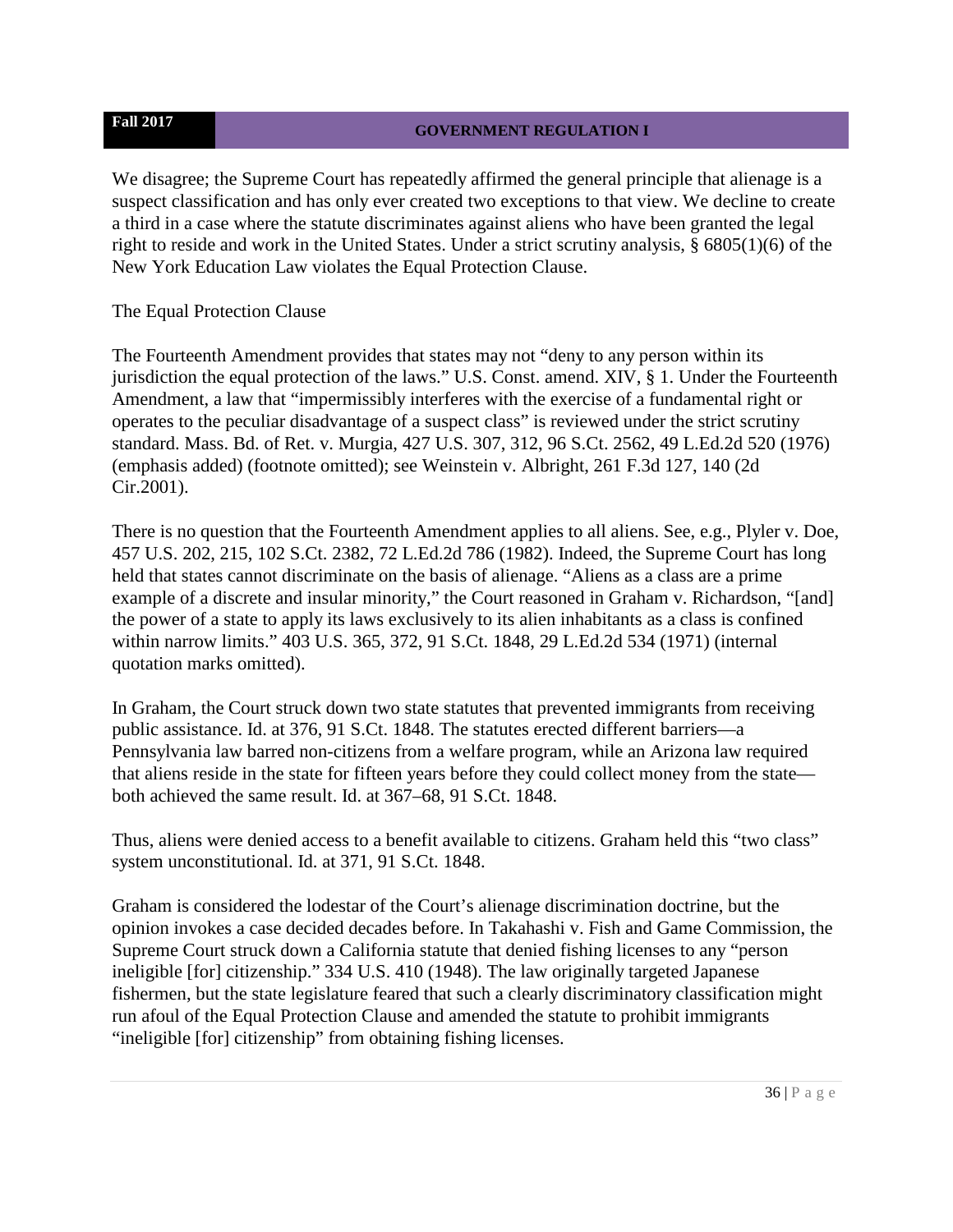The provision drew a distinction between groups based solely on the members' immigration status without any mention of race or nationality. The Court held that treating groups differently based on the members' alienage was akin to discriminating against a group because of their race or color. "The protection of [the Fourteenth Amendment] has been held to extend to aliens as well as to citizens," the Court reasoned, "[and] all persons lawfully in this country shall abide ... on an equality of legal privileges with all citizens." Id. at 419–20, 68 S.Ct. 1138 (emphasis added).

The Graham Court saw Pennsylvania and Arizona's restrictions on welfare as exacting the same toll as California's unconstitutional fishing-license regime; the Court thus followed Takahashi to hold that the welfare statutes were subject to strict scrutiny. Graham, 403 U.S. at 372, 91 S.Ct. 1848.

In the years after Graham, the Court continued to apply strict scrutiny to statutes discriminating on the basis of alienage. It invalidated a New York statute that prohibited immigrants from working in the civil service, Sugarman v. Dougall, 413 U.S. 634 (1973), a Connecticut statute that barred immigrants from sitting for the bar, In re Griffiths, 413 U.S. 717 (1973), a Puerto Rico law that denied licenses to immigrant engineers, Examining Board of Engineers, Architects and Surveyors v. Flores de Otero, 426 U.S. 572 (1976), and a New York law that required immigrants to pledge to become citizens before they could receive financial aid, Nyquist v. Mauclet, 432 U.S. 1 (1977).

In each case, the Court began its discussion by reasserting its commitment to the holding in Graham: laws that single out aliens for disparate treatment are presumptively unconstitutional absent a showing that the classification was "necessary" to fulfill a constitutionally "permissible" and "substantial" purpose. In re Griffiths, 413 U.S. at 721–22.

The Court has recognized only two exceptions to Graham's rule. The first exception allows states to exclude aliens from political and governmental functions as long as the exclusion satisfies a rational basis review. In Foley v. Connelie, the Court upheld a statute that prohibited aliens from working as police officers. 435 U.S. 291 (1978).

The second exception crafted by the Court allows states broader latitude to deny opportunities and benefits to undocumented aliens. See, e.g., Plyler, 457 U.S. at 219, 102 S.Ct. 2382; see also DeCanas v. Bica, 424 U.S. 351, 96 S.Ct. 933, 47 L.Ed.2d 43 (1976), superseded by statute on other grounds as stated in Chamber of Comm. v. Whiting, — U.S. — , 131 S.Ct. 1968, 179 L.Ed.2d 1031 (2011).

In Plyler, the Court declined to apply strict scrutiny to a statute that prohibited undocumented alien children from attending public school. 457 U.S. at 223, 102 S.Ct. 2382. The Court acknowledged that Graham placed a heavy burden on state statutes targeting lawful aliens, but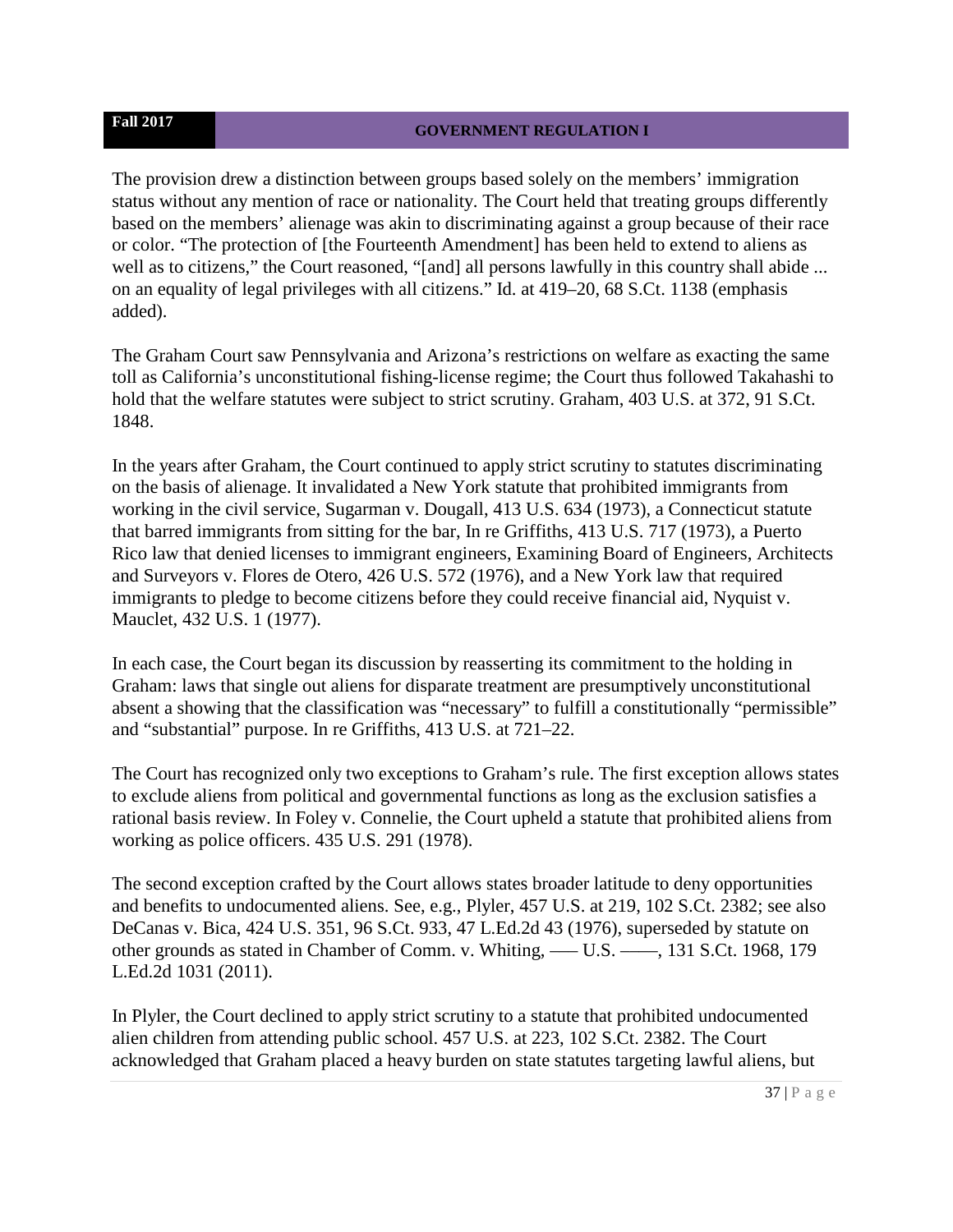reasoned that undocumented aliens fell outside of Graham' s reach because "their presence in this country in violation of federal law is not a 'constitutional irrelevancy.'" The Court held that the plaintiffs' unlawful status eliminated them from the suspect class of aliens generally; nevertheless, the Court applied a heightened rational basis standard to the Texas law denying free public education to undocumented alien children and found the law unconstitutional.

The state acknowledges that neither exception applies here. Without an existing basis for distinguishing Graham's requirement that such statutes are strictly scrutinized, New York proposes a third exception—the Fourteenth Amendment's strongest protections should apply only to virtual citizens, like LPRs, and not to other lawfully admitted aliens who require a visa to remain in this country. Defendants argue that the Supreme Court's strict scrutiny analysis of classifications based on "alienage" is inapplicable to classifications of nonimmigrant aliens and that only rational basis review of the statute is required.

The state reasons that the Supreme Court has never explicitly applied strict scrutiny review to a statute discriminating against nonimmigrant aliens. That is true, but that argument ignores the underlying reasoning of the Court in its prior decisions as well as the fact that the Court has never held that lawfully admitted aliens are outside of Graham's protection.

Indeed, the Court has never distinguished between classes of legal resident aliens. The state's argument that suspect class protection extends no further than to LPRs simply has no mooring in the High Court's prior ventures into this area.

New York disagrees and urges us to follow the lead of the Fifth and Sixth Circuits, both of which drew a distinction between LPRs and citizens, on the one hand, and other lawfully admitted aliens, on the other. In LeClerc, the Fifth Circuit upheld a Louisiana Supreme Court rule that required applicants for admission to the Louisiana State Bar to be citizens or LPRs. 419 F.3d at 422. The majority noted that "[l]ike citizens, [permanent] resident aliens may not be deported, are entitled to reside permanently in the United States, may serve ... in the military, ... and pay taxes on the same bases as citizens." Id. at 418.

In LULAC, the Sixth Circuit upheld a Tennessee law that conditioned issuance of a driver's license on proof of United States citizenship or LPR status. 500 F.3d at 533. The Sixth Circuit, like the Fifth, held that nonimmigrant aliens are not a suspect class because, unlike citizens and LPRs, they "are admitted to the United States only for the duration of their authorized status, are not permitted to serve in the U.S. military, are subject to strict employment restrictions, incur differential tax treatment, and may be denied federal welfare benefits." Id.; see also LeClerc, 419 F.3d at 418–19.

The state would have us join these courts and narrow Graham's holding to reach only those aliens who are indistinguishable from citizens. This argument, however, misconstrues both law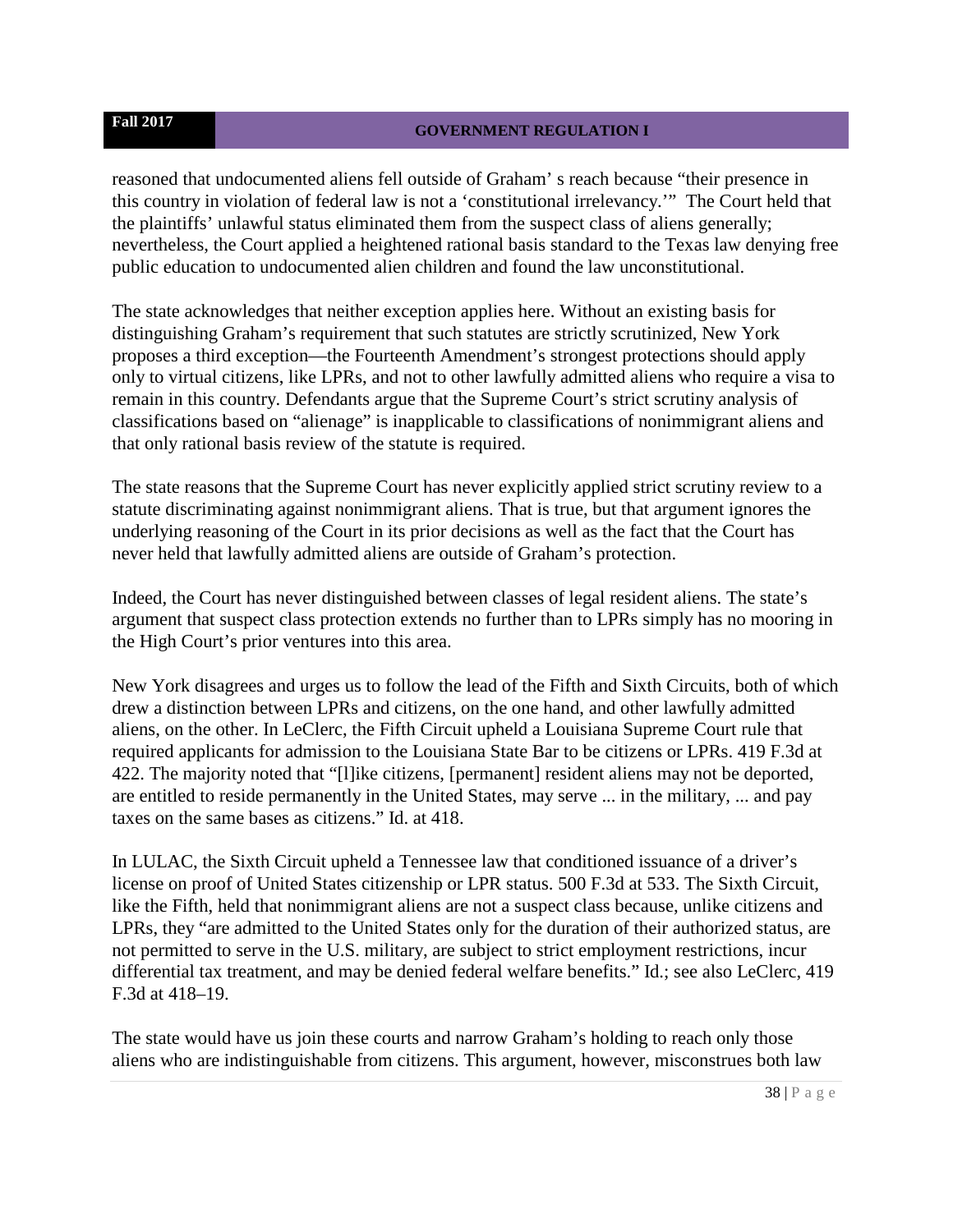and fact. Ultimately, for three reasons, we reject the state's argument that this Court should follow the rationale of the Fifth and Sixth Circuits.

First, the Supreme Court's listing in Graham of the similarities between citizens and aliens refuted the state's argument that it did have a compelling reason for its law, but this language does not articulate a test for determining when state discrimination against any one subclass of lawful immigrants is subject to strict scrutiny. Second, nonimmigrant aliens are but one subclass of aliens, and the Supreme Court recognizes aliens generally as a discrete and insular minority without significant political clout. Third, even if this Court were to determine that the appropriate level of scrutiny by which to analyze the discrimination should be based on the nonimmigrant aliens' similarity (or proximity) to citizens, we would still apply strict scrutiny in this case because nonimmigrant aliens are sufficiently similar to citizens that discrimination against them in the context presented here must be strictly scrutinized.

Despite the fact that the Supreme Court has never cabined its precedent in this area to distinguish between discrimination against LPRs and discrimination against other lawfully present aliens and has never distinguished Takahashi, the Fifth and Sixth Circuits justified narrowing Graham by resting their analysis on the closing words of Graham's discussion of the Equal Protection Clause. In that passage, the Court noted: "Aliens like citizens pay taxes and may be called into the armed forces. Unlike the short-term residents in Shapiro [v. Thompson, 394 U.S. 618 (1969)], aliens may live within a state for many years, work in the state and contribute to the economic growth of the state." Graham, 403 U.S. at 376, 91 S.Ct. 1848 (internal quotation marks omitted).

Viewing that language from Graham as an analytical tool, however, reveals the danger of separating the words of an opinion from the context in which they were employed. Graham drew a comparison between LPRs and citizens to refute the states' arguments that there was a compelling interest in the restrictive legislation—the states had limited funds and the benefits in question should go to citizens to the exclusion of LPRs. Id. The states contended that they had a legitimate interest in preserving welfare funds for their citizens—individuals who participated in economic activity within the state and thereby generated tax revenue that supported the benefits.

The Court was quick to reply that "a State's desire to preserve limited welfare benefits for its own citizens is inadequate to justify [the state's discriminatory laws]." Id. at 374, 91 S.Ct. 1848. It noted that legal aliens are in many ways indistinguishable from citizens and then provided a few examples of that fact:

> [T]he justification of limiting expenses is particularly inappropriate and unreasonable when the discriminated class consists of aliens. Aliens like citizens pay taxes and may be called into the armed forces. Unlike the short-term residents in Shapiro, aliens may live within a state for many years, work in the state and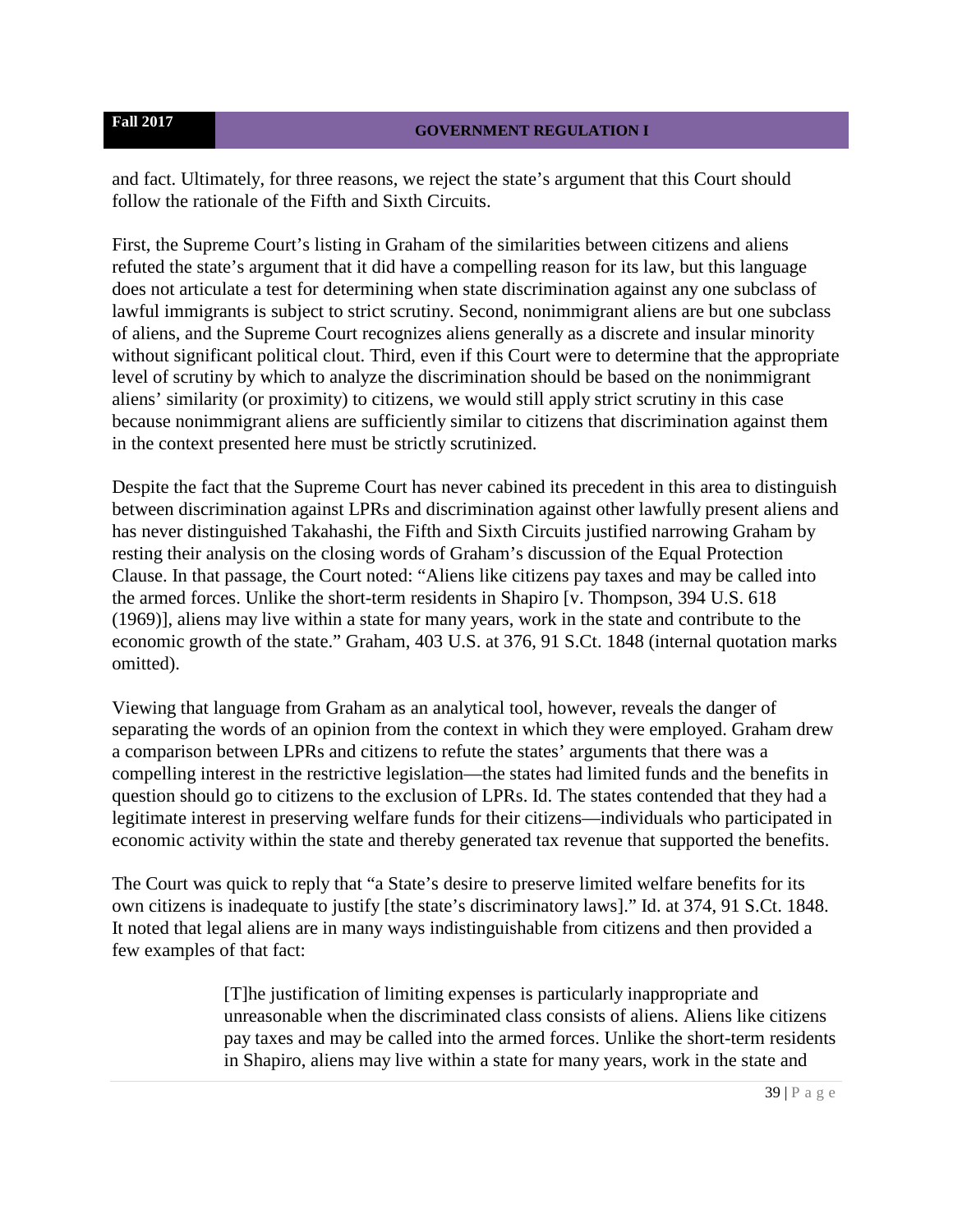contribute to the economic growth of the state. Id.

The Court in essence pointed out that, because LPRs and citizens have much in common, treating them differently does not pass muster under the Fourteenth Amendment. The converse of this rationale, however, does not become a litmus test for determining whether a particular group of aliens is a suspect class. A group of aliens need not be identical or even virtually identical to citizens to be fully protected by the Fourteenth Amendment. Indeed, citizens and aliens may be sufficiently similar merely because they are both lawful residents. Nor do we think that the list of similarities is meant as a litmus test for lower courts to apply to a subclass of lawfully admitted aliens for purposes of determining how similar they are to citizens before applying strict scrutiny—the greatest level of Fourteenth Amendment protection—to analyze discrimination against that subclass.

Nothing in the Supreme Court's precedent counsels us to "judicially craft[ ] a subset of aliens, scaled by how [we] perceive the aliens' proximity to citizenship." LeClerc v. Webb, 444 F.3d 428, 429 (5th Cir.2006) (Higginbotham, J., dissenting from the denial of reh'g en banc). But even if the state's argument—that Supreme Court precedent allows for a distinction based on a subclass's similarity to citizens—had some traction, we conclude strict scrutiny still applies. Nonimmigrants do pay taxes, often on the same terms as citizens and LPRs, and certainly on income earned in the United States. See 26 U.S.C. § 7701(b); see also LeClerc, 419 F.3d at 427 n. 1 (Stewart, J., dissenting).

Further, any claimed distinction based on permanency of residence is equally disingenuous. Although it is certainly true that nonimmigrants must indicate an intent not to remain permanently in the United States, this ignores the dual intent doctrine—nonimmigrant aliens are lawfully permitted to express an intent to remain temporarily (to obtain and maintain their work visas) as well as an intent to remain permanently (when they apply for LPR status). LeClerc, 419 F.3d at 429 (Stewart, J., dissenting). And the final distinction—limited work permission—is wholly irrelevant where, as here, the state seeks to prohibit aliens from engaging in the very occupation for which the federal government granted the alien permission to enter the United States.

Because most of the distinctions the state would have us make between LPRs and nonimmigrants are either inapplicable or without constitutional relevance, we agree with the district court that the state's argument "boil[s] down to one potentially important difference—nonimmigrants have not yet obtained permission to reside in the United States permanently—and a slew of other differences of uncertain relevance." Adusumelli, 740 F.Supp.2d at 592.

The core of the state's argument (and the analytical pivot of LeClerc and LULAC ) is "transience." The state argues that the nonimmigrant's transient immigration status distinguishes nonimmigrant aliens from LPRs and introduces legitimate state concerns that would allow for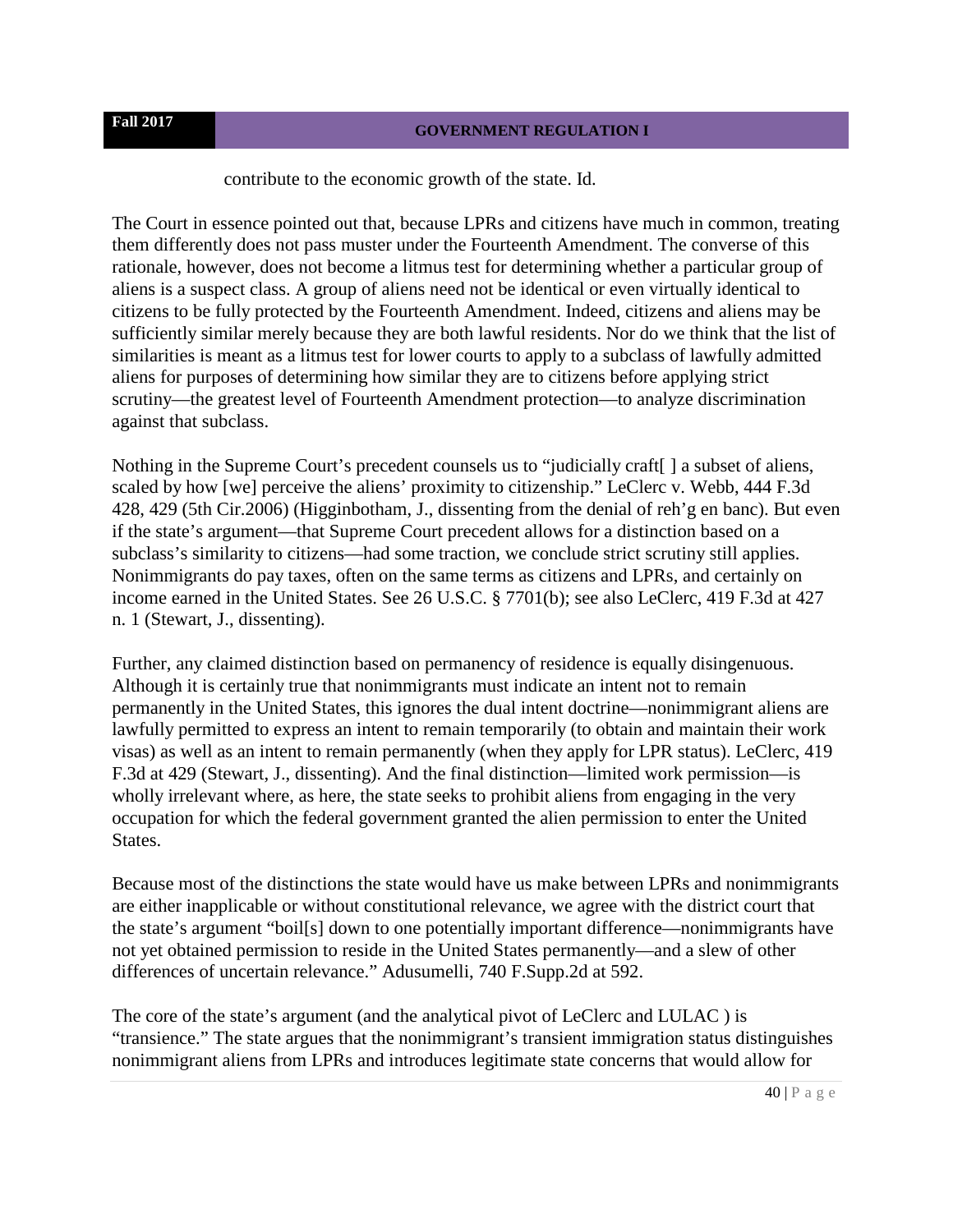rational basis review of the statute.

This focus on transience is overly formalistic and wholly unpersuasive. The aliens at issue here are "transient" in name only. Certainly the status under which they were admitted to the United States was of limited duration. But the reality is quite different. A great number of these professionals remain in the United States for much longer than six years and many ultimately apply for, and obtain, permanent residence. These practicalities are not irrelevant. They demonstrate that there is little or no distinction between LPRs and the lawfully admitted nonimmigrant plaintiffs here. Therefore, even if the Supreme Court's precedent were read to require a determination that the subclass of aliens at issue is similar to LPRs or citizens, strict scrutiny would apply.

The Supreme Court has repeatedly announced a general rule that classifications based on alienage are suspect and subject to strict scrutiny review. As Judge Gilman advocated in his LULAC dissent, we should "tak[e] the Supreme Court at its word." 500 F.3d at 542. Neither the state's reasoning nor that of the Fifth and Sixth Circuit majority opinions' persuades us that creating a third exception to the general rule that alienage classifications are suspect is warranted here. Therefore, we hold that the subclass of aliens known as nonimmigrants who are lawfully admitted to the United States pursuant to a policy granting those aliens the right to work in this country are part of the suspect class identified by Graham. Any discrimination by the state against this group is subject to strict scrutiny review.

The statute here, which prohibits nonimmigrant aliens from obtaining a pharmacist's license in New York, is not narrowly tailored to further a compelling government interest. As noted above, appellants concede that New York has no compelling justification for barring the licensed pharmacist plaintiffs from practicing in the state. Further, we agree with the district court that there is no evidence "that transience amongst New York pharmacists threatens public health or that nonimmigrant pharmacists, as a class, are in fact considerably more transient than LPR and citizen pharmacists." Citizenship and Legal Permanent Residency carry no guarantee that a citizen or LPR professional will remain in New York (or the United States for that matter), have funds available in the event of malpractice, or have the necessary skill to perform the task at hand.

The statute is also far from narrowly tailored. As the Court in Flores de Otero pointed out, there are other ways (i.e., malpractice insurance) to limit the dangers of potentially transient professionals. 426 U.S. at 606, 96 S.Ct. 2264. As such, the statute unconstitutionally discriminates against plaintiffs in violation of their Fourteenth Amendment rights.

As the Supreme Court noted in Takahashi, "[t]he assertion of an authority to deny to aliens the opportunity of earning a livelihood when lawfully admitted to the state would be tantamount to the assertion of the right to deny them entrance and abode, for in ordinary cases they cannot live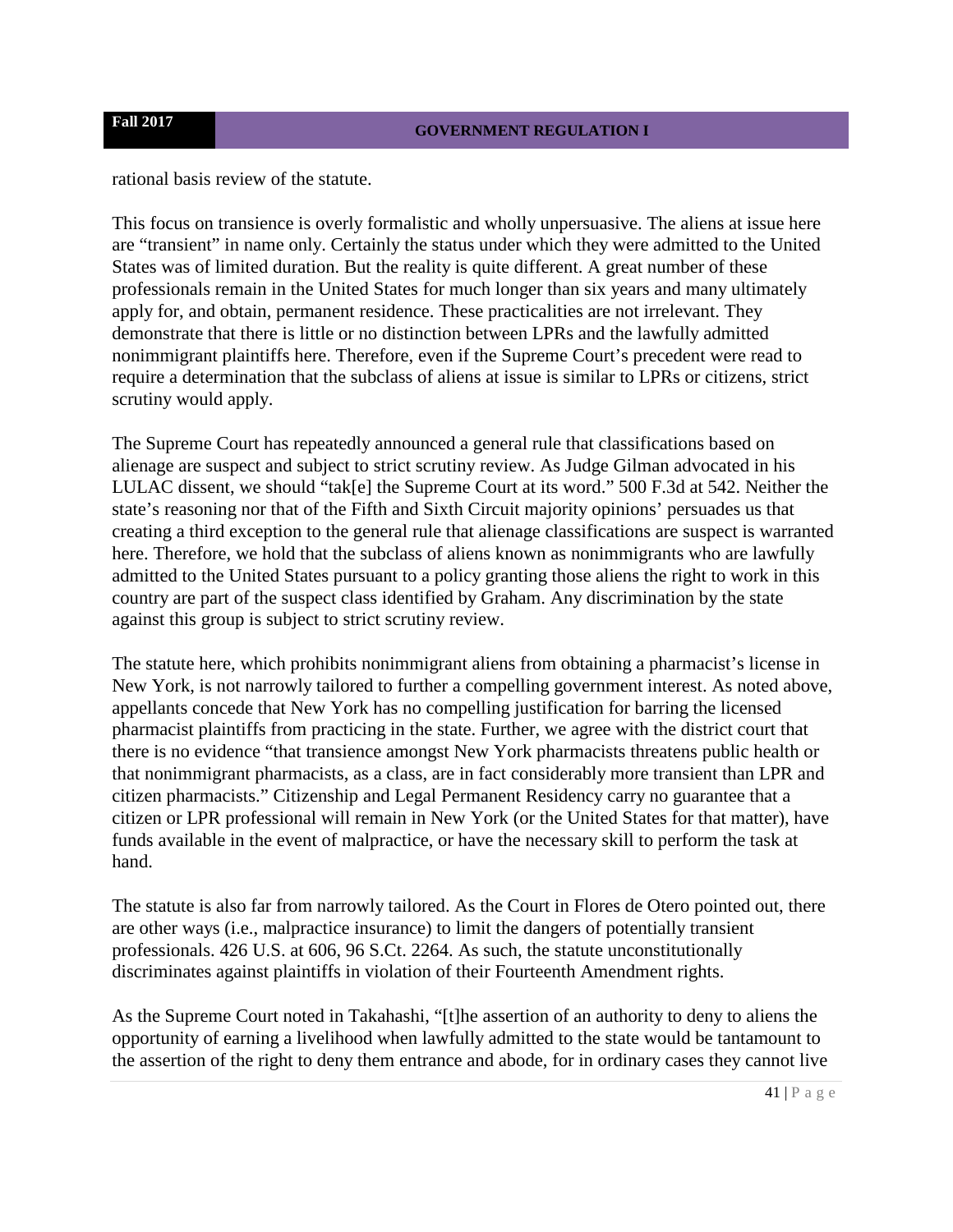where they cannot work." Takahashi, 334 U.S. at 416, 68 S.Ct. 1138. New York cannot, in effect, drive from the state nonimmigrants who have federal permission to enter the United States to work. New York Education Law § 6805(1)(6) is unconstitutional.

### III. CONCLUSION

The district court's order of September 30, 2010 granting summary judgment to plaintiffs is hereby AFFIRMED.

### **Phillips v. UAW Int'l, 149 F.Supp.3d 790 (E.D. Mich. 2016)**

OPINION AND ORDER GRANTING DEFENDANTS' MOTION FOR SUMMARY JUDGMENT

DAVID M. LAWSON, United States District Judge

Plaintiff Tanganeka "Tina" Phillips, while employed as a casino worker by MGM Grand Detroit Casino ("MGM"), became involved in union activity with her local affiliate of the United Automobile, Aerospace and Agricultural Implement Workers of America ("UAW"), which represented casino workers at MGM. She performed paid work for the local, Local 7777 (while employed by MGM), but was never formally employed by the International Union. Nonetheless, she has brought claims in the present case against the UAW and two of its officials for race discrimination based on a hostile work environment theory under Title VII of the Civil Rights Act of 1964 and the corresponding Michigan statute.

The defendants have moved for summary judgment, arguing that a union cannot be held liable for a hostile-work-environment claim as a matter of law; the International Union was not the plaintiff's employer, so her claim under Title VII must fail; and even if the plaintiff could bring such a claim, the conduct of the defendants was not sufficiently severe or pervasive to create a hostile work environment. The defendants also argue that the claims against the individual defendants, Brian Johnson and David Kagels, cannot survive because Title VII does not authorize a claim against the employer's agents. The Court heard the parties' arguments in open court on February 22, 2016.

The defendants' arguments that no hostile environment claims could be brought against a labor union, or that the facts presented would not support such a claim, miss the mark. The pivotal question here is whether the plaintiff has offered facts to show that she can be considered an employee of the International Union under the applicable common law master-servant tests and within the meaning of Title VII. The Court concludes that she has come up short on that showing, and therefore the Court will grant the defendants' motion and dismiss the case.

I. Facts A. Background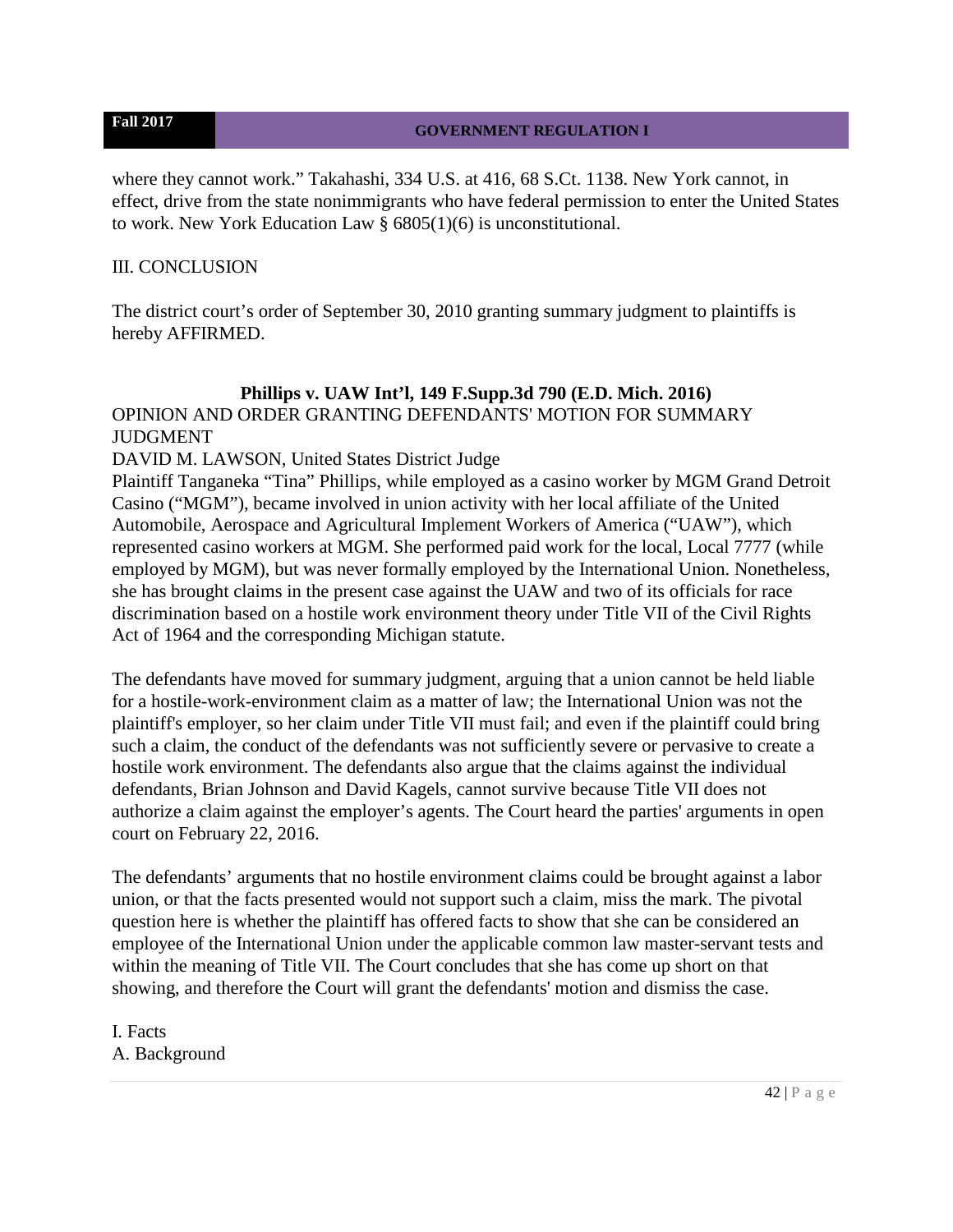Phillips, an African-American woman, was employed by MGM as a cage cashier and later as an intermediate banker. She worked for MGM from June 28, 1999 until she resigned her employment on September 11, 2015, as a result of a settlement agreement with MGM in this case. In 2002 she became chairperson of a bargaining unit represented by Local 7777, an affiliate of defendant UAW. Defendant UAW organized the MGM casino employees in 2000, forming Local 7777 in 2001. Local 7777 represents approximately 900 MGM bargaining unit employees working at table games, slot machines, cash registers, and VIP rooms. Defendants David Kagels and Brian Johnson are servicing representatives of the UAW who were assigned to provide service and assistance to various local unions, including Local 7777.

The UAW and Local 7777 are members of the Detroit Casino Council ("DCC"), a consortium of four unions representing different sectors of the workforce at the three casinos in Detroit. The DCC, in turn, is a party to a series of collective bargaining agreements with each of the Detroit casinos. As an MGM employee, Phillips was covered by the CBA between the DCC and MGM. Phillips became a member of Local 7777 in 2001. She was elected as the bargaining member at large in 2002, and six months later she was appointed, and later elected, as the Local 7777 casino chairperson. Phillips remained the elected casino chairperson until she resigned from MGM in September 2015. The casino chairperson handles employee grievances, resolves disputes between members and MGM, ensures that MGM complies with the CBA, and participates in negotiations.

### B. Relationship Between Local and International Unions

The UAW, as well as all local unions affiliated with the UAW, are governed by the UAW Constitution. The UAW Constitution describes the relationship between the UAW and local unions, identifying the latter as autonomous entities that are separate from the International Union. Local unions have their own elected officers, authority, and responsibilities. In addition to an executive board, the UAW is also staffed by international representatives, referred to within the UAW as "servicing representatives." Servicing representatives are assigned to work with local unions, providing assistance or "service" to them as needed or requested by the local unions. Under the UAW Constitution, servicing representatives do not oversee the affairs of local unions, nor do they review the activities of local union officials. The servicing representatives have no authority to direct a local union on matters of staffing, hours, or pay for local union officers or representatives. Nor do they have the authority to supervise local union officers or representatives in the conduct of their duties, or to appoint or remove them from office.

Defendant Brian Johnson has been a servicing representative since February of 2000. In May 2012, he was assigned to represent employees in the gaming industry in Detroit. In 2010, defendant David Kagels was an administrative assistant to UAW Vice President Joe Ashton, and in 2014 he was appointed as the Director of the Gaming Department. One of his responsibilities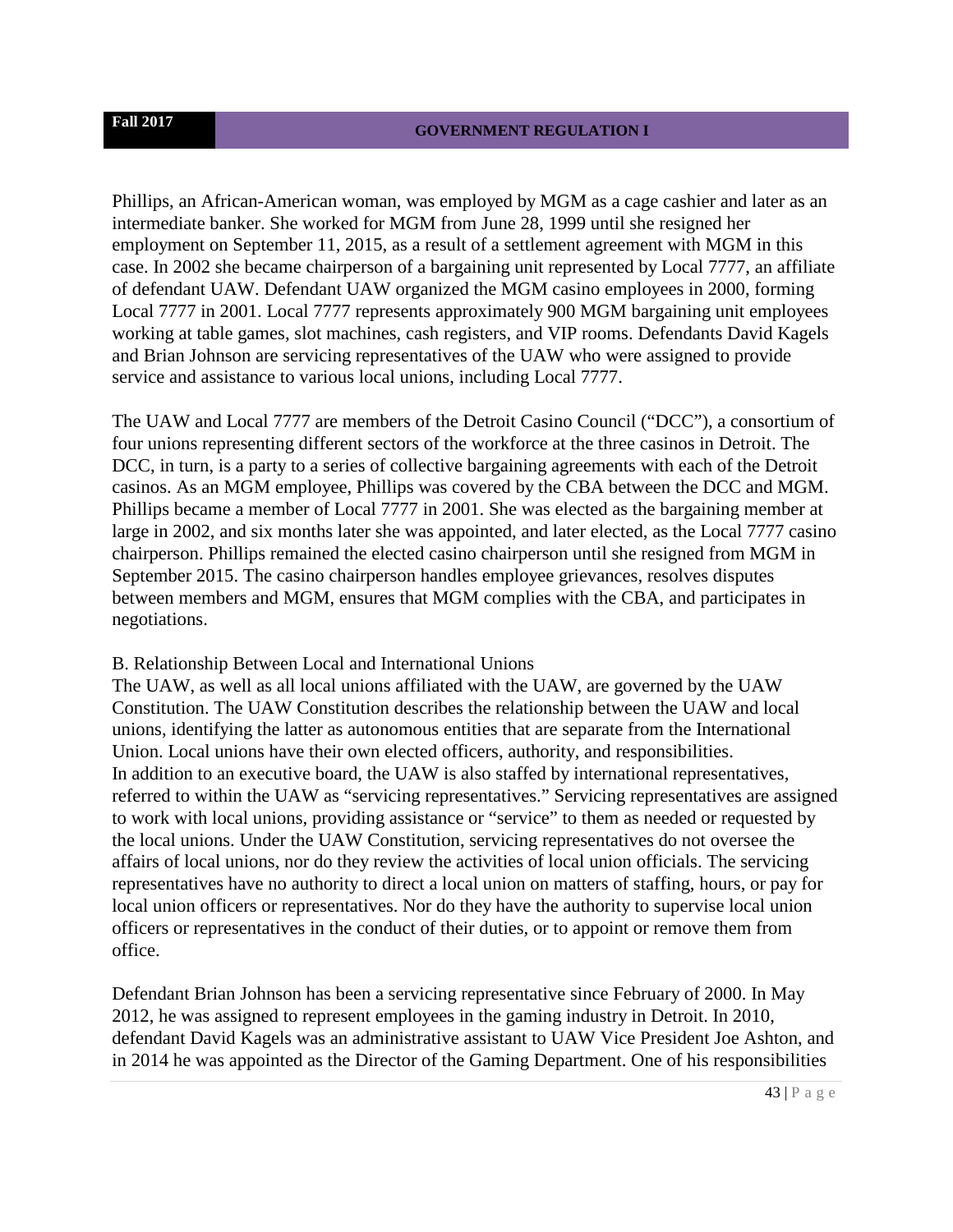in that position was to negotiate CBAs on behalf of the UAW with casinos throughout the country, including the Detroit casinos. In 2011, the DCC began negotiations with MGM for a new CBA. Kagels was the lead negotiator on behalf of the UAW. In 2012, Kagels also served as the UAW's lead negotiator during the MGM VIP department's negotiations with MGM over terms and conditions covering VIP service employees.

Unless a local union has been placed under an administratorship, which is a rare event, the International Union does not control or supervise the affairs of local unions. An administratorship is permitted "where necessary to: (a) prevent or correct corruption or financial malpractice; (b) assure the performance of collective bargaining agreements or other duties as a bargaining representative; (c) restore democratic procedures within any chartered subordinate body; or, (d) otherwise assure carrying out the legitimate objective of this International Union by such subordinate body." UAW Const. art. 12, § 3. On September 24, 2015, about two weeks after Philips resigned from MGM, the UAW Executive Board held a hearing to consider placing Local 7777 under an administratorship for failure to comply with an executive board decision regarding Local 7777's 2013 triennial election. Subsequently, Local 7777 was placed under an administratorship.

The hierarchy of Local 7777 is not clear from the record, but it appears to consist of the following individuals during the relevant time: President Venus Jeter; Vice President Shimeca McClendon-Jackson; MGM Casino Chairperson Phillips; MGM Bargaining Member at Large Dewight (Dwight) Braxton; and a number of MGM shop stewards. When union members perform union business, Local 7777 paid "lost time" to its officers and representatives to reimburse them for pay they would have received from their casino employer had they not been performing union business. Additionally, union members could be engaged to work as temporary organizers by the UAW, as the plaintiff was between 2006 and 2013. It appears that when union members are organizing on behalf of the UAW, they receive compensation from their local unions, rather than from the UAW directly.

### C. The Plaintiff's Relationship with the Local and International Unions

The plaintiff's most frequent duty as casino chairperson was to handle grievances. Under the CBA, the grievance procedure involved a four-step process. Step one was handled by a shop steward, step two by the bargaining member at large, and step three by the casino chairperson. Local 7777 had a further practice of referring all unresolved grievances to a UAW servicing representative, such as Brian Johnson, for a "step 3.5" meeting. The servicing representative may then decide whether to settle the grievance, withdraw it, or advance it to the final step, which was binding arbitration.

The plaintiff alleges that Johnson met with Local 7777 president Jeter, insisting that her hours, as well as others, needed to be reduced. Before that meeting, the plaintiff spent two days each week working on grievances for Local 7777, but as needed would work more. The plaintiff was paid hourly for this work by Local 7777. After Johnson's meeting with the Local 7777 president, the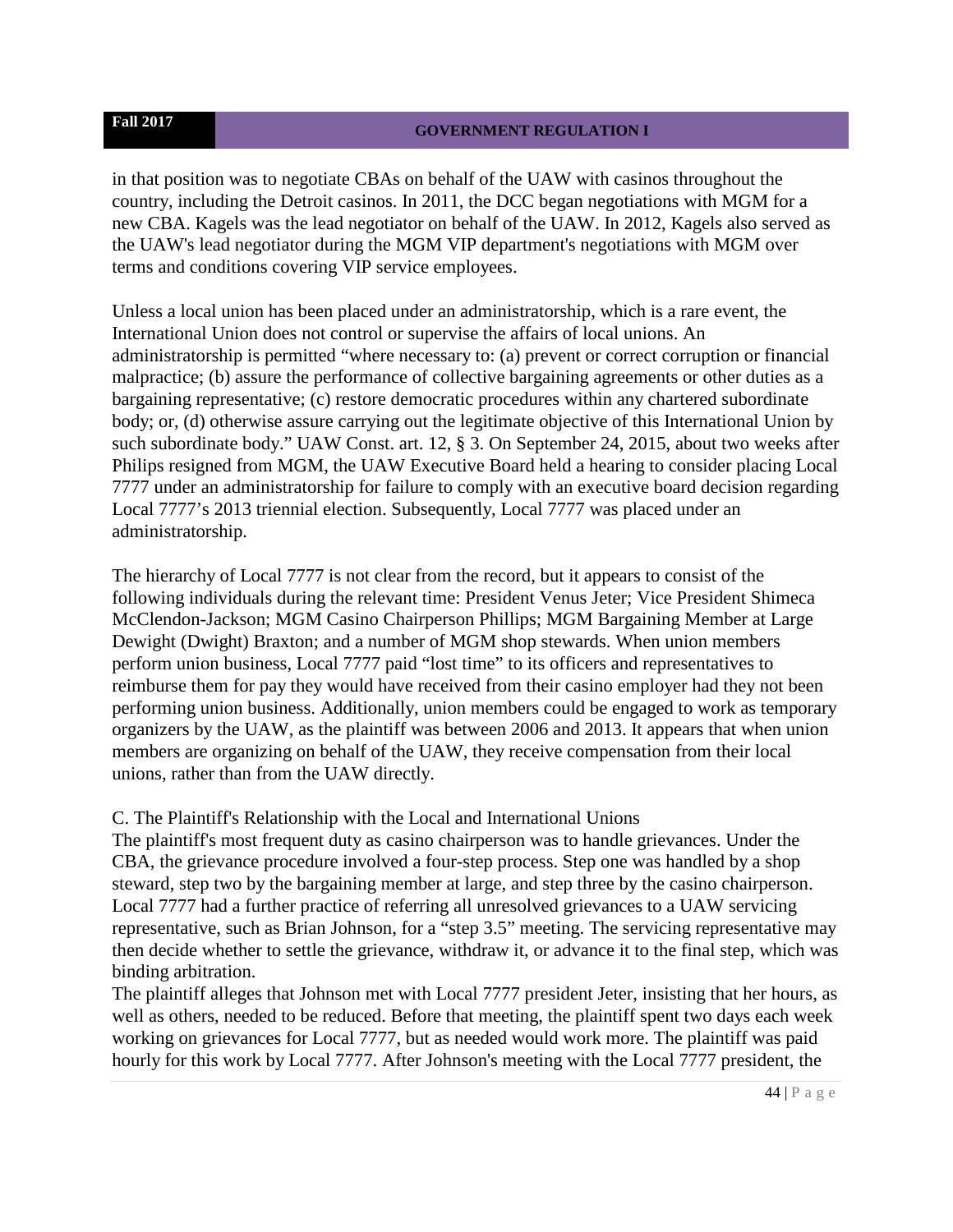plaintiff was restricted to two days each week to complete union business. If more work was required, it was done on her own time, and for no pay. Before those changes, the plaintiff routinely was allowed to work more days as necessary without issue.

### D. The Alleged Discriminatory Conduct

1. The VIP Negotiations

In 2012, Kagels served as the UAW's lead negotiator during the VIP department's negotiations with MGM over terms and conditions covering VIP service employees. The negotiating team included the plaintiff, Brian Johnson, Dewight Braxton, and a number of VIP employees. The parties reached a temporary agreement on March 2013, but, according to Kagels, the plaintiff attempted to undermine the negotiations after she changed her mind on a certain contract term. Kagels stated that he did not feel that her participation on future campaigns was in the best interest of the UAW.

The plaintiff alleges that during those negotiations, Kagels said he would like to fire a number of named people, all of whom were African-American. He also allegedly said that several UAW representatives, all of whom were not African-American, hated the plaintiff and Local 7777 members. At one of the meetings, the UAW representatives, the plaintiff, Johnson, Kagels, and representative Keith Neargardner allegedly pulled the plaintiff out of the meeting and began arguing about Braxton, who apparently had filed a charge against Johnson. Johnson was upset because he viewed the charge as threatening his job. Johnson allegedly said that the UAW needed to put a "Black" on staff to calm things down and asked if the plaintiff was interested. The plaintiff did not identify any other statements by Kagels that were racially provocative or discriminatory.

### 2. The April 3.5 Meeting

In April 2013, Brian Johnson requested a meeting with the plaintiff to discuss grievances before 3.5 meetings with MGM employees. The plaintiff characterized the meeting as unusual because she rarely met with Johnson before 3.5 meetings. The plaintiff says that she asked Braxton to attend because she did not feel comfortable meeting with Johnson alone. At the meeting, Johnson allegedly pulled out a stack of grievances, sat them on the desk, picked up the first grievance, and without inquiring about the nature of the grievance, asked the plaintiff the race of the grievant. The plaintiff asked "what does that got to do with the grievance?" Johnson responded, "Would you just answer the damn question?" The plaintiff said the grievant was "Black." Johnson flipped the file over and asked the plaintiff the race of the next grievant. Again, the plaintiff questioned what race had to do with the grievance, to which Johnson said, "Would you just answer the fucking question, Tina?" The plaintiff refused to disclose the race of any more of the grievants. Johnson turned to Braxton and asked him to provide the race of each of the grievants, which he did. Once Johnson knew the race of a grievant, he separated the files into two piles. The only questions Johnson asked at this meeting were the race of the grievants. When Johnson finished separating the grievances into two piles, he rubber banded them and said he would meet the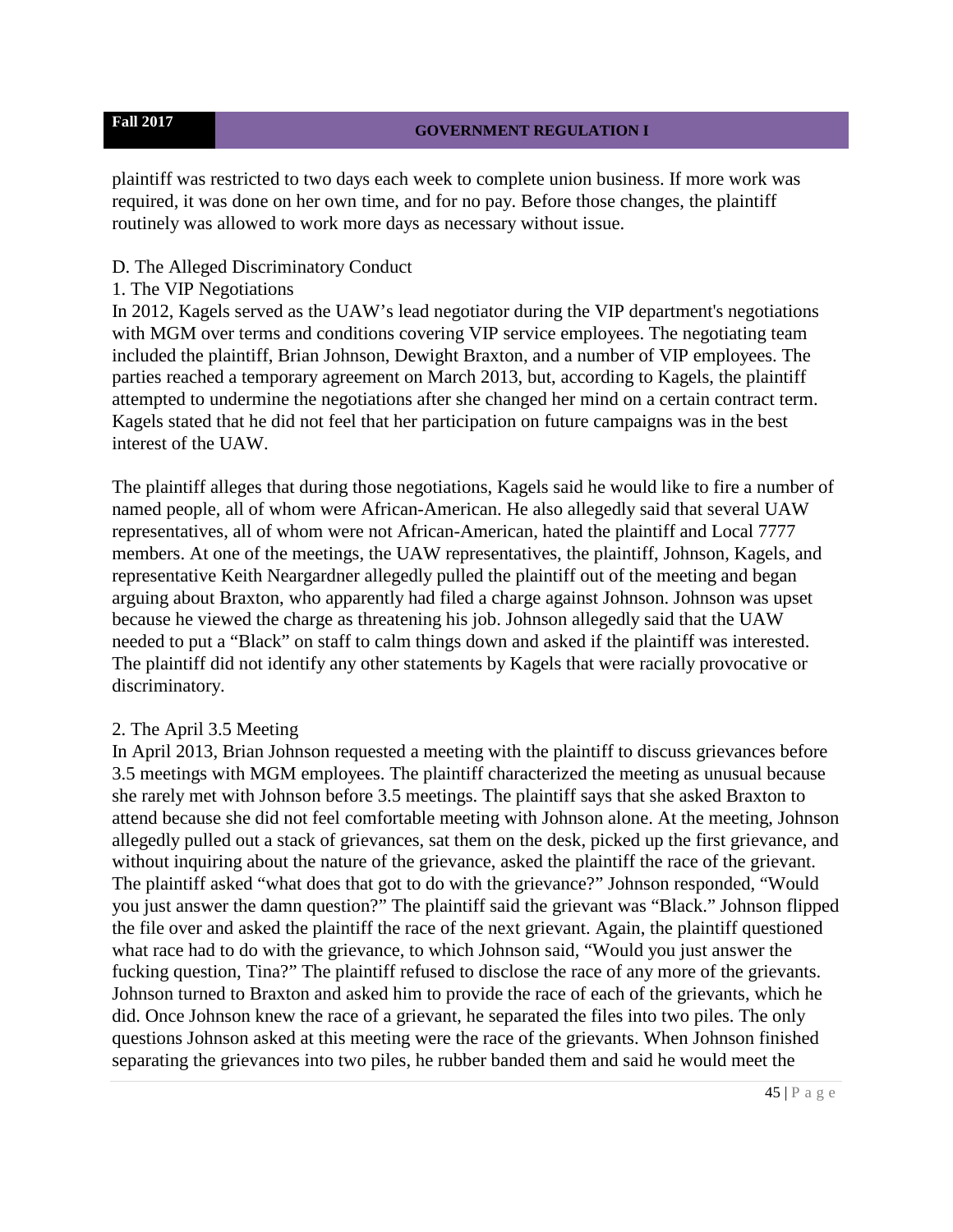plaintiff and Braxton in the casino. The plaintiff alleges that at a later meeting (which then plaintiff did not attend), Johnson instructed Tara McIntosh (Director of Human Resources at MGM), to send one of the two piles to arbitration and to withdraw all of the grievances in the other pile.

The record does not substantiate that allegation, however. McIntosh averred that Johnson never asked her to withdraw a pile of grievances, nor had Johnson, to her knowledge, ever represented a grievance in a racially discriminatory manner. Moreover, the defendants offered evidence that of the twelve grievances discussed at the meeting, only two were withdrawn: one on behalf of one Caucasian employee and one African-American employee; and excepting a grievance that was settled, Johnson appealed to mediation or arbitration on all of the other grievances involving an employee suspension or termination—including the grievance filed on behalf of an African-American employee.

### 3. The November 2013 Meeting

In a November 2013 meeting between the plaintiff and Johnson, which included Local vicepresident Shimeca McClendon-Jackson, Johnson allegedly said, "I'm sick of these fucking grievances," and "I'm tired of these fucking dealers. They don't want to come to work, they're fucking lazy." The plaintiff alleges that the meeting concluded with Johnson being physically removed from her office by Keith Neargardner.

Neargardner denies physically removing Johnson from the plaintiff's office. According to Jackson, since 2012 she has observed Johnson "scream[ing] and yell[ing] at African Americans[,] calling [them] incompetent and being overly critical of [their] work due to [their] race." She asserts that during the same time period, Johnson treated non-African-American union members differently, in a reserved and respectful tone.

The plaintiff and Jackson also recount Johnson declaring that "the problem with this Local is that there's too many black people." He also allegedly said that "there needs to be more Whites on the executive board."

### ….

Dewight Braxton and Shimeca McClendon-Jackson also filed lawsuits against the defendants in this case based on similar theories. The cases are pending in this district before other judges, although Judge George Steeh granted summary judgment to the defendants in Braxton's case on January 4, 2016. The defendants similarly move for summary judgment against all the plaintiff's claims here.

### II. Discussion

Summary judgment is appropriate "if the movant shows that there is no genuine dispute as to any material fact and the movant is entitled to judgment as a matter of law." Fed. R. Civ. P. 56(a). When reviewing the motion record, "[t]he court must view the evidence and draw all reasonable inferences in favor of the non-moving party, and determine 'whether the evidence presents a sufficient disagreement to require submission to a jury or whether it is so one-sided that one party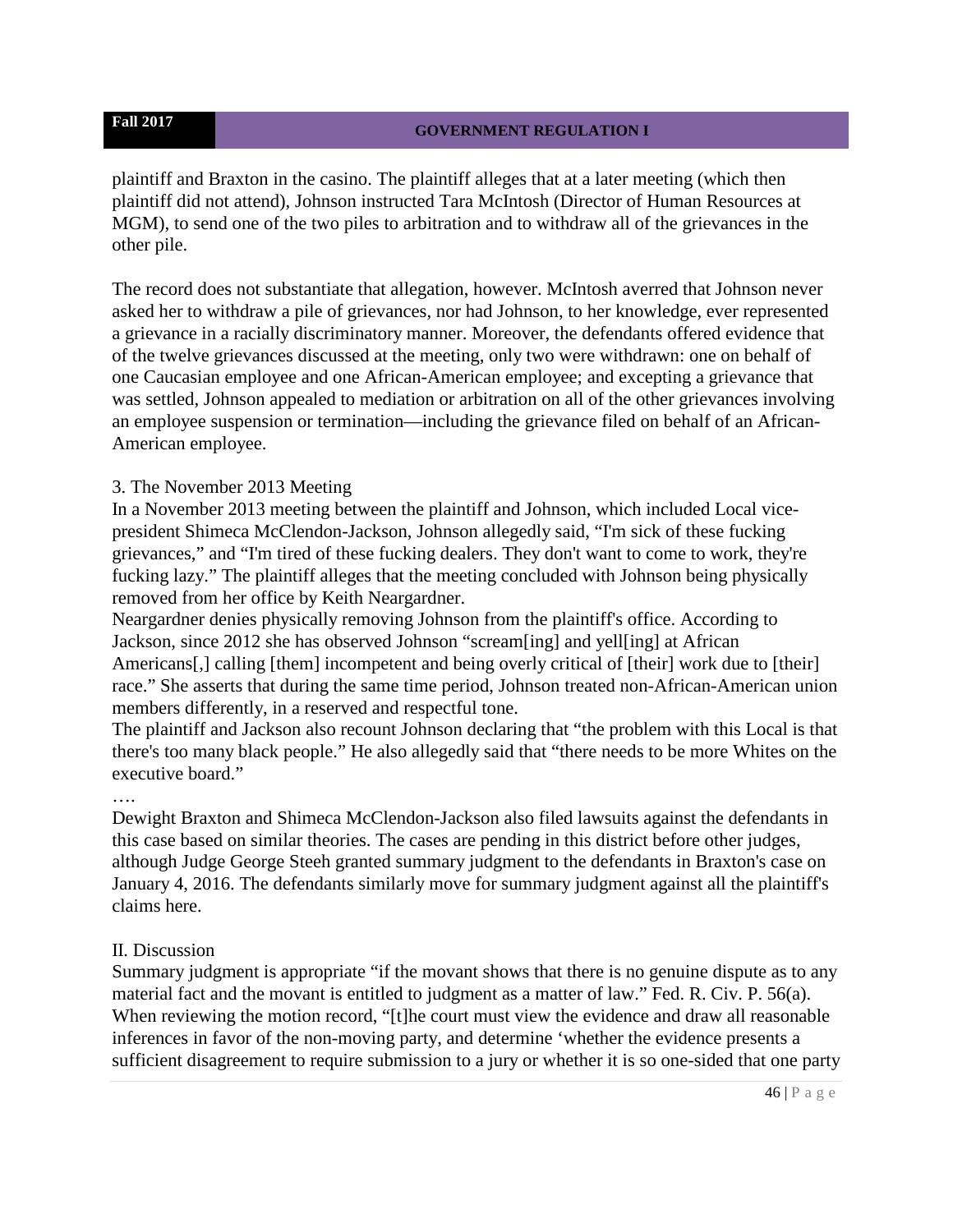must prevail as a matter of law."'

### Hostile Work Environment

The defendants argue that the plaintiff has not offered sufficient evidence to establish the elements of a hostile work environment claim. There is no question that Title VII "offers employees protection from a 'workplace [ ] permeated with discriminatory intimidation, ridicule, and insult that is sufficiently severe or pervasive to alter the conditions of the victim's employment and create an abusive working environment....' " Barrett v. Whirlpool Corp., 556 F.3d 502, 514 (6th Cir.2009) (quoting Harris v. Forklift Sys., Inc., 510 U.S. 17, 21, 114 S.Ct. 367, 126 L.Ed.2d 295 (1993)) (alteration in original).

A plaintiff alleging that she was subjected to a hostile work environment based on race in violation of Title VII must offer evidence showing that "(1) [s]he belongs to a protected group; (2) [s]he was subject to unwelcome harassment; (3) the harassment was based on race; (4) the harassment affected a term, condition, or privilege of employment and (5) defendant knew or should have known about the harassment and failed to take action." Moore v. KUKA Welding Sys. & Robot Corp., 171 F.3d 1073, 1078–79 (6th Cir.1999).

The plaintiff points to evidence of at least three incidents over the years, which she says characterize the employment environment in the union workplace. First, the 2012 VIP negotiations where Johnson said we need to put a "Black" on staff to calm things down and asked the plaintiff if she wanted the job. Second, the April 2013 meeting where Johnson called a meeting with the plaintiff and methodically separated union grievants' files by race. The plaintiff testified in her deposition that she asked Braxton to attend because she did not feel safe to be alone with Johnson. Third, the November 2013 meeting where Johnson had to be physically removed from the plaintiff's office.

The record includes statements by members of the executive board recounting Johnson exclaiming "the problem with this Local is that there's too many black people." And Ms. Jackson stated that she had witnessed Johnson screaming and yelling at African-American union members, but communicating with non-African-American union members in a reserved and respectful tone. The Local 7777 executive board wrote multiple letters to the UAW complaining about the treatment they were enduring.

The defendants' argument is essentially that the events did not happen or that these were mere offensive utterances. The defendants also filed a notice of supplemental authority to inform the Court that another judge in this district granted their motion for summary judgment in Braxton's case against these same defendants. The court there found that the UAW was not the plaintiff's employer, and that the environment created by defendant was not severe or pervasive. Braxton v. UAW Int'l, 2016 WL 28825 (E.D.Mich. Jan. 4, 2016).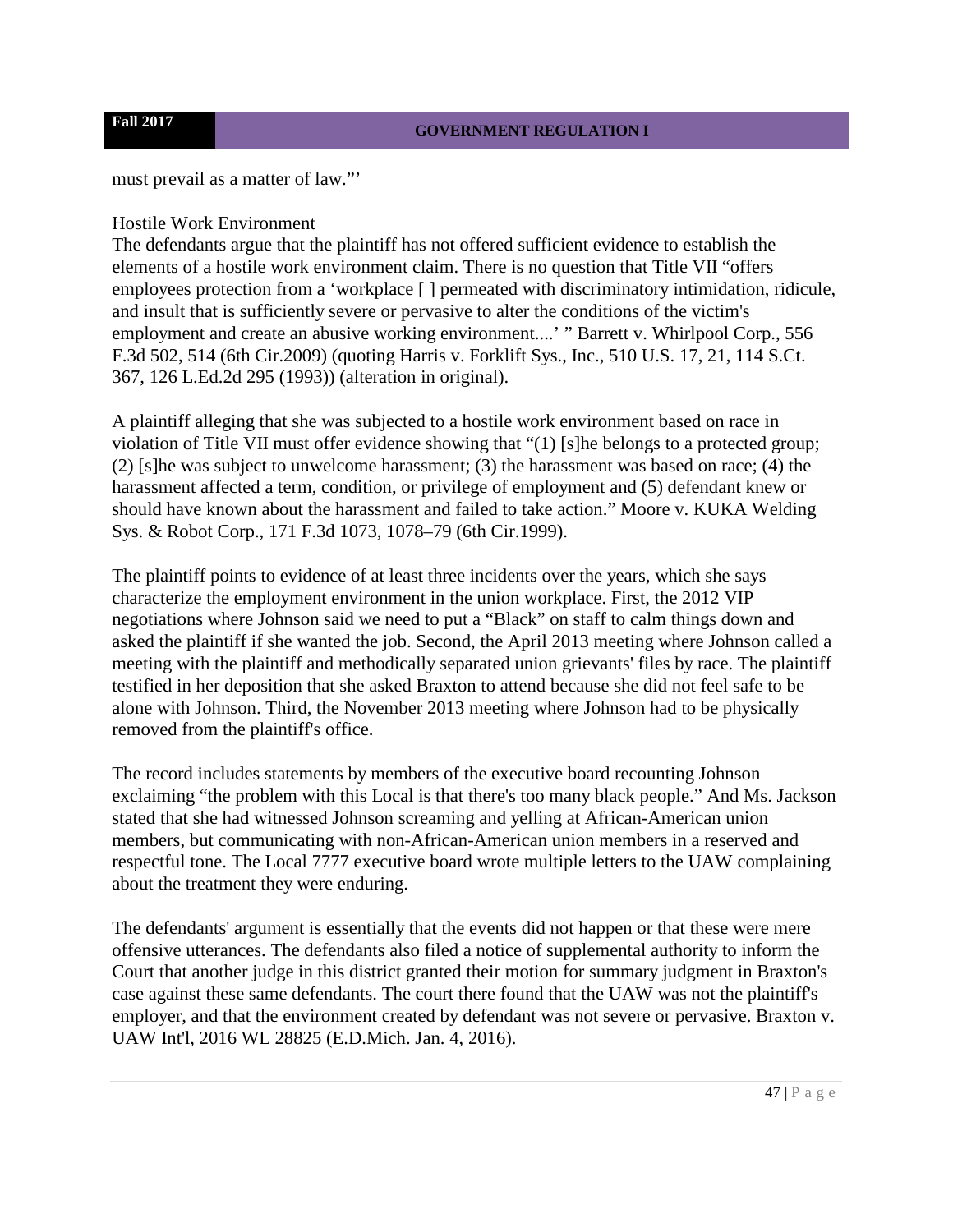However, when determining hostility, context matters. See Oncale v. Sundowner Offshore Servs., Inc., 523 U.S. 75, 81–82, 118 S.Ct. 998, 140 L.Ed.2d 201 (1998) ("The real social impact of workplace behavior often depends on a constellation of surrounding circumstances, expectations, and relationships which are not fully captured by a simple recitation of the words used or the physical acts performed. Common sense, and an appropriate sensitivity to social context, will enable courts and juries to distinguish between simple teasing or roughhousing among members of the same sex, and conduct which a reasonable person in the plaintiff's position would find severely hostile or abusive.").

Consequently, "where individual instances of [racial] harassment do not on their own create a hostile environment, the accumulated effect of such incidents may result in a Title VII violation." Williams v. General Motors Corp., 187 F.3d 553, 563 (6th Cir.1999). And, as the Sixth Circuit has recently reminded us, "whether harassment was so severe and pervasive as to constitute a hostile work environment [is] 'quintessentially a question of fact.'" Smith v. Rock–Tenn Servs., Inc., 813 F.3d 298, 310, 2016 WL 520073, at \*8 (6th Cir. Feb. 10, 2016) (quoting Jordan v. City of Cleveland, 464 F.3d 584, 597 (6th Cir.2006)).

The plaintiff describes events, when considered as a whole, that would permit a jury to conclude that the defendants created a hostile work environment based on race. Whether the alleged conduct was harassment so severe or pervasive as to constitute a hostile work environment is "quintessentially a question of fact," which a jury should decide. Smith, 813 F.3d at 310, 2016 WL 520073, at \*8.

Labor Union's Liability for Hostile Work Environment Claim

The plaintiff argues that under Title VII, a labor union in its representational role can be liable to a union member for creating a hostile work environment. The Sixth Circuit has not addressed that issue, but there is persuasive authority suggesting otherwise, and good reason to conclude that the plaintiff's argument is not supported by the statutory text.

Title VII generally prohibits "an employer [from] "discriminat[ing] against any individual with respect to [her] compensation, terms, conditions, or privileges or employment, because of such individual's...race." 42 U.S.C. § 2000e–2(a)(1) (emphasis added). The statute also prevents "a labor organization [from] exclud[ing] or...expel[ling] from its membership, or otherwise... discriminat [ing] against, any individual because of [her] race."  $42 \text{ U.S.C. }$  \$ 2000e–2(c)(1). The plaintiff has conflated these two sections, suggesting that a labor union's liability under section (c) can be based on a hostile work environment theory of discrimination. However, "[t]he hostile work environment theory grows out of 42 U.S.C. § 2000e–2(a)(1)'s language." Kasper v. City of Middletown, 352 F.Supp.2d 216, 233–34 (D.Conn.2005).

The plaintiff cites Dowd v. United Steelworkers of Am., Local No. 286, 253 F.3d 1093 (8th Cir.2001), in support of her position. Indeed, in that case, the Eighth Circuit determined that the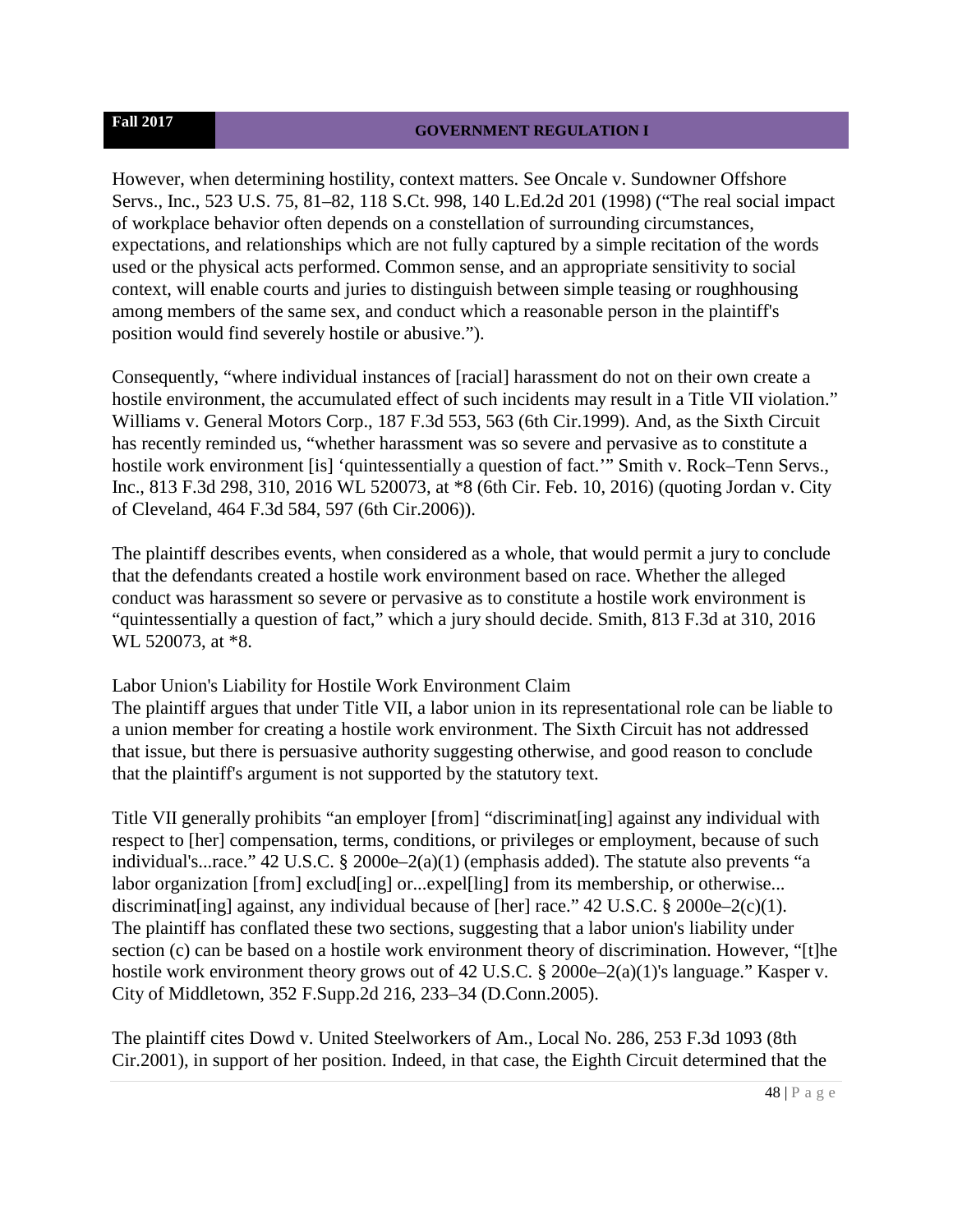phrase "or otherwise to discriminate against" in section 2000e–2(c) could authorize a claim for a hostile work environment against a union. Id. at 1102. But the origin of the hostile environment theory as found in the text of Title VII does not lead to that conclusion.

In Dowd, the plaintiffs crossed a union picket line at a Goodyear tire plant and were subjected to severe racial slurs by union members in the presence of shop stewards. 253 F.3d at 1096–97. Even after the three-week strike ended, the hostile conduct and racial slurs persisted, even including hostile comments made over the employer's intercom system. Id. at 1097. Some union members began wearing tee shirts with one of the plaintiff's names in the sights of a gun, and others wore shirts with the plaintiff's name combined with racial slurs. Ibid. The Dowd court stated that "[t]he touchstone for a Title VII hostile environment claim is whether 'the workplace is permeated with' discriminatory intimidation, ridicule and insult' that is 'sufficiently severe or pervasive to alter the conditions of the victim's employment and create an abusive working environment.' " Dowd, 253 F.3d at 1101–02 (emphasis added) (quoting Quick v. Donaldson Co., 90 F.3d 1372, 1378 (8th Cir.1996) (quoting Harris, 510 U.S. at 21, 114 S.Ct. 367)). The court found that "a reasonable juror [could] conclude that the union authorized or encouraged the unlawful harassment." Id. at 1103.

By anchoring its holding that a hostile environment claim emerges from the "otherwise... discriminate" language in section (c), the court ignored the actual textual origin of that theory. The hostile environment theory is based not merely on the prohibition against discrimination, but on discrimination "with respect to...compensation, terms, conditions, or privileges of employment," a phrase that is found the section (a), which regulates the conduct of employers, and not in section (c), which applies to labor unions. The Supreme Court has explained how that complete phrase undergirds the hostile environment theory, most recently in Vance v. Ball State University, ——U.S. ——, 133 S.Ct. 2434, 186 L.Ed.2d 565 (2013):

Title VII of the Civil Rights Act of 1964 makes it "an unlawful employment practice for an employer ... to discriminate against any individual with respect to his compensation, terms, conditions, or privileges of employment, because of such individual's race, color, religion, sex, or national origin."  $42 \text{ U.S.C.}$  §  $2000e-2(a)(1)$ . This provision obviously prohibits discrimination with respect to employment decisions that have direct economic consequences, such as termination, demotion, and pay cuts. But not long after Title VII was enacted, the lower courts held that Title VII also reaches the creation or perpetuation of a discriminatory work environment.

In the leading case of Rogers v. EEOC, 454 F.2d 234 (1971), the Fifth Circuit recognized a cause of action based on this theory. See Meritor Savings Bank, FSB v. Vinson, 477 U.S. 57, 65–66, 106 S.Ct. 2399, 91 L.Ed.2d 49 (1986) (describing development of hostile environment claims based on race). The Rogers court reasoned that "the phrase 'terms, conditions, or privileges of employment' in [Title VII] is an expansive concept which sweeps within its protective ambit the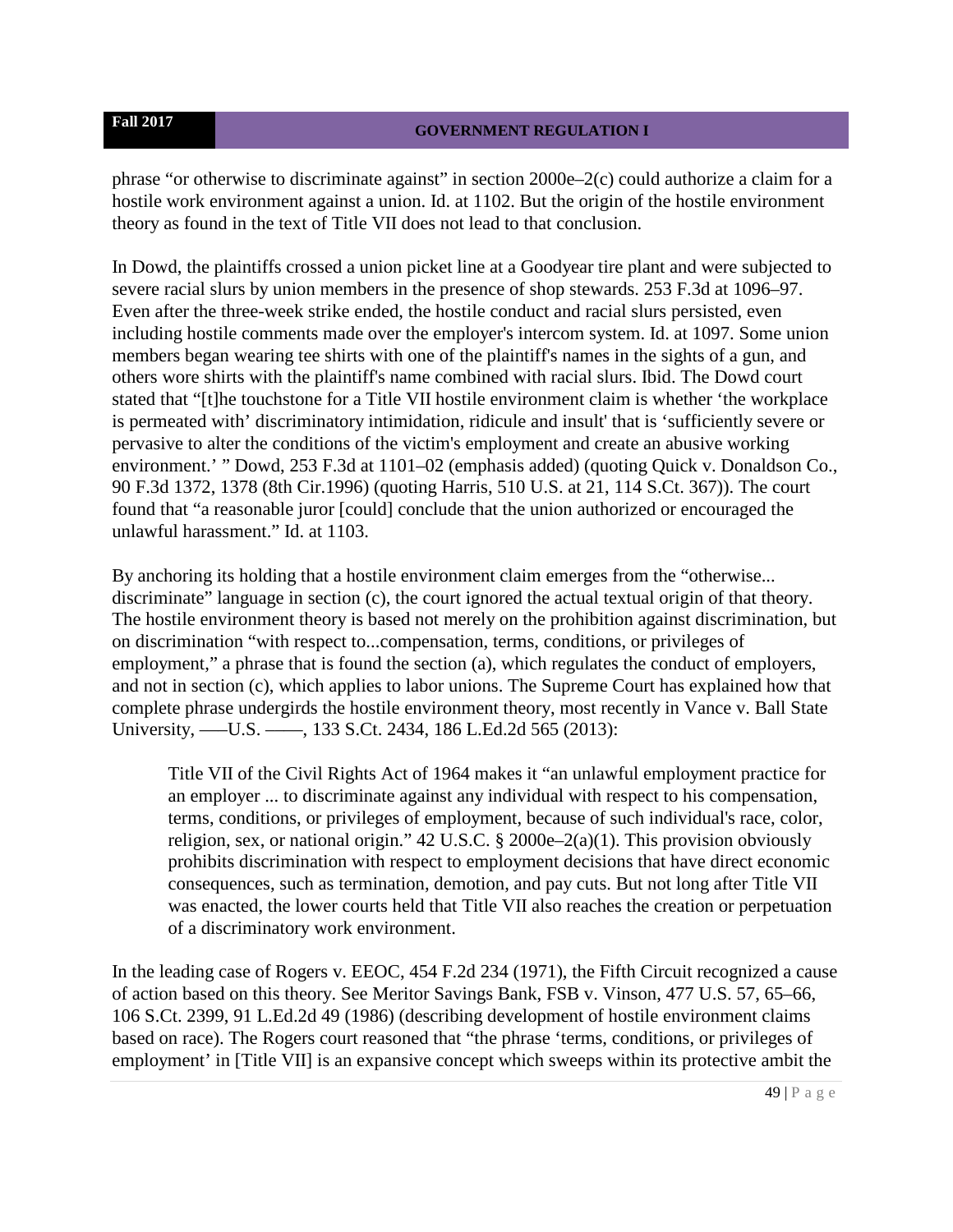practice of creating a working environment heavily charged with ethnic or racial discrimination." 454 F.2d at 238. The court observed that "[o]ne can readily envision working environments so heavily polluted with discrimination as to destroy completely the emotional and psychological stability of minority group workers." Ibid.

...

When the issue eventually reached this Court, we agreed that Title VII prohibits the creation of a hostile work environment. See Meritor, supra, at 64–67, 106 S.Ct. 2399. In such cases, we have held, the plaintiff must show that the work environment was so pervaded by discrimination that the terms and conditions of employment were altered. See, e.g., Harris v. Forklift Systems, Inc., 510 U.S. 17, 21, 114 S.Ct. 367, 126 L.Ed.2d 295 (1993).

Certainly, labor unions can be liable under Title VII for discriminating on the basis of race against individuals seeking union membership or participating in union activities, or classifying members by race, or referring members for work opportunities on the basis of race, or causing an employer to discriminate against an individual on the basis of race. 42 U.S.C.  $\S 2000e^{-2}(c)(1)$ -(3); Goodman v. Lukens Steel Co., 482 U.S. 656, 667, 107 S.Ct. 2617, 96 L.Ed.2d 572 (1987); Farmer v. ARA Serv., Inc., 660 F.2d 1096, 1104 (6th Cir.1981); Wrobbel v. Int'l Bhd. of Elec. Workers, Local 17, 638 F.Supp.2d 780, 793 (E.D.Mich.2009) (citing Dixon v. Int'l Brotherhood of Police Officers, 504 F.3d 73, 84–85 (1st Cir.2007)). However, they may not be held accountable under 42 U.S.C. § 2000e–2(c) on a hostile work environment theory, because that section does not prohibit a labor union from "discriminat [ing] against any individual with respect to his compensation, terms, conditions, or privileges of employment."

That is not to say, however, that a labor union may not be liable under section (a) for creating a hostile environment as an employer. Although the Sixth Circuit has not spoken on this question, other circuits have held unanimously that unions can be sued in their capacity as employers. See Ferroni v. Teamsters, Chauffeurs & Warehousemen Local No. 222, 297 F.3d 1146, 1151 (10th Cir.2002) (deciding that a "labor organization that is sued by an employee alleging discrimination in the employment relationship should [not] be treated any differently than any other employer"); Chavero v. Local 241, Div. of the Amalgamated Transit Union, 787 F.2d 1154, 1155 (7th Cir.1986) (holding that "[u]nder Title VII a union can be both an 'employer' and a 'labor organization"').

There is support for this proposition in the statute. Title VII contemplates the existence of an employer-employee relationship with a labor organization in its definition of "employer": The term 'employer' means a person engaged in an industry affecting commerce who has fifteen or more employees for each working day in each of twenty or more calendar weeks in the current or preceding calendar year, and any agent of such a person, but such term does not include...a bona fide private membership club (other than a labor organization) which is exempt from taxation under section 501(c) of Title 26.

UAW's Status as Plaintiff's Employer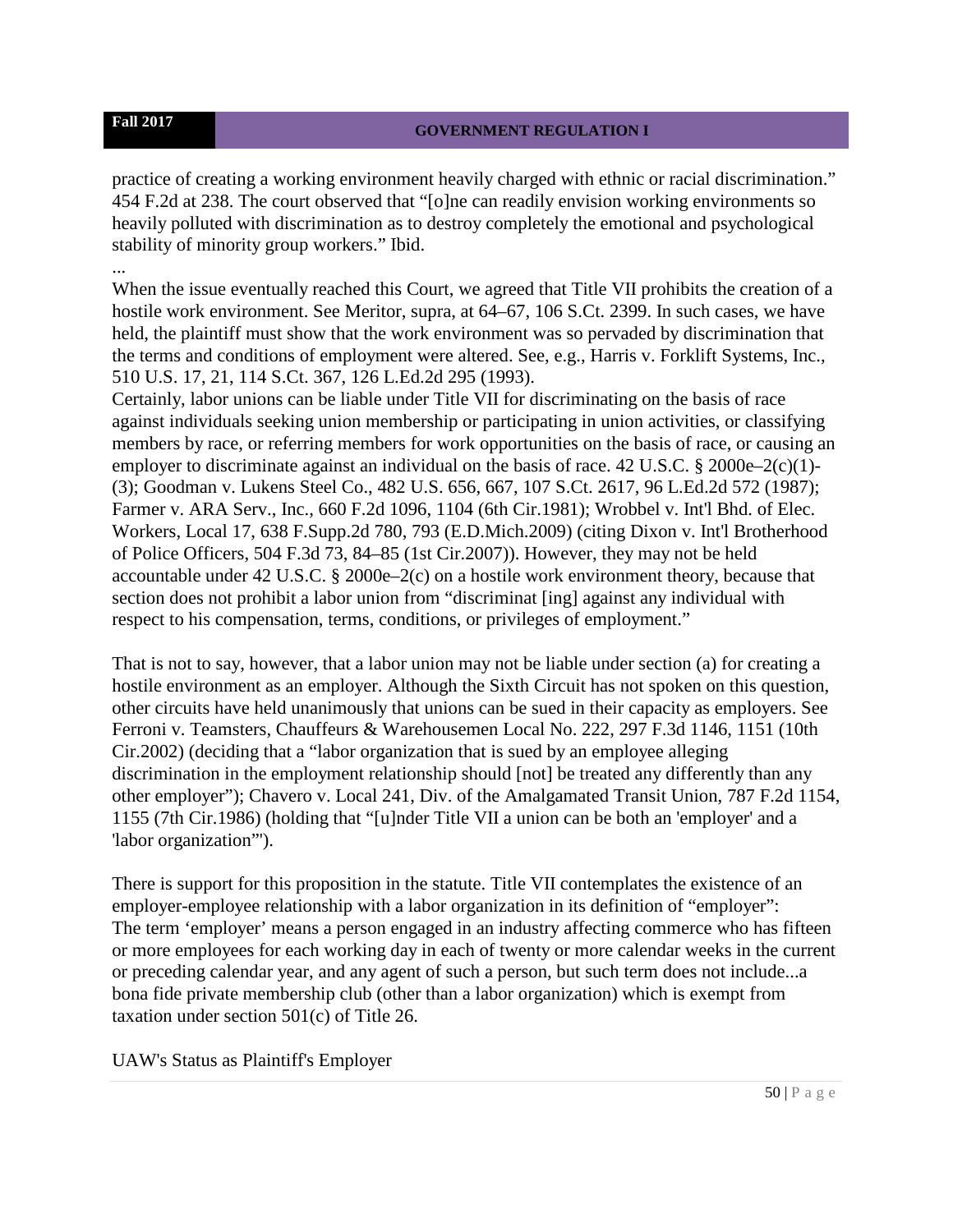The UAW argues that it was never the plaintiff's employer, nor could it be. In support, the defendants cite several cases, which they contend establish the rule that as a matter of law an international union does not control affiliated local chapters, and each is a distinct entity…. But that does not mean that an international union could never be an employer of an individual who also works for a local affiliate. Instead, the relationship must be examined according to the facts in each case to determine whether an employer-employee relationship exists.

Title VII defines "employer" to mean "a person engaged in an industry affecting commerce who has fifteen or more employees for each working day in each of twenty or more calendar weeks in the current or preceding calendar year, and any agent of such a person." 42 U.S.C. § 2000e(a). A labor organization is engaged in an industry affecting commerce if it has fifteen or more members and "is the certified representative of employees under the provisions of the National Labor Relations Act." 42 U.S.C.§ 2000e(e)(1). The UAW satisfies both of these criteria, and qualifies as an "employer" under Title VII. The question, however, is whether the plaintiff has offered sufficient facts that would allow a jury to conclude that she was the UAW's employee. Title VII defines an employee as "an individual employed by an employer." 42 U.S.C. § 2000e(f). "The circularity of this definition renders it quite unhelpful in explaining whom Congress intended to include as an employee in the workplace." Marie v. Am. Red Cross, 771 F.3d 344, 352 (6th Cir.2014) (citing Nationwide Mut. Ins. Co. v. Darden, 503 U.S. 318, 323, 112 S.Ct. 1344, 117 L.Ed.2d 581 (1992)). Therefore, when Congress uses the term "employee" without defining it with precision, courts should presume "that Congress intended to describe the conventional master-servant relationship as understood by common-law agency doctrine."' Id. at 352 (quoting Darden, at 322–23, 112 S.Ct. 1344).

### According to the Supreme Court,

[i]n determining whether a hired party is an employee under the general common law of agency, we consider the hiring party's right to control the manner and means by which the product is accomplished. Among the other factors relevant to this inquiry are the skill required; the source of the instrumentalities and tools; the location of the work; the duration of the relationship between the parties; whether the hiring party has the right to assign additional projects to the hired party; the extent of the hired party's discretion over when and how long to work; the method of payment; the hired party's role in hiring and paying assistants; whether the work is part \*804 of the regular business of the hiring party; whether the hiring party is in business; the provision of employee benefits; and the tax treatment of the hired party.

…

The Court has little trouble concluding that the plaintiff was an employee of Local 7777. See Daggitt v. United Food & Commercial Workers Int'l Union, Local 304A, 245 F.3d 981, 987–89 (8th Cir.2001) (holding that union stewards were employees of a union local, where the shop stewards received monetary benefits from the local union in the form of lost-time pay, for which the stewards received a W-2 form, and the local union president had the power to replace the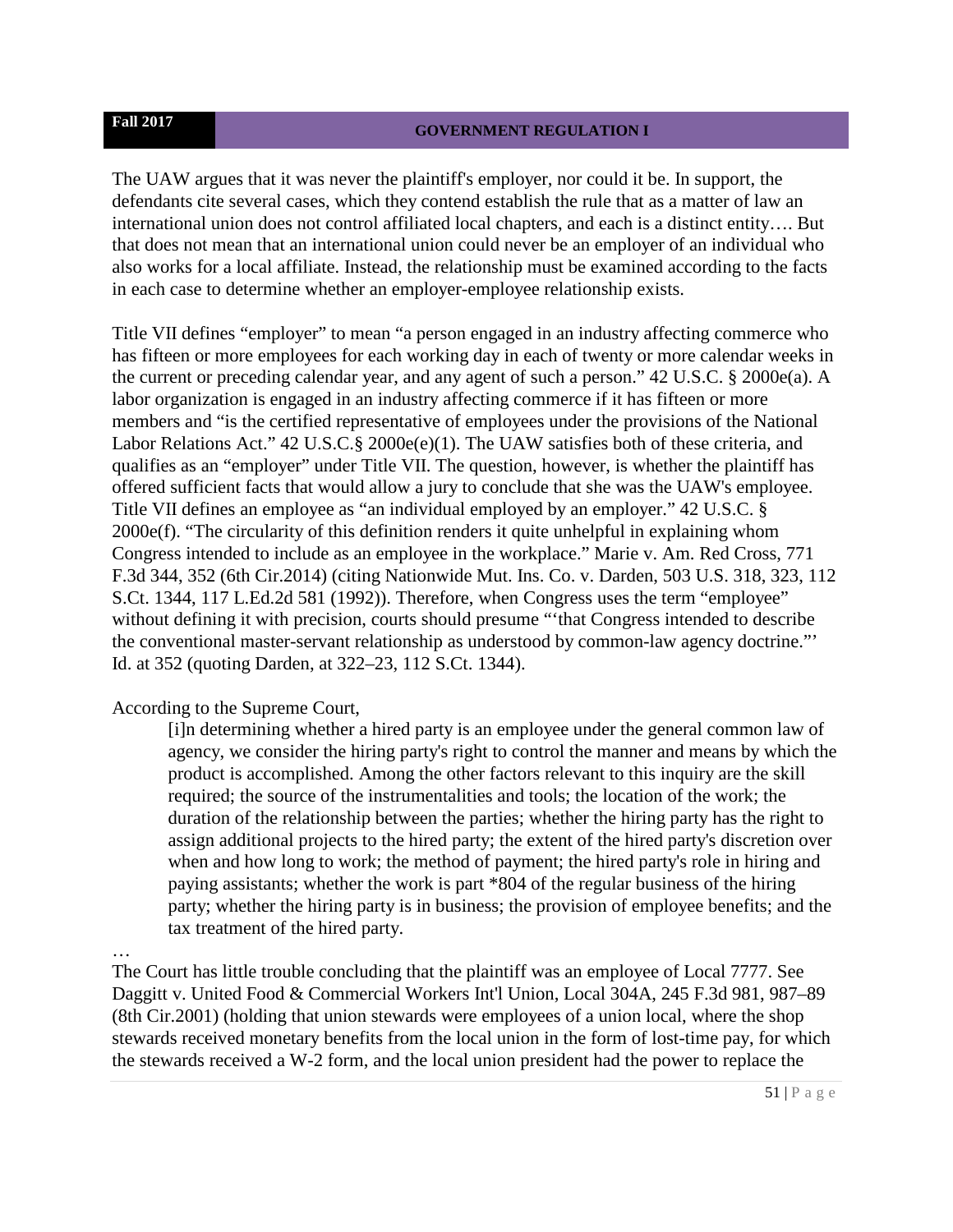stewards and fill shop steward vacancies in between elections). However, that does not make her an employee of the UAW. "[A]lleged employee-employer relationships can be complex and may not fit neatly into one particular categorization." Bryson, 656 F.3d at 355. Applying the factors discussed in Darden, as interpreted by the Sixth Circuit's cases, the plaintiff cannot advance her hostile work environment claim unless she has presented evidence in the record showing that the UAW, not the local, "control [led] [her] job performance and ... employment opportunities." Marie, 771 F.3d at 356.

The plaintiff has offered evidence that the International Union exerted some measure of control over how the local affiliates process grievances through step three of the process, as well as other activities of the local affiliate.

 $\mathbb{R}^2$ 

The plaintiff conducted her union work in an office at the local union hall, using supplies and a computer furnished by the local. Her main duties were resolving disputes between the local members and MGM, and processing grievances through the first three steps of the disputeresolution process. It is true that the International Union took over the grievance process at step four, and if the grievances were written up poorly, the UAW's servicing representative could send them back for further work. But that does not amount to the "ability to control job performance and... employment opportunities." Marie, 771 F.3d at 356. Nor does it amount to control over which grievances are accepted at the initial stages. The UAW retains control over which grievances will be taken to mediation or arbitration in step four, but that feature of the procedure does not "control" the local chairperson's discretion or job performance in the earlier steps of the process. In fact, the plaintiff acknowledged that the International Union did not direct the local or its employees on which grievances to file.

Darden's common law agency test, applied to the undisputed facts disclosed by the record in this case taken in the light most favorable to the plaintiff, does not support the plaintiff's contention that she was an employee of the UAW within the meaning of Title VII. Therefore, the plaintiff may not proceed on a claim against the defendants for creating a hostile work environment under 42 U.S.C. § 2000e–2(a).

Accordingly, it is ORDERED that the defendants' motion for summary judgment [dkt. #34] is GRANTED.

### **Young v. United Parcel Service, 153 S.Ct. 1338 (2015)**

Justice BREYER delivered the opinion of the Court.

The Pregnancy Discrimination Act makes clear that Title VII's prohibition against sex discrimination applies to discrimination based on pregnancy. It also says that employers must treat "women affected by pregnancy ... the same for all employment-related purposes ... as other persons not so affected but similar in their ability or inability to work." 42 U.S.C. § 2000e(k). We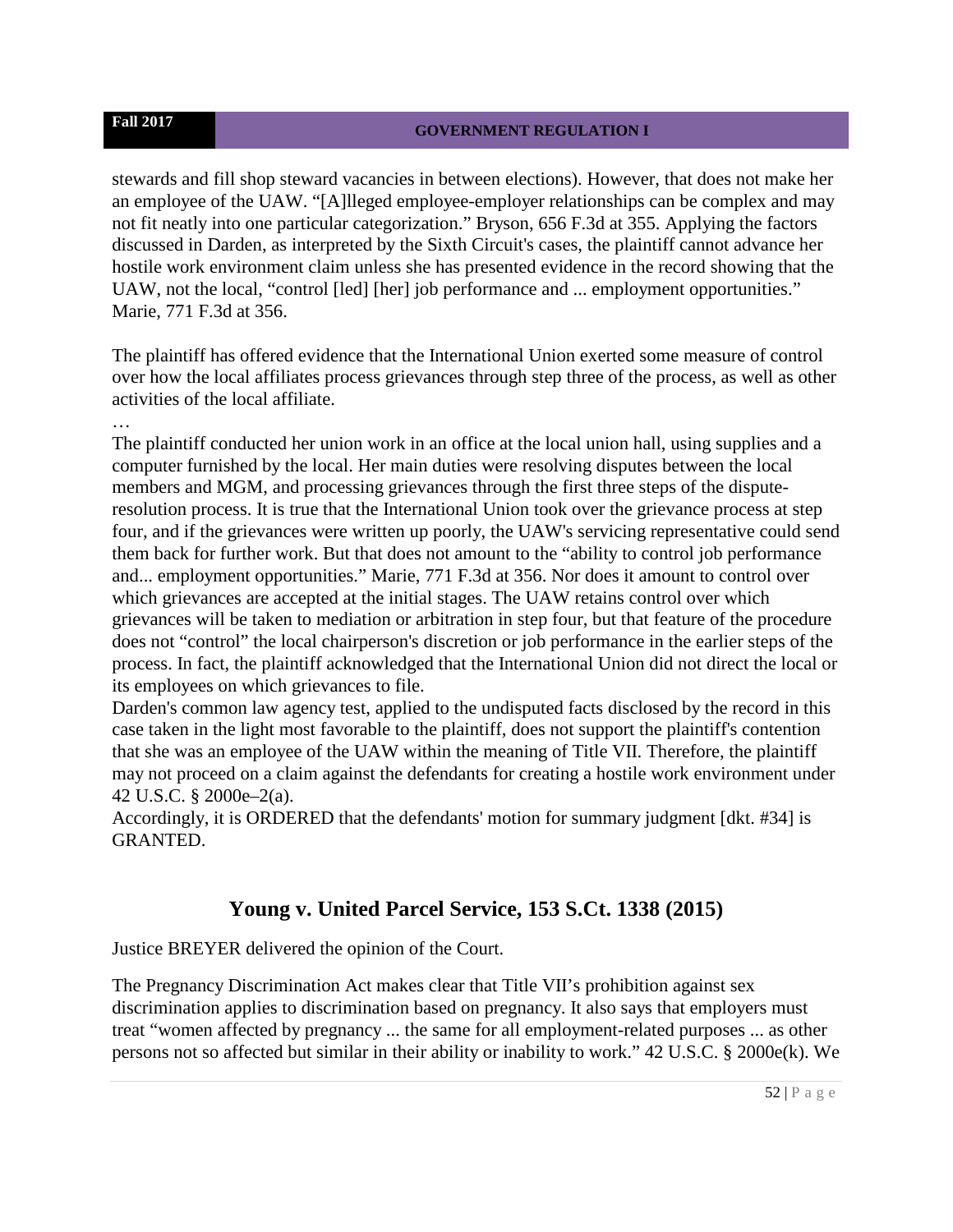must decide how this latter provision applies in the context of an employer's policy that accommodates many, but not all, workers with nonpregnancy-related disabilities.

In our view, the Act requires courts to consider the extent to which an employer's policy treats pregnant workers less favorably than it treats nonpregnant workers similar in their ability or inability to work. And here—as in all cases in which an individual plaintiff seeks to show disparate treatment through indirect evidence—it requires courts to consider any legitimate, nondiscriminatory, nonpretextual justification for these differences in treatment. See McDonnell Douglas Corp. v. Green, 411 U.S. 792, 802, 93 S.Ct. 1817, 36 L.Ed.2d 668 (1973).

Ultimately the court must determine whether the nature of the employer's policy and the way in which it burdens pregnant women shows that the employer has engaged in intentional discrimination. The Court of Appeals here affirmed a grant of summary judgment in favor of the employer. Given our view of the law, we must vacate that court's judgment.

We begin with a summary of the facts. The petitioner, Peggy Young, worked as a part-time driver for the respondent, United Parcel Service (UPS). Her responsibilities included pickup and delivery of packages that had arrived by air carrier the previous night. In 2006, after suffering several miscarriages, she became pregnant. Her doctor told her that she should not lift more than 20 pounds during the first 20 weeks of her pregnancy or more than 10 pounds thereafter.

UPS required drivers like Young to be able to lift parcels weighing up to 70 pounds (and up to 150 pounds with assistance). UPS told Young she could not work while under a lifting restriction. Young consequently stayed home without pay during most of the time she was pregnant and eventually lost her employee medical coverage.

Young subsequently brought this federal lawsuit. We focus here on her claim that UPS acted unlawfully in refusing to accommodate her pregnancy-related lifting restriction. Young said that her co-workers were willing to help her with heavy packages. She also said that UPS accommodated other drivers who were "similar in their ... inability to work." She accordingly concluded that UPS must accommodate her as well.

UPS responded that the "other persons" whom it had accommodated were (1) drivers who had become disabled on the job, (2) those who had lost their Department of Transportation (DOT) certifications, and (3) those who suffered from a disability covered by the Americans with Disabilities Act of 1990 (ADA), 104 Stat. 327, 42 U.S.C. § 12101 et seq. UPS said that, since Young did not fall within any of those categories, it had not discriminated against Young on the basis of pregnancy but had treated her just as it treated all "other" relevant "persons."

Title VII of the Civil Rights Act of 1964 forbids a covered employer to "discriminate against any individual with respect to ... terms, conditions, or privileges of employment, because of such individual's ... sex." 78 Stat. 253, 42 U.S.C. § 2000e–2(a)(1).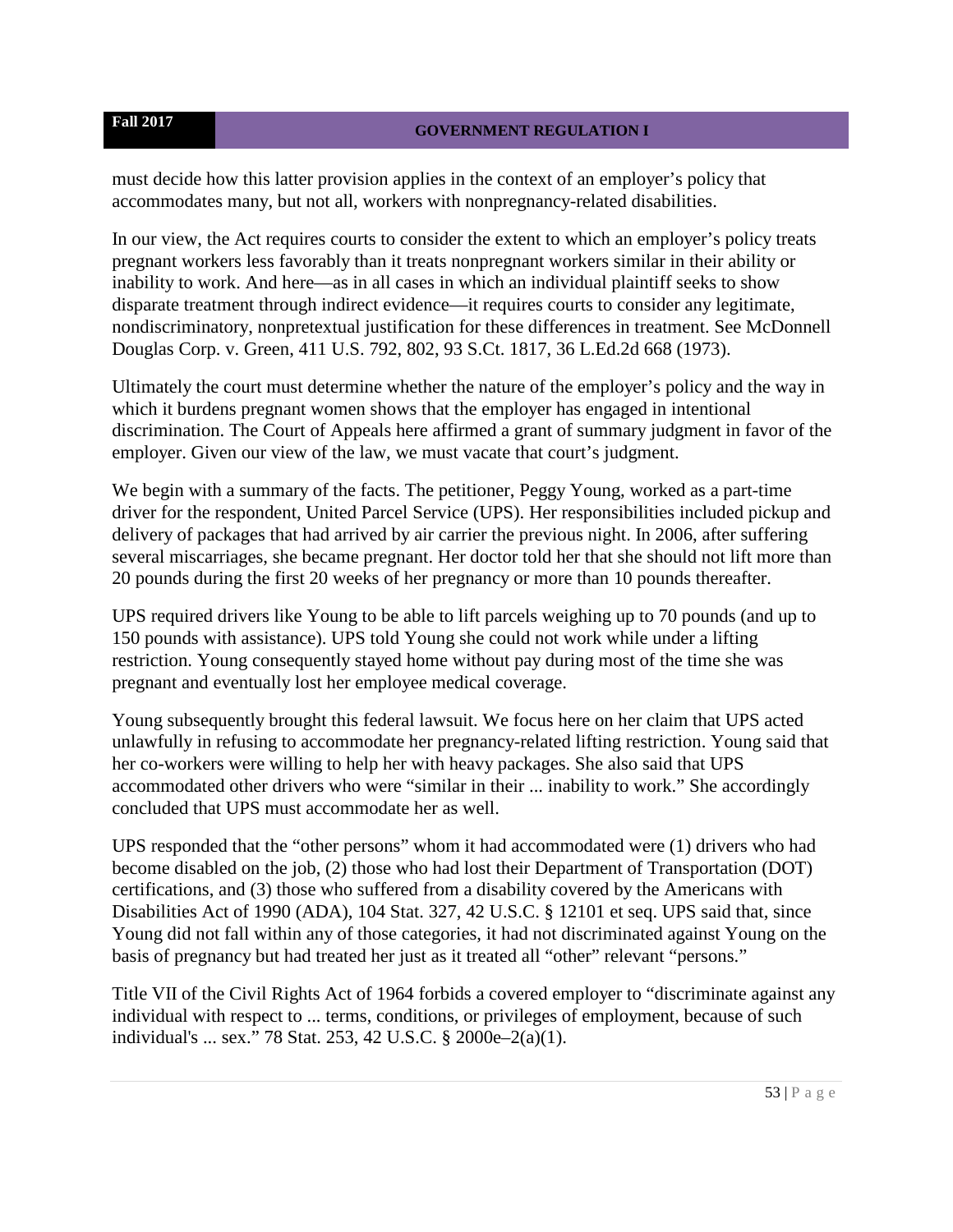In 1978, Congress enacted the Pregnancy Discrimination Act, 92 Stat. 2076, which added new language to Title VII's definitions subsection.

The first clause of the 1978 Act specifies that Title VII's "ter[m] 'because of sex' ... include[s] ... because of or on the basis of pregnancy, childbirth, or related medical conditions."  $\S$  2000 $e(k)$ . The second clause says that

"women affected by pregnancy, childbirth, or related medical conditions shall be treated the same for all employment-related purposes ... as other persons not so affected but similar in their ability or inability to work...." Ibid.

This case requires us to consider the application of the second clause to a "disparate-treatment" claim—a claim that an employer intentionally treated a complainant less favorably than employees with the "complainant's qualifications" but outside the complainant's protected class. McDonnell Douglas, supra, at 802, 93 S.Ct. 1817. We have said that "[l]iability in a disparatetreatment case depends on whether the protected trait actually motivated the employer's decision." Raytheon Co. v. Hernandez, 540 U.S. 44, 52, 124 S.Ct. 513, 157 L.Ed.2d 357 (2003) (ellipsis and internal quotation marks omitted). We have also made clear that a plaintiff can prove disparate treatment either (1) by direct evidence that a workplace policy, practice, or decision relies expressly on a protected characteristic, or (2) by using the burden-shifting framework set forth in McDonnell Douglas. See Trans World Airlines, Inc. v. Thurston, 469 U.S. 111, 121, 105 S.Ct. 613, 83 L.Ed.2d 523 (1985).

In McDonnell Douglas, we considered a claim of discriminatory hiring. We said that, to prove disparate treatment, an individual plaintiff must "carry the initial burden" of "establishing a prima facie case" of discrimination by showing "(i) that he belongs to a ... minority; (ii) that he applied and was qualified for a job for which the employer was seeking applicants; (iii) that, despite his qualifications, he was rejected; and (iv) that, after his rejection, the position remained open and the employer continued to seek applicants from persons of complainant's qualifications."

If a plaintiff makes this showing, then the employer must have an opportunity "to articulate some legitimate, non-discriminatory reason for" treating employees outside the protected class better than employees within the protected class. If the employer articulates such a reason, the plaintiff then has "an opportunity to prove by a preponderance of the evidence that the legitimate reasons offered by the defendant [i.e., the employer] were not its true reasons, but were a pretext for discrimination." Texas Dept. of Community Affairs v. Burdine, 450 U.S. 248, 253, 101 S.Ct. 1089, 67 L.Ed.2d 207 (1981).

We note that employment discrimination law also creates what is called a "disparate-impact" claim. In evaluating a disparate-impact claim, courts focus on the effects of an employment practice, determining whether they are unlawful irrespective of motivation or intent. See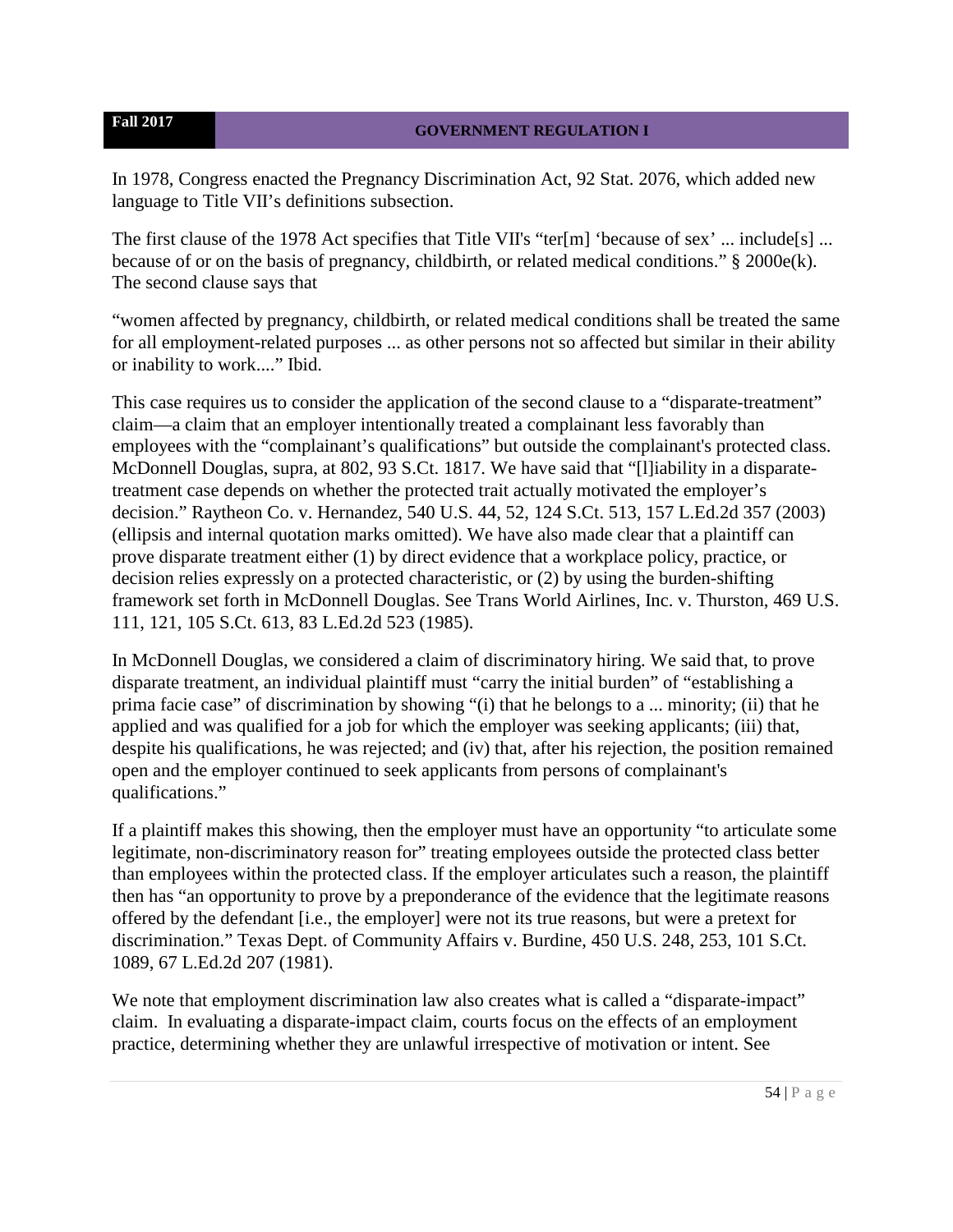Raytheon, supra, at 52–53, 124 S.Ct. 513; see also Ricci v. DeStefano, 557 U.S. 557, 578, 129 S.Ct. 2658, 174 L.Ed.2d 490 (2009). But Young has not alleged a disparate-impact claim.

In July 2007, Young filed a pregnancy discrimination charge with the Equal Employment Opportunity Commission (EEOC). In September 2008, the EEOC provided her with a right-tosue letter. See 29 CFR § 1601.28 (2014). Young then filed this complaint in Federal District Court. She argued, among other things, that she could show by direct evidence that UPS had intended to discriminate against her because of her pregnancy and that, in any event, she could establish a prima facie case of disparate treatment under the McDonnell Douglas framework.

After discovery, UPS filed a motion for summary judgment. See Fed. Rule Civ. Proc. 56(a). In reply, Young pointed to favorable facts that she believed were either undisputed or that, while disputed, she could prove. They include the following:

1. Young worked as a UPS driver, picking up and delivering packages carried by air.

2. Young was pregnant in the fall of 2006.

3. Young's doctor recommended that she "not be required to lift greater than 20 pounds for the first 20 weeks of pregnancy and no greater than 10 pounds thereafter."

4. UPS required drivers such as Young to be able to "[l]ift, lower, push, pull, leverage and manipulate ... packages weighing up to 70 pounds" and to "[a]ssist in moving packages weighing up to 150 pounds."

5. UPS' occupational health manager, the official "responsible for most issues relating to employee health and ability to work" at Young's UPS facility, told Young that she could not return to work during her pregnancy because she could not satisfy UPS' lifting requirements.

6. The manager also determined that Young did not qualify for a temporary alternative work assignment.

7. UPS, in a collective-bargaining agreement, had promised to provide temporary alternative work assignments to employees "unable to perform their normal work assignments due to an onthe-job injury."

8. The collective-bargaining agreement also provided that UPS would "make a good faith effort to comply ... with requests for a reasonable accommodation because of a permanent disability" under the ADA.

9. The agreement further stated that UPS would give "inside" jobs to drivers who had lost their DOT certifications because of a failed medical exam, a lost driver's license, or involvement in a motor vehicle accident.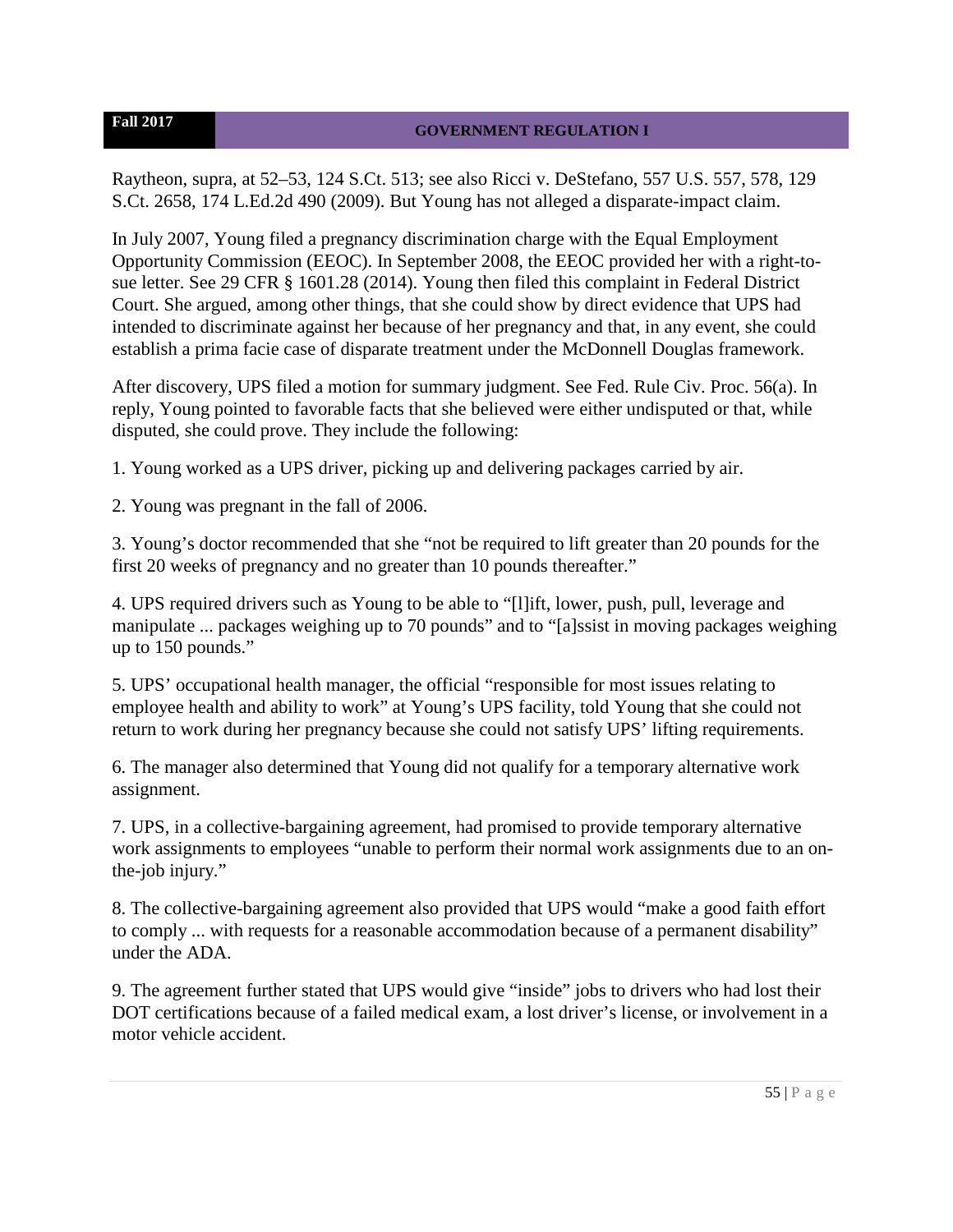10. When Young later asked UPS' Capital Division Manager to accommodate her disability, he replied that, while she was pregnant, she was "too much of a liability" and could "not come back" until she "'was no longer pregnant.'"

11. Young remained on a leave of absence (without pay) for much of her pregnancy.

12. Young returned to work as a driver in June 2007, about two months after her baby was born.

As direct evidence of intentional discrimination, Young relied, in significant part, on the statement of the Capital Division Manager (10 above). As evidence that she had made out a prima facie case under McDonnell Douglas, Young relied, in significant part, on evidence showing that UPS would accommodate workers injured on the job (7), those suffering from ADA disabilities (8), and those who had lost their DOT certifications (9). That evidence, she said, showed that UPS had a light-duty-for-injury policy with respect to numerous "other persons," but not with respect to pregnant workers.

Young introduced further evidence indicating that UPS had accommodated several individuals when they suffered disabilities that created work restrictions similar to hers. UPS contests the correctness of some of these facts and the relevance of others.

But because we are at the summary judgment stage, and because there is a genuine dispute as to these facts, we view this evidence in the light most favorable to Young, the nonmoving party.

13. Several employees received accommodations while suffering various similar or more serious disabilities incurred on the job. See App. 400–401 (10–pound lifting limitation); id., at 635 (foot injury); id., at 637 (arm injury).

14. Several employees received accommodations following injury, where the record is unclear as to whether the injury was incurred on or off the job. See id., at 381 (recurring knee injury); id., at 655 (ankle injury); id., at 655 (knee injury); id., at 394 & minus;398 (stroke); id., at 425, 636– 637 (leg injury).

15. Several employees received "inside" jobs after losing their DOT certifications. See id., at 372 (DOT certification suspended after conviction for driving under the influence); id., at 636, 647 (failed DOT test due to high blood pressure); id., at 640–641 (DOT certification lost due to sleep apnea diagnosis).

16. Some employees were accommodated despite the fact that their disabilities had been incurred off the job. See id., at 446 (ankle injury); id., at 433, 635–636 (cancer).

17. According to a deposition of a UPS shop steward who had worked for UPS for roughly a decade, id., at 461, 463, "the only light duty requested [due to physical] restrictions that became an issue" at UPS "were with women who were pregnant," id., at 504.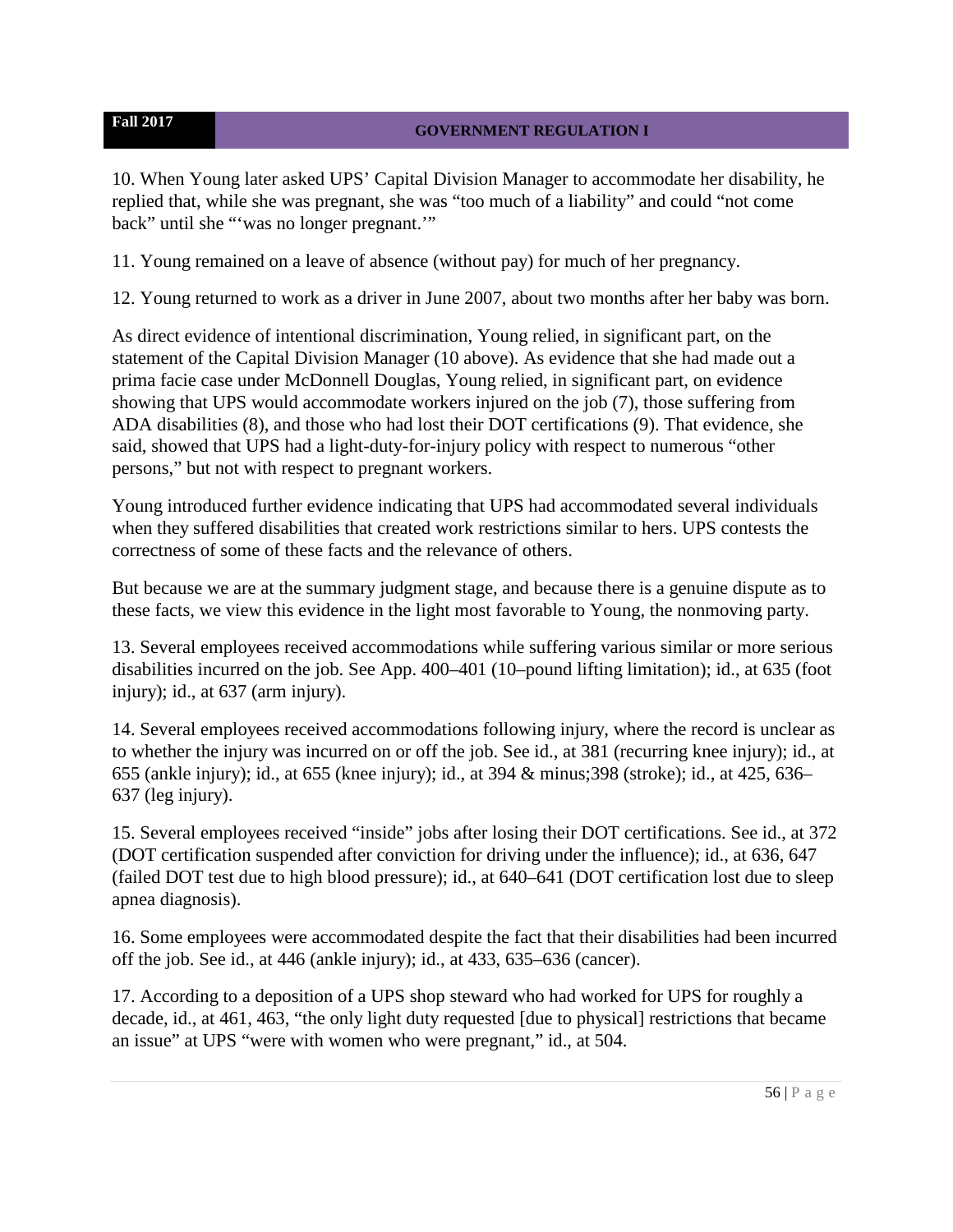The District Court granted UPS' motion for summary judgment. It concluded that Young could not show intentional discrimination through direct evidence. Nor could she make out a prima facie case of discrimination under McDonnell Douglas. The court wrote that those with whom Young compared herself—those falling within the on-the-job, DOT, or ADA categories—were too different to qualify as "similarly situated comparator [s]." The court added that, in any event, UPS had offered a legitimate, nondiscriminatory reason for failing to accommodate pregnant women, and Young had not created a genuine issue of material fact as to whether that reason was pretextual.

On appeal, the Fourth Circuit affirmed. It wrote that "UPS has crafted a pregnancy-blind policy" that is "at least facially a 'neutral and legitimate business practice,' and not evidence of UPS's discriminatory animus toward pregnant workers."

Young filed a petition for certiorari essentially asking us to review the Fourth Circuit's interpretation of the Pregnancy Discrimination Act. In light of lower-court uncertainty about the interpretation of the Act, we granted the petition. Compare Ensley–Gaines v. Runyon, 100 F.3d 1220, 1226 (C.A.6 1996), with Urbano v. Continental Airlines, Inc., 138 F.3d 204, 206–208 (C.A.5 1998); Reeves v. Swift Transp. Co., 446 F.3d 637, 640–643 (C.A.6 2006); Serednyj v. Beverly Healthcare, LLC, 656 F.3d 540, 547–552 (C.A.7 2011); Spivey v. Beverly Enterprises, Inc., 196 F.3d 1309, 1312–1314 (C.A.11 1999).

….

We note that statutory changes made after the time of Young's pregnancy may limit the future significance of our interpretation of the Act. In 2008, Congress expanded the definition of "disability" under the ADA to make clear that "physical or mental impairment[s] that substantially limi[t]" an individual's ability to lift, stand, or bend are ADA-covered disabilities. ADA Amendments Act of 2008, 122 Stat. 3555, codified at 42 U.S.C. §§ 12102(1)-(2). As interpreted by the EEOC, the new statutory definition requires employers to accommodate employees whose temporary lifting restrictions originate off the job. See 29 CFR pt. 1630, App., § 1630.2(j)(1)(ix). We express no view on these statutory and regulatory changes.

### **II**

The parties disagree about the interpretation of the Pregnancy Discrimination Act's second clause. As we have said, see Part I–B, supra, the Act's first clause specifies that discrimination "'because of sex' " includes discrimination "because of ... pregnancy." But the meaning of the second clause is less clear; it adds: "[W]omen affected by pregnancy, childbirth, or related medical conditions shall be treated the same for all employment-related purposes ... as other persons not so affected but similar in their ability or inability to work." 42 U.S.C. § 2000e(k) (emphasis added).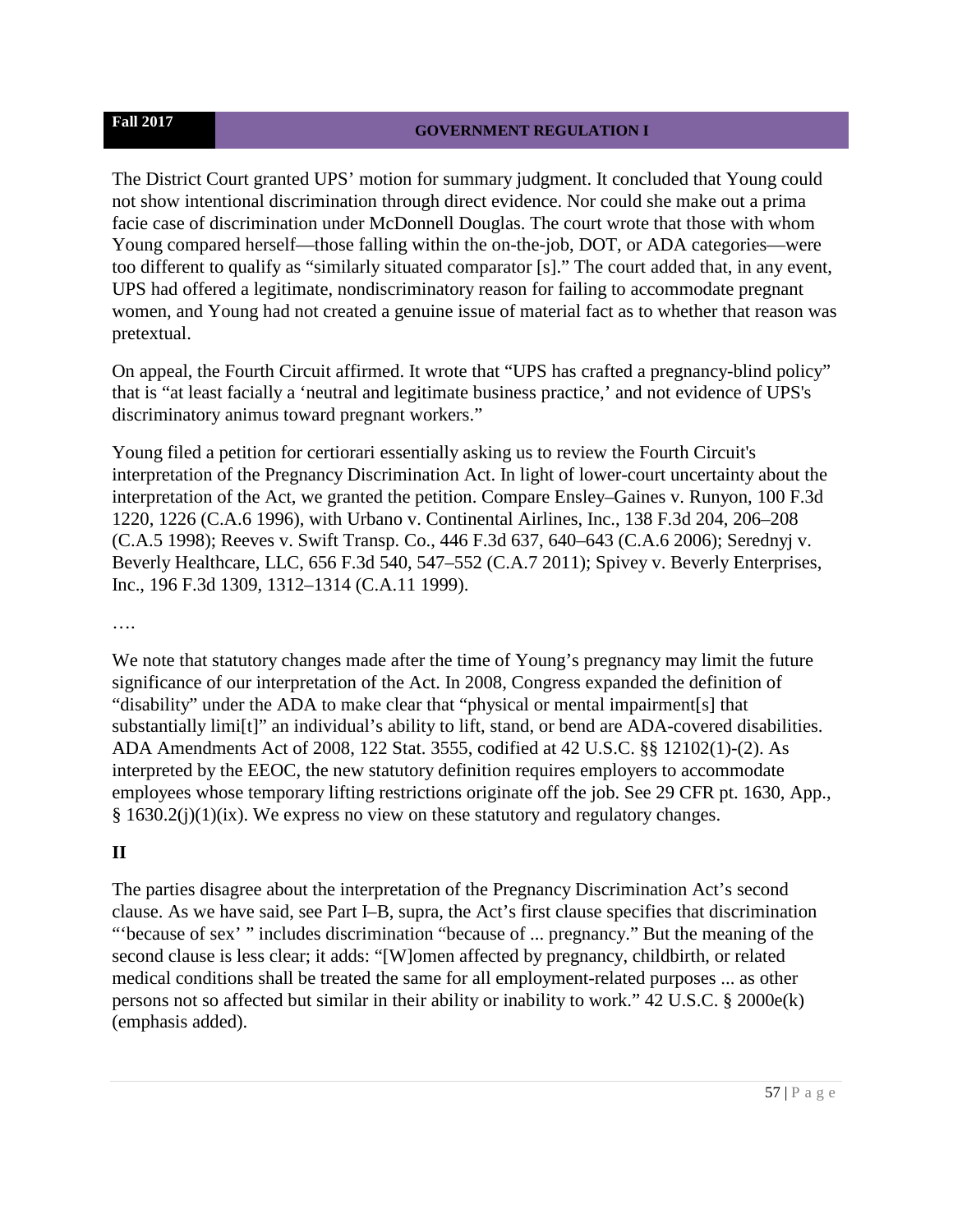Does this clause mean that courts must compare workers only in respect to the work limitations that they suffer? Does it mean that courts must ignore all other similarities or differences between pregnant and nonpregnant workers? Or does it mean that courts, when deciding who the relevant "other persons" are, may consider other similarities and differences as well? If so, which ones?

The differences between these possible interpretations come to the fore when a court, as here, must consider a workplace policy that distinguishes between pregnant and nonpregnant workers in light of characteristics not related to pregnancy. Young poses the problem directly in her reply brief when she says that the Act requires giving "the same accommodations to an employee with a pregnancy-related work limitation as it would give that employee if her work limitation stemmed from a different cause but had a similar effect on her inability to work."

Suppose the employer would not give "that [pregnant] employee" the "same accommodations" as another employee, but the employer's reason for the difference in treatment is that the pregnant worker falls within a facially neutral category (for example, individuals with off-the-job injuries). What is a court then to do?

The parties propose very different answers to this question. Young and the United States believe that the second clause of the Pregnancy Discrimination Act "requires an employer to provide the same accommodations to workplace disabilities caused by pregnancy that it provides to workplace disabilities that have other causes but have a similar effect on the ability to work." In other words, Young contends that the second clause means that whenever "an employer accommodates only a subset of workers with disabling conditions," a court should find a Title VII violation if "pregnant workers who are similar in the ability to work" do not "receive the same [accommodation] even if still other non-pregnant workers do not receive accommodations."

UPS takes an almost polar opposite view. It contends that the second clause does no more than define sex discrimination to include pregnancy discrimination. Under this view, courts would compare the accommodations an employer provides to pregnant women with the accommodations it provides to others within a facially neutral category (such as those with offthe-job injuries) to determine whether the employer has violated Title VII.

### A

We cannot accept either of these interpretations. Young asks us to interpret the second clause broadly and, in her view, literally. As just noted, she argues that, as long as "an employer accommodates only a subset of workers with disabling conditions," "pregnant workers who are similar in the ability to work [must] receive the same treatment even if still other nonpregnant workers do not receive accommodations." Brief for Petitioner 28. She adds that, because the record here contains "evidence that pregnant and nonpregnant workers were not treated the same," that is the end of the matter, she must win; there is no need to refer to McDonnell Douglas. Brief for Petitioner 47.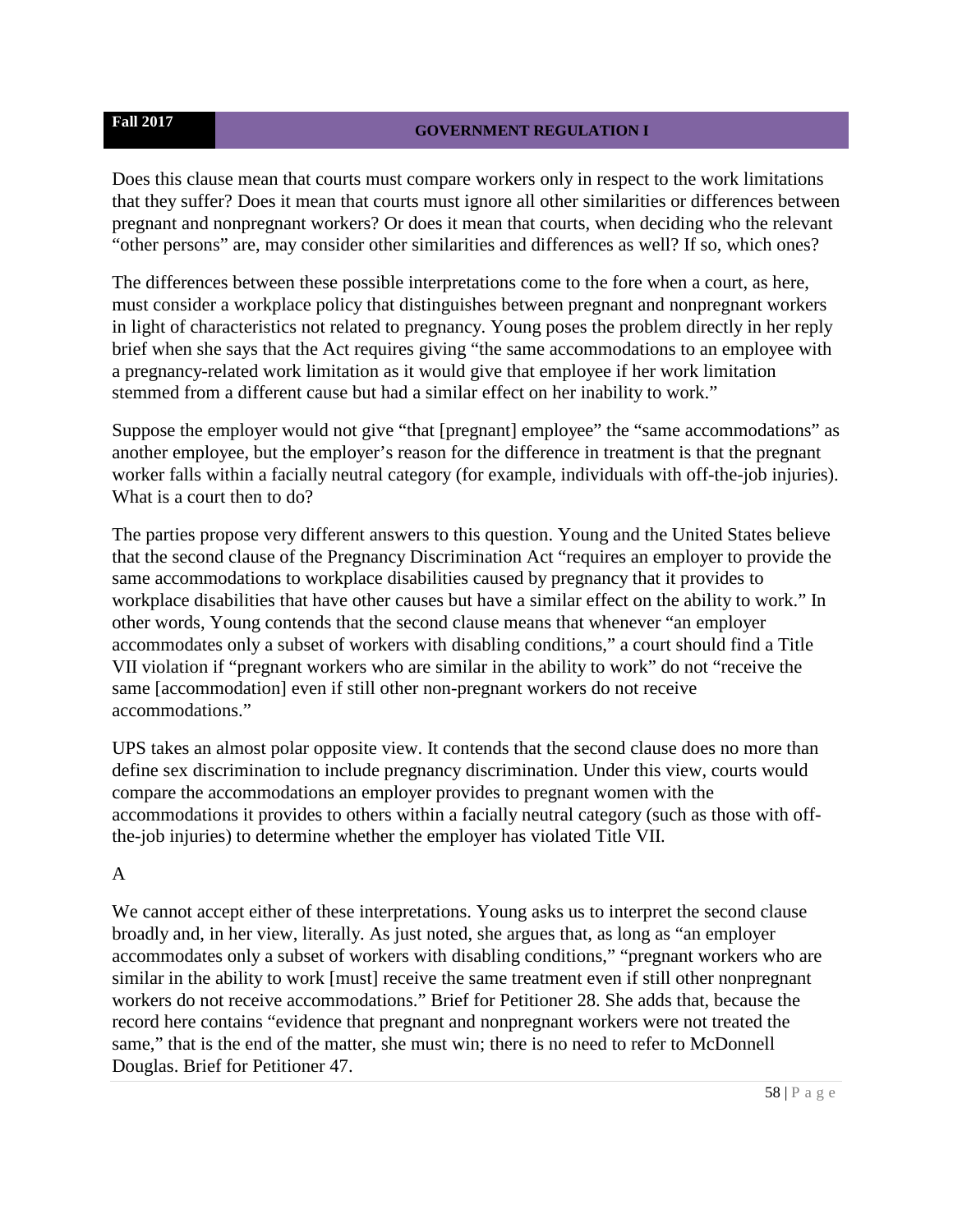The problem with Young's approach is that it proves too much. It seems to say that the statute grants pregnant workers a "most-favored-nation" status. As long as an employer provides one or two workers with an accommodation—say, those with particularly hazardous jobs, or those whose workplace presence is particularly needed, or those who have worked at the company for many years, or those who are over the age of 55—then it must provide similar accommodations to all pregnant workers (with comparable physical limitations), irrespective of the nature of their jobs, the employer's need to keep them working, their ages, or any other criteria.

Lower courts have concluded that this could not have been Congress' intent in passing the Pregnancy Discrimination Act. See, e.g., Urbano, 138 F.3d, at 206–208; Reeves, 446 F.3d, at 641; Serednyj, 656 F.3d, at 548–549; Spivey, 196 F.3d, at 1312–1313.

We agree with UPS to this extent: We doubt that Congress intended to grant pregnant workers an unconditional most-favored-nation status. The language of the statute does not require that unqualified reading. The second clause, when referring to nonpregnant persons with similar disabilities, uses the open-ended term "other persons." It does not say that the employer must treat pregnant employees the "same" as "any other persons" (who are similar in their ability or inability to work), nor does it otherwise specify which other persons Congress had in mind.

### B.

Before Congress passed the Pregnancy Discrimination Act, the EEOC issued guidance stating that "[d]isabilities caused or contributed to by pregnancy ... are, for all job-related purposes, temporary disabilities" and that "the availability of ... benefits and privileges ... shall be applied to disability due to pregnancy or childbirth on the same terms and conditions as they are applied to other temporary disabilities." 29 CFR § 1604.10(b) (1975). Indeed, as early as 1972, EEOC guidelines provided: "Disabilities caused or contributed to by pregnancy ... are, for all job-related purposes, temporary disabilities and should be treated as such under any health or temporary disability insurance or sick leave plan available in connection with employment." 37 Fed. Reg. 6837 (1972) (codified in 29 CFR § 1604.10(b) (1973)).

Soon after the Act was passed, the EEOC issued guidance consistent with its pre-Act statements. The EEOC explained: "Disabilities caused or contributed to by pregnancy ... for all job-related purposes, shall be treated the same as disabilities caused or contributed to by other medical conditions." See § 1604.10(b) (1979). Moreover, the EEOC stated that "[i]f other employees temporarily unable to lift are relieved of these functions, pregnant employees also unable to lift must be temporarily relieved of the function." 29 CFR pt. 1604, App., p. 918.

This post-Act guidance, however, does not resolve the ambiguity of the term "other persons" in the Act's second clause. Rather, it simply tells employers to treat pregnancy-related disabilities like nonpregnancy-related disabilities, without clarifying how that instruction should be implemented when an employer does not treat all nonpregnancy-related disabilities alike.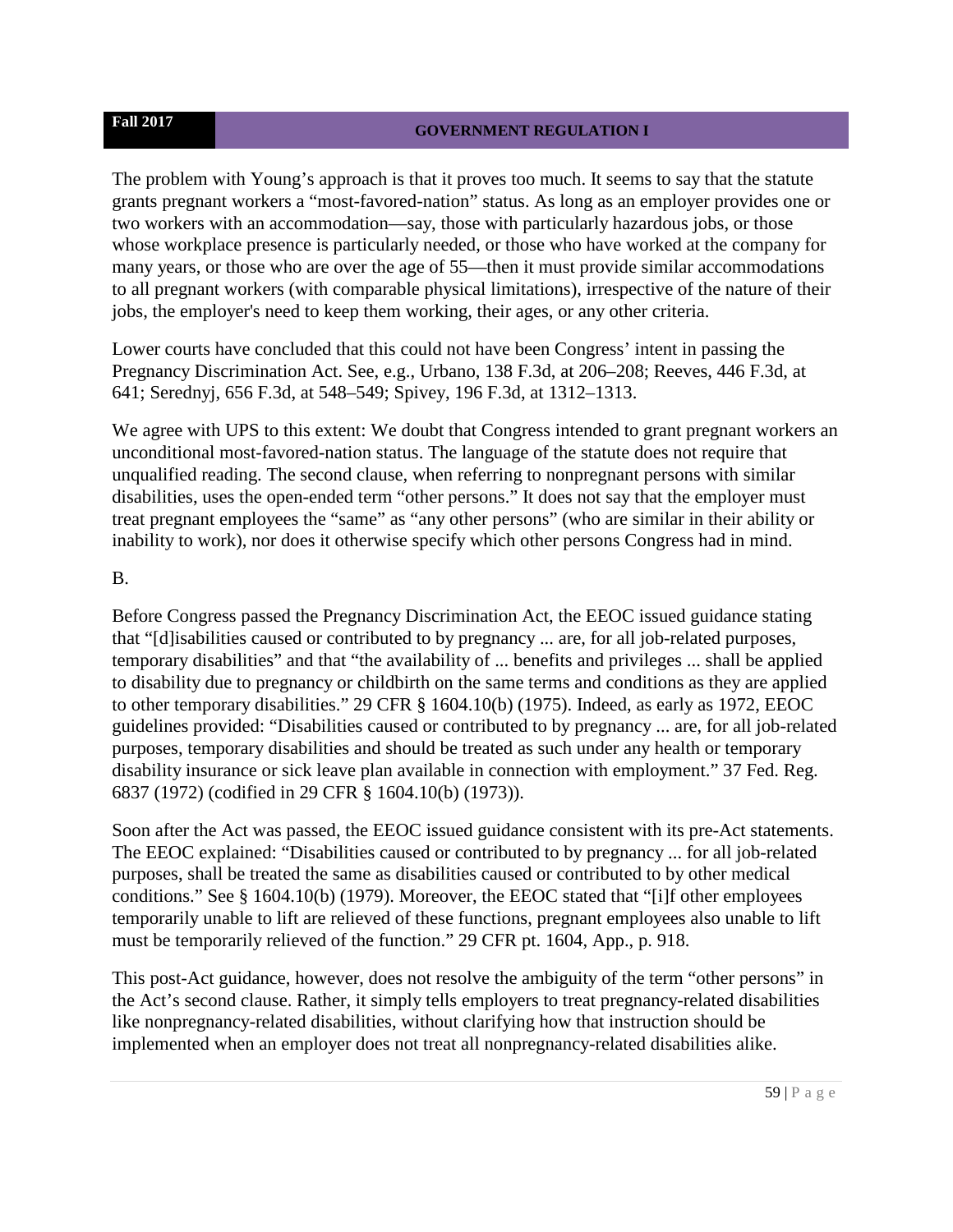More recently—in July 2014—the EEOC promulgated an additional guideline apparently designed to address this ambiguity. That guideline says that "[a]n employer may not refuse to treat a pregnant worker the same as other employees who are similar in their ability or inability to work by relying on a policy that makes distinctions based on the source of an employee's limitations (e.g., a policy of providing light duty only to workers injured on the job)." 2 EEOC Compliance Manual § 626–I(A)(5), p. 626:0009 (July 2014). The EEOC also provided an example of disparate treatment that would violate the Act:

"An employer has a policy or practice of providing light duty, subject to availability, for any employee who cannot perform one or more job duties for up to 90 days due to injury, illness, or a condition that would be a disability under the ADA. An employee requests a light duty assignment for a 20–pound lifting restriction related to her pregnancy. The employer denies the light duty request." Id., at 626:0013, Example 10.

The EEOC further added that "an employer may not deny light duty to a pregnant employee based on a policy that limits light duty to employees with on-the-job injuries." Id., at 626:0028.

The Solicitor General argues that we should give special, if not controlling, weight to this guideline. He points out that we have long held that "the rulings, interpretations and opinions" of an agency charged with the mission of enforcing a particular statute, "while not controlling upon the courts by reason of their authority, do constitute a body of experience and informed judgment to which courts and litigants may properly resort for guidance."

But we have also held that the "weight of such a judgment in a particular case will depend upon the thoroughness evident in its consideration, the validity of its reasoning, its consistency with earlier and later pronouncements, and all those factors that give it power to persuade, if lacking power to control." Skidmore, supra, at 140, 65 S.Ct. 161. These qualifications are relevant here and severely limit the EEOC's July 2014 guidance's special power to persuade.

### **III**

The statute lends itself to an interpretation other than those that the parties advocate and that the dissent sets forth. Our interpretation minimizes the problems we have discussed, responds directly to Gilbert, and is consistent with longstanding interpretations of Title VII.

In our view, an individual pregnant worker who seeks to show disparate treatment through indirect evidence may do so through application of the McDonnell Douglas framework. That framework requires a plaintiff to make out a prima facie case of discrimination. But it is "not intended to be an inflexible rule." Furnco Constr. Corp. v. Waters, 438 U.S. 567, 575, 98 S.Ct. 2943, 57 L.Ed.2d 957 (1978). Rather, an individual plaintiff may establish a prima facie case by "showing actions taken by the employer from which one can infer, if such actions remain unexplained, that it is more likely than not that such actions were based on a discriminatory criterion illegal under" Title VII. Id., at 576, 98 S.Ct. 2943 (internal quotation marks omitted).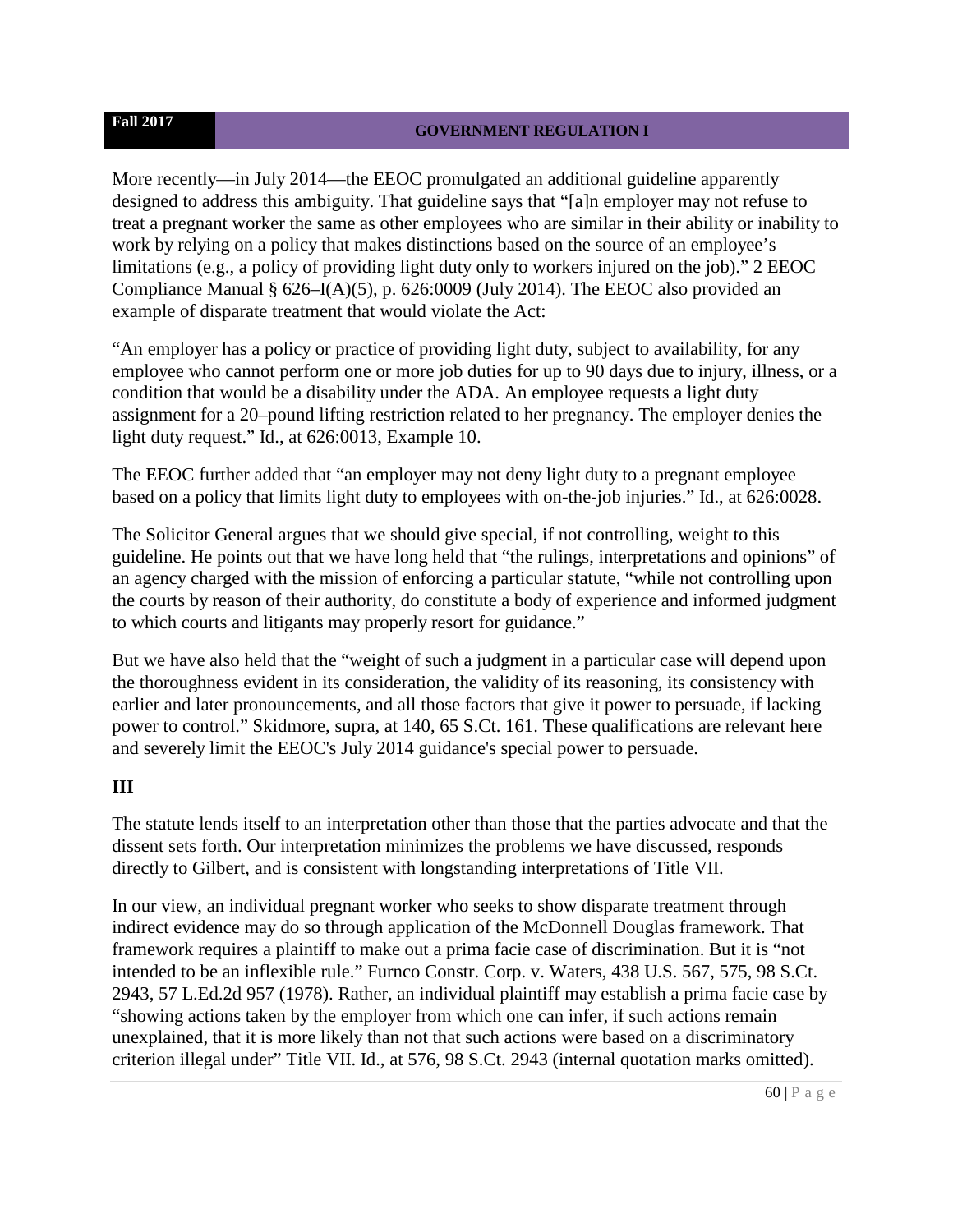The burden of making this showing is "not onerous." Burdine, 450 U.S., at 253, 101 S.Ct. 1089. In particular, making this showing is not as burdensome as succeeding on "an ultimate finding of fact as to" a discriminatory employment action. Furnco, supra, at 576, 98 S.Ct. 2943. Neither does it require the plaintiff to show that those whom the employer favored and those whom the employer disfavored were similar in all but the protected ways. See McDonnell Douglas, 411 U.S., at 802, 93 S.Ct. 1817 (burden met where plaintiff showed that employer hired other "qualified" individuals outside the protected class); Furnco, supra, at 575–577, 98 S.Ct. 2943 (same); Burdine, supra, at 253, 101 S.Ct. 1089 (same). Cf. Reeves v. Sanderson Plumbing Products, Inc., 530 U.S. 133, 142, 120 S.Ct. 2097, 147 L.Ed.2d 105 (2000) (similar).

Thus, a plaintiff alleging that the denial of an accommodation constituted disparate treatment under the Pregnancy Discrimination Act's second clause may make out a prima facie case by showing, as in McDonnell Douglas, that she belongs to the protected class, that she sought accommodation, that the employer did not accommodate her, and that the employer did accommodate others "similar in their ability or inability to work."

The employer may then seek to justify its refusal to accommodate the plaintiff by relying on "legitimate, nondiscriminatory" reasons for denying her accommodation. 411 U.S., at 802, 93 S.Ct. 1817. But, consistent with the Act's basic objective, that reason normally cannot consist simply of a claim that it is more expensive or less convenient to add pregnant women to the category of those ("similar in their ability or inability to work") whom the employer accommodates. After all, the employer in Gilbert could in all likelihood have made just such a claim.

If the employer offers an apparently "legitimate, non-discriminatory" reason for its actions, the plaintiff may in turn show that the employer's proffered reasons are in fact pretextual. We believe that the plaintiff may reach a jury on this issue by providing sufficient evidence that the employer's policies impose a significant burden on pregnant workers, and that the employer's "legitimate, nondiscriminatory" reasons are not sufficiently strong to justify the burden, but rather—when considered along with the burden imposed—give rise to an inference of intentional discrimination.

The plaintiff can create a genuine issue of material fact as to whether a significant burden exists by providing evidence that the employer accommodates a large percentage of nonpregnant workers while failing to accommodate a large percentage of pregnant workers.

Here, for example, if the facts are as Young says they are, she can show that UPS accommodates most nonpregnant employees with lifting limitations while categorically failing to accommodate pregnant employees with lifting limitations. Young might also add that the fact that UPS has multiple policies that accommodate nonpregnant employees with lifting restrictions suggests that its reasons for failing to accommodate pregnant employees with lifting restrictions are not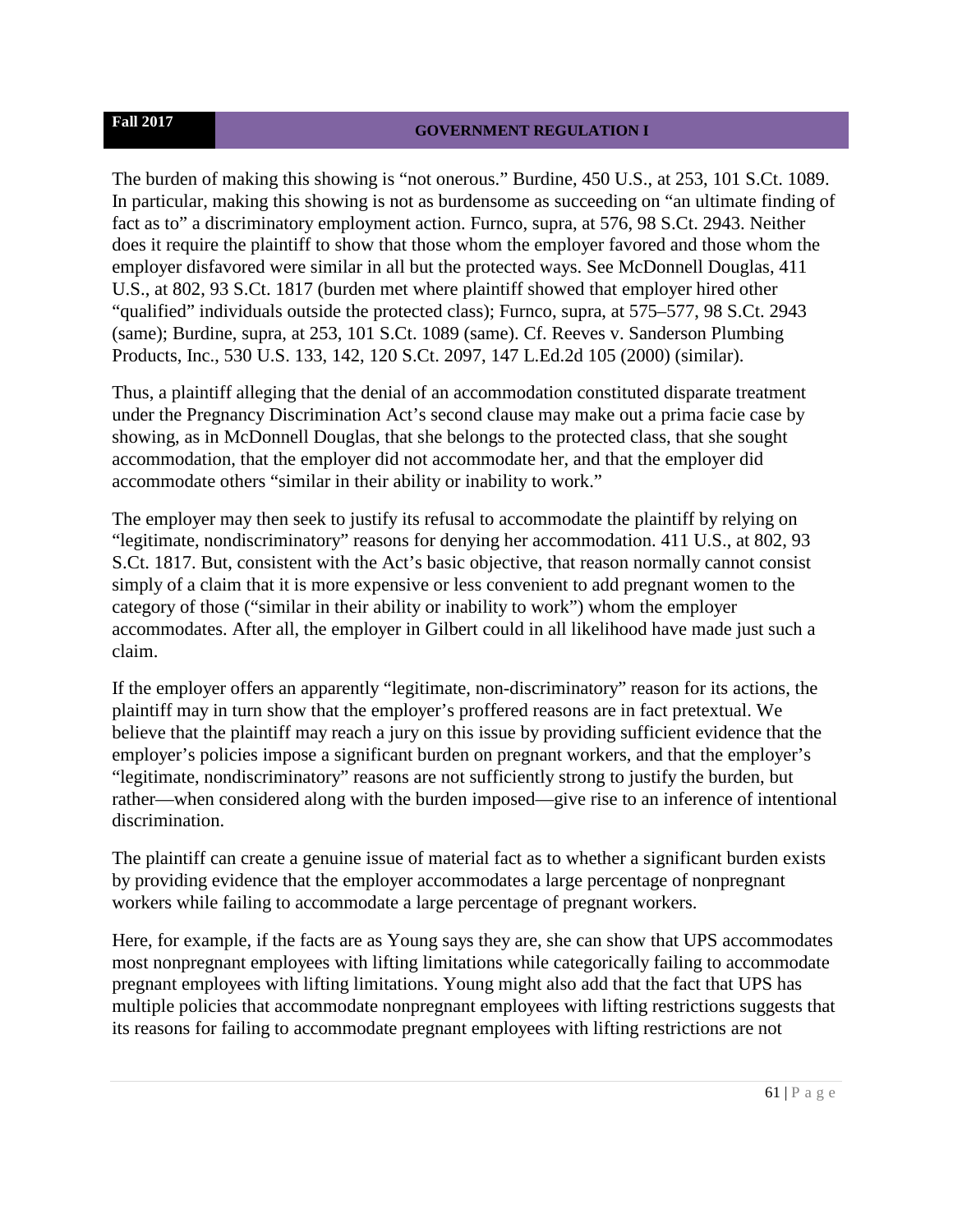sufficiently strong—to the point that a jury could find that its reasons for failing to accommodate pregnant employees give rise to an inference of intentional discrimination.

This approach, though limited to the Pregnancy Discrimination Act context, is consistent with our longstanding rule that a plaintiff can use circumstantial proof to rebut an employer's apparently legitimate, nondiscriminatory reasons for treating individuals within a protected class differently than those outside the protected class. See Burdine, supra, at 255, n. 10, 101 S.Ct. 1089.

### **IV**

Under this interpretation of the Act, the judgment of the Fourth Circuit must be vacated. A party is entitled to summary judgment if there is "no genuine dispute as to any material fact and the movant is entitled to judgment as a matter of law." Fed. Rule Civ. Proc. 56(a). We have already outlined the evidence Young introduced. See Part I–C, supra. Viewing the record in the light most favorable to Young, there is a genuine dispute as to whether UPS provided more favorable treatment to at least some employees whose situation cannot reasonably be distinguished from Young's. In other words, Young created a genuine dispute of material fact as to the fourth prong of the McDonnell Douglas analysis.

Young also introduced evidence that UPS had three separate accommodation policies (on-thejob, ADA, DOT). Taken together, Young argued, these policies significantly burdened pregnant women. See App. 504 (shop steward's testimony that "the only light duty requested [due to physical] restrictions that became an issue" at UPS "were with women who were pregnant"). The Fourth Circuit did not consider the combined effects of these policies, nor did it consider the strength of UPS' justifications for each when combined. That is, why, when the employer accommodated so many, could it not accommodate pregnant women as well?

We do not determine whether Young created a genuine issue of material fact as to whether UPS' reasons for having treated Young less favorably than it treated these other nonpregnant employees were pretextual. We leave a final determination of that question for the Fourth Circuit to make on remand, in light of the interpretation of the Pregnancy Discrimination Act that we have set out above.

\* \* \*

For the reasons above, we vacate the judgment of the Fourth Circuit and remand the case for further proceedings consistent with this opinion.

It is so ordered.

### **Justice SCALIA, with whom Justice KENNEDY and Justice THOMAS join, dissenting**.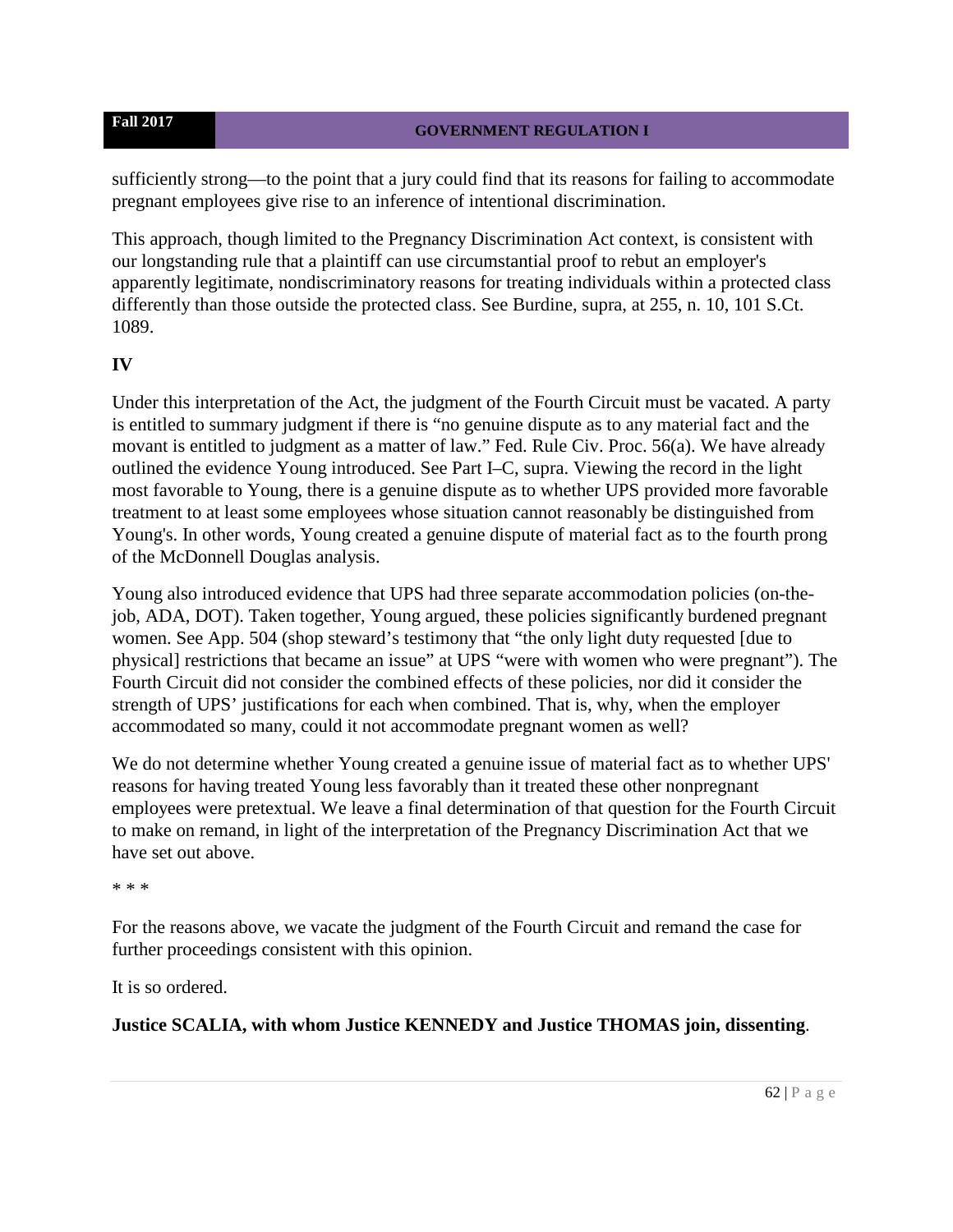Faced with two conceivable readings of the Pregnancy Discrimination Act, the Court chooses neither. It crafts instead a new law that is splendidly unconnected with the text and even the legislative history of the Act. To "treat" pregnant workers "the same ... as other persons," we are told, means refraining from adopting policies that impose "significant burden[s]" upon pregnant women without "sufficiently strong" justifications. Ante, at 1354. Where do the "significant burden" and "sufficiently strong justification" requirements come from? Inventiveness posing as scholarship—which gives us an interpretation that is as dubious in principle as it is senseless in practice.

### **Justice KENNEDY, dissenting**.

It seems to me proper, in joining Justice SCALIA's dissent, to add these additional remarks. The dissent is altogether correct to point out that petitioner here cannot point to a class of her coworkers that was accommodated and that would include her but for the particular limitations imposed by her pregnancy. Many other workers with health-related restrictions were not accommodated either. And, in addition, there is no showing here of animus or hostility to pregnant women.

But as a matter of societal concern, indifference is quite another matter. There must be little doubt that women who are in the work force—by choice, by financial necessity, or both confront a serious disadvantage after becoming pregnant. They may find it difficult to continue to work, at least in their regular assignment, while still taking necessary steps to avoid risks to their health and the health of their future children. This is why the difficulties pregnant women face in the workplace are and do remain an issue of national importance.

"Historically, denial or curtailment of women's employment opportunities has been traceable directly to the pervasive presumption that women are mothers first, and workers second." Nevada Dept. of Human Resources v. Hibbs, 538 U.S. 721, 736, 123 S.Ct. 1972, 155 L.Ed.2d 953 (2003) (quoting The Parental and Medical Leave Act of 1986: Joint Hearing before the Subcommittee on Labor–Management Relations and the Subcommittee on Labor Standards of the House Committee on Education and Labor, 99th Cong., 2d Sess., 100 (1986)). Such "attitudes about pregnancy and childbirth ... have sustained pervasive, often law-sanctioned, restrictions on a woman's place among paid workers." AT & T Corp. v. Hulteen, 556 U.S. 701, 724, 129 S.Ct. 1962, 173 L.Ed.2d 898 (2009) (GINSBURG, J., dissenting). Although much progress has been made in recent decades and many employers have voluntarily adopted policies designed to recruit, accommodate, and retain employees who are pregnant or have young children, see Brief for U.S. Women's Chamber of Commerce et al. as Amici Curiae 10–14, pregnant employees continue to be disadvantaged—and often discriminated against—in the workplace, see Brief of Law Professors et al. as Amici Curiae 37–38.

Recognizing the financial and dignitary harm caused by these conditions, Congress and the States have enacted laws to combat or alleviate, at least to some extent, the difficulties faced by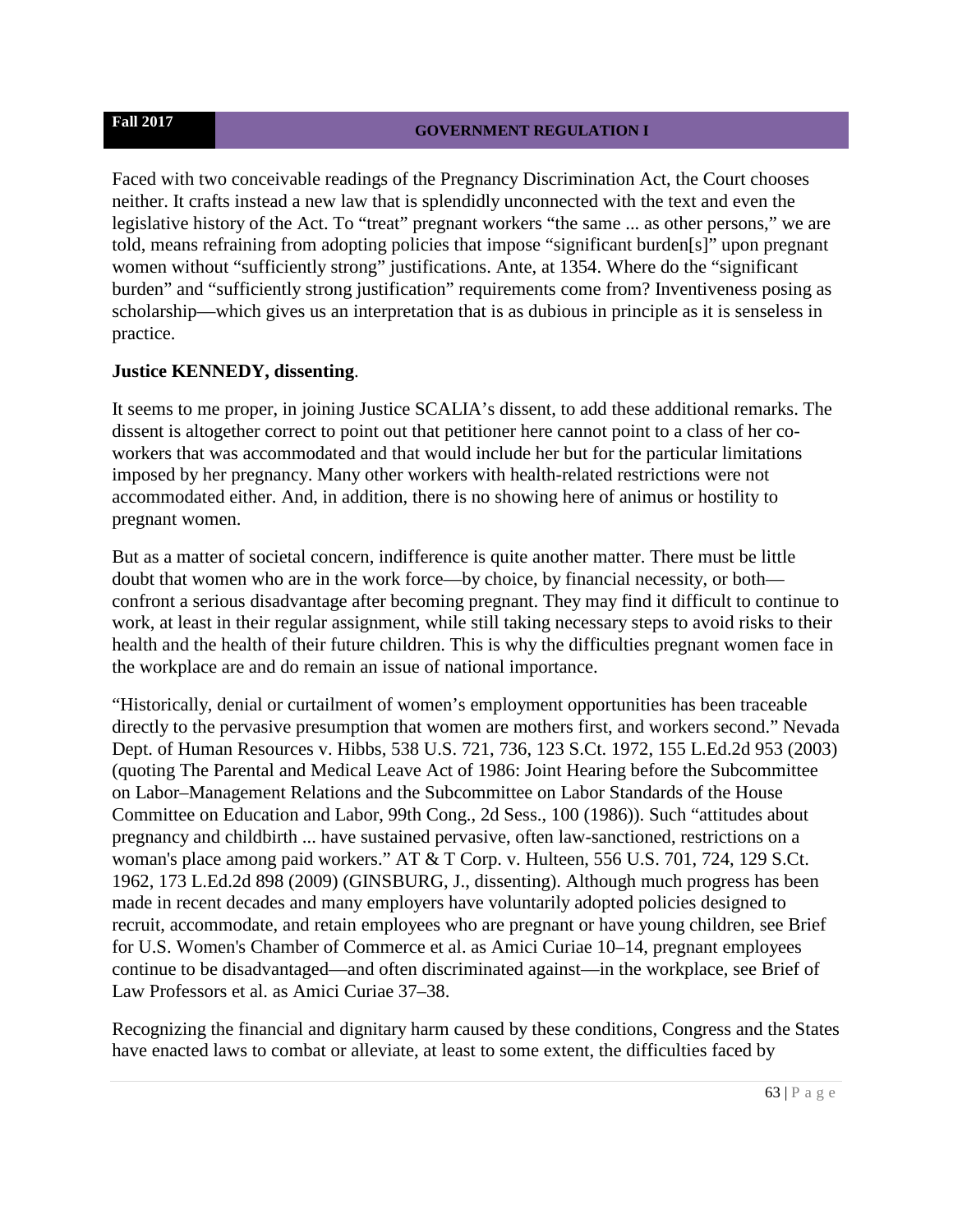pregnant women in the work force. Most relevant here, Congress enacted the Pregnancy Discrimination Act (PDA), 42 U.S.C. § 2000e(k), which defines discrimination on the basis of pregnancy as sex discrimination for purposes of Title VII and clarifies that pregnant employees "shall be treated the same" as nonpregnant employees who are "similar in their ability or inability to work." The PDA forbids not only disparate treatment but also disparate impact, the latter of which prohibits "practices that are not intended to discriminate but in fact have a disproportionate adverse effect." Ricci v. DeStefano, 557 U.S. 557, 577, 129 S.Ct. 2658, 174 L.Ed.2d 490 (2009). Congress further enacted the parental-leave provision of the Family and Medical Leave Act of 1993, 29 U.S.C. § 2612(a)(1)(A), which requires certain employers to provide eligible employees with 12 workweeks of leave because of the birth of a child. And after the events giving rise to this litigation, Congress passed the ADA Amendments Act of 2008, 122 Stat. 3553, which expands protections for employees with temporary disabilities.

As the parties note, Brief for Petitioner 37–43; Brief for Respondent 21–22; Brief for United States as Amicus Curiae 24–25, these amendments and their implementing regulations, 29 CFR § 1630 (2015), may require accommodations for many pregnant employees, even though pregnancy itself is not expressly classified as a disability. Additionally, many States have enacted laws providing certain accommodations for pregnant employees. See, e.g., Cal. Govt.Code Ann. § 12945 (West 2011); La.Rev.Stat. Ann. § 23:342(4) (West 2010); W. Va.Code Ann. § 5–11B–2 (Lexis Supp. 2014); see also California Fed. Sav. & Loan Assn. v. Guerra, 479 U.S. 272, 107 S.Ct. 683, 93 L.Ed.2d 613 (1987) (holding that the PDA does not pre-empt such statutes). These Acts honor and safeguard the important contributions women make to both the workplace and the American family.

Today the Court addresses only one of these legal protections: the PDA's prohibition of disparate treatment. For the reasons well stated in Justice SCALIA's dissenting opinion, the Court interprets the PDA in a manner that risks "conflation of disparate impact with disparate treatment" by permitting a plaintiff to use a policy's disproportionate burden on pregnant employees as evidence of pretext. In so doing, the Court injects unnecessary confusion into the accepted burden-shifting framework established in McDonnell Douglas Corp. v. Green, 411 U.S. 792, 93 S.Ct. 1817, 36 L.Ed.2d 668 (1973).

With these remarks, I join Justice SCALIA's dissent.

### **Kadlec Medical Center v. Lakeview Anesthesia Associates, 527 F.3d 412 (5th Cir. 2008)**

### II. Procedural History

Kadlec and Western filed this suit in Louisiana district court against LAA, Dr. Dennis, Dr. Preau, Dr. Baldone, Dr. Parr, and Lakeview Medical, asserting Louisiana state law claims for intentional misrepresentation, negligent misrepresentation, strict responsibility misrepresentation, and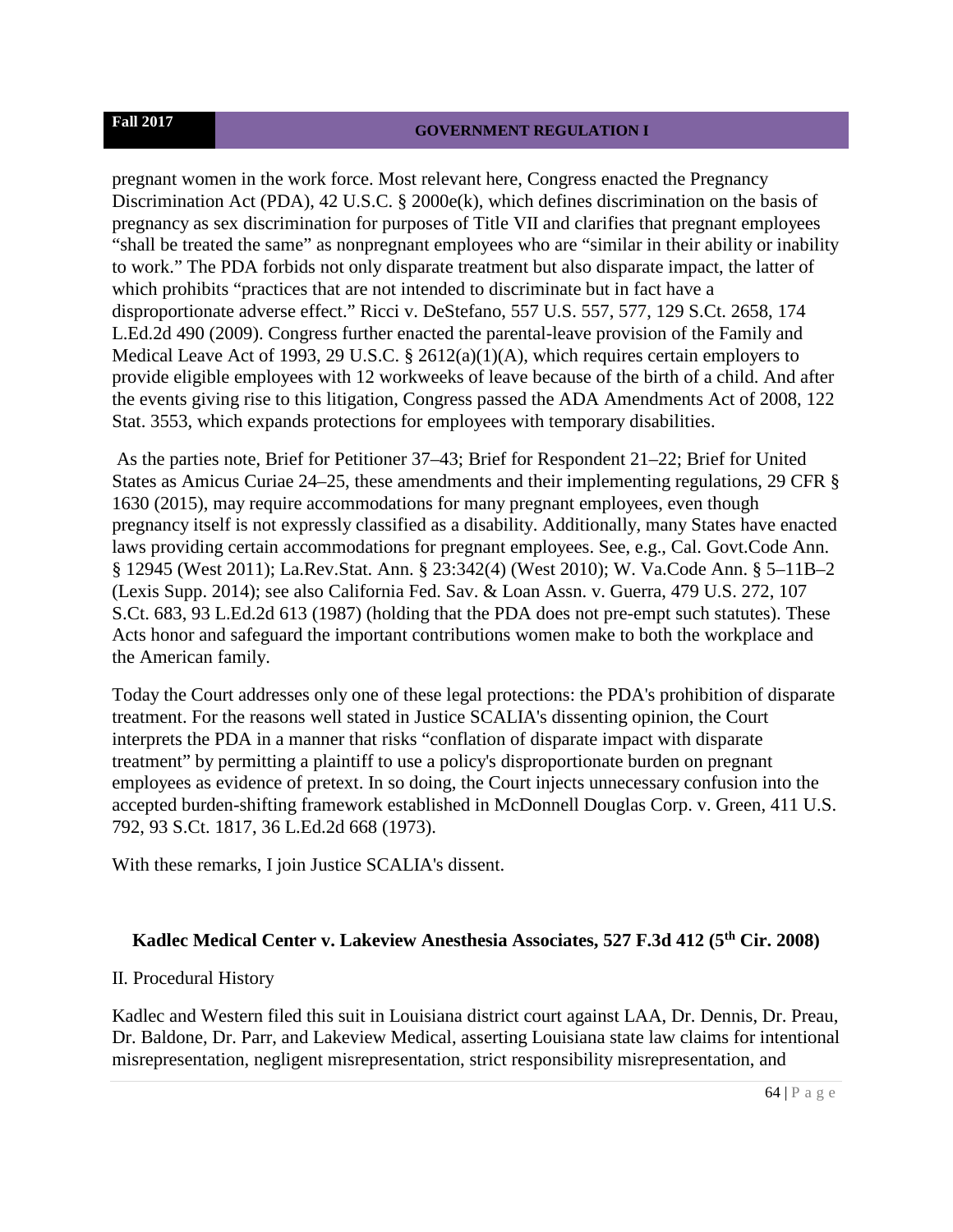general negligence. Plaintiffs alleged that defendants' tortious activity led to Kadlec's hiring of Dr. Berry and the resulting millions of dollars it had to expend settling the Jones lawsuit. Plaintiffs' claim against LAA for negligence, based on a negligent monitoring and investigation theory, was dismissed before trial.

Plaintiffs' surviving claims for intentional and negligent misrepresentation arise out of the alleged misrepresentations in, and omissions from, the defendants' referral letters for Dr. Berry. These claims were tried to a jury, which returned a verdict in favor of the plaintiffs on both claims. The jury awarded plaintiffs \$8.24 million, which is approximately equivalent to the amount Western spent settling the Jones lawsuit (\$7.5 million) plus the amount it spent on attorney's fees, costs, and expenses (approximately \$744,000) associated with the Jones lawsuit. The jury also found Kadlec and Dr. Berry negligent. The jury apportioned fault as follows: Dr. Dennis 20%; Dr. Preau 5%; Lakeview Medical 25%; Kadlec 17%; and Dr. Berry 33%. The judgments against Dr. Dennis and Dr. Preau were in solido with LAA. Because defendants were found liable for intentional misrepresentation, plaintiffs' recovery was not reduced by the percentage of fault ascribed to Kadlec.FN1 But the amount was reduced to \$5.52 million to account for Dr. Berry's 33% of the fault.FN2 The district court entered judgment against Lakeview Medical and LAA.

[**In solido means "for the whole." So, if several people are found liable for a debt or a judgment, they owe complete payment— meaning that if one party is legally excused from payment, the entire debt or judgment might be reapportioned to the creditors, and their actual amount of payment might increase**. Here, because the appeals court dismissed Lakeview's 25% share of the net judgment of \$5.52 million, then Dr. Preau and Dr. Dennis might owe an increased amount.]

Here is how the **Kadlec c**ourt concluded its opinion:

The district court entered judgment consistent with how the jury allocated fault among the entities it found to be legally responsible for the plaintiffs' injuries. The jury's allocation was as follows: Dr. Dennis 20%; Dr. Preau 5%; Lakeview Medical 25%; Kadlec 17%; and Dr. Berry 33%. We have affirmed the liability finding of the jury against the LAA defendants. But now that we have reversed the judgment against Lakeview Medical, the question arises whether there must be a reapportionment of fault with a corresponding change to damages assessed against the LAA defendants. It is possible that this is unnecessary, if under Louisiana law we can simply compare the fault percentages of the remaining parties. But Louisiana law might also require a reapportionment of fault and, therefore, a fresh determination of damages. Because there was no briefing on this issue, we vacate the judgment against the LAA defendants and remand the case to the district court to determine what, if anything, needs to be redone on the apportionment and damages issues, and then to enter judgment against the LAA defendants accordingly.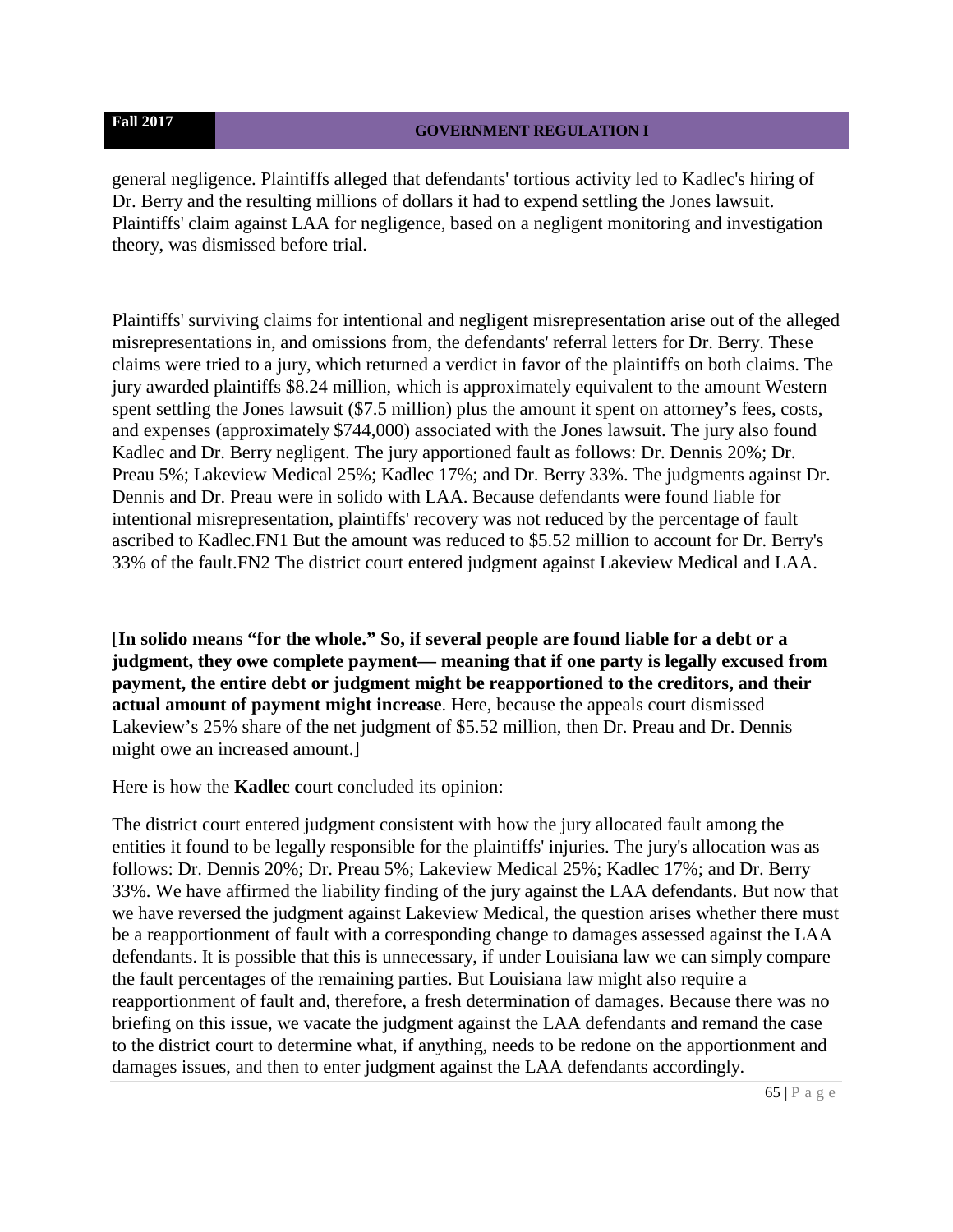### IV. Conclusion

The judgment of the district court is REVERSED in part, VACATED in part, and REMANDED for proceedings consistent with this opinion.

### **Soroka v. Dayton Hudson Corp.**

1 Cal.Rptr.2d 77 Cal.App. 1 Dist.,1991. October 25, 1991 (Approx. 12 pages)

### I. FACTS

Respondent Dayton Hudson Corporation owns and operates Target Stores throughout California and the United States.  $\frac{FN3}{FN3}$  Job applicants for store security officer (SSO) positions must, as a condition of employment, take a psychological test that Target calls the "Psychscreen." An SSO's main function is to observe, apprehend and arrest suspected shoplifters. An SSO is not armed, but carries handcuffs and may use force against a suspect in self-defense. Target views good judgment and emotional stability as important SSO job skills. It intends the Psychscreen to screen out SSO applicants who are emotionally unstable, who may put customers or employees in jeopardy, or who will not take direction and follow Target procedures.

[FN3.](http://web2.westlaw.com/result/documenttext.aspx?sv=Split&service=Find&fcl=False&findtype=Y&rlti=1&cnt=DOC&cxt=DC&rlt=CLID_FQRLT292812249&rs=WLW7.09&ss=CNT&fn=_top&n=1&mt=LawSchoolPractitioner&vr=2.0&rp=%2fFind%2fdefault.wl&serialnum=1991176399&db=3484&docsample=False#F00431991176399#F00431991176399) For convenience, the opinion refers to Dayton Hudson Corporation, doing business as Target Stores, as "Target."

The Psychscreen is a combination of the Minnesota Multiphasic Personality Inventory and the California Psychological Inventory. Both of these tests have been used to screen out emotionally unfit applicants for public safety positions such as police officers, correctional officers, pilots, air traffic controllers and nuclear power plant operators.  $\frac{FN4}{FN4}$  The test is composed of 704 true-false questions. At Target, the test administrator is told to instruct applicants to answer every question.

[FN4.](http://web2.westlaw.com/result/documenttext.aspx?sv=Split&service=Find&fcl=False&findtype=Y&rlti=1&cnt=DOC&cxt=DC&rlt=CLID_FQRLT292812249&rs=WLW7.09&ss=CNT&fn=_top&n=1&mt=LawSchoolPractitioner&vr=2.0&rp=%2fFind%2fdefault.wl&serialnum=1991176399&db=3484&docsample=False#F00541991176399#F00541991176399) We view the duties and responsibilities of these public safety personnel to be substantially different from those of store security officers.

The test includes questions about an applicant's religious attitudes, such as: "[¶] 67. I feel sure that there is only one true religion.... [¶] 201. I have no patience with people who believe there is only one true religion.... [¶] 477. My soul sometimes leaves my body.... [¶] 483. A minister can cure disease by praying and putting his hand on your head.... [¶] 486. Everything is turning out just like the prophets of the Bible said it would.... [¶] 505. I go to church almost every week. [¶] 506. I believe in the second coming of Christ.... [¶] 516. I believe in a life hereafter.... [¶] 578. I am very religious (more than most people).... [¶] 580. I believe my sins are unpardonable.... [¶] 606. I believe there is a God.... [¶] 688. I believe there is a Devil and a Hell in afterlife."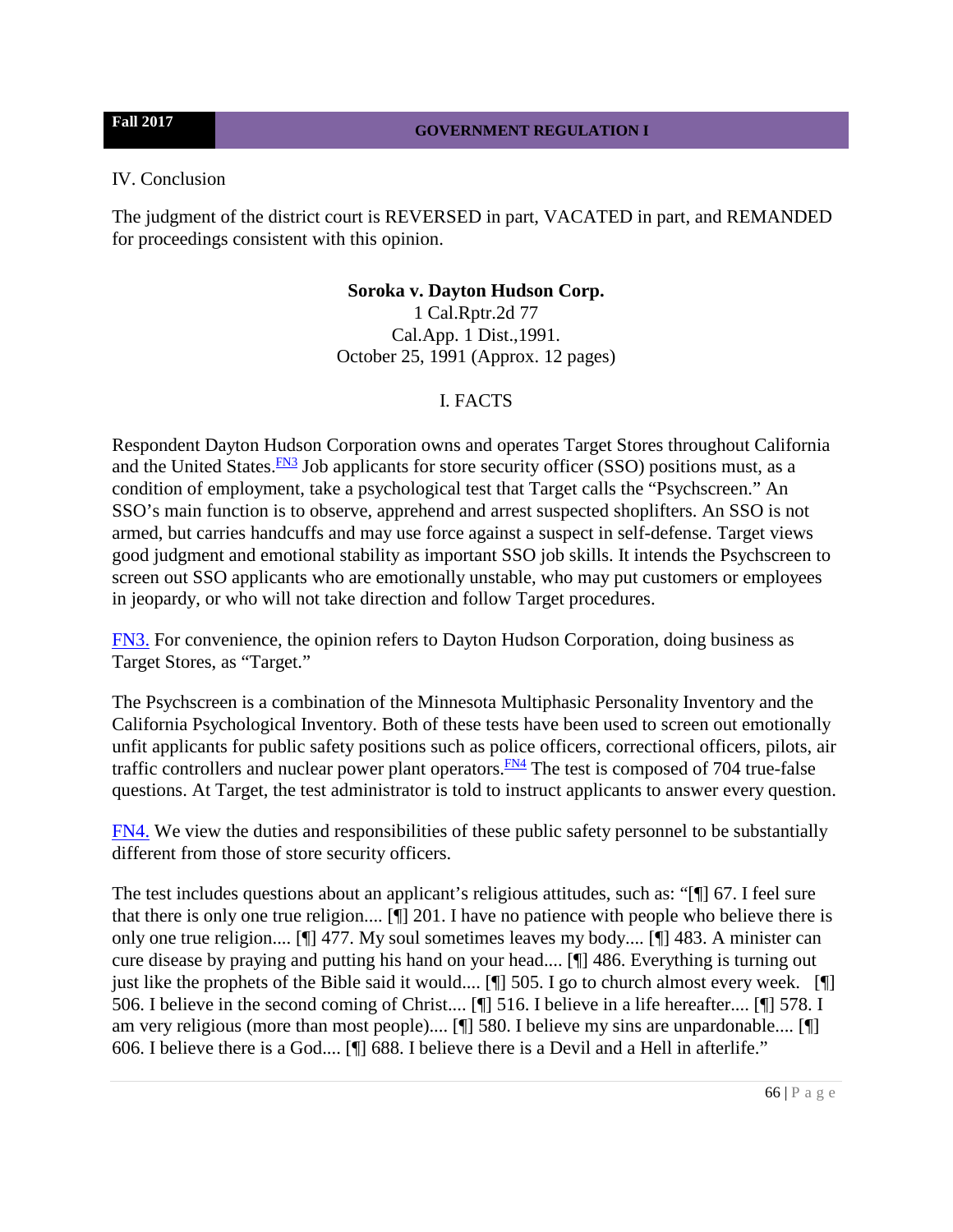The test includes questions that might reveal an applicant's sexual orientation, such as: "[¶] 137. I wish I were not bothered by thoughts about sex.... [¶] 290. I have never been in trouble because of my sex behavior.... [¶] 339. I have been in trouble one or more times because of my sex behavior.... [¶] 466. My sex life is satisfactory.... [¶] 492. I am very strongly attracted by members of my own sex.... [¶] 496. I have often wished I were a girl. (Or if you are a girl) I have never been sorry that I am a girl.... [¶] 525. I have never indulged in any unusual sex practices.... [¶] 558. I am worried about sex matters.... [¶] 592. I like to talk about sex.... [¶] 640. Many of my dreams are about sex matters." **[FN5](http://web2.westlaw.com/result/documenttext.aspx?sv=Split&service=Find&fcl=False&findtype=Y&rlti=1&cnt=DOC&cxt=DC&rlt=CLID_FQRLT292812249&rs=WLW7.09&ss=CNT&fn=_top&n=1&mt=LawSchoolPractitioner&vr=2.0&rp=%2fFind%2fdefault.wl&serialnum=1991176399&db=3484&docsample=False#B00651991176399#B00651991176399)** 

[FN5.](http://web2.westlaw.com/result/documenttext.aspx?sv=Split&service=Find&fcl=False&findtype=Y&rlti=1&cnt=DOC&cxt=DC&rlt=CLID_FQRLT292812249&rs=WLW7.09&ss=CNT&fn=_top&n=1&mt=LawSchoolPractitioner&vr=2.0&rp=%2fFind%2fdefault.wl&serialnum=1991176399&db=3484&docsample=False#F00651991176399#F00651991176399) Soroka challenges many different types of questions on appeal. However, we do not find it necessary to consider questions other than those relating to religious beliefs and sexual orientation.

An SSO's completed test is scored by the consulting psychologist firm of Martin-McAllister. The firm interprets test responses and rates the applicant on five traits: emotional stability, interpersonal style, addiction potential, dependability and reliability, and socialization—i.e., a tendency to follow established rules. Martin-McAllister sends a form to Target rating the applicant on these five traits and recommending whether to hire the applicant. Hiring decisions are made on the basis of these recommendations, although the recommendations may be overridden. Target does not receive any responses to specific questions. It has never conducted a formal validation study of the Psychscreen, but before it implemented the test, Target tested 17 or 18 of its more successful SSO's.

Appellants Sibi Soroka, Susan Urry and William d'Arcangelo were applicants for SSO positions when they took the Psychscreen. All three were upset by the nature of the Psychscreen questions. Soroka was hired by Target. Urry—a Mormon— and d'Arcangelo were not hired. In August 1989, Soroka filed a charge that use of the Psychscreen discriminated on the basis of race, sex, religion and physical handicap with the Department of Fair Employment and Housing.

Having exhausted their administrative remedies, Soroka, Urry and d'Arcangelo filed a class action against Target in September 1989 to challenge its use of the Psychscreen. The complaint was amended twice. The second amended complaint alleged that the test asked invasive questions that were not job-related. Soroka alleged causes of action for violation of the constitutional right to privacy, invasion of privacy, disclosure of confidential medical information, fraud, negligent misrepresentation, intentional and negligent infliction of emotional distress, violation of the Fair Employment and Housing Act, violation of [sections 1101](http://web2.westlaw.com/find/default.wl?tf=-1&rs=WLW7.09&fn=_top&sv=Split&tc=-1&findtype=L&docname=CALBS1101&db=1000298&vr=2.0&rp=%2ffind%2fdefault.wl&mt=LawSchoolPractitioner) and [1102](http://web2.westlaw.com/find/default.wl?tf=-1&rs=WLW7.09&fn=_top&sv=Split&tc=-1&findtype=L&docname=CALBS1102&db=1000298&vr=2.0&rp=%2ffind%2fdefault.wl&mt=LawSchoolPractitioner)  [of the Labor Code,](http://web2.westlaw.com/find/default.wl?tf=-1&rs=WLW7.09&fn=_top&sv=Split&tc=-1&findtype=L&docname=CALBS1102&db=1000298&vr=2.0&rp=%2ffind%2fdefault.wl&mt=LawSchoolPractitioner) and unfair business practices. This complaint prayed for both damages and injunctive relief.

In June 1990, Soroka moved for a preliminary injunction to prohibit Target from using the Psychscreen during the pendency of the action. A professional psychologist submitted a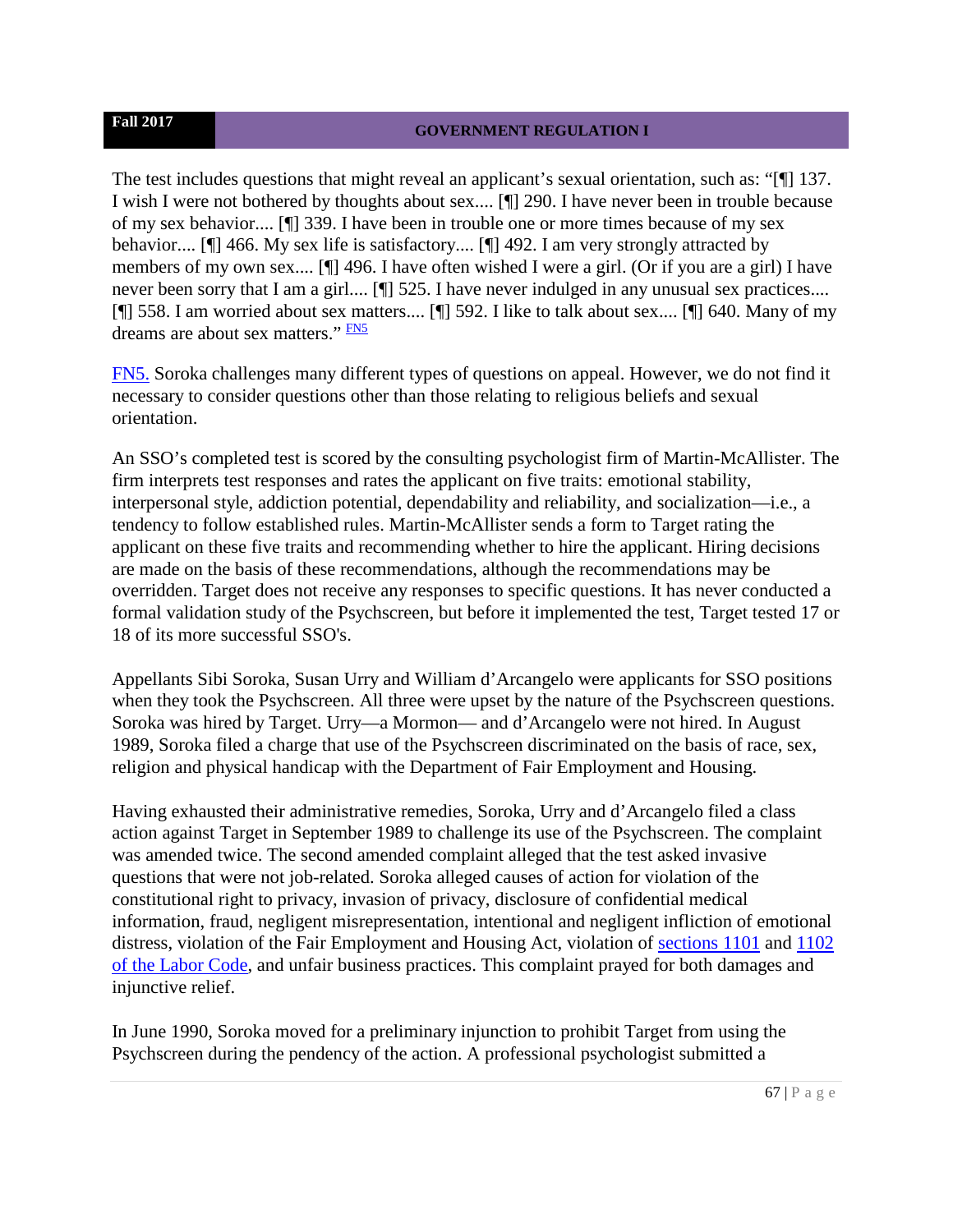declaration opining that use of the test was unjustified and improper, resulting in faulty assessments to the detriment of job applicants. He concluded that its use violated basic professional standards and that it had not been demonstrated to be reliable or valid as an employment evaluation. For example, one of the two tests on which the Psychscreen was based was designed for use only in hospital or clinical settings. Soroka noted that two of Target's experts had previously opined that the Minnesota Multiphasic Personality Inventory was virtually useless as a preemployment screening device. It was also suggested that the Psychscreen resulted in a 61 percent rate of false positives— that is, that more than 6 in 10 qualified applicants for SSO positions were not hired.

Target's experts submitted declarations contesting these conclusions and favoring the use of the Psychscreen as an employment screening device. Some Target officials believed that use of this test has increased the quality and performance of its SSO's [sic]. However, others testified that they did not believe that there had been a problem with the reliability of SSO applicants before the Psychscreen was implemented. Target's vice president of loss prevention was unable to link changes in asset protection specifically to use of the Psychscreen. In rebuttal, Soroka's experts were critical of the conclusions of Target's experts. One rebuttal expert noted that some of the intrusive, non-job-related questions had been deleted from a revised form of the test because they were offensive, invasive and added little to the test's validity.

The trial court denied Soroka's motion to certify the class and granted Target's motion to deny class certification. The court concluded that the case was not an appropriate one for certification because of the predominantly individual nature of the claims. It found no well-defined community of interest among class members. The court also denied the motion because it could not conclude that the class would be fairly and adequately represented by Soroka, Urry, d'Arcangelo and their counsel, although it noted that counsel was extremely qualified in employment litigation. The court stated that because Soroka's answers to the Psychscreen test that he took had twice been made public, that disclosure would likely be an issue of substantial import to the invasion of privacy claims at trial.

. . . . .

The trial court also denied Soroka's motion for preliminary injunction. It ruled that he had not demonstrated a reasonable probability of prevailing on the merits of the constitutional or statutory claims at a trial. The court found that Target demonstrated a legitimate interest in psychologically screening applicants for security positions to minimize the potential danger to its customers and others. It also found that Target's practice of administering this test to SSO applicants was not unreasonable.  $\frac{FN}{T}$  Finally, the trial court denied both parties' motions for summary adjudication. This appeal followed[.](http://web2.westlaw.com/result/documenttext.aspx?sv=Split&service=Find&fcl=False&findtype=Y&rlti=1&cnt=DOC&cxt=DC&rlt=CLID_FQRLT292812249&rs=WLW7.09&ss=CNT&fn=_top&n=1&mt=LawSchoolPractitioner&vr=2.0&rp=%2fFind%2fdefault.wl&serialnum=1991176399&db=3484&docsample=False#B00871991176399#B00871991176399)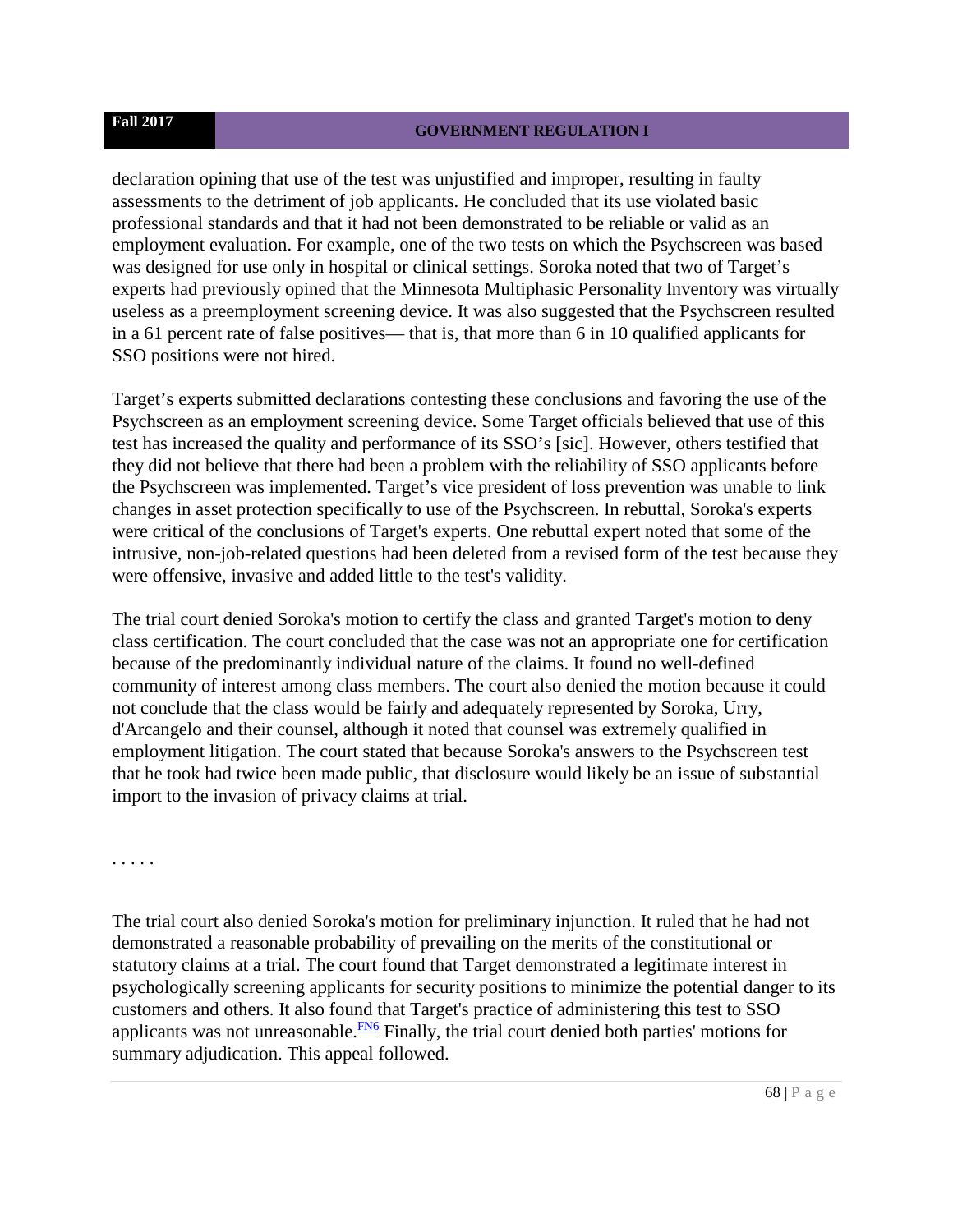[FN6.](http://web2.westlaw.com/result/documenttext.aspx?sv=Split&service=Find&fcl=False&findtype=Y&rlti=1&cnt=DOC&cxt=DC&rlt=CLID_FQRLT292812249&rs=WLW7.09&ss=CNT&fn=_top&n=1&mt=LawSchoolPractitioner&vr=2.0&rp=%2fFind%2fdefault.wl&serialnum=1991176399&db=3484&docsample=False#F00761991176399#F00761991176399) The trial court did find that the test was being administered unnecessarily to some applicants and was thus unreasonable as to those persons. The court issued a partial preliminary injunction prohibiting Target from giving the test to those applicants whom Target had decided did not pass a pretest threshold in the hiring process.

[1][2] First, Soroka contends that the trial court erred in not issuing a preliminary injunction. He argues that, contrary to the trial court's findings, he is likely to prevail on the merits of both his constitutional and statutory claims. When a trial court decides whether to issue a preliminary injunction, it must consider the likelihood that the plaintiffs will prevail on the merits at trial. On appeal from an order denying a preliminaryinjunction, we do not ordinarily decide the merits of the complaint, but determine only whether the trial court abused its discretion in denying the injunction. ( Wilkinson v. Times Mirror Corp. [\(1989\) 215 Cal.App.3d 1034, 1039-1040, 264](http://web2.westlaw.com/find/default.wl?rs=WLW7.09&serialnum=1989165715&fn=_top&sv=Split&tc=-1&findtype=Y&tf=-1&db=227&vr=2.0&rp=%2ffind%2fdefault.wl&mt=LawSchoolPractitioner)  [Cal.Rptr. 194.\)](http://web2.westlaw.com/find/default.wl?rs=WLW7.09&serialnum=1989165715&fn=_top&sv=Split&tc=-1&findtype=Y&tf=-1&db=227&vr=2.0&rp=%2ffind%2fdefault.wl&mt=LawSchoolPractitioner) The appellants bear the burden of making a clear showing of abuse. [\(Socialist](http://web2.westlaw.com/find/default.wl?rs=WLW7.09&serialnum=1975104731&fn=_top&sv=Split&tc=-1&findtype=Y&tf=-1&db=227&vr=2.0&rp=%2ffind%2fdefault.wl&mt=LawSchoolPractitioner)  Workers etc. Committee v. Brown [\(1975\) 53 Cal.App.3d 879, 889, 125 Cal.Rptr. 915.\)](http://web2.westlaw.com/find/default.wl?rs=WLW7.09&serialnum=1975104731&fn=_top&sv=Split&tc=-1&findtype=Y&tf=-1&db=227&vr=2.0&rp=%2ffind%2fdefault.wl&mt=LawSchoolPractitioner) We must review the evidence in the light most favorable to the prevailing party, drawing all reasonable inferences in its favor and resolving conflicts in the evidence in favor of the trial court's order. (People ex rel. Gillespie v. Neu [\(1989\) 209 Cal.App.3d 1066, 1072-1073, 257 Cal.Rptr. 778.\)](http://web2.westlaw.com/find/default.wl?rs=WLW7.09&serialnum=1989059711&fn=_top&sv=Split&tc=-1&findtype=Y&tf=-1&db=227&vr=2.0&rp=%2ffind%2fdefault.wl&mt=LawSchoolPractitioner) Generally, courts should resolve dispositive statutory issues before reaching constitutional issues. ( Wolston v. Reader's Digest Assn., Inc. [\(1979\) 443 U.S. 157, 160-161 fn. 2, 99 S.Ct. 2701,](http://web2.westlaw.com/find/default.wl?tf=-1&rs=WLW7.09&referencepositiontype=S&serialnum=1979135166&fn=_top&sv=Split&tc=-1&findtype=Y&referenceposition=2703&db=708&vr=2.0&rp=%2ffind%2fdefault.wl&mt=LawSchoolPractitioner)  [2703-2704 fn. 2, 61 L.Ed.2d 450;](http://web2.westlaw.com/find/default.wl?tf=-1&rs=WLW7.09&referencepositiontype=S&serialnum=1979135166&fn=_top&sv=Split&tc=-1&findtype=Y&referenceposition=2703&db=708&vr=2.0&rp=%2ffind%2fdefault.wl&mt=LawSchoolPractitioner) [Rancho La Costa, Inc. v. Superior Court](http://web2.westlaw.com/find/default.wl?rs=WLW7.09&serialnum=1980112413&fn=_top&sv=Split&tc=-1&findtype=Y&tf=-1&db=227&vr=2.0&rp=%2ffind%2fdefault.wl&mt=LawSchoolPractitioner) (1980) 106 [Cal.App.3d 646, 653 fn. 4, 165 Cal.Rptr. 347,](http://web2.westlaw.com/find/default.wl?rs=WLW7.09&serialnum=1980112413&fn=_top&sv=Split&tc=-1&findtype=Y&tf=-1&db=227&vr=2.0&rp=%2ffind%2fdefault.wl&mt=LawSchoolPractitioner) cert. den. [450 U.S. 902, 101 S.Ct. 1336, 67](http://web2.westlaw.com/find/default.wl?rs=WLW7.09&serialnum=1981212101&fn=_top&sv=Split&tc=-1&findtype=Y&tf=-1&db=708&vr=2.0&rp=%2ffind%2fdefault.wl&mt=LawSchoolPractitioner)  [L.Ed.2d 326.\)](http://web2.westlaw.com/find/default.wl?rs=WLW7.09&serialnum=1981212101&fn=_top&sv=Split&tc=-1&findtype=Y&tf=-1&db=708&vr=2.0&rp=%2ffind%2fdefault.wl&mt=LawSchoolPractitioner) However, as the statutory and constitutional claims before us stem from the same alleged offensive questions and must ultimately be resolved in the trial court, we will address both herein. [\( Ibid.\)](http://web2.westlaw.com/find/default.wl?rs=WLW7.09&serialnum=1980112413&sv=Split&fn=_top&findtype=Y&tc=-1&tf=-1&vr=2.0&rp=%2ffind%2fdefault.wl&mt=LawSchoolPractitioner)

### A. Constitutional Claim

First, Soroka argues that he is likely to prevail at trial on his constitutional right to privacy claim. The parties dispute the standard to be applied to determine whether Target's violation of Soroka's privacy was justified. In order to understand the various legal issues underlying this contention, a review of the basic legal concepts that guide us is in order.

### 1. The Right to Privacy

[3][4] The California Constitution explicitly protects our right to privacy. (White v. Davis [\(1975\) 13 Cal.3d 757, 773, 120 Cal.Rptr. 94, 533 P.2d 222;](http://web2.westlaw.com/find/default.wl?rs=WLW7.09&serialnum=1975125764&fn=_top&sv=Split&tc=-1&findtype=Y&tf=-1&db=661&vr=2.0&rp=%2ffind%2fdefault.wl&mt=LawSchoolPractitioner) [Alarcon v. Murphy](http://web2.westlaw.com/find/default.wl?rs=WLW7.09&serialnum=1988078447&fn=_top&sv=Split&tc=-1&findtype=Y&tf=-1&db=227&vr=2.0&rp=%2ffind%2fdefault.wl&mt=LawSchoolPractitioner) (1988) 201 [Cal.App.3d 1, 5, 248 Cal.Rptr. 26;](http://web2.westlaw.com/find/default.wl?rs=WLW7.09&serialnum=1988078447&fn=_top&sv=Split&tc=-1&findtype=Y&tf=-1&db=227&vr=2.0&rp=%2ffind%2fdefault.wl&mt=LawSchoolPractitioner) see [Cal. Const., art. I, § 1.](http://web2.westlaw.com/find/default.wl?tf=-1&rs=WLW7.09&fn=_top&sv=Split&tc=-1&findtype=L&docname=CACNART1S1&db=1000298&vr=2.0&rp=%2ffind%2fdefault.wl&mt=LawSchoolPractitioner)) [Article I, section 1](http://web2.westlaw.com/find/default.wl?tf=-1&rs=WLW7.09&fn=_top&sv=Split&tc=-1&findtype=L&docname=CACNART1S1&db=1000298&vr=2.0&rp=%2ffind%2fdefault.wl&mt=LawSchoolPractitioner) provides: "All people are by nature free and independent and have inalienable rights. Among these are enjoying and defending life and liberty, acquiring, possessing, and protecting property [Prof. LeRoy notes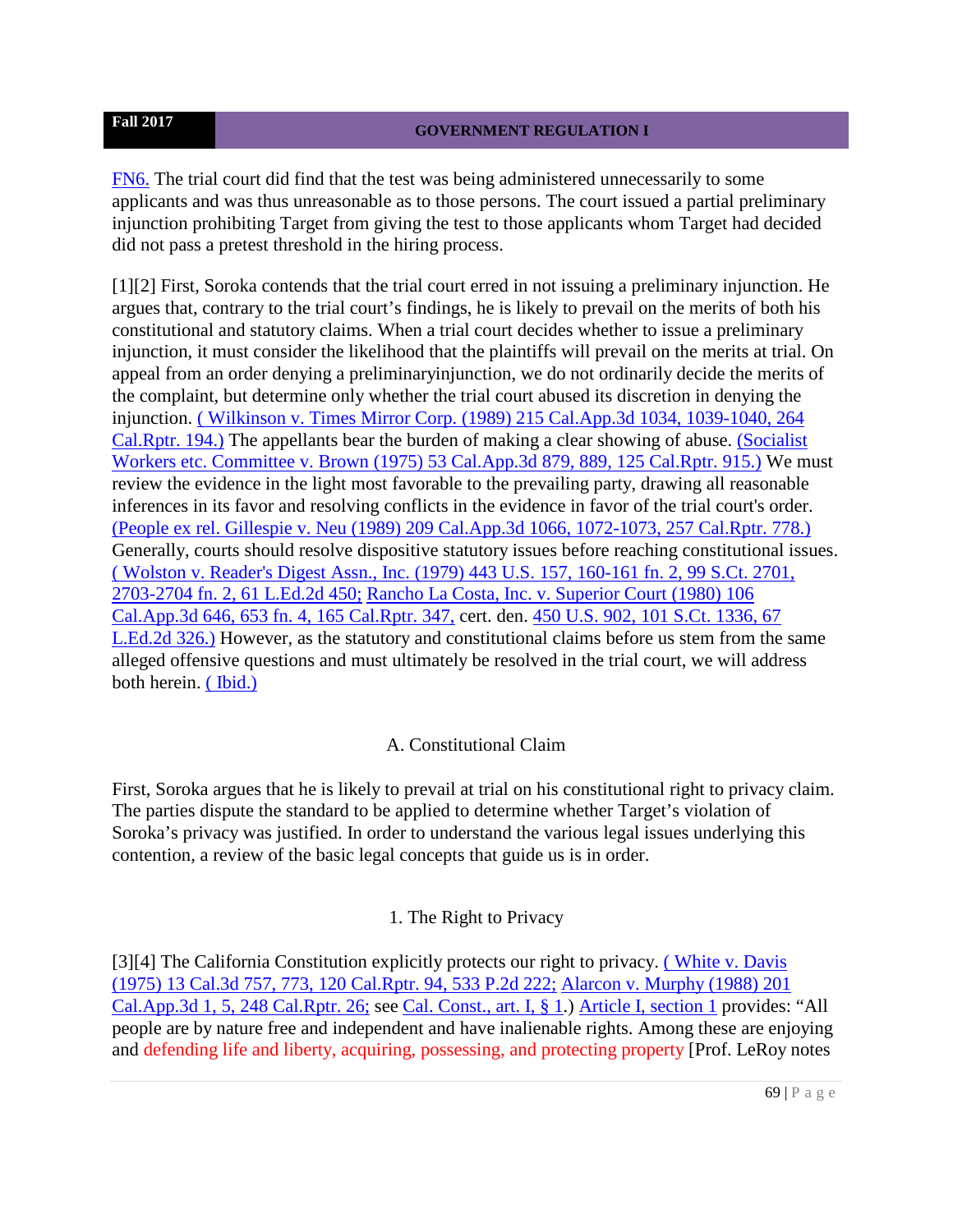that this language appears in other state constitutions], and pursuing and obtaining safety, happiness, and privacy." "By this provision, California accords privacy the constitutional status of an inalienable right, on a par with defending life and possessing property." [\( Luck v. Southern](http://web2.westlaw.com/find/default.wl?rs=WLW7.09&serialnum=1990041440&fn=_top&sv=Split&tc=-1&findtype=Y&tf=-1&db=227&vr=2.0&rp=%2ffind%2fdefault.wl&mt=LawSchoolPractitioner)  Pacific Transportation Co. [\(1990\) 218 Cal.App.3d 1, 15, 267 Cal.Rptr. 618,](http://web2.westlaw.com/find/default.wl?rs=WLW7.09&serialnum=1990041440&fn=_top&sv=Split&tc=-1&findtype=Y&tf=-1&db=227&vr=2.0&rp=%2ffind%2fdefault.wl&mt=LawSchoolPractitioner) cert. den. [498 U.S.](http://web2.westlaw.com/find/default.wl?rs=WLW7.09&serialnum=1990133717&fn=_top&sv=Split&tc=-1&findtype=Y&tf=-1&db=708&vr=2.0&rp=%2ffind%2fdefault.wl&mt=LawSchoolPractitioner)  [939, 111 S.Ct. 344, 112 L.Ed.2d 309;](http://web2.westlaw.com/find/default.wl?rs=WLW7.09&serialnum=1990133717&fn=_top&sv=Split&tc=-1&findtype=Y&tf=-1&db=708&vr=2.0&rp=%2ffind%2fdefault.wl&mt=LawSchoolPractitioner) see Vinson v. Superior Court (1987) [43 Cal.3d 833, 841,](http://web2.westlaw.com/find/default.wl?rs=WLW7.09&serialnum=1987107014&fn=_top&sv=Split&tc=-1&findtype=Y&tf=-1&db=661&vr=2.0&rp=%2ffind%2fdefault.wl&mt=LawSchoolPractitioner)  [239 Cal.Rptr. 292, 740 P.2d 404.\)](http://web2.westlaw.com/find/default.wl?rs=WLW7.09&serialnum=1987107014&fn=_top&sv=Split&tc=-1&findtype=Y&tf=-1&db=661&vr=2.0&rp=%2ffind%2fdefault.wl&mt=LawSchoolPractitioner) Before this constitutional amendment was enacted, California courts had found a state and federal constitutional right to privacy even though such a right was not enumerated in either constitution, and had consistently given a broad reading to the right to privacy. Thus, the elevation of the right to privacy to constitutional stature was intended to expand, not contract, privacy rights. (Id., [218 Cal.App.3d at pp. 16-17,](http://web2.westlaw.com/find/default.wl?tf=-1&rs=WLW7.09&referencepositiontype=S&serialnum=1990041440&fn=_top&sv=Split&tc=-1&findtype=Y&referenceposition=16&db=226&vr=2.0&rp=%2ffind%2fdefault.wl&mt=LawSchoolPractitioner) [267 Cal.Rptr. 618.\)](http://web2.westlaw.com/find/default.wl?rs=WLW7.09&serialnum=1990041440&fn=_top&sv=Split&tc=-1&findtype=Y&tf=-1&db=227&vr=2.0&rp=%2ffind%2fdefault.wl&mt=LawSchoolPractitioner)

Target concedes that the Psychscreen constitutes an intrusion on the privacy rights of the applicants, although it characterizes this intrusion as a limited one. However, even the constitutional right to privacy does not prohibit all incursion into individual privacy. [\( Luck v.](http://web2.westlaw.com/find/default.wl?rs=WLW7.09&serialnum=1990041440&fn=_top&sv=Split&tc=-1&findtype=Y&tf=-1&db=227&vr=2.0&rp=%2ffind%2fdefault.wl&mt=LawSchoolPractitioner)  [Southern Pacific Transportation Co., supra,](http://web2.westlaw.com/find/default.wl?rs=WLW7.09&serialnum=1990041440&fn=_top&sv=Split&tc=-1&findtype=Y&tf=-1&db=227&vr=2.0&rp=%2ffind%2fdefault.wl&mt=LawSchoolPractitioner) 218 Cal.App.3d at p. 20, 267 Cal.Rptr. 618 [employee drug testing case]; see Ballot Pamp., Proposed Amends. to Cal. Const. with arguments to voters, Gen. Elec. (Nov. 7, 1972) pp. 27-28.) The parties agree that a violation of the right to privacy may be justified, but disagree about the standard to be used to make this determination. At trial, Target persuaded the court to apply a reasonableness standard because Soroka was an applicant, rather than a Target employee. (See [Wilkinson v. Times Mirror Corp., supra,](http://web2.westlaw.com/find/default.wl?rs=WLW7.09&serialnum=1989165715&fn=_top&sv=Split&tc=-1&findtype=Y&tf=-1&db=227&vr=2.0&rp=%2ffind%2fdefault.wl&mt=LawSchoolPractitioner) 215 [Cal.App.3d at pp. 1046-1052, 264 Cal.Rptr. 194.\)](http://web2.westlaw.com/find/default.wl?rs=WLW7.09&serialnum=1989165715&fn=_top&sv=Split&tc=-1&findtype=Y&tf=-1&db=227&vr=2.0&rp=%2ffind%2fdefault.wl&mt=LawSchoolPractitioner) On appeal, Soroka and the ACLU contend that Target must show more than reasonableness— that it must demonstrate a compelling interest to justify its use of the Psychscreen. (See White v. Davis, supra, [13 Cal.3d at pp. 775-776, 120](http://web2.westlaw.com/find/default.wl?rs=WLW7.09&serialnum=1975125764&fn=_top&sv=Split&tc=-1&findtype=Y&tf=-1&db=661&vr=2.0&rp=%2ffind%2fdefault.wl&mt=LawSchoolPractitioner)  [Cal.Rptr. 94, 533 P.2d 222;](http://web2.westlaw.com/find/default.wl?rs=WLW7.09&serialnum=1975125764&fn=_top&sv=Split&tc=-1&findtype=Y&tf=-1&db=661&vr=2.0&rp=%2ffind%2fdefault.wl&mt=LawSchoolPractitioner) [Luck v. Southern Pacific Transportation Co., supra,](http://web2.westlaw.com/find/default.wl?rs=WLW7.09&serialnum=1990041440&fn=_top&sv=Split&tc=-1&findtype=Y&tf=-1&db=227&vr=2.0&rp=%2ffind%2fdefault.wl&mt=LawSchoolPractitioner) 218 Cal.App.3d [at p. 20, 267 Cal.Rptr. 618.\)](http://web2.westlaw.com/find/default.wl?rs=WLW7.09&serialnum=1990041440&fn=_top&sv=Split&tc=-1&findtype=Y&tf=-1&db=227&vr=2.0&rp=%2ffind%2fdefault.wl&mt=LawSchoolPractitioner)

### 2. Applicants vs. Employees

Soroka and the ACLU contend that job applicants are entitled to the protection of the compelling interest test, just as employees are. The trial court disagreed, employing a reasonableness standard enunciated in a decision of Division Three of this District which distinguished between applicants and employees. [\( Wilkinson v. Times Mirror Corp., supra,](http://web2.westlaw.com/find/default.wl?rs=WLW7.09&serialnum=1989165715&fn=_top&sv=Split&tc=-1&findtype=Y&tf=-1&db=227&vr=2.0&rp=%2ffind%2fdefault.wl&mt=LawSchoolPractitioner) 215 Cal.App.3d 1034, 264 [Cal.Rptr. 194.\)](http://web2.westlaw.com/find/default.wl?rs=WLW7.09&serialnum=1989165715&fn=_top&sv=Split&tc=-1&findtype=Y&tf=-1&db=227&vr=2.0&rp=%2ffind%2fdefault.wl&mt=LawSchoolPractitioner)

In [Wilkinson,](http://web2.westlaw.com/find/default.wl?rs=WLW7.09&serialnum=1989165715&sv=Split&fn=_top&findtype=Y&tc=-1&tf=-1&vr=2.0&rp=%2ffind%2fdefault.wl&mt=LawSchoolPractitioner) a book publisher required job applicants to submit to drug urinalysis as part of its pre-employment physical examination. [\(Wilkinson v. Times Mirror Corp., supra,](http://web2.westlaw.com/find/default.wl?rs=WLW7.09&serialnum=1989165715&fn=_top&sv=Split&tc=-1&findtype=Y&tf=-1&db=227&vr=2.0&rp=%2ffind%2fdefault.wl&mt=LawSchoolPractitioner) 215 [Cal.App.3d at pp. 1037-1039, 264 Cal.Rptr. 194.\)](http://web2.westlaw.com/find/default.wl?rs=WLW7.09&serialnum=1989165715&fn=_top&sv=Split&tc=-1&findtype=Y&tf=-1&db=227&vr=2.0&rp=%2ffind%2fdefault.wl&mt=LawSchoolPractitioner) The appellate court rejected the applicants' contention that the compelling interest test should apply to determine whether the publisher's invasion of their privacy interests was justified under [article I, section 1.](http://web2.westlaw.com/find/default.wl?tf=-1&rs=WLW7.09&fn=_top&sv=Split&tc=-1&findtype=L&docname=CACNART1S1&db=1000298&vr=2.0&rp=%2ffind%2fdefault.wl&mt=LawSchoolPractitioner) ( Id., [at pp. 1046-1052,](http://web2.westlaw.com/find/default.wl?rs=WLW7.09&serialnum=1989165715&fn=_top&sv=Split&tc=-1&findtype=Y&tf=-1&db=227&vr=2.0&rp=%2ffind%2fdefault.wl&mt=LawSchoolPractitioner)  [264 Cal.Rptr. 194.\)](http://web2.westlaw.com/find/default.wl?rs=WLW7.09&serialnum=1989165715&fn=_top&sv=Split&tc=-1&findtype=Y&tf=-1&db=227&vr=2.0&rp=%2ffind%2fdefault.wl&mt=LawSchoolPractitioner) Instead, the court fashioned and applied a lesser standard based on whether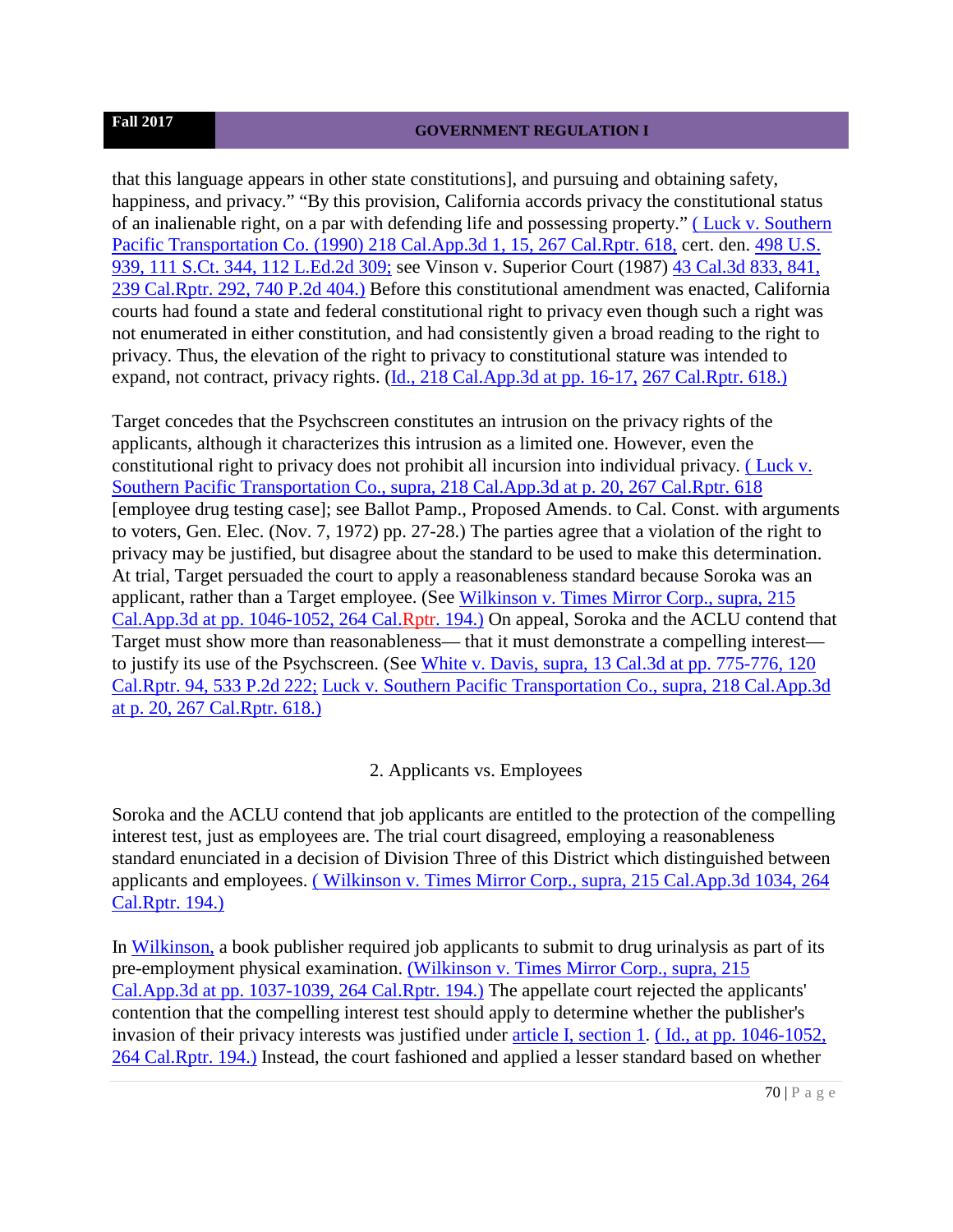the challenged conduct was reasonable. (Id., [at pp. 1047-1048, 264 Cal.Rptr. 194.\)](http://web2.westlaw.com/find/default.wl?rs=WLW7.09&serialnum=1989165715&fn=_top&sv=Split&tc=-1&findtype=Y&tf=-1&db=227&vr=2.0&rp=%2ffind%2fdefault.wl&mt=LawSchoolPractitioner) When setting this standard, the most persuasive factor for the [Wilkinson](http://web2.westlaw.com/find/default.wl?rs=WLW7.09&serialnum=1989165715&sv=Split&fn=_top&findtype=Y&tc=-1&tf=-1&vr=2.0&rp=%2ffind%2fdefault.wl&mt=LawSchoolPractitioner) court appears to have been that the plaintiffs were applicants for employment rather than employees. "Any individual who chooses to seek employment necessarily also chooses to disclose certain personal information to prospective employers, such as employment and educational history, and to allow the prospective employer to verify that information." (Id., [at p. 1048, 264 Cal.Rptr. 194.\)](http://web2.westlaw.com/find/default.wl?rs=WLW7.09&serialnum=1989165715&fn=_top&sv=Split&tc=-1&findtype=Y&tf=-1&db=227&vr=2.0&rp=%2ffind%2fdefault.wl&mt=LawSchoolPractitioner) This applicant-employee distinction was pivotal for the [Wilkinson](http://web2.westlaw.com/find/default.wl?rs=WLW7.09&serialnum=1989165715&sv=Split&fn=_top&findtype=Y&tc=-1&tf=-1&vr=2.0&rp=%2ffind%2fdefault.wl&mt=LawSchoolPractitioner) court. "Simply put, applicants for jobs ... have a choice; they may consent to the limited invasion of their privacy resulting from the testing, or may decline both the test and the conditional offer of employment." (Id., [at p. 1049,](http://web2.westlaw.com/find/default.wl?rs=WLW7.09&serialnum=1989165715&fn=_top&sv=Split&tc=-1&findtype=Y&tf=-1&db=227&vr=2.0&rp=%2ffind%2fdefault.wl&mt=LawSchoolPractitioner)  [264 Cal.Rptr. 194.\)](http://web2.westlaw.com/find/default.wl?rs=WLW7.09&serialnum=1989165715&fn=_top&sv=Split&tc=-1&findtype=Y&tf=-1&db=227&vr=2.0&rp=%2ffind%2fdefault.wl&mt=LawSchoolPractitioner)

Our review of the ballot argument satisfies us that the voters did not intend to grant less privacy protection to job applicants than to employees. The ballot argument specifically refers to job applicants when it states that Californians "are required to report some information, regardless of our wishes for privacy or our belief that there is no public need for the information. Each time we ... interview for a job, ... a dossier is opened and an informational profile is sketched." (Ballot Pamp., Proposed Amends. to Cal. Const. with arguments to voters, Gen. Elec. (Nov. 7, 1972) p. 27, emphasis added; see [Wilkinson v. Times Mirror Corp., supra,](http://web2.westlaw.com/find/default.wl?rs=WLW7.09&serialnum=1989165715&fn=_top&sv=Split&tc=-1&findtype=Y&tf=-1&db=227&vr=2.0&rp=%2ffind%2fdefault.wl&mt=LawSchoolPractitioner) 215 Cal.App.3d at p. 1041, 264 [Cal.Rptr. 194.\)](http://web2.westlaw.com/find/default.wl?rs=WLW7.09&serialnum=1989165715&fn=_top&sv=Split&tc=-1&findtype=Y&tf=-1&db=227&vr=2.0&rp=%2ffind%2fdefault.wl&mt=LawSchoolPractitioner) Thus, the major underpinning of [Wilkinson](http://web2.westlaw.com/find/default.wl?rs=WLW7.09&serialnum=1989165715&sv=Split&fn=_top&findtype=Y&tc=-1&tf=-1&vr=2.0&rp=%2ffind%2fdefault.wl&mt=LawSchoolPractitioner) is suspect.

Appellate court decisions predating [Wilkinson](http://web2.westlaw.com/find/default.wl?rs=WLW7.09&serialnum=1989165715&sv=Split&fn=_top&findtype=Y&tc=-1&tf=-1&vr=2.0&rp=%2ffind%2fdefault.wl&mt=LawSchoolPractitioner) have also applied the compelling interest standard in cases involving job applicants. (See [Central Valley Ch. 7th Step Foundation, Inc. v. Younger](http://web2.westlaw.com/find/default.wl?rs=WLW7.09&serialnum=1989134846&fn=_top&sv=Split&tc=-1&findtype=Y&tf=-1&db=227&vr=2.0&rp=%2ffind%2fdefault.wl&mt=LawSchoolPractitioner) [\(1989\) 214 Cal.App.3d 145, 151, 162-165, 262 Cal.Rptr. 496](http://web2.westlaw.com/find/default.wl?rs=WLW7.09&serialnum=1989134846&fn=_top&sv=Split&tc=-1&findtype=Y&tf=-1&db=227&vr=2.0&rp=%2ffind%2fdefault.wl&mt=LawSchoolPractitioner) [arrest records distributed to public employers]; [Central Valley Chap. 7th Step Foundation v. Younger](http://web2.westlaw.com/find/default.wl?rs=WLW7.09&serialnum=1979111543&fn=_top&sv=Split&tc=-1&findtype=Y&tf=-1&db=227&vr=2.0&rp=%2ffind%2fdefault.wl&mt=LawSchoolPractitioner) (1979) 95 Cal.App.3d 212, [237-240, 157 Cal.Rptr. 117](http://web2.westlaw.com/find/default.wl?rs=WLW7.09&serialnum=1979111543&fn=_top&sv=Split&tc=-1&findtype=Y&tf=-1&db=227&vr=2.0&rp=%2ffind%2fdefault.wl&mt=LawSchoolPractitioner) [arrest records distributed to public employers].) Target attempts to distinguish these cases as ones involving public, not private, employers, but that is a distinction without a difference in the context of the state constitutional right to privacy. (See Luck v. Southern Pacific Transportation Co., supra, [218 Cal.App.3d at pp. 17-19, 267 Cal.Rptr. 618.\)](http://web2.westlaw.com/find/default.wl?rs=WLW7.09&serialnum=1990041440&fn=_top&sv=Split&tc=-1&findtype=Y&tf=-1&db=227&vr=2.0&rp=%2ffind%2fdefault.wl&mt=LawSchoolPractitioner) Private and public employers alike are bound by the terms of the privacy provisions of [article I,](http://web2.westlaw.com/find/default.wl?tf=-1&rs=WLW7.09&fn=_top&sv=Split&tc=-1&findtype=L&docname=CACNART1S1&db=1000298&vr=2.0&rp=%2ffind%2fdefault.wl&mt=LawSchoolPractitioner)  [section 1.](http://web2.westlaw.com/find/default.wl?tf=-1&rs=WLW7.09&fn=_top&sv=Split&tc=-1&findtype=L&docname=CACNART1S1&db=1000298&vr=2.0&rp=%2ffind%2fdefault.wl&mt=LawSchoolPractitioner) ( Id., [at p. 19, 267 Cal.Rptr. 618;](http://web2.westlaw.com/find/default.wl?rs=WLW7.09&serialnum=1990041440&fn=_top&sv=Split&tc=-1&findtype=Y&tf=-1&db=227&vr=2.0&rp=%2ffind%2fdefault.wl&mt=LawSchoolPractitioner) Semore v. Pool [\(1990\) 217 Cal.App.3d 1087, 1093-](http://web2.westlaw.com/find/default.wl?rs=WLW7.09&serialnum=1990030344&fn=_top&sv=Split&tc=-1&findtype=Y&tf=-1&db=227&vr=2.0&rp=%2ffind%2fdefault.wl&mt=LawSchoolPractitioner) [1094, 266 Cal.Rptr. 280;](http://web2.westlaw.com/find/default.wl?rs=WLW7.09&serialnum=1990030344&fn=_top&sv=Split&tc=-1&findtype=Y&tf=-1&db=227&vr=2.0&rp=%2ffind%2fdefault.wl&mt=LawSchoolPractitioner) see Rojo v. Kliger [\(1990\) 52 Cal.3d 65, 89-90, 276 Cal.Rptr. 130, 801](http://web2.westlaw.com/find/default.wl?rs=WLW7.09&serialnum=1990179762&fn=_top&sv=Split&tc=-1&findtype=Y&tf=-1&db=661&vr=2.0&rp=%2ffind%2fdefault.wl&mt=LawSchoolPractitioner)  [P.2d 373;](http://web2.westlaw.com/find/default.wl?rs=WLW7.09&serialnum=1990179762&fn=_top&sv=Split&tc=-1&findtype=Y&tf=-1&db=661&vr=2.0&rp=%2ffind%2fdefault.wl&mt=LawSchoolPractitioner) see also [Wilkinson v. Times Mirror Corp., supra,](http://web2.westlaw.com/find/default.wl?rs=WLW7.09&serialnum=1989165715&fn=_top&sv=Split&tc=-1&findtype=Y&tf=-1&db=227&vr=2.0&rp=%2ffind%2fdefault.wl&mt=LawSchoolPractitioner) 215 Cal.App.3d at pp. 1040-1044, [264 Cal.Rptr. 194](http://web2.westlaw.com/find/default.wl?rs=WLW7.09&serialnum=1989165715&fn=_top&sv=Split&tc=-1&findtype=Y&tf=-1&db=227&vr=2.0&rp=%2ffind%2fdefault.wl&mt=LawSchoolPractitioner) [\[article I, section 1](http://web2.westlaw.com/find/default.wl?tf=-1&rs=WLW7.09&fn=_top&sv=Split&tc=-1&findtype=L&docname=CACNART1S1&db=1000298&vr=2.0&rp=%2ffind%2fdefault.wl&mt=LawSchoolPractitioner) limits private entities].)

The legislative history and the prior California law are sufficient to convince us that no distinction should be made between the privacy rights of job applicants and employees. Additionally, a close examination of the rationale of the [Wilkinson](http://web2.westlaw.com/find/default.wl?rs=WLW7.09&serialnum=1989165715&sv=Split&fn=_top&findtype=Y&tc=-1&tf=-1&vr=2.0&rp=%2ffind%2fdefault.wl&mt=LawSchoolPractitioner) decision provides yet another reason to depart from its ruling. [Wilkinson](http://web2.westlaw.com/find/default.wl?rs=WLW7.09&serialnum=1989165715&sv=Split&fn=_top&findtype=Y&tc=-1&tf=-1&vr=2.0&rp=%2ffind%2fdefault.wl&mt=LawSchoolPractitioner) relied, in part, on an analysis of a recent privacy case from the California Supreme Court. In Schmidt v. Superior Court [\(1989\) 48 Cal.3d 370, 256](http://web2.westlaw.com/find/default.wl?rs=WLW7.09&serialnum=1989047325&fn=_top&sv=Split&tc=-1&findtype=Y&tf=-1&db=661&vr=2.0&rp=%2ffind%2fdefault.wl&mt=LawSchoolPractitioner)  [Cal.Rptr. 750, 769 P.2d 932,](http://web2.westlaw.com/find/default.wl?rs=WLW7.09&serialnum=1989047325&fn=_top&sv=Split&tc=-1&findtype=Y&tf=-1&db=661&vr=2.0&rp=%2ffind%2fdefault.wl&mt=LawSchoolPractitioner) the high court upheld a rule limiting residence in a private mobilehome park to persons 25 years of age or older. (Id., [at p. 391, 256 Cal.Rptr. 750, 769 P.2d](http://web2.westlaw.com/find/default.wl?rs=WLW7.09&serialnum=1989047325&fn=_top&sv=Split&tc=-1&findtype=Y&tf=-1&db=661&vr=2.0&rp=%2ffind%2fdefault.wl&mt=LawSchoolPractitioner)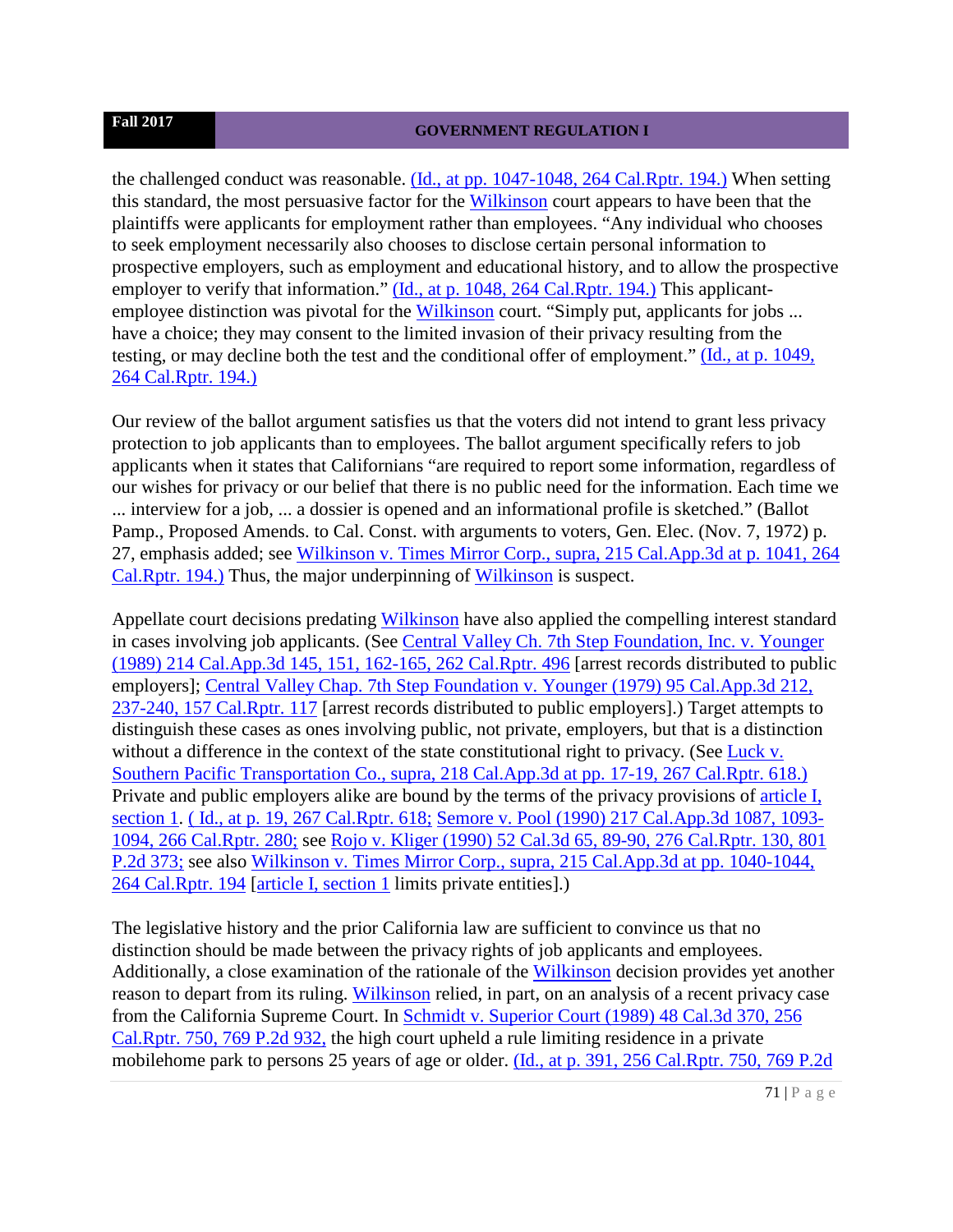[932.\)](http://web2.westlaw.com/find/default.wl?rs=WLW7.09&serialnum=1989047325&fn=_top&sv=Split&tc=-1&findtype=Y&tf=-1&db=661&vr=2.0&rp=%2ffind%2fdefault.wl&mt=LawSchoolPractitioner) Among the various challenges rejected were constitutional claims of violations of equal protection and of "familial privacy."

### . . . . .

Target argues that this court has already embraced [Wilkinson's](http://web2.westlaw.com/find/default.wl?rs=WLW7.09&serialnum=1989165715&sv=Split&fn=_top&findtype=Y&tc=-1&tf=-1&vr=2.0&rp=%2ffind%2fdefault.wl&mt=LawSchoolPractitioner) reasonableness standard and its distinction between applicants and employees. In [Luck v. Southern Pacific Transportation Co.,](http://web2.westlaw.com/find/default.wl?rs=WLW7.09&serialnum=1990041440&fn=_top&sv=Split&tc=-1&findtype=Y&tf=-1&db=227&vr=2.0&rp=%2ffind%2fdefault.wl&mt=LawSchoolPractitioner)  supra, [218 Cal.App.3d 1, 267 Cal.Rptr. 618,](http://web2.westlaw.com/find/default.wl?rs=WLW7.09&serialnum=1990041440&fn=_top&sv=Split&tc=-1&findtype=Y&tf=-1&db=227&vr=2.0&rp=%2ffind%2fdefault.wl&mt=LawSchoolPractitioner) this Division held that an employer's termination of a computer operator who refused to submit to drug urinalysis constituted a violation of the employee's right to privacy. (*Id., [at pp. 15-24, 267](http://web2.westlaw.com/find/default.wl?rs=WLW7.09&serialnum=1990041440&fn=_top&sv=Split&tc=-1&findtype=Y&tf=-1&db=227&vr=2.0&rp=%2ffind%2fdefault.wl&mt=LawSchoolPractitioner) Cal.Rptr. 618.*) In a footnote, we noted that [Wilkinson](http://web2.westlaw.com/find/default.wl?rs=WLW7.09&serialnum=1989165715&sv=Split&fn=_top&findtype=Y&tc=-1&tf=-1&vr=2.0&rp=%2ffind%2fdefault.wl&mt=LawSchoolPractitioner) applied the reasonableness test in a case involving a job applicant. (Id., at p. 20, fn. [13, 267 Cal.Rptr. 618.\)](http://web2.westlaw.com/find/default.wl?rs=WLW7.09&serialnum=1990041440&fn=_top&sv=Split&tc=-1&findtype=Y&tf=-1&db=227&vr=2.0&rp=%2ffind%2fdefault.wl&mt=LawSchoolPractitioner) We distinguished [Wilkinson,](http://web2.westlaw.com/find/default.wl?rs=WLW7.09&serialnum=1989165715&sv=Split&fn=_top&findtype=Y&tc=-1&tf=-1&vr=2.0&rp=%2ffind%2fdefault.wl&mt=LawSchoolPractitioner) stating that as the plaintiff in [Luck](http://web2.westlaw.com/find/default.wl?rs=WLW7.09&serialnum=1990041440&sv=Split&fn=_top&findtype=Y&tc=-1&tf=-1&vr=2.0&rp=%2ffind%2fdefault.wl&mt=LawSchoolPractitioner) was an "employee, rather than a job applicant, we are satisfied that the termination of her employment was a sufficient burden on her right to privacy to merit application of the compelling interest test." [\( Ibid.\)](http://web2.westlaw.com/find/default.wl?rs=WLW7.09&serialnum=1990041440&sv=Split&fn=_top&findtype=Y&tc=-1&tf=-1&vr=2.0&rp=%2ffind%2fdefault.wl&mt=LawSchoolPractitioner) Target contends that this footnote constitutes an acceptance of [Wilkinson's](http://web2.westlaw.com/find/default.wl?rs=WLW7.09&serialnum=1989165715&sv=Split&fn=_top&findtype=Y&tc=-1&tf=-1&vr=2.0&rp=%2ffind%2fdefault.wl&mt=LawSchoolPractitioner) reasonableness standard and an endorsement of a privacy distinction between job applicants and employees. We disagree. The cited language noted the holding in [Wilkinson](http://web2.westlaw.com/find/default.wl?rs=WLW7.09&serialnum=1989165715&sv=Split&fn=_top&findtype=Y&tc=-1&tf=-1&vr=2.0&rp=%2ffind%2fdefault.wl&mt=LawSchoolPractitioner) and found that case factually distinguishable; it did not embrace the [Wilkinson](http://web2.westlaw.com/find/default.wl?rs=WLW7.09&serialnum=1989165715&sv=Split&fn=_top&findtype=Y&tc=-1&tf=-1&vr=2.0&rp=%2ffind%2fdefault.wl&mt=LawSchoolPractitioner) analysis. As we found the compelling interest standard to apply to the employee before us in [Luck,](http://web2.westlaw.com/find/default.wl?rs=WLW7.09&serialnum=1990041440&sv=Split&fn=_top&findtype=Y&tc=-1&tf=-1&vr=2.0&rp=%2ffind%2fdefault.wl&mt=LawSchoolPractitioner) we were not required to considerand did not determine-whether the same or a different standard would have applied had the plaintiff been a job applicant. (See, e.g., [Luck v. Southern Pacific Transportation Co., supra,](http://web2.westlaw.com/find/default.wl?rs=WLW7.09&serialnum=1990041440&fn=_top&sv=Split&tc=-1&findtype=Y&tf=-1&db=227&vr=2.0&rp=%2ffind%2fdefault.wl&mt=LawSchoolPractitioner) at p. [19, 267 Cal.Rptr. 618](http://web2.westlaw.com/find/default.wl?rs=WLW7.09&serialnum=1990041440&fn=_top&sv=Split&tc=-1&findtype=Y&tf=-1&db=227&vr=2.0&rp=%2ffind%2fdefault.wl&mt=LawSchoolPractitioner) [inconclusive footnotes cannot support legal conclusions].)

In conclusion, we are satisfied that any violation of the right to privacy of job applicants must be justified by a compelling interest. This conclusion is consistent with the voter's expression of intent when they amended [article I, section 1](http://web2.westlaw.com/find/default.wl?tf=-1&rs=WLW7.09&fn=_top&sv=Split&tc=-1&findtype=L&docname=CACNART1S1&db=1000298&vr=2.0&rp=%2ffind%2fdefault.wl&mt=LawSchoolPractitioner) to make privacy an inalienable right and with subsequent decisions of the California Supreme Court. (See [White v. Davis, supra,](http://web2.westlaw.com/find/default.wl?rs=WLW7.09&serialnum=1975125764&fn=_top&sv=Split&tc=-1&findtype=Y&tf=-1&db=661&vr=2.0&rp=%2ffind%2fdefault.wl&mt=LawSchoolPractitioner) 13 Cal.3d at [p. 775, 120 Cal.Rptr. 94, 533 P.2d 222;](http://web2.westlaw.com/find/default.wl?rs=WLW7.09&serialnum=1975125764&fn=_top&sv=Split&tc=-1&findtype=Y&tf=-1&db=661&vr=2.0&rp=%2ffind%2fdefault.wl&mt=LawSchoolPractitioner) [Luck v. Southern Pacific Transportation Co., supra,](http://web2.westlaw.com/find/default.wl?rs=WLW7.09&serialnum=1990041440&fn=_top&sv=Split&tc=-1&findtype=Y&tf=-1&db=227&vr=2.0&rp=%2ffind%2fdefault.wl&mt=LawSchoolPractitioner) 218 [Cal.App.3d at p. 20, 267 Cal.Rptr. 618](http://web2.westlaw.com/find/default.wl?rs=WLW7.09&serialnum=1990041440&fn=_top&sv=Split&tc=-1&findtype=Y&tf=-1&db=227&vr=2.0&rp=%2ffind%2fdefault.wl&mt=LawSchoolPractitioner) [employee drug testing case]; see also Ballot Pamp., Proposed Amends. to Cal. Const. with arguments to voters, Gen.Elec. (Nov. 7, 1972) pp. 27-28.)

. . . .

### 3. Nexus Requirement

Soroka and the ACLU also argue that Target has not demonstrated that its Psychscreen questions are job-related— i.e., that they provide information relevant to the emotional stability of its SSO applicants. Having considered the religious belief and sexual orientation questions carefully, we find this contention equally persuasive.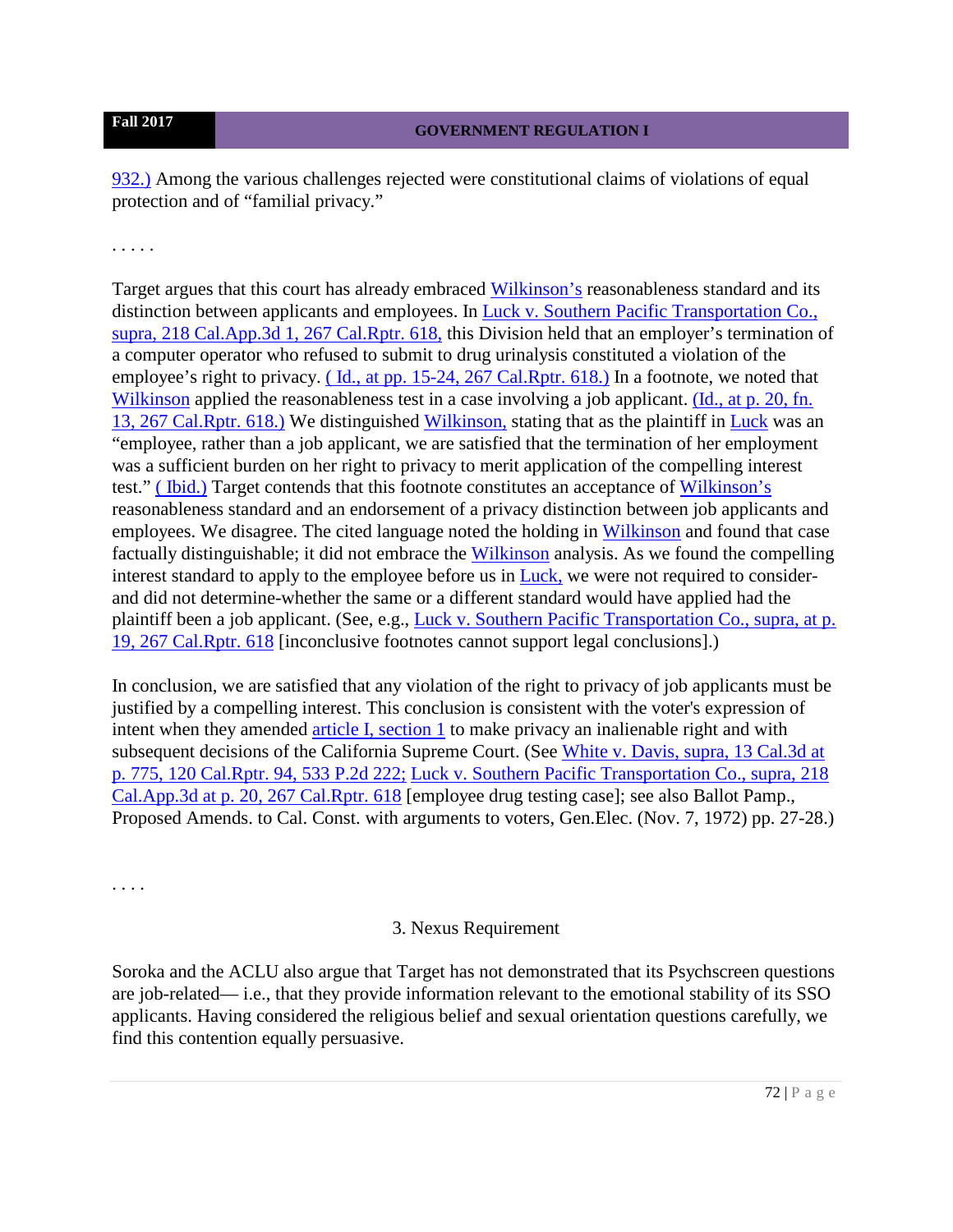Although the state right of privacy is broader than the federal right, California courts construing [article I, section 1](http://web2.westlaw.com/find/default.wl?tf=-1&rs=WLW7.09&fn=_top&sv=Split&tc=-1&findtype=L&docname=CACNART1S1&db=1000298&vr=2.0&rp=%2ffind%2fdefault.wl&mt=LawSchoolPractitioner) have looked to federal precedents for guidance. (See, e.g., [Luck v. Southern](http://web2.westlaw.com/find/default.wl?rs=WLW7.09&serialnum=1990041440&fn=_top&sv=Split&tc=-1&findtype=Y&tf=-1&db=227&vr=2.0&rp=%2ffind%2fdefault.wl&mt=LawSchoolPractitioner)  Pacific Transportation Co., supra, [218 Cal.App.3d at pp. 21-23, 267 Cal.Rptr. 618.\)](http://web2.westlaw.com/find/default.wl?rs=WLW7.09&serialnum=1990041440&fn=_top&sv=Split&tc=-1&findtype=Y&tf=-1&db=227&vr=2.0&rp=%2ffind%2fdefault.wl&mt=LawSchoolPractitioner) Under the lower federal standard, employees may not be compelled to submit to a violation of their right to privacy unless a clear, direct nexus exists between the nature of the employee's duty and the nature of the violation. (Id., [at p. 24, 267 Cal.Rptr. 618.\)](http://web2.westlaw.com/find/default.wl?rs=WLW7.09&serialnum=1990041440&fn=_top&sv=Split&tc=-1&findtype=Y&tf=-1&db=227&vr=2.0&rp=%2ffind%2fdefault.wl&mt=LawSchoolPractitioner) We are satisfied that this nexus requirement applies with even greater force under [article I, section 1.](http://web2.westlaw.com/find/default.wl?tf=-1&rs=WLW7.09&fn=_top&sv=Split&tc=-1&findtype=L&docname=CACNART1S1&db=1000298&vr=2.0&rp=%2ffind%2fdefault.wl&mt=LawSchoolPractitioner)

Again, we turn to the voter's interpretation of [article I, section 1.](http://web2.westlaw.com/find/default.wl?tf=-1&rs=WLW7.09&fn=_top&sv=Split&tc=-1&findtype=L&docname=CACNART1S1&db=1000298&vr=2.0&rp=%2ffind%2fdefault.wl&mt=LawSchoolPractitioner) The ballot argument-the only legislative history for the privacy amendment-specifically states that one purpose of the constitutional right to privacy is to prevent businesses "from collecting ... unnecessary information about us...." ( White v. Davis, supra, [13 Cal.3d at p. 774, 120 Cal.Rptr. 94, 533 P.2d](http://web2.westlaw.com/find/default.wl?rs=WLW7.09&serialnum=1975125764&fn=_top&sv=Split&tc=-1&findtype=Y&tf=-1&db=661&vr=2.0&rp=%2ffind%2fdefault.wl&mt=LawSchoolPractitioner)  [222,](http://web2.westlaw.com/find/default.wl?rs=WLW7.09&serialnum=1975125764&fn=_top&sv=Split&tc=-1&findtype=Y&tf=-1&db=661&vr=2.0&rp=%2ffind%2fdefault.wl&mt=LawSchoolPractitioner) emphasis added; see [Wilkinson v. Times Mirror Corp., supra,](http://web2.westlaw.com/find/default.wl?rs=WLW7.09&serialnum=1989165715&fn=_top&sv=Split&tc=-1&findtype=Y&tf=-1&db=227&vr=2.0&rp=%2ffind%2fdefault.wl&mt=LawSchoolPractitioner) 215 Cal.App.3d at p. 1040, [264 Cal.Rptr. 194.\)](http://web2.westlaw.com/find/default.wl?rs=WLW7.09&serialnum=1989165715&fn=_top&sv=Split&tc=-1&findtype=Y&tf=-1&db=227&vr=2.0&rp=%2ffind%2fdefault.wl&mt=LawSchoolPractitioner) It also asserts that the right to privacy would "preclude the collection of extraneous or frivolous information." (Ballot Pamp., Proposed Amends. to Cal. Const. with arguments to voters, Gen. Elec. (Nov. 7, 1972) p. 28, emphasis added.) Thus, the ballot language requires that the information collected be necessary to achieve the purpose for which the information has been gathered. This language convinces us that the voters intended that a nexus requirement apply.

The California Supreme Court has also recognized this nexus requirement. When it found that public employees could not be compelled to take a polygraph test, it criticized the questions asked as both highly personal and unrelated to any employment duties. (See [Long Beach City](http://web2.westlaw.com/find/default.wl?rs=WLW7.09&serialnum=1986131833&fn=_top&sv=Split&tc=-1&findtype=Y&tf=-1&db=661&vr=2.0&rp=%2ffind%2fdefault.wl&mt=LawSchoolPractitioner)  Employees Assn. v. City of Long Beach [\(1986\) 41 Cal.3d 937, 945, 227 Cal.Rptr. 90, 719 P.2d](http://web2.westlaw.com/find/default.wl?rs=WLW7.09&serialnum=1986131833&fn=_top&sv=Split&tc=-1&findtype=Y&tf=-1&db=661&vr=2.0&rp=%2ffind%2fdefault.wl&mt=LawSchoolPractitioner)  [660.\)](http://web2.westlaw.com/find/default.wl?rs=WLW7.09&serialnum=1986131833&fn=_top&sv=Split&tc=-1&findtype=Y&tf=-1&db=661&vr=2.0&rp=%2ffind%2fdefault.wl&mt=LawSchoolPractitioner) It found that a public employer may require its workers to answer some questions, but only those that specifically, directly and narrowly relate to the performance of the employee's official duties. (Id., [at p. 947, 227 Cal.Rptr. 90, 719 P.2d 660.\)](http://web2.westlaw.com/find/default.wl?rs=WLW7.09&serialnum=1986131833&fn=_top&sv=Split&tc=-1&findtype=Y&tf=-1&db=661&vr=2.0&rp=%2ffind%2fdefault.wl&mt=LawSchoolPractitioner) This nexus requirement also finds support in the seminal case from our high court on the right to privacy, which characterizes as one of the principal mischiefs at which [article I, section 1](http://web2.westlaw.com/find/default.wl?tf=-1&rs=WLW7.09&fn=_top&sv=Split&tc=-1&findtype=L&docname=CACNART1S1&db=1000298&vr=2.0&rp=%2ffind%2fdefault.wl&mt=LawSchoolPractitioner) was directed "the overbroad collection ... of unnecessary personal information...." ( White v. Davis, supra, [13 Cal.3d at p. 775, 120 Cal.Rptr.](http://web2.westlaw.com/find/default.wl?rs=WLW7.09&serialnum=1975125764&fn=_top&sv=Split&tc=-1&findtype=Y&tf=-1&db=661&vr=2.0&rp=%2ffind%2fdefault.wl&mt=LawSchoolPractitioner)  [94, 533 P.2d 222,](http://web2.westlaw.com/find/default.wl?rs=WLW7.09&serialnum=1975125764&fn=_top&sv=Split&tc=-1&findtype=Y&tf=-1&db=661&vr=2.0&rp=%2ffind%2fdefault.wl&mt=LawSchoolPractitioner) emphasis added.) If the information Target seeks is not job-related, that collection is overbroad, and the information unnecessary.

[Wilkinson](http://web2.westlaw.com/find/default.wl?rs=WLW7.09&serialnum=1989165715&sv=Split&fn=_top&findtype=Y&tc=-1&tf=-1&vr=2.0&rp=%2ffind%2fdefault.wl&mt=LawSchoolPractitioner) attempted to address this nexus requirement but its conclusion is inconsistent with federal law, which affords less protection than that provided by the state constitutional privacy amendment. [Wilkinson](http://web2.westlaw.com/find/default.wl?rs=WLW7.09&serialnum=1989165715&sv=Split&fn=_top&findtype=Y&tc=-1&tf=-1&vr=2.0&rp=%2ffind%2fdefault.wl&mt=LawSchoolPractitioner) held that an employer has a legitimate interest in not hiring individuals whose drug abuse may render them unable to perform their job responsibilities in a satisfactory manner. (Wilkinson v. Times Mirror Corp., supra, [215 Cal.App.3d at p. 1053, 264 Cal.Rptr.](http://web2.westlaw.com/find/default.wl?rs=WLW7.09&serialnum=1989165715&fn=_top&sv=Split&tc=-1&findtype=Y&tf=-1&db=227&vr=2.0&rp=%2ffind%2fdefault.wl&mt=LawSchoolPractitioner)  [194.\)](http://web2.westlaw.com/find/default.wl?rs=WLW7.09&serialnum=1989165715&fn=_top&sv=Split&tc=-1&findtype=Y&tf=-1&db=227&vr=2.0&rp=%2ffind%2fdefault.wl&mt=LawSchoolPractitioner) Federal courts have held that this sort of generalized justification is not sufficient to justify an infringement of an employee's Fourth Amendment rights. (See [National Federation of Federal](http://web2.westlaw.com/find/default.wl?tf=-1&rs=WLW7.09&referencepositiontype=S&serialnum=1989125774&fn=_top&sv=Split&tc=-1&findtype=Y&referenceposition=614&db=350&vr=2.0&rp=%2ffind%2fdefault.wl&mt=LawSchoolPractitioner)  Employees v. Cheney [\(D.C.Cir.1989\) 884 F.2d 603, 614,](http://web2.westlaw.com/find/default.wl?tf=-1&rs=WLW7.09&referencepositiontype=S&serialnum=1989125774&fn=_top&sv=Split&tc=-1&findtype=Y&referenceposition=614&db=350&vr=2.0&rp=%2ffind%2fdefault.wl&mt=LawSchoolPractitioner) cert. den. [493 U.S. 1056, 110 S.Ct.](http://web2.westlaw.com/find/default.wl?rs=WLW7.09&serialnum=1989156494&fn=_top&sv=Split&tc=-1&findtype=Y&tf=-1&db=708&vr=2.0&rp=%2ffind%2fdefault.wl&mt=LawSchoolPractitioner)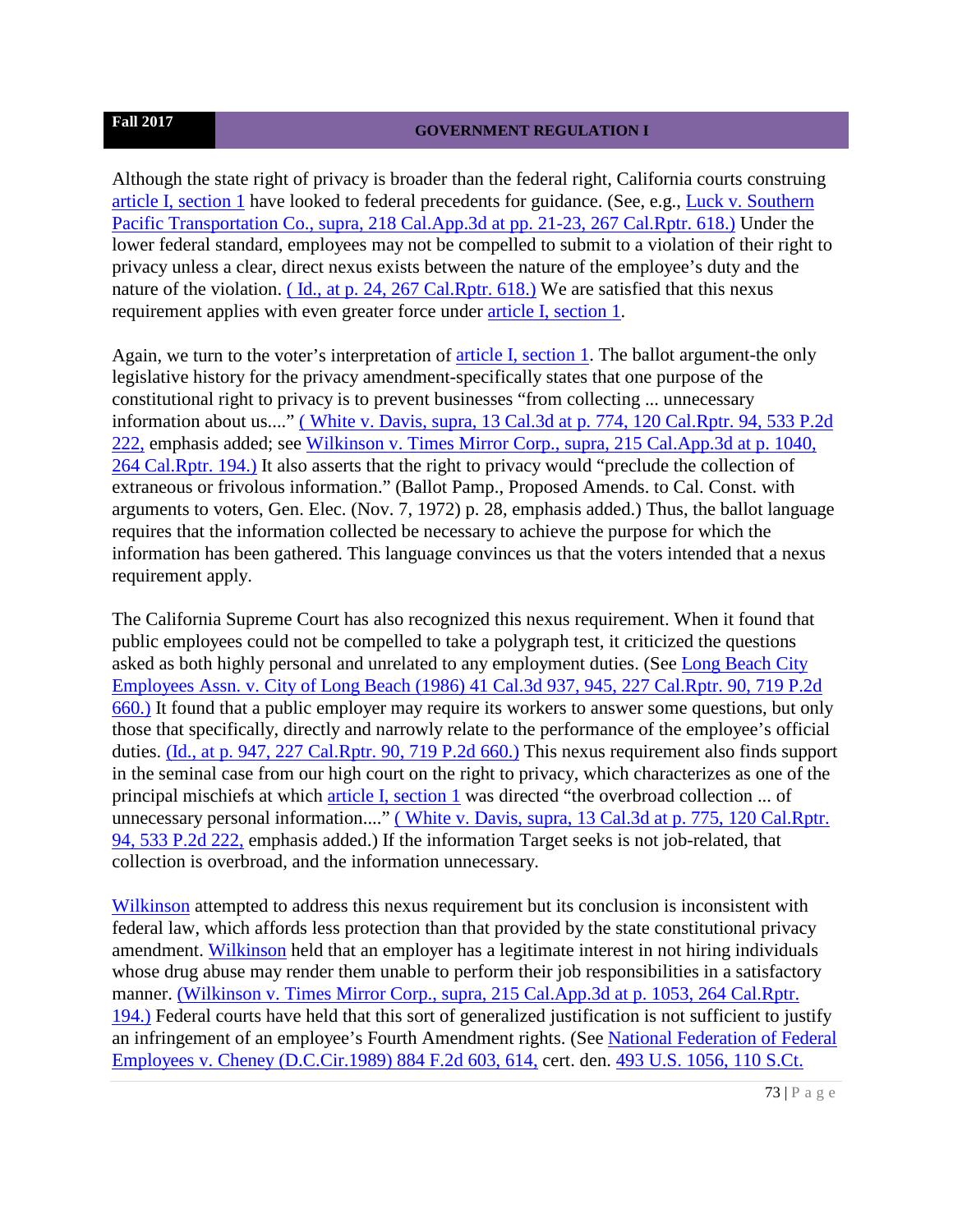864, [107 L.Ed.2d 948;](http://web2.westlaw.com/find/default.wl?rs=WLW7.09&serialnum=1989156494&fn=_top&sv=Split&tc=-1&findtype=Y&tf=-1&db=708&vr=2.0&rp=%2ffind%2fdefault.wl&mt=LawSchoolPractitioner) Harmon v. Thornburgh [\(D.C.Cir.1989\) 878 F.2d 484, 490,](http://web2.westlaw.com/find/default.wl?tf=-1&rs=WLW7.09&referencepositiontype=S&serialnum=1989097829&fn=_top&sv=Split&tc=-1&findtype=Y&referenceposition=490&db=350&vr=2.0&rp=%2ffind%2fdefault.wl&mt=LawSchoolPractitioner) cert. den. sub nom., Bell v. Thornburgh, [493 U.S. 1056, 110 S.Ct. 865, 107 L.Ed.2d 949;](http://web2.westlaw.com/find/default.wl?rs=WLW7.09&serialnum=1989162933&fn=_top&sv=Split&tc=-1&findtype=Y&tf=-1&db=708&vr=2.0&rp=%2ffind%2fdefault.wl&mt=LawSchoolPractitioner) see also [Luck v.](http://web2.westlaw.com/find/default.wl?rs=WLW7.09&serialnum=1990041440&fn=_top&sv=Split&tc=-1&findtype=Y&tf=-1&db=227&vr=2.0&rp=%2ffind%2fdefault.wl&mt=LawSchoolPractitioner)  Southern Pacific Transportation Co., supra, [218 Cal.App.3d at p. 23, 267 Cal.Rptr. 618.\)](http://web2.westlaw.com/find/default.wl?rs=WLW7.09&serialnum=1990041440&fn=_top&sv=Split&tc=-1&findtype=Y&tf=-1&db=227&vr=2.0&rp=%2ffind%2fdefault.wl&mt=LawSchoolPractitioner) If this justification is insufficient to satisfy a lesser Fourth Amendment test, then it cannot pass muster under the more stringent compelling interest test. (See id., [at p. 24, 267 Cal.Rptr. 618.\)](http://web2.westlaw.com/find/default.wl?rs=WLW7.09&serialnum=1990041440&fn=_top&sv=Split&tc=-1&findtype=Y&tf=-1&db=227&vr=2.0&rp=%2ffind%2fdefault.wl&mt=LawSchoolPractitioner)

### 4. Application of Law

Target concedes that the Psychscreen intrudes on the privacy interests of its job applicants. Having carefully considered [Wilkinson,](http://web2.westlaw.com/find/default.wl?rs=WLW7.09&serialnum=1989165715&sv=Split&fn=_top&findtype=Y&tc=-1&tf=-1&vr=2.0&rp=%2ffind%2fdefault.wl&mt=LawSchoolPractitioner) we find its reasoning unpersuasive. As it is inconsistent with both the legislative history of [article I, section 1](http://web2.westlaw.com/find/default.wl?tf=-1&rs=WLW7.09&fn=_top&sv=Split&tc=-1&findtype=L&docname=CACNART1S1&db=1000298&vr=2.0&rp=%2ffind%2fdefault.wl&mt=LawSchoolPractitioner) and the case law interpreting that provision, we decline to follow it. Under the legislative history and case law, Target's intrusion into the privacy rights of its SSO applicants must be justified by a compelling interest to withstand constitutional scrutiny. Thus, the trial court abused its discretion by committing an error of lawapplying the reasonableness test, rather than the compelling interest test.  $\frac{FN8}{FN}$ 

[FN8.](http://web2.westlaw.com/result/documenttext.aspx?sv=Split&service=Find&fcl=False&findtype=Y&rlti=1&cnt=DOC&cxt=DC&rlt=CLID_FQRLT292812249&rs=WLW7.09&ss=CNT&fn=_top&n=1&mt=LawSchoolPractitioner&vr=2.0&rp=%2fFind%2fdefault.wl&serialnum=1991176399&db=3484&docsample=False#F00981991176399#F00981991176399) We note that the trial court, faced with a single appellate case setting out the standard to be applied to a privacy violation alleged by a job applicant, did what it had to do-it applied that case. Trial courts must accept the law as declared by appellate courts. It is not a trial court's function to attempt to overrule decisions of a higher court. [\( Auto Equity Sales, Inc. v. Superior Court](http://web2.westlaw.com/find/default.wl?rs=WLW7.09&serialnum=1962109537&fn=_top&sv=Split&tc=-1&findtype=Y&tf=-1&db=661&vr=2.0&rp=%2ffind%2fdefault.wl&mt=LawSchoolPractitioner) (1962) [57 Cal.2d 450, 455, 20 Cal.Rptr. 321, 369 P.2d 937.\)](http://web2.westlaw.com/find/default.wl?rs=WLW7.09&serialnum=1962109537&fn=_top&sv=Split&tc=-1&findtype=Y&tf=-1&db=661&vr=2.0&rp=%2ffind%2fdefault.wl&mt=LawSchoolPractitioner) However, as an appellate court, we are not compelled to apply the law as interpreted by a court of equivalent jurisdiction if we find that court's reasoning unpersuasive.

[8] While Target unquestionably has an interest in employing emotionally stable persons to be SSO's [sic], testing applicants about their religious beliefs and sexual orientation does not further this interest. (See [Luck v. Southern Pacific Transportation Co., supra,](http://web2.westlaw.com/find/default.wl?rs=WLW7.09&serialnum=1990041440&fn=_top&sv=Split&tc=-1&findtype=Y&tf=-1&db=227&vr=2.0&rp=%2ffind%2fdefault.wl&mt=LawSchoolPractitioner) 218 Cal.App.3d at p. 23, [267 Cal.Rptr. 618.\)](http://web2.westlaw.com/find/default.wl?rs=WLW7.09&serialnum=1990041440&fn=_top&sv=Split&tc=-1&findtype=Y&tf=-1&db=227&vr=2.0&rp=%2ffind%2fdefault.wl&mt=LawSchoolPractitioner) To justify the invasion of privacy resulting from use of the Psychscreen, Target must demonstrate a compelling interest and must establish that the test serves a jobrelated purpose. In its opposition to Soroka's motion for preliminary injunction, Target made no showing that a person's religious beliefs or sexual orientation have any bearing on the emotional stability or on the ability to perform an SSO's job responsibilities. It did no more than to make generalized claims about the Psychscreen's relationship to emotional fitness and to assert that it has seen an overall improvement in SSO quality and performance since it implemented the Psychscreen. This is not sufficient to constitute a compelling interest, nor does it satisfy the nexus requirement. Therefore, Target's inquiry into the religious beliefs and sexual orientation of SSO applicants unjustifiably violates the state constitutional right to privacy.  $\frac{FN9}{FN9}$  $\frac{FN9}{FN9}$  $\frac{FN9}{FN9}$  Soroka has established that he is likely to prevail on the merits of his constitutional claims.

. . . .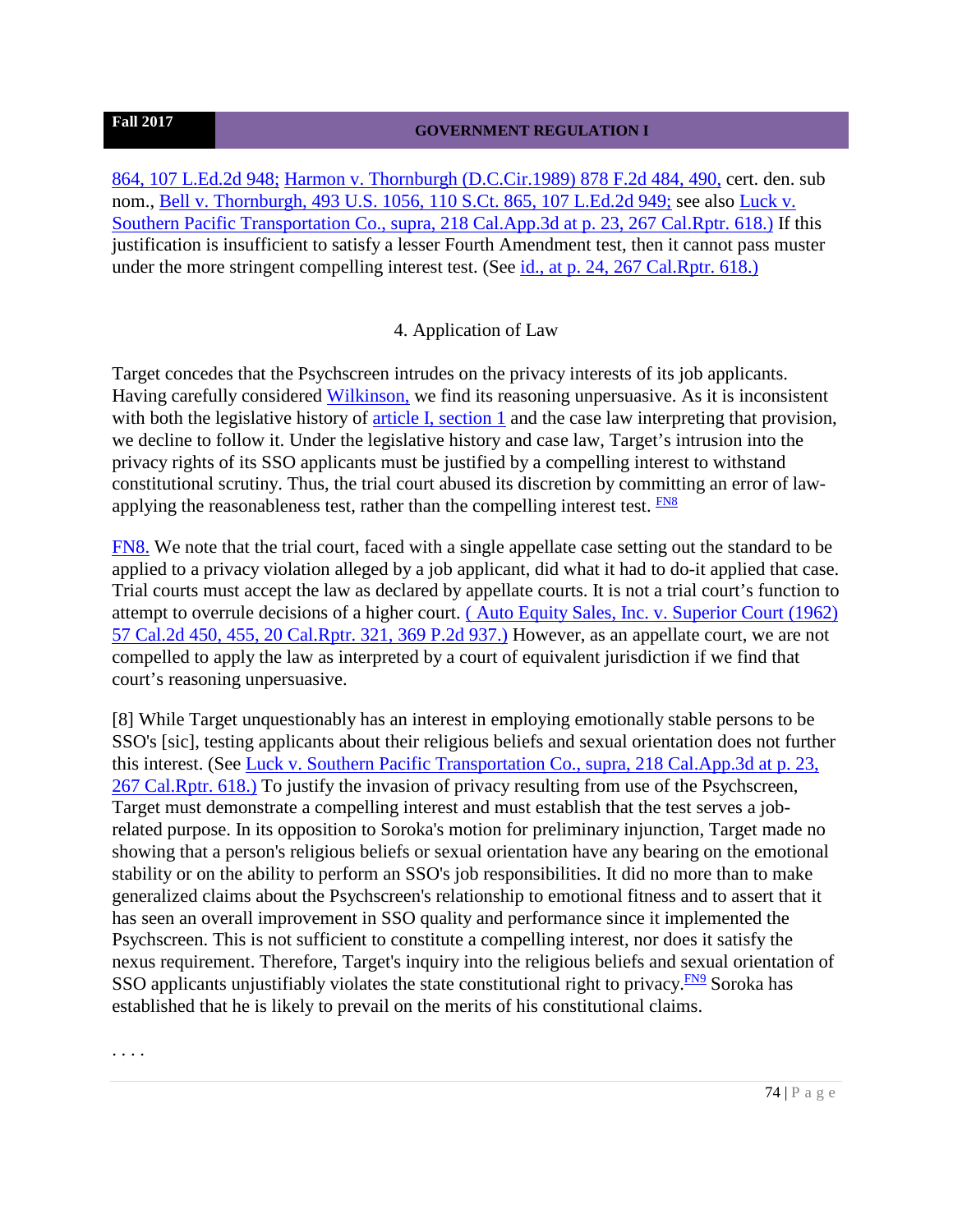### B. Statutory Claims

Soroka also contends that he is likely to prevail on the merits of his statutory claims. He makes two statutory claims-one based on the Fair Employment and Housing Act (FEHA) and another based on the Labor Code. As we have already found that portions of the Psychscreen as administered to Target's SSO applicants violate the constitutional right to privacy, it is not necessary for us to address the statutory issues to resolve the question of whether the preliminary injunction should issue. However, for the benefit of the trial court at the later trial, we will address these statutory claims.

### 1. Fair Employment and Housing Act

[9] Soroka contends that the trial court abused its discretion by concluding that he was unlikely to prevail on his FEHA claims. These claims are based on allegations that the questions require applicants to divulge information about their religious beliefs. In its ruling on Soroka's motion for summary adjudication, the trial court found that he did not establish that Target's hiring decisions were based on religious beliefs, nor that the questions asked in the Psychscreen were designed to reveal such beliefs.

In California, an employer may not refuse to hire a person on the basis of his or her religious beliefs. [\(Gov.Code, § 12940,](http://web2.westlaw.com/find/default.wl?tf=-1&rs=WLW7.09&fn=_top&sv=Split&tc=-1&findtype=L&docname=CAGTS12940&db=1000298&vr=2.0&rp=%2ffind%2fdefault.wl&mt=LawSchoolPractitioner) subd. (a); see [Gov.Code, § 12920.](http://web2.westlaw.com/find/default.wl?tf=-1&rs=WLW7.09&fn=_top&sv=Split&tc=-1&findtype=L&docname=CAGTS12920&db=1000298&vr=2.0&rp=%2ffind%2fdefault.wl&mt=LawSchoolPractitioner)) Likewise, an employer is prohibited from making any non-job-related inquiry that expresses "directly or indirectly, any limitation, specification, or discrimination as to ... religious creed...." [\(Gov.Code, § 12940,](http://web2.westlaw.com/find/default.wl?tf=-1&rs=WLW7.09&fn=_top&sv=Split&tc=-1&findtype=L&docname=CAGTS12940&db=1000298&vr=2.0&rp=%2ffind%2fdefault.wl&mt=LawSchoolPractitioner) subd. (d).) FEHA guidelines provide that an employer may make any preemployment inquiry that does not discriminate on a basis enumerated in FEHA. However, inquiries that identify an individual on the basis of religious creed are unlawful unless pursuant to a permissible defense. [\(Cal.Code](http://web2.westlaw.com/find/default.wl?tf=-1&rs=WLW7.09&fn=_top&sv=Split&tc=-1&findtype=L&docname=2CAADCS7287.3&db=1000937&vr=2.0&rp=%2ffind%2fdefault.wl&mt=LawSchoolPractitioner)  [Regs., tit. 2, § 7287.3,](http://web2.westlaw.com/find/default.wl?tf=-1&rs=WLW7.09&fn=_top&sv=Split&tc=-1&findtype=L&docname=2CAADCS7287.3&db=1000937&vr=2.0&rp=%2ffind%2fdefault.wl&mt=LawSchoolPractitioner) subd. (b)(1); see [Gov.Code, § 12920.](http://web2.westlaw.com/find/default.wl?tf=-1&rs=WLW7.09&fn=_top&sv=Split&tc=-1&findtype=L&docname=CAGTS12920&db=1000298&vr=2.0&rp=%2ffind%2fdefault.wl&mt=LawSchoolPractitioner)) Job-relatedness is an affirmative defense. (See [Cal.Code Regs., tit. 2, § 7286.7,](http://web2.westlaw.com/find/default.wl?tf=-1&rs=WLW7.09&fn=_top&sv=Split&tc=-1&findtype=L&docname=2CAADCS7286.7&db=1000937&vr=2.0&rp=%2ffind%2fdefault.wl&mt=LawSchoolPractitioner) subd. (c).) A means of selection that is facially neutral but that has an adverse impact on persons on the basis of religious creed is permissible only on a showing that the selection process is sufficiently related to an essential function of the job in question to warrant its use. (Id., § 7287.4, subd. (e); see [Gov.Code, § 12920.](http://web2.westlaw.com/find/default.wl?tf=-1&rs=WLW7.09&fn=_top&sv=Split&tc=-1&findtype=L&docname=CAGTS12920&db=1000298&vr=2.0&rp=%2ffind%2fdefault.wl&mt=LawSchoolPractitioner))

The trial court committed an error of law when it found that questions such as "I feel sure that there is only one true religion," "Everything is turning out just like the prophets of the Bible said it would," and "I believe in the second coming of Christ" were not intended to reveal religious beliefs. Clearly, these questions were intended to— and did— inquire about the religious beliefs of Target's SSO applicants. As a matter of law, these questions constitute an inquiry that expresses a "specification [of a] religious creed." [\(Gov.Code, § 12940,](http://web2.westlaw.com/find/default.wl?tf=-1&rs=WLW7.09&fn=_top&sv=Split&tc=-1&findtype=L&docname=CAGTS12940&db=1000298&vr=2.0&rp=%2ffind%2fdefault.wl&mt=LawSchoolPractitioner) subd. (d).)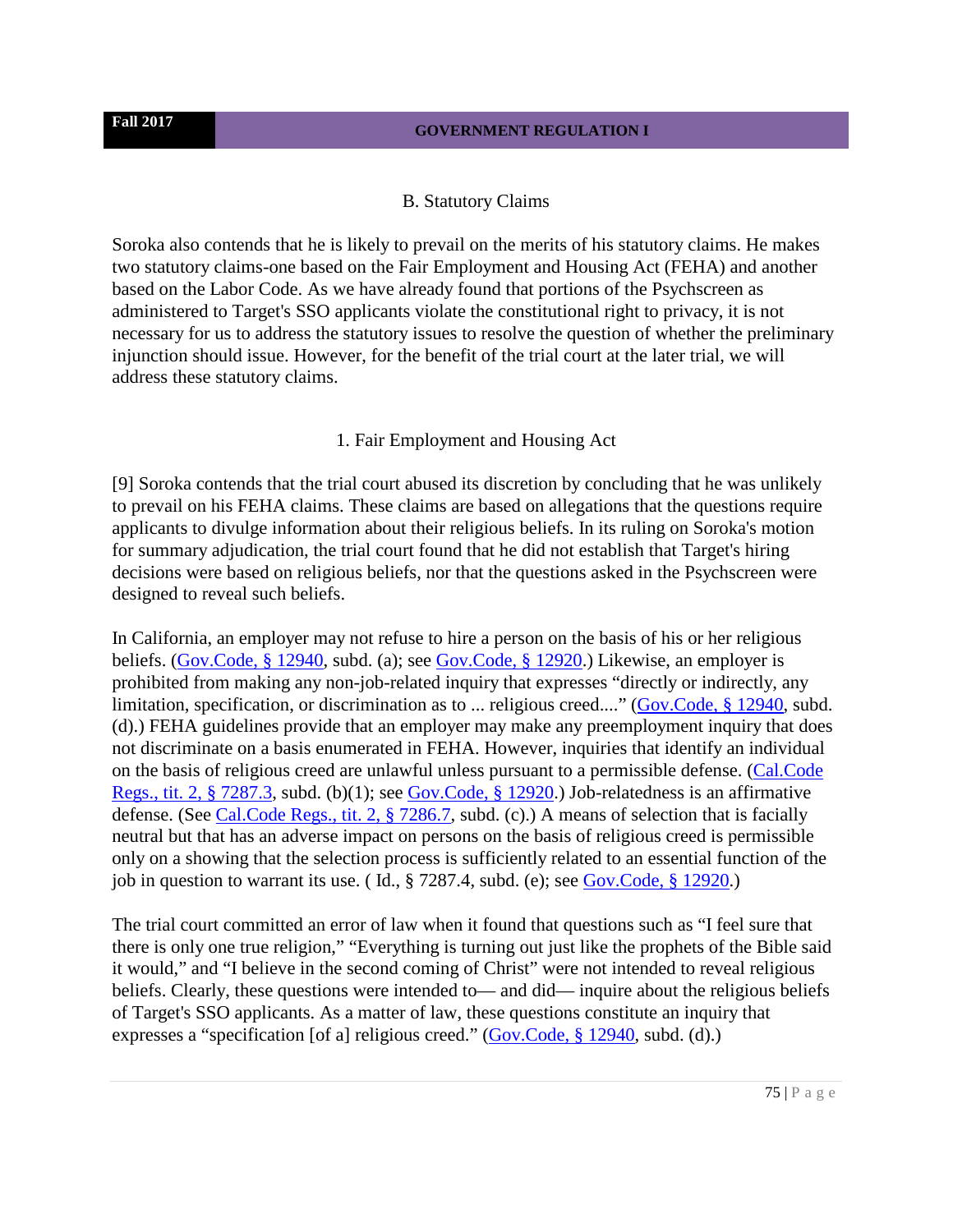Once Soroka established a prima facie case of an impermissible inquiry, the burden of proof shifted to Target to demonstrate that the religious beliefs questions were job-related. (See [Gov.Code, § 12940,](http://web2.westlaw.com/find/default.wl?tf=-1&rs=WLW7.09&fn=_top&sv=Split&tc=-1&findtype=L&docname=CAGTS12940&db=1000298&vr=2.0&rp=%2ffind%2fdefault.wl&mt=LawSchoolPractitioner) subd. (d) [improper questions are not job-related]; [Cal.Code Regs., tit. 2, §§](http://web2.westlaw.com/find/default.wl?tf=-1&rs=WLW7.09&fn=_top&sv=Split&tc=-1&findtype=L&docname=2CAADCS7286.7&db=1000937&vr=2.0&rp=%2ffind%2fdefault.wl&mt=LawSchoolPractitioner)  [7286.7,](http://web2.westlaw.com/find/default.wl?tf=-1&rs=WLW7.09&fn=_top&sv=Split&tc=-1&findtype=L&docname=2CAADCS7286.7&db=1000937&vr=2.0&rp=%2ffind%2fdefault.wl&mt=LawSchoolPractitioner) subd. (c), 7287.4, subd. (e); see also [Evid.Code, § 500](http://web2.westlaw.com/find/default.wl?tf=-1&rs=WLW7.09&fn=_top&sv=Split&tc=-1&findtype=L&docname=CAEVS500&db=1000298&vr=2.0&rp=%2ffind%2fdefault.wl&mt=LawSchoolPractitioner) [defendant has burden of proof of each fact essential to defense asserted].) As we have already determined, Target has not established that the Psychscreen's questions about religious beliefs have any bearing on that applicant's ability to perform an SSO's job responsibilities. (See pt. II.A.4., ante.) Therefore, Soroka has established the likelihood that he will prevail at trial on this statutory claim. **FN10** 

[FN10.](http://web2.westlaw.com/result/documenttext.aspx?sv=Split&service=Find&fcl=False&findtype=Y&rlti=1&cnt=DOC&cxt=DC&rlt=CLID_FQRLT292812249&rs=WLW7.09&ss=CNT&fn=_top&n=1&mt=LawSchoolPractitioner&vr=2.0&rp=%2fFind%2fdefault.wl&serialnum=1991176399&db=3484&docsample=False#F011101991176399#F011101991176399) Soroka also challenges questions relating to physical handicaps or conditions. As we find that use of the Psychscreen violates FEHA regulations against questioning about an applicant's religious beliefs, we need not address these additional claims of error.

## 2. [Labor Code Sections 1101](http://web2.westlaw.com/find/default.wl?tf=-1&rs=WLW7.09&fn=_top&sv=Split&tc=-1&findtype=L&docname=CALBS1101&db=1000298&vr=2.0&rp=%2ffind%2fdefault.wl&mt=LawSchoolPractitioner) and [1102](http://web2.westlaw.com/find/default.wl?tf=-1&rs=WLW7.09&fn=_top&sv=Split&tc=-1&findtype=L&docname=CALBS1102&db=1000298&vr=2.0&rp=%2ffind%2fdefault.wl&mt=LawSchoolPractitioner)

Soroka also argues that the trial court abused its discretion by concluding that he was unlikely to prevail on his claims based on [sections 1101](http://web2.westlaw.com/find/default.wl?tf=-1&rs=WLW7.09&fn=_top&sv=Split&tc=-1&findtype=L&docname=CALBS1101&db=1000298&vr=2.0&rp=%2ffind%2fdefault.wl&mt=LawSchoolPractitioner) and [1102 of the Labor Code.](http://web2.westlaw.com/find/default.wl?tf=-1&rs=WLW7.09&fn=_top&sv=Split&tc=-1&findtype=L&docname=CALBS1102&db=1000298&vr=2.0&rp=%2ffind%2fdefault.wl&mt=LawSchoolPractitioner) The trial court found that Soroka did not establish that the questions asked in the Psychscreen are designed to reveal an applicant's sexual orientation. It also found that Soroka did not establish that Target's hiring decisions are made on the basis of sexual orientation.

Under California law, employers are precluded from making, adopting or enforcing any policy that tends to control or direct the political activities or affiliations of employees. [\(Lab.Code, §](http://web2.westlaw.com/find/default.wl?tf=-1&rs=WLW7.09&fn=_top&sv=Split&tc=-1&findtype=L&docname=CALBS1101&db=1000298&vr=2.0&rp=%2ffind%2fdefault.wl&mt=LawSchoolPractitioner)  [1101,](http://web2.westlaw.com/find/default.wl?tf=-1&rs=WLW7.09&fn=_top&sv=Split&tc=-1&findtype=L&docname=CALBS1101&db=1000298&vr=2.0&rp=%2ffind%2fdefault.wl&mt=LawSchoolPractitioner) subd. (b).) Employers are also prohibited from coercing, influencing, or attempting to coerce or influence employees to adopt or follow or refrain from adopting or following any particular line of political activity by threatening a loss of employment. (Id., [§ 1102.](http://web2.westlaw.com/find/default.wl?tf=-1&rs=WLW7.09&fn=_top&sv=Split&tc=-1&findtype=L&docname=CALBS1102&db=1000298&vr=2.0&rp=%2ffind%2fdefault.wl&mt=LawSchoolPractitioner)) These statutes have been held to protect applicants as well as employees. (Gay Law Students Assn. v. Pacific Tel. & Tel. Co. [\(1979\) 24 Cal.3d 458, 487, fn. 16, 156 Cal.Rptr. 14, 595 P.2d 592.\)](http://web2.westlaw.com/find/default.wl?rs=WLW7.09&serialnum=1979124223&fn=_top&sv=Split&tc=-1&findtype=Y&tf=-1&db=661&vr=2.0&rp=%2ffind%2fdefault.wl&mt=LawSchoolPractitioner)

[10] [Labor Code sections 1101](http://web2.westlaw.com/find/default.wl?tf=-1&rs=WLW7.09&fn=_top&sv=Split&tc=-1&findtype=L&docname=CALBS1101&db=1000298&vr=2.0&rp=%2ffind%2fdefault.wl&mt=LawSchoolPractitioner) and [1102](http://web2.westlaw.com/find/default.wl?tf=-1&rs=WLW7.09&fn=_top&sv=Split&tc=-1&findtype=L&docname=CALBS1102&db=1000298&vr=2.0&rp=%2ffind%2fdefault.wl&mt=LawSchoolPractitioner) protect an employee's fundamental right to engage in political activity without employer interference. [\(Gay Law Students Assn. v. Pacific Tel. & Tel.](http://web2.westlaw.com/find/default.wl?rs=WLW7.09&serialnum=1979124223&fn=_top&sv=Split&tc=-1&findtype=Y&tf=-1&db=661&vr=2.0&rp=%2ffind%2fdefault.wl&mt=LawSchoolPractitioner)  Co., supra, [24 Cal.3d at p. 487, 156 Cal.Rptr. 14, 595 P.2d 592.\)](http://web2.westlaw.com/find/default.wl?rs=WLW7.09&serialnum=1979124223&fn=_top&sv=Split&tc=-1&findtype=Y&tf=-1&db=661&vr=2.0&rp=%2ffind%2fdefault.wl&mt=LawSchoolPractitioner) The "struggle of the homosexual community for equal rights, particularly in the field of employment, must be recognized as a political activity." (Id., [at p. 488, 156 Cal.Rptr. 14, 595 P.2d 592.\)](http://web2.westlaw.com/find/default.wl?rs=WLW7.09&serialnum=1979124223&fn=_top&sv=Split&tc=-1&findtype=Y&tf=-1&db=661&vr=2.0&rp=%2ffind%2fdefault.wl&mt=LawSchoolPractitioner) These statutes also prohibit a private employer from discriminating against an employee on the basis of his or her sexual orientation. (See [69 Ops.Cal.Atty.Gen. 80, 82 \(1986\).](http://web2.westlaw.com/find/default.wl?tf=-1&rs=WLW7.09&referencepositiontype=S&serialnum=0102691174&fn=_top&sv=Split&tc=-1&findtype=Y&referenceposition=82&db=880&vr=2.0&rp=%2ffind%2fdefault.wl&mt=LawSchoolPractitioner))

The trial court committed an error of law when it determined that Psychscreen questions such as "I am very strongly attracted by members of my own sex" were not intended to reveal an applicant's sexual orientation. On its face, this question directly asks an applicant to reveal his or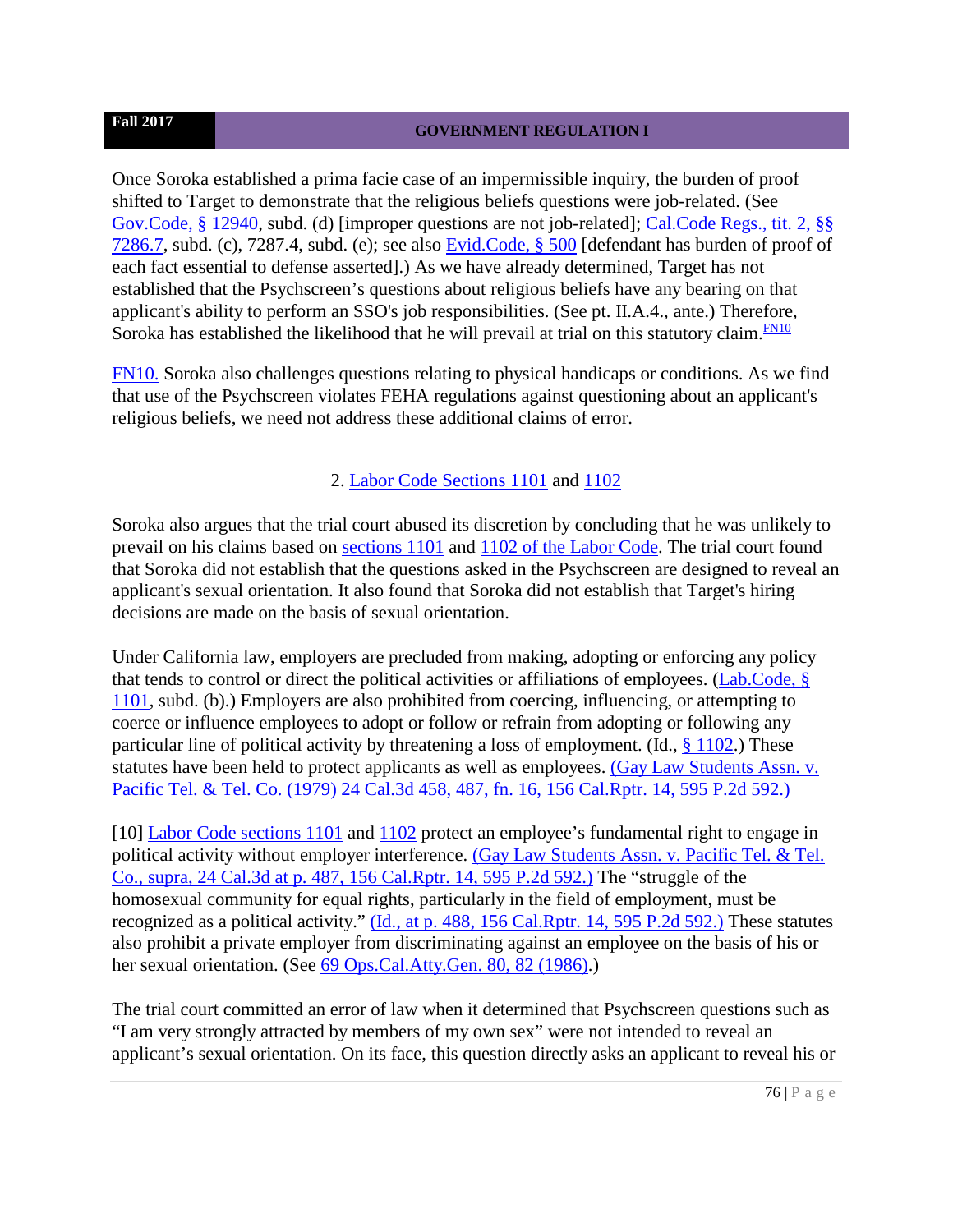her sexual orientation. One of the five traits that Target uses the Psychscreen to determine is "socialization," which it defines as "the extent to which an individual subscribes to traditional values and mores and feels an obligation to act in accordance with them." Persons who identify themselves as homosexuals may be stigmatized as "willing to defy or violate" these norms, which may in turn result in an invalid test.

As a matter of law, this practice tends to discriminate against those who express a homosexual orientation. (See [Lab.Code, § 1101.](http://web2.westlaw.com/find/default.wl?tf=-1&rs=WLW7.09&fn=_top&sv=Split&tc=-1&findtype=L&docname=CALBS1101&db=1000298&vr=2.0&rp=%2ffind%2fdefault.wl&mt=LawSchoolPractitioner)) It also constitutes an attempt to coerce an applicant to refrain from expressing a homosexual orientation by threat of loss of employment. (See id., [§](http://web2.westlaw.com/find/default.wl?tf=-1&rs=WLW7.09&fn=_top&sv=Split&tc=-1&findtype=L&docname=CALBS1102&db=1000298&vr=2.0&rp=%2ffind%2fdefault.wl&mt=LawSchoolPractitioner)  [1102.](http://web2.westlaw.com/find/default.wl?tf=-1&rs=WLW7.09&fn=_top&sv=Split&tc=-1&findtype=L&docname=CALBS1102&db=1000298&vr=2.0&rp=%2ffind%2fdefault.wl&mt=LawSchoolPractitioner)) Therefore, Soroka has established that he is likely to prevail at trial on this statutory basis, as well. $\frac{FN11}{}$ 

## *Lewis v. Heartland Inns of America, L.L.C.,* **591 F.3d 1033 (8th Cir. 2010)**

Before LOKEN, Chief Judge, MURPHY and BYE, Circuit Judges.

### **MURPHY, Circuit Judge.**

Alleging that she lost a job she had done well, solely because of unlawful sex stereotyping, Brenna Lewis brought this action for sex discrimination and retaliation against her former employer Heartland Inns of America, its Director of Operations and its Human Resource Director (collectively Heartland) based on Title VII and state law. The district court granted summary judgment to Heartland. We reverse and remand.

I.

Heartland Inns operates a group of hotels, primarily in Iowa. Brenna Lewis began work for Heartland in July 2005 and successfully filled several positions for the chain for a year and a half before the actions at issue here. She started as the night auditor at Heartland's Waterloo Crossroads location; at that job she worked at the front desk from 11:00 p.m. to 7:00 a.m. There were also two other shifts for "guest service representatives": the A shift from 7:00 a.m. to 3:00 p.m. and the B shift from 3:00 p.m. to  $11:00$  p.m. Lewis' manager at Waterloo Crossroads, Linda Gowdy, testified that Lewis "did her job well" and that she had requested a pay raise for her. Heartland recorded two merit based pay raises for Lewis. The record also indicates that Gowdy received a customer comment praising Lewis.

On or about December 7, 2006, Lewis began working various part time front desk shifts at Heartland Inns located near Des Moines, including at Ankeny and Altoona. At both locations she was valued by her direct supervisors. Her manager at the Altoona hotel, Jennifer Headington, testified that Lewis "made a good impression[.]" She offered her a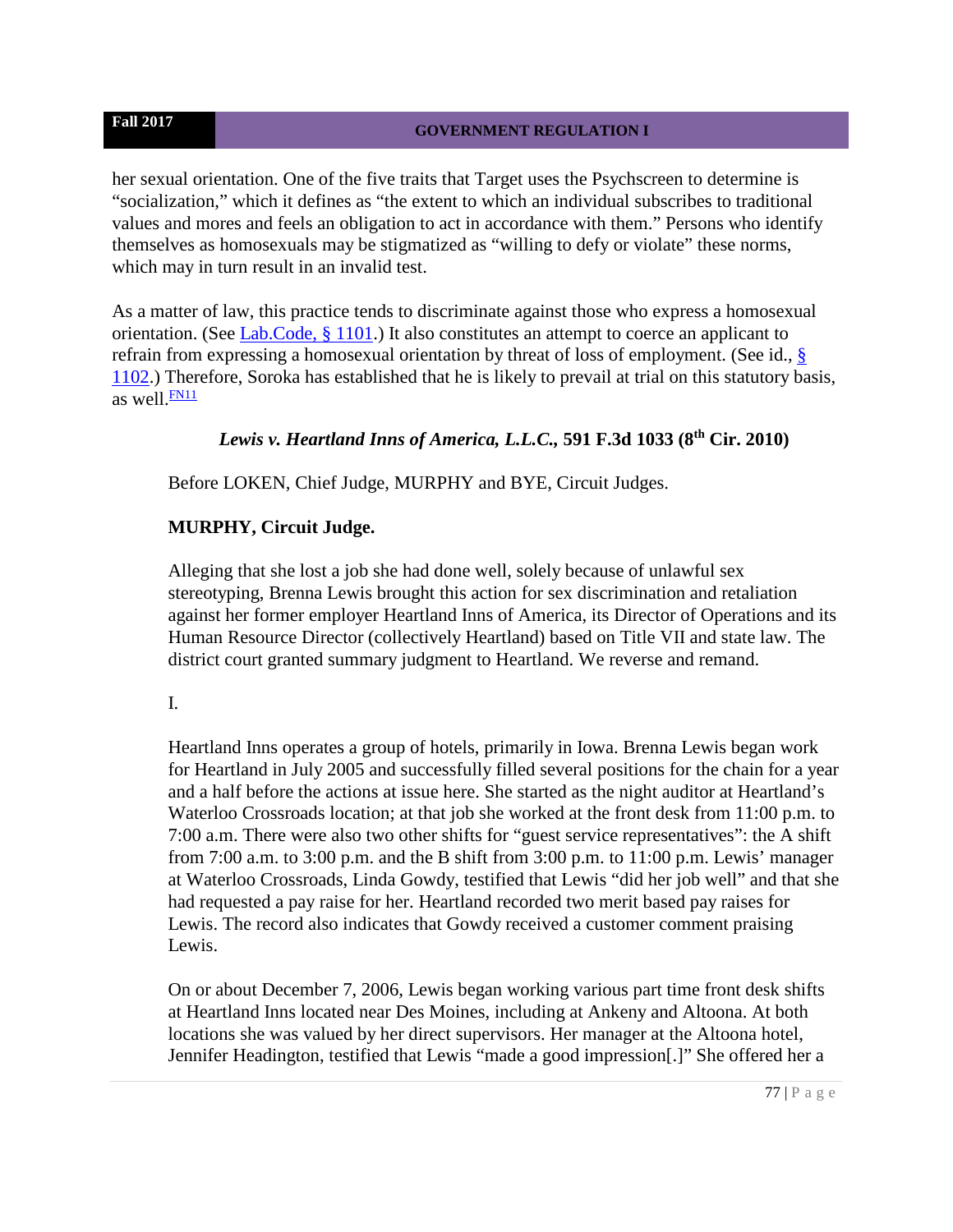full time night auditor position after receiving telephone permission from Barbara Cullinan, Heartland's Director of Operations. Lori Stifel, Lewis' manager at the Ankeny hotel, testified in her deposition that Lewis did a "great job" in Ankeny, "fit into the [front desk] position really well" and was well liked by customers. Stifel received permission over the phone from Cullinan on December 15 to offer Lewis a full time A shift position. Neither Headington nor Stifel conducted an interview of Lewis before extending their offers, and the record does not reflect that Cullinan ever told them a subsequent interview would be necessary. Lewis accepted the offer for the A shift at Ankeny and began training with her predecessor, Morgan Hammer. At the end of December 2006 Lewis took over the job.

Lewis' positive experience at Heartland changed only after Barbara Cullinan saw her working at the Ankeny desk. As the Director of Operations, Cullinan had responsibility for personnel decisions and reported directly to the general partner of Heartland. She had approved the hiring of Lewis for the Ankeny A shift after receiving Stifel's positive recommendation. After seeing Lewis, however, Cullinan told Stifel that she was not sure Lewis was a "good fit" for the front desk. Cullinan called Stifel a few days later and again raised the subject of Lewis' appearance. Lewis describes her own appearance as "slightly more masculine," and Stifel has characterized it as "an Ellen DeGeneres kind of look." Lewis prefers to wear loose fitting clothing, including men's button down shirts and slacks. She avoids makeup and wore her hair short at the time. Lewis has been mistaken for a male and referred to as "tomboyish."

Cullinan told Stifel that Heartland "took two steps back" when Lewis replaced Morgan Hammer who has been described as dressing in a more stereotypical feminine manner. As Cullinan expressed it, Lewis lacked the "Midwestern girl look." Cullinan was heard to boast about the appearance of women staff members and had indicated that Heartland staff should be "pretty," a quality she considered especially important for women working at the front desk. Cullinan also had advised a hotel manager not to hire a particular applicant because she was not pretty enough. The front desk job description in Heartland's personnel manual does not mention appearance. It states only that a guest service representative "[c]reates a warm, inviting atmosphere" and performs tasks such as relaying information and receiving reservations. **FN1**

**FN1. Heartland has not tried to suggest that the "Midwestern girl look" or prettiness were bona fide occupational qualifications for its clerk job, as might conceivably be the case with the cheerleaders referenced in the dissent. Such an affirmative defense requires proof that the qualification is "necessary to the normal operation of that particular business or enterprise[.]" 42 U.S.C. § 2000e-2(e)(1). For example, "female sex appeal" is not a bona fide occupational qualification for flight**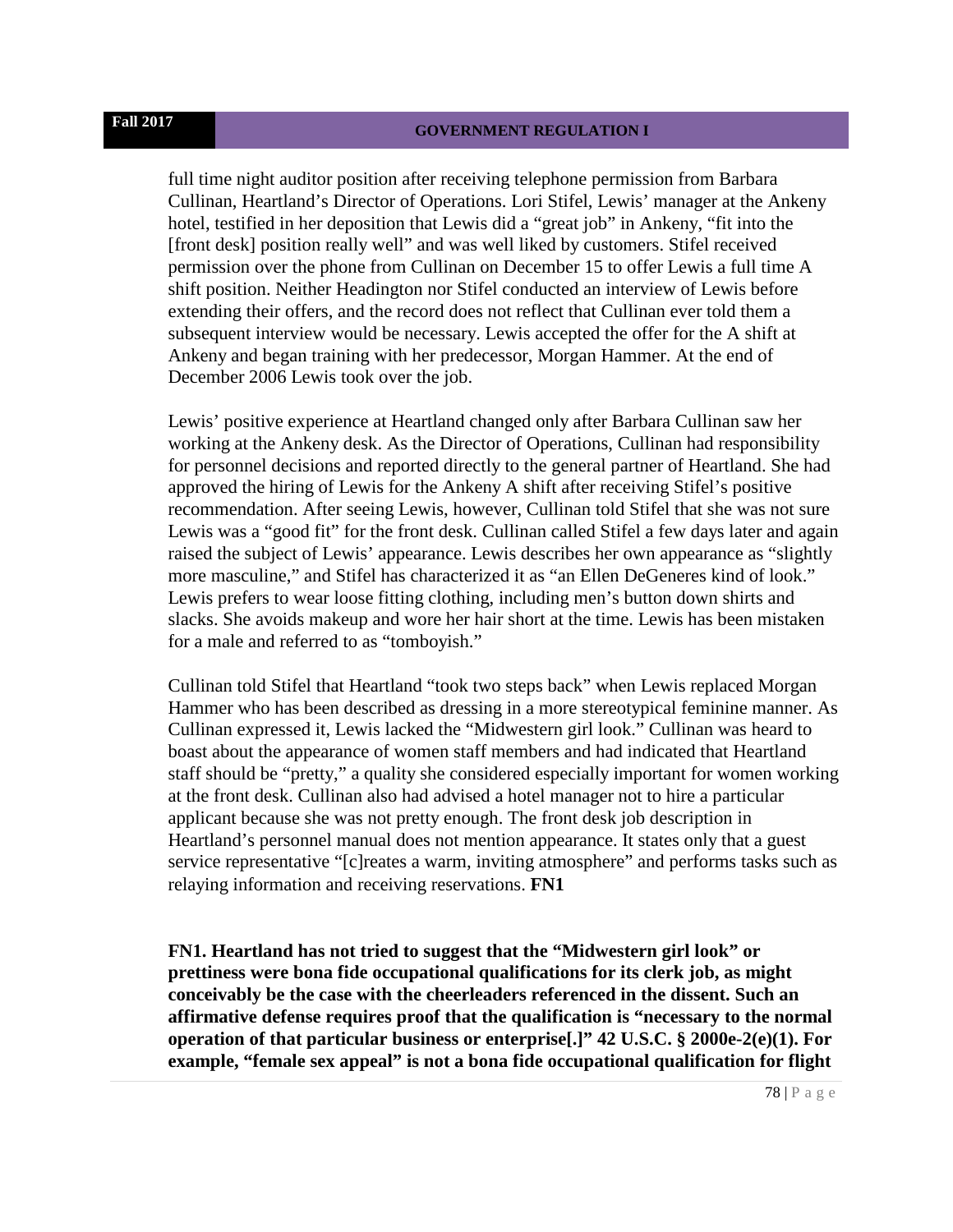## **attendants and ticket agents. See Wilson v. Southwest Airlines Co., 517 F.Supp. 292 (N.D.Tex.1981).**

In her conversation with Stifel about Brenna Lewis, Cullinan ordered Stifel to move Lewis back to the overnight shift. Stifel refused because Lewis had been doing "a phenomenal job at the front desk[.]" The following week, on January 9, 2007, Cullinan insisted that Lori Stifel resign. Around this time, Heartland informed its general managers that hiring for the front desk position would require a second interview. Video equipment was also purchased to enable Cullinan or Kristi Nosbisch, Heartland's Human Resource Director, to see an applicant before extending any offer. When Lewis' former manager at Altoona, Jennifer Headington, raised a question about the new arrangements, Cullinan answered that "[h]otels have to have a certain personification and appearance."

Cullinan met with Brenna Lewis on January 23, 2007. At this point Lewis had held the front desk job for nearly a month after Cullinan's initial approval of her hire for the position. The record contains no evidence of any customer dissatisfaction with Lewis or her service. Nevertheless, Cullinan told Lewis at the meeting that she would need a second interview in order to "confirm/endorse" her A shift position. Lewis was aware from Lori Stifel of what had been said about her appearance, and she protested that other staff members had not been required to have second interviews for the job. Lewis told Cullinan that she believed a second interview was being required only because she lacked the "Midwestern girl look." She questioned whether the interview was lawful, and she cried throughout the meeting.

Cullinan wanted to know who had told Lewis about the comment and asked whether it was Lori Stifel. Thereafter Cullinan talked about the need for new managers when revenue is down like in Ankeny, where Stifel was the manager. Lewis responded that recent policy changes by Heartland, including bans on smoking and on pets, might explain the loss in revenue. Cullinan then encouraged Lewis to share more of her views about the new policies and took notes on what she said. Three days later, Lewis was fired.

Lewis does not challenge Heartland's official dress code, which imposes comparable standards of professional appearance on male and female staff members, and her termination letter did not cite any violation of its dress code. The theory of her case is that the evidence shows Heartland enforced a de facto requirement that a female employee conform to gender stereotypes in order to work the A shift. There was no such requirement in the company's written policies.

In its termination letter to Lewis, Heartland asserted that she had "thwart[ed] the proposed interview procedure" and exhibited "host[ility] toward Heartland's most recent policies[.]" Lewis denies those charges and denies that those were the real reasons for her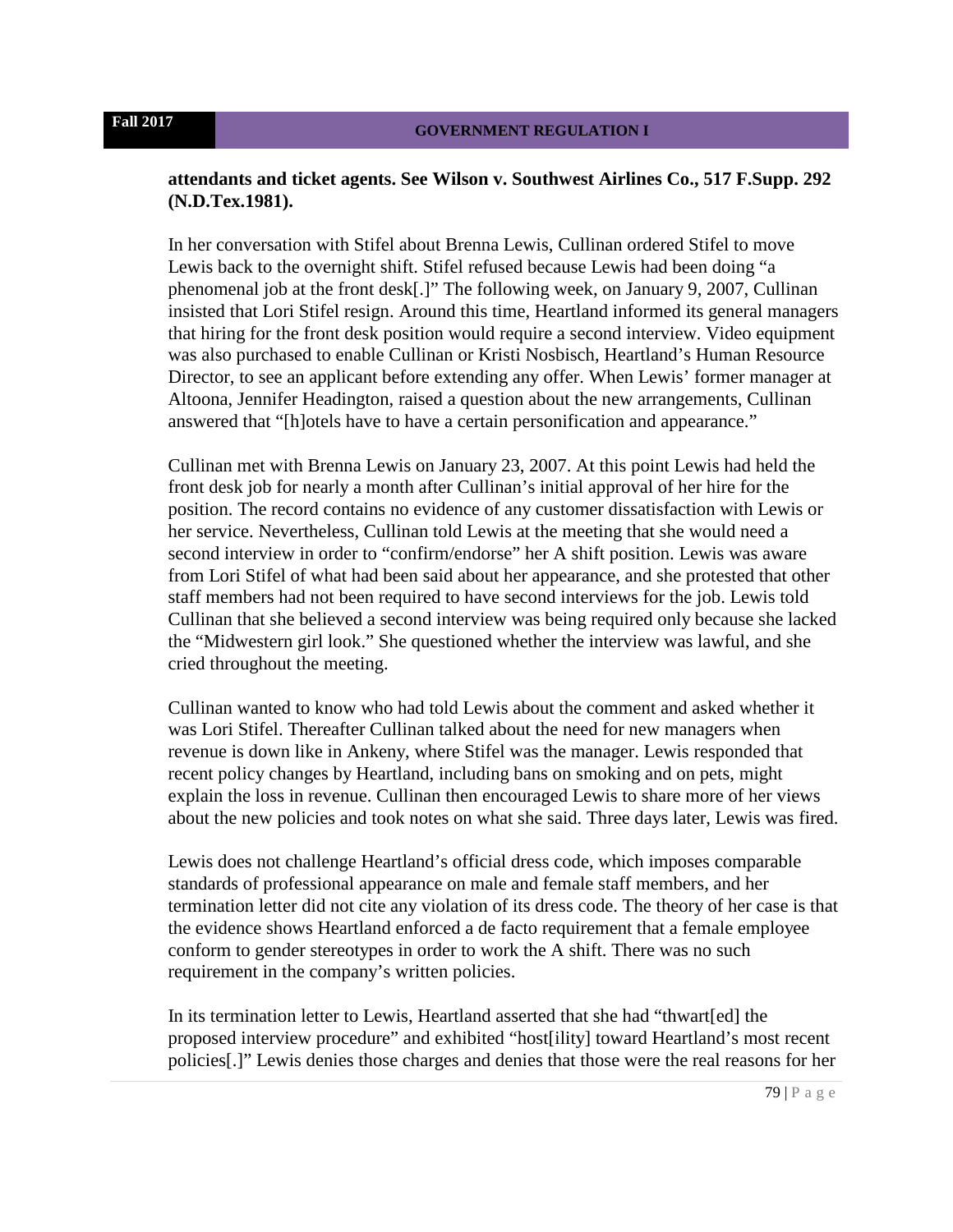discharge. There were no customer complaints about Lewis' performance as a desk clerk. Nor had there been any disciplinary action against her before she was fired. Lewis asserts that Heartland terminated her for not conforming to sex stereotypes and contends that this conduct violated Title VII of the Civil Rights Act of 1964, 42 U.S.C. § 2000e et seq., and the Iowa Civil Rights Act of 1965 (ICRA), Iowa Code § 216.1 et seq.

II.

Heartland was not entitled to prevail on summary judgment unless it showed that plaintiff Brenna Lewis had not produced direct or circumstantial evidence which could reasonably support an inference of discrimination. Griffith v. City of Des Moines, 387 F.3d 733, 736 (8th Cir.2004). Title VII prohibits an employer from "discriminat[ing] against any individual with respect to his compensation, terms, conditions, or privileges of employment, because of ... sex[.] " 42 U.S.C. § 2000e-2(a)(1) (emphasis added). Discrimination occurs when sex "was a motivating factor for any employment practice, even though other factors also motivated the practice." Id. at § 2000e-2(m). Lewis agrees with Heartland that the burden shifting framework of McDonnell Douglas Corp. v. Green, 411 U.S. 792, 93 S.Ct. 1817, 36 L.Ed.2d 668 (1973), applies to analyze the viability of Heartland's summary judgment motion.

To make a prima facie case under the McDonnell Douglas framework, Lewis had to show that "(1) she was a member of the protected group; (2) she was qualified to perform the job; (3) she suffered an adverse employment action; and (4) circumstances permit an inference of discrimination." Bearden v. Int'l Paper Co., 529 F.3d 828, 831 (8th Cir.2008). Such a showing creates a presumption of unlawful discrimination, requiring Heartland to produce a legitimate nondiscriminatory reason for its employment action. Id. at 831-32. The burden then returns to Lewis to prove that Heartland's proffered reason for firing her is pretextual. Id. at 832. The parties agree that Lewis' ICRA and federal claims are analytically indistinguishable. See Quick v. Donaldson Co., 90 F.3d 1372, 1380 (8th Cir.1996).

Among the authorities relied on by Lewis is *Price Waterhouse v. Hopkins*, 490 U.S. 228, 109 S.Ct. 1775, 104 L.Ed.2d 268 (1989), where the Supreme Court decided that sex stereotyping can violate Title VII when it influences employment decisions. Well before *Price Waterhouse*, however, courts had found sex specific impositions on women in customer service jobs such as this one illegal. Violations of Title VII occurred where a female lobby attendant was terminated for refusing to wear a sexually provocative uniform, see *EEOC v. Sage Realty Corp*., 507 F.Supp. 599, 607-608 (S.D.N.Y.1981), where only women employees were compelled to wear uniforms, see Carroll v. Talman *Fed. Sav. & Loan Ass'n of Chic*., 604 F.2d 1028 (7th Cir.1979), and where only female flight attendants were required to wear contact lenses instead of glasses, see *Laffey v.*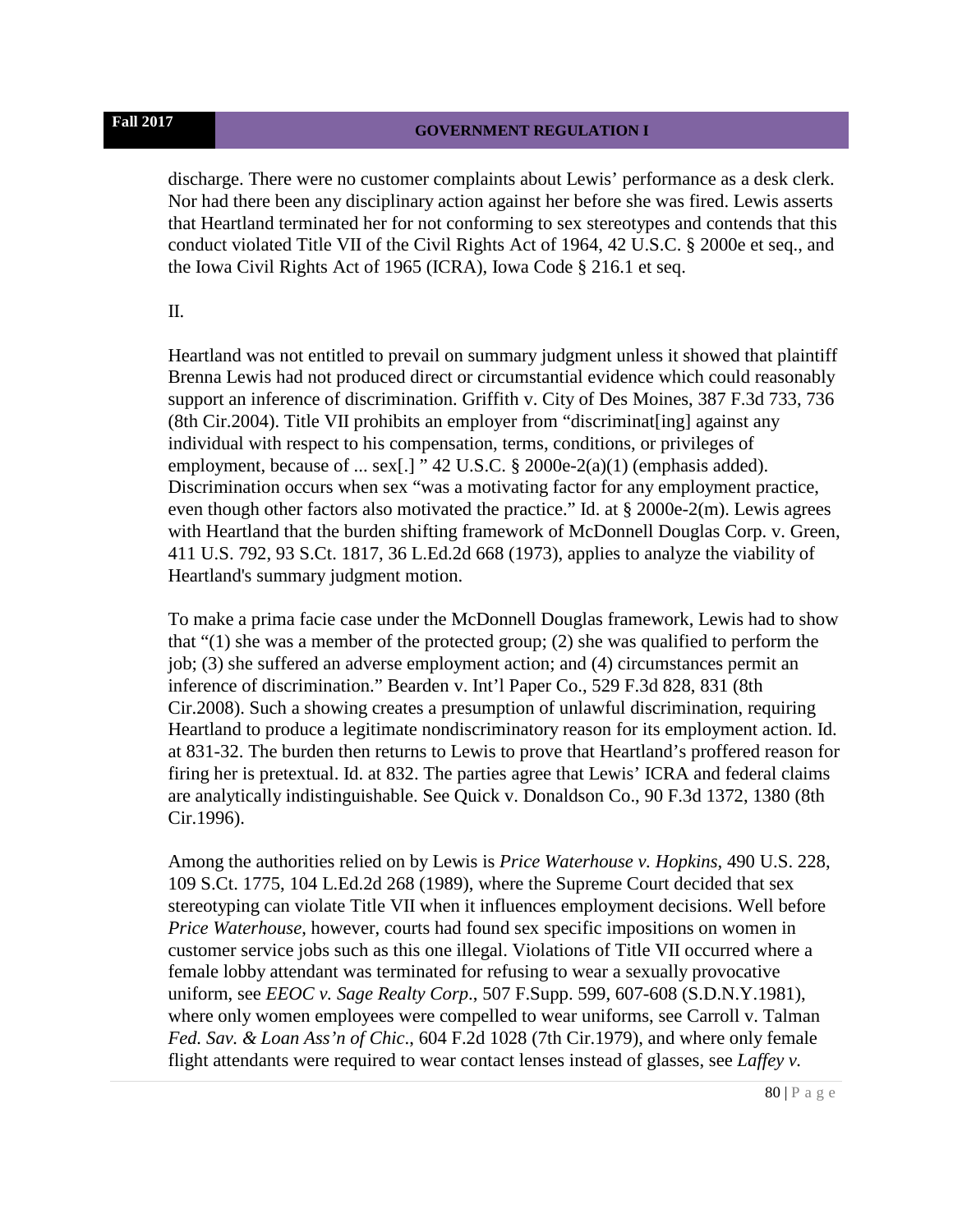*Northwest Airlines, Inc*., 366 F.Supp. 763, 790 (D.D.C.1973), aff'd in part, vacated and remanded in part on other grounds, 567 F.2d 429 (D.C.Cir.1976). In a more recent example in the Ninth Circuit, an airline policy requiring female flight attendants to be comparatively thinner than male attendants was found discriminatory. See *Frank v. United Airlines, Inc., 216 F.3d 845, 855 (9<sup>th</sup> Cir.2000).* 

In Price Waterhouse, where a female senior manager was denied partnership, partners involved in their decision had referred to her as "'macho'" and in need of "'a course at charm school[.]'" 490 U.S. at 235, 109 S.Ct. 1775. She was advised that to become a partner she should "'walk more femininely, talk more femininely, dress more femininely, wear make-up, have her hair styled, and wear jewelry.'" *Id*. Such stereotypical attitudes violate Title VII if they lead to an adverse employment decision. Id. at 251, 109 S.Ct. 1775; id. at 259, 109 S.Ct. 1775 (White, J., concurring); id. at 272-73, 109 S.Ct. 1775 (O'Connor, J., concurring). The Price Waterhouse plurality's understanding that an employer might escape liability by showing that it would have made the same decision even without a discriminatory motive is no longer permissible because Congress provided otherwise, see 42 U.S.C. § 2000e-2(m), but the Court's conclusion that Title VII prohibits sex stereotyping endures. Like the plaintiff in Price Waterhouse, Lewis alleges that her employer found her unsuited for her job not because of her qualifications or her performance on the job, but because her appearance did not comport with its preferred feminine stereotype.

Other circuits have upheld Title VII claims based on sex stereotyping subsequent to Price Waterhouse. See, e.g., Chadwick v. WellPoint, Inc., 561 F.3d 38 (1st Cir.2009); Back v. Hastings On Hudson Union Free Sch. Dist., 365 F.3d 107 (2d Cir.2004); Smith v. City of Salem, Ohio, 378 F.3d 566 (6th Cir.2004); Nichols v. Azteca Rest. Enters., Inc., 256 F.3d 864 (9th Cir.2001). These cases are instructive here despite the dissent's unexplained charge that similar reliance on Price Waterhouse is "unwarranted[.]"

The Sixth Circuit's Smith case concerned a fire fighter who was born male but subsequently came to identify as a woman. 378 F.3d at 568. When he began "to express a more feminine appearance" at work, he was told by colleagues that he was not "masculine enough[.]" Id. at 572. His superiors then "devise[d] a plan" to terminate him, including an order that he submit to multiple psychological evaluations. Id. at 568-69. If he did not consent, "they could terminate Smith's employment on the ground of insubordination." Id. at 569. Lewis similarly alleges that Heartland imposed a second interview and then used her objection to it against her when its real reason for terminating her was because she lacked the "Midwestern girl look" and was not pretty enough to satisfy Cullinan. As the Sixth Circuit concluded in Smith, an adverse employment decision based on "gender non-conforming behavior and appearance" is impermissible under Price Waterhouse. Id. at 571-72.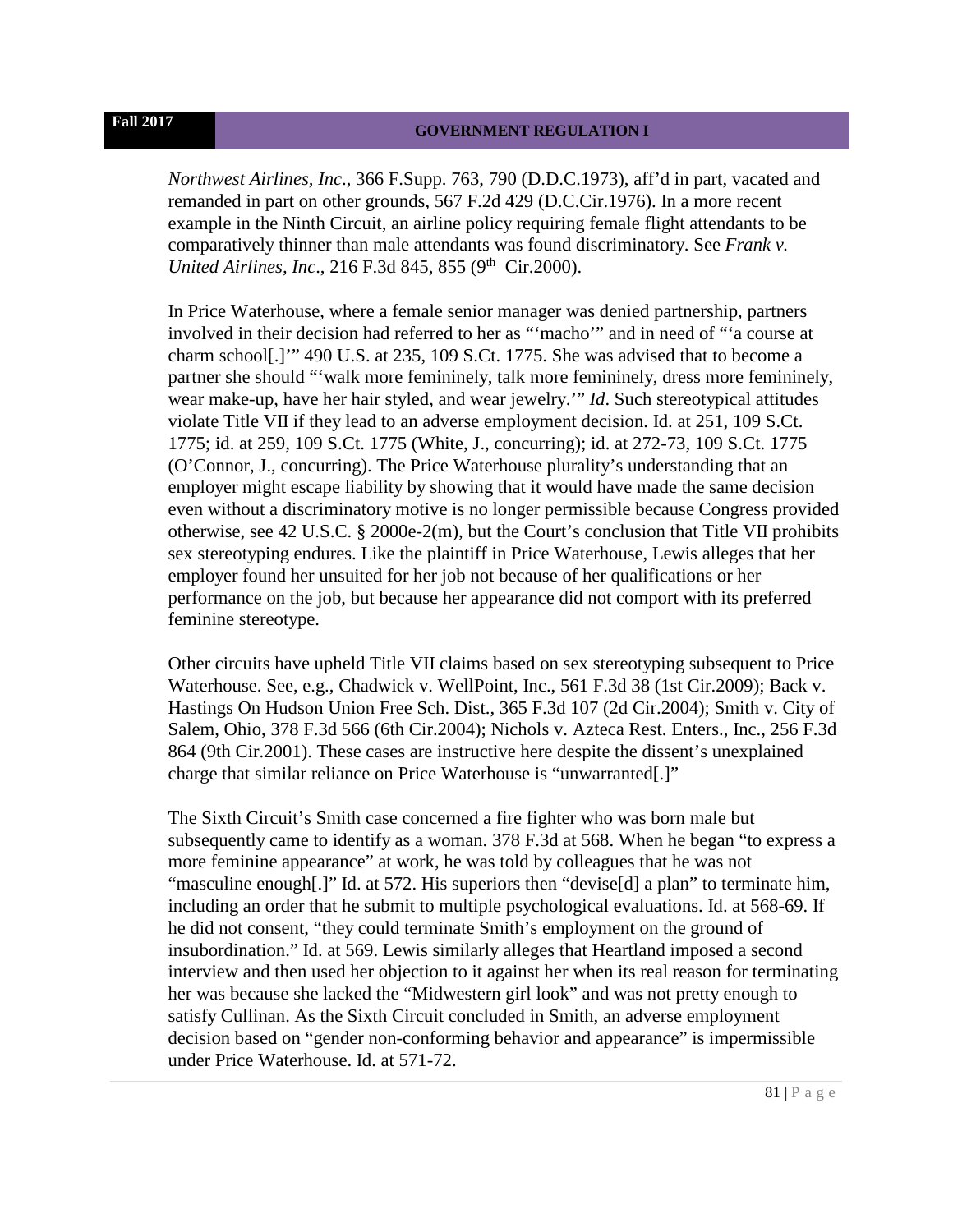Likewise, in Chadwick, the First Circuit found a decisionmaker's explanation why the plaintiff had not received a promotion evidence that the decision was motivated by an illegal sex stereotype that women would prioritize child care responsibilities over paid employment. Chadwick, 561 F.3d at 42 (with four young children she had "'too much on her plate' "); see also id. at 44. The Second Circuit similarly concluded in Back that the statement that a mother who received tenure "'would not show the same level of commitment [she] had shown because [she] had little ones at home' " showed discriminatory intent in the tenure decision. Back, 365 F.3d at 120. The Seventh Circuit found remarks characterizing conduct of a woman employee as "'you're being a blond[e] again today' " probative of sex discrimination in Lust v. Sealy, Inc., 383 F.3d 580, 583 (7th Cir.2004). Cullinan's criticism of Lewis for lack of "prettiness" and the "Midwestern girl look" before terminating her may also be found by a reasonable factfinder to be evidence of wrongful sex stereotyping.

The district court recognized that sex stereotyping comments may be evidence of discrimination. Lewis v. Heartland Inns of Am., LLC, 585 F.Supp.2d 1046, 1059 (S.D.Iowa 2008). The focus of its decision was the mistaken view that a Title VII plaintiff must produce evidence that she was treated differently than similarly situated males. Our court has explicitly rejected that premise. Young v. Warner-Jenkinson Co., 152 F.3d 1018, 1022 (8th Cir.1998). Other circuits have reached the same conclusion. See, e.g., Back, 365 F.3d at 121; Bryant v. Aiken Reg'l Med. Ctrs. Inc., 333 F.3d 536, 545 (4th Cir.2003).

The Supreme Court has stated that "[t]he critical issue" in a sex discrimination case is "whether members of one sex are exposed to disadvantageous terms or conditions of employment to which members of the other sex are not exposed." Oncale v. Sundowner Offshore Servs., Inc., 523 U.S. 75, 80, 118 S.Ct. 998, 140 L.Ed.2d 201 (1998), quoting Harris v. Forklift Sys., Inc., 510 U.S. 17, 25, 114 S.Ct. 367, 126 L.Ed.2d 295 (1993) (Ginsburg, J., concurring). Neither these cases nor other Supreme Court precedents compel a woman alleging sex discrimination to prove that men were not subjected to the same challenged discriminatory conduct or to show that the discrimination affected anyone other than herself. As the Sixth Circuit succinctly stated, "[a]fter Price Waterhouse, an employer who discriminates against women because, for instance, they do not wear dresses or makeup, is engaging in sex discrimination because the discrimination would not occur but for the victim's sex." Smith, 378 F.3d at 574 (emphasis added).

Oncale illustrates how an employee may prove an adverse employment action because of sex without evidence that employees of the opposite sex were treated differently. Oncale was part of an eight man ship crew. Oncale, 523 U.S. at 77, 118 S.Ct. 998. Oncale could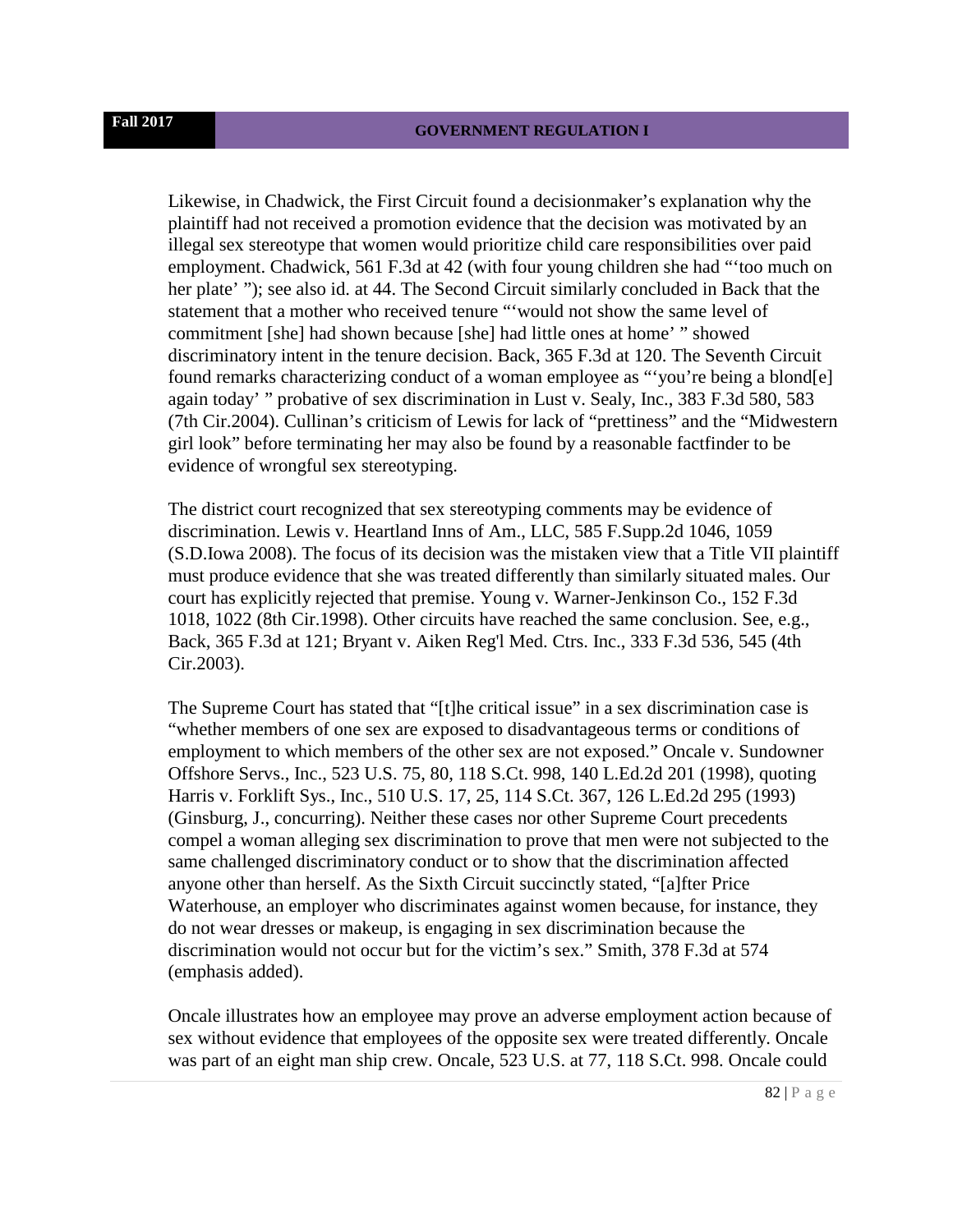not show any female crew were treated differently since there were none. Evidence that he had been sexually harassed was nevertheless sufficient to support his Title VII claim because the harassment was because of his sex. As the Court explained, "comparative evidence about how [an] alleged harasser treated members of both sexes" is only one "evidentiary route" to prove discrimination, but a harasser's "sex-specific and derogatory terms" can do the same. Id. at 80-81, 118 S.Ct. 998; see also Quick, 90 F.3d at 1378-79. As in Oncale, Lewis need only offer evidence that she was discriminated against because of her sex. The question is whether Cullinan's requirements that Lewis be "pretty" and have the "Midwestern girl look" were because she is a woman. A reasonable factfinder could find that they were since the terms by their nature apply only to women.

Cullinan was a primary decisionmaker with authority to hire and fire employees. While several individuals also took part in the decision to terminate Lewis, they relied on Cullinan's description of her January 23, 2007 conversation with Lewis. Cullinan consistently indicated that female front desk workers must be "pretty," and she criticized Lewis' lack of the "Midwestern girl look" in the same conversation in which she ordered Stifel to move Lewis back to the night audit. Cullinan authorized Stifel to hire Lewis over the phone, but demanded a "confirm/endorse" interview once she saw Lewis' "tomboyish" appearance. She demanded Stifel's resignation after she refused to remove Lewis from her position.

Evidence that Heartland's reason for the termination were pretextual include the fact that Lewis had a history of good performance at Heartland. She had no prior disciplinary record and had received two merit based pay raises. The two individuals who supervised her during the majority of her employment at Heartland both stated that they had no problem with her appearance, and at least one customer had never seen customer service like that Lewis had provided. On this record, a factfinder could infer a discriminatory motive in Heartland's actions to remove Lewis.

On the record here, a reasonable factfinder could disbelieve Heartland's proffered reason for terminating Lewis. Heartland asserts that it fired Lewis because of the January 23 meeting when Cullinan informed her that she would need to submit to a second interview. Lewis and Cullinan, the only two individuals in the room, portray the encounter in starkly different terms. On summary judgment we must construe the conversation in the light most favorable to Lewis, however. Lewis denies that she expressed hostility to Heartland's policies or spoke in a disrespectful way or took an argumentative stance or refused to participate in a second interview. It is also relevant that the meeting occurred after Cullinan had given Stifel the understanding that "[Lewis'] appearance ... was not what [she] wanted on the front desk" and after Stifel had shared that discussion with Lewis.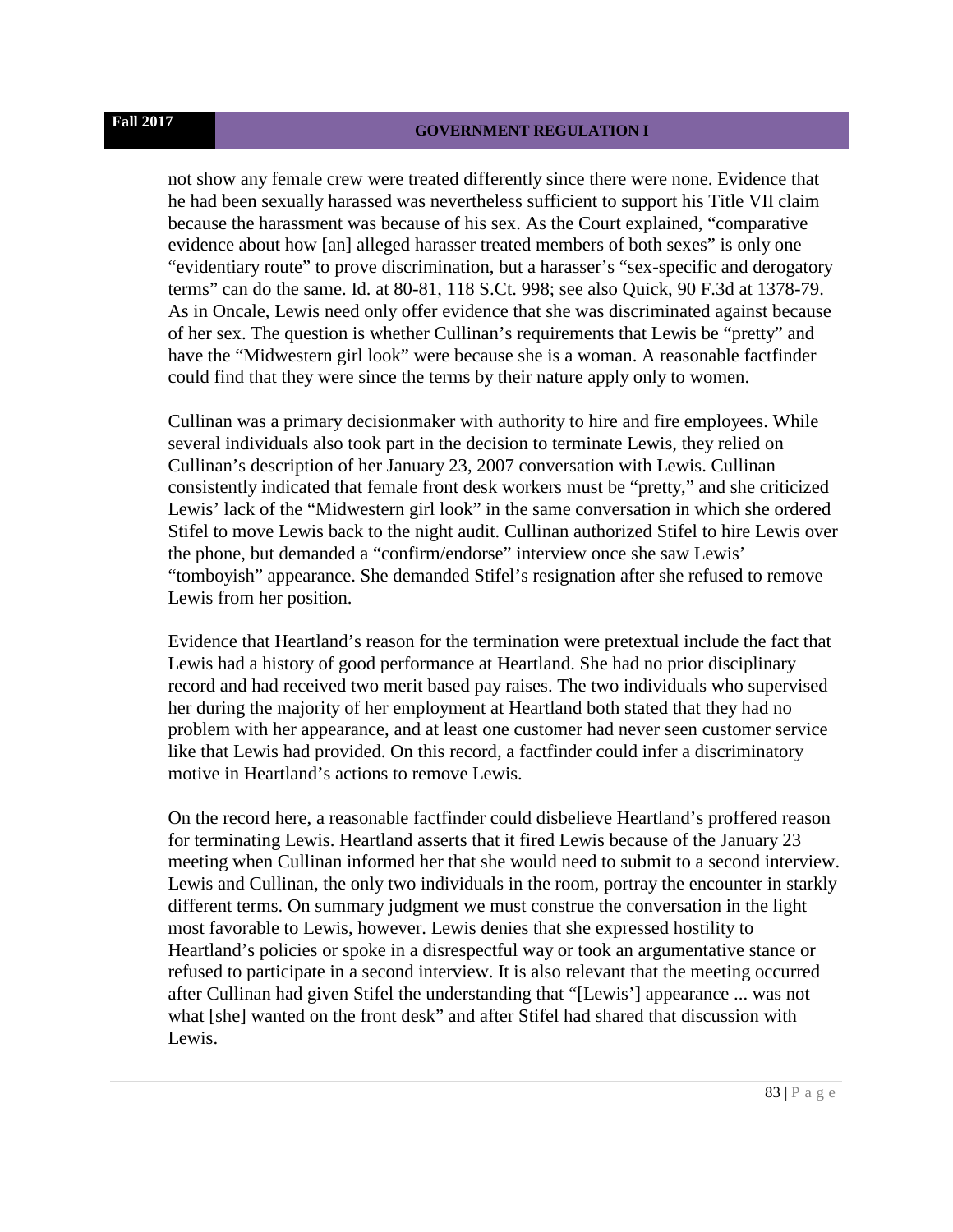Shortly after Cullinan's conversation with Stifel about Lewis' appearance, Heartland procured video equipment so that Cullinan or Nosbisch could inspect a front desk applicant's look before any hiring. Heartland's termination letter to Lewis only relied on the January 23 meeting she had with Cullinan. Only later did Heartland allege poor job performance would justify her termination. Lewis asserts further that Heartland did not follow its own written termination procedure, which includes assessing the employee's previous disciplinary record (Lewis had none) and conducting an investigation before making the termination decision. Kristi Nosbisch, Heartland's equal employment officer responsible for directing investigations of employment discrimination, knew that Lewis had complained that Cullinan's requirements were illegal, but she nonetheless relied on Cullinan's account of their meeting without asking Lewis for her own.

At this stage of the case, the question is not whether Lewis will prevail on her claim but rather whether she has offered sufficient evidence from which a reasonable factfinder could find that she was discriminated against because of her sex. We conclude that she has, for "an employer who discriminates against women because ... they do not wear dresses or makeup, is engaging in sex discrimination because the discrimination would not occur but for the victim's sex." Smith, 378 F.3d at 574. Companies may not base employment decisions for jobs such as Lewis' on sex stereotypes, just as Southwest Airlines could not lawfully hire as flight attendants only young, attractive, "charming" women "dressed in high boots and hot-pants [.]" Wilson, 517 F.Supp. at 294, 295 (quotation omitted). As the Supreme Court stated, "we are beyond the day when an employer could evaluate employees by assuming or insisting that they matched the stereotype associated with their group[.]" Price Waterhouse, 490 U.S. at 251, 109 S.Ct. 1775.

## **LOKEN, Chief Judge, dissenting**.

I respectfully dissent. Apparently, the majority would hold that an employer violates Title VII if it declines to hire a female cheerleader because she is not pretty enough, or a male fashion model because he is not handsome enough, unless the employer proves the affirmative defense that physical appearance is a bona fide occupational qualification. Like the district court, I conclude this is an unwarranted misreading of the plurality and concurring opinions in Price Waterhouse v. Hopkins, 490 U.S. 228, 109 S.Ct. 1775, 104 L.Ed.2d 268 (1989). In my view, an employer's decision to hire or fire based on a person's physical appearance is not discrimination "because of ... sex" unless it is a pretext for disadvantaging women candidates, as the trial court found in Price Waterhouse v. Hopkins. As there is no evidence of that here, I would affirm for the reasons stated in the district court's persuasive and thorough Order on Motion for Summary Judgment dated November 13, 2008.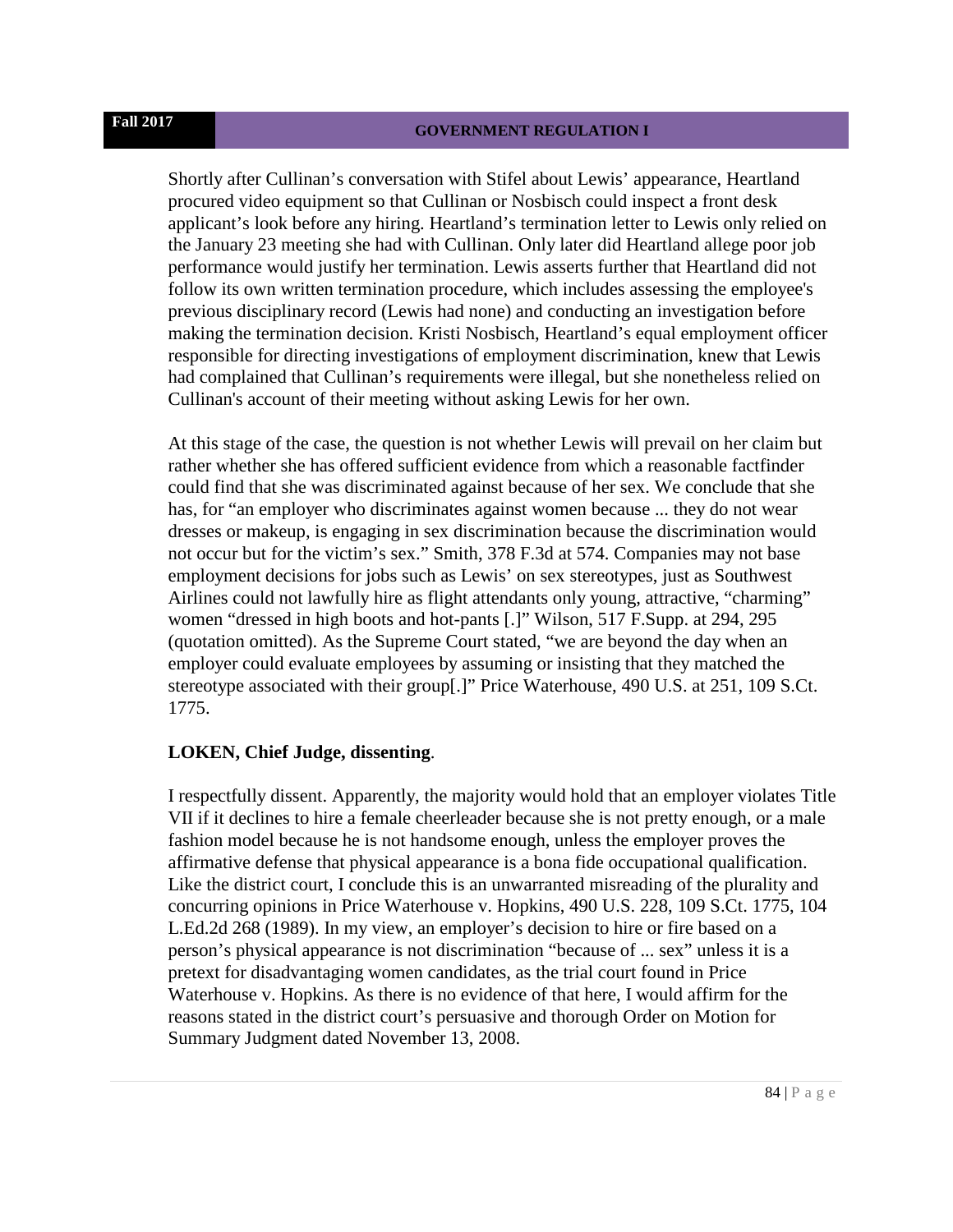### *Maxwell v. Verde Valley Ambulance Co. Inc.***, 2014 WL 4470512 (D. Az. 2014)**

BRIDGET S. BADE, United States Magistrate Judge.

In this employment case, Plaintiff Matthew Maxwell (Plaintiff or Maxwell alleges that Defendant Verde Valley Ambulance Company (Defendant or VVAC discriminated against him based on disability, in also alleges that VVAC retaliated against him for engaging in protected activity. Finally, Plaintiff alleges that VVAC violated the Genetic Information Nondiscrimination Act of 2008 (GINA) by acquiring genetic information in an employment medical examination. (Id.) Defendant VVAC has moved for summary judgment on Plaintiff's ADA and Rehabilitation Act claims (Counts 1—6). (Doc. 40.) Defendant asserts that Plaintiff cannot establish a prima facie case under the ADA or the Rehabilitation Act because he is not disabled as defined in those Acts and, therefore, Defendant is entitled to judgment as a matter of law.

Defendant also asserts that even if Plaintiff established disability, his claims would nonetheless fail as a matter of law because his employment was not terminated because of any disability and, therefore, he cannot establish causation for his discrimination and retaliation claims. Defendant also moves for summary judgment on Plaintiff's GINA claim (Count 7), arguing that it did not improperly acquire any genetic information. Finally, Defendant moves for summary judgment because it argues that there is no evidence to support an award of punitive damages. (Docs.37, 38.)

Plaintiff has also moved for summary judgment. He asserts that he is disabled as a matter of law under the ADA and Rehabilitation Act and, therefore, the Court should enter partial summary judgment in his favor on the issue of his disability under the statutes. (Doc. 37.) Plaintiff also moves for summary judgment on his GINA claim because he argues that VVAC acquired genetic information. For the reasons below, the Court denies Defendant's motion in part, and grants it in part, and denies Plaintiff's motion.

### I. Factual Background

In 2000, several years before Plaintiff worked for VVAC, he was in a motorcycle accident and suffered injuries to several ligaments, tendons, nerves, and bones in his left leg (leg injury). Plaintiff currently takes over-the-counter medications (Motrin) on a regular basis and does a weekly home exercise program. Plaintiff asserts that he has drop foot, a limp, and regularly "trips over his toes." He also uses a knee brace whenever he "expects that there is above average danger that he could injure himself, step wrong, twist wrong, or do anything else that concerns him." Plaintiff complains of "pain, inflammation, crepitus, drop foot, lack of range of motion, [muscle atrophy], [numbness] in his lower extremity, phantom nerve pains, and [hammertoe]."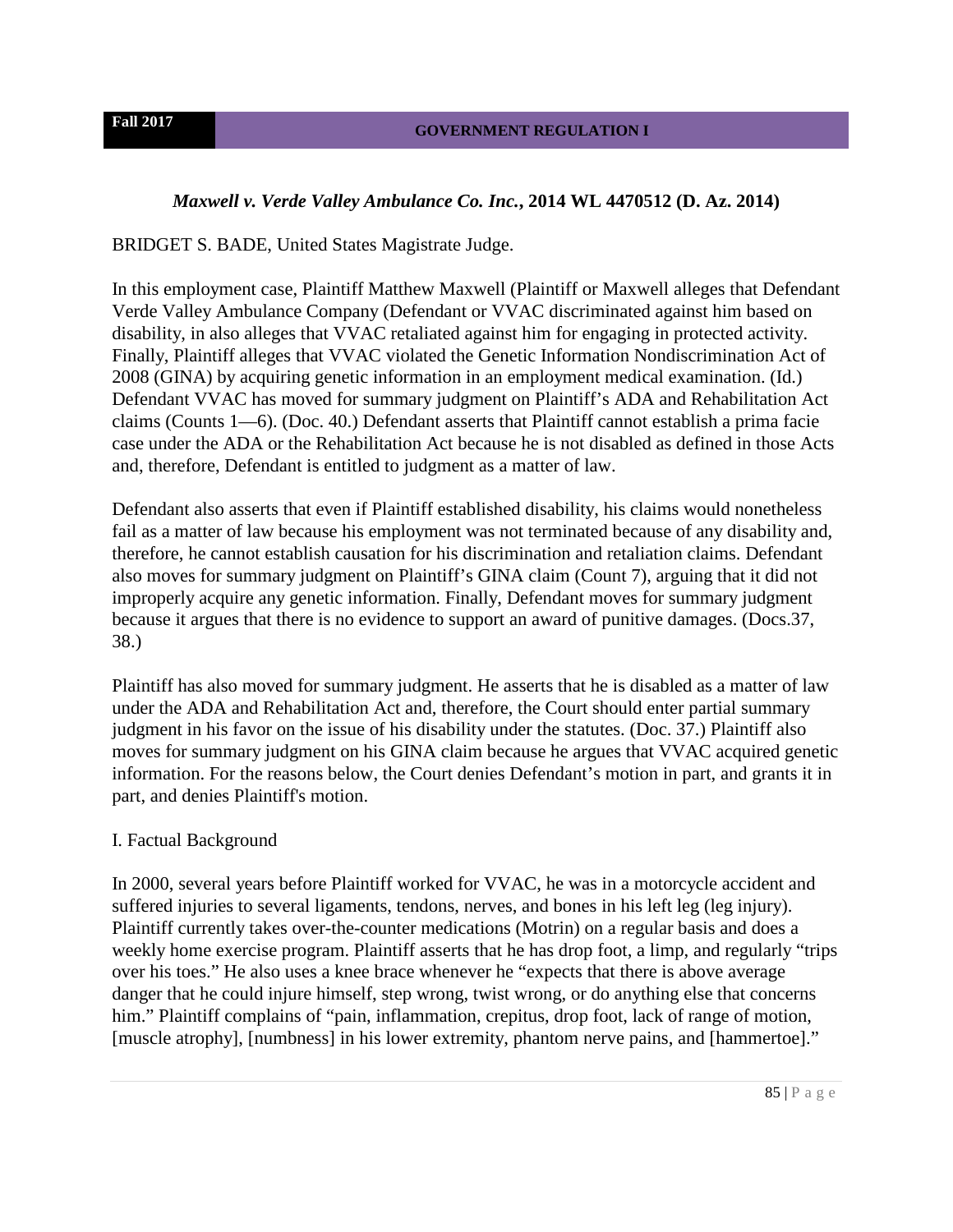Plaintiff states that he can only participate in activities that require the use of his legs for a limited amount of time due to restricted blood flow, swelling, and pain. He also states that he is at risk of injuring himself if he does not pay attention to how he steps. (Id.)

In 2005, Plaintiff started working at VVAC as a reserve paramedic. He was later promoted to the position of captain paramedic (Captain). In January 2011, VVAC EMS Chief Kim Moore discovered that Plaintiff had used a VVAC computer assigned to the three captain paramedics (Captains' computer) to create a business plan for a medical marijuana business, Verde Valley Medicinal Supply (VVMS). On January 6, 2011, Moore met with Plaintiff and advised him that his activities violated VVAC's policies prohibiting personal use of company property. Moore directed Plaintiff to remove the VVMS documents from the VVAC computer. Moore prepared a memorandum confirming her meeting with Plaintiff.

On January 26, 2011, VVAC Board Chair, Allen Muma, sent Plaintiff a letter regarding his business activities. Muma advised Plaintiff that the VVAC Board of Directors was opposed to any VVAC employee being involved in a medical marijuana business. Muma stated that Plaintiff would be "terminated immediately" if VVAC obtained additional information that Plaintiff was still involved in a medical marijuana business.

In April 2011, Plaintiff failed to provide a required report for two months. Moore issued Plaintiff a letter of reprimand stating that he had failed to complete his responsibilities as a Captain and that she was reassigning the task of preparing the report for "pre-hospital" to another Captain. In May 2011, VVAC moved into a new building.

VVAC asserts that shortly after moving into the new building, Moore found computer files related to VVMS on the Captains' computer and that these files were not the same files she found in January 2011. VVAC asserts that Moore decided to terminate Plaintiff's employment upon that discovery. During that same time, Moore learned that Plaintiff had been telling co-workers that he was going to sue VVAC if he fell down the stairs due to an alleged disability. Moore discussed this issue with Plaintiff on May 16, 2011 and he advised her that he was disabled as a result of his leg injury and that he needed a first-floor bedroom.

Moore consulted with Muma about Plaintiff's employment. Moore told Muma that Plaintiff claimed to have a disability. Muma advised Moore that they should send Plaintiff to a physician to determine if he was disabled before proceeding with termination proceedings. Muma stated that he concluded that Moore had already decided to terminate Plaintiff when she met with Muma in May 2011.

On May 30, 2011, after meeting with Muma, Moore sent Plaintiff to Scott D. Bingham, D.O., at Verde Valley Urgent Care to determine whether Plaintiff was qualified to engage in his work duties. Dr. Bingham noted that Plaintiff had good motor function in both legs, did not display any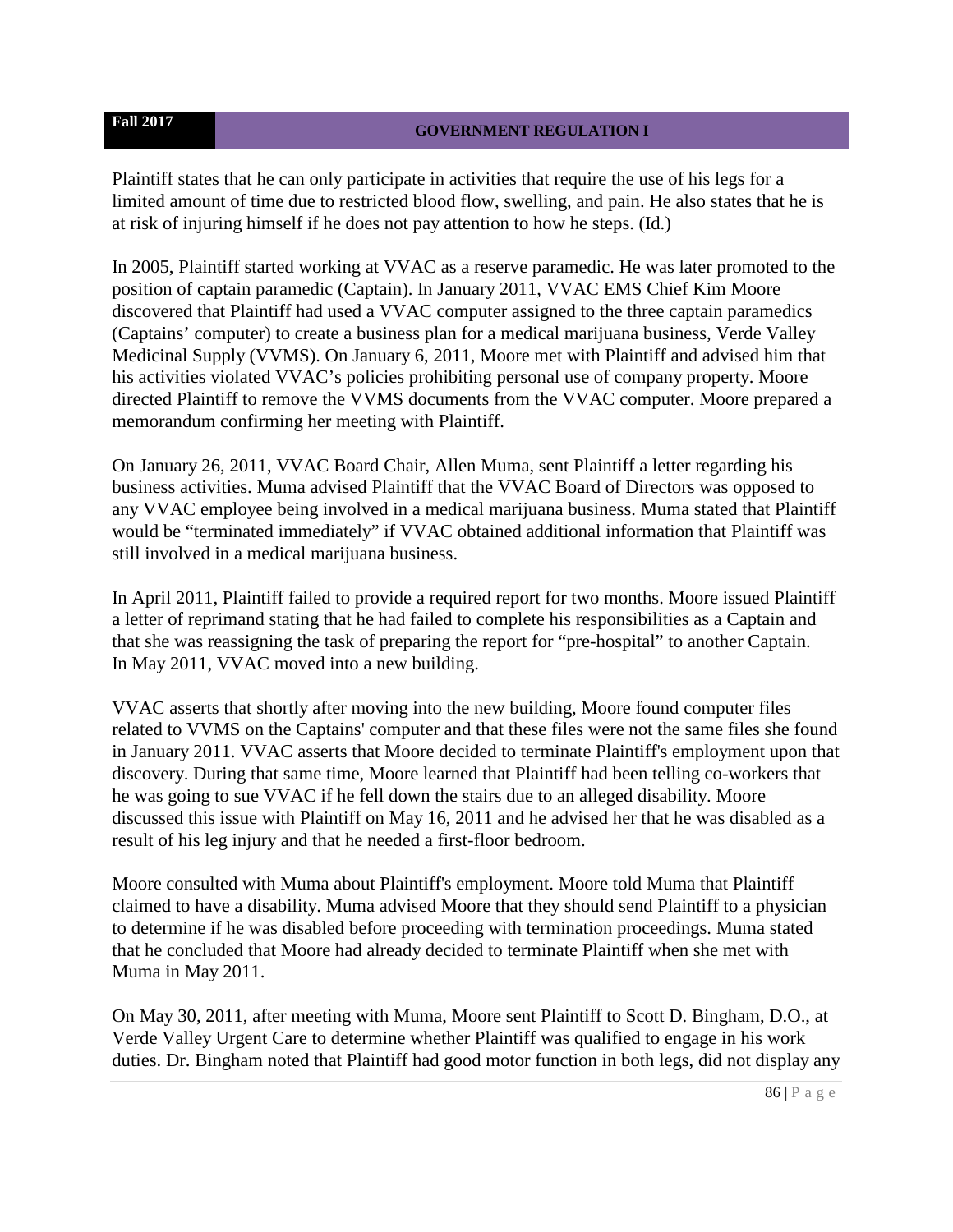difficulty or a limp walking, and he had no difficulty stepping onto a stool with either leg. Dr. Bingham opined that Plaintiff could perform the functions of his job. On June 1, 2011, Dr. Bingham sent VVAC a letter reporting his May 30, 2011 examination. The letter stated that Plaintiff had been in an accident in 2000 but was currently in "good physical condition" and could "perform his current job with no limitations."

After Moore received Dr. Bingham's letter, she terminated Plaintiff on June 1, 2011. VVAC asserts that it terminated Plaintiff based on Moore's discovery of VVMS documents on a VVAC computer in May 2011, Plaintiff's past disciplinary issues, and dissension caused by Plaintiff's threats to fall down the stairs and sue VVAC.

….

### V. Plaintiff's GINA Claim

### A. Plaintiff's Examination at Verde Valley Urgent Care

On May 30, 2011, Moore sent Plaintiff to Scott D. Bingham, D.O., at Verde Valley Urgent Care to determine whether Plaintiff was qualified to engage in his work duties. As part of that examination, Plaintiff completed a "Health and Occupational History and Physical Exam." The form included a table labeled "family history," that listed various diseases with a place for the patient to indicate "yes" or "no" for each disease, and then a place to indicate the affected family member. On the line listing "cancer," Plaintiff placed a check mark in the "yes" column and then wrote "grandpa."

Dr. Bingham testified in his deposition that the "Health and Occupational History and Physical Exam" form, which included information about family history, "would never have been made available to employers" and instead would have stayed with his clinic. He further testified that the only information sent to an employer after a "fitness-to-work" exam would be a letter stating whether the employee could perform job duties. Moore states that after Plaintiff filed a charge of discrimination with the EEOC, she contacted Verde Valley Urgent Care and requested a copy of Dr. Bingham's June 1, 2011 letter. In response, she received documentation that included Plaintiff's family history, which she had not requested or expected, and which Verde Valley Urgent Care had never previously provided for any VVAC employees.

Plaintiff alleges that VVAC violated GINA by requiring him to disclose "genetic information" in his family medical history during his examination at Verde Valley Urgent Care. Plaintiff asserts that the required disclosure of such information was "part of Verde Valley Urgent Care's practice at the time."

In response, VVAC argues that it did not violate GINA because, without its knowledge or instruction, Dr. Bingham used a standard form to obtain Plaintiff's family medical history and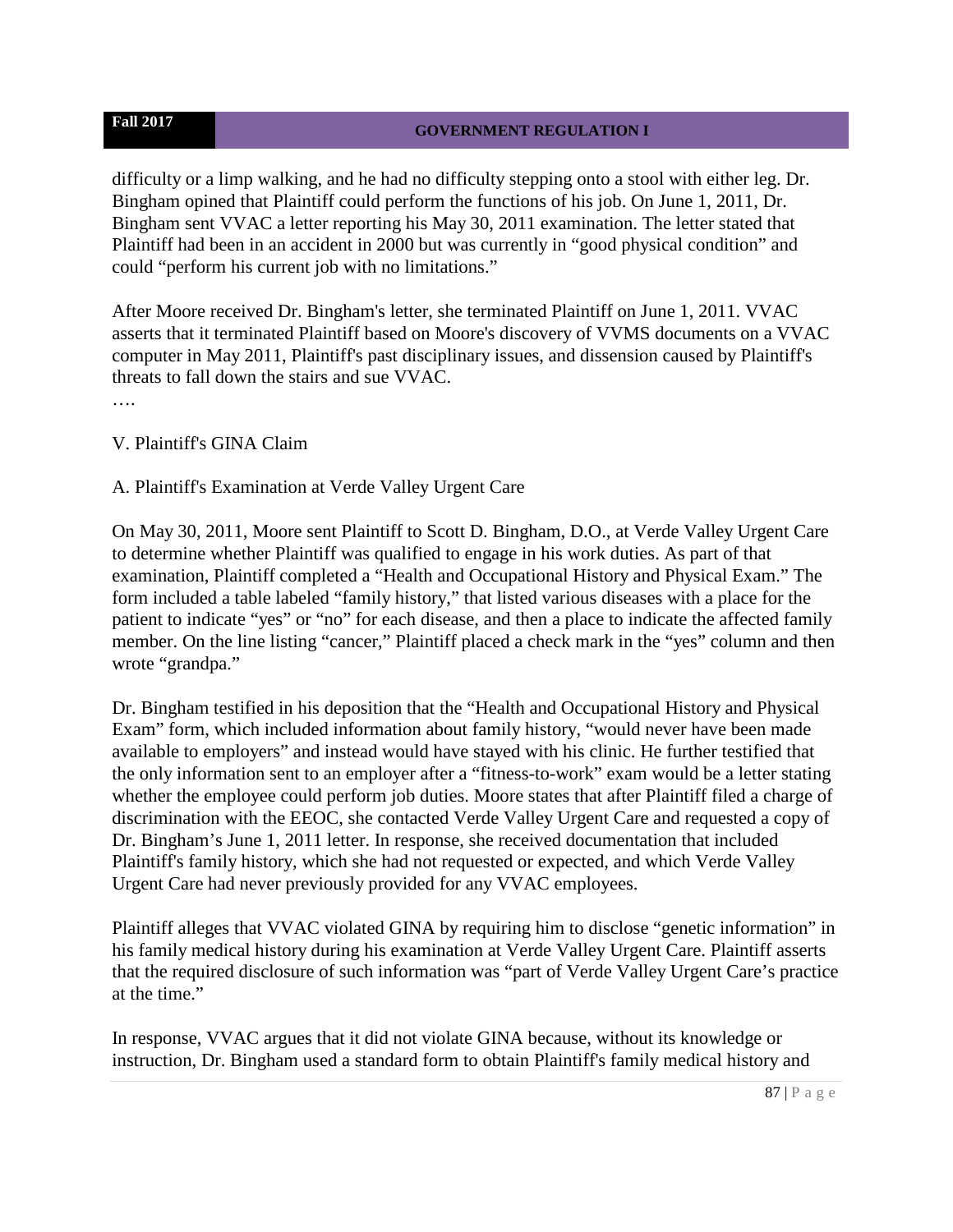"inadvertently" provided that information to VVAC after Plaintiff's termination. (Doc. 40 at 15.) It also argues that Dr. Bingham and Verde Valley Urgent Care were independent contractors and not employees of VVAC, and were not "employers" under GINA. (Doc. 49 at 14.) Both parties have moved for summary judgment on Plaintiff's GINA claim (Count 7). (Docs. 37 at 16; Doc. 40 at 14)

### B. Acquiring "Genetic Information" under GINA

Under GINA, it is unlawful for an employer to discriminate against an employee on the basis of genetic information, to use genetic information in making employment decisions, or to "request, require, or purchase" genetic information from an employee. 42 U.S.C. § 2000ff1 (a) and (b). VVAC asserts that there is no evidence that it discriminated against Plaintiff because of genetic information or that is used genetic information in making employment decisions. (Doc. 49 at 14.) Plaintiff does not allege that VVAC violated GINA in this manner.20 (See Doc. 1.)

Instead, it appears that Plaintiff is alleging that VVAC violated GINA by requesting, requiring, or purchasing genetic information. See 42 U.S.C. § 2000ff–1(b) ("It shall be an unlawful employment practice for an employer to request, require, or purchase genetic information with respect to an employee of family member of the employee.") The EEOC regulations interpreting GINA refer to requesting, requiring, or purchasing genetic information as "acquisition" of genetic information, which includes an employer "making requests for information about an individual's current health status in a way that is likely to result in a covered entity obtaining genetic information." 29 C.F.R. § 1635.8(a).

The regulations also provide that "the general prohibition against requesting, requiring, or purchasing genetic information does not apply: ... [w]here a covered entity inadvertently requests or requires genetic information of the individual or family member of the individual." 29 C.F.R. § 1635.9(b)(1). However, the acquisition of genetic information "will not generally be considered inadvertent" unless the covered entity directed the health care provider not to provide genetic information. 29 C.F.R. § 1635.8(b)(1)(i)(A). The regulations further explain that the failure to provide this direction:

will not prevent [the covered entity] from establishing that a particular receipt of genetic information was inadvertent if its request for medical information was not 'likely to result in a covered entity obtaining genetic information' (for example, where an overly broad response is received in response to a tailored request for medical information.) 29 C.F.R. § 1635.8(b)(1)(i)(C).

In response to Plaintiff's motion for summary judgment, and in its motion for summary judgment, VVAC argues that its acquisition of any genetic information was "inadvertent" and, therefore, it has no liability under GINA. Although VVAC cites the regulations addressing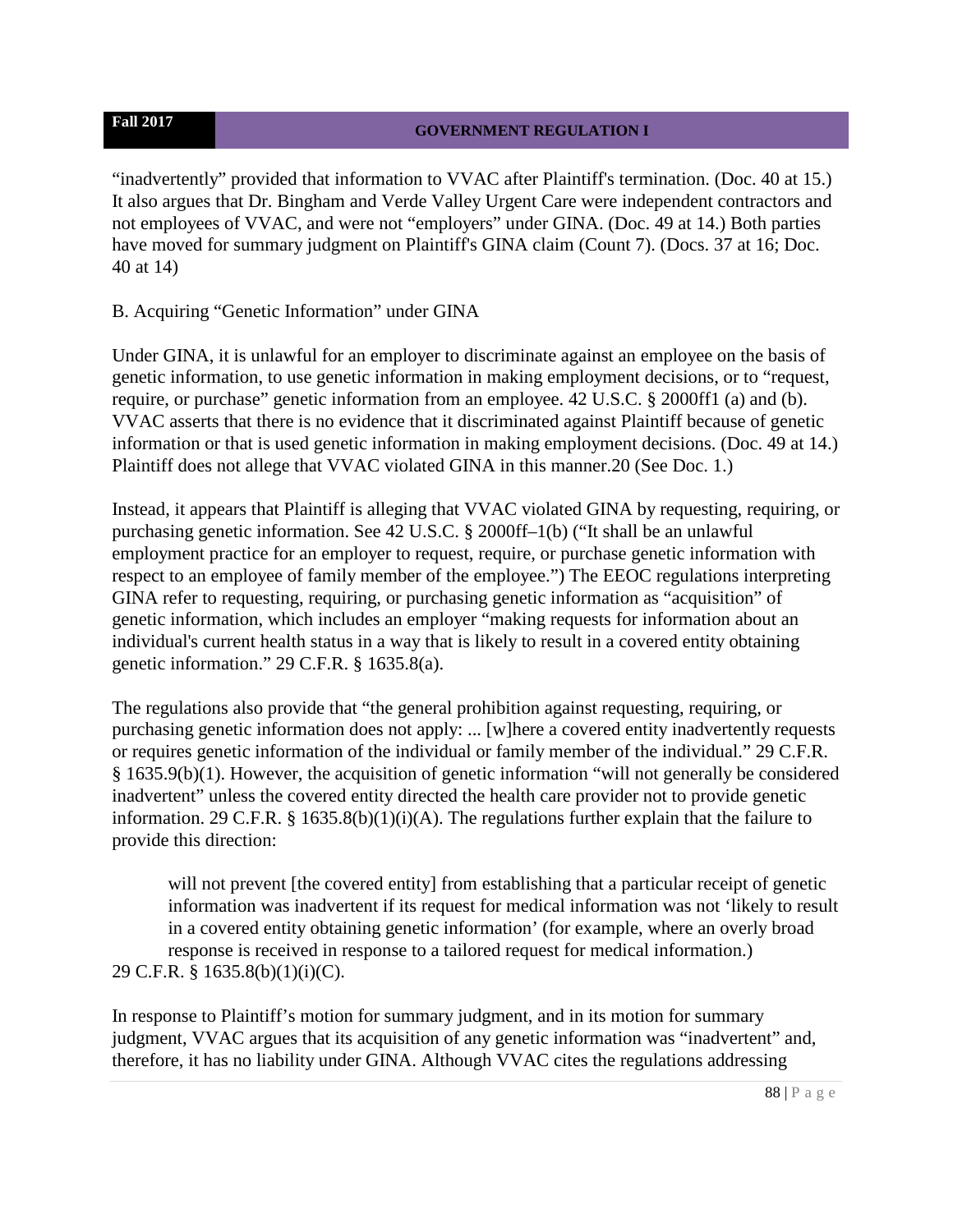inadvertent acquisition, it does not explain how these regulations apply to its acquisition of information from Verde Valley Urgent Care. Similarly, Plaintiff cites these regulations, but does not acknowledge that the regulations exclude the inadvertent acquisition of genetic information, and excuse the requirement for a covered entity to direct a health care provider not to provide genetic information if the covered entity's request for information was not likely to result in obtaining genetic information, such as when there was a narrowly tailored request for information.

Instead, Plaintiff argues that VVAC violated GINA by failing to direct Verde Valley Urgent Care "not to disclose any such genetic information" to VVAC. To support this claim, Plaintiff cites 29 C.F.R. § 1635.8(d), which provides that the "prohibition on acquisition of genetic information, including family medical history, applies to medical examinations related to employment." That section further provides that

[a] covered entity **must tell health care providers not to collect genetic information**, including family medical history, as part of a medical examination intended to determine the ability to perform a job, and **must take additional reasonable measures within its control if it learns that genetic information is being requested or required**. Such reasonable measures may depend on the facts and circumstances under which a request for genetic information was made, and may include no longer using the services of a health care professional who continues to request or require genetic information during medical examinations after being informed not to do so.

Id. (emphasis added by Court).

Although Plaintiff cites the applicable regulation, C.F.R. § 1635.8(d), he does not discuss the elements of a GINA claim based on a violation of that regulation, does not cite any authority, aside from the regulation, to support his claim that VVAC violated that regulation by failing to direct Verde Valley Urgent Care not to disclose Plaintiff's genetic information to it, and does not specifically explain the relief he seeks for the alleged violation of that regulation.

In sum, Plaintiff's summary judgment briefing does not include any substantive discussion supporting entitlement to summary judgment based on VVAC's alleged violation of 29 C.F.R. § 1356.8(d). See Sanchez v. Miller, 792 F.2d 694, 703 (7th Cir.1986) ("It is not the obligation of this court to research and construct the legal arguments open to parties, especially when they are represented by counsel."); Marco Realini v. Contship Containerlines, Ltd., 143 F.Supp.2d 1337, 1343 (S.D.Fla.1999) (denying summary judgment when parties had failed to adequately brief the issues).

Accordingly, the Court denies Plaintiff's motion for summary judgment on his claim that VVAC violated GINA by failing to instruct "Bingham not to provide [Plaintiff's] genetic information," as required by C.F.R. § 1635.8(d). See Healix Infusion Therapy, Inc. v. Helix Health LLC, 737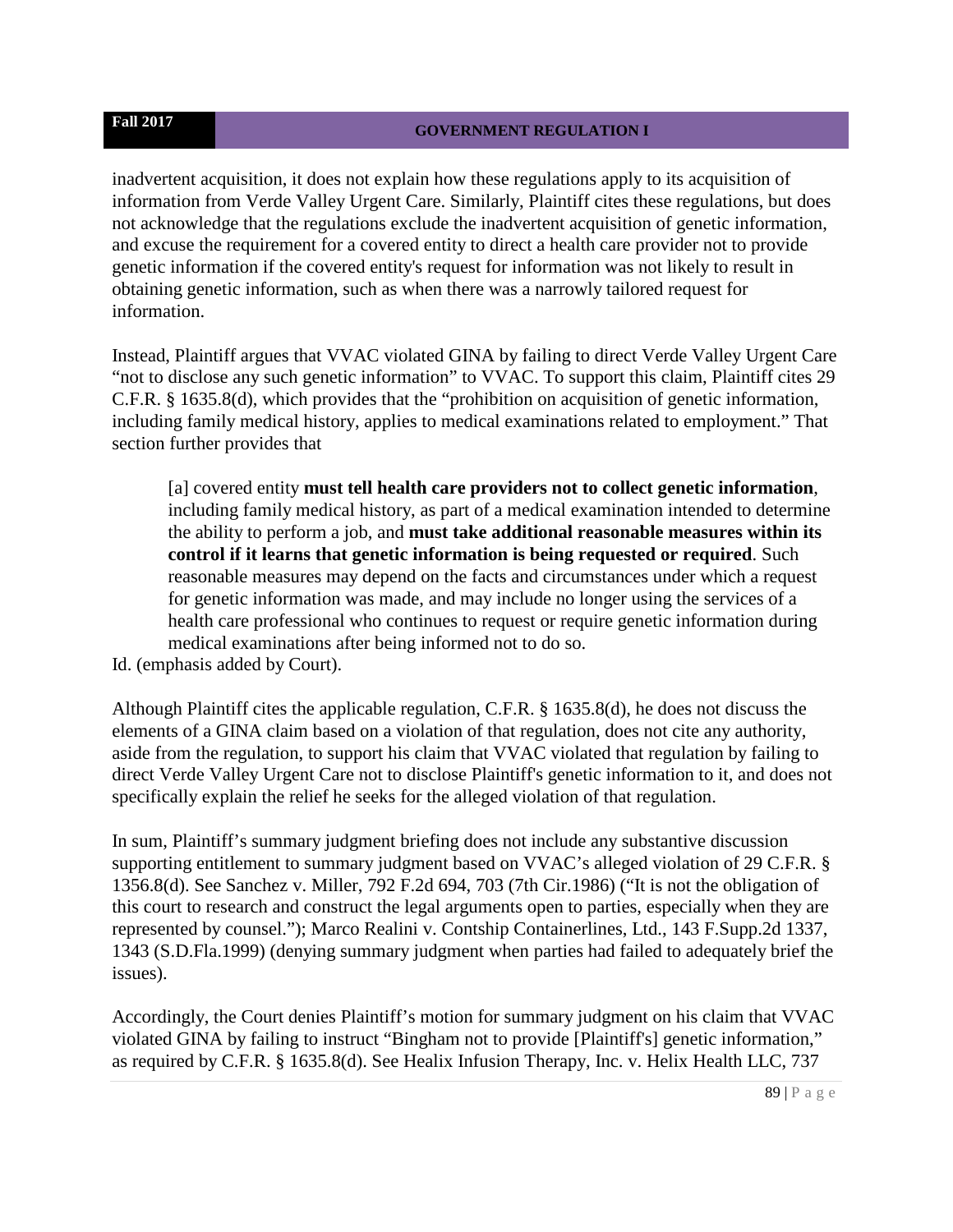F.Supp.2d 648, 658 (S.D.Tex.2010) (denying the plaintiff's motion for summary judgment for failure to include any substantive discussion or proof supporting entitlement to a permanent injunction or specific performance).

Similarly, the Court denies VVAC's motion for summary judgment because it has failed to show that it is entitled to judgment as a matter of law on this claim. See Sanchez, 792 F.2d at 703; Marco Realini, 143 F.Supp.2d at 1343. VVAC makes a conclusory argument that the requirements contained in C.F.R. § 1635.8(d) exceeded the EEOC's rule-making authority, but does not provide any analysis of relevant legal authority to support that assertion or to support its claim that it is entitled to summary judgment on that basis. (Doc. 49 at 15.)

C. GINA's Definition of "Genetic Information"

In their motions, the parties do not address whether the information that VVAC received from Verde Valley Urgent Care is "genetic information," as defined in GINA. The information at issue is Plaintiff's notation on his family medical history that a "grandpa" had "cancer." There is no other family medical information included in the "Health and Occupational History and Physical Exam" form that Plaintiff completed for the Verde Valley Urgent Care examination.

"Genetic information" is defined under GINA as information about (1) an individual's genetic tests; (2) the genetic tests of family members of an individual; or (3) the manifestation of a disease or disorder in family members of an individual. 42 U.S.C. § 2000ff(4). The regulations issued by the EEOC clarify that the phrase "manifestation of a disease or disorder in family members" refers to an employee's "family medical history," interpreted in accordance with its normal understanding as used by medical providers. 29 C.F.R.  $\S$  1635.3(c)(iii).

GINA is intended to prohibit employers from making a "predictive assessment concerning an individual's propensity to get an inheritable genetic disease or disorder based on the occurrence of an inheritable disease or disorder in [a] family member." Poore v. Peterbilt of Bristol, LLC, 852 F.Supp.2d 727, 730 (W.D.Va.2012) (quoting H.R.Rep. No. 110–28, pt. 3, at 70 (2007), 2008 U.S.C.C.A.N. 112, 141).

Family medical history was included in the definition of "genetic information" because Congress understood that employers could potentially use family medical history as a "surrogate for genetic traits." Poore, 852 F.Supp.2d at 730 (quoting H.R.Rep. No. 110–28, pt. 1, at 36 (2007), 2008 U.S.C.C.A.N. 66, 80). However, "the fact that an individual family member has been diagnosed with a disease or disorder is not considered 'genetic information' if 'such information is taken into account only with respect to the individual in which such disease or disorder occurs and not as genetic information with respect to any other individual." Poore, 852 F.Supp.2d at 731 (quoting H.R.Rep. No. 110–28, pt. 2, at 27 (2007), 2008 U.S.C.C.A.N. 101, 105; Regulations Under the Genetic Information Nondiscrimination Act of 2008, 75 Fed.Reg. 68,917 (Nov. 9,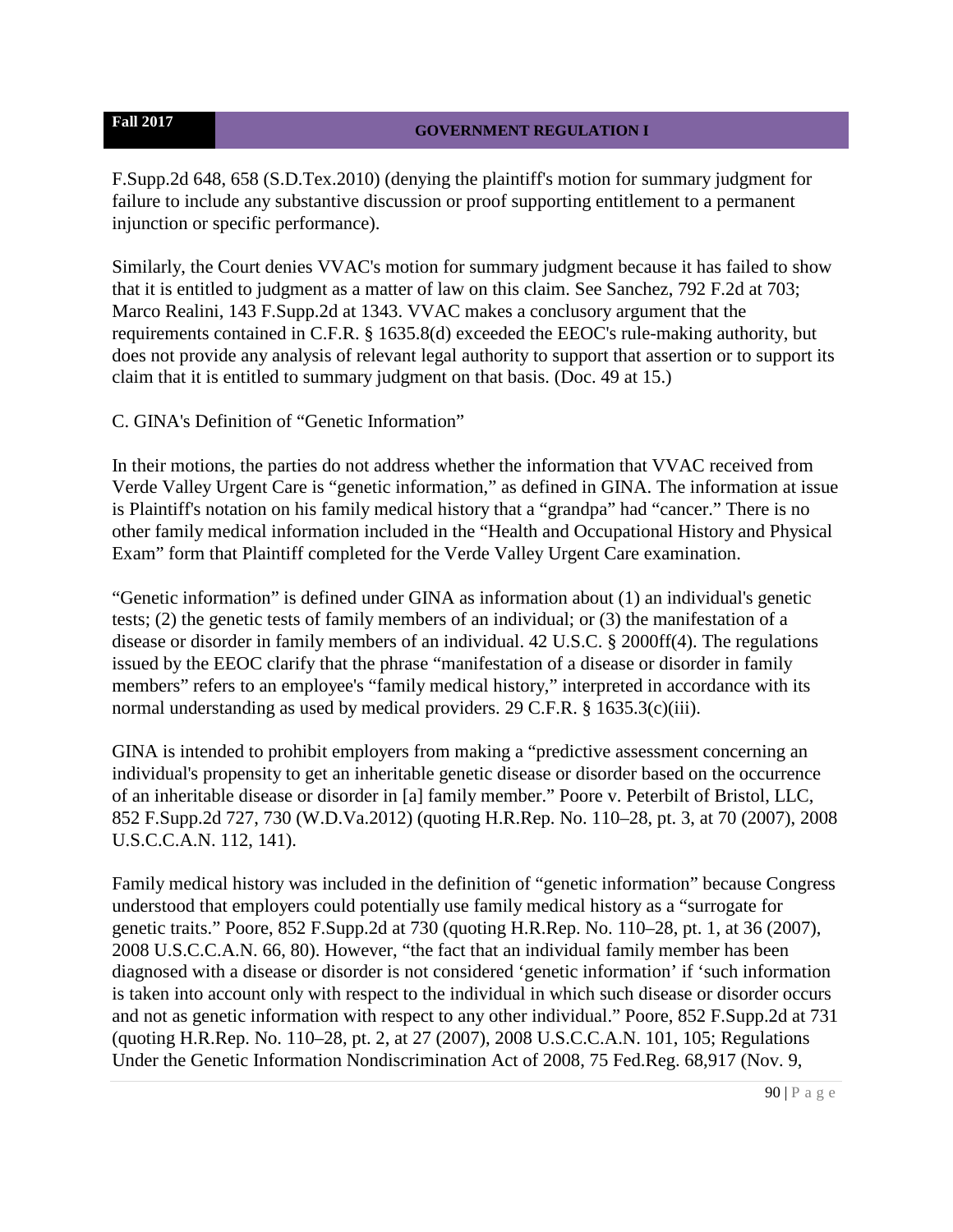### 2010)).

Here, although the "Health and Occupational History and Physical Exam" form requested family medical history, there is nothing in the record that suggests that this information was "taken into account" with respect to Plaintiff. Plaintiff alleged disability based on an injury, not a "manifestation of a disease or disorder," and Dr. Bingham's contemporaneous notes state that Plaintiff's family history is "unremarkable."

Plaintiff does not argue that any information from his family medical history was considered or used in any manner as part of his examination or for any employment decision. Instead, he simply argues for strict liability any time an employer receives information about an employee's family medical history. Because the parties have not addressed this issue, and because it appears from the record that there is a genuine issue of fact whether the information VVAC received from Verde Valley Urgent Care is "genetic information," the Court denies both motions for summary judgment on Plaintiff's GINA claims.

### D. Definition of an Employer under GINA

Finally, Plaintiff alleges that VVAC was an employer under GINA and that it violated GINA by requiring Plaintiff to disclose family medical history pursuant to its "policy or practice regarding medical examinations" that required employees to disclose family history. (Doc. 1 at 10.) In its motion for summary judgment, VVAC asserts that it did not request Dr. Bingham to collect Plaintiff's genetic information and that Verde Valley Urgent Care is an independent contractor and not an employer under GINA. (Doc. 40 at 14–15.) GINA defines an employer as a person employing a sufficient number of employees, and "any agent of such a person." 42 U.S.C. § 2000ff(2)(B)(i) (adopting the definition of employer in Title VII, 42 U.S.C. § 2000e(b)); 42 U.S.C. § 2000e(b)

In his reply in support of his motion for summary judgment, Plaintiff, for the first time, asserts that VVAC is liable for a GINA violation under an agency theory. Specifically, Plaintiff argues that Verde Valley Urgent Care was an agent of VVAC and, therefore, an employer under GINA. (Doc. 52 at 11.) In support of that argument, Plaintiff asserts that Verde Valley Urgent Care was VVAC's agent because "Verde Valley Urgent Care performed fit-to-work physicals on [VVAC] employees—during which it requested family medical history—and then advised [VVAC] if employees could perform the essential functions of their job."

Plaintiff, however, does not address the elements of his GINA claim, and does not cite any authority addressing the definition of "agent" as used in § 2000e(b), and incorporated in GINA. In short, Plaintiff's summary judgment briefing fails to include any substantive discussion supporting entitlement to relief based on a GINA violation premised on its theory that Verde Valley Urgent Care was VVAC's agent. As the moving party, Plaintiff "bears the initial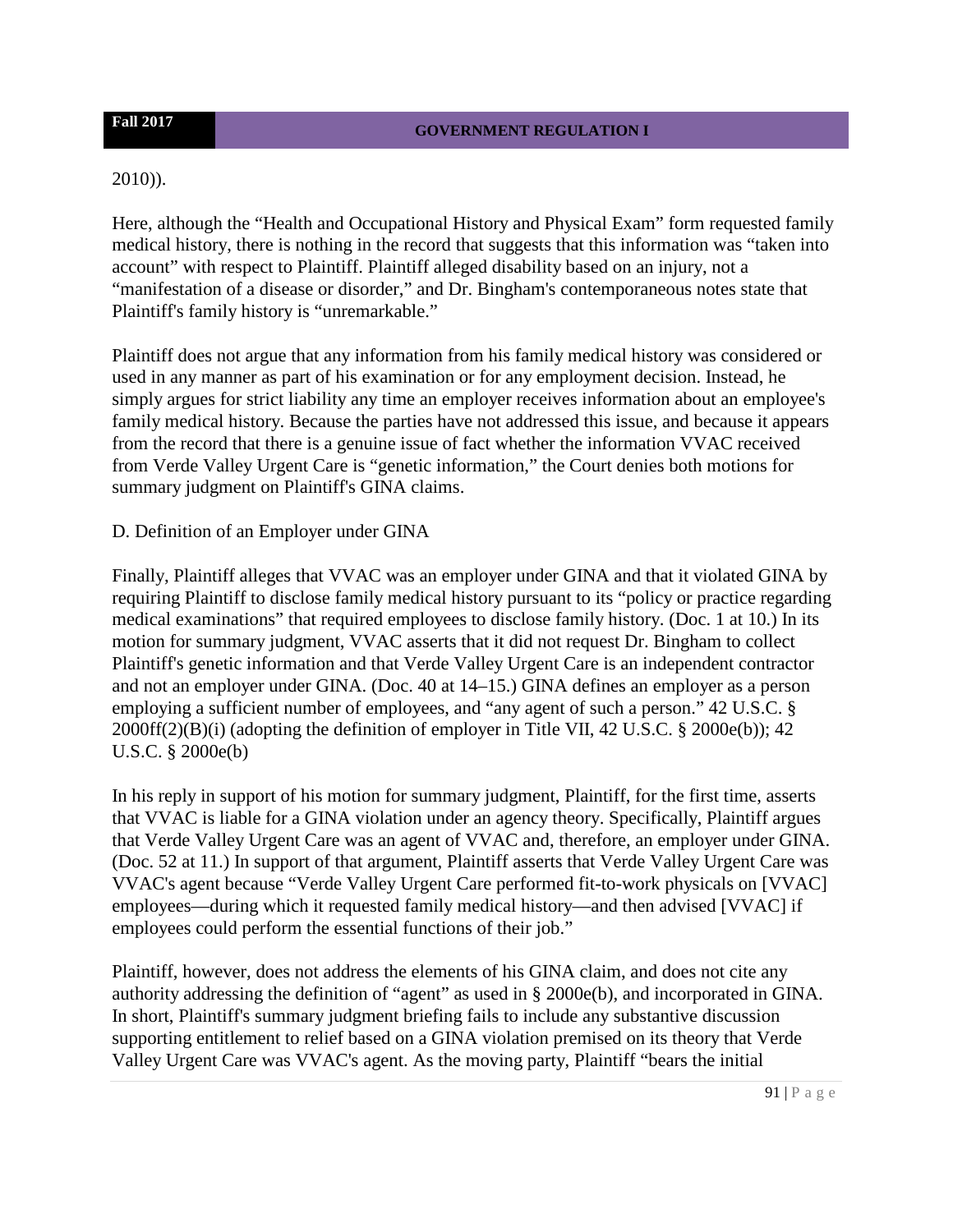responsibility of informing the district court of the basis for [his] motion, and identifying those portions of the [record, including pleadings, discovery materials and affidavits], which it believes demonstrate the absence of a genuine [dispute] of material fact." Celotex Corp., 477 U.S. at 323. Because Plaintiff has not met his initial burden, the Court denies Plaintiff's motion for summary judgment on his claim that VVAC is liable for Verde Valley Urgent Care's acquisition of Plaintiff's genetic information because Verde Valley Urgent Care was its agent. See Sanchez, 792 F.2d at 703; Marco Realini, 143 F.Supp.2d at 1343.

The Court also denies VVAC's motion for summary judgment on the GINA claim based on its assertion that a "private physician" is not an employer under GINA. (Doc. 40 at 15.) Although VVAC asserts that GINA does not apply because it did not request genetic information, and because Verde Valley Urgent Care or Dr. Bingham are not employers under GINA, it does not address GINA's definition of an employer, which includes an employer's agent, does not address the elements to establish a claim under GINA, or explain why it is entitled judgment as a matter of law on Plaintiff's GINA claim. See Sanchez, 792 F.2d at 703; Marco Realini, 143 F.Supp.2d at 1343.

Accordingly, the Court denies both Plaintiff's and Defendant's motions for summary judgment on Plaintiff's GINA claims.

### VI. Punitive Damages

The complaint generally seeks "punitive damages," without specifying on which counts of the complaint Plaintiff seeks such damages or citing any particular statute in support of that request. (Doc. 1 at 10.) Defendant requests summary judgment on Plaintiff's claim for punitive damages. (Doc. 40 at 16.) Defendant states that punitive damages are recoverable under the ADA, the Rehabilitation Act, and GINA, and that those damages are governed by 42 U.S.C. § 1981a(b). (Doc. 40 at 16.) The statute allows for punitive damages in cases in which the defendant has engaged in discriminatory acts "with malice or with reckless indifference" to the rights of the plaintiff. 42 U.S.C. § 1981a(b)(1). Defendant argues that Plaintiff has not presented any evidence of malice or reckless indifference. (Doc. 40 at 16 (citing Kolstad v. Amer. Dental Ass'n., 527 U.S. 526, 119 S.Ct. 2118, 144 L.Ed.2d 494).)

In Kolstad, the Supreme Court explained that in § 1981a "Congress plainly sought to impose two standards of liability—one for establishing a right to compensatory damages and another, higher standard that a plaintiff must satisfy to qualify for an award of punitive damages." 527 U.S. at 534. Thus, for an award of punitive damages, an "employer must act with 'malice or reckless indifference to the [plaintiff's] federally protected rights.' " Id. at 535 (quoting 42 U.S.C. § 1981a(b)(1)) (alteration and emphasis in original).

The Court further explained that the terms "malice" and "reckless indifference" pertain to "the employer's knowledge that it may be acting in violation of federal law, not its awareness that it is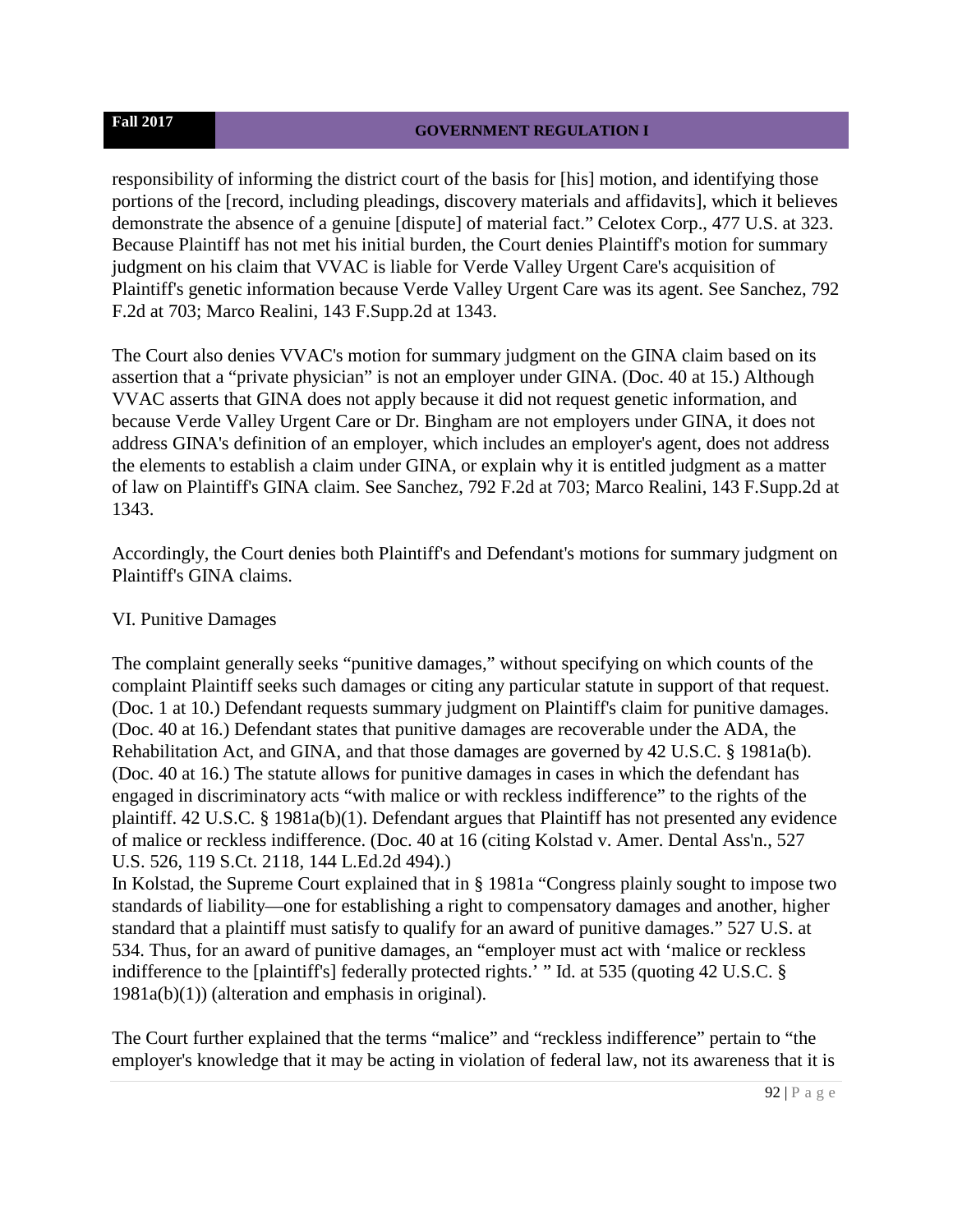engaging in discrimination." Id. at 535. Therefore, under this standard, "an employer must at least discriminate in the face of a perceived risk that its actions will violate federal law to be liable in punitive damages." Id. at 536.

Plaintiff does not dispute that to support his claim for punitive damages he must establish that Defendant acted with "malice or reckless indifference" to his rights. Indeed, Plaintiff cites cases applying this standard from Kolstad. (Id.) Instead, Plaintiff argues that punitive damages are appropriate because Moore "had attended more training than any other employee at Verde Valley and that Moore had provided ADA training to other Verde Valley employees." To support this assertion, Plaintiff cites Moore's deposition testimony in which she states that she attended seminars at which the ADA was discussed, and that she provided some training to other VVAC employees by "talking with them" and directing them to resources on a website. (Id. at 21). She also testified that she learned "most of [her] stuff about the [ADA]" at an EMS management training course at which they discussed the ADA for "a half an hour to an hour." (Id. at 16–17.) She also testified that she did not know of the ADAAA (Id. at 18) or the Rehabilitation Act.

Moore's testimony that she had received some training on the ADA and that she provided some ADA training to other VVAC employees may show that she "knew of or [was] familiar with antidiscrimination laws," EEOC v. Autozone, Inc., 707 F.3d 824, 835 (7th Cir.2012), but it does not establish that when she terminated Plaintiff she acted "in the face of a perceived risk that [her] actions [would] violate federal law." See Koldstad, 527 U.S. at 536. Plaintiff does not argue that any other evidence supports his claim for punitive damages.

This evidence is not sufficient to establish that Defendant acted with "malice" or "reckless indifference" to Plaintiff's rights. If accepted, Plaintiff's argument that knowledge of antidiscrimination laws is sufficient to establish a claim for punitive damages "would reduce the incentive for employers to implement antidiscrimination programs .... [and would] likely exacerbate concerns among employers that § 1981a's 'malice' and 'reckless indifference' standard penalizes those employers who educate themselves and their employees on [antidiscrimination law]." Kolstad, 527 U.S. at 544 (discussing an employer's vicarious liability for punitive damages).

As the Court explained, "[d]issuading employers from implementing programs or policies to prevent discrimination in the workplace is directly contrary to the purposes underlying Title VII. The statute's 'primary objective' is 'a prophylactic one,' it aims, chiefly, 'not to provide redress but to avoid harm.' " Id. at 545 (citations omitted.) Thus, authorizing punitive damages in this case based on Moore's testimony that she had some training on antidiscrimination laws, and provided some training to other VVAC employees, would undermine the policies underlying § 1981a.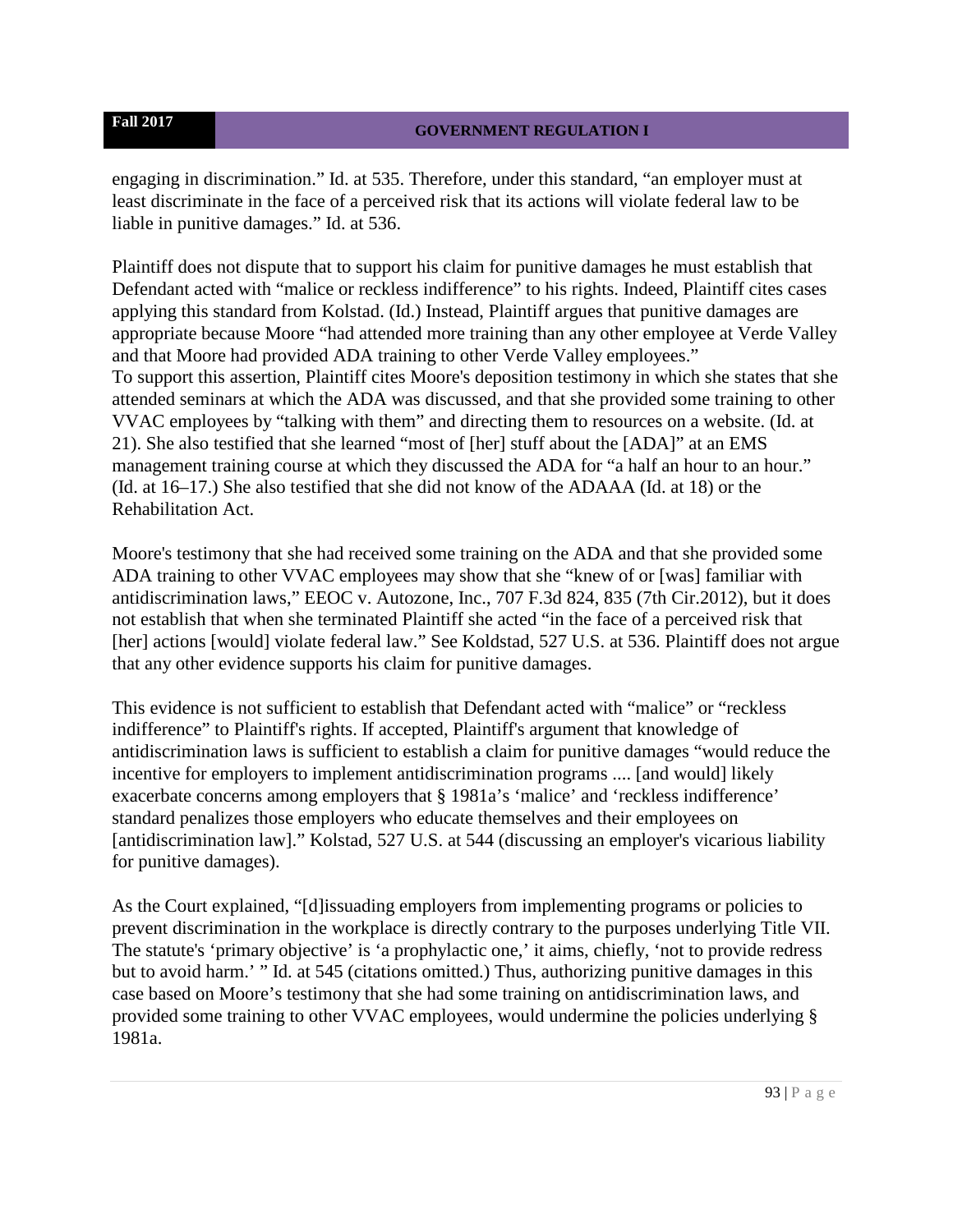Therefore, the Court finds that punitive damages are not authorized under § 1981a(b)(1), and Defendant is entitled to judgment as a matter of law on Plaintiff's demand for punitive damages.

### **Friedman v. Southern Cal. Permanente Medical Group 102 Cal.App.4th 39 (Cal. App. 2002)**

### I. INTRODUCTION

Jerold Daniel Friedman (plaintiff) appeals from a judgment entered after the general demurrers of Southern California Permanente Medical Group, Kaiser Foundation Hospitals, and Kaiser Foundation Health Plan, Inc. (defendants) were sustained without leave to amend. In the published portion of this opinion, we resolve the question of whether veganism is a "religious creed" within the meaning of the California Fair Employment and Housing Act (FEHA), Government Code section 12940. We conclude veganism is not a "religious creed" within the meaning of the FEHA. Accordingly, we affirm the judgment.

B. The Complaint's Allegations of Religious Creed Discrimination

. . . . The trial court concluded veganism was not a religious creed within the meaning of the FEHA. In his original complaint, plaintiff alleged as follows. He is a strict vegan. Further, he alleged:

"As a strict Vegan, [plaintiff] fervently believes that all living beings must be valued equally and that it is immoral and unethical for humans to kill and exploit animals, even for food, clothing and the testing of product safety for humans, and that such use is a violation of natural law and the personal religious tenets on which [plaintiff] bases his foundational creeds. He lives each aspect of his life in accordance with this system of spiritual beliefs. As a Vegan, and his beliefs [sic], [plaintiff] cannot eat meat, dairy, eggs, honey or any other food which contains ingredients derived from animals. Additionally, [plaintiff] cannot wear leather, silk or any other material which comes from animals, and cannot use any products such as household cleansers, soap or toothpaste which have been tested for human safety on animals or derive any of their ingredients from animals. This belief system[ ] guides the way that he lives his life. [Plaintiff's] beliefs are spiritual in nature and set a course for his entire way of life; he would disregard elementary selfinterest in preference to transgressing these tenets. [Plaintiff] holds these beliefs with the strength of traditional religious views, and has lived in accordance with his beliefs for over nine (9) years. As an example of the religious conviction that [plaintiff] holds in his Vegan beliefs, [plaintiff] has even been arrested for civil disobedience actions at animal rights demonstrations. This Vegan belief system guides the way that [plaintiff] lives his life. These are sincere and meaningful beliefs which occupy a place in [plaintiff's] life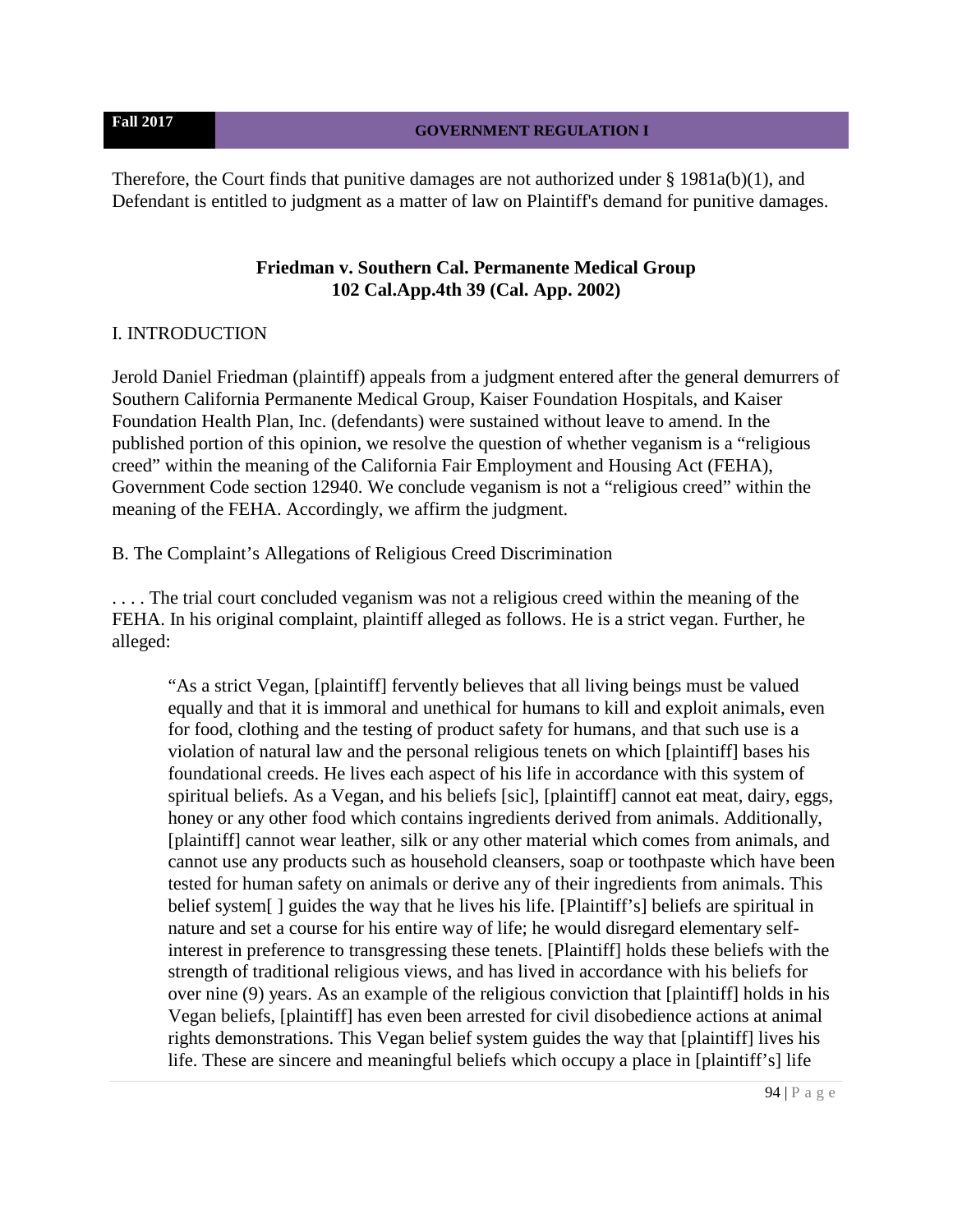parallel to that filled by God in traditionally religious individuals adhering to the Christian, Jewish or Muslim Faiths."

Plaintiff was hired by a temporary agency to work for defendants as a computer contractor. He worked at a pharmaceutical warehouse owned by defendants. He had no contact with any of defendants' patients. Plaintiff alleged it was not anticipated that he ever would have contact with any of defendants' patients. Defendants offered plaintiff a permanent position with Kaiser. A written contract was prepared. Subsequently, however, plaintiff was advised "that to finish the process of becoming an employee he would need [a] mumps vaccine." Plaintiff could not be vaccinated with the mumps vaccine because it is grown in chicken embryos. To be vaccinated, it was alleged, "would violate [plaintiff's] system of beliefs and would be considered immoral by [him]." When plaintiff refused to be vaccinated with the mumps vaccine, defendants withdrew the employment offer.

## C. The FEHA and Differing Definitions of Religion

## 1. The FEHA

The elements of a religious creed discrimination claim are that: the plaintiff had a bona fide religious belief; the employer was aware of that belief; and the belief conflicted with an employment requirement.

With respect to the first element, possession of a bona fide religious belief, section 12940, subdivision (a) states in part: "It shall be an unlawful employment practice ... [¶] (a) For an employer, because of the ... religious creed ... of any person, to refuse to hire or employ the person ... or to bar or to discharge the person from employment ... or to discriminate against the person in compensation or in terms, conditions, or privileges of employment."

Further, section 12940, subdivision (1), states in part: "It shall be an unlawful employment practice ... [¶] ... [¶] ( l) For an employer ... to refuse to hire or employ a person ... because of a conflict between the person's religious belief or observance and any employment requirement, unless the employer ... demonstrates that it has explored any available reasonable alternative means of accommodating the religious belief or observance ..., but is unable to reasonably accommodate the religious belief or observance without undue hardship...."

Definition of the terms "religious belief or observance" and "religious creed" are provided in a statute and in a regulation. Section 12940, subdivision ( l) defines religious belief as follows:

"**Religious belief or observance, as used in [section 12940], includes, but is not limited to, observance of a Sabbath or other religious holy day or days, and reasonable time necessary for travel prior and subsequent to a religious observance."**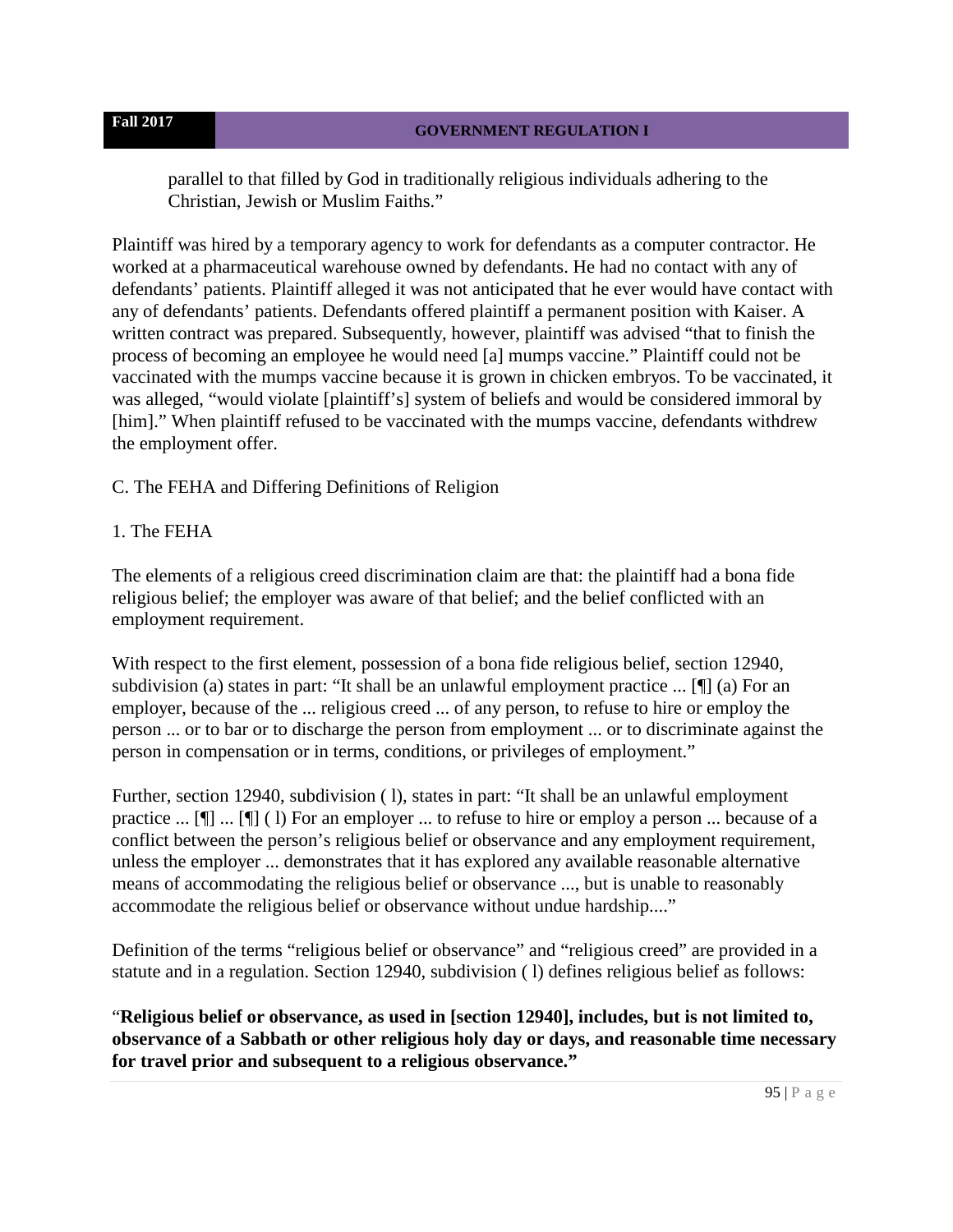**Further description of the scope of the religious belief protection in the FEHA is found in section 12926, subdivision (o), which states: "As used in this part in connection with unlawful practices, unless a different meaning clearly appears from the context: [¶] ... [¶] ( o) 'Religious creed,' 'religion,' 'religious observance,' 'religious belief,' and 'creed' include all aspects of religious belief, observance, and practice**."

The administrative agency charged with enforcing the FEHA, the Fair Employment and Housing Commission, has also enacted a regulation defining "religious creed." California Code of Regulations, title 2, section 7293.1 (regulation 7293.1), defines "religious creed" as follows: "'**Religious creed' includes any traditionally recognized religion as well as beliefs, observations, or practices which an individual sincerely holds and which occupy in his or her life a place of importance parallel to that of traditionally recognized religions**."

Consistent with regulation 7293.1, plaintiff argues that his commitment to a vegan lifestyle occupies a place in his life parallel to that of traditionally recognized religions. Regulation 7293.1, by its express terms, reflects the notion that religious creed extends beyond traditionally recognized religions to encompass beliefs, observations, or practices occupying a parallel place of importance "to that of traditionally recognized religions" in an individual's life. As will be discussed later, that concept of religion originates from two United States Supreme Court cases involving conscientious objection to military service— United States v. Seeger (1965) 380 U.S. 163, 164–188, 85 S.Ct. 850, 13 L.Ed.2d 733, and Welsh v. United States (1970) 398 U.S. 333, 335–344, 90 S.Ct. 1792, 26 L.Ed.2d 308.

### 2. California Decisional Authority

We have not found any Department of Fair Employment and Housing decision or any California judicial authority construing "religious creed" within the meaning of the FEHA or regulation 7293.1. But California courts have grappled with the question of what constitutes a religion in other contexts. We discuss several of those decisions.

In Smith v. Fair Employment & Housing Com. (1996) 12 Cal.4th 1143, the California Supreme Court, in a plurality opinion authored by Associate Justice Kathryn Mickle Werdegar, observed that a religious belief is something other than "a philosophy or a way of life." Justice Werdegar further noted, "'[R]eligious beliefs need not be acceptable, logical, consistent, or comprehensible to others in order to merit First Amendment protection.'

In a frequently cited opinion, Fellowship of Humanity v. Co. Alameda (1957), the Court of Appeal, in an opinion authored by then Presiding Justice Raymond Peters, discussed at length the meaning of "religious worship" in a property tax exemption case. Presiding Justice Peters observed: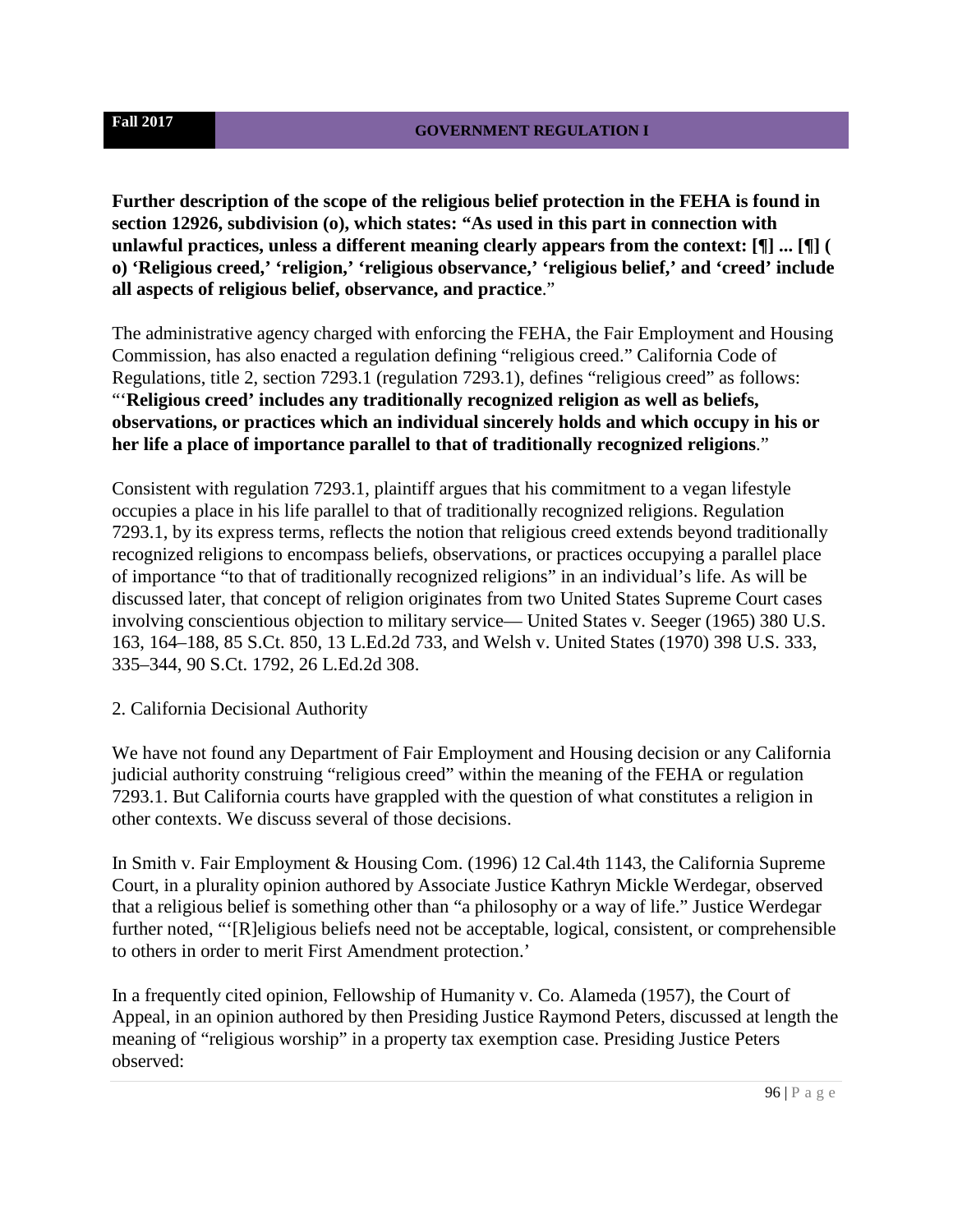"[T]here are forms of belief generally and commonly accepted as religions and whose adherents ... practice what is commonly accepted as religious worship, which do not include or require as essential the belief in a deity. Taoism, classic Buddhism, and Confucianism, are among these religions."

Presiding Justice Peters found that dictionary definitions, decisional authority, and the views of scholars were not particularly helpful in resolving the issue before the court. Presiding Justice Peters then reasoned:

"[T]he only [proper] inquiry ... is the objective one of whether or not the belief occupies the same place in the lives of its holders that the orthodox beliefs occupy in the lives of believing majorities, and whether a given group that claims the exemption conducts itself the way groups conceded to be religious conduct themselves. The content of the belief, under such test, is not a matter of governmental concern. Under this test the belief or nonbelief in a Supreme Being is a false factor. The only way the state can determine the existence or nonexistence of 'religious worship' is to approach the problem objectively. It is not permitted to test validity of, or to compare beliefs. This simply means that 'religion' fills a void that exists in the lives of most men. Regardless of why a particular belief suffices, as long as it serves this purpose, it must be accorded the same status of an orthodox religious belief."

Presiding Justice Peters concluded:

**"[T]he proper interpretation of the terms 'religion' or 'religious' in tax exemption laws should not include any reference to whether the beliefs involved are theistic or nontheistic. Religion simply includes: (1) a belief, not necessarily referring to supernatural powers; (2) a cult, involving a gregarious association openly expressing the belief; (3) a system of moral practice directly resulting from an adherence to the belief; and (4) an organization within the cult designed to observe the tenets of belief."** 

In Young Life Campaign v. Patino (1981) 122 Cal.App.3d 559, 561, 176 Cal.Rptr. 23, the Court of Appeal for the Third Appellate District considered whether an organization was a "church" within the meaning of the Unemployment Insurance Code. The court adopted an approach used by the Internal Revenue Service to determine what is a "church," which the Court of Appeal described as follows:

"Rather than defining 'church,' the IRS admits its inability to formulate a definition, and applies criteria derived from the forms and practices observed in recognized churches, without giving controlling weight to any. [Citation.]" (Id. at pp. 574–575, 176 Cal.Rptr.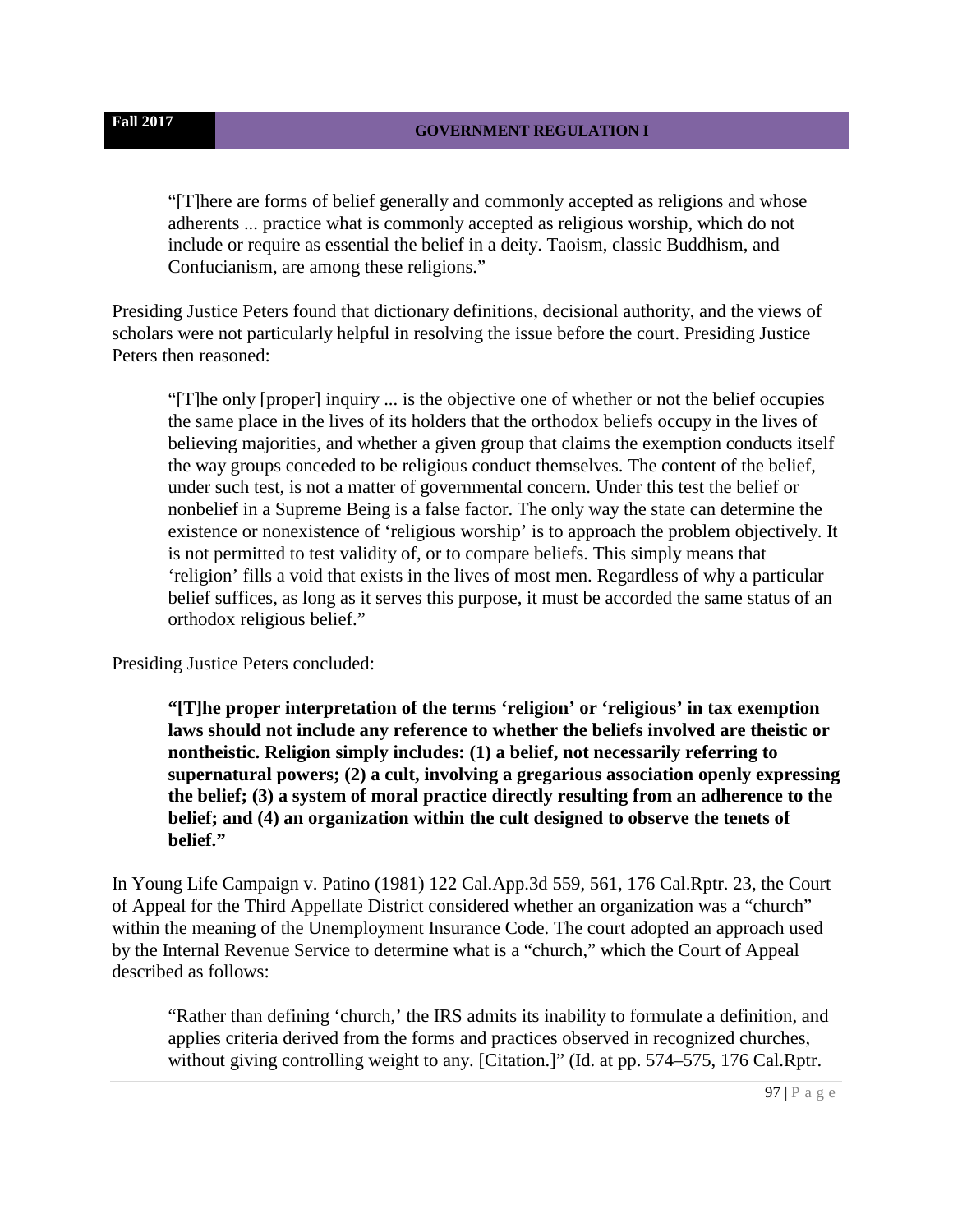23, fn. omitted.) The criteria for defining a church applied by the Internal Revenue Service were set forth in a footnote and included: "'(1) a distinct legal existence, (2) a recognized creed and form of worship, (3) a definite and distinct ecclesiastical government, (4) a formal code of doctrine and discipline, (5) a distinct religious history, (6) a membership not associated with any other church or denomination, (7) a complete organization of ordained ministers ministering to their congregants, (8) ordained ministers selected after completing prescribed courses of study, (9) a literature of its own, (10) established places of worship, (11) regular congregations, (12) regular religious services, (13) Sunday schools for the religious instruction of the young, (14) schools for the preparation of its ministers.'"

These California decisions point away from a strictly theistic definition of religion. A belief in a Supreme Being is not required. Among the factors to be considered are whether the belief system occupies in a person's life a place parallel to that of God in recognized religions and whether it addresses ultimate concerns thereby filling a void in the individual's life. Notably, in considering the concept of religion, California courts have consistently looked to federal authority. In accordance with that practice, we turn to federal decisions defining religion in varying constitutional, statutory, and regulatory contexts.

3. United States Supreme Court Cases

a. The original theistic view of religion and the development of a broader perspective

Historically, the United States Supreme Court at first adopted a theistic definition of religion. In the nineteenth century, for example, in Davis v. Beason, supra, 133 U.S. at page 342, 10 S.Ct. 299, the court stated: "The term 'religion' has reference to one's views of his relations to his Creator, and to the obligations they impose of reverence for his being and character, and of obedience to his will." (See also United States v. Macintosh (1931) 283 U.S. 605, 633–634, 51 S.Ct. 570, 75 L.Ed. 1302 [dis. opn. of Hughes, C.J.], overruled, Girouard v. United States (1946) 328 U.S. 61, 69, 66 S.Ct. 826, 90 L.Ed. 1084.)

**Later, however, the United States Supreme Court took a more expansive view of religion. In Torcaso v. Watkins (1961) 367 U.S. 488, 495, 81 S.Ct. 1680, 6 L.Ed.2d 982, for example, the court noted that neither a state nor the federal government can constitutionally "aid those religions based on a belief in the existence of God as against those religions founded on different beliefs." In a footnote the court observed, "Among religions in this country which do not teach what would generally be considered a belief in the existence of God are Buddhism, Taoism, Ethical Culture, Secular Humanism and others**." (Id. at p. 495, fn. 11, 81 S.Ct. 1680.) [Torcaso, an atheist, refused to take an oath to declare his belief in God as a condition for a state license as a notary.]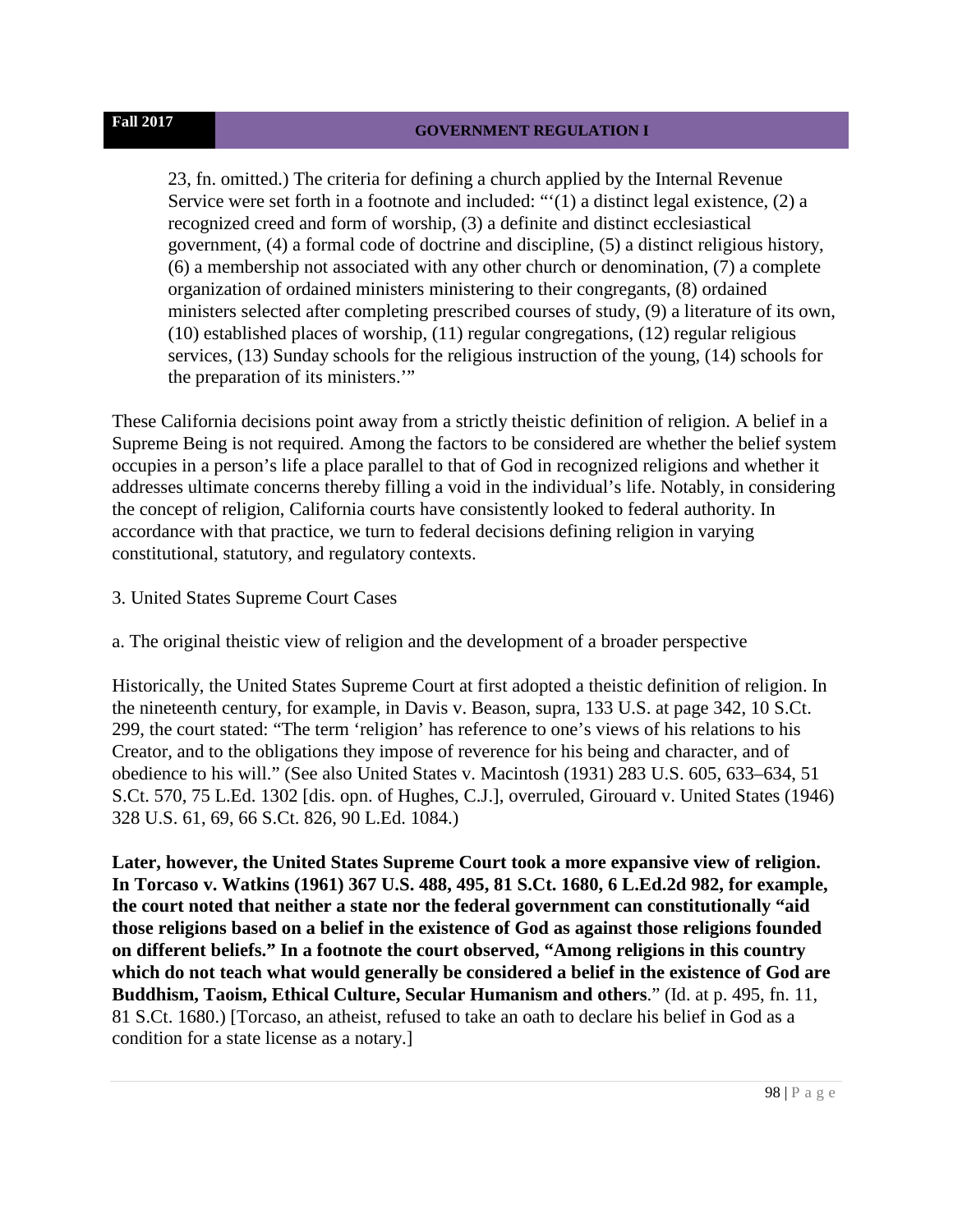## b. United States v. Seeger

In Seeger, the court concluded Congress intended that to qualify as a conscientious objector, a person needed only to "**have a conviction based upon religious training and belief...."** (United States v. Seeger, supra, 380 U.S. at p. 176, 85 S.Ct. 850.) The court construed that phrase as follows: "Within that phrase would come all sincere religious beliefs which are based upon a power or being, or upon a faith, to which all else is subordinate or upon which all else is ultimately dependent. The test might be stated in these words: **A sincere and meaningful belief which occupies in the life of its possessor a place parallel to that filled by the God of those admittedly qualifying for the exemption comes within the statutory definition**." The Supreme Court concluded, "This construction avoids imputing to Congress an intent to classify different religious beliefs, exempting some and excluding others, and is in accord with the wellestablished congressional policy of equal treatment for those whose opposition to service is grounded in their religious tenets."

In Seeger, the court held that a potential draftee who could not definitively declare that he believed in a Supreme Being, but who strongly concluded, with the strength of a more traditional religious conviction, that killing in war was wrong, immoral, and unethical, qualified as a conscientious objector. The court stated: "In summary, Seeger professed 'religious belief' and 'religious faith.' He did not disavow any belief 'in a relation to a Supreme Being'; indeed he stated that 'the cosmic order does, perhaps, suggest a creative intelligence.' He decried the tremendous 'spiritual' price man must pay for his willingness to destroy human life. In light of his beliefs and the unquestioned sincerity with which he held them, we think the Board, had it applied the test we propose today, would have granted him the exemption. **We think it clear that the beliefs which prompted his objection occupy the same place in his life as the belief in a traditional deity hold in the lives of his friends, the Quakers**."

### c. Welsh v. United States

Section 6(j) of the Universal Military Training and Service Act was again discussed by the United States Supreme Court in 1970, in Welsh v. United States, supra, 398 U.S. at pages 338– 344, 90 S.Ct. 1792. The Welsh court elaborated on Seeger as follows: "The [Seeger] Court's principal statement of its test for determining whether a conscientious objector's beliefs are religious within the meaning of [section] 6(j) was as follows: 'The test might be stated in these words: **A sincere and meaningful belief which occupies in the life of its possessor a place parallel to that filled by the God of those admittedly qualifying for the exemption comes within the statutory definition**.' 380 U.S., at 176, 85 S.Ct. 850[ ].[¶]

Most of the great religions of today and of the past have embodied the idea of a Supreme Being or a Supreme Reality—a God—who communicates to man in some way a consciousness of what is right and should be done, of what is wrong and therefore should be shunned. If an individual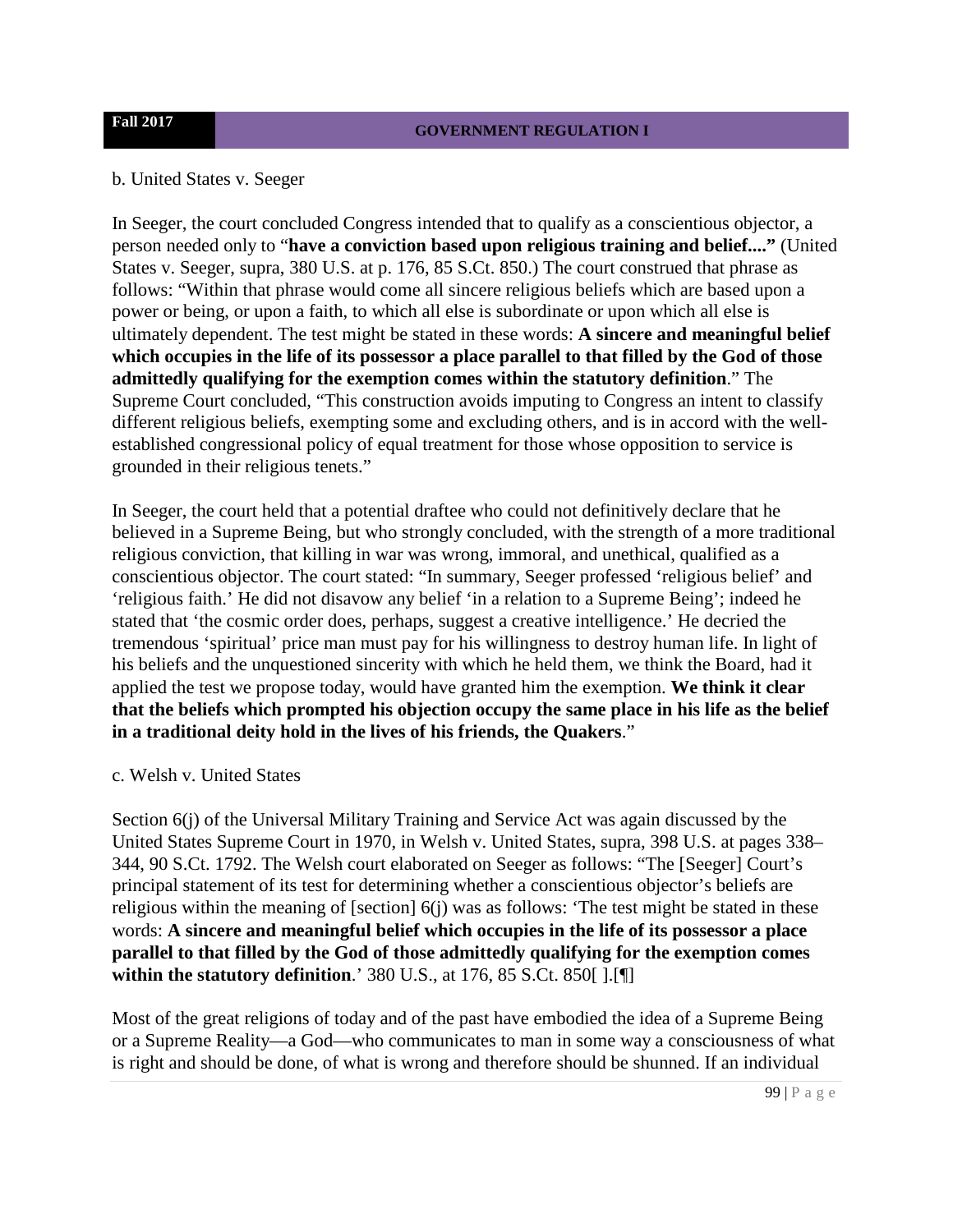deeply and sincerely holds beliefs that are purely ethical or moral in source and content but that nevertheless impose upon him a duty of conscience to refrain from participating in any war at any time, those beliefs certainly occupy in the life of that individual 'a place parallel to that filled by ... God' in traditionally religious persons. Because his beliefs function as a religion in his life, such an individual is as much entitled to a 'religious' conscientious objector exemption under [section] 6(j) as is someone who derives his conscientious opposition to war from traditional religious convictions." (Welsh v. United States, supra, 398 U.S. at pp. 339–340, 90 S.Ct. 1792.)

**In Welsh, the United States Supreme Court also discussed the federal statute's exclusion of persons with "'essentially political, sociological, or philosophical views or a merely personal moral code'" from conscientious objector status**. (Welsh v. United States, supra, 398 U.S. at pp. 342–343, 90 S.Ct. 1792.) The court held:

"We certainly do not think that [section] 60(j)'s exclusion ... should be read to exclude those who hold strong beliefs about our domestic and foreign affairs or even those whose conscientious objection to participation in all wars is founded to a substantial extent upon considerations of public policy. The two groups of registrants that obviously do fall within these exclusions from the exemption are those whose beliefs are not deeply held and those whose objection to war does not rest at all upon moral, ethical, or religious principle but instead rests solely upon considerations of policy, pragmatism, or expediency." (Ibid.) The court concluded that section 6(j) "**exempts from military service all those whose consciences, spurred by deeply held moral, ethical, or religious beliefs, would give them no rest or peace if they allowed themselves to become a part of an instrument of war**."

The United States Supreme Court reversed the judgment convicting the defendant of refusing to submit to induction into the military. (Welsh v. United States, supra, 398 U.S. at p. 344, 90 S.Ct. 1792.) The defendant in Welsh, like the one in Seeger, could not definitively affirm or deny a belief in a Supreme Being. The defendant in Welsh, like the potential draftee in Seeger, preferred to leave that question open.

**But, as the United States Supreme Court explained: "[B]oth Seeger and Welsh affirmed on [their] applications [for conscientious objector status] that they held deep conscientious scruples against taking part in wars where people were killed. Both strongly believed that killing in war was wrong, unethical, and immoral, and their consciences forbade them to take part in such an evil practice. Their objection to participating in war in any form could not be said to come from a 'still, small voice of conscience'; rather, for them that voice was so loud and insistent that both men preferred to go to jail rather than serve in the Armed Forces. There was never any question about the sincerity and depth of Seeger's convictions as a conscientious objector, and the same is true of Welsh. In this regard the Court of Appeals noted, '[t]he government concedes that [Welsh's] beliefs are held with the strength**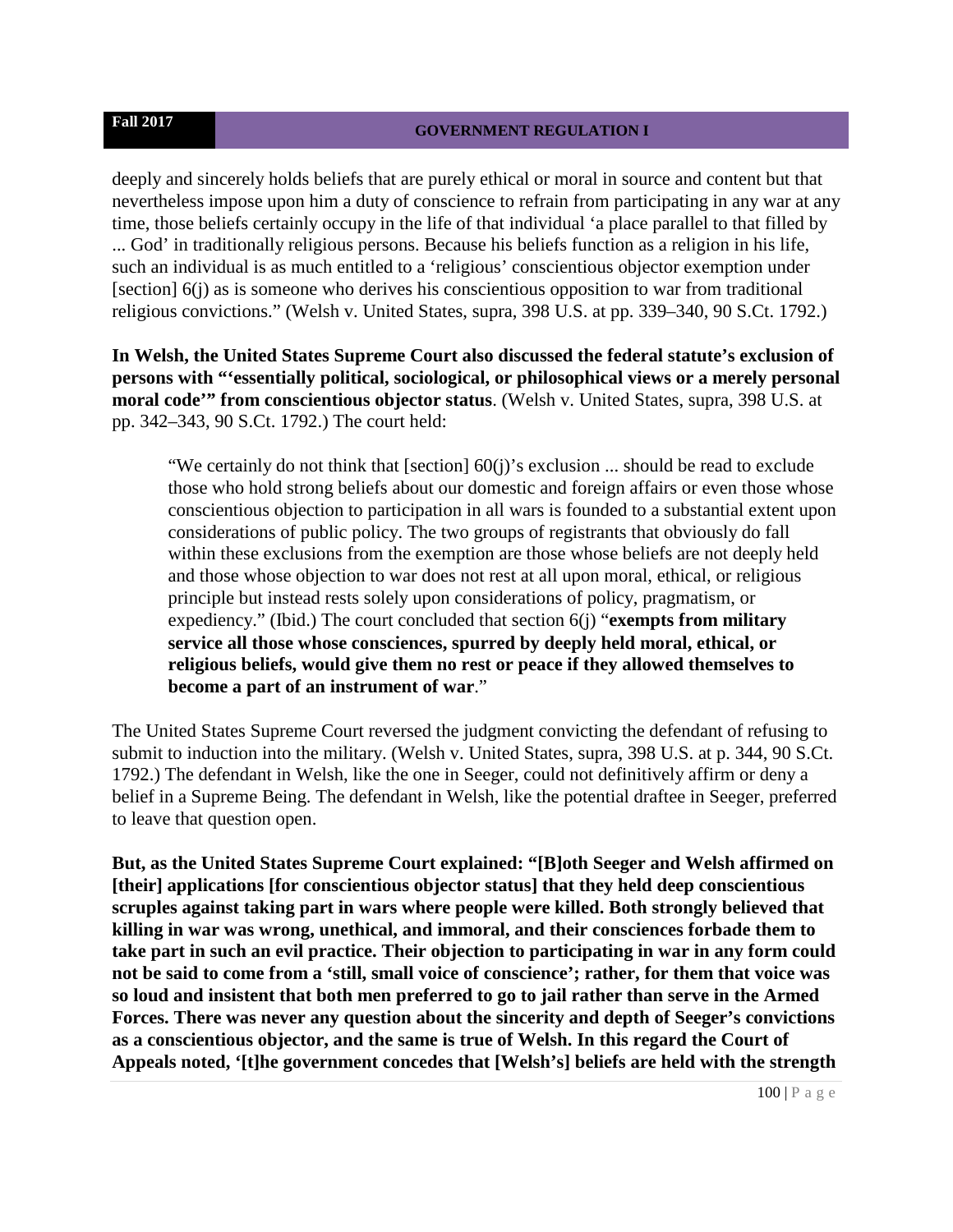### **of more traditional religious convictions. [Citation.]"**

- 4. Federal Employment Discrimination Law
- a. Statutory and regulatory authority

Title VII of the Civil Rights Act of 1964 (title VII) makes it unlawful for an employer to "discriminate against any individual with respect to his compensation, terms, conditions, or privileges of employment, because of such individual's ... religion...." (42 U.S.C. § 2000e–  $2(a)(1)$ ).

Title VII was amended in 1972 to include a definition of religion. (42 U.S.C. § 2000e(j); Trans World Airlines, Inc. v. Hardison (1977) 432 U.S. 63, 73, 97 S.Ct. 2264, 53 L.Ed.2d 113.)

As amended, the pertinent part of title VII defines religion as follows: "The term 'religion' includes all aspects of religious observance and practice, as well as belief...." (42 U.S.C. § 2000e(j).) The United States Supreme Court has held, "**The intent and effect of this definition was to make it an unlawful employment practice under [title VII] for an employer not to make reasonable accommodations, short of undue hardship, for the religious practices of his employees and prospective employees**." (Trans World Airlines, Inc. v. Hardison, supra, 432 U.S. at p. 74, 97 S.Ct. 2264; see Balint v. Carson City (9th Cir.1999) 180 F.3d 1047, 1052.)

Federal law governing "religious practices" discrimination in the employment context is drawn from the United States Supreme Court decisions in Seeger and Welsh. The applicable Equal Employment Opportunity Commission (EEOC) guideline states: "'Religious' nature of a practice or belief. [¶] In most cases whether or not a practice or belief is religious is not at issue.

However, in those cases in which the issue does exist, the [Equal Employment Opportunity] Commission will define religious practices to include moral or ethical beliefs as to what is right and wrong which are sincerely held with the strength of traditional religious views. This standard was developed in United States v. Seeger, [supra,] 380 U.S. 163, 85 S.Ct. 850, 13 L.Ed.2d 733 ... and Welsh v. United States, [supra,] 398 U.S. 333, 90 S.Ct. 1792, 26 L.Ed.2d 308.... The Commission has consistently applied this standard in its decisions. The fact that no religious group espouses such beliefs or the fact that the religious group to which the individual professes to belong may not accept such belief will not determine whether the belief is a religious belief of the employee or prospective employee...." (29 C.F.R. § 1605.1, fn. omitted.) . . . .

**We conclude that the best way to assess whether an FEHA claimant's "beliefs, observances, or practices" have "a place of importance parallel to that of traditionally recognized religions," as required by regulation 7293.1, is to utilize the objective analysis enunciated**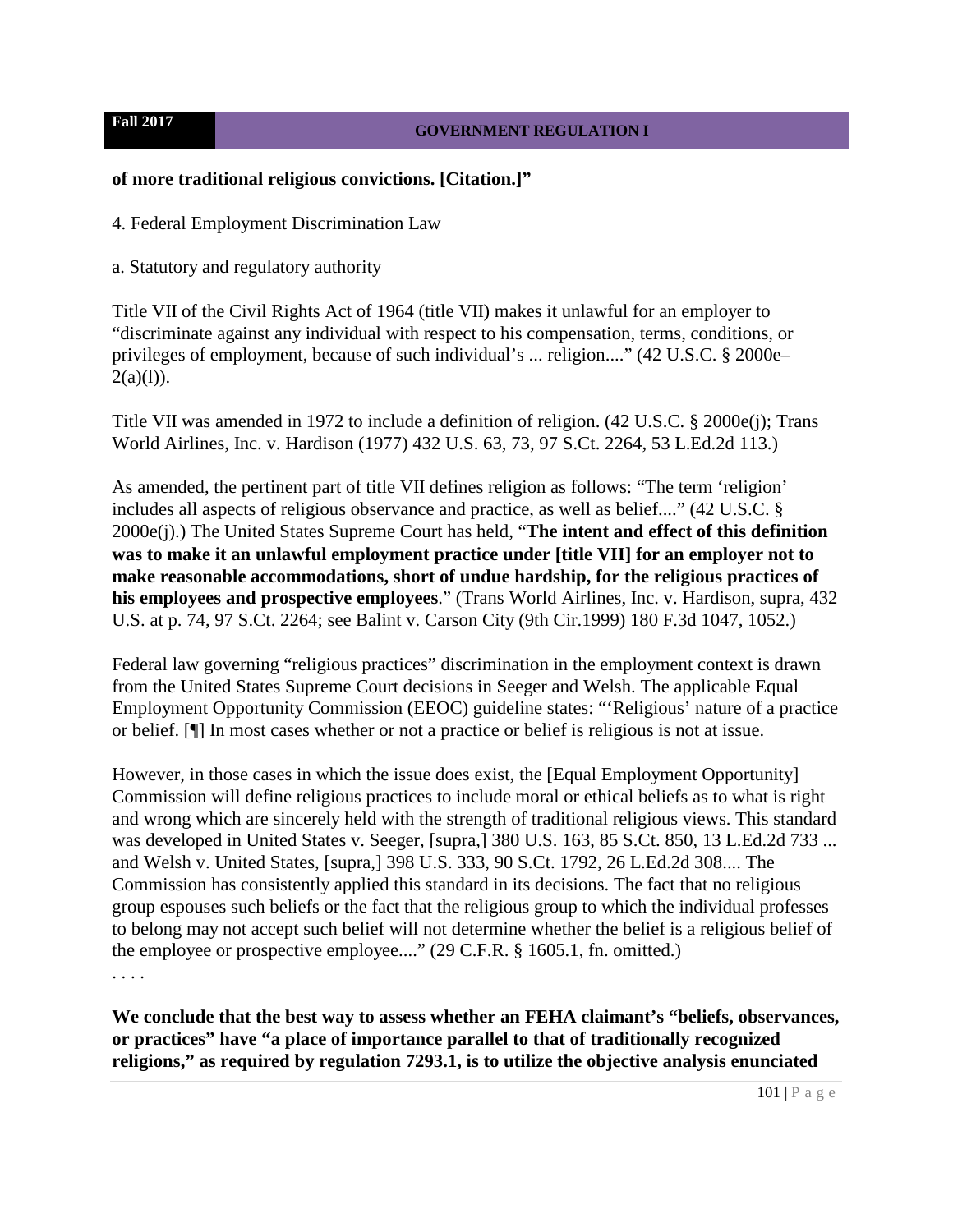## **by the Third, Ninth, Eighth, and Tenth Circuits in Africa, Wiggins, Alvarado, and Meyers.**

Flexible application of the objective guidelines identified in those cases will enable courts and administrative agencies to make the sometimes subtle distinction between a religion and a secular belief system. As noted previously, the guidelines are: "**First, a religion addresses fundamental and ultimate questions having to do with deep and imponderable matters. Second, a religion is comprehensive in nature; it consists of a belief-system as opposed to an isolated teaching. Third, a religion often can be recognized by the presence of certain formal and external signs**." (Africa v. Com. of Pa., supra, 662 F.2d at p. 1032, fn. omitted.)

We consider plaintiff's allegations in light of these three indicia. We do not question plaintiff's allegation that his beliefs are sincerely held; it is presumed as a matter of law that they are. However, we disregard conclusory allegations, for example, that plaintiff's beliefs "occupy a place in [his] life parallel to that filled by God in traditionally religious individuals adhering to the Christian, Jewish or Muslim Faiths." (Aubry v. Tri–City Hospital Dist., supra, 2 Cal.4th at pp. 966–967, 9 Cal.Rptr.2d 92, 831 P.2d 317; Moore v. Regents of University of California (1990) 51 Cal.3d 120, 125, 271 Cal.Rptr. 146, 793 P.2d 479.)

First, plaintiff believes "that all living beings must be valued equally and that it is immoral and unethical for humans to kill and exploit animals even for food, clothing and the testing of product safety for humans"; further, it is "a violation of natural law" to transgress this belief. There is no allegation or judicially noticeable evidence plaintiff's belief system addresses fundamental or ultimate questions. There is no claim that veganism speaks to: the meaning of human existence; the purpose of life; theories of humankind's nature or its place in the universe; matters of human life and death; or the exercise of faith.

There is no apparent spiritual or otherworldly component to plaintiff's beliefs. Rather, plaintiff alleges a moral and ethical creed limited to the single subject of highly valuing animal life and ordering one's life based on that perspective. While veganism compels plaintiff to live in accord with strict dictates of behavior, it reflects a moral and secular, rather than religious, philosophy. (Africa v. Com. of Pa., supra, 662 F.2d at p. 1033; Carpenter v. Wilkinson (N.D.Ohio 1996) 946 F.Supp. 522, 526.)

Second, while plaintiff's belief system governs his behavior in wide-ranging respects, including the food he eats, the clothes he wears, and the products he uses, it is not sufficiently comprehensive in nature to fall within the provisions of regulation 7293.1. Plaintiff does not assert that his belief system derives from a power or being or faith to which all else is subordinate or upon which all else depends. (United States v. Seeger, supra, 380 U.S. at p. 176, 85 S.Ct. 850; Africa v. Com. of Pa., supra, 662 F.2d at p. 1031.)

Third, though not determinative, no formal or external signs of a religion are present. There are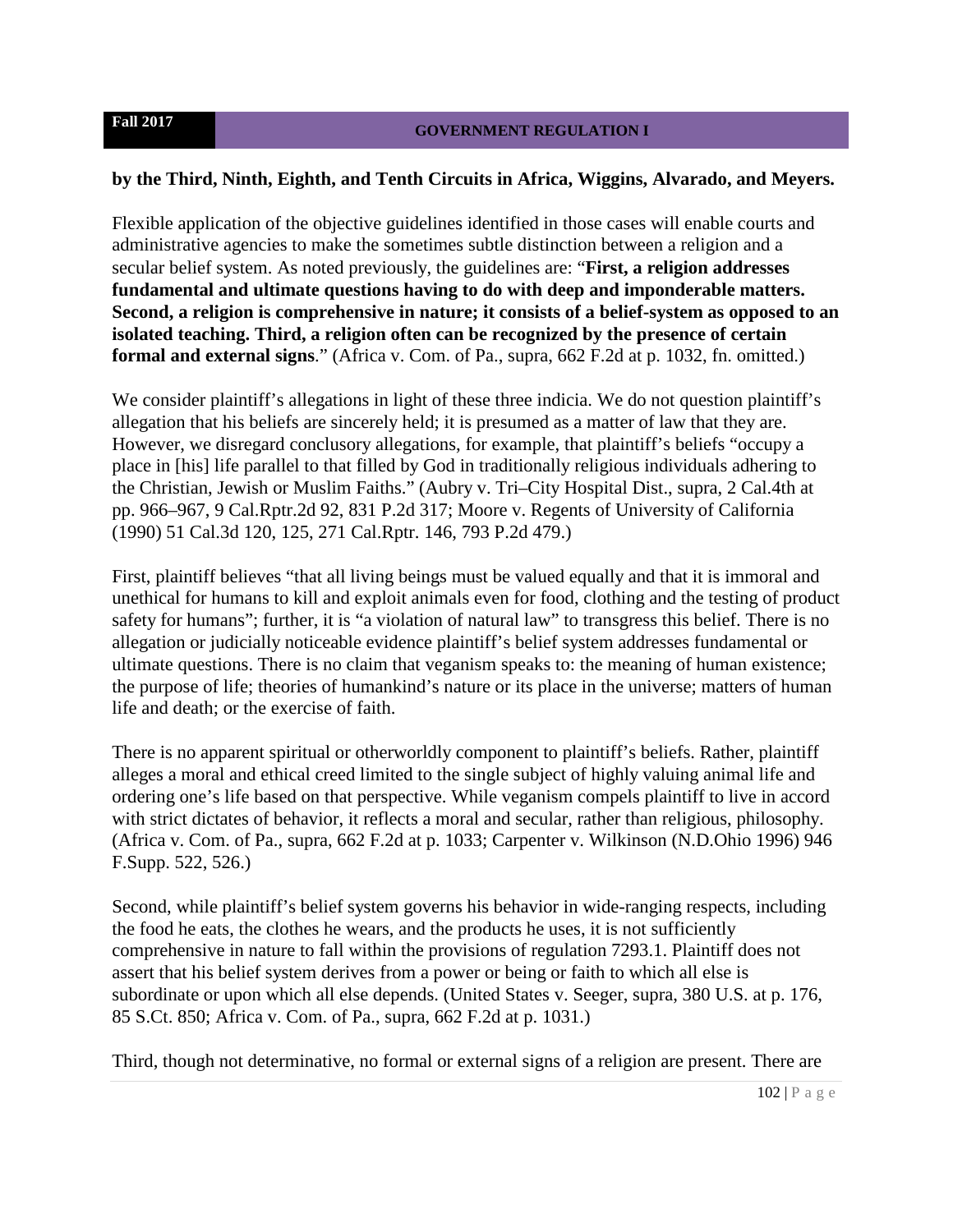no: teachers or leaders; services or ceremonies; structure or organization; orders of worship or articles of faith; or holidays. (Alvarado v. City of San Jose, supra, 94 F.3d at p. 1230; Africa v. Com. of Pa., supra, 662 F.2d at pp. 1035–1036.)

Absent a broader, more comprehensive scope, extending to ultimate questions, it cannot be said that plaintiff's veganism falls within the scope of regulation 7293.1.

## **Rather, plaintiff's veganism is a personal philosophy, albeit shared by many others, and a way of life**.

Therefore, plaintiff's veganism is not a religious creed within the meaning of the FEHA.

## III. DISPOSITION

The judgment is affirmed. Defendants, Southern California Permanente Medical Group, Kaiser Foundation Hospitals, and Kaiser Foundation Health Plan, Inc., are to recover their costs on appeal from plaintiff, Jerold Daniel Friedman.

We concur: GRIGNON and ARMSTRONG, JJ.

## **Lewis v. United Parcel Service, Inc., 2005 WL 2596448 (N.D.Cal. 2005)**

## ORDER GRANTING MOTION FOR SUMMARY JUDGMENT IN FAVOR OF DEFENDANT

ALSUP, J.

## **INTRODUCTION**

In this diversity-removal action, defendant United Parcel Service, Inc., moves for summary judgment on all plaintiff claims. The motion is Granted.

### STATEMENT

Plaintiff Paul Lewis drove a UPS delivery truck. He went out on workers' compensation in September 2002. With the exception of two brief periods, he has remained on workers' compensation since. During his most recent stint of work, a labor manager, Mike Mullan, met with Lewis and Eduardo Nuño, another manager. During the meeting, Mullan threatened to fire Lewis unless he trimmed his dreadlocks. The dreadlocks, tucked under a UPS cap, forced it to bulge out.

About the same time, various unnamed UPS managers told Lewis that he "wasn't man enough to do the job." Another employee told him that the job was "probably too much" for him. Nuño told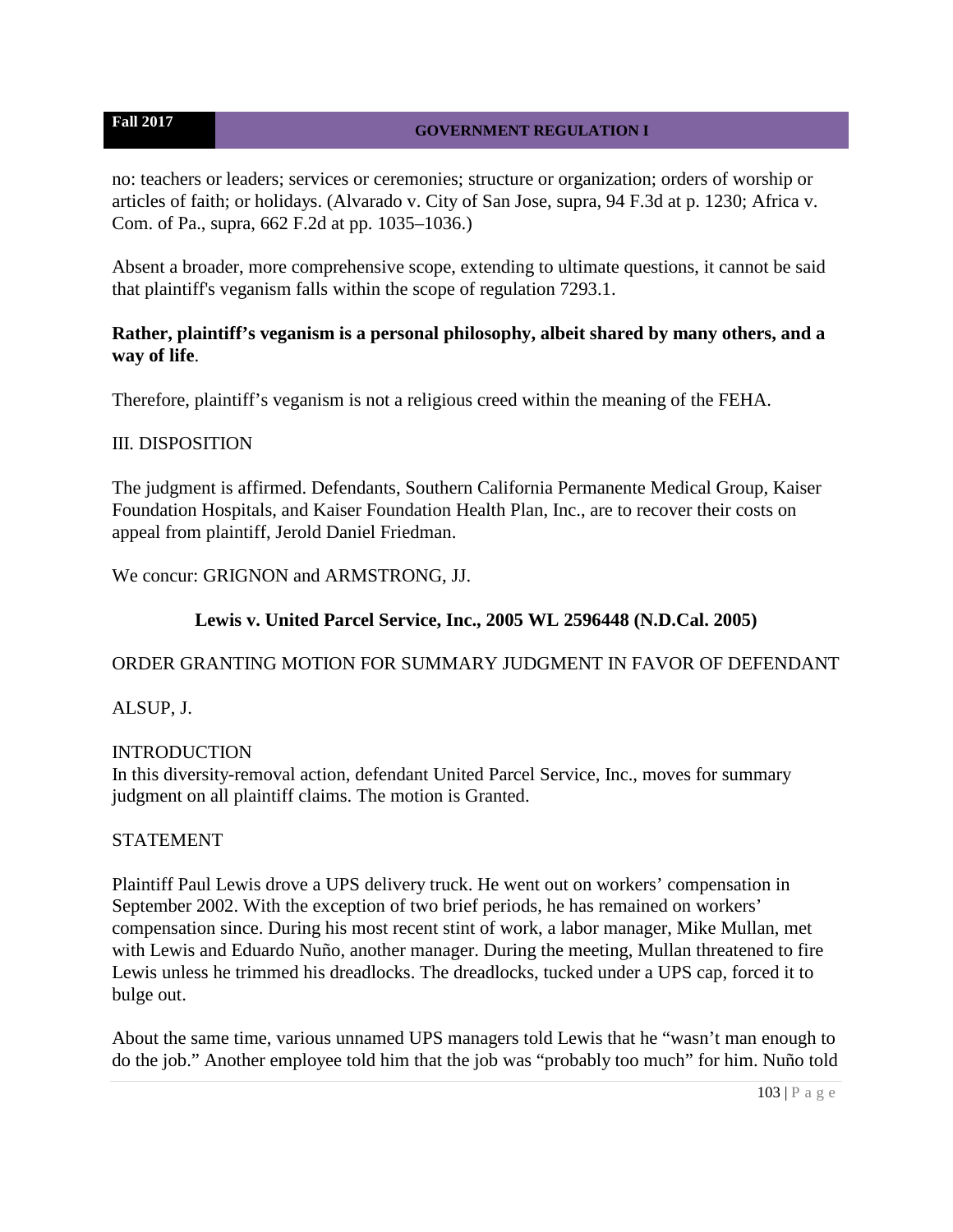Lewis that he "was not the right person for the job." Mullan told Lewis that he was faking his injuries and did not want to work.

After the meeting, Lewis told UPS for the first time that he wore dreadlocks because of a religious belief. God instructed Lewis in a dream, Lewis now states, to grow dreadlocks so as to embody the values held by Jesus. The Book of Revelations, he states, described Jesus as wearing his hair like "wool."

Lewis made known his religious viewpoint to UPS via a request for religious accommodation. This was submitted after the meeting in March 2004. About that time, however, Lewis left again on workers' compensation. He remains on workers' compensation. He has not been fired. He has not trimmed his dreadlocks. UPS states that if and when Lewis advises that he is ready and willing to return to work, UPS stands ready and willing to engage in an interactive process to try to reach a religious accommodation over his dreadlocks.

The foregoing is the view of the summary-judgment evidence most favorable to plaintiff. All claims are based on state law. Subject-matter jurisdiction is based on diversity-removal jurisdiction.

### ANALYSIS

A. Adverse Employment Action.

Under California law, an adverse employment action may be an "ultimate employment action" such as termination or demotion. It may also be anything else that is "reasonably likely to adversely and materially affect an employee's job performance or opportunity for advancement in his or her career." On the other hand, "a mere offensive utterance or even a pattern of social slights" is not sufficiently adverse to satisfy this element. If the action does no more than "anger" or upset an employee," the claim must fail.

A mere threat of termination is not an adverse employment action. Nunez v. City of L.A., 147 F.3d 867, 875 (9th Cir.1998). A threat combined with a systematic pattern of other negative treatment, however, may rise to the level of an adverse employment action. Yanowitz, 32 Cal.Rptr.3d at 459-60, 116 P.3d 1123.

The Ninth Circuit has found that a similarly "wide array of disadvantageous changes in the workplace constitute adverse employment actions." Ray v. Henderson, 217 F.3d 1234, 1240 (9th Cir.2000). It has found, for example, the following employment actions to be adverse:

• "[t]ransfers of job duties and undeserved performance ratings," Yartzoff v. Thomas, 809 F.2d 1371, 1376 (9th Cir.1987) (Title VII national-origin discrimination); see also Winarto v. Toshiba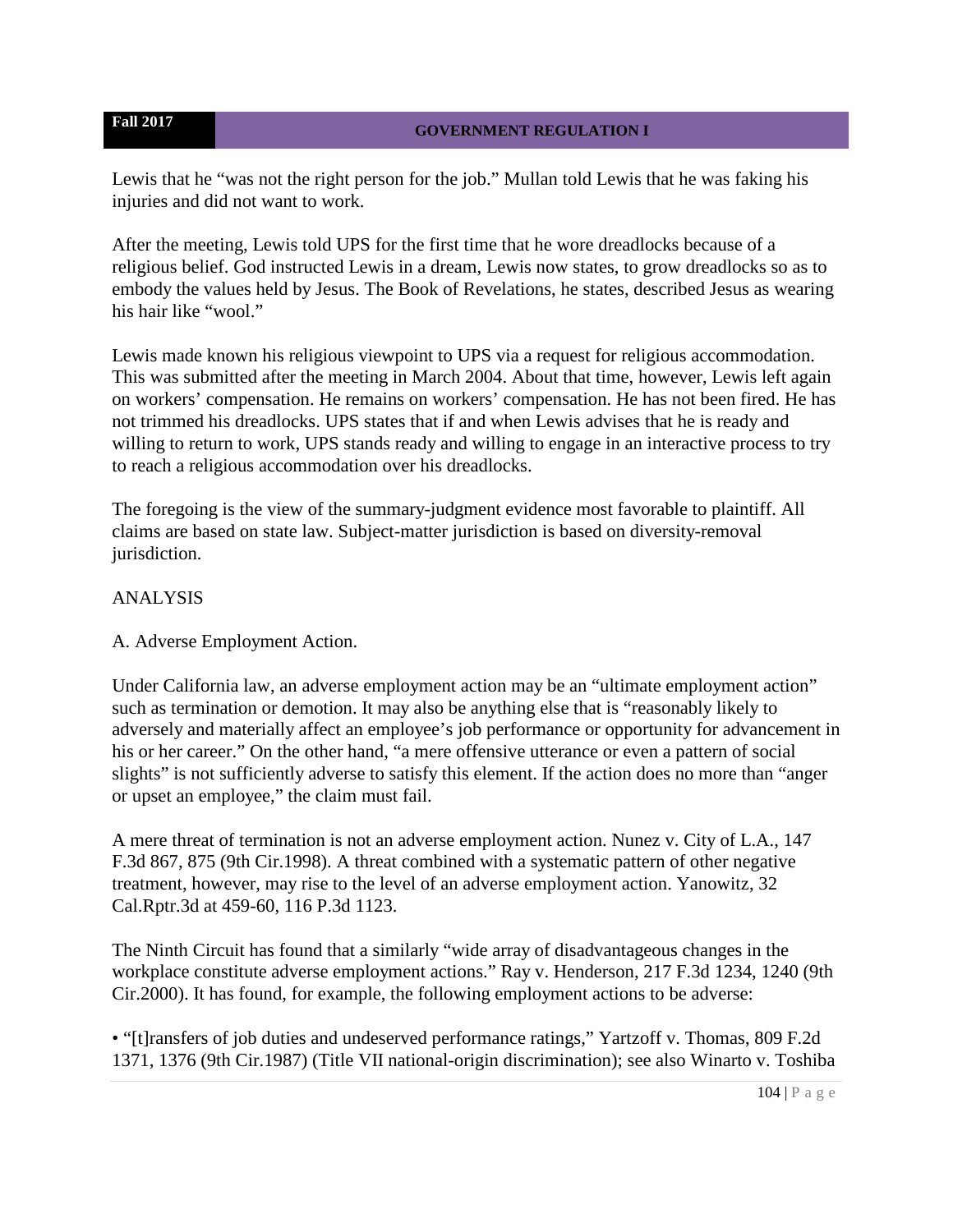Am. Elecs. Components, Inc., 274 F.3d 1276, 1286 (9th Cir.2001) (negative performance evaluations; FEHA and federal-law race, sex, national-origin and disability discrimination);

• dissemination of an unfavorable job reference, Hashimoto v. Dalton, 118 F.3d 671, 676 (9th Cir.1997) (Title VII race and gender discrimination);

• exclusion from meetings, seminars and positions that would have made the employee eligible for salary increases; denial of secretarial support; and a more burdensome work schedule, Strothers v. S. Cal. Permanente Med. Group, 79 F.3d 859, 869 (9th Cir.1996) (FEHA and federal-law race and gender discrimination); and

• elimination of a flexible start-time policy, a program to let employees meet with supervisors to discuss workplace issues, and institution of more burdensome workplace procedures, Ray, 217 F.3d at 1238-39 (Title VII gender discrimination).

The main adverse action was a threat to terminate Lewis if he did not conform to UPS's "Personal Appearance Guidelines" (Lewis Dep. 18, Exh. 4). In addition, he was told that he "wasn't man enough to do the job" by "various UPS persons, management personnel," although Lewis did not attribute this comment to any specific person. Another UPS employee told Lewis the job was "probably too much" for him. Nuño told him that he "was not the right person for the job" (Lewis Dep. 129). Shortly before the termination threat, Mullan accused Lewis of faking his injuries (Lewis Decl. 3).FN1

In this case, a reasonable jury could find that Lewis suffered adverse employment action in the context of considering his claim of disability/medical-condition discrimination. There is evidence of more than "a mere offensive utterance or even a pattern of social slights," due to the fact that Lewis was threatened with termination. See Yanowitz, 32 Cal.Rptr.3d at 454, 116 P.3d 1123. Stated in the alternative, there is evidence of more than a mere threat of termination. See Nunez, 147 F.3d at 875. This was not a mere reprimand for a dress code violation, unaccompanied by a threat of discharge. See Flannery v. Trans World Airlines, 160 F.3d 425, 427-28 (8th Cir.1998). The threat of termination and the insults Lewis suffered, when combined, are "reasonably likely to adversely and materially affect [his] job performance or opportunity for advancement in his or her career," Yanowitz, 32 Cal.Rptr.3d at 454, 116 P.3d 1123.

In the instant case, a reasonable jury could find that the insults and derogatory comments related to Lewis's physical capabilities, when combined with the threat to terminate him, constituted an adverse-employment-action element but for the issue next addressed.

B. Adverse Action Not By Reason of the Disability.

A plaintiff in a disability-discrimination claim must prove that the action was taken by reason of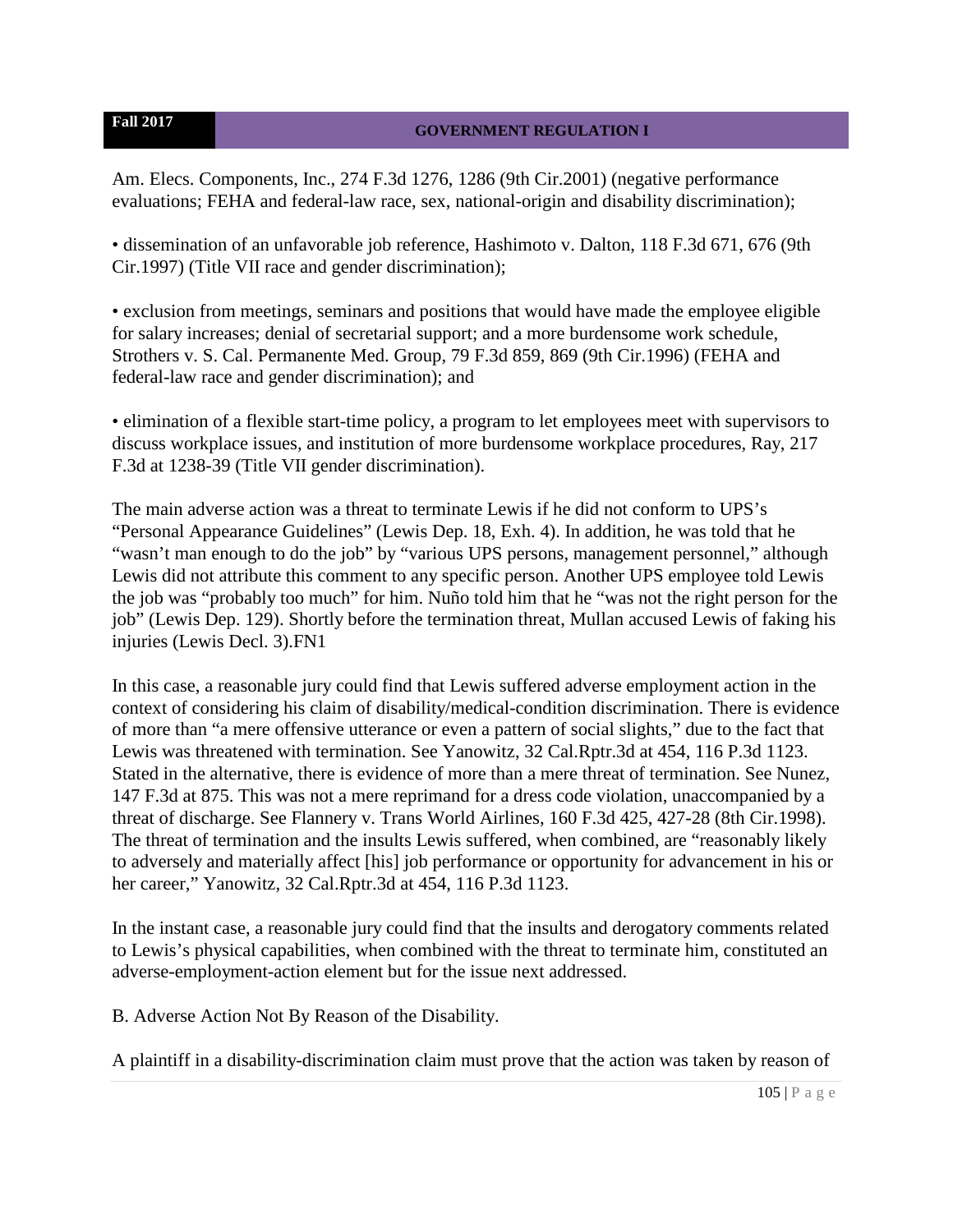a disability or medical condition. Here this element cannot be satisfied. Significantly, the threat to fire concerned the dreadlocks, not any disability. When UPS threatened to fire Lewis, moreover, UPS did not yet know that Lewis wore dreadlocks for religious reasons. Therefore, the threat was innocent under the law. Since the threat would be a critical part of any "adverse employment action," the claim fails.

A UPS poster describing the standards for male employee hair stated that it must appear "businesslike." It did not address hair issues such as those of Lewis, whose long hair cause their caps to bulge. At some point, however, it is reasonable to assume that the mass of hair beneath such a hat would grow to such a size that most employers would consider it unprofessional in appearance. Not having any photographs of Lewis in his cap, this Court cannot determine whether Lewis's locks reached that point. Vagueness of the policy alone, however, without something more, cannot sustain a claim that it was applied in a pretextual way to facilitate discrimination.

Overall, Lewis has not shown that there is a genuine issue of material fact that an UPS took any adverse employment action against him because of his disability or medical condition. Defendant UPS is therefore granted summary judgment on the claim for disability or medical-condition discrimination.

### 3. Third Claim: Religious Discrimination.

Under FEHA, it is unlawful for an employer "to bar or to discharge" a person from employment, or to discriminate against a person in the "terms, conditions, or privileges of employment" because of his or her religious creed. Cal. Gov't Code § 12940(a). To establish religious-creed discrimination under FEHA, Lewis must show, among other things, that he had a bona fide religious belief and that the employer was aware of that belief. Of course, he must still show that some adverse job action was taken against him. Cal. Gov't Code § 12940(a).

Lewis cites two Ninth Circuit decisions that state that a plaintiff makes out a prima facie case of Title VII religious discrimination whenever (1) he had a bona fide religious belief, the practice of which conflicted with an employment duty; (2) he informed his employer of the belief and conflict; and (3) the employer threatened him with or subjected him to discriminatory treatment, including discharge, because of his inability to fulfill the job requirements. Heller v. EBB Auto Co., 8 F.3d 1433, 1438 (9th Cir.1993) (emphasis added); Lawson v. Wash. State Patrol, 296 F.3d 799, 804 (9th Cir.2002). These statements were dicta. Nunez controls here.FN4

 FN4. In Heller, the plaintiff was fired without any preceding threat, so threats had no bearing on the court's holding. Heller, 8 F.3d at 1439. In Lawson, the Court held the plaintiff was not subject to any adverse action. The Lawson court also found that no threats were made against the plaintiff. Lawson, 296 F.3d at 805 & n. 6. In Nunez, the holding that the officer had suffered no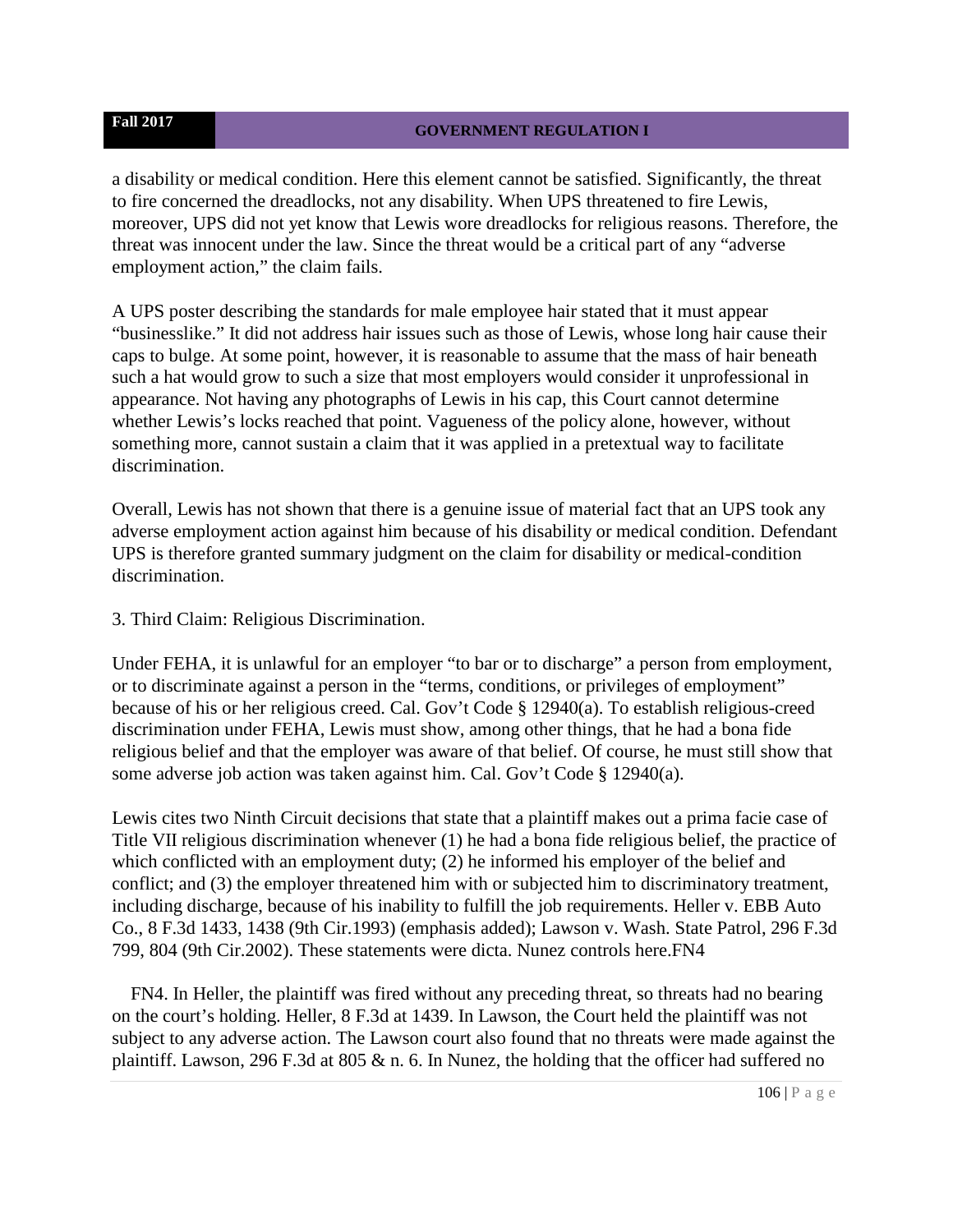adverse employment action was determinative of his First Amendment retaliation claim.

Lewis next invokes Section 12940(1), which bars employers from discriminating against a person because of a conflict between his or her religious belief and an employment requirement, unless it has explored ways of accommodating the religious practice and is unable to reasonably accommodate those beliefs.

This provision is distinct from Section 12940(a) because it makes unlawful adverse employment action taken not because of the employee's creed but rather because of a conflict between the creed and an employment requirement. Even if the employer takes an adverse action because of such a conflict, it can escape liability by showing that (1) it engaged in a good-faith attempt to reach an accommodation with the religious individual but (2) was unable to do so because the accommodation would cause undue hardship on the employer.

The analysis of whether there was an adverse employment action is identical under this provision as under 12940(a), and so is the conclusion. Again, Nunez controls. Lewis suffered no more than a single threat of termination because of the conflict between his dreadlocks and UPS's employee-hair policy. Furthermore, UPS did not know Lewis had a religious basis for his hair length at the time he made the reprimand threat. UPS therefore could not have made the threat due to any conflict between Lewis's religious practices and a UPS work requirement. No reasonable jury could find that Lewis has a valid religious-accommodation claim.

### **CONCLUSION**

For the reasons stated above, defendant's motion for summary judgment is Granted with regard to all claims.

### IT IS SO ORDERED.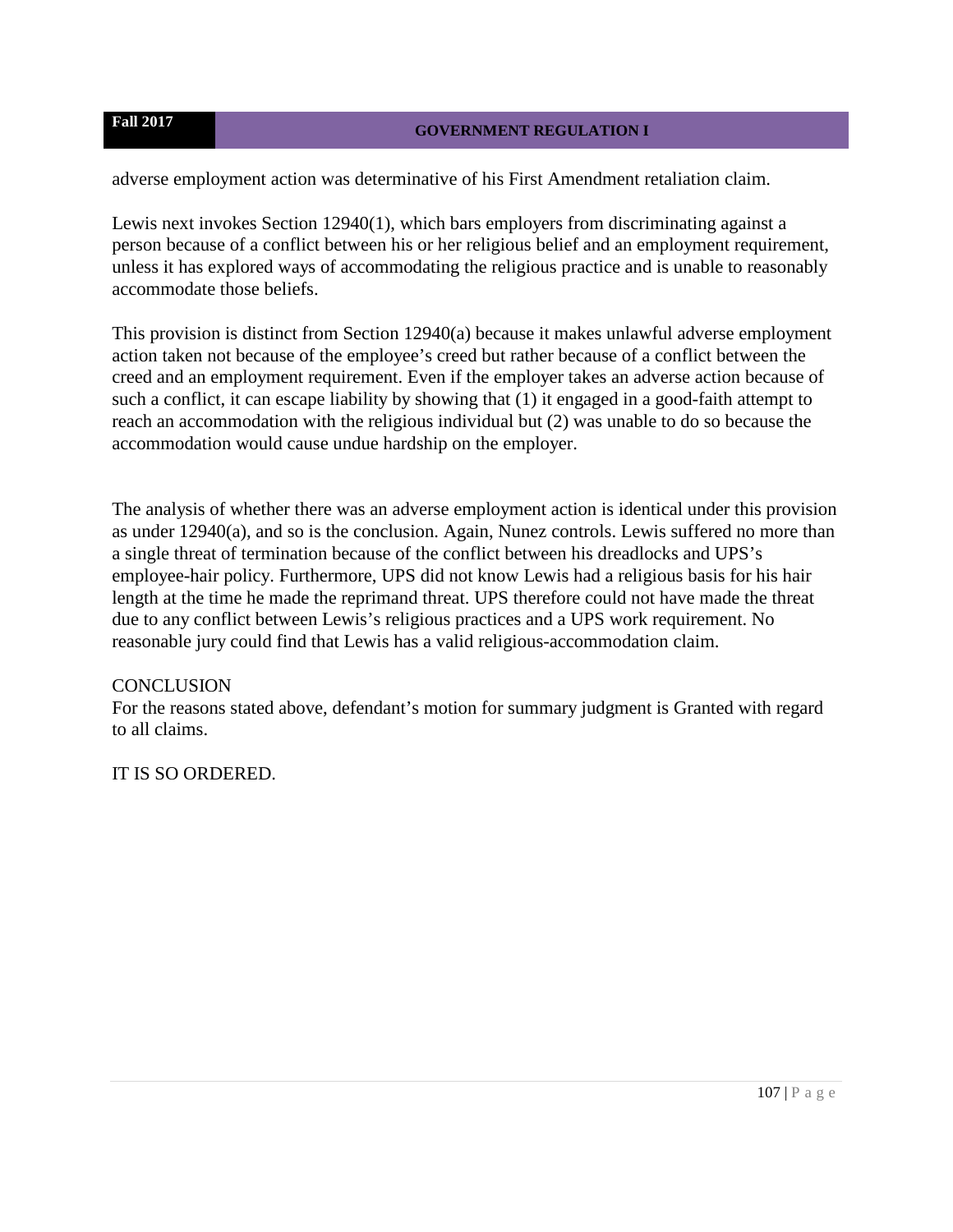

**E.E.O.C. v. Abercrombie & Fitch Stores, Inc., 135 S.Ct. 2018 (2015)**

Opinion

Justice SCALIA delivered the opinion of the Court.

Title VII of the Civil Rights Act of 1964 prohibits a prospective employer from refusing to hire an applicant in order to avoid accommodating a religious practice that it could accommodate without undue hardship. The question presented is whether this prohibition applies only where an applicant has informed the employer of his need for an accommodation.

We summarize the facts in the light most favorable to the Equal Employment Opportunity Commission (EEOC), against whom the Tenth Circuit granted summary judgment. Respondent Abercrombie & Fitch Stores, Inc., operates several lines of clothing stores, each with its own "style." Consistent with the image Abercrombie seeks to project for each store, the company imposes a Look Policy that governs its employees' dress. The Look Policy prohibits "caps"—a term the Policy does not define—as too informal for Abercrombie's desired image.

Samantha Elauf is a practicing Muslim who, consistent with her understanding of her religion's requirements, wears a headscarf. She applied for a position in an Abercrombie store, and was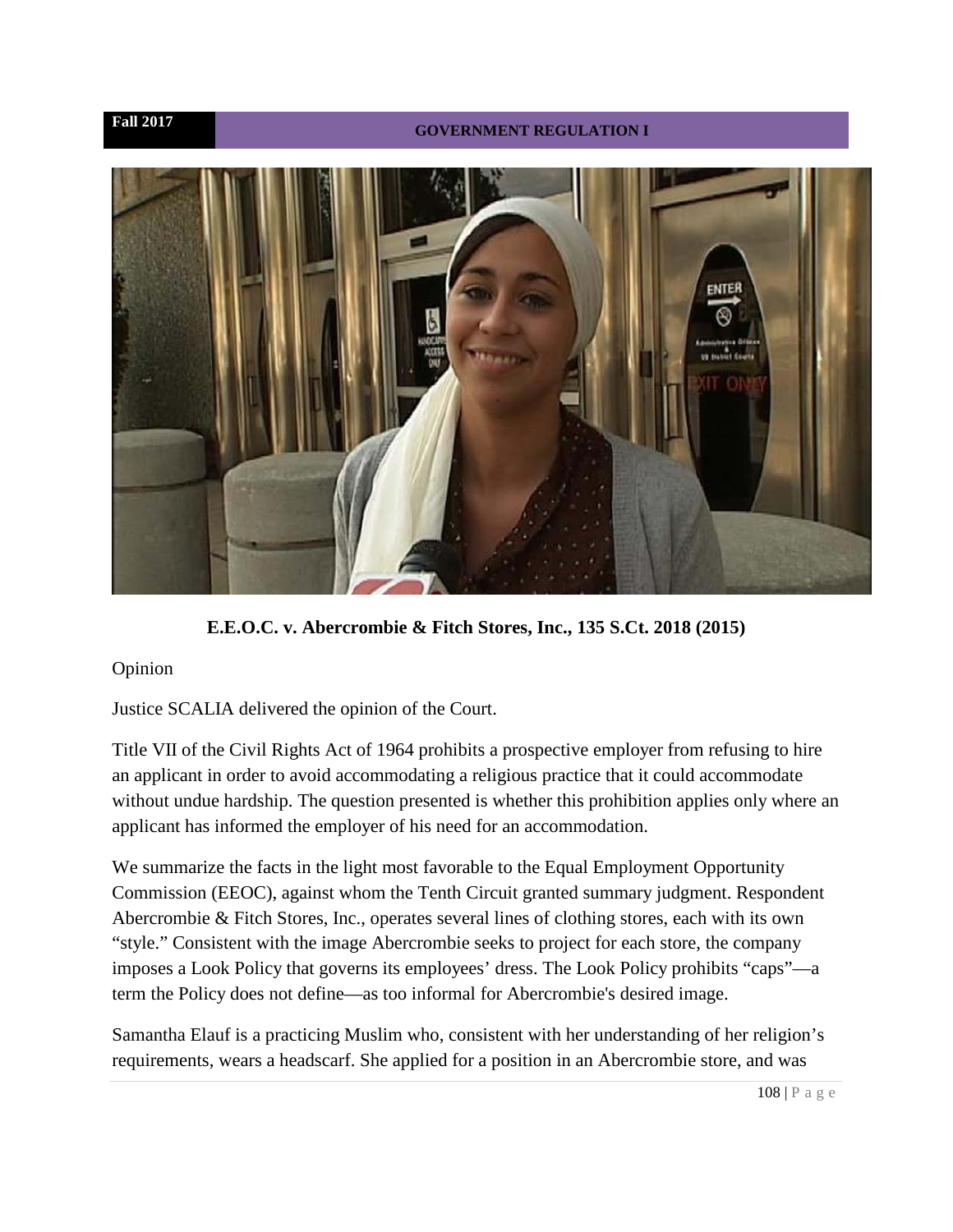interviewed by Heather Cooke, the store's assistant manager. Using Abercrombie's ordinary system for evaluating applicants, Cooke gave Elauf a rating that qualified her to be hired; Cooke was concerned, however, that Elauf's headscarf would conflict with the store's Look Policy.

Cooke sought the store manager's guidance to clarify whether the headscarf was a forbidden "cap." When this yielded no answer, Cooke turned to Randall Johnson, the district manager. Cooke informed Johnson that she believed Elauf wore her headscarf because of her faith. Johnson told Cooke that Elauf's headscarf would violate the Look Policy, as would all other headwear, religious or otherwise, and directed Cooke not to hire Elauf.

The EEOC sued Abercrombie on Elauf's behalf, claiming that its refusal to hire Elauf violated Title VII. The District Court granted the EEOC summary judgment on the issue of liability, 798 F.Supp.2d 1272 (N.D.Okla.2011), held a trial on damages, and awarded \$20,000. The Tenth Circuit reversed and awarded Abercrombie summary judgment. 731 F.3d 1106 (2013). It concluded that ordinarily an employer cannot be liable under Title VII for failing to accommodate a religious practice until the applicant (or employee) provides the employer with actual knowledge of his need for an accommodation. Id., at 1131. We granted certiorari. 573 U.S. ––––, 135 S.Ct. 44, 189 L.Ed.2d 897 (2014).

Title VII of the Civil Rights Act of 1964 78 Stat. 253, as amended, prohibits two categories of employment practices. It is unlawful for an employer:

**"(1) to fail or refuse to hire or to discharge any individual, or otherwise to discriminate against any individual with respect to his compensation, terms, conditions, or privileges of employment, because of such individual's race, color, religion, sex, or national origin; or**

**(2) to limit, segregate, or classify his employees or applicants for employment \*2032 in any way which would deprive or tend to deprive any individual of employment opportunities or otherwise adversely affect his status as an employee, because of such individual's race, color, religion, sex, or national origin." 42 U.S.C. § 2000e– 2(a).**

These two proscriptions, often referred to as the "disparate treatment" (or "intentional discrimination") provision and the "disparate impact" provision, are the only causes of action under Title VII. **The word "religion" is defined to "includ[e] all aspects of religious observance and practice, as well as belief, unless an employer demonstrates that he is**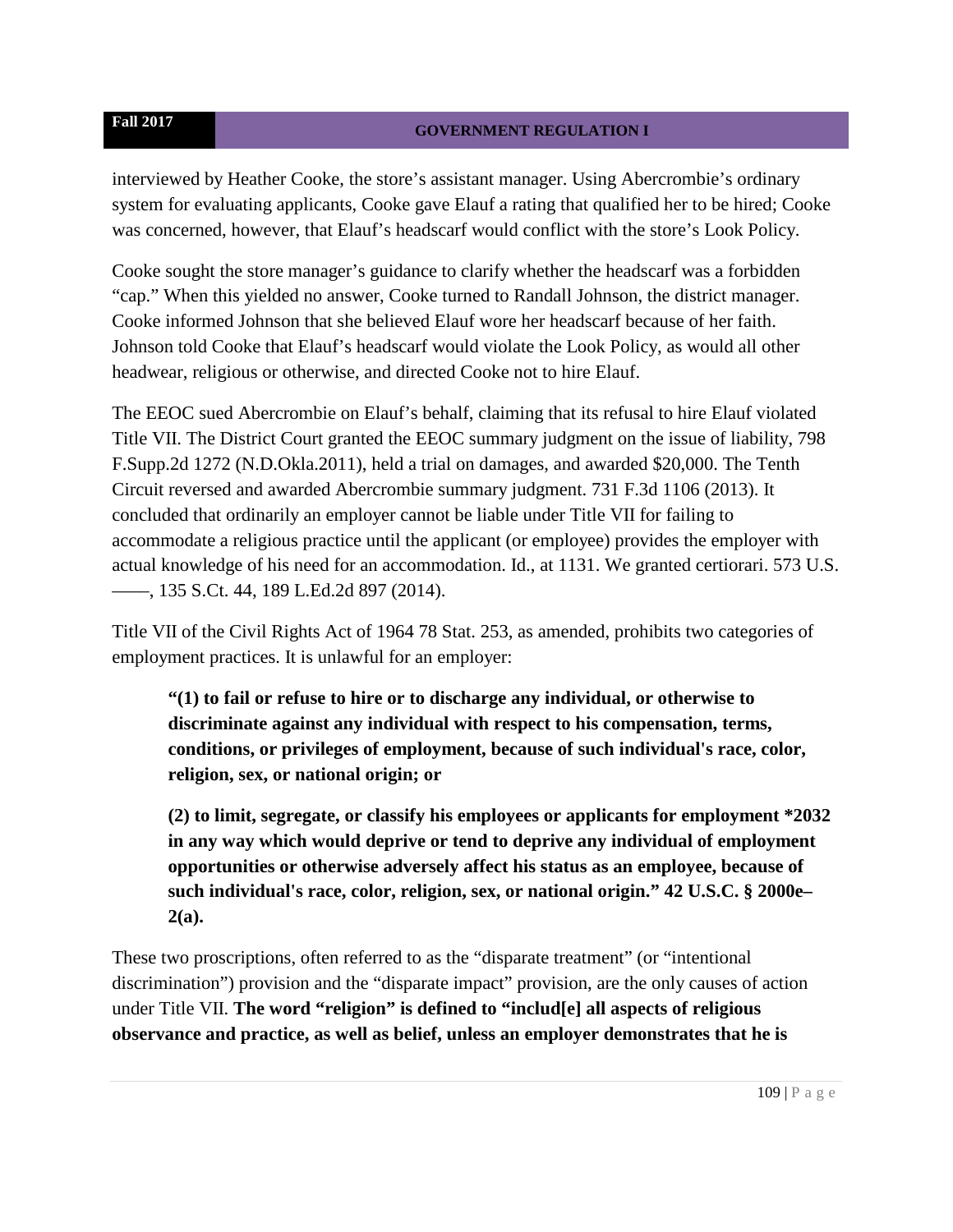### **unable to reasonably accommodate to" a "religious observance or practice without undue hardship on the conduct of the employer's business." § 2000e(j).1**

Abercrombie's primary argument is that an applicant cannot show disparate treatment without first showing that an employer has "actual knowledge" of the applicant's need for an accommodation. We disagree. Instead, an applicant need only show that his need for an accommodation was a motivating factor in the employer's decision.

The disparate-treatment provision forbids employers to: (1) "fail ... to hire" an applicant (2) "because of" (3) "such individual's ... religion" (which includes his religious practice). Here, of course, Abercrombie (1) failed to hire Elauf. The parties concede that (if Elauf sincerely believes that her religion so requires) Elauf's wearing of a headscarf is (3) a "religious practice." All that remains is whether she was not hired (2) "because of" her religious practice.

The term "because of" appears frequently in antidiscrimination laws. It typically imports, at a minimum, the traditional standard of but-for causation. University of Tex. Southwestern Medical Center v. Nassar, 570 U.S. ––––, 133 S.Ct. 2517, 186 L.Ed.2d 503 (2013). Title VII relaxes this standard, however, to prohibit even making a protected characteristic a "motivating factor" in an employment decision. 42 U.S.C.  $\S$  2000e–2(m). "Because of" in  $\S$  2000e–2(a)(1) links the forbidden consideration to each of the verbs preceding it; an individual's actual religious practice may not be a motivating factor in failing to hire, in refusing to hire, and so on.

It is significant that  $\S 2000e^{-2(a)(1)}$  does not impose a knowledge requirement. As Abercrombie acknowledges, some antidiscrimination statutes do. For example, the Americans with Disabilities Act of 1990 defines discrimination to include an employer's failure to make "reasonable accommodations to the known physical or mental limitations" of an applicant. § 12112(b)(5)(A) (emphasis added). Title VII contains no such limitation.

Instead, the intentional discrimination provision prohibits certain motives, regardless of the state of the actor's knowledge. Motive and knowledge are separate concepts. An employer who has actual knowledge of the need for an accommodation does not violate Title VII by refusing to hire an applicant if avoiding that accommodation is not his motive. Conversely, an employer who acts with the motive of avoiding accommodation may violate Title VII even if he has no more than an unsubstantiated suspicion that accommodation would be needed.

Thus, the rule for disparate-treatment claims based on a failure to accommodate a religious practice is straightforward: An employer may not make an applicant's religious practice, confirmed or otherwise, a factor in employment decisions. For example, suppose that an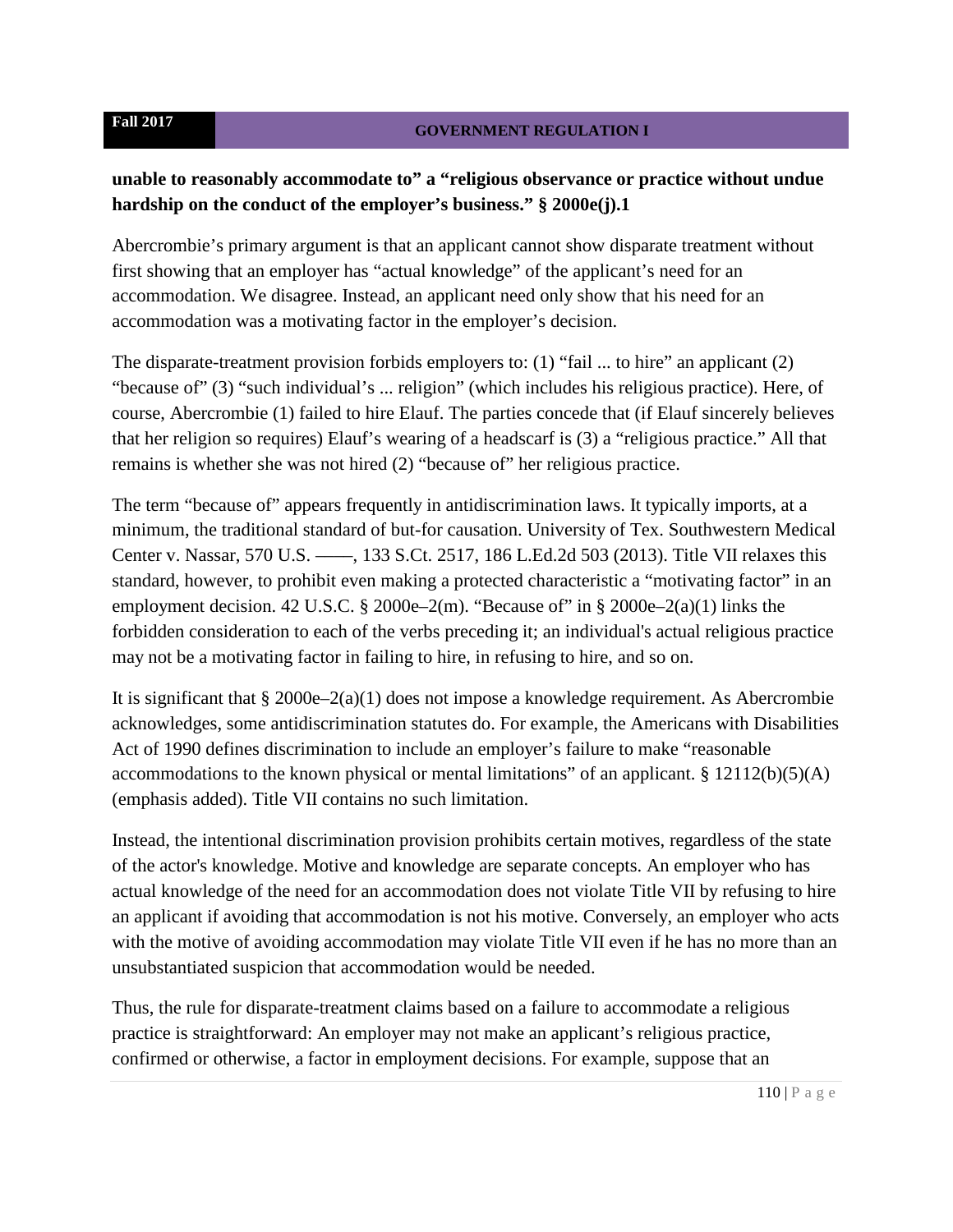employer thinks (though he does not know for certain) that a job applicant may be an orthodox Jew who will observe the Sabbath, and thus be unable to work on Saturdays. If the applicant actually requires an accommodation of that religious practice, and the employer's desire to avoid the prospective accommodation is a motivating factor in his decision, the employer violates Title VII.

Abercrombie urges this Court to adopt the Tenth Circuit's rule "allocat[ing] the burden of raising a religious conflict." This would require the employer to have actual knowledge of a conflict between an applicant's religious practice and a work rule. The problem with this approach is the one that inheres in most incorrect interpretations of statutes: It asks us to add words to the law to produce what is thought to be a desirable result. That is Congress's province.

Abercrombie argues in the alternative that a claim based on a failure to accommodate an applicant's religious practice must be raised as a disparate-impact claim, not a disparatetreatment claim. We think not. That might have been true if Congress had limited the meaning of "religion" in Title VII to religious belief—so that discriminating against a particular religious practice would not be disparate treatment though it might have disparate impact. In fact, however, Congress defined "religion," for Title VII's purposes, as "includ[ing] all aspects of religious observance and practice, as well as belief." 42 U.S.C. § 2000e(j). Thus, religious practice is one of the protected characteristics that cannot be accorded disparate treatment and must be accommodated.

\* \* \*

The Tenth Circuit misinterpreted Title VII's requirements in granting summary judgment. We reverse its judgment and remand the case for further consideration consistent with this opinion.

It is so ordered.

### **U.S. Equal Employment Opportunity Commission v. Consol Energy, Inc., \_\_ F.3d \_\_ (4th Cir. 2017) (2017 WL 2603976)**

Before NIEMEYER, TRAXLER, and HARRIS, Circuit Judges.

Opinion

Affirmed by published opinion. Judge Harris wrote the opinion, in which Judge Niemeyer and Judge Traxler joined.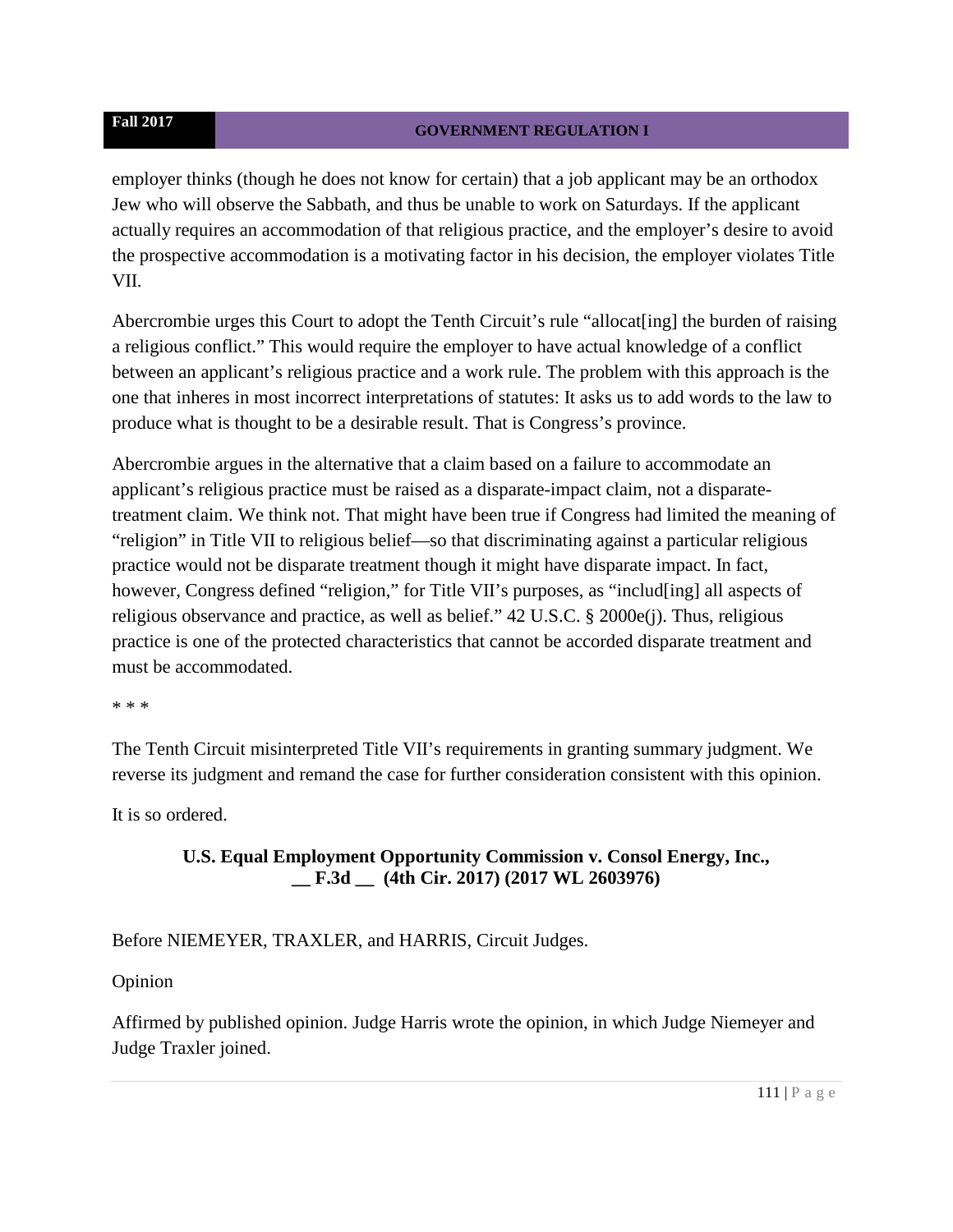### PAMELA HARRIS, Circuit Judge:

For 37 years, Beverly R. Butcher, Jr. worked without incident as a coal miner at the Robinson Run Mine, owned by appellant Consol Energy, Inc. But when Consol implemented a biometric hand scanner to track its employees, Butcher, a devout evangelical Christian, informed his supervisors that his religious beliefs prevented him from using the system. And although Consol was providing an alternative to employees who could not use the hand scanner for non-religious reasons, it refused to accommodate Butcher's religious objection. Forced to choose between his religious commitments and his continued employment, Butcher retired under protest.

The United States Equal Employment Opportunity Commission (EEOC) sued on behalf of Butcher, alleging that Consol violated Title VII by constructively discharging Butcher instead of accommodating his religious beliefs. After trial, the jury returned a verdict in favor of the EEOC. Butcher was awarded compensatory damages and lost wages and benefits, but not punitive damages; the EEOC's evidence, the district court ruled, could not justify an award of punitive damages under the standard set out in Title VII. The district court subsequently denied Consol's post-verdict motions seeking judgment as a matter of law, a new trial, and amendment of the district court's findings regarding lost wages.

We agree with the district court that Consol is not entitled to judgment as a matter of law: The evidence presented at trial allowed the jury to conclude that Consol failed to make available to a sincere religious objector the same reasonable accommodation it offered other employees, in clear violation of Title VII. And we find no error in the host of evidentiary rulings challenged by Consol in its motion for a new trial, nor in the district court's determinations regarding lost wages and punitive damages. Accordingly, we affirm the district court judgment in all respects.

I.

### A.

Butcher began work with Consol in April of 1975, and in September of 1977 started at Consol's Robinson Run Mine, in West Virginia. For almost 40 years, Butcher by all accounts was a satisfactory employee, with no record of poor performance or disciplinary problems. Butcher also is a life-long evangelical Christian. An ordained minister and associate pastor, he has served in a variety of capacities at his church: as a member of the board of trustees, as part of the church's worship team, as a youth worker, and as a participant in mission trips.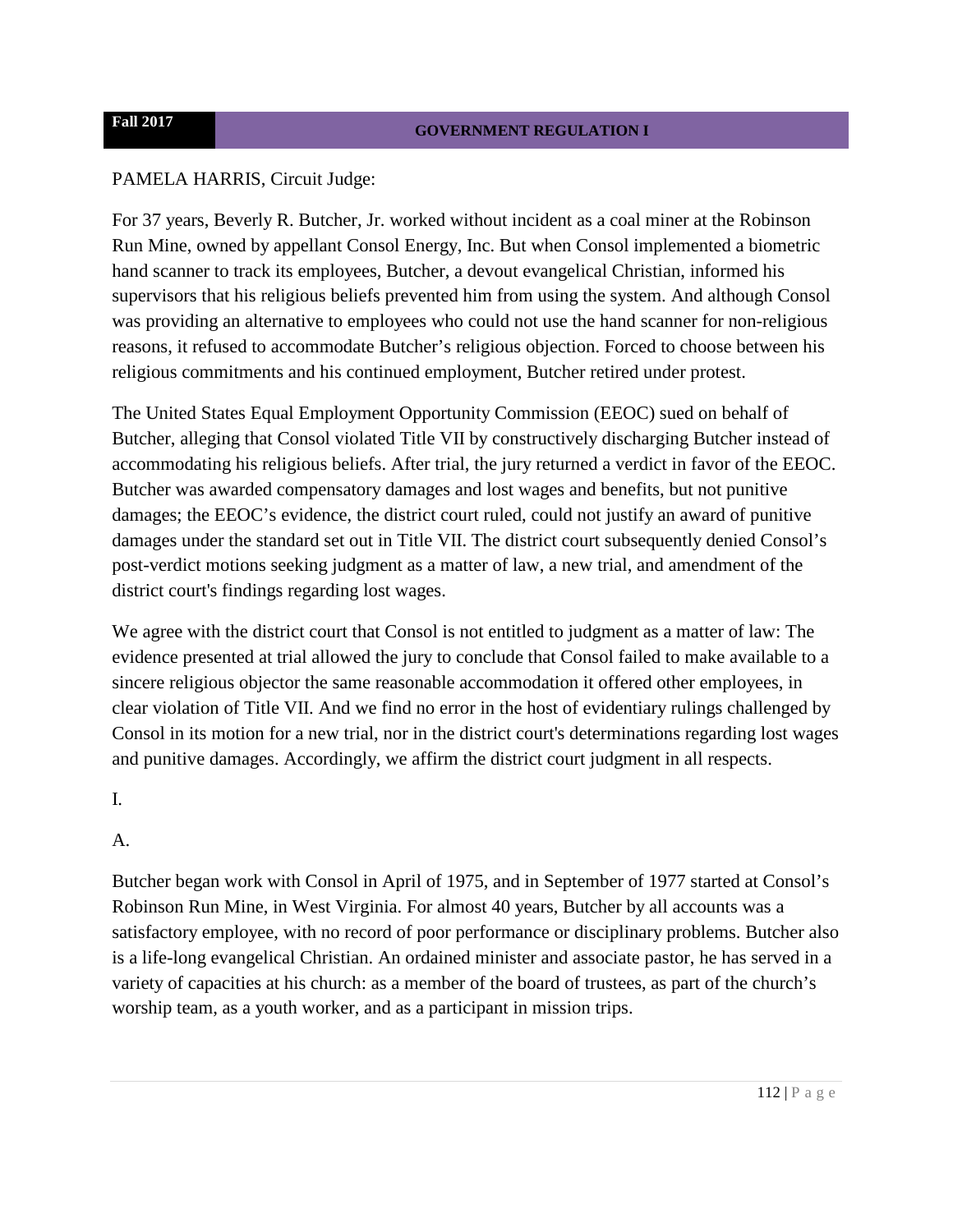For 37 years, Butcher's employment with Consol posed no conflict with his religious conduct and beliefs. But in 2012, a change to the daily operations of the Robinson Run Mine put Butcher's religious beliefs at odds with his job. In the summer of 2012, Consol implemented a biometric hand-scanner system at the mine, in order to better monitor the attendance and work hours of its employees. The scanner system required each employee checking in or out of a shift to scan his or her right hand; the shape of the right hand was then linked to the worker's unique personnel number. As compared to the previous system, in which the shift foreman manually tracked the time worked by employees, the scanner was thought to allow for more accurate and efficient reporting.

For Butcher, however, participating in the hand-scanner system would have presented a threat to core religious commitments. Butcher, who testified that his religious beliefs are grounded in the "authenticity ... [and] authority of the scriptures," believes in an Antichrist that "stands for evil," and that the Antichrist's followers are condemned to everlasting punishment. Butcher's understanding of the biblical Book of Revelation is that the Mark of the Beast brands followers of the Antichrist, allowing the Antichrist to manipulate them. And use of Consol's hand-scanning system, Butcher feared, would result in being so "marked," for even without any physical or visible sign, his willingness to undergo the scan—whether with his right hand or his left—could lead to his identification with the Antichrist. That Butcher is sincere in these beliefs is not disputed.

Butcher brought his concerns to his union representative, who alerted Consol's human resources department. According to Butcher, he was then instructed by Consol to provide "a letter from my pastor explaining why I needed a religious accommodation." Butcher obtained a letter from his pastor vouching for Butcher's "deep dedication to the Lord Jesus Christ." He also prepared his own letter, citing verses from the Book of Revelation and explaining his view that the hand scanner would associate him with the Mark of the Beast, causing him through his will and actions to serve the Antichrist. Butcher ends the letter by stating:

As a Christian I believe it would not be in the best interest of a Christian believer to participate in the use of a hand scanner. Even though this hand scanner is not giving a number or mark, it is a device leading up to that time when it will come to fruition, and in good faith and a strong belief in my religion, I would not want to participate in this program.

In June of 2012, Butcher met with Mike Smith, the mine's superintendent, and Chris Fazio, a human resources supervisor, to discuss his situation. Butcher provided Smith and Fazio with the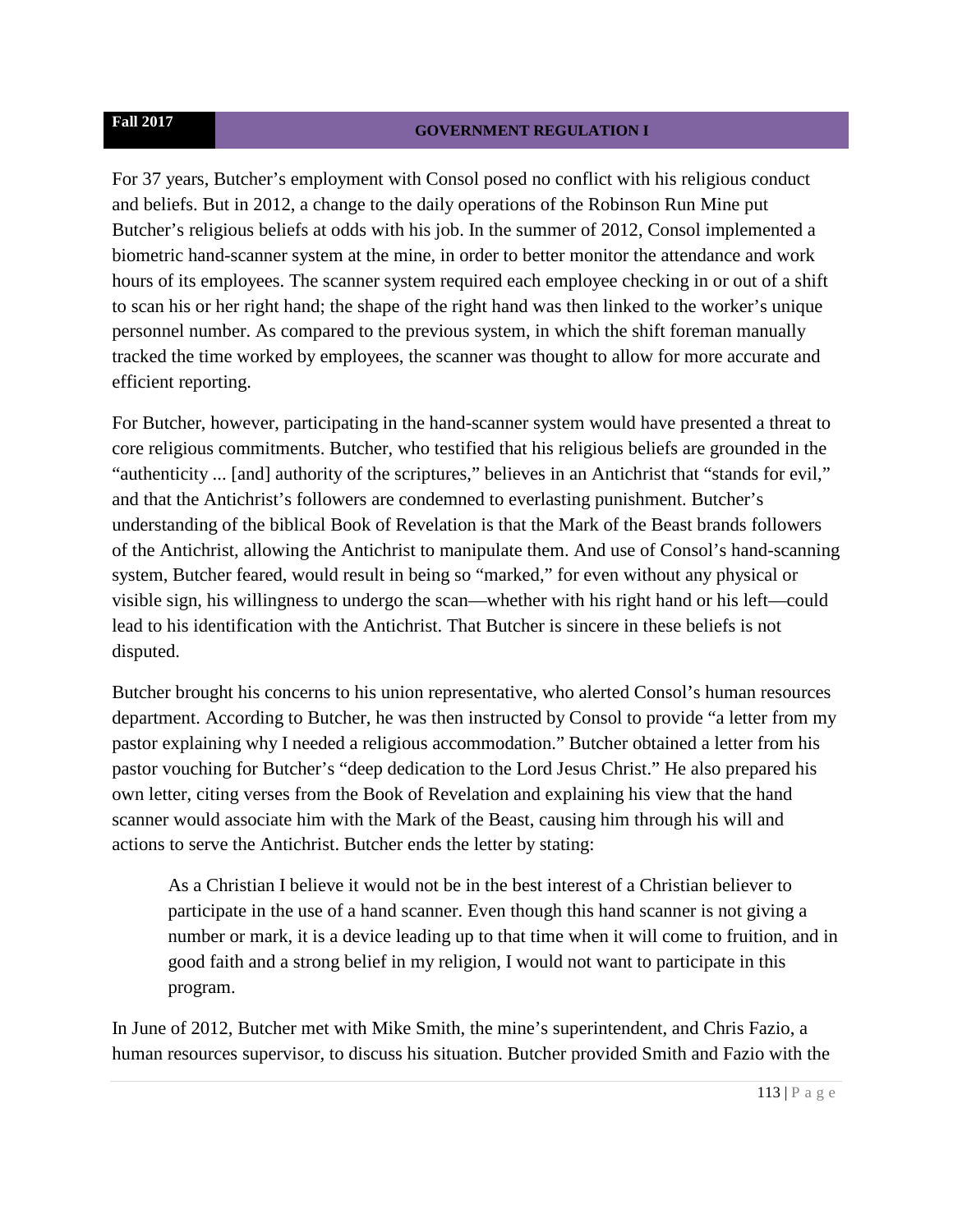letter from his pastor as well as his own letter, and explained that the hand-scanner system was not one that he "could or would want to participate in," as a Christian.

According to Butcher, and consistent with the religious beliefs described above, the objection he described extended to the scanning of either hand, and was not limited to use of his right hand. Unaware of any other means of accommodating his religious concerns, Butcher offered to check in with his shift supervisor or to punch in on a time clock, as he had in the past while working at the mine.

In response, Fazio gave Butcher a letter written by the scanner's manufacturer, offering assurances that the scanner cannot detect or place a mark—including the Mark of the Beast—on the body of a person. Offering its own interpretation of "[t]he Scriptures," the letter explained that because the Mark of the Beast is associated only with the right hand or the forehead, use of the left hand in the scanner would be sufficient to obviate any religious concerns regarding the system. Fazio and Smith asked that Butcher review this information with his pastor, and, if he continued to object, provide a letter attesting to his church's opposition to the scanner system.

At roughly the same time, and unbeknownst to Butcher, Consol was providing an accommodation to other employees that allowed them to bypass the new scanner system altogether. As of July 2012, Consol had determined that two employees with hand injuries, who could not be enrolled through a scan of either hand, instead could enter their personnel numbers on a keypad attached to the system. According to Consol's own trial witness, this accommodation imposed no additional cost or burden on the company, and allowing Butcher to use the keypad procedure would have been similarly cost-free.

Nevertheless, Consol continued to resist making the same accommodation for Butcher, and instead decided that Butcher would be required to scan his left hand. The disparity in treatment was highlighted by a single email dated July 25, 2012, simultaneously authorizing the keypad accommodation for the two employees with physical injuries and denying that accommodation to Butcher: "[L]et's make our religious objector use his left hand."

Butcher was notified of Consol's decision at a meeting with Smith and Fazio on August 6, 2012. At Butcher's request, the meeting was deferred until August 10, 2012, so that Butcher could consider the option of using his left hand in the scanner. Butcher used that time, he testified, to go "back to the scriptures again" and to "pray[ ] very hard" about his dilemma. On August 10, Butcher told Smith and Fazio that "in good conscience [he] could not go along with this system of scanning [his] hand in and out." Smith promptly handed Butcher a copy of Consol's disciplinary procedures regarding the scanner, with the promise that it would be enforced against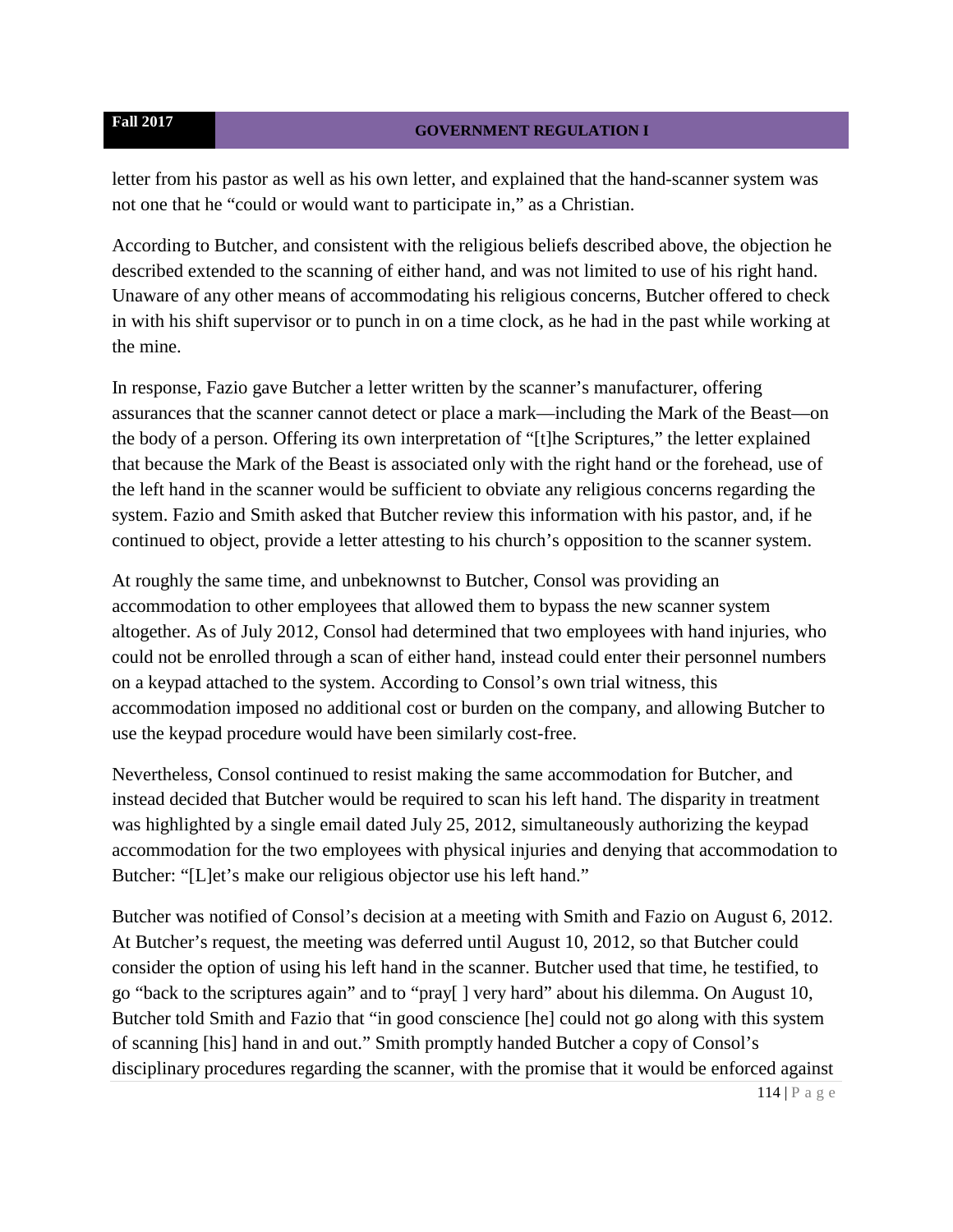him if he refused to scan his left hand. According to the policy, an employee's first and second missed scans each would result in a written warning; the third would result in a suspension; and a fourth would result in suspension with intent to discharge. Butcher believed the message was clear: "If I didn't go along with the hand scan system, their intent ... was to fire me."

Butcher responded to this ultimatum by tendering his retirement. According to Butcher, he emphasized that he did not want to retire: "I didn't have any hobbies, I wasn't ready to retire.... I reiterated again, you know, that I really believed and tried to live by the scriptures and, well, almost practically just begged them to find a way to keep my job." But when Consol remained unsympathetic, Butcher felt he had no choice but to retire under protest.

Shortly after retiring, Butcher learned from his union, the United Mine Workers of America ("UMWA"), about the keypad accommodation Consol had offered other employees. The union then filed a grievance on behalf of Butcher pursuant to its collective bargaining agreement with Consol, based on Consol's failure to accommodate Butcher's religious beliefs. The UMWA subsequently withdrew the grievance, however, when it determined that its agreement with Consol did not require religious accommodations.

In the meantime, Butcher, facing what he viewed as pressing financial need, sought new employment. In the summer and fall of 2012, he attended job fairs; looked for job postings; and applied for various jobs, including a position at the one coal mine he knew to have a vacancy. After several months of unsuccessful job-hunting, Butcher was hired by a temporary employment agency in October of 2012 to work as a carpenter helper. In September of 2013, Butcher accepted a better-paying construction position at another company, and he remained at that company for the duration of the trial.

### B.

The EEOC brought an enforcement action against Consol on behalf of Butcher, alleging that Consol violated Title VII of the Civil Rights Act of 1964 by failing to accommodate Butcher's religious beliefs and constructively discharging him. See 42 U.S.C. §§ 2000e to 2000e-6 (2012). It sought compensatory and punitive damages, back and front pay and lost benefits, and injunctive relief.

The case was tried before a jury in January of 2015. At the close of the EEOC's evidence, the district court granted Consol's Rule 50(a) motion for judgment as a matter of law on the issue of punitive damages. As the district court explained, punitive damages are available under Title VII only if a defendant employer has acted "with malice or with reckless indifference" to a plaintiff's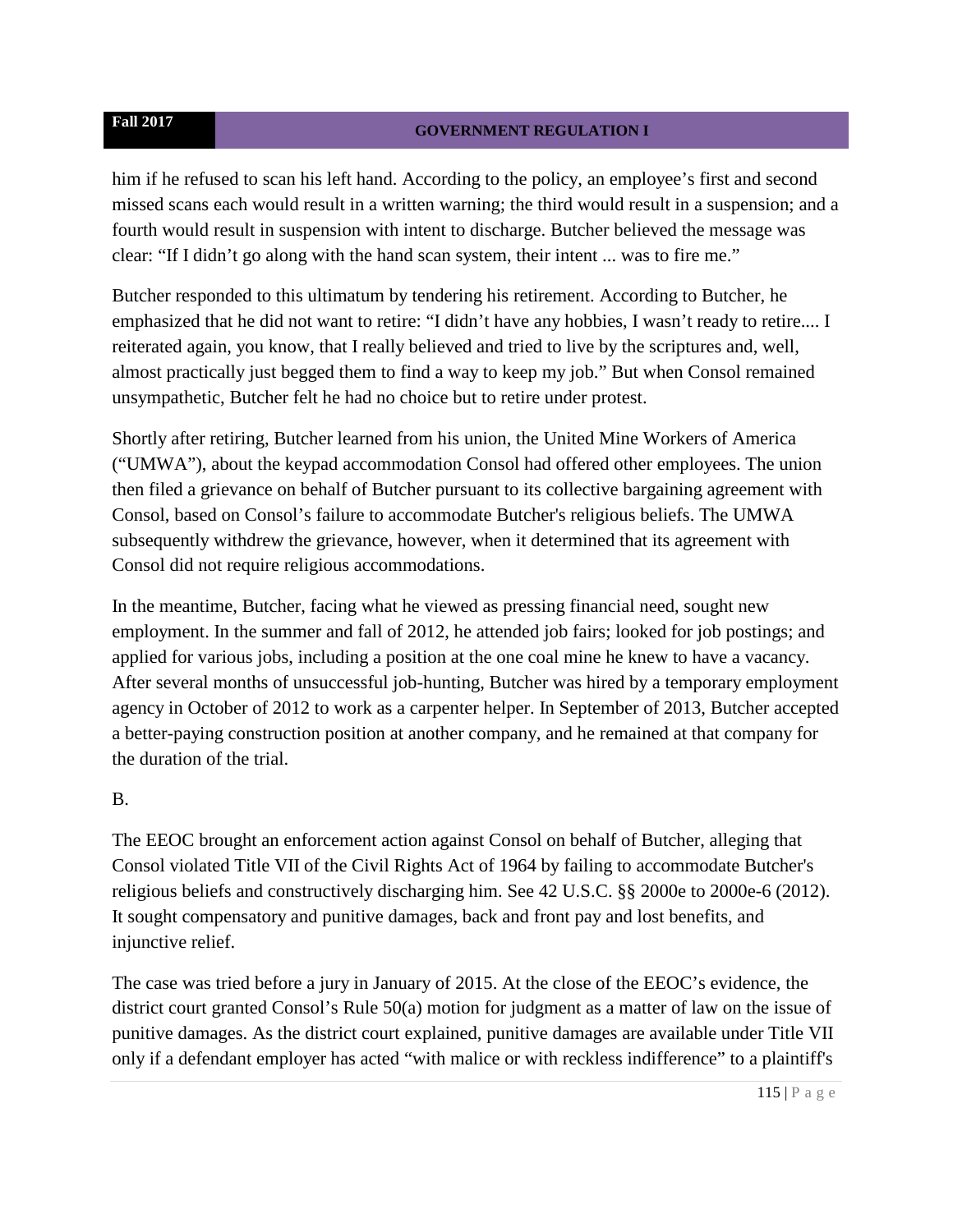protected rights. 42 U.S.C. § 1981a(b)(1). Here, the district court concluded, the EEOC's evidence was insufficient to meet that standard; no reasonable jury could find "malice or reckless indifference to the rights of Mr. Butcher."

The jury ultimately returned a verdict in favor of the EEOC, finding Consol liable for failing to accommodate Butcher's religious beliefs. The jury made findings as to each of the three elements of a Title VII reasonable accommodation claim: that Butcher had sincere religious beliefs in conflict with Consol's requirement that he use the hand scanner; that Butcher had informed Consol of this conflict; and that Consol constructively discharged Butcher for his refusal to comply with its directions.

The district court had instructed the jury on its authority to award compensatory damages in the event that it found a Title VII violation, distinguishing compensatory damages from lost wages and emphasizing that the jury "should not consider the issue of lost wages in [its] deliberations." J.A. 1140. Nevertheless, in the blank on the jury form for compensatory damages, the jury wrote in "salary plus bonus & pension, court cost.". After conferring with the parties, the district court reinstructed the jury on compensatory damages and sent the jury back for further deliberations, clarifying that "[t]he fact that I am sending you back does not indicate my feelings as to the amount of damages or whether damages ... should be awarded." Ten minutes later, the jury returned a second verdict, this time awarding \$150,000 in compensatory damages. In response to a poll requested by Consol, each member of the jury confirmed that no portion of the \$150,000 award consisted of lost wages.

After briefing by the parties, the court held an evidentiary hearing on equitable remedies, including front and back pay and lost benefits, and on the EEOC's request for a permanent injunction against Consol, prohibiting further violations of Title VII's reasonable accommodation provision. With respect to lost wages and benefits, the parties differed on two main issues: whether Butcher's post-retirement job search satisfied his duty to mitigate his damages, and whether the pension benefits Butcher received after retiring should be offset from any award. The district court determined that Butcher properly mitigated his damages and that Butcher's pension benefits were a "collateral source" that should not be deducted from a damages award. The court awarded Butcher \$436,860.74 in front and back pay and lost benefits, and issued a permanent injunction against Consol, requiring Consol to refrain from future violations of Title VII's reasonable accommodation provision and to provide management training on religious accommodations.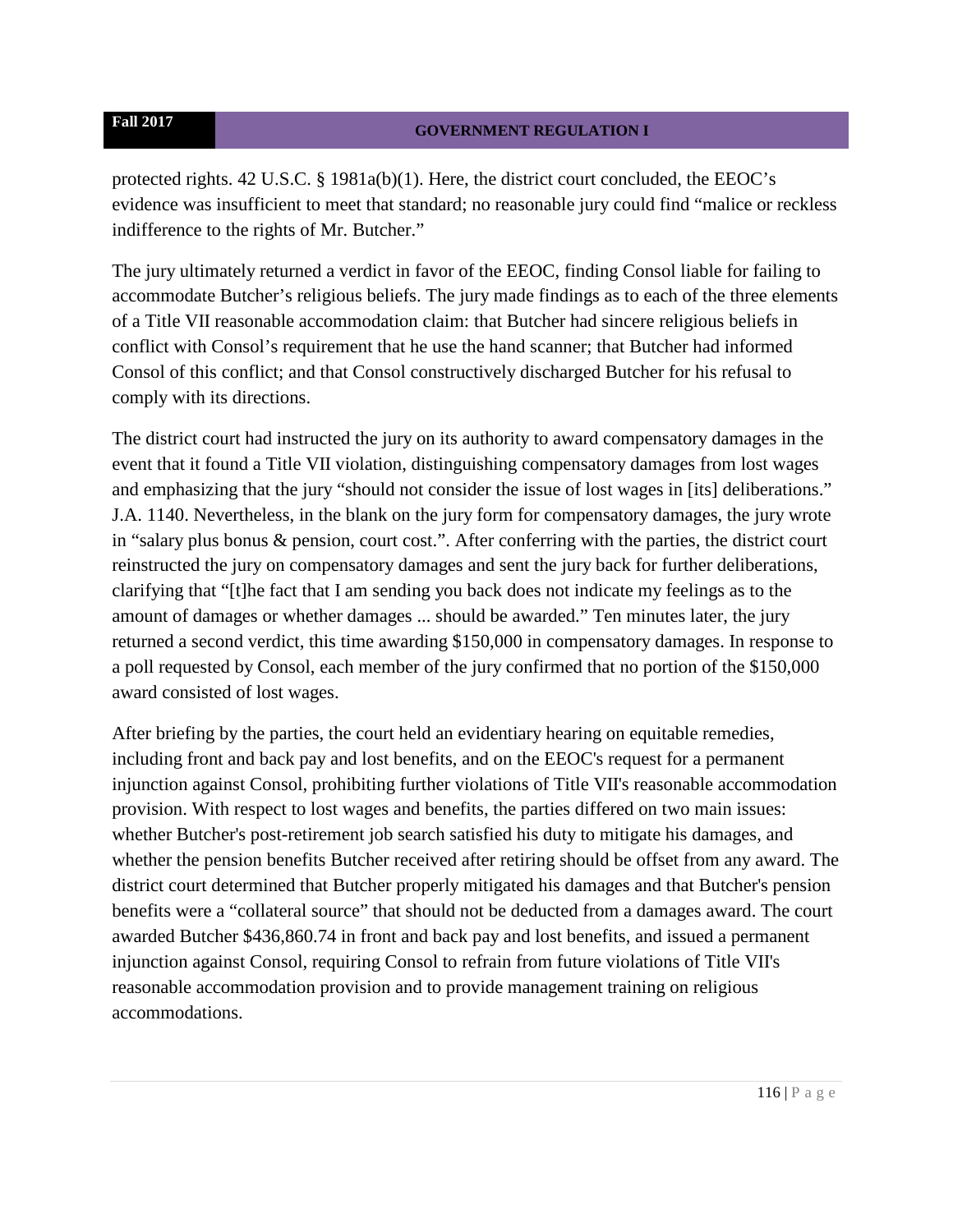After judgment was entered, Consol filed three post-verdict motions that are the subject of this appeal.

In a comprehensive and carefully reasoned opinion, the district court denied all three motions. Consol timely appealed, and the EEOC filed a timely cross-appeal of the district court's ruling on punitive damages.

### II.

Title VII makes it an unlawful employment practice "to discharge any individual ... because of such individual's ... religion." 42 U.S.C. § 2000e-2(a)(1). Under that provision, an employer must "make reasonable accommodation for the religious observances of its employees, short of incurring an undue hardship." EEOC v. Firestone Fibers & Textiles Co., 515 F.3d 307, 312 (4th Cir. 2008) (quoting Trans World Airlines, Inc. v. Hardison, 432 U.S. 63, 75, 97 S.Ct. 2264, 53 L.Ed.2d 113 (1977)); see also 42 U.S.C. § 2000e(j) (defining "religion" to include "all aspects of religious observance and practice, as well as belief," unless employer can show that accommodation of employee's religion would impose an "undue hardship on the ... employer's business").

To show a violation of this "reasonable accommodation" duty, as the district court explained, an employee must prove that: "(1) he or she has a bona fide religious belief that conflicts with an employment requirement; (2) he or she informed the employer of this belief; [and] (3) he or she was disciplined for failure to comply with the conflicting employment requirement."

On appeal, as before the district court, Consol argues primarily that the evidence presented at trial was legally insufficient to support the jury's specific findings under the first and third of these elements: that there was a conflict between a bona fide religious belief held by Butcher and the requirement that Butcher use the hand scanner, and that Butcher was constructively discharged as a result. We agree with the district court that the evidence fully supports the jury's verdict on both these points, and therefore affirm the court's denial of Consol's motion for judgment as a matter of law.2

### A.

The core of Consol's defense is that it did not fail to reasonably accommodate Butcher's religious beliefs because there was in fact no conflict between Butcher's beliefs and its requirement that Butcher use the hand scanner system. Highlighting the fact that Butcher testified—consistent with his letter to Consol,—that the system would not imprint a physical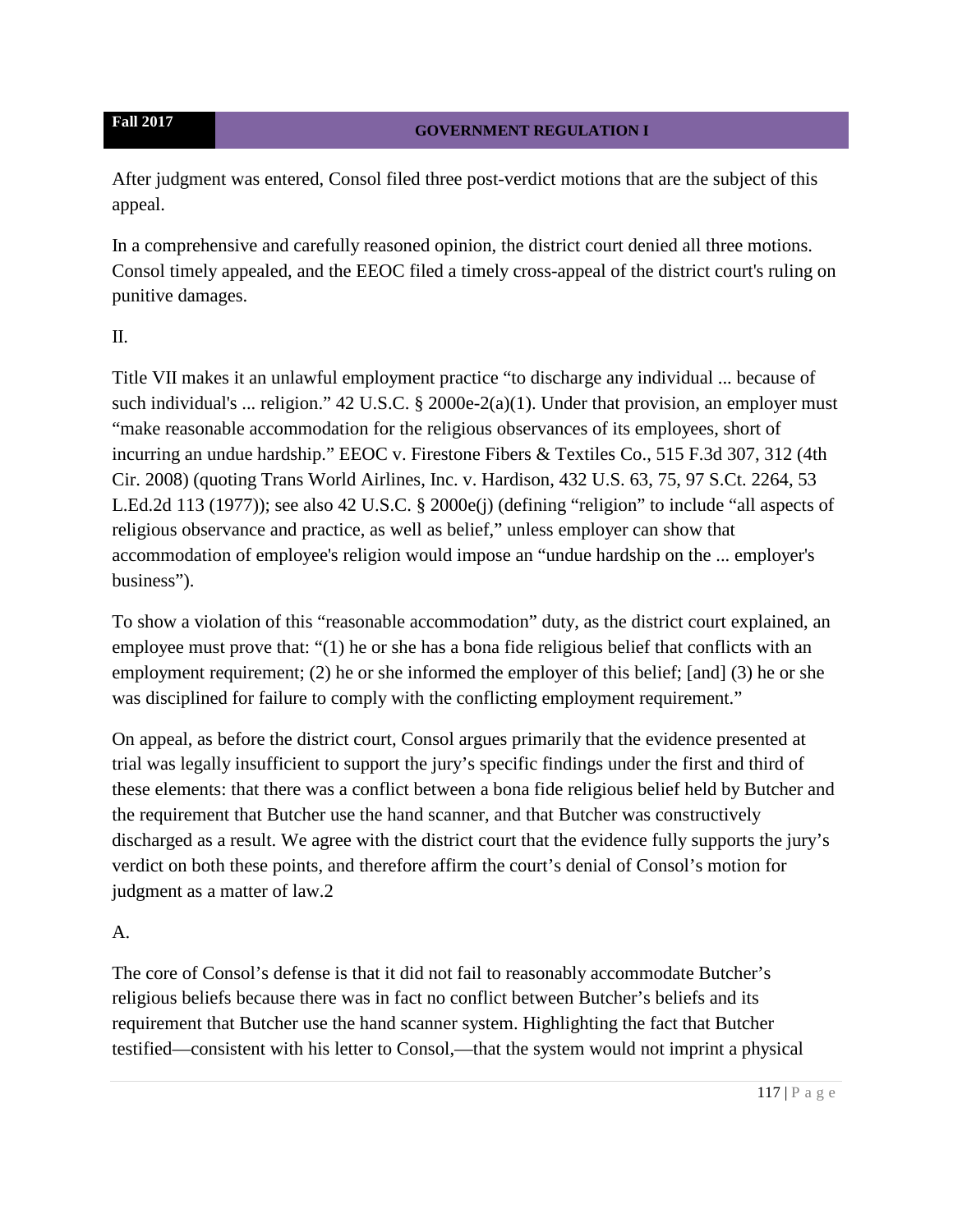mark on his hand, Consol argues that the EEOC failed to establish that Butcher could not use the scanner system without compromising his beliefs regarding the Mark of the Beast.

The district court disagreed, and properly so. In both his letter to Consol and his trial testimony, Butcher carefully and clearly laid out his religious objection to use of the scanner system, notwithstanding the fact that it would produce no physical mark. As the district court explained, there was ample evidence from which a jury could conclude that Butcher sincerely believed "participation in this system"—with or without a tangible mark—"was a showing of allegiance to the Antichrist," inconsistent with his deepest religious convictions. That is all that is required to establish the requisite conflict between Butcher's religious beliefs and Consol's insistence that he use its scanner system.

At bottom, Consol's failure to recognize this conflict—in its dealings with Butcher as well as its litigation of this case—appears to reflect its conviction that Butcher's religious beliefs, though sincere, are mistaken: that the Mark of the Beast is not, as Butcher believes, associated with mere participation in a scanner identification system, but instead manifests only as a physical mark, placed upon the right and not the left hand; and that as a result, allowing Butcher to scan his left hand through the system would be more than sufficient to obviate any potential conflict.

Thus, Consol relied in its discussions with Butcher and again in litigation on the letter from the manufacturer of the scanner system, which interpreted scripture to find that the Mark of the Beast is identified only with the right hand. It points to evidence that Butcher's pastor does not share Butcher's belief that there is a connection between the scanner and the Mark of the Beast. Indeed, Consol opened its oral argument before this court with quotations from scripture purporting to demonstrate that the Mark of the Beast can be imprinted only on the right hand.

But all of this, of course, is beside the point. It is not Consol's place as an employer, nor ours as a court, to question the correctness or even the plausibility of Butcher's religious understandings. See Emp't Div., Dep't of Human Res. of Or. v. Smith, 494 U.S. 872, 887 (1990) ("Repeatedly and in many different contexts, we have warned that courts must not presume to determine ... the plausibility of a religious claim."). Butcher's religious beliefs are protected whether or not his pastor agrees with them, cf. Thomas v. Review Bd. of Ind. Emp't Sec. Div., 450 U.S. 707, 715– 16, 101 S.Ct. 1425, 67 L.Ed.2d 624 (1981) (protection of religious beliefs not limited to beliefs shared by religious sect), and whether or not Butcher's pastor—or Consol, or the manufacturer of Consol's scanning system—thinks that Butcher, in seeking to protect his religious conscience, has drawn the line in the right place, see id. at 715, 101 S.Ct. 1425 ("[I]t is not for us to say that the line [the religious objector] drew was an unreasonable one."). So long as there is sufficient

118 | Page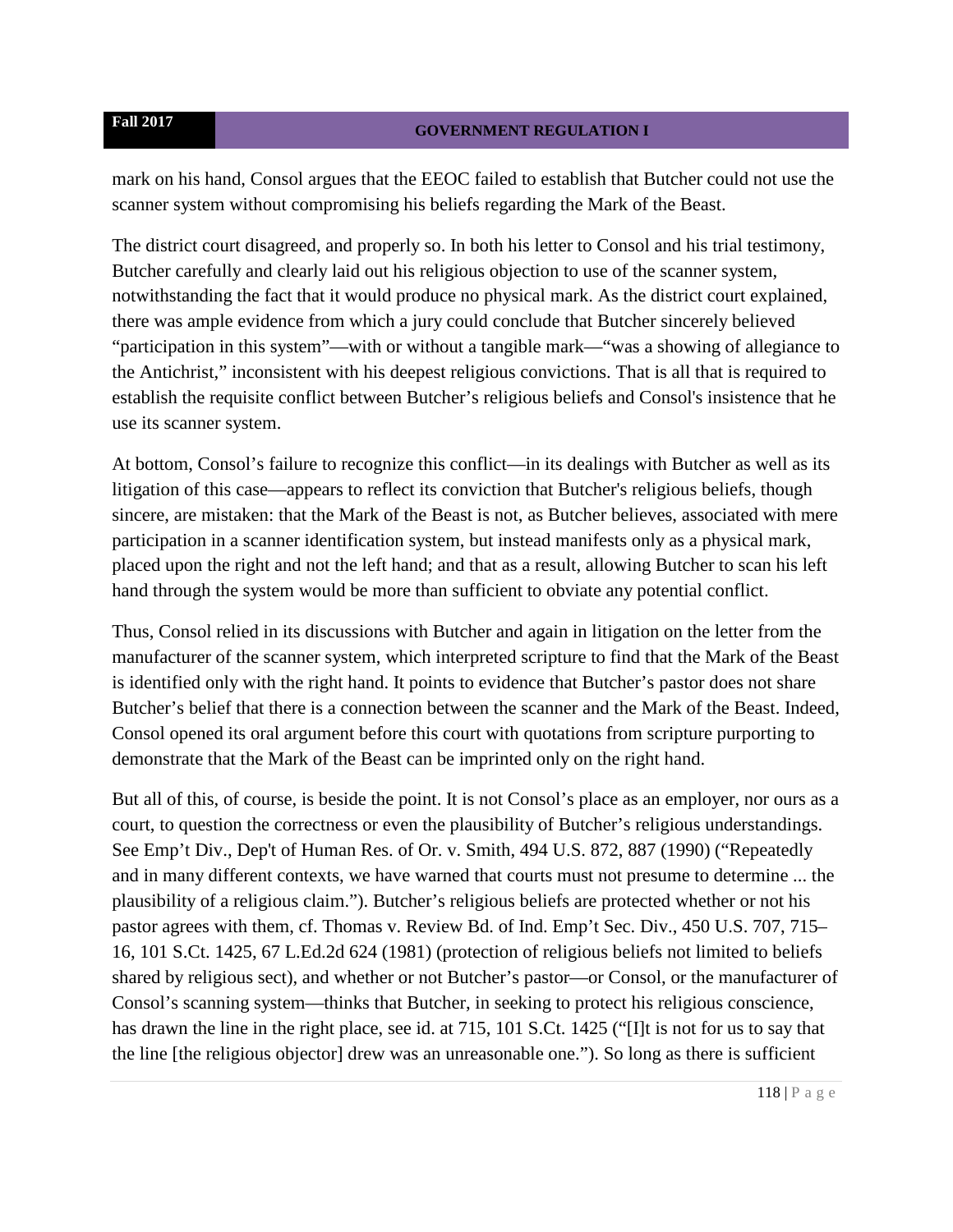evidence that Butcher's beliefs are sincerely held—which the jury specifically found, and Consol does not dispute—and conflict with Consol's employment requirement, that is the end of the matter.

Indeed, once we take out of this case any suggestion that Butcher may have misunderstood the Book of Revelation or the significance of the Mark of the Beast, there is very little left. This case does not present, for instance, the complicated questions that sometimes arise when an employer asserts as a defense to a religious accommodation claim that the requested accommodation would not be feasible, and would instead impose an "undue hardship" on its operations. See Firestone Fibers, 515 F.3d at 311–12; Trans World Airlines, 432 U.S. at 79–85, 97 S.Ct. 2264 (considering whether requested religious accommodation was feasible).

Quite the contrary: Consol expressly conceded that allowing Butcher to bypass the scan by entering his identification number into a keypad would impose no additional burdens or costs on the company. And Consol knew this, of course, because it had provided precisely that accommodation to two other employees who needed it for non-religious reasons—and then, in the very same email, refused to give equal regard to Butcher's request for a religious accommodation. In light of all of this evidence, we have no reason to question the jury's determination that Consol should be held liable for its response to a conflict between Butcher's sincere religious beliefs and its scanner-system requirements.

### B.

Consol also argues that the EEOC failed to establish the third element of a failure to accommodate claim: that Butcher suffered some adverse employment action as a result of his failure to comply with Consol's employment requirements. According to Consol, Butcher was not disciplined or terminated but instead voluntarily retired, and the jury's contrary finding of constructive discharge cannot be sustained on the evidence introduced at trial.

The district court rejected that claim. Under our precedent, it explained, an employee is constructively discharged—satisfying the third element of a failure to accommodate claim when "an employer deliberately makes the working conditions of the employee intolerable." (quoting Whitten v. Fred's, Inc., 601 F.3d 231, 248 (4th Cir. 2010)). As to the deliberateness prong, the district court found that evidence of Consol's "complete failure to accommodate, in the face of repeated requests," combined with evidence that Consol was aware of a costless accommodation but nevertheless refused to make it available to Butcher, was sufficient to support the jury's verdict. And the district court dismissed Consol's argument that Butcher's working conditions could not have been "intolerable" as a matter of law because he had recourse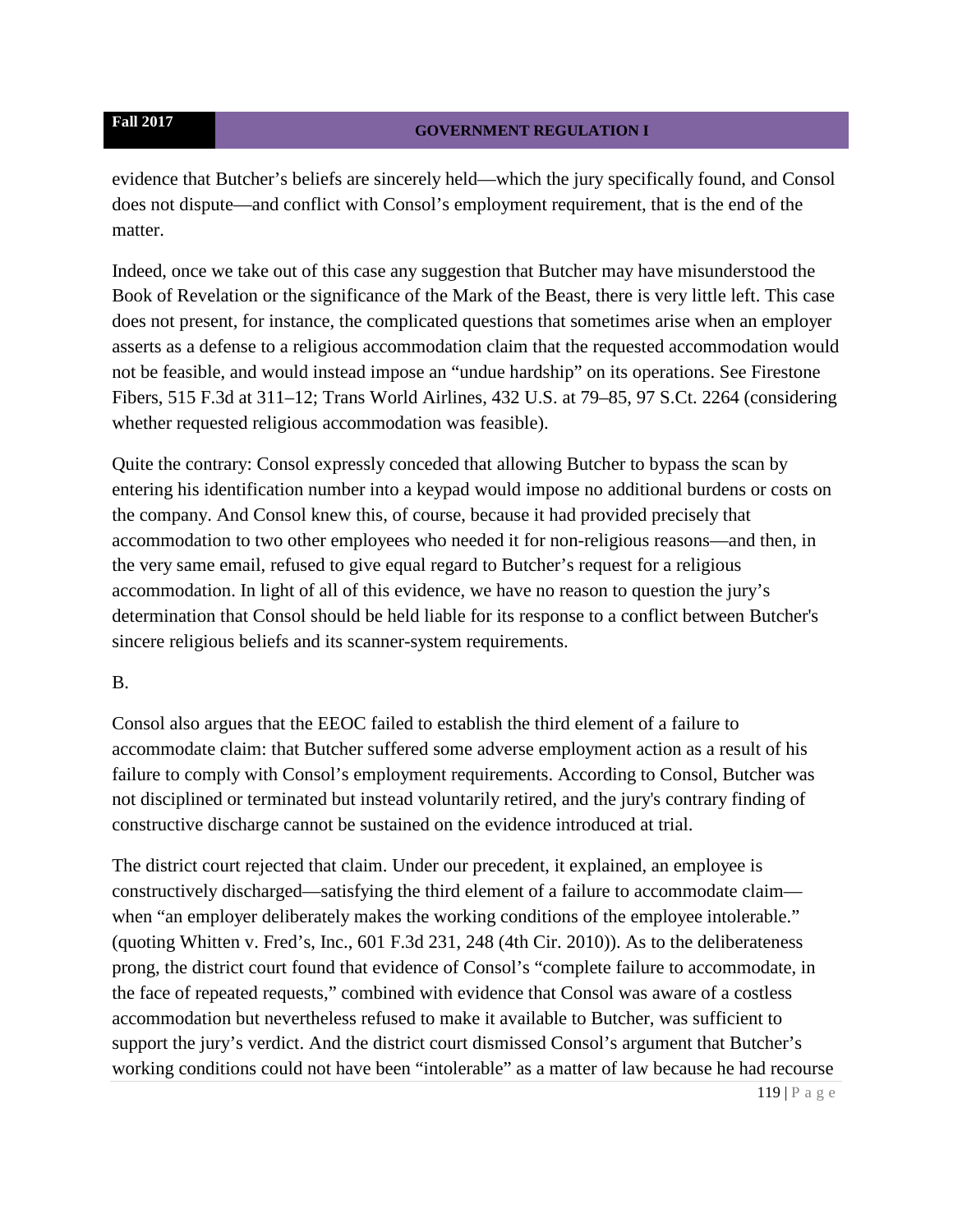to a grievance procedure under his union's collective bargaining agreement, holding that there was sufficient evidence for the jury to find that Consol had left Butcher with no choice but to retire.

Before our court, Consol originally emphasized the "deliberateness" prong of this analysis, arguing that there is insufficient evidence to support a showing that Consol denied Butcher an accommodation in an effort to provoke his retirement.

But as a result of intervening Supreme Court case law, "deliberateness" is no longer a component of a constructive discharge claim. After the district court's order—but before appellate briefing had concluded—the Supreme Court revisited the standard for constructive discharge in Green v. Brennan, —– U.S. —–, 136 S.Ct. 1769, 195 L.Ed.2d 44 (2016), and expressly rejected a "deliberateness" or intent requirement:

The whole point of allowing an employee to claim 'constructive' discharge is that in circumstances of discrimination so intolerable that a reasonable person would resign, we treat the employee's resignation as though the employer actually fired him. We do not also require an employee to come forward with proof—proof that would often be difficult to allege plausibly—that not only was the discrimination so bad that he had to quit, but also that his quitting was his employer's plan all along.

That leaves only the question of "intolerability," or, more specifically, whether there is sufficient evidence that as a result of Consol's discriminatory conduct, Butcher was subjected to circumstances "so intolerable that a reasonable person would resign."

We agree with the district court that there exists substantial evidence that Butcher was put in an intolerable position when Consol refused to accommodate his religious objection, requiring him to use a scanner system that Butcher sincerely believed would render him a follower of the Antichrist, "tormented with fire and brimstone."

This goes well beyond the kind of run-of-the-mill "dissatisfaction with work assignments, [ ] feeling of being unfairly criticized, or difficult or unpleasant working conditions" that we have viewed as falling short of objective intolerability. And like the district court, we do not think that the future prospect of a successful grievance under a collective bargaining agreement—even assuming, contrary to the union's determination, that the collective bargaining agreement at issue here allowed for a grievance based on a right to religious accommodation—would do anything to alleviate the immediate intolerability of Butcher's circumstances.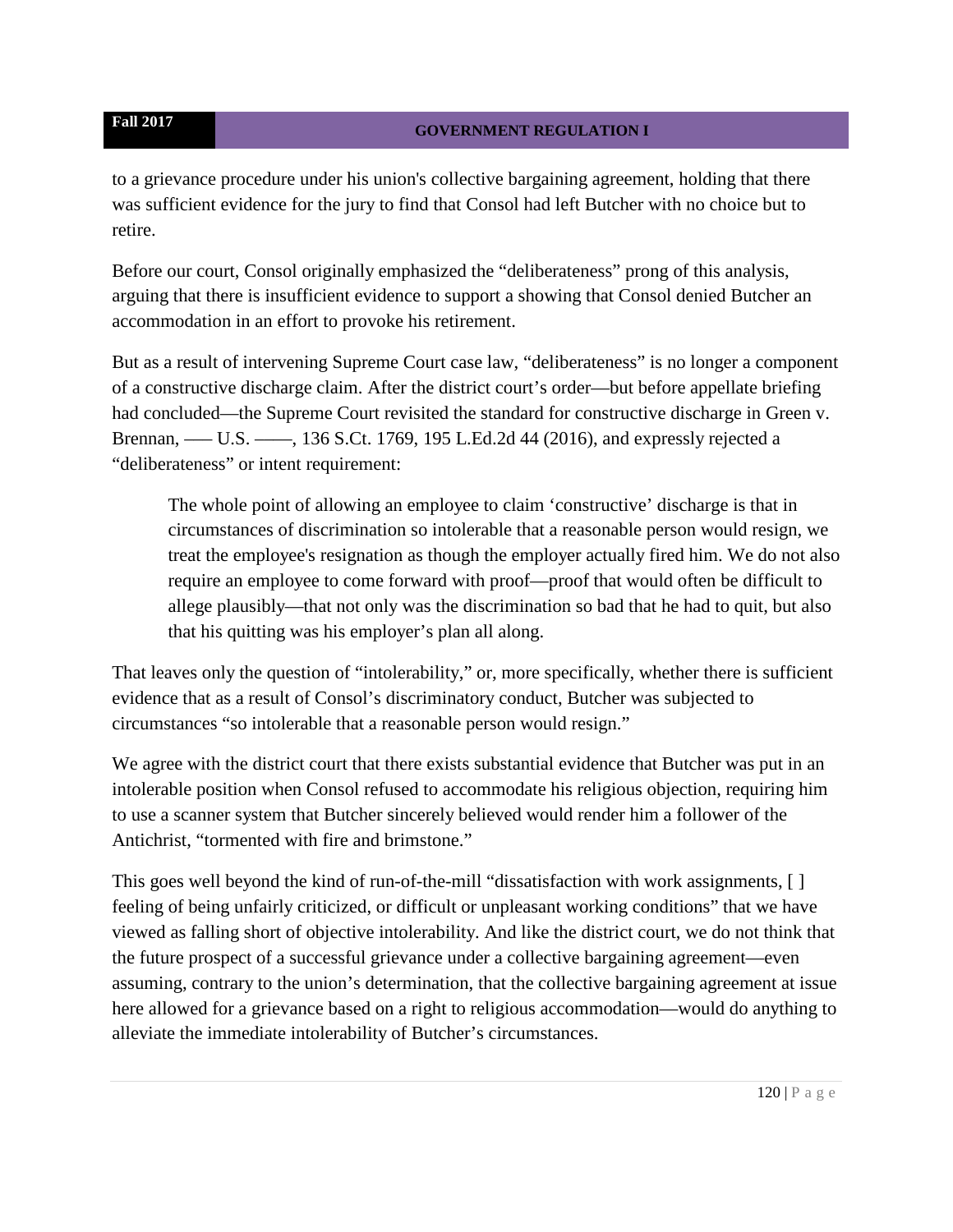For the foregoing reasons, we affirm the judgment of the district court.

### AFFIRMED

All Citations

--- F.3d ----, 2017 WL 2603976

### **United States District Court, D. Oregon. Mamdouh EL-HAKEM, Plaintiff,**

**v.**

### **BJY INC., a foreign corporation, and Gregg Young, an individual, Defendants. No. CV 01-663-BR. March 19, 2003.**

[Craig A. Crispin,](http://web2.westlaw.com/find/default.wl?rp=%2ffind%2fdefault.wl&vc=0&DB=WLD%2DPEOPLECITE&DocName=0207628701&FindType=h&AP=&fn=_top&rs=WLW7.01&mt=LawSchoolPractitioner&vr=2.0&sv=Split) [Patty T. Rissberger,](http://web2.westlaw.com/find/default.wl?rp=%2ffind%2fdefault.wl&vc=0&DB=WLD%2DPEOPLECITE&DocName=0308572301&FindType=h&AP=&fn=_top&rs=WLW7.01&mt=LawSchoolPractitioner&vr=2.0&sv=Split) Crispin & Associates, Portland, OR, for Plaintiff. [Krishna Balasubramani,](http://web2.westlaw.com/find/default.wl?rp=%2ffind%2fdefault.wl&vc=0&DB=WLD%2DPEOPLECITE&DocName=0238063201&FindType=h&AP=&fn=_top&rs=WLW7.01&mt=LawSchoolPractitioner&vr=2.0&sv=Split) Sather Byerly & Holloway, LLP, Portland, James D. Pierce, Houston, TX, for Defendants.

### **OPINION AND ORDER**

BROWN, District Judge

This matter comes before the Court on Defendant Gregg Young's Motion for Judgment as a Matter of Law and Alternatively a New Trial (#115) and Plaintiff Mamdouh El-Hakem's Motion for Judgment as a Matter of Law and to Amend Judgment or Alternatively for New Trial (#117)[.](http://web2.westlaw.com/result/documenttext.aspx?sv=Split&service=Find&fcl=False&findtype=0&casecite=126+S.Ct.+1470&cnt=DOC&cxt=DC&rlt=CLID_FQRLT3022812&rs=WLW7.01&ss=CNT&docname=262F.Supp.2d1139&fn=_top&n=1&mt=LawSchoolPractitioner&vr=2.0&rp=%2fFind%2fdefault.wl&caseserial=2008108931&serialnum=2003349506&docsample=False#FN;F0011#FN;F0011) [\[FN1\]](http://web2.westlaw.com/result/documenttext.aspx?sv=Split&service=Find&fcl=False&findtype=0&casecite=126+S.Ct.+1470&cnt=DOC&cxt=DC&rlt=CLID_FQRLT3022812&rs=WLW7.01&ss=CNT&docname=262F.Supp.2d1139&fn=_top&n=1&mt=LawSchoolPractitioner&vr=2.0&rp=%2fFind%2fdefault.wl&caseserial=2008108931&serialnum=2003349506&docsample=False#FN;F0011#FN;F0011)

[FN1.](http://web2.westlaw.com/result/documenttext.aspx?sv=Split&service=Find&fcl=False&findtype=0&casecite=126+S.Ct.+1470&cnt=DOC&cxt=DC&rlt=CLID_FQRLT3022812&rs=WLW7.01&ss=CNT&docname=262F.Supp.2d1139&fn=_top&n=1&mt=LawSchoolPractitioner&vr=2.0&rp=%2fFind%2fdefault.wl&caseserial=2008108931&serialnum=2003349506&docsample=False#FN;B0011#FN;B0011) BJY, Inc., did not file any post-trial motions, but it joined Young in opposing Plaintiff's Motion, including that part in which Plaintiff seeks judgment as a matter of law against BJY. Also pending are Plaintiff's Motion for Attorney Fees and Costs (# 120, # 126) and BJY's Bill of Costs  $(# 116)$ . The Court will take these Motions under advisement on this date and will resolve these matters consistent with this Opinion and Order.

For the reasons that follow, the Court **DENIES** Defendant Young's Motion. The Court also **GRANTS in part** that portion of Plaintiff's Motion in which Plaintiff seeks an amended judgment against Defendant BJY, Inc., for its vicarious liability under [Title VII](http://web2.westlaw.com/find/default.wl?rp=%2ffind%2fdefault.wl&vc=0&DB=1000546&DocName=7USCAS1981&FindType=L&AP=&fn=_top&rs=WLW7.01&mt=LawSchoolPractitioner&vr=2.0&sv=Split) for the \$15,000 compensatory damages and \$15,000 punitive damages awarded to Plaintiff on his [§ 1981](http://web2.westlaw.com/find/default.wl?rp=%2ffind%2fdefault.wl&vc=0&DB=1000546&DocName=42USCAS1981&FindType=L&AP=&fn=_top&rs=WLW7.01&mt=LawSchoolPractitioner&vr=2.0&sv=Split) claim against Young. The Court **DENIES** the remainder of Plaintiff's Motion.

### *BACKGROUND*

Plaintiff, an Arab male of Egyptian origin, worked for BJY as a structural-plans examiner in Portland, Oregon, from approximately October 7, 1998, through April 7, 2000. Young is the Chief Executive Officer of BJY. During Plaintiff's employment, Young repeatedly addressed Plaintiff, over Plaintiff's objection, by the non-Arabic, "Western" name of "Manny." According to Plaintiff, Young's purpose for this practice was "to make it easier" for BJY's clients to interact with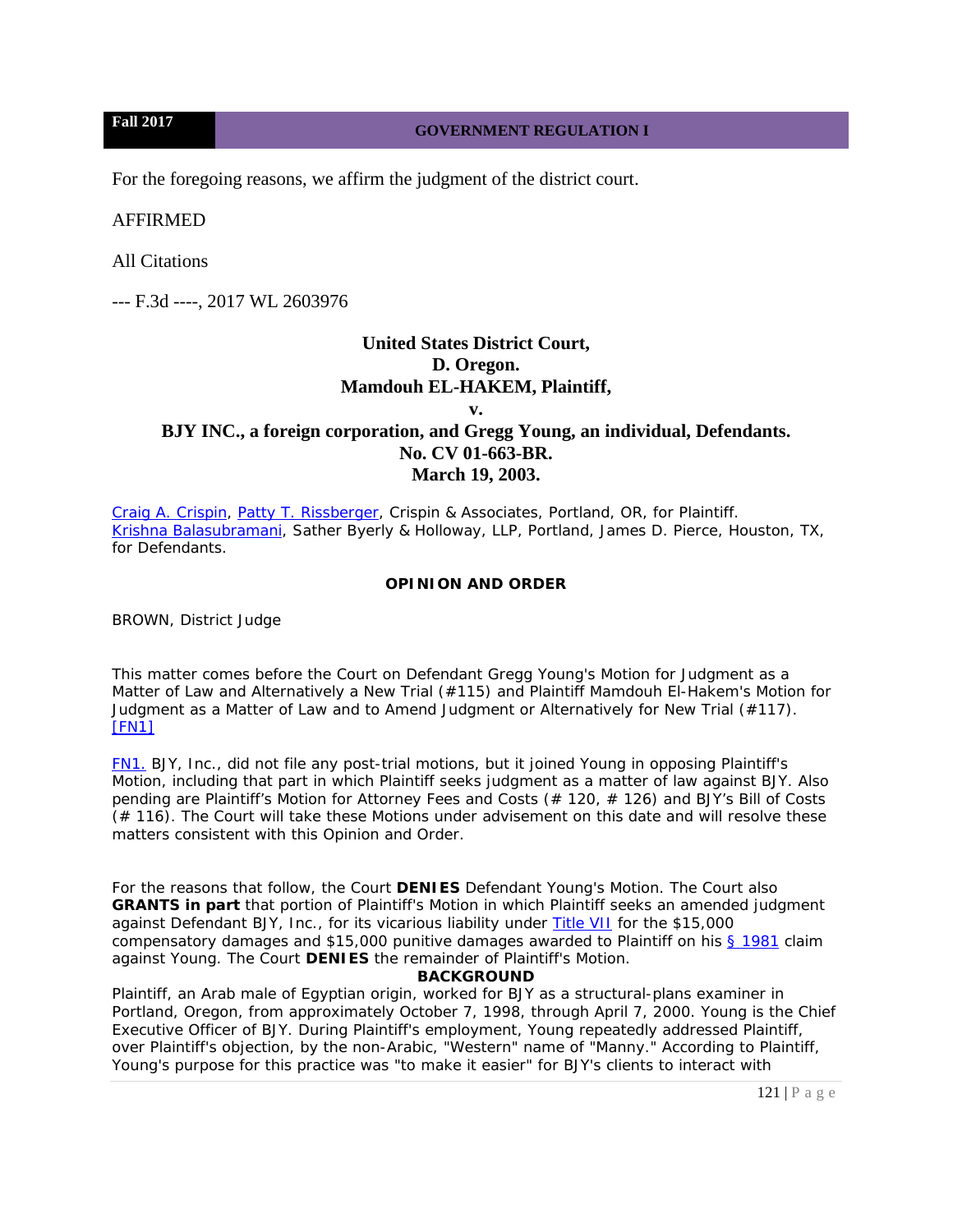employees who did not have Western-sounding names. Although Young also selected Western names for other BJY employees throughout the country, only Plaintiff objected. Even after Plaintiff complained numerous times, Young persisted in using the name "Manny" to address Plaintiff in e-mails and in telephone conferences instead of using Plaintiff's given Arabic name, "Mamdouh."

Plaintiff worked under the supervision of a licensed structural-plans examiner. After the licensed examiner left the Portland office, however, Plaintiff, who was not licensed, was the only employee working there. Ultimately, BJY closed the Portland office in spring 2000. Before then, Plaintiff complained internally and to Oregon authorities that BJY was not compensating him properly under minimum- and overtime-wage laws. Plaintiff's employment ended shortly thereafter.

Plaintiff brought this action against both BJY and Young individually for employment discrimination, wrongful termination, and unpaid wages pursuant to [42 U.S.C. § 1981;](http://web2.westlaw.com/find/default.wl?rp=%2ffind%2fdefault.wl&vc=0&DB=1000546&DocName=42USCAS1981&FindType=L&AP=&fn=_top&rs=WLW7.01&mt=LawSchoolPractitioner&vr=2.0&sv=Split) [Title VII](http://web2.westlaw.com/find/default.wl?rp=%2ffind%2fdefault.wl&vc=0&DB=1000546&DocName=7USCAS1981&FindType=L&AP=&fn=_top&rs=WLW7.01&mt=LawSchoolPractitioner&vr=2.0&sv=Split) of the Civil Rights Act of 1964, [42 U.S.C. § 2000e;](http://web2.westlaw.com/find/default.wl?rp=%2ffind%2fdefault.wl&vc=0&DB=1000546&DocName=42USCAS2000E&FindType=L&AP=&fn=_top&rs=WLW7.01&mt=LawSchoolPractitioner&vr=2.0&sv=Split) the Fair Labor Standards Act (FLSA), [29](http://web2.westlaw.com/find/default.wl?rp=%2ffind%2fdefault.wl&vc=0&DB=1000546&DocName=29USCAS201&FindType=L&AP=&fn=_top&rs=WLW7.01&mt=LawSchoolPractitioner&vr=2.0&sv=Split)  [U.S.C. § 201;](http://web2.westlaw.com/find/default.wl?rp=%2ffind%2fdefault.wl&vc=0&DB=1000546&DocName=29USCAS201&FindType=L&AP=&fn=_top&rs=WLW7.01&mt=LawSchoolPractitioner&vr=2.0&sv=Split) and Oregon state law. The Pretrial Order included five claims for hostile workenvironment discrimination based on race or religion; three claims for unlawful termination based on race, religion, or retaliation; and five claims for wage-law violations.

After a five-day trial, the jury answered specific interrogatories as to each Defendant. After the Court read the Verdicts to the parties, the Court asked whether the parties had any further inquiry for the jury before the Court received the Verdicts and discharged the jury. The parties did not have any further inquiries and did not object to the Court receiving the Verdicts. The jury found Young intentionally discriminated against Plaintiff by creating or maintaining a hostile work environment on the basis of Plaintiff's race in violation of [§ 1981.](http://web2.westlaw.com/find/default.wl?rp=%2ffind%2fdefault.wl&vc=0&DB=1000546&DocName=42USCAS1981&FindType=L&AP=&fn=_top&rs=WLW7.01&mt=LawSchoolPractitioner&vr=2.0&sv=Split) The jury awarded Plaintiff \$15,000 in compensatory damages and \$15,000 in punitive damages on this claim. In addition, the jury found BJY failed to pay Plaintiff regular wages in violation of Or.Rev.Stat. § [652.140,](http://web2.westlaw.com/find/default.wl?rp=%2ffind%2fdefault.wl&vc=0&DB=1000534&DocName=ORSTS652%2E140&FindType=L&AP=&fn=_top&rs=WLW7.01&mt=LawSchoolPractitioner&vr=2.0&sv=Split) *et seq.,* in the amount of \$11,051.64 due and owing to Plaintiff at the time his employment ended.

In all other respects, the jury found in favor of Defendants. For example, the jury found BJY did not discriminate against Plaintiff by creating a hostile work environment on the basis of Plaintiff's race or religion. In addition, although the jury concluded BJY terminated Plaintiff's employment, the jury also found Plaintiff's race or religion was not a factor in that decision. Moreover, the jury found BJY would have made the same decision even though the jury also found Plaintiff's complaint that BJY owed him unpaid wages was a substantial motivating factor in terminating Plaintiff. Finally, the jury found Plaintiff was an exempt employee and, therefore, was not entitled to overtime wages.

Accordingly, the Court entered judgment against Young in the sum of \$15,000 compensatory damages and \$15,000 punitive damages. The Court also entered judgment against BJY for unpaid regular wages of \$11,051.64 and penalties of \$6,691.20.

Young now moves for judgment in his favor as a matter of law. He asserts he cannot be held liable for race discrimination in violation of [§ 1981](http://web2.westlaw.com/find/default.wl?rp=%2ffind%2fdefault.wl&vc=0&DB=1000546&DocName=42USCAS1981&FindType=L&AP=&fn=_top&rs=WLW7.01&mt=LawSchoolPractitioner&vr=2.0&sv=Split) because (1) his conduct was not "racially based," (2) there was no racially-hostile work environment, and (3) his conduct did not affect Plaintiff's right to make and to enforce his employment contract with BJY. Young also contends the jury's separate Verdicts are inconsistent, and, therefore, he moves for a new trial.

Plaintiff also moves for judgment as a matter of law. As noted, Plaintiff prevailed on his [§ 1981](http://web2.westlaw.com/find/default.wl?rp=%2ffind%2fdefault.wl&vc=0&DB=1000546&DocName=42USCAS1981&FindType=L&AP=&fn=_top&rs=WLW7.01&mt=LawSchoolPractitioner&vr=2.0&sv=Split) race discrimination hostile work-environment claim as to Young. Plaintiff asserts, however, he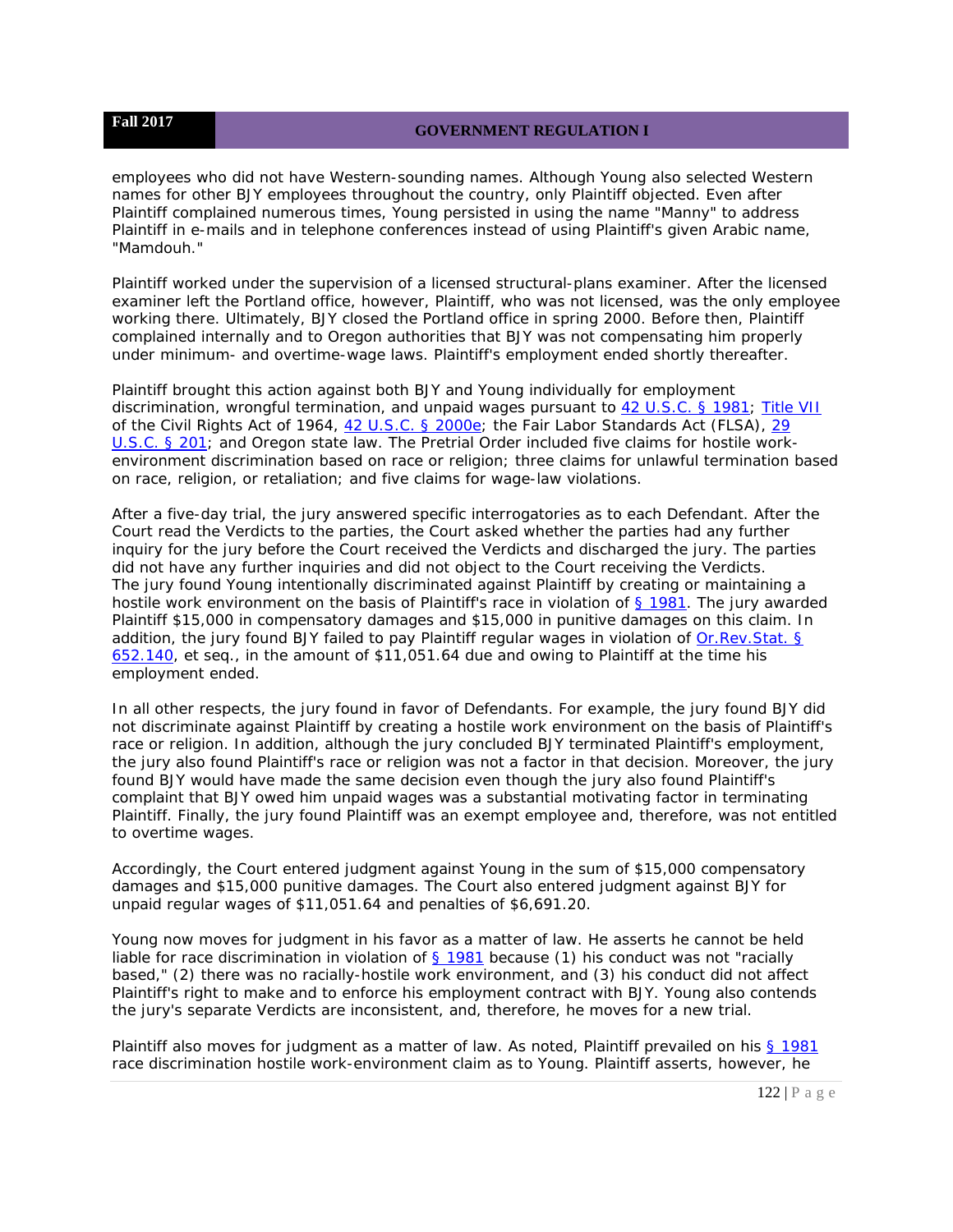also is entitled to judgment against BJY for the same amount of damages the jury awarded Plaintiff against Young on the  $\S$  1981 claim. Even if the jury correctly found BJY was not directly liable to Plaintiff under  $\S$  1981, Plaintiff asserts BJY is vicariously liable for these damages pursuant to Title VII.

In addition, Plaintiff seeks judgment as a matter of law on his claim for unpaid overtime and a new trial on the issue of the number of overtime hours he worked. Plaintiff maintains the evidence was insufficient to support either the professional or administrative exemption for payment of overtime wages found by the jury. Plaintiff also seeks judgment as a matter of law on his state law wage-retaliation claim because the "same decision" defense found by the jury does not apply to this claim. Finally, Plaintiff seeks judgment as a matter of law or, in the alternative, a new trial on his retaliation claim under the FLSA against Young because the jury failed to resolve that claim due to "what appears to be a typographical error in the verdict form."

### *STANDARDS*

[T]he court may grant a new trial if a jury's verdict contains irreconcilable inconsistencies: It is certainly true that ... [when] a jury answers special interrogatories and the answers cannot be reconciled, a new trial must be granted.

### *DISCUSSION*

**I. Plaintiff is entitled to judgment against both Young and BJY on Plaintiff's race-based hostile work-environment claim. A. Substantial evidence exists to support the jury's Verdict against Young on Plaintiff's [§ 1981](http://web2.westlaw.com/find/default.wl?rp=%2ffind%2fdefault.wl&vc=0&DB=1000546&DocName=42USCAS1981&FindType=L&AP=&fn=_top&rs=WLW7.01&mt=LawSchoolPractitioner&vr=2.0&sv=Split) hostile work-environment claim.** The Court submitted to the jury Plaintiff's [§ 1981](http://web2.westlaw.com/find/default.wl?rp=%2ffind%2fdefault.wl&vc=0&DB=1000546&DocName=42USCAS1981&FindType=L&AP=&fn=_top&rs=WLW7.01&mt=LawSchoolPractitioner&vr=2.0&sv=Split) race-discrimination claims against both BJY and Young. As noted, Plaintiff alleged both BJY and Young violated [§ 1981](http://web2.westlaw.com/find/default.wl?rp=%2ffind%2fdefault.wl&vc=0&DB=1000546&DocName=42USCAS1981&FindType=L&AP=&fn=_top&rs=WLW7.01&mt=LawSchoolPractitioner&vr=2.0&sv=Split) by creating a racially-hostile work environment and/or by terminating Plaintiff's employment because of his race. Although Plaintiff's race-discrimination claims against Young arose only under  $§$  1981, Plaintiff's race-discrimination claims against BJY arose under both [§ 1981](http://web2.westlaw.com/find/default.wl?rp=%2ffind%2fdefault.wl&vc=0&DB=1000546&DocName=7USCAS1981&FindType=L&AP=&fn=_top&rs=WLW7.01&mt=LawSchoolPractitioner&vr=2.0&sv=Split) and [Title VII](http://web2.westlaw.com/find/default.wl?rp=%2ffind%2fdefault.wl&vc=0&DB=1000546&DocName=7USCAS1981&FindType=L&AP=&fn=_top&rs=WLW7.01&mt=LawSchoolPractitioner&vr=2.0&sv=Split) and involved identical factual issues. In addition, Plaintiff's separate [Title VII](http://web2.westlaw.com/find/default.wl?rp=%2ffind%2fdefault.wl&vc=0&DB=1000546&DocName=7USCAS1981&FindType=L&AP=&fn=_top&rs=WLW7.01&mt=LawSchoolPractitioner&vr=2.0&sv=Split) hostile work-environment and unlawfultermination claims for discrimination based on Plaintiff's religion applied only to BJY. It was necessary, therefore, to make clear to the jury that (1) Plaintiff's [Title VII](http://web2.westlaw.com/find/default.wl?rp=%2ffind%2fdefault.wl&vc=0&DB=1000546&DocName=7USCAS1981&FindType=L&AP=&fn=_top&rs=WLW7.01&mt=LawSchoolPractitioner&vr=2.0&sv=Split) claims, including the discrimination claims based on religion, did not apply to Young and (2) the same factual issues necessary to resolve Plaintiff's  $\S$  1981 claims against BJY also would resolve Plaintiff's [Title VII](http://web2.westlaw.com/find/default.wl?rp=%2ffind%2fdefault.wl&vc=0&DB=1000546&DocName=7USCAS1981&FindType=L&AP=&fn=_top&rs=WLW7.01&mt=LawSchoolPractitioner&vr=2.0&sv=Split) race-based claims against BJY. Accordingly, pursuant to [Rule 49\(a\),](http://web2.westlaw.com/find/default.wl?rp=%2ffind%2fdefault.wl&vc=0&DB=1004365&DocName=USFRCPR49&FindType=L&AP=&fn=_top&rs=WLW7.01&mt=LawSchoolPractitioner&vr=2.0&sv=Split) the Court used two forms of verdict, one for each Defendant. The Court also directed the jury to answer specific questions tailored to Plaintiff's multiple theories of discrimination.

The jury responded as follows to the Court's interrogatories concerning Plaintiff's claims of race-based hostile work environment and wrongful termination under  $\S$ [1981](http://web2.westlaw.com/find/default.wl?rp=%2ffind%2fdefault.wl&vc=0&DB=1000546&DocName=42USCAS1981&FindType=L&AP=&fn=_top&rs=WLW7.01&mt=LawSchoolPractitioner&vr=2.0&sv=Split) against Young:

### **II. Part I. Hostile Work Environment Discrimination Claim**

1A. Has Plaintiff proved by a preponderance of the evidence that Defendant Young intentionally discriminated against Plaintiff by creating or maintaining a hostile work environment on the basis of Plaintiff's race?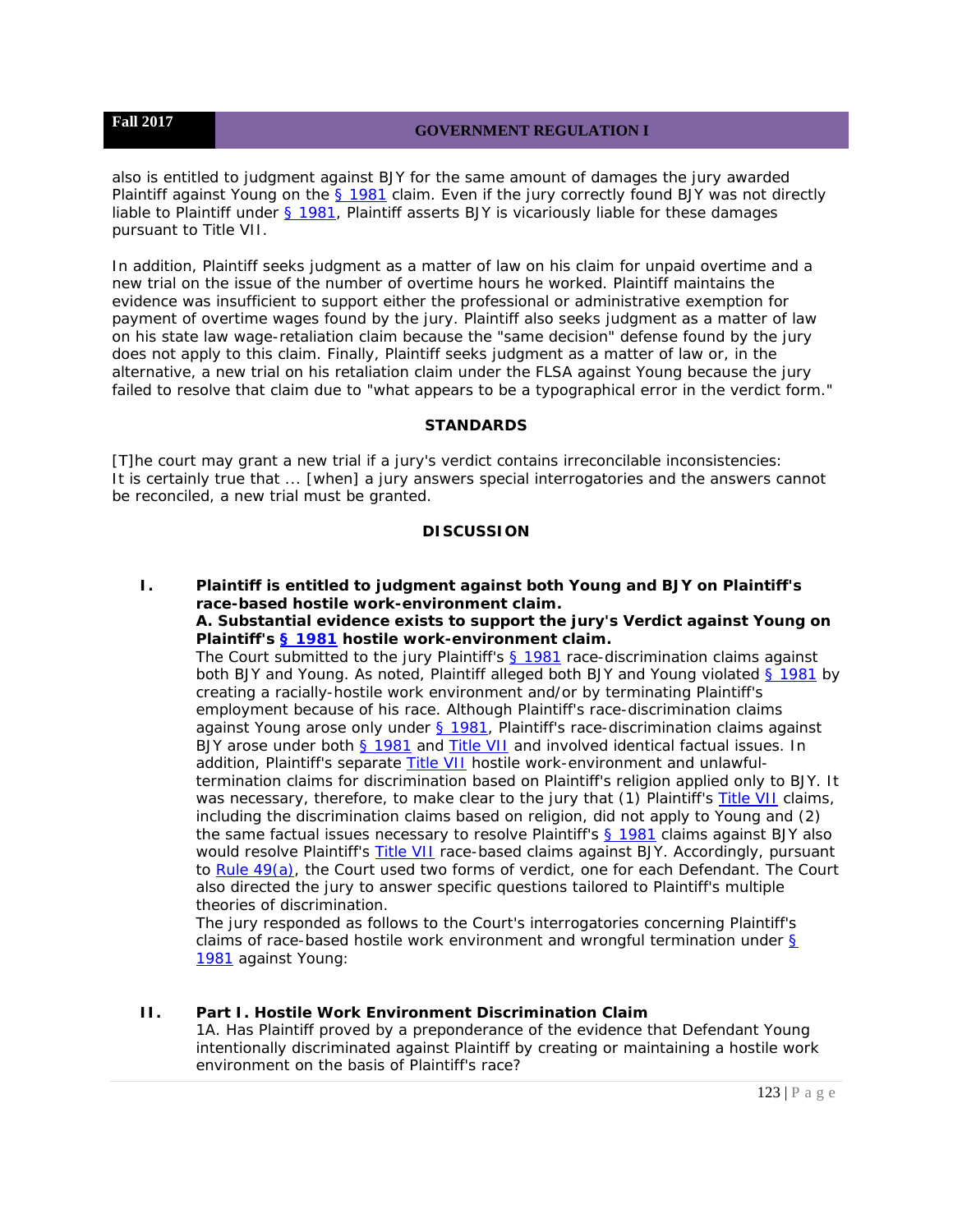Yes X No ----- -----

If your answer is "No," proceed to Part 2. If your answer is "Yes," proceed to Question 1B.

1B. What are Plaintiff's damages, if any, for intentional hostile work environment discrimination by Defendant Young?

 For emotional distress: \$15,000 For punitive damages: \$15,000<br>-------------

In Part II of Young's verdict form, the jury responded "No" to the question whether Plaintiff proved Young intentionally caused BJY to terminate Plaintiff's employment. Plaintiff, therefore, prevailed on his [§ 1981](http://web2.westlaw.com/find/default.wl?rp=%2ffind%2fdefault.wl&vc=0&DB=1000546&DocName=42USCAS1981&FindType=L&AP=&fn=_top&rs=WLW7.01&mt=LawSchoolPractitioner&vr=2.0&sv=Split) race discrimination claim against Young only on the hostile work-environment theory.

Young now moves for judgment as a matter of law (and, alternatively, for a new trial) on Plaintiff's [§ 1981](http://web2.westlaw.com/find/default.wl?rp=%2ffind%2fdefault.wl&vc=0&DB=1000546&DocName=42USCAS1981&FindType=L&AP=&fn=_top&rs=WLW7.01&mt=LawSchoolPractitioner&vr=2.0&sv=Split) claim based on a hostile work environment. Young asserts the evidence was insufficient to support any finding that (1) his conduct was racially based, (2) his conduct created a hostile work environment, or (3) his conduct affected Plaintiff's right to make and to enforce his employment contract with BJY. Young made these same arguments at trial.

Viewing the evidence in the light most favorable to Plaintiff, the Court remains convinced rational jurors could find Young's conduct was based on Plaintiff's status as an Arab. The Supreme Court has identified "targets of race discrimination for purposes of [Section 1981](http://web2.westlaw.com/find/default.wl?rp=%2ffind%2fdefault.wl&vc=0&DB=1000546&DocName=42USCAS1981&FindType=L&AP=&fn=_top&rs=WLW7.01&mt=LawSchoolPractitioner&vr=2.0&sv=Split) include groups that today are considered merely different ethnic or national groups, such as Arabs, Jews, Germans and Italians." *Benigni v. City of Hemet,* [879 F.2d 473, 477-78 \(9th Cir.1988\),](http://web2.westlaw.com/find/default.wl?rp=%2ffind%2fdefault.wl&vc=0&DB=350&SerialNum=1989091654&FindType=Y&ReferencePositionType=S&ReferencePosition=477&AP=&fn=_top&rs=WLW7.01&mt=LawSchoolPractitioner&vr=2.0&sv=Split) *reh'g denied,* [882](http://web2.westlaw.com/find/default.wl?rp=%2ffind%2fdefault.wl&vc=0&DB=350&SerialNum=1989113622&FindType=Y&AP=&fn=_top&rs=WLW7.01&mt=LawSchoolPractitioner&vr=2.0&sv=Split)  [F.2d 356 \(1989\)\(](http://web2.westlaw.com/find/default.wl?rp=%2ffind%2fdefault.wl&vc=0&DB=350&SerialNum=1989113622&FindType=Y&AP=&fn=_top&rs=WLW7.01&mt=LawSchoolPractitioner&vr=2.0&sv=Split)citing *Saint Francis Coll. v. Al-Khazraji,* [481 U.S. 604, 609-12, 107 S.Ct. 2022,](http://web2.westlaw.com/find/default.wl?rp=%2ffind%2fdefault.wl&vc=0&DB=708&SerialNum=1987062389&FindType=Y&AP=&fn=_top&rs=WLW7.01&mt=LawSchoolPractitioner&vr=2.0&sv=Split)  [95 L.Ed.2d 582 \(1987\)\)](http://web2.westlaw.com/find/default.wl?rp=%2ffind%2fdefault.wl&vc=0&DB=708&SerialNum=1987062389&FindType=Y&AP=&fn=_top&rs=WLW7.01&mt=LawSchoolPractitioner&vr=2.0&sv=Split). *See also [Pavon v. Swift Transp. Co., Inc.,](http://web2.westlaw.com/find/default.wl?rp=%2ffind%2fdefault.wl&vc=0&DB=506&SerialNum=1999214582&FindType=Y&ReferencePositionType=S&ReferencePosition=908&AP=&fn=_top&rs=WLW7.01&mt=LawSchoolPractitioner&vr=2.0&sv=Split)* 192 F.3d 902, 908 (9th [Cir.1999\).](http://web2.westlaw.com/find/default.wl?rp=%2ffind%2fdefault.wl&vc=0&DB=506&SerialNum=1999214582&FindType=Y&ReferencePositionType=S&ReferencePosition=908&AP=&fn=_top&rs=WLW7.01&mt=LawSchoolPractitioner&vr=2.0&sv=Split) When Young persistently addressed Plaintiff, over his objection, by a Western, non-Arabic name rather than Plaintiff's Arabic name in order "to make it easier" for customers of BJY to deal with Plaintiff, Young engaged in conduct that was racial in nature.

The Court also remains satisfied rational jurors could find Young's intentional conduct created a hostile work environment because his conduct was sufficiently pervasive to alter the conditions of Plaintiff's employment and to create a work environment racially hostile to a reasonable Arab. *See Harris v. Forklift Sys., Inc.*[, 510 U.S. 17, 21-22, 114 S.Ct. 367, 126 L.Ed.2d 295 \(1993\).](http://web2.westlaw.com/find/default.wl?rp=%2ffind%2fdefault.wl&vc=0&DB=708&SerialNum=1993212367&FindType=Y&AP=&fn=_top&rs=WLW7.01&mt=LawSchoolPractitioner&vr=2.0&sv=Split) *See also Ray v. Henderson,* [217 F.3d 1234, 1245 \(9th Cir.2000\);](http://web2.westlaw.com/find/default.wl?rp=%2ffind%2fdefault.wl&vc=0&DB=506&SerialNum=2000395417&FindType=Y&ReferencePositionType=S&ReferencePosition=1245&AP=&fn=_top&rs=WLW7.01&mt=LawSchoolPractitioner&vr=2.0&sv=Split) *Ellison v. Brady,* [924 F.2d 872, 879-](http://web2.westlaw.com/find/default.wl?rp=%2ffind%2fdefault.wl&vc=0&DB=350&SerialNum=1991027709&FindType=Y&ReferencePositionType=S&ReferencePosition=879&AP=&fn=_top&rs=WLW7.01&mt=LawSchoolPractitioner&vr=2.0&sv=Split) [80 \(9th Cir.1991\).](http://web2.westlaw.com/find/default.wl?rp=%2ffind%2fdefault.wl&vc=0&DB=350&SerialNum=1991027709&FindType=Y&ReferencePositionType=S&ReferencePosition=879&AP=&fn=_top&rs=WLW7.01&mt=LawSchoolPractitioner&vr=2.0&sv=Split) Young's argument that he never met Plaintiff in person is beside the point. Moreover, the evidence, viewed in the light most favorable to Plaintiff, does not support Young's contention that he only occasionally addressed Plaintiff as "Manny." In fact, the jury heard evidence that Young stubbornly continued to engage in this conduct over Plaintiff's repeated objections.

Young also contends he is entitled to judgment as a matter of law because he cannot be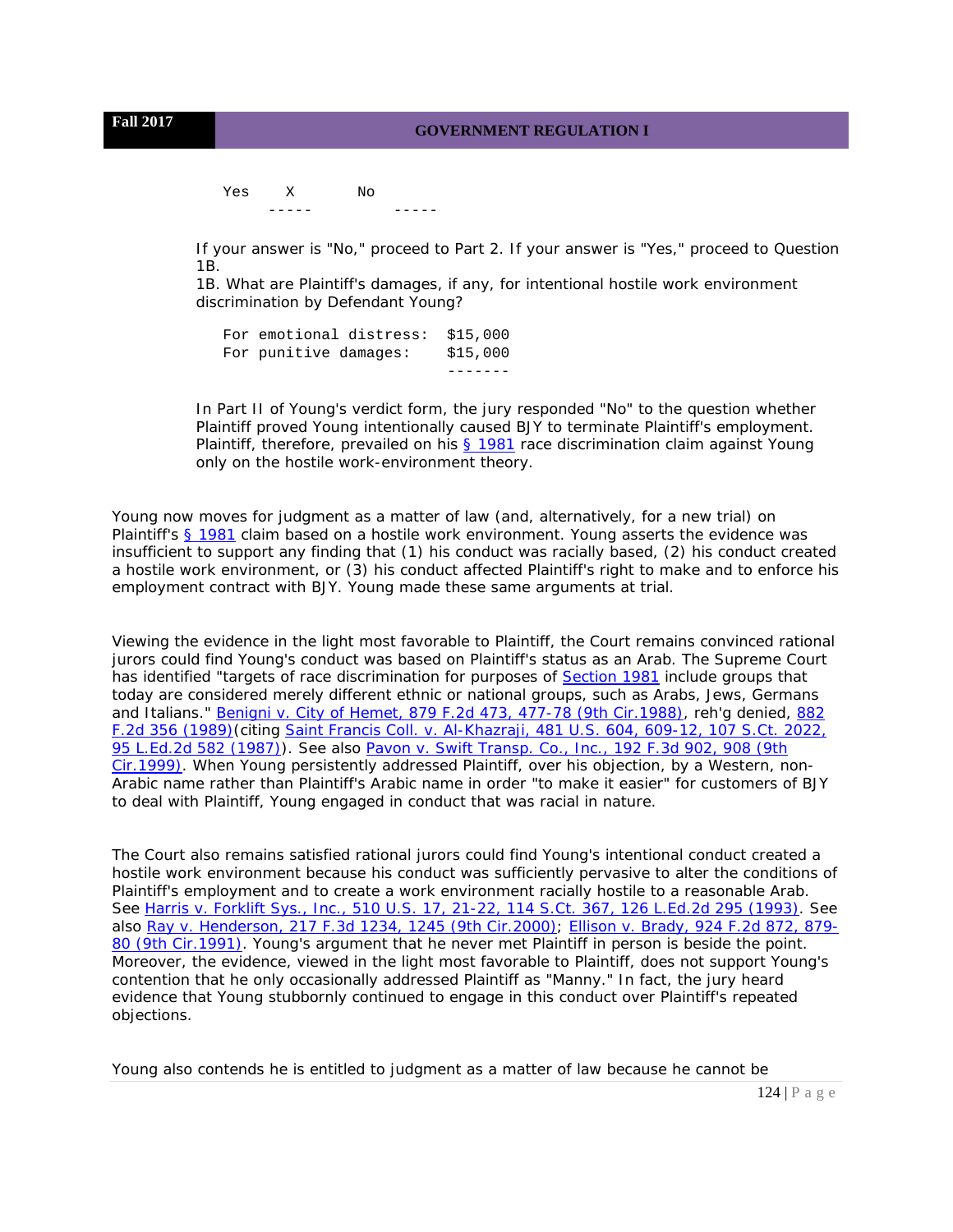individually liable under [§ 1981](http://web2.westlaw.com/find/default.wl?rp=%2ffind%2fdefault.wl&vc=0&DB=1000546&DocName=42USCAS1981&FindType=L&AP=&fn=_top&rs=WLW7.01&mt=LawSchoolPractitioner&vr=2.0&sv=Split) without privity of contract with Plaintiff. As the Third Circuit noted in its decision in *Al-Khazraji v. Saint Francis College,* however, an officer of a corporation who intentionally infringes on an individual's rights protected under  $\S$  1981 is personally liable: In particular, directors, officers, and employees of a corporation may become personally liable when they intentionally cause an infringement of rights protected by **Section 1981**, regardless of whether the corporation may also be held liable. **If individuals are personally involved in the discrimination ... and if they intentionally caused the ... [infringement of] [Section 1981](http://web2.westlaw.com/find/default.wl?rp=%2ffind%2fdefault.wl&vc=0&DB=1000546&DocName=42USCAS1981&FindType=L&AP=&fn=_top&rs=WLW7.01&mt=LawSchoolPractitioner&vr=2.0&sv=Split) rights, or if they authorized, directed, or participated in the alleged discriminatory conduct, they may be held liable**.

In summary, Young has not offered any persuasive arguments to set aside the jury's specific finding that he discriminated against Plaintiff based on Plaintiff's race in violation of [§ 1981.](http://web2.westlaw.com/find/default.wl?rp=%2ffind%2fdefault.wl&vc=0&DB=1000546&DocName=42USCAS1981&FindType=L&AP=&fn=_top&rs=WLW7.01&mt=LawSchoolPractitioner&vr=2.0&sv=Split) The Court, therefore, denies Young's Motion for Judgment as a Matter of Law.

### **B. The Court erred when it did not instruct the jury that BJY would be vicariously liable to Plaintiff if the jury found against Young on Plaintiff's [§ 1981](http://web2.westlaw.com/find/default.wl?rp=%2ffind%2fdefault.wl&vc=0&DB=1000546&DocName=42USCAS1981&FindType=L&AP=&fn=_top&rs=WLW7.01&mt=LawSchoolPractitioner&vr=2.0&sv=Split) race discrimination claim.**

Although the jury specifically found Young intentionally discriminated against Plaintiff by creating a racially-hostile work environment, the jury answered "No" when asked: "Has Plaintiff proved by a preponderance of the evidence that Defendant BJY, Inc., discriminated against Plaintiff by creating or maintaining a hostile work environment on the basis of Plaintiff's race or religion?"

Young moves alternatively for a new trial. Young asserts the jury's Verdict holding him liable for race-discrimination is inconsistent with the Verdict in which the jury found BJY did not discriminate against him on the basis of race. Young argues the solution to this inconsistency is to vacate the judgment against him.

Conversely, Plaintiff contends this same inconsistency warrants entry of judgment against BJY based on its vicarious liability pursuant to [Title VII](http://web2.westlaw.com/find/default.wl?rp=%2ffind%2fdefault.wl&vc=0&DB=1000546&DocName=7USCAS1981&FindType=L&AP=&fn=_top&rs=WLW7.01&mt=LawSchoolPractitioner&vr=2.0&sv=Split) for the damages awarded Plaintiff on his § [1981](http://web2.westlaw.com/find/default.wl?rp=%2ffind%2fdefault.wl&vc=0&DB=1000546&DocName=42USCAS1981&FindType=L&AP=&fn=_top&rs=WLW7.01&mt=LawSchoolPractitioner&vr=2.0&sv=Split) hostile work-environment claim against Young. Plaintiff emphasizes the only evidence at trial was that Young was acting within the course and scope of his employment with BJY. The Court agrees. Moreover, Plaintiff requested an instruction to that effect before the Court submitted the case to the jury, but the Court only instructed the jury generally concerning vicarious liability:

Under the law, a corporation is considered to be a person. It can act only through its employees, agents, directors, or officers. Therefore, a corporation is responsible for the acts of its employees, agents, directors, and officers performed within the scope of authority. Although the jury could have found BJY liable for Young's conduct pursuant to this instruction, the Court did not explicitly direct the jury that it must find against BJY if it found Young liable on either of Plaintiff's [§ 1981](http://web2.westlaw.com/find/default.wl?rp=%2ffind%2fdefault.wl&vc=0&DB=1000546&DocName=42USCAS1981&FindType=L&AP=&fn=_top&rs=WLW7.01&mt=LawSchoolPractitioner&vr=2.0&sv=Split) claims.

The question is whether the jury's finding that Young discriminated against Plaintiff by creating a hostile work environment because of Plaintiff's race is inconsistent with the jury's answer in favor of BJY on Plaintiff's [§ 1981](http://web2.westlaw.com/find/default.wl?rp=%2ffind%2fdefault.wl&vc=0&DB=1000546&DocName=42USCAS1981&FindType=L&AP=&fn=_top&rs=WLW7.01&mt=LawSchoolPractitioner&vr=2.0&sv=Split) hostile work-environment claim. That question turns on whether Plaintiff's [§ 1981](http://web2.westlaw.com/find/default.wl?rp=%2ffind%2fdefault.wl&vc=0&DB=1000546&DocName=42USCAS1981&FindType=L&AP=&fn=_top&rs=WLW7.01&mt=LawSchoolPractitioner&vr=2.0&sv=Split) claim against Young was subject to the same elements and proof as Plaintiff's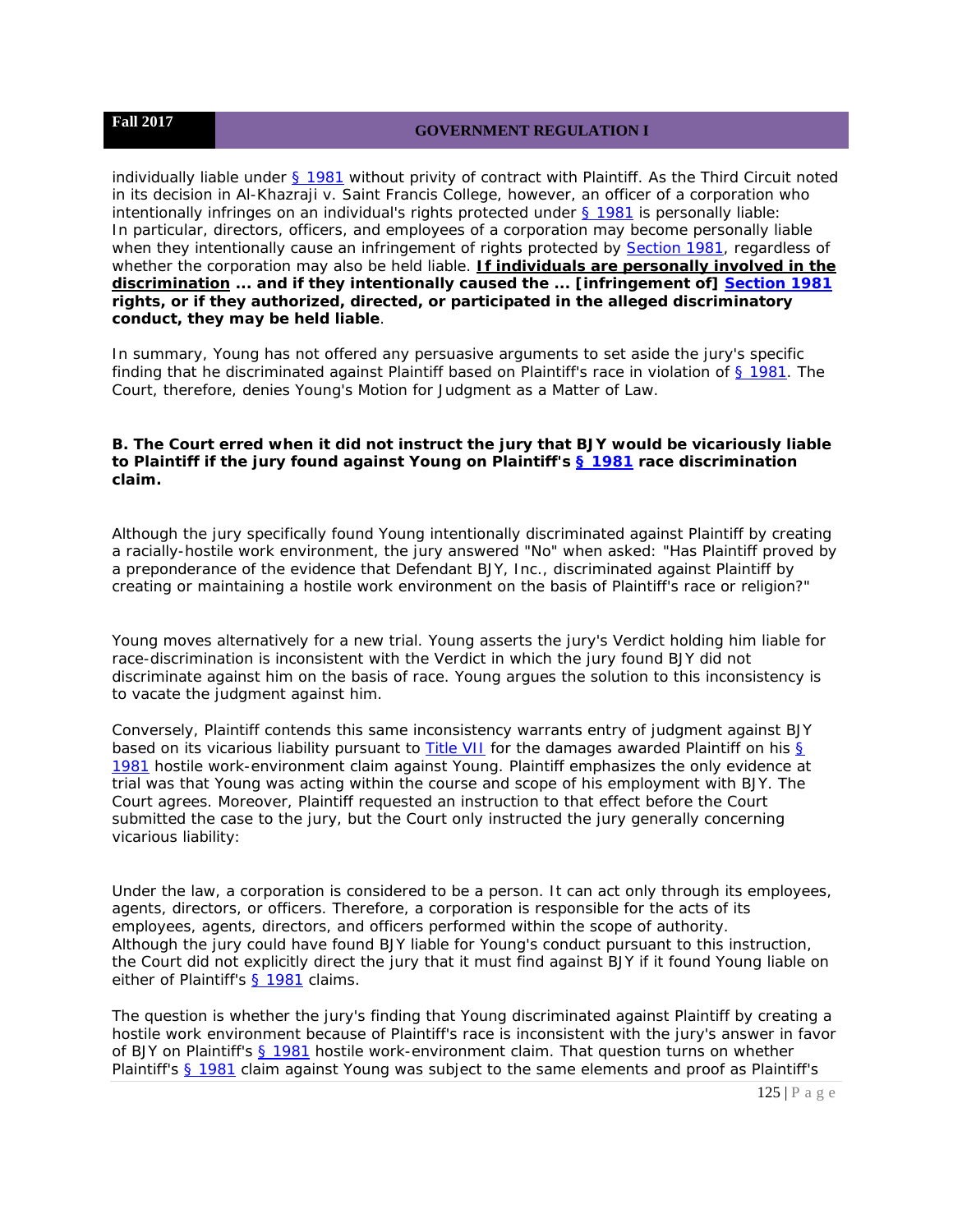race-based [Title VII](http://web2.westlaw.com/find/default.wl?rp=%2ffind%2fdefault.wl&vc=0&DB=1000546&DocName=7USCAS1981&FindType=L&AP=&fn=_top&rs=WLW7.01&mt=LawSchoolPractitioner&vr=2.0&sv=Split) and [§ 1981](http://web2.westlaw.com/find/default.wl?rp=%2ffind%2fdefault.wl&vc=0&DB=1000546&DocName=42USCAS1981&FindType=L&AP=&fn=_top&rs=WLW7.01&mt=LawSchoolPractitioner&vr=2.0&sv=Split) hostile work-environment claims against BJY and whether, in any event, BJY is vicariously liable pursuant to **Title VII** for Young's conduct in violation of [§ 1981.](http://web2.westlaw.com/find/default.wl?rp=%2ffind%2fdefault.wl&vc=0&DB=1000546&DocName=42USCAS1981&FindType=L&AP=&fn=_top&rs=WLW7.01&mt=LawSchoolPractitioner&vr=2.0&sv=Split)

During trial and up to the time of instructing the jury, the Court and counsel explored at length whether Plaintiff's [§ 1981](http://web2.westlaw.com/find/default.wl?rp=%2ffind%2fdefault.wl&vc=0&DB=1000546&DocName=42USCAS1981&FindType=L&AP=&fn=_top&rs=WLW7.01&mt=LawSchoolPractitioner&vr=2.0&sv=Split) claims against Young and BJY were subject to the same elements and proof as Plaintiff's race-based [Title VII](http://web2.westlaw.com/find/default.wl?rp=%2ffind%2fdefault.wl&vc=0&DB=1000546&DocName=7USCAS1981&FindType=L&AP=&fn=_top&rs=WLW7.01&mt=LawSchoolPractitioner&vr=2.0&sv=Split) claims against BJY. To prevail on his [§ 1981](http://web2.westlaw.com/find/default.wl?rp=%2ffind%2fdefault.wl&vc=0&DB=1000546&DocName=42USCAS1981&FindType=L&AP=&fn=_top&rs=WLW7.01&mt=LawSchoolPractitioner&vr=2.0&sv=Split) claims against Young, Plaintiff maintained he only needed to prove the same elements required for his [Title VII](http://web2.westlaw.com/find/default.wl?rp=%2ffind%2fdefault.wl&vc=0&DB=1000546&DocName=7USCAS1981&FindType=L&AP=&fn=_top&rs=WLW7.01&mt=LawSchoolPractitioner&vr=2.0&sv=Split) race-discrimination claims against BJY. Plaintiff relied on Footnote 3 in *Swinton v. Potomac Corp.* to support his contention that his [§ 1981](http://web2.westlaw.com/find/default.wl?rp=%2ffind%2fdefault.wl&vc=0&DB=1000546&DocName=42USCAS1981&FindType=L&AP=&fn=_top&rs=WLW7.01&mt=LawSchoolPractitioner&vr=2.0&sv=Split) claims should be measured by the same standard as his [Title VII](http://web2.westlaw.com/find/default.wl?rp=%2ffind%2fdefault.wl&vc=0&DB=1000546&DocName=7USCAS1981&FindType=L&AP=&fn=_top&rs=WLW7.01&mt=LawSchoolPractitioner&vr=2.0&sv=Split) race-discrimination claims:

FN3. Though *Ellerth* and *Faragher* involve **Title VII**, their reasoning applies to cases involving § [1981](http://web2.westlaw.com/find/default.wl?rp=%2ffind%2fdefault.wl&vc=0&DB=1000546&DocName=42USCAS1981&FindType=L&AP=&fn=_top&rs=WLW7.01&mt=LawSchoolPractitioner&vr=2.0&sv=Split) and RCW 49.60 et seq.

Because [Title VII](http://web2.westlaw.com/find/default.wl?rp=%2ffind%2fdefault.wl&vc=0&DB=1000546&DocName=7USCAS1981&FindType=L&AP=&fn=_top&rs=WLW7.01&mt=LawSchoolPractitioner&vr=2.0&sv=Split) does not apply to individual defendants, however, Defendants argued at trial it would be error to use [Title VII](http://web2.westlaw.com/find/default.wl?rp=%2ffind%2fdefault.wl&vc=0&DB=1000546&DocName=7USCAS1981&FindType=L&AP=&fn=_top&rs=WLW7.01&mt=LawSchoolPractitioner&vr=2.0&sv=Split) standards to instruct the jury on the elements of Plaintiff's [§ 1981](http://web2.westlaw.com/find/default.wl?rp=%2ffind%2fdefault.wl&vc=0&DB=1000546&DocName=42USCAS1981&FindType=L&AP=&fn=_top&rs=WLW7.01&mt=LawSchoolPractitioner&vr=2.0&sv=Split) claims against Young. According to Defendants, Plaintiff had to prove a specific intent to discriminate on the basis of race in order to prevail on his [§ 1981](http://web2.westlaw.com/find/default.wl?rp=%2ffind%2fdefault.wl&vc=0&DB=1000546&DocName=42USCAS1981&FindType=L&AP=&fn=_top&rs=WLW7.01&mt=LawSchoolPractitioner&vr=2.0&sv=Split) claims. Indeed, "[p]roof of intent to discriminate is necessary to establish a violation of [S]ection 1981." *[Imagineering, Inc.](http://web2.westlaw.com/find/default.wl?rp=%2ffind%2fdefault.wl&vc=0&DB=350&SerialNum=1992172922&FindType=Y&ReferencePositionType=S&ReferencePosition=1313&AP=&fn=_top&rs=WLW7.01&mt=LawSchoolPractitioner&vr=2.0&sv=Split)  v. Kiewit Pac. Co.,* [976 F.2d 1303, 1313 \(9th Cir.1992\),](http://web2.westlaw.com/find/default.wl?rp=%2ffind%2fdefault.wl&vc=0&DB=350&SerialNum=1992172922&FindType=Y&ReferencePositionType=S&ReferencePosition=1313&AP=&fn=_top&rs=WLW7.01&mt=LawSchoolPractitioner&vr=2.0&sv=Split) *cert. denied,* [507 U.S. 1004, 113 S.Ct.](http://web2.westlaw.com/find/default.wl?rp=%2ffind%2fdefault.wl&vc=0&DB=708&SerialNum=1993036104&FindType=Y&AP=&fn=_top&rs=WLW7.01&mt=LawSchoolPractitioner&vr=2.0&sv=Split)  [1644, 123 L.Ed.2d 266 \(1993\).](http://web2.westlaw.com/find/default.wl?rp=%2ffind%2fdefault.wl&vc=0&DB=708&SerialNum=1993036104&FindType=Y&AP=&fn=_top&rs=WLW7.01&mt=LawSchoolPractitioner&vr=2.0&sv=Split) In *Imagineering, Inc.,* the court cited the Supreme Court's decision in *[General Building Contractors Ass'n v. Pennsylvania,](http://web2.westlaw.com/find/default.wl?rp=%2ffind%2fdefault.wl&vc=0&DB=708&SerialNum=1982129179&FindType=Y&AP=&fn=_top&rs=WLW7.01&mt=LawSchoolPractitioner&vr=2.0&sv=Split)* 458 U.S. 375, 390-91, 102 S.Ct. 3141, [73 L.Ed.2d 835 \(1982\),](http://web2.westlaw.com/find/default.wl?rp=%2ffind%2fdefault.wl&vc=0&DB=708&SerialNum=1982129179&FindType=Y&AP=&fn=_top&rs=WLW7.01&mt=LawSchoolPractitioner&vr=2.0&sv=Split) in which the Court explained the historical significance of and the legislative context in which  $\frac{6}{9}$  1981 was enacted. The Court noted  $\frac{6}{9}$  1981 prohibited only "purposeful discrimination."

The Court and the parties did not find any direct authority to support the principle that [Title VII](http://web2.westlaw.com/find/default.wl?rp=%2ffind%2fdefault.wl&vc=0&DB=1000546&DocName=7USCAS1981&FindType=L&AP=&fn=_top&rs=WLW7.01&mt=LawSchoolPractitioner&vr=2.0&sv=Split) race-discrimination standards applicable in a [§ 1981](http://web2.westlaw.com/find/default.wl?rp=%2ffind%2fdefault.wl&vc=0&DB=1000546&DocName=42USCAS1981&FindType=L&AP=&fn=_top&rs=WLW7.01&mt=LawSchoolPractitioner&vr=2.0&sv=Split) claim against an employer also control a companion [§ 1981](http://web2.westlaw.com/find/default.wl?rp=%2ffind%2fdefault.wl&vc=0&DB=1000546&DocName=42USCAS1981&FindType=L&AP=&fn=_top&rs=WLW7.01&mt=LawSchoolPractitioner&vr=2.0&sv=Split) claim against an individual defendant. Moreover, neither the Court nor the parties identified any authority that explained whether "purposeful discrimination" under § [1981](http://web2.westlaw.com/find/default.wl?rp=%2ffind%2fdefault.wl&vc=0&DB=1000546&DocName=42USCAS1981&FindType=L&AP=&fn=_top&rs=WLW7.01&mt=LawSchoolPractitioner&vr=2.0&sv=Split) required proof of specific intent to discriminate on the basis of race. Although the parties did not proffer any explicit instruction to address this particular issue, Defendants insisted on a specific-intent instruction. Plaintiff, in turn, maintained a standard [Title VII-](http://web2.westlaw.com/find/default.wl?rp=%2ffind%2fdefault.wl&vc=0&DB=1000546&DocName=7USCAS1981&FindType=L&AP=&fn=_top&rs=WLW7.01&mt=LawSchoolPractitioner&vr=2.0&sv=Split)type instruction was sufficient for his [§ 1981](http://web2.westlaw.com/find/default.wl?rp=%2ffind%2fdefault.wl&vc=0&DB=1000546&DocName=42USCAS1981&FindType=L&AP=&fn=_top&rs=WLW7.01&mt=LawSchoolPractitioner&vr=2.0&sv=Split) claims against Young. The Court, therefore, was left to reconcile whether there was any inconsistency between "purposeful discrimination" in a [§ 1981](http://web2.westlaw.com/find/default.wl?rp=%2ffind%2fdefault.wl&vc=0&DB=1000546&DocName=42USCAS1981&FindType=L&AP=&fn=_top&rs=WLW7.01&mt=LawSchoolPractitioner&vr=2.0&sv=Split) race-discrimination claim against an individual defendant and an employer-defendant's "mere" intent to discriminate in violation of Title VII.

**To prevail on [Title VII](http://web2.westlaw.com/find/default.wl?rp=%2ffind%2fdefault.wl&vc=0&DB=1000546&DocName=7USCAS1981&FindType=L&AP=&fn=_top&rs=WLW7.01&mt=LawSchoolPractitioner&vr=2.0&sv=Split) and [§ 1981](http://web2.westlaw.com/find/default.wl?rp=%2ffind%2fdefault.wl&vc=0&DB=1000546&DocName=42USCAS1981&FindType=L&AP=&fn=_top&rs=WLW7.01&mt=LawSchoolPractitioner&vr=2.0&sv=Split) claims, it is well-settled that a plaintiff must show some form of intentional discrimination.** *See, e.g., [Robinson v. Adams,](http://web2.westlaw.com/find/default.wl?rp=%2ffind%2fdefault.wl&vc=0&DB=350&SerialNum=1988070972&FindType=Y&ReferencePositionType=S&ReferencePosition=1316&AP=&fn=_top&rs=WLW7.01&mt=LawSchoolPractitioner&vr=2.0&sv=Split)* **847 F.2d 1315, 1316 [\(9th Cir.1987\),](http://web2.westlaw.com/find/default.wl?rp=%2ffind%2fdefault.wl&vc=0&DB=350&SerialNum=1988070972&FindType=Y&ReferencePositionType=S&ReferencePosition=1316&AP=&fn=_top&rs=WLW7.01&mt=LawSchoolPractitioner&vr=2.0&sv=Split)** *cert. denied,* **[490 U.S. 1105, 109 S.Ct. 3155, 104 L.Ed.2d 1018](http://web2.westlaw.com/find/default.wl?rp=%2ffind%2fdefault.wl&vc=0&DB=708&SerialNum=1989091829&FindType=Y&AP=&fn=_top&rs=WLW7.01&mt=LawSchoolPractitioner&vr=2.0&sv=Split)  [\(1989\);](http://web2.westlaw.com/find/default.wl?rp=%2ffind%2fdefault.wl&vc=0&DB=708&SerialNum=1989091829&FindType=Y&AP=&fn=_top&rs=WLW7.01&mt=LawSchoolPractitioner&vr=2.0&sv=Split)** *Craig v. Los Angeles County***[, 626 F.2d 659, 668 \(9th Cir.1980\),](http://web2.westlaw.com/find/default.wl?rp=%2ffind%2fdefault.wl&vc=0&DB=350&SerialNum=1980132423&FindType=Y&ReferencePositionType=S&ReferencePosition=668&AP=&fn=_top&rs=WLW7.01&mt=LawSchoolPractitioner&vr=2.0&sv=Split)** *cert. denied,* **[450 U.S. 919, 101 S.Ct. 1364, 67 L.Ed.2d 345 \(1981\).](http://web2.westlaw.com/find/default.wl?rp=%2ffind%2fdefault.wl&vc=0&DB=708&SerialNum=1981212252&FindType=Y&AP=&fn=_top&rs=WLW7.01&mt=LawSchoolPractitioner&vr=2.0&sv=Split) In addition, the courts seem to equate [Title VII](http://web2.westlaw.com/find/default.wl?rp=%2ffind%2fdefault.wl&vc=0&DB=1000546&DocName=7USCAS1981&FindType=L&AP=&fn=_top&rs=WLW7.01&mt=LawSchoolPractitioner&vr=2.0&sv=Split) with [§ 1981](http://web2.westlaw.com/find/default.wl?rp=%2ffind%2fdefault.wl&vc=0&DB=1000546&DocName=42USCAS1981&FindType=L&AP=&fn=_top&rs=WLW7.01&mt=LawSchoolPractitioner&vr=2.0&sv=Split) for purposes of analysis and instruction concerning a claim against an employer. In light of the legislative purpose underlying [§ 1981,](http://web2.westlaw.com/find/default.wl?rp=%2ffind%2fdefault.wl&vc=0&DB=1000546&DocName=42USCAS1981&FindType=L&AP=&fn=_top&rs=WLW7.01&mt=LawSchoolPractitioner&vr=2.0&sv=Split) the fact that [Title VII](http://web2.westlaw.com/find/default.wl?rp=%2ffind%2fdefault.wl&vc=0&DB=1000546&DocName=7USCAS1981&FindType=L&AP=&fn=_top&rs=WLW7.01&mt=LawSchoolPractitioner&vr=2.0&sv=Split) does not apply to an individual defendant, the absence of precedential guidance from the appellate courts, and the risk of unnecessarily confusing the jury,**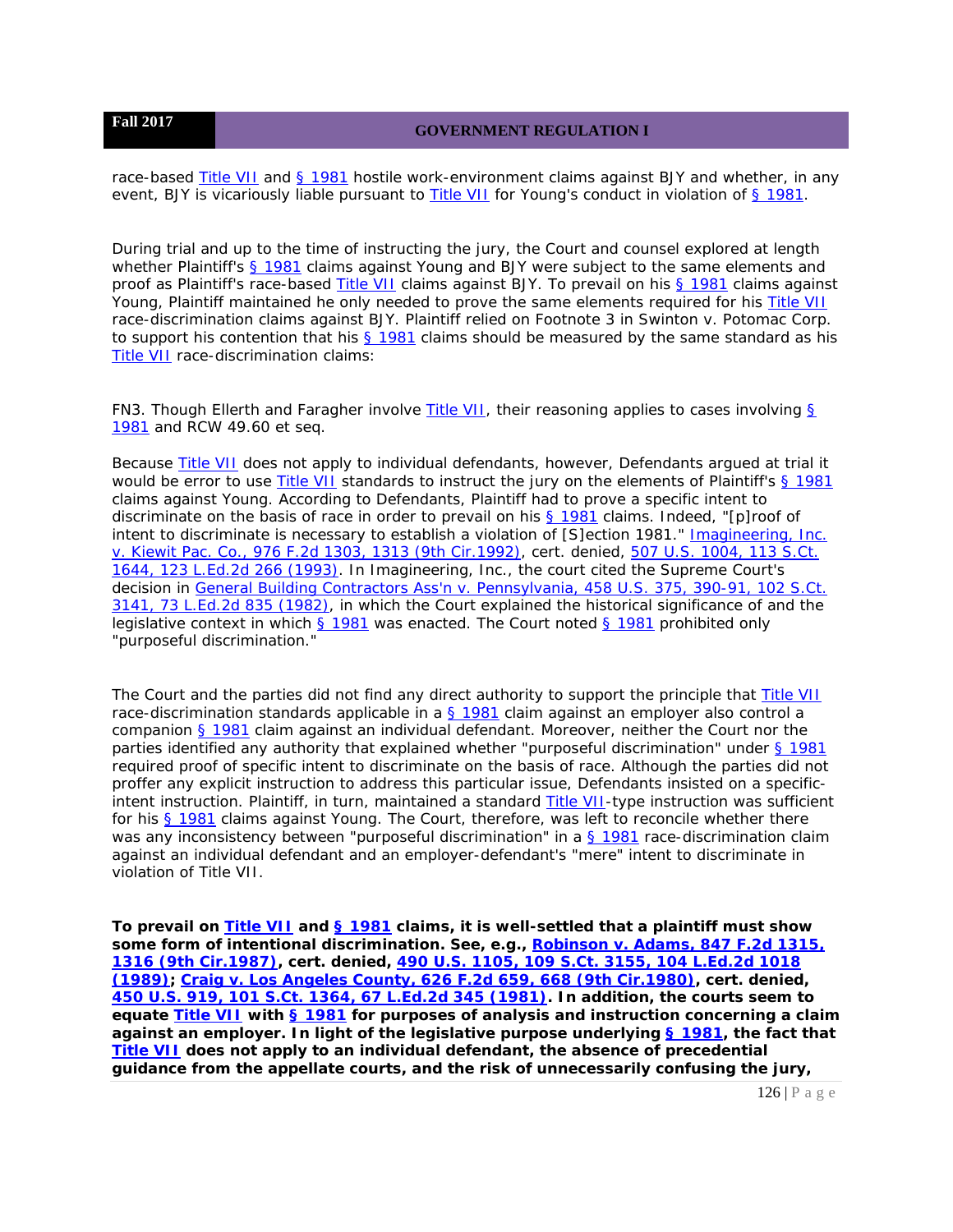**this Court opted in favor of a specific-intent instruction only with respect to Plaintiff's [§](http://web2.westlaw.com/find/default.wl?rp=%2ffind%2fdefault.wl&vc=0&DB=1000546&DocName=42USCAS1981&FindType=L&AP=&fn=_top&rs=WLW7.01&mt=LawSchoolPractitioner&vr=2.0&sv=Split)  [1981](http://web2.westlaw.com/find/default.wl?rp=%2ffind%2fdefault.wl&vc=0&DB=1000546&DocName=42USCAS1981&FindType=L&AP=&fn=_top&rs=WLW7.01&mt=LawSchoolPractitioner&vr=2.0&sv=Split) claims against Young and did not include a specific-intent instruction for Plaintiff's [§ 1981](http://web2.westlaw.com/find/default.wl?rp=%2ffind%2fdefault.wl&vc=0&DB=1000546&DocName=42USCAS1981&FindType=L&AP=&fn=_top&rs=WLW7.01&mt=LawSchoolPractitioner&vr=2.0&sv=Split) claims against BJY. The Court, therefore, did not affirmatively require the jury to find against BJY based on vicarious liability if the jury found Plaintiff proved one or both of his [§ 1981](http://web2.westlaw.com/find/default.wl?rp=%2ffind%2fdefault.wl&vc=0&DB=1000546&DocName=42USCAS1981&FindType=L&AP=&fn=_top&rs=WLW7.01&mt=LawSchoolPractitioner&vr=2.0&sv=Split) claims against Young. Accordingly, as to Plaintiff's [§ 1981](http://web2.westlaw.com/find/default.wl?rp=%2ffind%2fdefault.wl&vc=0&DB=1000546&DocName=42USCAS1981&FindType=L&AP=&fn=_top&rs=WLW7.01&mt=LawSchoolPractitioner&vr=2.0&sv=Split) claim based on a hostile work environment, the Court instructed the jury that Plaintiff had to prove by a preponderance of the evidence all of the following elements:** 

1. Plaintiff is a member of a racial minority. (As to this element, I instruct you that the Arab race is a racial minority.)

2. Defendants subjected Plaintiff to verbal or other conduct of a racial nature by addressing him, after his objection, by a non-Arab, Western name;

3. the conduct was unwelcome;

4. the conduct was sufficiently pervasive [\[FN2\]](http://web2.westlaw.com/result/documenttext.aspx?sv=Split&service=Find&fcl=False&findtype=0&casecite=126+S.Ct.+1470&cnt=DOC&cxt=DC&rlt=CLID_FQRLT3022812&rs=WLW7.01&ss=CNT&docname=262F.Supp.2d1139&fn=_top&n=1&mt=LawSchoolPractitioner&vr=2.0&rp=%2fFind%2fdefault.wl&caseserial=2008108931&serialnum=2003349506&docsample=False#FN;F0022#FN;F0022) to alter the conditions of Plaintiff's employment and create a racially hostile or abusive work environment;

[FN2.](http://web2.westlaw.com/result/documenttext.aspx?sv=Split&service=Find&fcl=False&findtype=0&casecite=126+S.Ct.+1470&cnt=DOC&cxt=DC&rlt=CLID_FQRLT3022812&rs=WLW7.01&ss=CNT&docname=262F.Supp.2d1139&fn=_top&n=1&mt=LawSchoolPractitioner&vr=2.0&rp=%2fFind%2fdefault.wl&caseserial=2008108931&serialnum=2003349506&docsample=False#FN;B0022#FN;B0022) Plaintiff conceded Young's conduct was not "severe," and the parties agreed the Court should instruct the jury only that the conduct must be "pervasive."

5. Plaintiff perceived the working environment to be abusive or hostile; and

6. a reasonable Arab man in Plaintiff's circumstances would consider the working environment to be abusive or hostile.

*In addition, as to Defendant Gregg Young, Plaintiff must prove Defendant Young acted with a specific intent to discriminate against Plaintiff on the basis of Plaintiff's race.* (Emphasis added.)

**Plaintiff contends the proper response to this inconsistency is to enter judgment as a matter of law against BJY on the basis of vicarious liability for the hostile workenvironment compensatory and punitive damages the jury awarded Plaintiff when the jury found against Young on Plaintiff's [§ 1981](http://web2.westlaw.com/find/default.wl?rp=%2ffind%2fdefault.wl&vc=0&DB=1000546&DocName=42USCAS1981&FindType=L&AP=&fn=_top&rs=WLW7.01&mt=LawSchoolPractitioner&vr=2.0&sv=Split) hostile-work environment claim. The Court agrees.**

In *Faragher v. City of Boca Raton,* the Supreme Court held "[a]n employer is subject to vicarious liability to a victimized employee for an actionable hostile environment created by a supervisor with immediate (or successively higher) authority over the employee." 524 U.S. 775, 777, 118 [S.Ct. 2275, 141 L.Ed.2d 662 \(1998\).](http://web2.westlaw.com/find/default.wl?rp=%2ffind%2fdefault.wl&vc=0&DB=708&SerialNum=1998132969&FindType=Y&AP=&fn=_top&rs=WLW7.01&mt=LawSchoolPractitioner&vr=2.0&sv=Split) *Accord [Burlington Indus., Inc. v. Ellerth,](http://web2.westlaw.com/find/default.wl?rp=%2ffind%2fdefault.wl&vc=0&DB=708&SerialNum=1998132973&FindType=Y&AP=&fn=_top&rs=WLW7.01&mt=LawSchoolPractitioner&vr=2.0&sv=Split)* 524 U.S. 742, 765, [118 S.Ct. 2257, 141 L.Ed.2d 633 \(1998\).](http://web2.westlaw.com/find/default.wl?rp=%2ffind%2fdefault.wl&vc=0&DB=708&SerialNum=1998132973&FindType=Y&AP=&fn=_top&rs=WLW7.01&mt=LawSchoolPractitioner&vr=2.0&sv=Split) In *Burrell v. Star Nursery, Inc.,* the Ninth Circuit explained the *Faragher* rule as follows: "[I]f the harassment is actionable and the harasser has supervisory authority over the victim, we presume that the employer is vicariously liable for the harassment." [170 F.3d 951, 956 \(9th Cir.1999\).](http://web2.westlaw.com/find/default.wl?rp=%2ffind%2fdefault.wl&vc=0&DB=506&SerialNum=1999086726&FindType=Y&ReferencePositionType=S&ReferencePosition=956&AP=&fn=_top&rs=WLW7.01&mt=LawSchoolPractitioner&vr=2.0&sv=Split) The presumption of vicarious liability may be overcome if the "alleged harassment has not culminated in a tangible employment action" and if the employer can prove both elements of the affirmative defense enunciated in *Faragher. Id.* "The *Faragher* affirmative defense requires proof of two elements by a preponderance of the evidence: (a) the employer exercised reasonable care to prevent and correct promptly any ... [discriminatory] behavior, and (b) the plaintiff employee unreasonably failed to take advantage of any preventive or corrective opportunities provided by the employer or to avoid harm otherwise." *E.E.O.C. v. Dinuba Med. Clinic,* [222 F.3d 580, 587 \(9th Cir.2000\)\(](http://web2.westlaw.com/find/default.wl?rp=%2ffind%2fdefault.wl&vc=0&DB=506&SerialNum=2000487481&FindType=Y&ReferencePositionType=S&ReferencePosition=587&AP=&fn=_top&rs=WLW7.01&mt=LawSchoolPractitioner&vr=2.0&sv=Split)internal quotations omitted).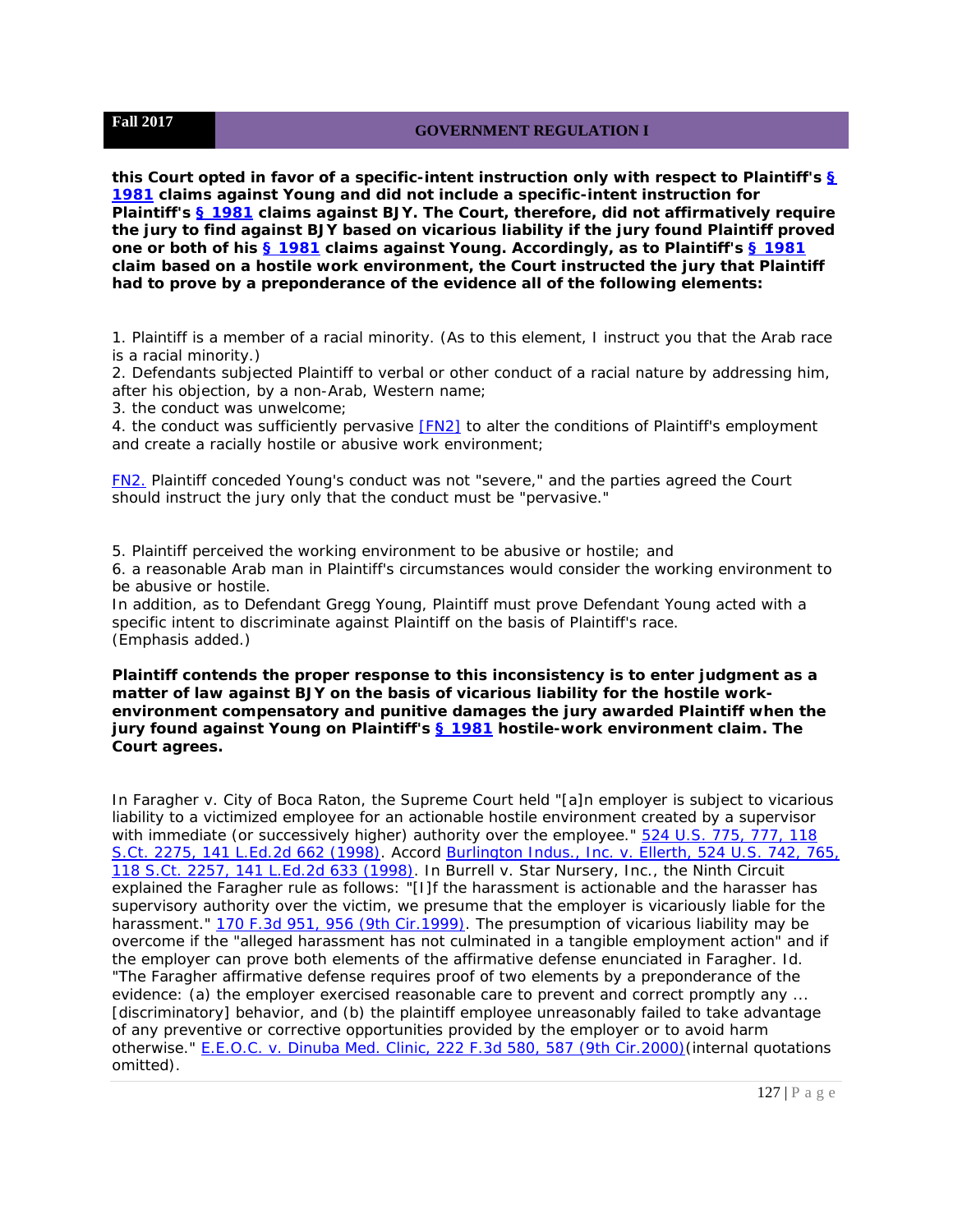In this case, BJY did not plead, prove, or seek any jury instruction to avoid vicarious liability pursuant to *Faragher.* In any event, the evidence indicates only one conclusion: Young, CEO of BJY, at all times acted in the course and scope of his employment. The presumption that BJY is vicariously liable under **Title VII** for Young's conduct in creating a racially-hostile work environment, therefore, was not overcome. Accordingly, Plaintiff was entitled to have the Court explicitly instruct the jury that it must find BJY vicariously liable for any damages the jury awarded Plaintiff on his  $\S$  1981 claim against Young, but the Court declined to do so.

In this case, the Court finds the sole conclusion that can be drawn from the evidence and the jury's finding against Young requires entry of judgment as a matter of law against BJY based on its vicarious liability under [Title VII](http://web2.westlaw.com/find/default.wl?rp=%2ffind%2fdefault.wl&vc=0&DB=1000546&DocName=7USCAS1981&FindType=L&AP=&fn=_top&rs=WLW7.01&mt=LawSchoolPractitioner&vr=2.0&sv=Split) for Young's conduct in creating a racially-hostile work environment.

Accordingly, the Court finds it erred when it did not instruct the jury that BJY would be vicariously liable to Plaintiff if the jury found against Young on Plaintiff's [§ 1981](http://web2.westlaw.com/find/default.wl?rp=%2ffind%2fdefault.wl&vc=0&DB=1000546&DocName=42USCAS1981&FindType=L&AP=&fn=_top&rs=WLW7.01&mt=LawSchoolPractitioner&vr=2.0&sv=Split) race-discrimination claim. The Court, therefore, grants Plaintiff's Motion of Judgment as a Matter of Law and to Amend Judgment Against BJY, Inc., as to Plaintiff's race-based hostile work-environment claim against BJY and orders an amended judgment to enter against BJY for the same amount in compensatory and punitive damages the jury awarded to Plaintiff on his [§ 1981](http://web2.westlaw.com/find/default.wl?rp=%2ffind%2fdefault.wl&vc=0&DB=1000546&DocName=42USCAS1981&FindType=L&AP=&fn=_top&rs=WLW7.01&mt=LawSchoolPractitioner&vr=2.0&sv=Split) hostile work-environment claim. The Court also denies Young's alternative Motion for New Trial.

### *CONCLUSION*

For these reasons, the Court **DENIES** Defendant Gregg Young's Motion for Judgment as a Matter of Law and Alternatively a New Trial (# 115).

The Court also **GRANTS in part** that portion of Plaintiff Mamdouh El-Hakem's Motion for Judgment as a Matter of Law and to Amend Judgment or Alternatively for New Trial (# 117) in which Plaintiff seeks an amended judgment against Defendant BJY, Inc., for its vicarious liability pursuant to [Title VII](http://web2.westlaw.com/find/default.wl?rp=%2ffind%2fdefault.wl&vc=0&DB=1000546&DocName=7USCAS1981&FindType=L&AP=&fn=_top&rs=WLW7.01&mt=LawSchoolPractitioner&vr=2.0&sv=Split) for the \$15,000 compensatory damages and \$15,000 punitive damages awarded to Plaintiff on his [§ 1981](http://web2.westlaw.com/find/default.wl?rp=%2ffind%2fdefault.wl&vc=0&DB=1000546&DocName=42USCAS1981&FindType=L&AP=&fn=_top&rs=WLW7.01&mt=LawSchoolPractitioner&vr=2.0&sv=Split) claim against Defendant Young. Accordingly, the Court orders an amended judgment to enter against Defendant BJY, Inc., consistent with this Opinion and Order. The Court **DENIES** the remainder of Plaintiff's Motion. IT IS SO ORDERED.

D.Or.,2003. El-Hakem v. BJY Inc. 262 F.Supp.2d 1139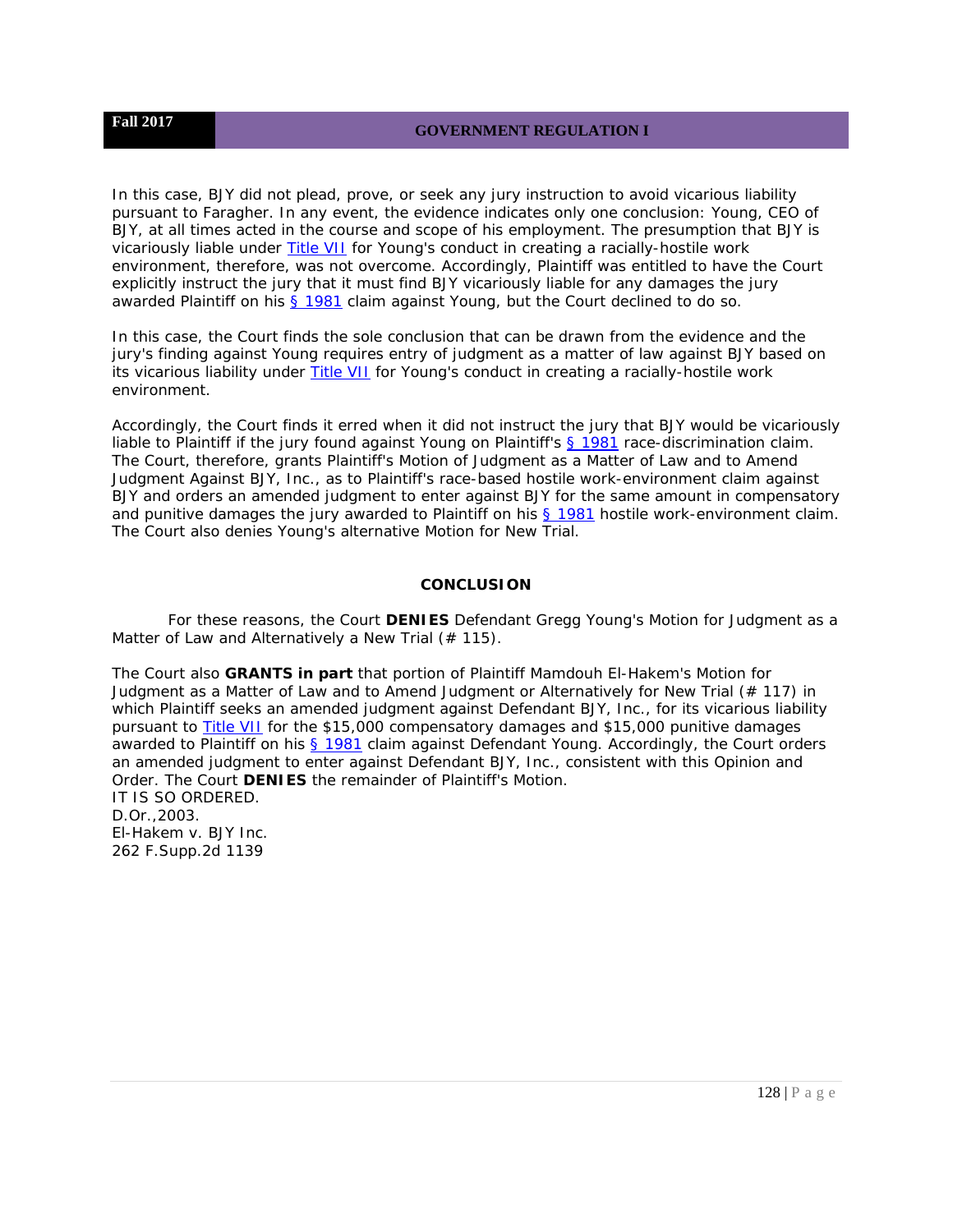### **Superior Court of Connecticut, Judicial District of New London. Scott STURMAN v. GROTON BOARD OF EDUCATION 2012 WL 6583026 (Superior Court of Connecticut)**

MARTIN, J.

FACTS

On December 21, 2011, the plaintiff, Scott Sturman, filed a five-count complaint against the defendant, the Groton Board of Education, alleging discrimination on the basis of sexual orientation, discrimination on the basis of sex, sexual harassment, retaliation and conversion. In counts two and five, which are at issue in the present motion, the plaintiff alleges the following facts. After exhausting his administrative remedies before the commission on human rights and opportunities, the plaintiff commenced the present litigation.

In August 2008, the plaintiff started working for the defendant at the Robert E. Fitch School as part of the "New Beginnings Alternative (NBA) program." The plaintiff is a homosexual male. Throughout his time with the defendant, the plaintiff was subjected to numerous offensive remarks, comments and drawings by a fellow teacher, a school police officer and a supervisor.

The comments and drawings were made in front of other teachers, staff members and students. Such comments included the following: Paul Pattavina, NBA's supervisor, telling Judith Viadella, NBA's social worker, that the plaintiff was "too flaming" or "too flamboyant"; at a department meeting, Mat Orcutt, a fellow teacher, told the plaintiff: "You are so overdramatic, you are being a bitch just like a woman."

Following the plaintiff's December 2009 meeting with Pattavina and Viadella regarding the plaintiff not being a "team player," Pattavina summarized the meeting by focusing on the plaintiff's interpersonal performance and Pattavina stated: "Your apparent proneness towards using sarcasm and humor (that is often not understood by others) must change."

Pattavina made repeated comments regarding how he and others cannot understand the plaintiff's sense of humor, which "stems from their divergent social views and pervasive stereotypes on gender and sexuality." On January 26, 2010, the plaintiff received a letter regarding the possibility that his contract would not be renewed for the following academic year, and on March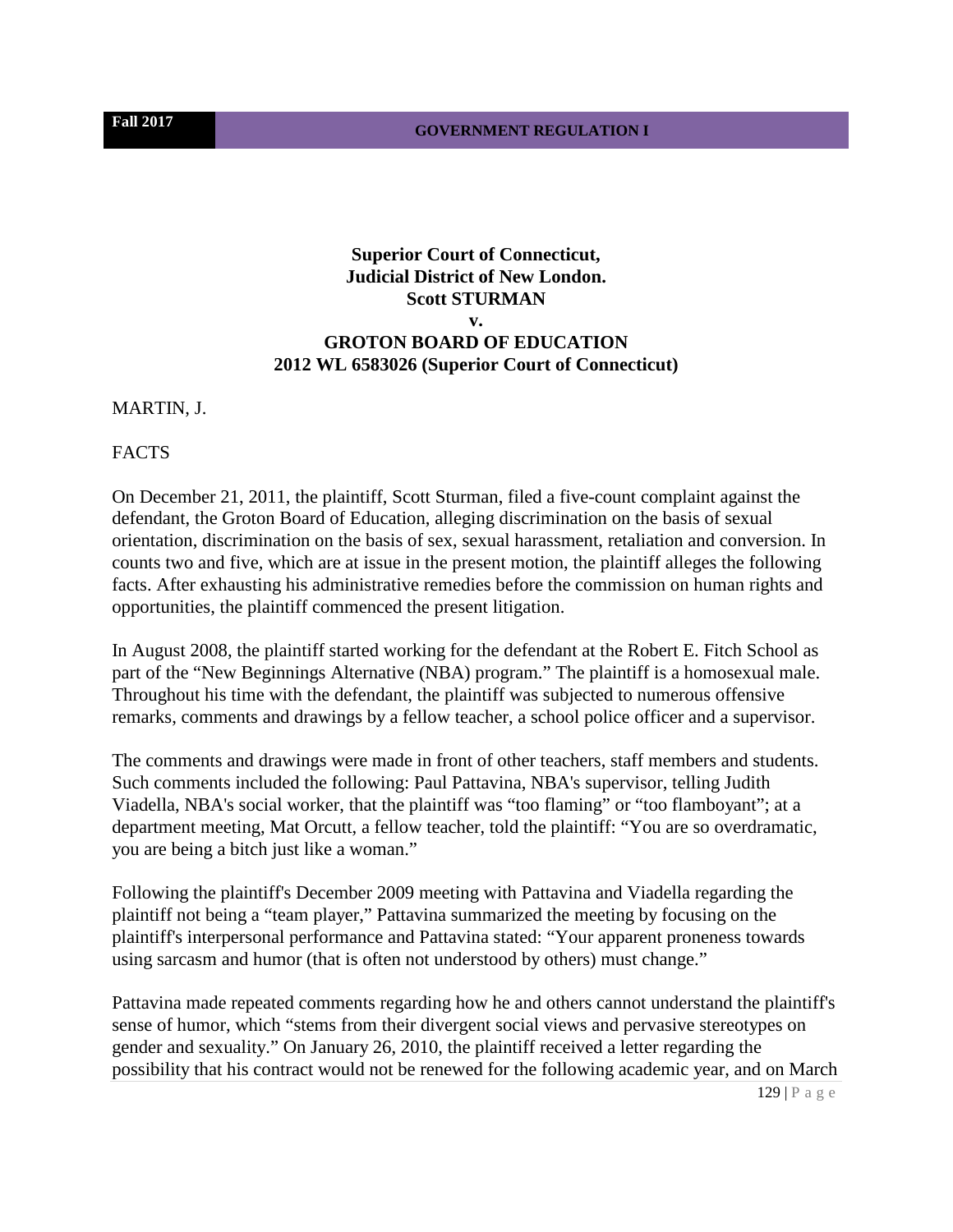26, 2010, the plaintiff received a "letter of non-renewal" for the next academic year.

Based on the plaintiff's failure to fit into traditionally accepted gender roles and standards of what is considered to be masculine behavior, the plaintiff was held to a higher standard than similarly situated employees and the decision was made not to renew his contract. The plaintiff suffered various damages as a result of the defendant's conduct.

The plaintiff further alleges that he had possessions in his classroom at the time of his nonrenewal. When the plaintiff inquired about the possessions, he was informed that the defendant had thrown them away. The defendant converted the plaintiff's possession to its own use and discarded them. The plaintiff suffered a loss equal to the value of the discarded possessions.

On May 15, 2012, the defendant filed a motion to strike counts two and five, accompanied by a memorandum of law in support. The defendant moved to strike count two on the ground that it fails to state a claim upon which relief can be granted because the plaintiff "has not set forth allegations that support a cause of action for discrimination on the basis of sex." . . .

### DISCUSSION

With respect to count two, the defendant argues that the plaintiff's claim for discrimination based on sex should be stricken because the allegations in the complaint relate to the plaintiff's sexual orientation rather than gender stereotypes regarding the plaintiff's masculinity. The plaintiff counters that he has alleged sufficient facts to support his claim for discrimination on the basis of sex because he has alleged facts that support "a conclusion that his termination of employment was motivated by his failure to live up to gender-based stereotypes and norms of behavior." The plaintiff argues that his sexuality does not preclude him from bringing a claim for discrimination based on sex. In its reply, the defendant argues that a plaintiff may sustain claims for discrimination based on sexual orientation and discrimination based on sex under the Connecticut antidiscrimination statutes, but the plaintiff in the present case has not done so because the plaintiff's allegations specifically reference harassment based on his sexuality.

General Statutes  $\S$  46a–60(a)(1) provides in relevant part: "It shall be a discriminatory practice in violation of this section: For an employer, by the employer or the employer's agent, except in the case of a bona fide occupational qualification or need ... to discharge from employment any individual or to discriminate against such individual in compensation or in terms, conditions or privileges of employment because of the individual's ... sex ..." "Connecticut antidiscrimination statutes should be interpreted in accordance with federal antidiscrimination laws." (Internal quotation marks omitted.) Patino v. Birken Mfg. Co., 304 Conn. 679, 689, 41 A.3d 1013 (2012); see also Brittell v. Department of Correction, 247 Conn. 148, 164, 717 A.2d 1254 (1998) (legislative intent to make Connecticut statute prohibiting discrimination based on sex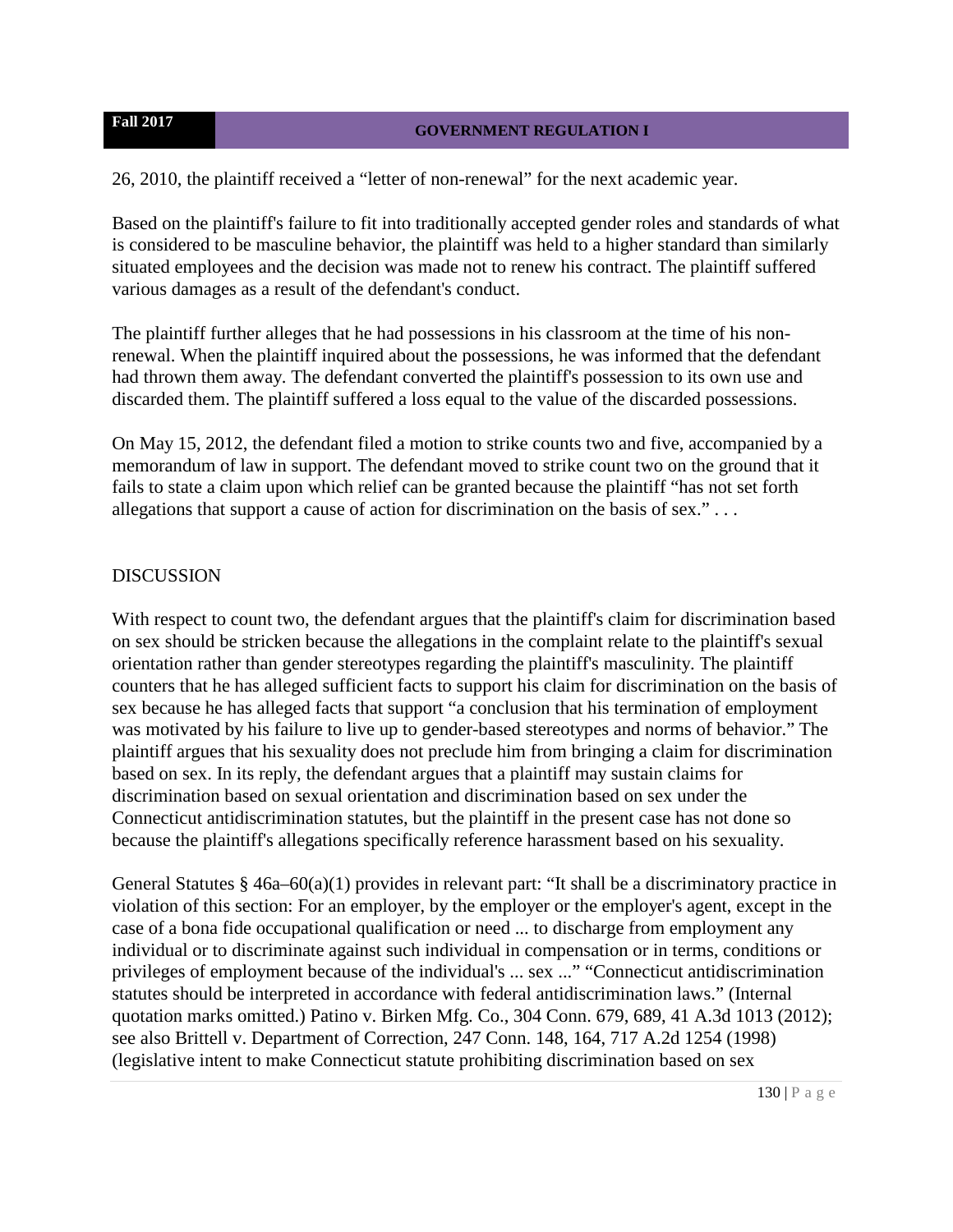coextensive with federal statute).

"[I]n enacting Title VII [of the Civil Rights Act of 1964, 42 U.S.C. § 2000e et seq. (Title VII) ], Congress intended to strike at the entire spectrum of disparate treatment of men and women resulting from sex stereotypes. Price Waterhouse v. Hopkins, 490 U.S. 228, 251, 109 S.Ct. 1775, 104 L.Ed.2d 268 (1989) ... As a result, [s]ex stereotyping [by an employer] based on a person's gender non-conforming behavior is impermissible discrimination ... That is, individual employees who face adverse employment actions as a result of their employer's animus toward their exhibition of behavior considered to be stereotypically inappropriate for their gender may have a claim under Title VII ... Dawson v. Bumble & Bumble, 398 F.3d 211, 218 (2d Cir.2005)."

"There is no basis in the statutory or case law to support the notion that an effeminate heterosexual man can bring a gender stereotyping claim while an effeminate homosexual man may not." Prowel v. Wise Business Forms, Inc., 579 F.3d 285, 292 (3d Cir.2009). In Prowel v. Wise Business Forms, Inc., supra, at 579 F.3d 286, the plaintiff, Brian Prowel, alleged that the defendant, Wise Business Forms, Inc. (Wise), harassed and retaliated against him because of his sex. Id. In support of his opposition to summary judgment, the plaintiff proffered the following evidence: the plaintiff "has a high voice and walks in an effeminate manner. In contrast with the typical male at Wise, Prowel testified that he: did not curse and was very well-groomed; filed his nails instead of ripping them off with a utility knife; crossed his legs and had a tendency to shake his foot 'the way a woman would sit.' Prowel also discussed things like art, music, interior design, and decor, and pushed the buttons on his encoder with 'pizzazz.' Prowel's effeminate traits did not go unnoticed by his co-workers, who commented: 'Did you see what Rosebud was wearing?'; 'Did you see Rosebud sitting there with his legs crossed, filing his nails?'; and 'Look at the way he walks.' Finally, a co-worker deposited a feathered, pink tiara at Prowel's work station." Id., at 291–92. The United States Court of Appeals for the Third Circuit determined that the aforementioned facts "constitute sufficient evidence of gender stereotyping harassment namely, Prowel was harassed because he did not conform to Wise's vision of how a man should look, speak, and act—rather than harassment based solely on his sexual orientation. Id., at 292. In acknowledging that the record also contained evidence of harassment motivated by Prowel's sexual orientation, the court continued: "Thus, it is possible that the harassment Prowel alleges was because of his sexual orientation, not his effeminacy. Nevertheless, this does not vitiate the possibility that Prowel was also harassed for his failure to conform to gender stereotypes." Id.

In Simonton v. Runyon, 232 F.3d 33, 34 (2d Cir.2000), the complaint of the plaintiff, Dwayne Simonton, alleging he suffered harassment based on his sexual orientation was dismissed for failing to state a claim because Title VII does not prohibit discrimination based on sexual orientation. Id. On appeal, one of the arguments offered by Simonton was that the harassment based on sexual stereotypes is cognizable as discrimination based on sex; the United States Court of Appeals for the Second Circuit, however, found the argument not sufficiently pleaded. Id., at 37.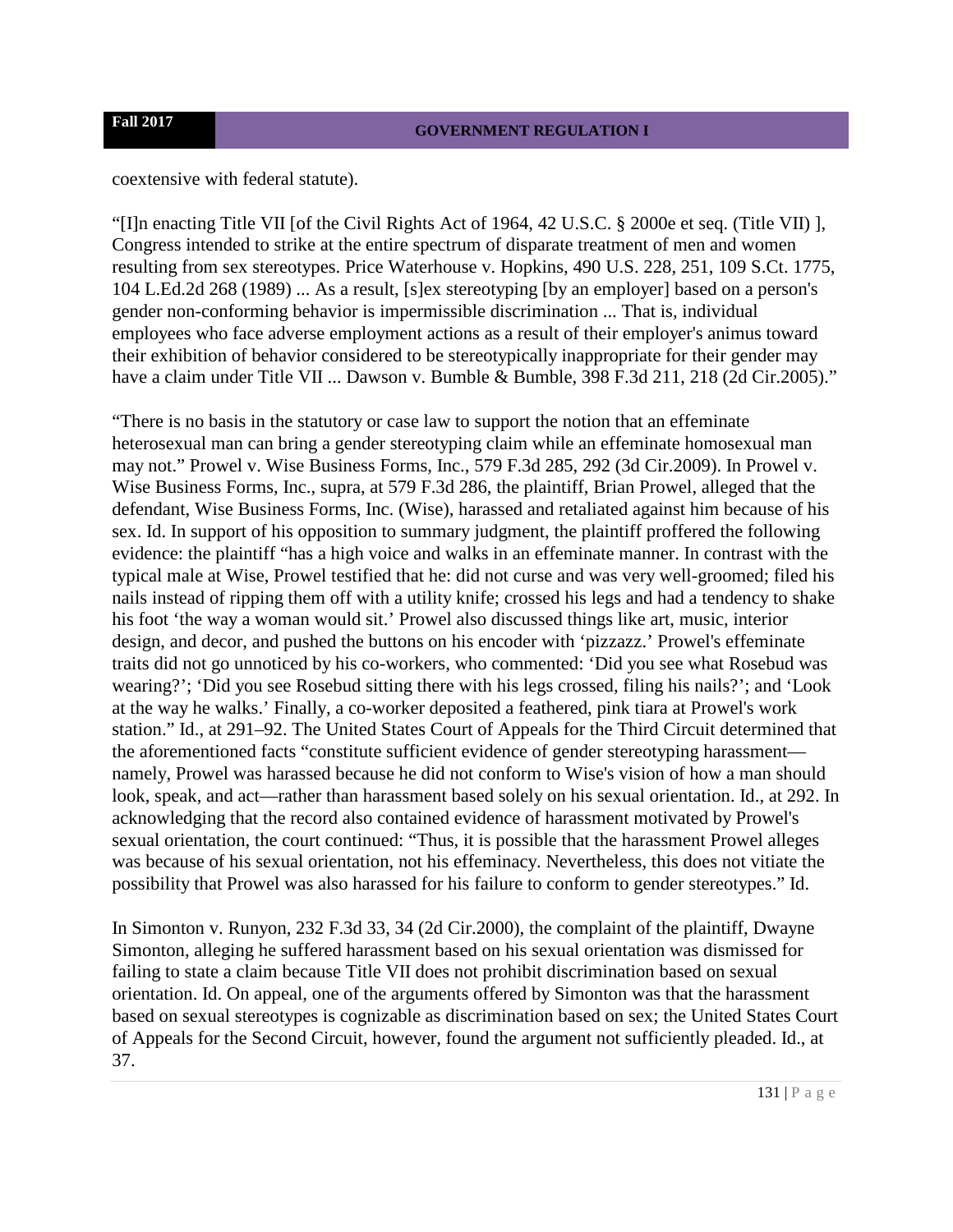The court noted that "[t]he [United States Supreme] Court in Price Waterhouse implied that a suit alleging harassment or disparate treatment based upon nonconformity with sexual stereotypes is cognizable under Title VII as discrimination because of sex. This theory would not bootstrap protection for sexual orientation into Title VII because not all homosexual males are stereotypically feminine, and not all heterosexual men are stereotypically masculine. But, under this theory, relief would be available for discrimination based upon sexual stereotypes." Id., at 38. The court found that it did "not have sufficient allegations before [it] to decide Simonton's claims based on stereotyping because [it] had no basis in the record to surmise that Simonton behaved in a stereotypically feminine manner and that the harassment he endured was, in fact, based on his non-conformity with gender norms instead of his sexual orientation." Id. (noting also that the argument was not raised below, therefore, deferring merits of such stereotyping argument until properly raised).

In the present case, the plaintiff is arguing that he suffered harassment for his failure to conform to gender norms, and the plaintiff argues that such harassment occurred regardless of his sexual orientation. Reading the allegations of the complaint broadly and realistically, the allegations that the plaintiff was referred to as "too flamboyant," or the comment directed at him: "You are so overdramatic, you are being a bitch just like a woman," may be read as referring to the plaintiff's failure to conform with stereotypically masculine characteristics. The plaintiff has alleged that Pattavina treated the plaintiff differently, held him to a higher standard than similarly situated employees and was motivated to make the non-renewal decision based on the plaintiff's "failure to fit into traditionally accepted gender roles." In support of this allegation, the plaintiff specifically alleges comments made by Pattavina such as the plaintiff was "too flaming" or "too flamboyant." Accepting these allegations as admitted, the plaintiff has stated a legally sufficient claim for discrimination based on sex rather than simply re-alleging his claim for discrimination based on sexual orientation, which is alleged in count one.

Accordingly, the defendant's motion to strike count two is denied.

### **Ramona HOLLOWAY, Appellant, v. ARTHUR ANDERSEN AND COMPANY, Appellee. 566 F.2d 659 (9TH Cir. 1977)**

Before GOODWIN and ANDERSON, Circuit Judges, and NIELSEN,\* District Judge. Opinion NIELSEN, District Judge:

Appellant, Ramona Holloway, a transsexual, claims that appellee, Arthur Andersen and Company, an accounting firm, discriminated against her in employment on account of her sex and has therefore violated Title VII of the Civil Rights Act of 1964, 42 U.S.C. s 2000e et seq. Appellant appeals from the trial court's judgment granting Andersen's motion to dismiss for lack of subject matter jurisdiction. The district court determined that Title VII does not embrace transsexual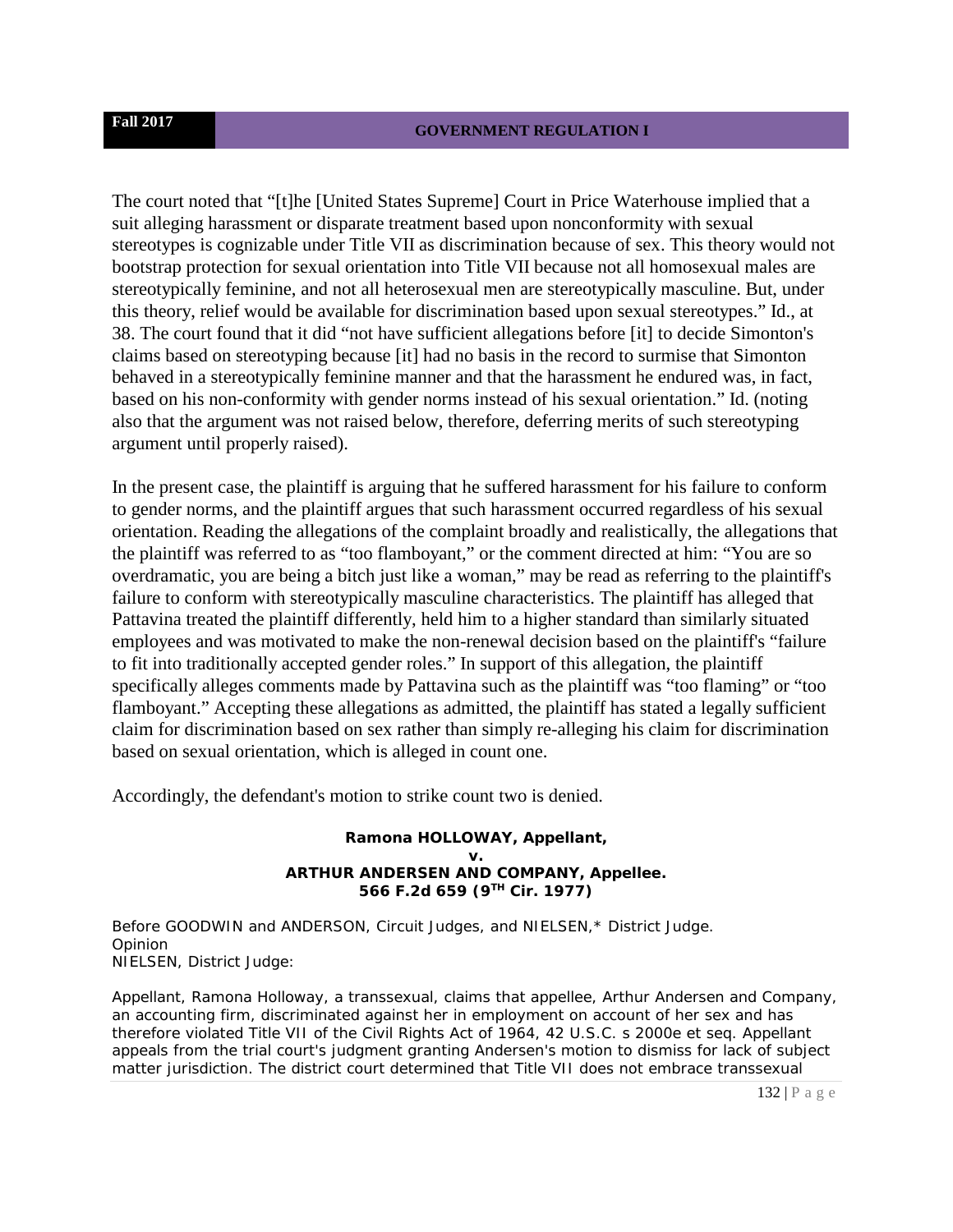discrimination. We AFFIRM.

I

Holloway was first employed by Arthur Andersen in 1969 and was then known as Robert Holloway. In 1970, appellant began to receive female hormone treatments. In February of 1974, appellant was promoted to the position of Head Multilith Operator. At this time, appellant informed Marion D. Passard, her supervisor, that appellant was undergoing treatment in preparation for anatomical sex change surgery. In June of 1974, during annual review, an official of the company suggested that appellant would be happier at a new job where her transsexualism would be unknown. However, Holloway was still given a pay raise.

In November, 1974, at her request, Holloway's records were changed to reflect her present first name. Shortly thereafter, on November 18, 1974, Holloway was terminated.

After exhausting her administrative remedies, Holloway filed a complaint alleging that she was fired for her transsexuality, alleging jurisdiction under 28 U.S.C. s 1343(4) and 42 U.S.C. s 2000e-5(f). Defendant filed a motion to dismiss for lack of jurisdiction and for failure to state a claim. Holloway then filed a cross-motion for partial summary judgment on the issue of liability. On April 5, 1976, after a hearing on both motions, the district court issued a memorandum decision which held that transsexualism was not encompassed within the definition of "sex" as the term appears in 42 U.S.C. s 2000e-2(a)(1). Therefore, the court concluded that it lacked jurisdiction, so that judgment issued in defendant's favor. Holloway timely filed a motion to amend the judgment, which was denied.

### II

It is clear from the record that the district court did not reach the merits of Holloway's case.2 Therefore, the sole issue before us is whether an employee may be discharged, consistent with Title VII, for initiating the process of sex transformation.

1 42 U.S.C. s 2000e-2(a)(1) provides as follows:

(a) It shall be an unlawful employment practice for an employer

(1) . . . to discharge any individual, or otherwise to discriminate against any individual with respect to his compensation, terms, conditions, or \*662 privileges of employment, because of such individual's . . . sex . . . . "

Appellant contends that "sex" as used above is anonymous with "gender," and gender would encompass transsexuals. Appellee claims that the term sex should be given the traditional definition based on anatomical characteristics.

There is a dearth of legislative history on Section 2000e-2(a)(1), which was enacted as s 703(a)(1) of the Civil Rights Act of 1964, P.L. 88-352. The major concern of Congress at the time the Act was promulgated was race discrimination.5 Sex as a basis of discrimination was added as a floor amendment one day before the House approved Title VII, without prior hearing or debate. Willingham v. Macon Telegraph Publishing Co., 507 F.2d 1084, 1090 (5th Cir. 1975); Developments in the Law Employment Discrimination and Title VII of the Civil Rights Act of 1964, 84 Harv.L.Rev. 1109, 1167 (1971).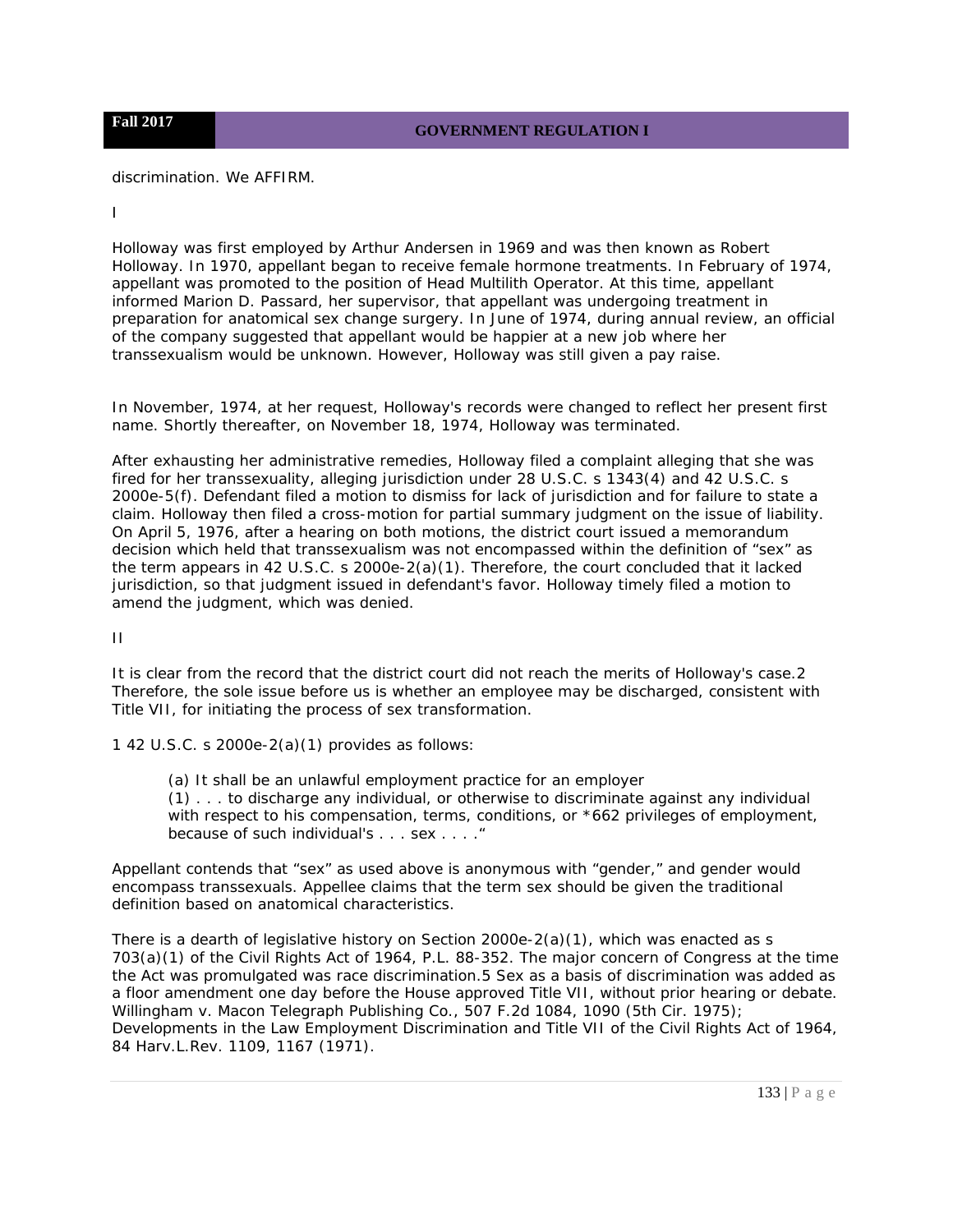The 1972 Amendments to Title VII in the Equal Employment Opportunity Act of 1972 left the language of s 2000e-2(a)(1) unchanged, but the clear intent of the 1972 legislation was to remedy the economic deprivation of women as a class. 1972 U.S.Code Cong. & Admin.News, pp. 2137, 2140-2141. The cases interpreting Title VII sex discrimination provisions agree that they were intended to place women on an equal footing with men. See Baker v. California Land Title Company, 507 F.2d 895, 896 n.2 (9th Cir. 1974), cert. denied, 422 U.S. 1046, 95 S.Ct. 2664, 45 L.Ed.2d 699 (1975); Rosenfeld v. Southern Pacific Company, 444 F.2d 1219, 1225 (9th Cir. 1971).

Giving the statute its plain meaning, this court concludes that Congress had only the traditional notions of "sex" in mind. Later legislative activity makes this narrow definition even more evident. Several bills have been introduced to amend the Civil Rights Act to prohibit discrimination against "sexual preference." None have been enacted into law.6

Congress has not shown any intent other than to restrict the term "sex" to its traditional meaning. Therefore, this court will not expand Title VII's application in the absence of Congressional mandate. The manifest purpose of Title VII's prohibition against sex discrimination in employment is to ensure that men and women are treated equally, absent a bona fide relationship between the qualifications for the job and the person's sex.

### III

The Fourteenth Amendment provides that "No State shall . . . deprive any person of life, liberty, or property, without due process of law; nor deny to any person within its jurisdiction the equal protection of the laws." U.S.Const. amend. XIV, s 1. The Constitution contains no specific equal protection guarantee against the federal government; but the substance of such a guarantee has been implied in the Fifth Amendment Due Process Clause. Bolling v. Sharpe, 347 U.S. 497, 499, 74 S.Ct. 693, 98 L.Ed. 884 (1954).

Appellant contends that had Congress chosen to expressly exclude transsexuals from the coverage of Title VII, there would be a violation of equal protection. Appellant further claims that a restrictive interpretation of the language of Title VII acts to exclude transsexuals as a class and "at the very least necessarily" raises equal protection problems. Therefore, argues appellant, because the narrow interpretation of the language of Title VII raises such equal protection issues, we must follow the "cardinal principle" of statutory construction as expressed by Justice Brandeis in Ashwander v. Tennessee Valley Authority, 297 U.S. 288, 347, 56 S.Ct. 466, 80 L.Ed. 688 (1936). That principle is that one must construe statutes so that constitutional questions may be avoided if at all possible. Therefore, the proper construction of Title VII, according to appellant, is that transsexuals are protected, thus avoiding all possible equal protection problems.

Assuming briefly that appellant has properly raised an equal protection argument, we find no merit to it. Normally, any rational classification or discrimination is presumed valid. That is, a statute is constitutional if the classification or discrimination it contains has some rational relationship to a legitimate government interest, unless the statute is based upon an inherently suspect classification, in which case the statute requires close judicial scrutiny. Graham v. Richardson, 403 U.S. 365, 371-72, 91 S.Ct. 1848, 29 L.Ed.2d 534 (1971).

This court cannot conclude that transsexuals are a suspect class. Examining the traditional indicia of suspect classification, we find that transsexuals are not necessarily a "discrete and insular minority," Graham v. Richardson, 403 U.S. 365, 372, 91 S.Ct. 1848, 29 L.Ed.2d 534 (1971); nor has it been established that transsexuality is an "immutable characteristic determined solely by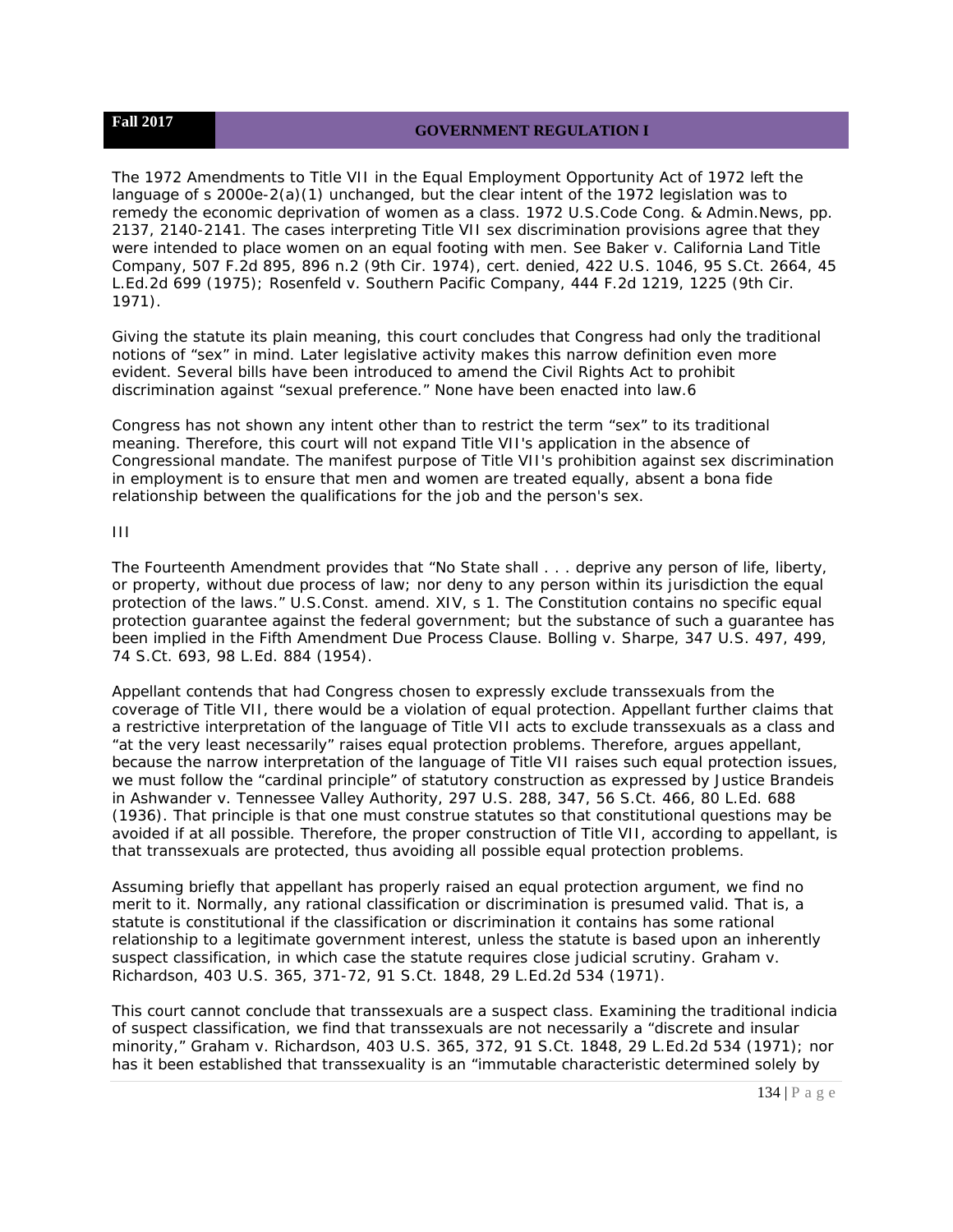the accident of birth" like race or national origin. Frontiero v. Richardson, 411 U.S. 677, 686, 93 S.Ct. 1764, 1770, 36 L.Ed.2d 583 (1973). Furthermore, the complexities involved merely in defining the term "transsexual"8 would prohibit a determination of suspect classification for transsexuals. Thus, the rational relationship test is the standard to apply. In applying this standard to this statute, it can be said without question that the prohibition \*664 of employment discrimination between males and females and on the basis of race, religion or national origin is rationally related to a legitimate governmental interest.

An equal protection argument is clearly not appropriate here, however. Pursuant to this court's construction, Title VII remedies are equally available to all individuals for employment discrimination based on race, religion, sex, or national origin. Indeed, consistent with the determination of this court, transsexuals claiming discrimination because of their sex, male or female, would clearly state a cause of action under Title VII. Holloway has not claimed to have treated discriminatorily because she is male or female, but rather because she is a transsexual who chose to change her sex. This type of claim is not actionable under Title VII and is certainly not in violation of the doctrines of Due Process and Equal Protection.

### IV

A transsexual individual's decision to undergo sex change surgery does not bring that individual, nor transsexuals as a class, within the scope of Title VII. This court refuses to extend the coverage of Title VII to situations that Congress clearly did not contemplate. Therefore, the judgment of the district court dismissing Holloway's action for failure to state a claim is AFFIRMED.

### GOODWIN, Circuit Judge, dissenting:

While I agree with the majority in the belief that Congress probably never contemplated that Title VII would apply to transsexuals, I dissent from the decision that the statute affords such plaintiffs no benefit. I would not limit the right to claim discrimination to those who were born into the victim class.

The only issue before us is whether a transsexual whose condition has not yet become stationary can state a claim under the statute if discharged because of her undertaking to change her sex. I read from the language of the statute itself that she can.

This is not a "sexual preference" case; this is a case of a person completing surgically that part of nature's handiwork which apparently was left incomplete somewhere along the line.

By its language, the statute proscribes discrimination among employees because of their sex. When a transsexual completes his or her transition from one sexual identity to another, that person will have a sexual classification. Assuming that this plaintiff has now undergone her planned surgery, she is, presumably, female, at least for most social purposes.

This plaintiff alleges that she was discharged from employment while she was in the process of assuming her new sexual identity. Had the employer waited and discharged the plaintiff as a postsurgical female because she had changed her sex, I suggest that the discharge would have to be classified as one based upon sex. I fail to see any valid Title VII purpose to be served by holding that a discharge while an employee is in surgery, or a few days before surgery, is not as much a discharge by reason of sex as a discharge a few days after surgery. The result is the same, whenever the employer sends the discharge notice. Plaintiff alleges that she was fired for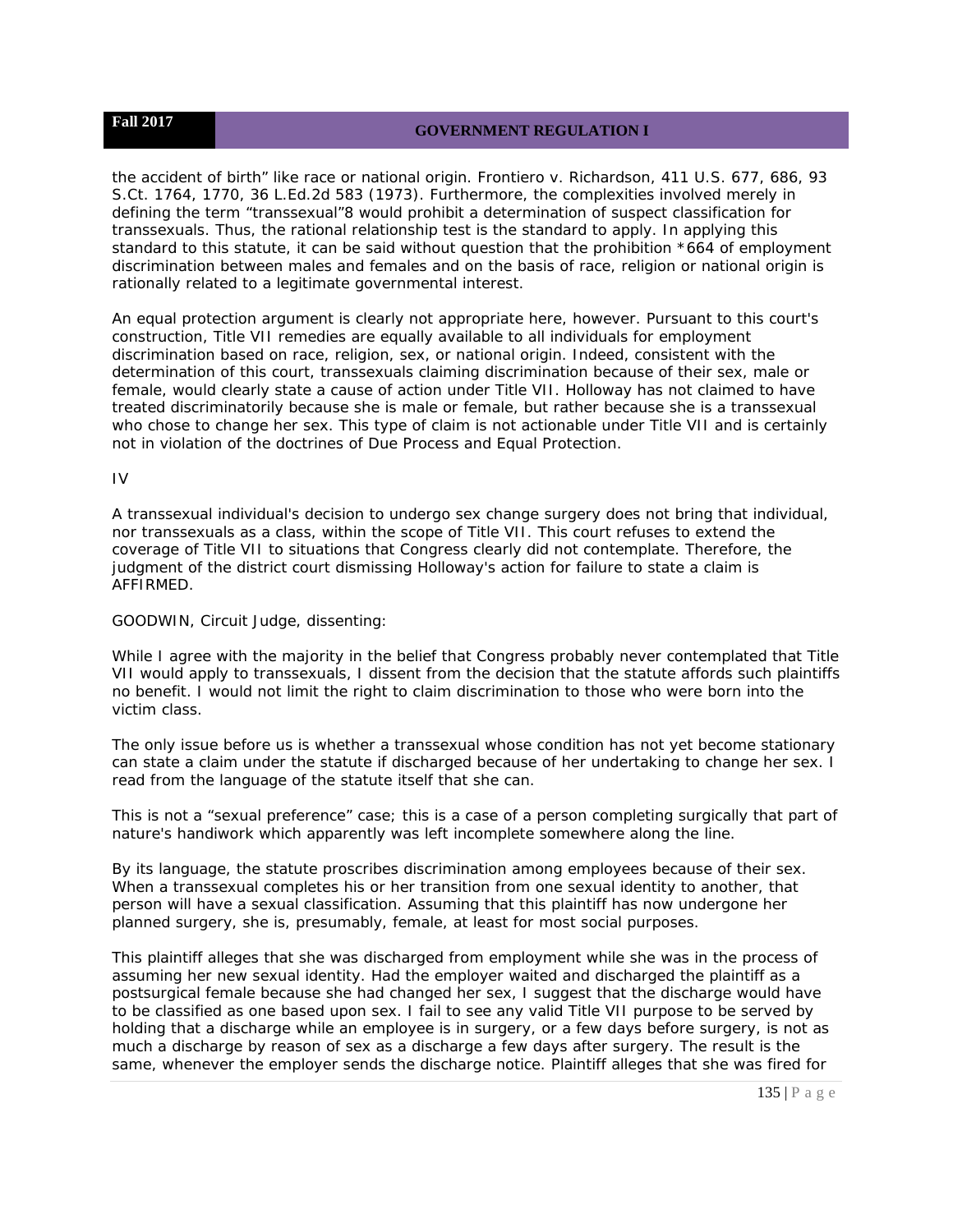being (or becoming) female under circumstances that allegedly disturbed her fellow workers and therefore motivated her employer to terminate her employment.

It seems to me irrelevant under Title VII whether the plaintiff was born female or was born ambiguous and chose to become female. The relevant fact is that she was, on the day she was fired, a purported female. She says she was fired for having become female under controversial circumstances. The employer says these circumstances are disconcerting to other employees. That may or may not be true. Plaintiff says that how she became female is not her employer's business. That may or may not be true. Those are questions that ought to be answered in court, in a trial; they should not be precluded by summary judgment or Rule 12 dismissal.

If the plaintiff is, as the majority holds, claiming only that she was discharged for undertaking a course of medical treatment to achieve a future sex change and is not claiming that she was discharged for becoming a female, then she should be allowed to amend her pleading to conform to the evidence that ordinarily would be developed in pretrial discovery.

Because I believe the plaintiff is entitled to win or lose on her statutory claim, I would not discuss the alleged constitutional claim.

I would vacate the dismissal and remand for further proceedings.

Parallel Citations 16 Fair Empl.Prac.Cas. (BNA) 689, 15 Empl. Prac. Dec. P 8059

### **2001 WL 1602800 (MCAD) Massachusetts Commission Against Discrimination CHARLEGNE MILLETT, COMPLAINANT v.**

### **LUTCO, INC., RESPONDENT 98 BEM 3695 October 10, 2001 ORDER OF THE FULL COMMISSION**

This matter is before us following a referral from the Investigating Commissioner pursuant to 804 CMR 1.20(3)(b).

Complainant, a male-to-female transsexual, filed the instant complaint with the commission on December 2, 1998. The complainant contends that respondent discriminated against her because of her sex and sexual orientation. Specifically, complainant alleged that she was pretextually issued written warnings by her supervisor for insubordination and threatened with termination of employment after complaining about her supervisor's harassing behavior towards her.

The respondent filed a motion to dismiss, on January 22, 1999. This respondent argued that, as a matter of law, discrimination against a transsexual is not discrimination based upon sex and is not discrimination based upon sexual orientation, as those terms are used in Chapter 151B.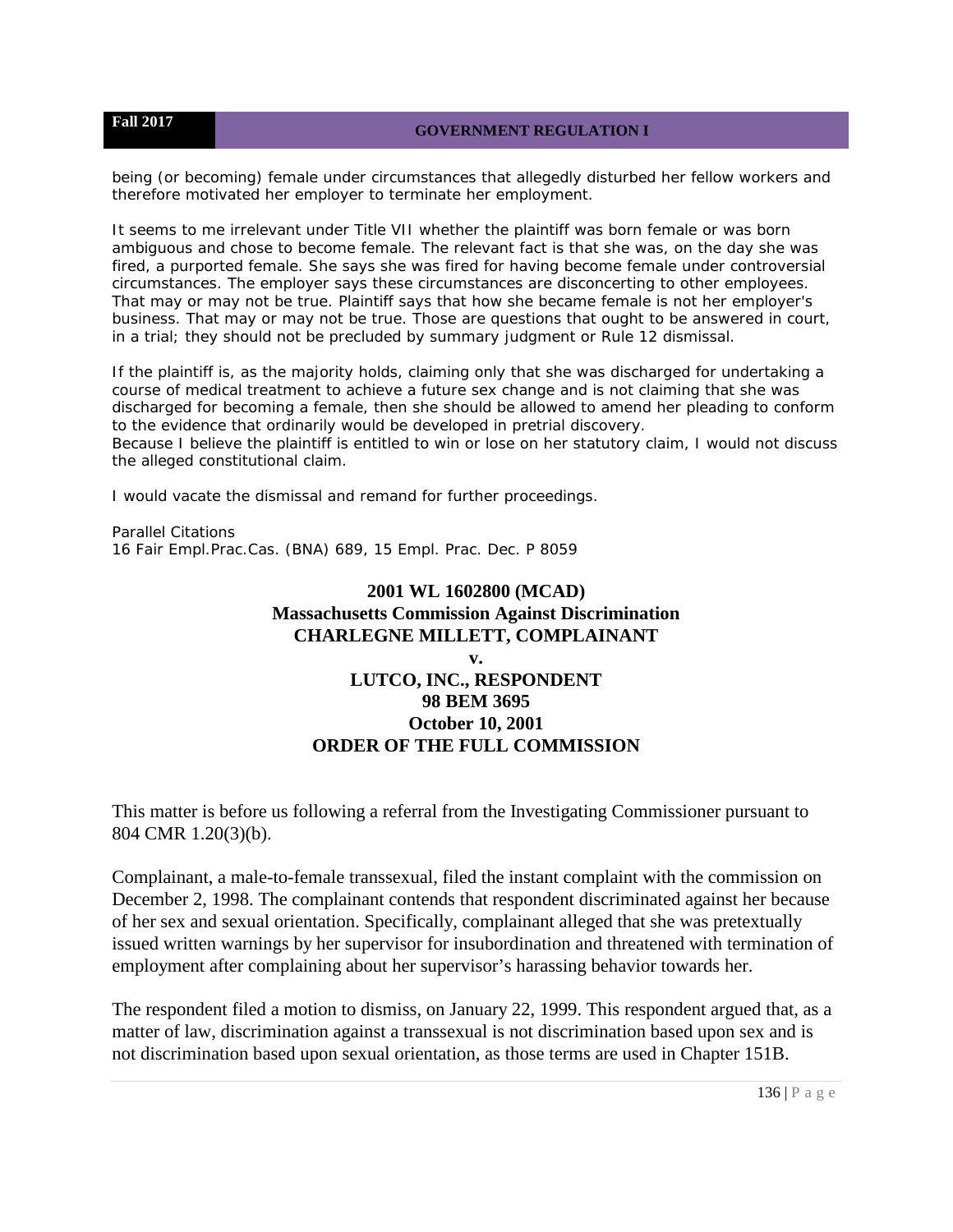The Investigating Commissioner determined that this matter presents important questions of law and policy. She certified the questions below to us for resolution pursuant to our regulations. 804 CMR 1.20(3)(b). The legal questions presented may be answered without a full hearing on the facts and will have an impact on the pending investigative determination under 804 CMR 1.15. We take jurisdiction to answer the questions of law presented by the Investigating Commissioner and to generally provide guidance on specific issues of law and policy.

The questions presented are:

1. Is discrimination against an individual because he or she is a transsexual a violation of the prohibition against sexual orientation discrimination found at M.G.L. c. 151B?

2. Is discrimination against an individual because he or she is a transsexual a violation of the prohibition against sex discrimination found at M.G.L. c. 151B?

We will address each question in turn.

Sexual Orientation Discrimination

We first are called upon to consider whether discrimination against an individual because he or she is a transsexual is a violation of the prohibition against sexual orientation discrimination found at Chapter 151B of the Massachusetts General Laws. Chapter 151B §3(6) defines "sexual orientation" as follows:

The term "sexual orientation" shall mean having an orientation for or being identified as having an orientation for heterosexuality, bisexuality, or homosexuality.

This definition is unambiguous on its face: only heterosexuals, bisexuals and homosexuals are protected under the provisions of the statute.

Complainant in the instant matter is transsexual. "Transsexual" has been defined as "The desire to change one's anatomic sexual characteristics to conform physically with one's perception of self as a member of the opposite sex." Stedman's Medical Dictionary 1841 (26th d. 1995).

When interpreting a statute, it is our responsibility to construe it, to the best of our ability, as the legislature intended. Where the statute's meaning is expressed in plain words, we cannot read more into them than is there. Attorney General v. Hahnemann Hosp., 397 Mass. 820, 494 N.E.2d 1011 (1986) "Transsexuality" is not included within the statute's definition of sexual orientation, nor is it tantamount to or synonymous with ""heterosexuality," "homosexuality," or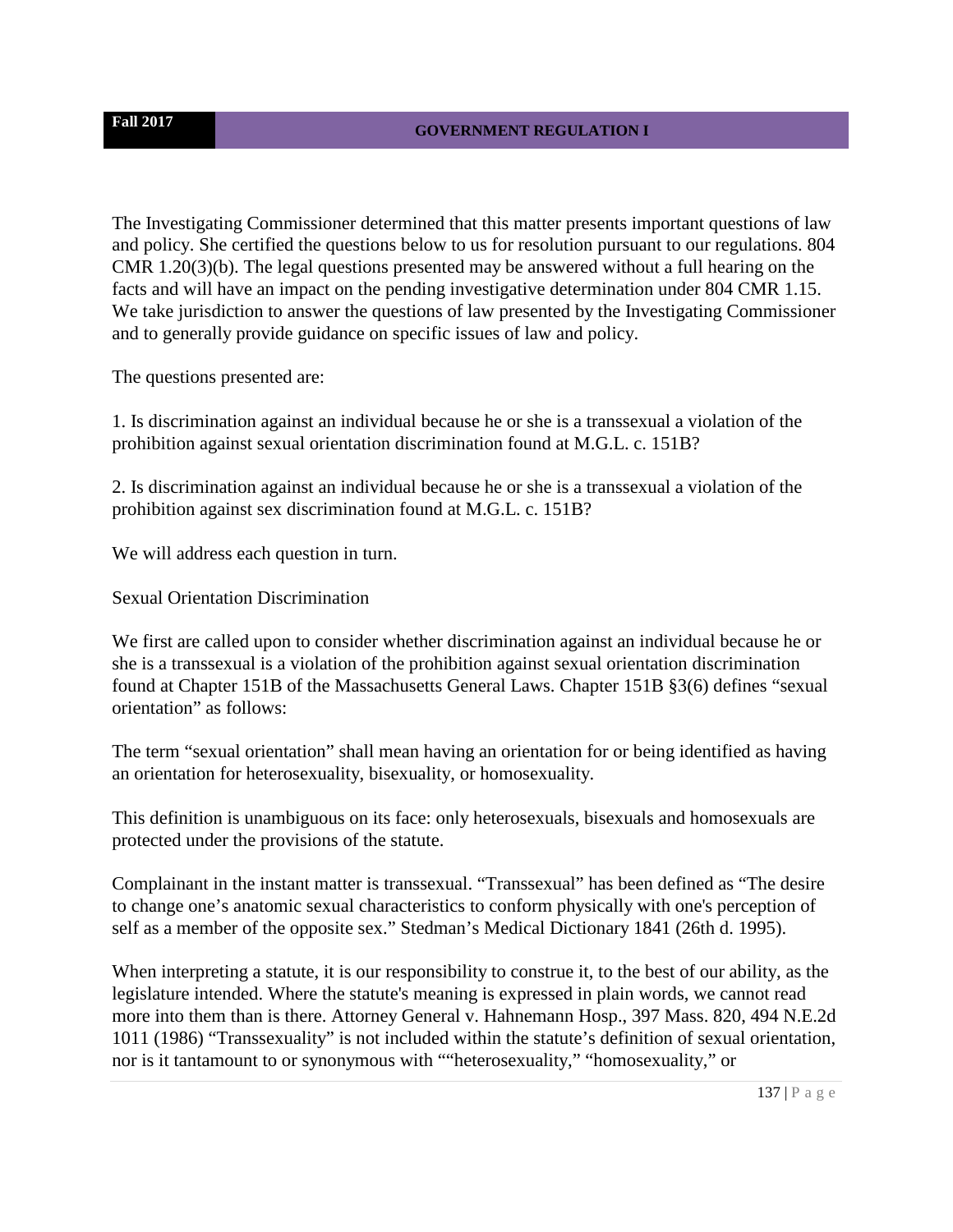"bisexuality," the terms actually used in the statute."

We, therefore, conclude that "transsexuality" is not a "sexual orientation" as that term is defined by M.G.L. c. 151B §3(6)3.

### Sex Discrimination

We are also called upon to consider whether discrimination against an individual because he or she is a transsexual violates the prohibition against sex discrimination found at M.G.L. c. 151B

Because M.G.L. c. 151B does not define "sex," looking to the plain language of the statute is not helpful in our consideration. See Dahill vs. City of Boston, SJC-08324, (May, 2001), (the language of the Massachusetts statute is not dispositive…because the language of the statute does not end our inquiry…we turn to other sources to discern the Legislature's intent). (emphasis added)

Case law provides some guidance. In the years since "sex" was added to Title VII protections in an attempt to defeat the legislation, See: C. & B. Whalen, The Longest Debate: A Legislative History of the 1964 Civil Rights Act, 115-117 (1985), the legal understanding of sex discrimination has been in a state of continual evolution and expansion. Sex discrimination is a concept that is read broadly; in other words, illegal "sex discrimination" takes into account nonanatomical concepts, like gender.4 Examples of these concepts abound in the case law.

Massachusetts courts have held that pregnancy and childbirth are linked with ""sex", and therefore, an impermissible basis for discrimination. Massachusetts Elec. Co. v. MCAD, 375 Mass. 160, 167 (1978). See also Carmichael v. Wynn & Wynn, 17 M.D.L.R. 1641 (1995), affirmed Wynn & Wynn v. Massachusetts Commission Against Discrimination, 431 Mass. 655 (2000), White v. Michaud Bus Lines, Inc., 19 MDLR 18, 20 (1997); Lane v. Laminated Papers, Inc., 16 MDLR 1001, 1013 (1994)

The United States Supreme Court has held that where an employer holds female employees to standards of personal appearance not applied to men, the employer will be liable for sex discrimination. Price Waterhouse v. Hopkins, 490 U.S. 228 (1989) (Holding that an accounting partner was discriminated against not because she was a woman, but because of the kind of woman she was, failing to exhibit stereotypical characteristics expected of women); See also Mavro v. University Cinema Assoc., Inc., 73-Emp.-129 (1976), cited in Macauley v. Massachusetts Commission Against Discrimination, 379 Mass. 279 (1979). The First Circuit Court of Appeals recently held that a man denied a loan application because he was dressed in female clothing may well be able to establish that the refusal was based upon sex: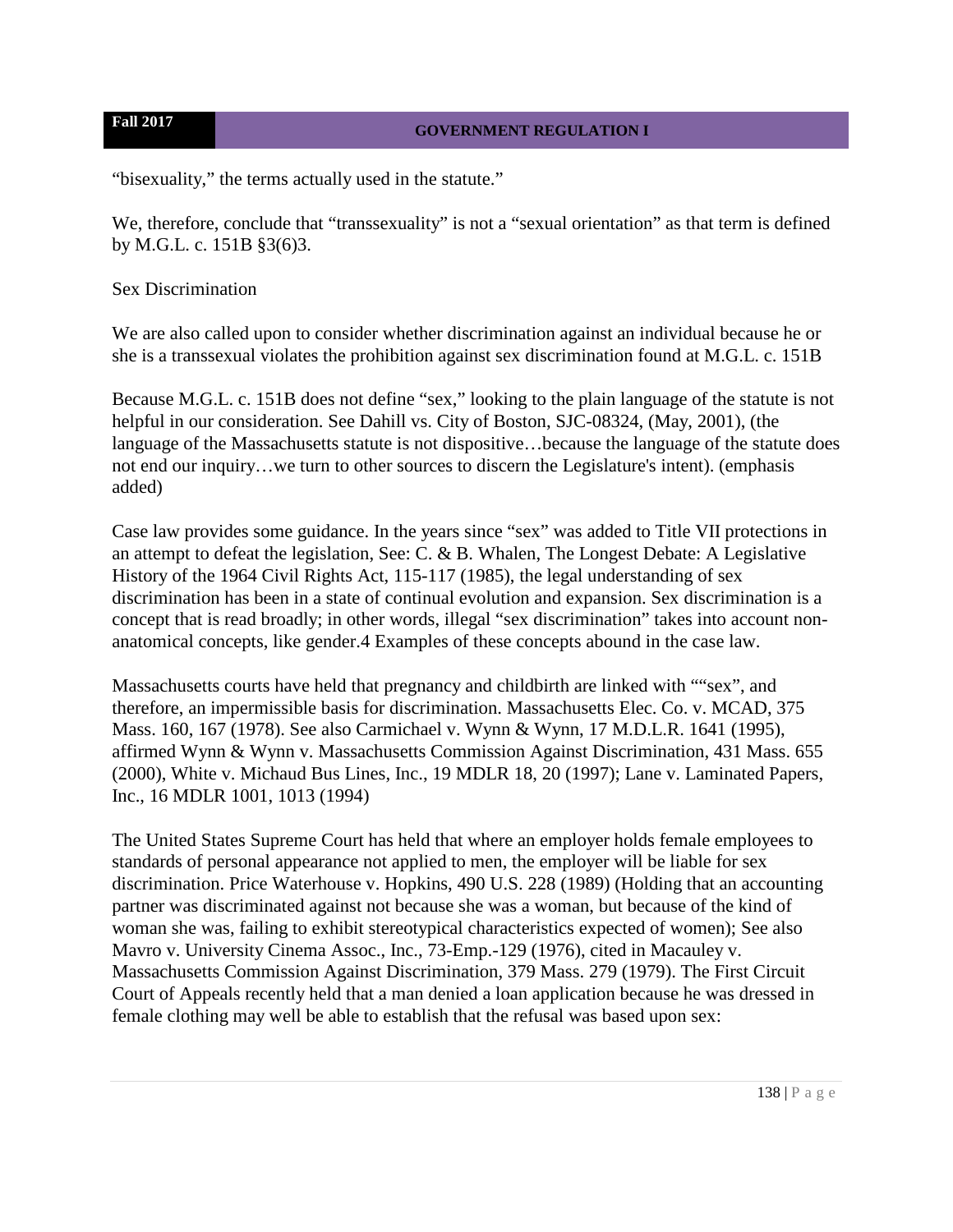It is reasonable to infer that [the teller] told [plaintiff] to go home and change because she thought that [plaintiff's] attire did not accord with his male gender: In

Illegal sex discrimination includes an employer who acted against an employee because she had a mastectomy. Brady v. Art-Cement Products Co., Inc., 11 M.D.L.R. 1053, 1061-5 (1989). In Brady, the Commission based its analysis upon the societal distinction between male and female breasts, and the trauma of their removal, "in a society surrounded by images of Playboy bunnies." Brady, at 1064. In addition, discrimination based on fertility, familial and marital status can be sex discrimination. In United Automobile Workers v. Johnson Controls, 499 U.S. 187 (1991), the Court held that an employer policy preventing fertile women from holding a class of jobs was direct evidence of sex discrimination. In Phillips v. Martin Marietta, 400 U.S. 542 (1971), an employer was required to show a bona fide occupational qualification in defense of its policy to not hire women with pre-school aged children. See also: Sprogis v. United Air Lines, Inc., 444 F.2d 1194, 1197-98 (7th Cir.), cert. denied., 404 U.S. 991 (1971); 29 C.F.R. § 1604.4 (marital status).

Penalizing those who do not fit stereotypical ideas of who they should be as women or men is illegal sex discrimination. Doe & Doe v. City of Belleville, Ill., 119 F.3rd 563 (7th Cir., 1997), vacated and remanded in City of Belleville, Ill., vs Doe and Doe 118 S. Ct. 1183 (1998), (Holding that a man was subjected to illegal sexual harassment because "the way in which he projected the sexual aspect of his personality did not conform to his co-workers' view of appropriate masculine behavior."); Albeita v. Transamerica Mailing, 159 F.3rd 246, 1998 Fed. App. 0323P (6th Cir.) (Considering whether a comment about female employee's weight reflected gender stereotyping.) But see Macauley v. Massachusetts Commission Against Discrimination, 379 Mass. 279 (1979) (Holding, without further explanation, that "sexual preference" was not sufficiently sex-linked, to warrant liability without legislative action.)

The issue for us, then, is whether transsexuality is sufficiently sex-linked to bring it within the ambit of the sex discrimination laws. We believe that it is.

We believe that discrimination against transsexuals is a form of sex discrimination within the conceptual framework of cases such as Price-Waterhouse supra, and its progeny; where an individual was subjected to workplace discrimination not because of the anatomical notion of "sex," but because of a broader concept incorporating elements of "gender" and societal expectation. Hopkins was subjected to discrimination because she was "macho" and wore masculine suits. The complainant here contends that she was subjected to harassment because of the kind of man she was — one who wanted to be a woman.

Sex discrimination is a result of stereotypes of women and men, mandating conformity with society's expectations of each sex; discrimination against transsexual people is, oftentimes,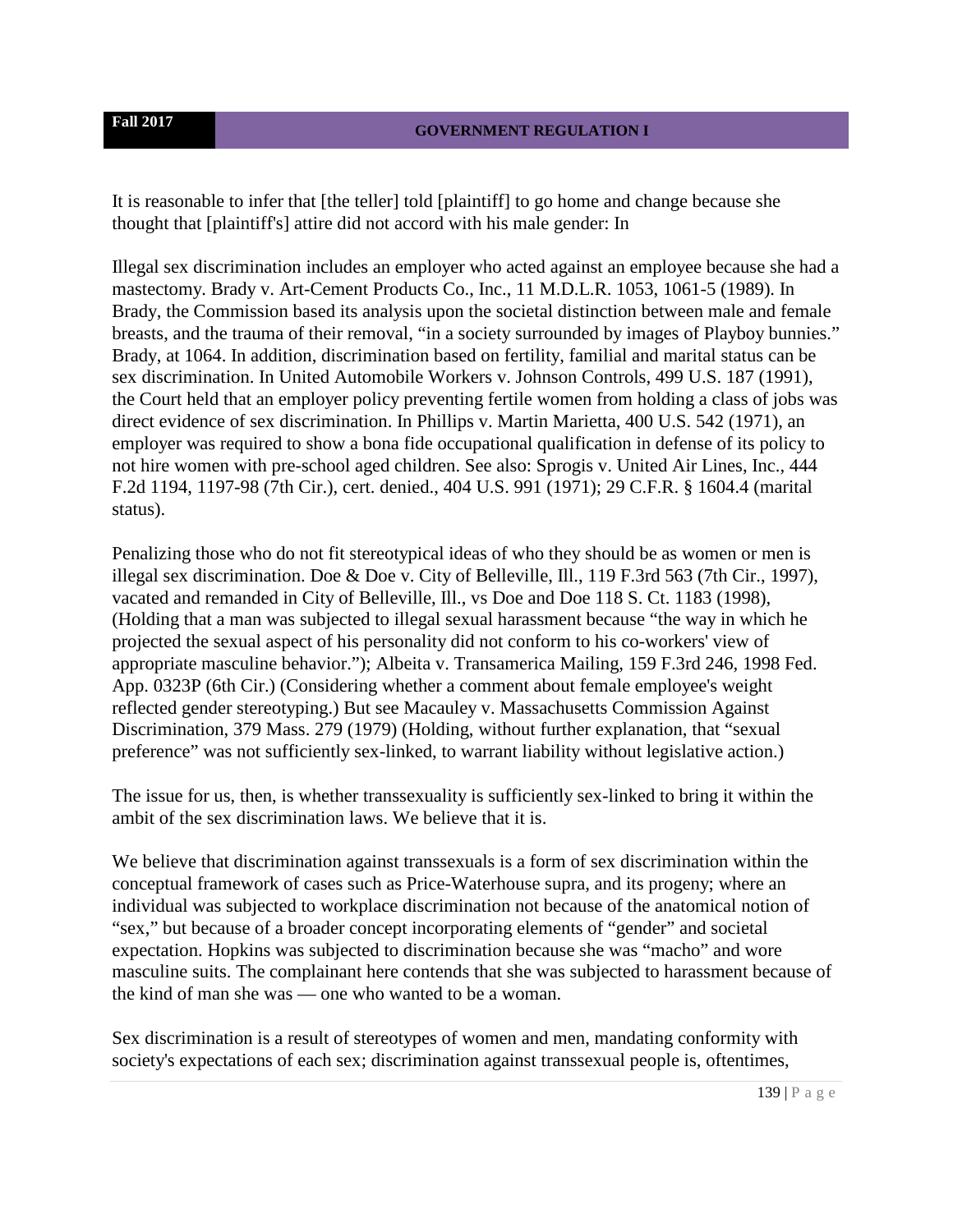because the individual is well outside these expectations:

By definition, the transgendered person literally embodies a plethora of sexual stereotypes that are contrary to her birth sex. The sex of the transgendered person is only partially based upon her genitals; the rest is a sometimes strange mixture of complimentary and competing anatomical secondary physical characteristics, behaviors, life histories, psychological presumptions, and stereotypes. Nevertheless, the combination of these factors is what comprises the transgendered person's "sex" — not always "either / or," but often "both."… The day when the sexes were rigidly defined by stereotypical behaviors and anatomies is gone.

Holt, Reevaluating Holloway: Title VII, Equal Protection, and the Evolution of a Transgender Jurisprudence, 70 Temp. L. Rev. 283, 290 (1997). In this way, discrimination against complainant on account of her transsexuality is completely about her current sex, in light of her former sex:

When a transgendered person suffers from an adverse employment decision, it is generally because the employer objects to the fact that she is "really" a man, or that she used to be a man. What the employer is objecting to is the fact that the employee no longer exhibits the stereotypical characteristics and behaviors of the sex the employer considers his or her employee to be. This reason flies in the face of the reality that the transgendered individual often exhibits many of the stereotypical traits of her new sex flawlessly. On its face, both this motivation and resulting action violates Title VII.

Holt, at 296.

Although we are not bound by federal interpretations of law, or interpretations of other state statutes, we note that most federal **FN5** and state **FN6** courts have held that discrimination against transsexuals is not considered discrimination based on sex.

> **FN5**: The federal courts that have considered the issue have unanimously held that Title VII prohibitions do not apply to transsexuals. Holloway v. Arthur Andersen & Co., 566 F.2d 659 (9th Cir., 1977) (Holding that, in enacting Title VII, "…Congress had only the traditional notions of 'sex' in mind. Later legislative activity makes this narrow definition even more evident. Several bills have been introduced to amend the Civil Rights Act to prohibit discrimination because of 'sexual preference.' None have been enacted into law."). Followed: Ulane v. Eastern Airlines, Inc., 742 F.2d 1081 (7th Cir., 1984), cert. Denied, 471 U.S. 1017 (1985); Somers v. Budget Marketing, 667 F.2d 748 (8th Cir., 1982); James v. Ranch Mart Hardware, Inc., 881 F.Supp. 478 (D.Kan. 1995). Even earlier cases refused to extend Title VII's prohibitions, on similar grounds. See, e.g: Powell v. Read's Inc., 436 F.Supp. 369 (D.Md. 1977); Voyles v. Ralph K.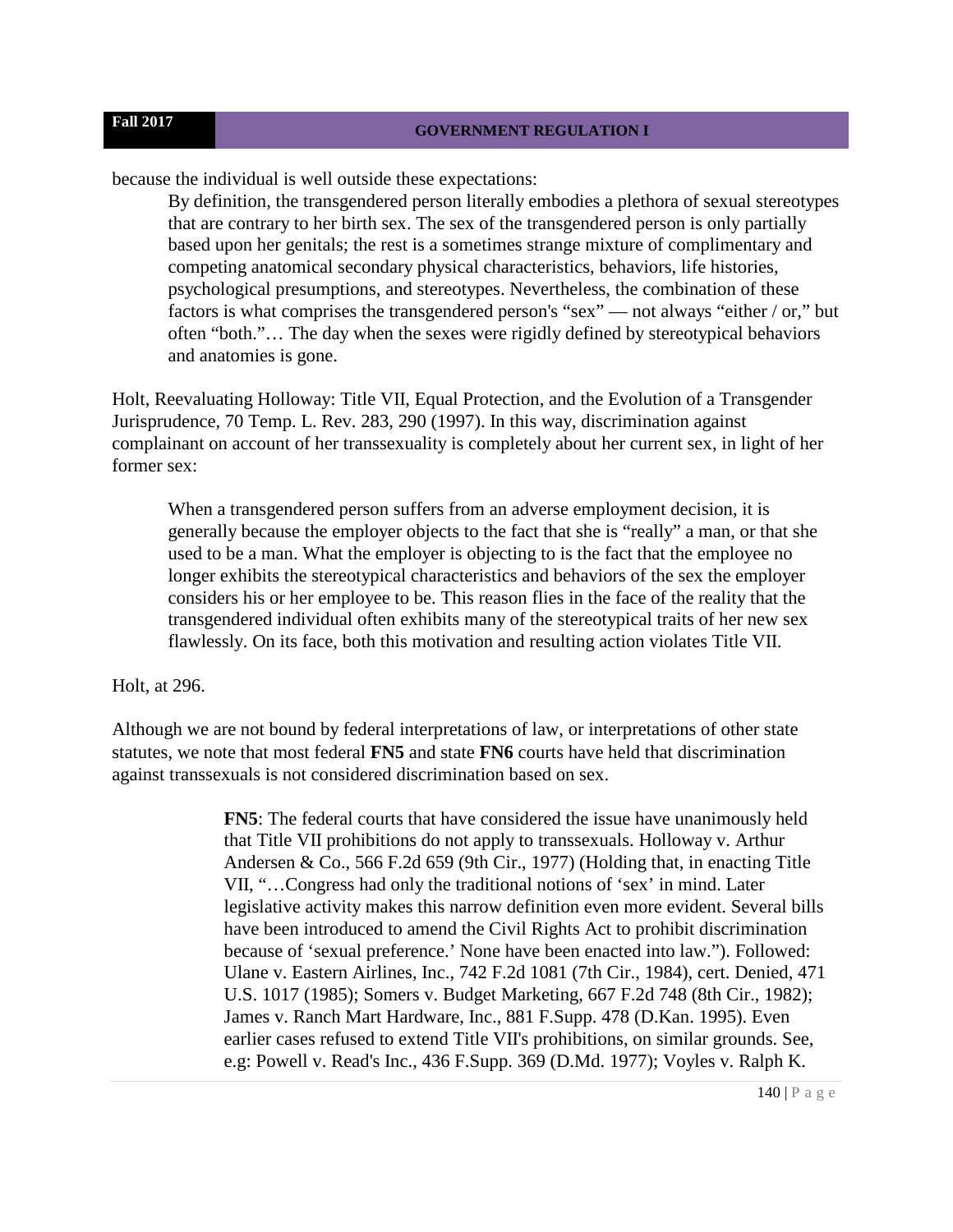Davies Medical Center, 403 F.Supp. 456 (N.D.Calif. 1975). For further exploration of the Title VII jurisprudence in this area, see Reevaluating Holloway: Title VII, Equal Protection and the Evolution of a Transgender Jurisprudence, 70 Temp L. Rev. 283 (1997).

**FN6**: The majority of states have determined that there is no protection afforded to transsexual individuals under sex discrimination laws. See: Conway v. City of Hartford, 1997 Conn. Super. LEXIS 282 (2/4/97) (Ct. Fair Employment Practice Act). (Holding that "the weight of outside authority holding that Title VII and similar state statutes do not prohibit discrimination against transsexuals and the absence of any Connecticut legislative intent to cover discrimination against transsexuals."); Underwood v. Archer Management Services, Inc., 857 F.Supp. 96 (D.D.C. 1994) (DC Human Rights Act) (Holding that the Human Rights Commission regulations which defined "sex" as "the state of being male or female…" precluded a discrimination claim based on transsexuality.) Dobre v. National RR Passenger Corp. (AMTRAK), 850 F.Supp. 284 (E.D. Pa. 1993) (Pa. Human Rights Act) (Holding that the term "sex" in state human rights act "was to be given its plain meaning.").

However, the New York courts have failed to dismiss, on legal grounds, claims asserting that discrimination against transsexuals is a violation of sex discrimination laws. Rentos v. OCE-Office Systems, 1996 U.S.Dist. LEXIS 19060 (S.D.N.Y. 1996); see also Maffei v. Kolaeton Industry, Inc., 626 N.Y.S.2d 391 (N.Y.Sup.Ct. 1995) (Holding that New York city ordinance prohibiting "gender" discrimination protects transsexuals).

In Rentos, the New York State Human Rights Law was interpreted (by the federal court) to cover transsexuals under the term "sex." The court reasoned that although the state anti-discrimination statute is similar to the federal law (Title VII), New York courts are not bound to apply federal law in interpreting a state statute; and that discrimination based on a change of sexual status creates discrimination based on "sex." In addition, the New Jersey Appellate Division recently held that transsexuals are protected from discrimination based on sex, under the states' antidiscrimination laws. Carla Enriquez v. West Jersey Health Systems et al 2001 N.J. Super. LEXIS 283 (July 3, 2001). In Enriquez, the court eloquently noted (that);

> It is incomprehensible to us that our Legislature would ban discrimination against heterosexual men and women; against homosexual men and women; against bisexual men and women; against men and women who are perceived, presumed or identified by others as not conforming to the stereotypical notions of how men and women behave, but would condone discrimination against men or women who seek to change their anatomical sex because they suffer from a gender identity disorder. We conclude that sex discrimination under the LAD includes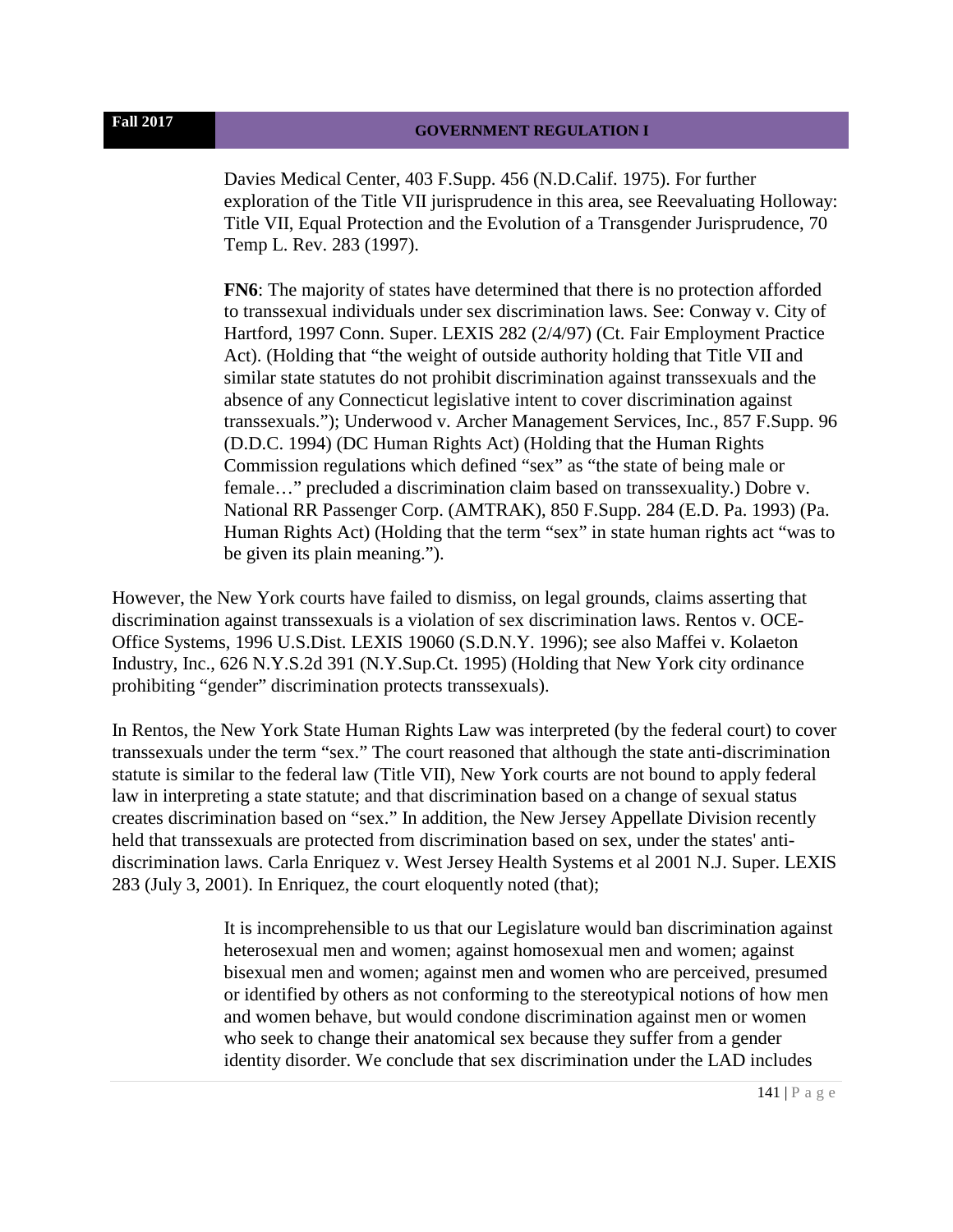gender discrimination so as to protect plaintiff from gender stereotyping and discrimination for transforming herself from a man to a woman.

While the current state of federal law is that discrimination based on change of sex is not the same thing as discrimination based on sex, the rationale of these cases is utterly unsatisfying to us. We would clearly not accept this proposition, raised as a defense in any other context. For example, if an individual who had changed religion, and as a result was subjected to disparate treatment filed a complaint with this commission, it would not be an appropriate defense to clam that the employee was subjected to the treatment because of the change in religion, as opposed to the membership in the new religion. Yet, in the case of transsexuals, courts have adopted this very analysis.

We instead hold that "sex" discrimination, as prohibited by chapter 151B, includes a prohibition against discrimination against transsexual individuals. As the Supreme Judicial Court recently stated in Dahill supra;

> "The public policies underlying M.G.L. c. 151B… are clear… to protect individuals from deprivations based on prejudice, stereotypes, or unfounded fear… (The) Legislature has directed that the provisions of G. L. c. 151B " "shall be construed liberally" for the accomplishment of the remedial purposes of the statute. M.G. L. c. 151B, sect. 9." (emphasis added).

This being the case, Respondent's Motion to Dismiss the Sex discrimination charge is, hereby, DENIED.

### **17 F.Supp. 54, 61 Fair Empl.Prac.Cas. (BNA) 332, 61 Empl. Prac. Dec. P 42,343**

### **United States District Court, N.D. Ohio, Western Division**. **Noel C. CARR, Plaintiff,**

### v. **ARMSTRONG AIR CONDITIONING, INC., et al., Defendants**.

Feb. 8, 1993.

John W. Potter, Senior District Judge.

Plaintiff was employed with Armstrong Air Conditioning for approximately twenty-nine years. On December 19, 1990, plaintiff executed a severance agreement in which he received various benefits in exchange for being terminated. Plaintiff now alleges he was wrongfully discharged based upon age discrimination. Defendants deny plaintiff's allegations and filed a counterclaim based upon the severance agreement.

Plaintiff asserts that the counterclaim is based upon an invalid and unenforceable severance contract with defendant. According to plaintiff, the severance contract is in violation of the Age Discrimination in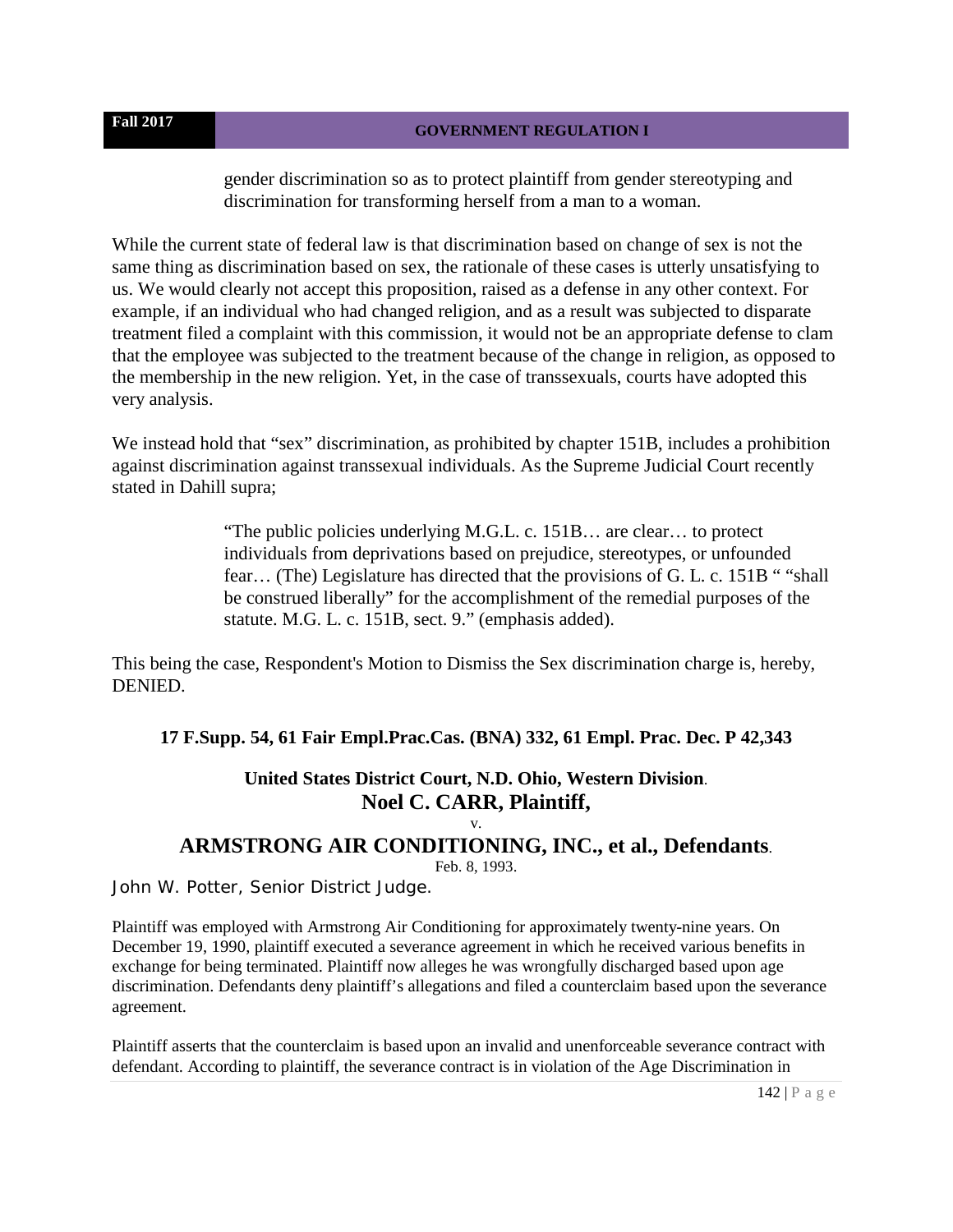Employment Act (ADEA) and of the Older Workers Benefit Protection Act (OWBPA) in the following four ways: (1) it failed to specifically refer to rights or claims arising under the OWBPA; (2) plaintiff was never advised in writing to consult with an attorney prior to executing the agreement; (3) it failed to provide plaintiff with at least twenty-one days to consider it; and (4) it failed to allow seven days for revocation.

In order to ascertain whether plaintiff waived his ADEA claim, the court must determine whether any such waiver was "knowing and voluntary." OWBPA became effective October 16, 1990 as an amendment to the ADEA. [Section 626\(f\), 29 U.S.C.,](http://web2.westlaw.com/find/default.wl?tf=-1&rs=WLW7.10&fn=_top&sv=Split&tc=-1&findtype=L&docname=29USCAS626&db=1000546&vr=2.0&rp=%2ffind%2fdefault.wl&mt=LawSchoolPractitioner) captioned "Waiver" states in pertinent part:

(1) An individual may not waive any right or claim under this chapter unless the waiver is knowing and voluntary. Except as provided in paragraph (2), a waiver may not be considered knowing and voluntary unless at a minimum-

(A) the waiver is part of an agreement between the individual and the employer that is written in a manner calculated to be understood by such individual, or by the average individual eligible to participate;

(B) the waiver specifically refers to rights or claims arising under this chapter;

(C) the individual does not waive rights or claims that may arise after the date the waiver is executed;

(D) the individual waives rights or claims only in exchange for consideration in addition to anything of value to which the individual already is entitled;

(E) the individual is advised in writing to consult with an attorney prior to executing the agreement;

(F)(i) the individual is given a period of at least 21 days within which to consider the agreement; ....

(G) the agreement provides that for a period of at least 7 days following the execution of such agreement, the individual may revoke the agreement, and the agreement shall not become effective or enforceable until the revocation period has expired;

....

(3) In any dispute that may arise over whether any of the requirements, conditions, and circumstances set forth in [the above subparagraphs] have been met, the party asserting the validity of a waiver shall have the burden of proving in a court of competent jurisdiction that a waiver was knowing and voluntary pursuant to (1) or (2).

The Court finds that plaintiff did not waive any rights he may have under ADEA since the severance agreement is in violation of OWBPA. In particular, this Court finds that as a matter of law the waiver was not "knowing and voluntary" as defined by the OWBPA for the following reasons: (1) the severance agreement fails to specifically refer to any rights or claims arising under the OWBPA in violation of  $\frac{8}{9}$  $626(f)(1)(B)$ ; (2) plaintiff was never advised in writing to consult with an attorney prior to signing the agreement, although plaintiff admits to consulting with an attorney regarding the severance agreement, in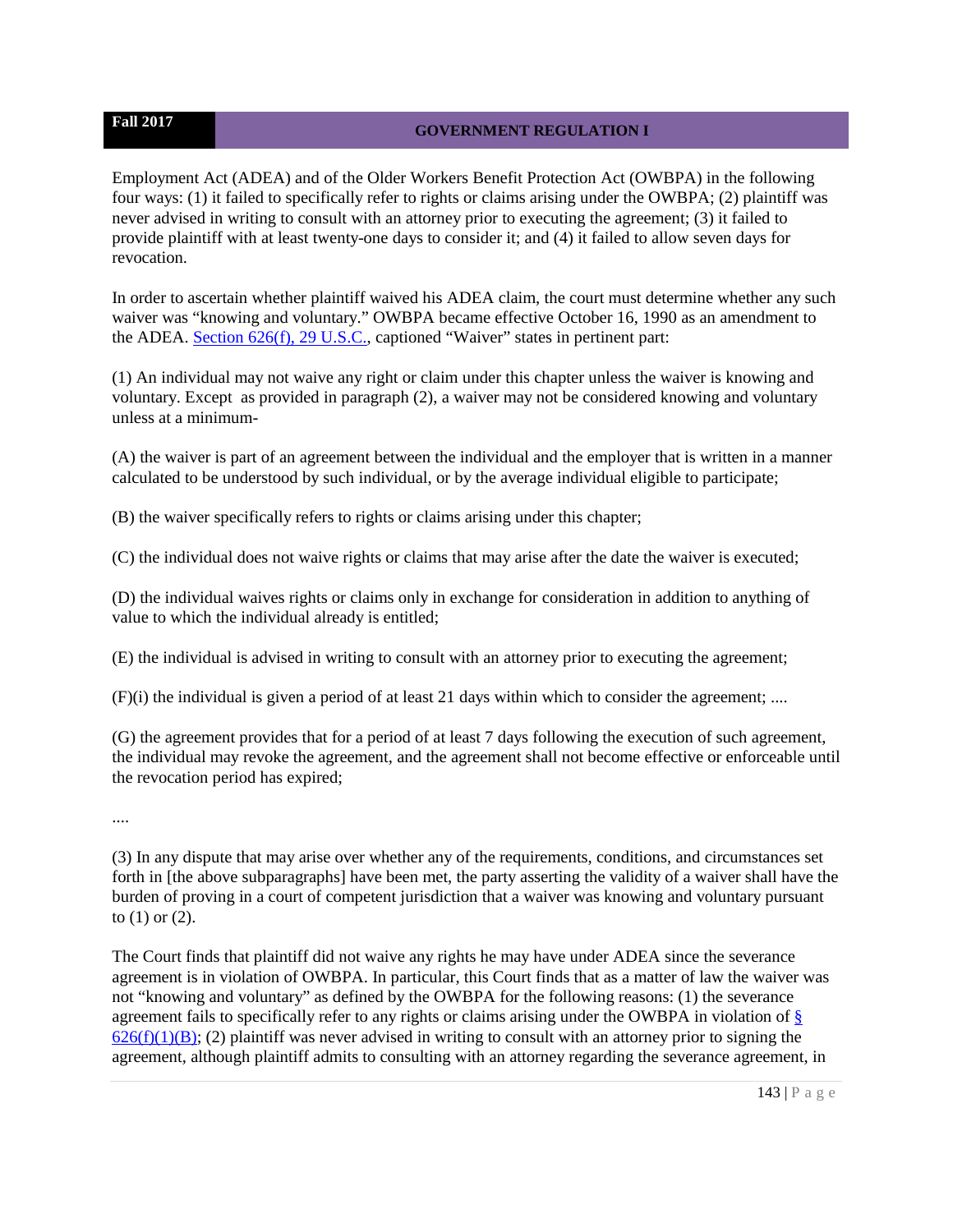violation of §  $626(f)(1)(E)$ ; (3) plaintiff was given only five days to consider the agreement instead of the required twenty-one days in violation of  $\S 626(f)(1)(F)(i)$ ; and (4) plaintiff was not given seven days to revoke the agreement in violation of  $\S$  626(f)(1)(G).

Defendants next argue that if the waiver does not comply with OWBPA, Armstrong is still entitled to reimbursement of the consideration it paid for the waiver, under the tender-ratification theory. Defendants' argument is based upon [Grillet v. Sears, Roebuck & Co.,](http://web2.westlaw.com/find/default.wl?rs=WLW7.10&serialnum=1991051393&fn=_top&sv=Split&tc=-1&findtype=Y&tf=-1&db=350&vr=2.0&rp=%2ffind%2fdefault.wl&mt=LawSchoolPractitioner) 927 F.2d 217 (5th Cir.1991), and O'Shea v. Commercial Credit Corp., [930 F.2d 358 \(4th Cir.1991\).](http://web2.westlaw.com/find/default.wl?rs=WLW7.10&serialnum=1991072750&fn=_top&sv=Split&tc=-1&findtype=Y&tf=-1&db=350&vr=2.0&rp=%2ffind%2fdefault.wl&mt=LawSchoolPractitioner) . . .

The Sixth Circuit has yet to rule on the issue of whether a tender requirement exists before one can proceed with a lawsuit under ADEA, i.e., whether the plaintiff has ratified the release by retaining the benefits received. The Fourth and Fifth Circuits have looked at the issue and have concluded that a tender requirement does exist. See Grillet, [927 F.2d 217;](http://web2.westlaw.com/find/default.wl?rs=WLW7.10&serialnum=1991051393&fn=_top&sv=Split&tc=-1&findtype=Y&tf=-1&db=350&vr=2.0&rp=%2ffind%2fdefault.wl&mt=LawSchoolPractitioner) O'Shea, [930 F.2d 358.](http://web2.westlaw.com/find/default.wl?rs=WLW7.10&serialnum=1991072750&fn=_top&sv=Split&tc=-1&findtype=Y&tf=-1&db=350&vr=2.0&rp=%2ffind%2fdefault.wl&mt=LawSchoolPractitioner) However, in [Forbus v. Sears,](http://web2.westlaw.com/find/default.wl?rs=WLW7.10&serialnum=1992069181&fn=_top&sv=Split&tc=-1&findtype=Y&tf=-1&db=350&vr=2.0&rp=%2ffind%2fdefault.wl&mt=LawSchoolPractitioner)  Roebuck & Co., [958 F.2d 1036 \(11th Cir.1992\),](http://web2.westlaw.com/find/default.wl?rs=WLW7.10&serialnum=1992069181&fn=_top&sv=Split&tc=-1&findtype=Y&tf=-1&db=350&vr=2.0&rp=%2ffind%2fdefault.wl&mt=LawSchoolPractitioner) the Eleventh Circuit decided that a tender requirement does not exist. Using the rationale of Hogue by analogy, the Forbus court concluded, "ADEA plaintiffs are not required to tender the consideration received for releases as a condition prerequisite to challenging those releases in court, and that the [plaintiffs'] retention of their severance benefits during the pendency of this lawsuit does not constitute ratification of those releases." Id. at 1041. See also, [Isaacs v. Caterpillar,](http://web2.westlaw.com/find/default.wl?rs=WLW7.10&serialnum=1991114008&fn=_top&sv=Split&tc=-1&findtype=Y&tf=-1&db=345&vr=2.0&rp=%2ffind%2fdefault.wl&mt=LawSchoolPractitioner)  Inc., [765 F.Supp. 1359 \(C.D.Ill.1991\).](http://web2.westlaw.com/find/default.wl?rs=WLW7.10&serialnum=1991114008&fn=_top&sv=Split&tc=-1&findtype=Y&tf=-1&db=345&vr=2.0&rp=%2ffind%2fdefault.wl&mt=LawSchoolPractitioner)

This Court finds that a tender requirement is not consistent with ADEA since it would deter meritorious challenges to releases in ADEA claims. Therefore, plaintiff is not required to tender benefits back to defendants before he can proceed with a lawsuit under ADEA, and his retention of severance benefits during the pendency of this suit does not constitute ratification of the release. Nevertheless, any benefits paid by defendants shall be set off from any damage award received by plaintiff. See Hogue, [390 U.S. at](http://web2.westlaw.com/find/default.wl?tf=-1&rs=WLW7.10&referencepositiontype=S&serialnum=1968131156&fn=_top&sv=Split&tc=-1&findtype=Y&referenceposition=1152&db=708&vr=2.0&rp=%2ffind%2fdefault.wl&mt=LawSchoolPractitioner)  [518, 88 S.Ct. at 1152;](http://web2.westlaw.com/find/default.wl?tf=-1&rs=WLW7.10&referencepositiontype=S&serialnum=1968131156&fn=_top&sv=Split&tc=-1&findtype=Y&referenceposition=1152&db=708&vr=2.0&rp=%2ffind%2fdefault.wl&mt=LawSchoolPractitioner) Forbus, [958 F.2d at 1041;](http://web2.westlaw.com/find/default.wl?tf=-1&rs=WLW7.10&referencepositiontype=S&serialnum=1992069181&fn=_top&sv=Split&tc=-1&findtype=Y&referenceposition=1041&db=350&vr=2.0&rp=%2ffind%2fdefault.wl&mt=LawSchoolPractitioner) [Oberg v. Allied Van Lines, Inc.,](http://web2.westlaw.com/find/default.wl?rs=WLW7.10&serialnum=1992154976&fn=_top&sv=Split&tc=-1&findtype=Y&tf=-1&db=0000999&vr=2.0&rp=%2ffind%2fdefault.wl&mt=LawSchoolPractitioner) 1992 WL 211506, 1992 [U.S.Dist. LEXIS 11208 \(N.D.Ill.1992\).](http://web2.westlaw.com/find/default.wl?rs=WLW7.10&serialnum=1992154976&fn=_top&sv=Split&tc=-1&findtype=Y&tf=-1&db=0000999&vr=2.0&rp=%2ffind%2fdefault.wl&mt=LawSchoolPractitioner)

The Court now turns its attention to defendants' motion to dismiss plaintiff's state law claims pursuant to [Fed.R.Civ.P. 12\(b\)\(6\)](http://web2.westlaw.com/find/default.wl?tf=-1&rs=WLW7.10&fn=_top&sv=Split&tc=-1&findtype=L&docname=USFRCPR12&db=1004365&vr=2.0&rp=%2ffind%2fdefault.wl&mt=LawSchoolPractitioner) or [56.](http://web2.westlaw.com/find/default.wl?tf=-1&rs=WLW7.10&fn=_top&sv=Split&tc=-1&findtype=L&docname=USFRCPR56&db=1004365&vr=2.0&rp=%2ffind%2fdefault.wl&mt=LawSchoolPractitioner) Again, the Court will construe the motion to dismiss as one for summary judgment pursuant to [Rule 56](http://web2.westlaw.com/find/default.wl?tf=-1&rs=WLW7.10&fn=_top&sv=Split&tc=-1&findtype=L&docname=USFRCPR56&db=1004365&vr=2.0&rp=%2ffind%2fdefault.wl&mt=LawSchoolPractitioner) since defendants have attached an affidavit and other documents.

Defendants contend that plaintiff's state law claims must be dismissed because he signed a valid waiver. A valid release is an absolute bar to a later action on any claim encompassed within the release, unless the release was obtained by fraud.<sup>FN1</sup> Haller v. Borror Corp., [50 Ohio St.3d 10, 552 N.E.2d 207 \(1990\).](http://web2.westlaw.com/find/default.wl?rs=WLW7.10&serialnum=1990053892&fn=_top&sv=Split&tc=-1&findtype=Y&tf=-1&db=578&vr=2.0&rp=%2ffind%2fdefault.wl&mt=LawSchoolPractitioner) "In determining the validity of a waiver with regard to the state law claims the court applies the laws of the [State of Ohio." Massi v. Blue Cross & Blue Shield Mut.,](http://web2.westlaw.com/find/default.wl?tf=-1&rs=WLW7.10&referencepositiontype=S&serialnum=1991113985&fn=_top&sv=Split&tc=-1&findtype=Y&referenceposition=909&db=345&vr=2.0&rp=%2ffind%2fdefault.wl&mt=LawSchoolPractitioner) 765 F.Supp. 904, 909 (N.D.Ohio 1991). [FN1.](http://web2.westlaw.com/result/documenttext.aspx?sv=Split&service=Find&fcl=False&rlti=1&cnt=DOC&cxt=DC&rlt=CLID_FQRLT40172210&rs=WLW7.10&ss=CNT&scxt=WL&fn=_top&n=1&mt=LawSchoolPractitioner&vr=2.0&rp=%2fFind%2fdefault.wl&cite=817fsupp54&findjuris=00001&docsample=False#F00111993080124#F00111993080124) A release of liability based upon fraud is either void or voidable depending upon the nature of the fraud alleged. A release obtained by fraud in factum is void ab initio, while a release obtained by fraud in the inducement is merely voidable upon proof of fraud. [Haller v. Borror Corp.,](http://web2.westlaw.com/find/default.wl?rs=WLW7.10&serialnum=1990053892&fn=_top&sv=Split&tc=-1&findtype=Y&tf=-1&db=578&vr=2.0&rp=%2ffind%2fdefault.wl&mt=LawSchoolPractitioner) 50 Ohio St.3d 10, 552 [N.E.2d 207 \(1990\).](http://web2.westlaw.com/find/default.wl?rs=WLW7.10&serialnum=1990053892&fn=_top&sv=Split&tc=-1&findtype=Y&tf=-1&db=578&vr=2.0&rp=%2ffind%2fdefault.wl&mt=LawSchoolPractitioner)

Plaintiff now contends that he was induced to sign the severance agreement through fraud. In particular, plaintiff alleges that he signed the severance agreement under economic duress. The Supreme Court of Ohio has set forth a standard for determining economic duress: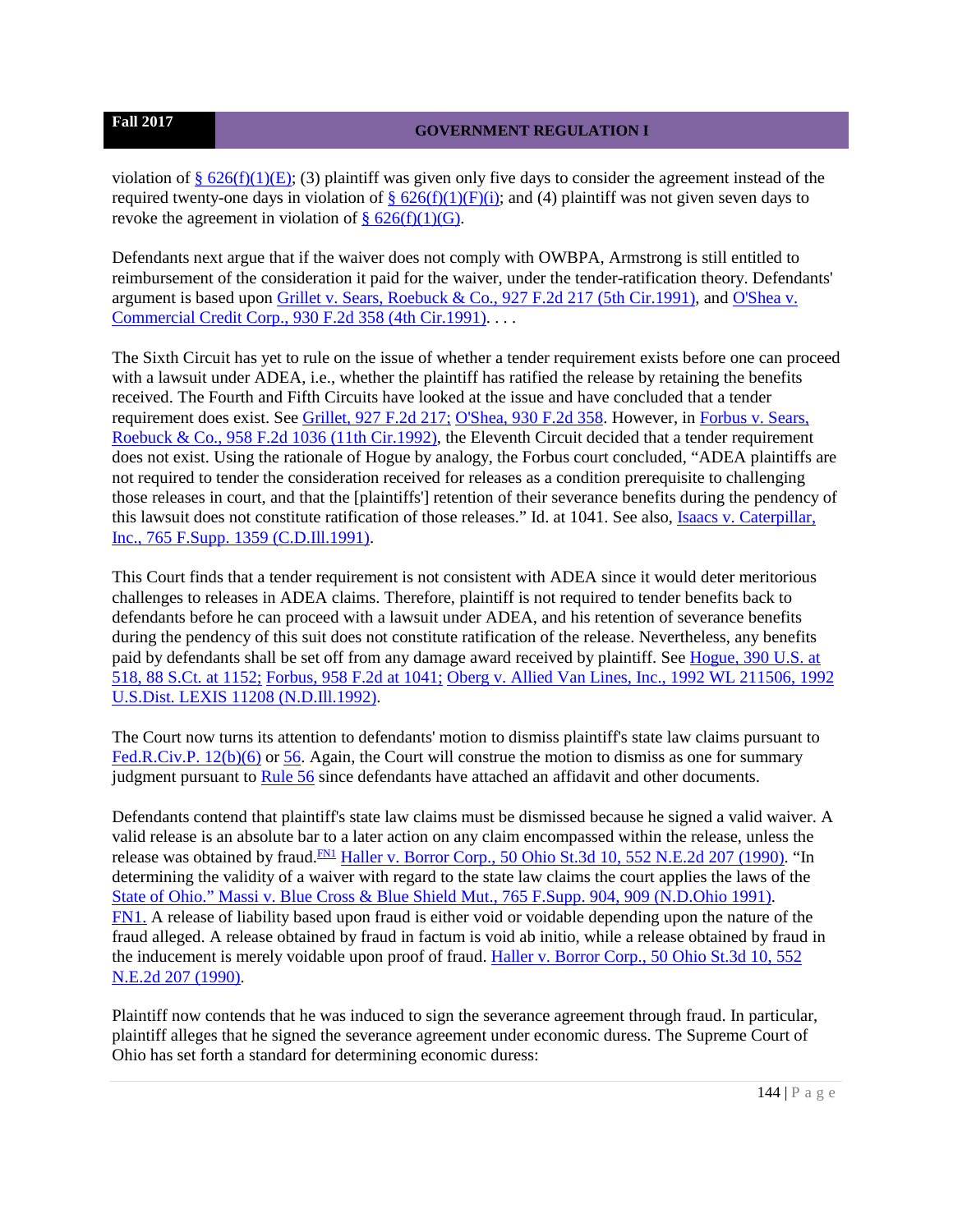A person who claims to have been a victim of economic duress must show that he or she was subjected to '... a wrongful or unlawful act or threat, ...' and that it '... deprive[d] the victim of his unfettered will.' Further, '... [m]erely taking advantage of another's financial difficulty is not duress. Rather, the person alleging financial difficulty must allege that it was contributed to or caused by the one accused of coercion.' The Restatement of Law 2d, Contracts ... also requires that the one who coerces the victim be the other party to the agreement: 'If a party's manifestation of assent is induced by an improper threat by the other party that leaves the victim no reasonable alternative, the contract is voidable by the victim.' Blodgett v. Blodgett, [49 Ohio St.3d 243, 246, 551 N.E.2d 1249 \(1990\)](http://web2.westlaw.com/find/default.wl?rs=WLW7.10&serialnum=1990050237&fn=_top&sv=Split&tc=-1&findtype=Y&tf=-1&db=578&vr=2.0&rp=%2ffind%2fdefault.wl&mt=LawSchoolPractitioner) (citations omitted).

According to plaintiff's affidavit, plaintiff was unexpectedly informed that he was being terminated. Plaintiff was then shown a severance agreement and asked to sign it that day. Plaintiff also was informed that if he did not sign the agreement, he would be terminated with no severance pay. Plaintiff was in the process of building a house and was therefore concerned about his economic future. Lastly, plaintiff alleges that he felt "disturbed, confused, devastated and dumbfounded," due to the unexpected termination.

Whether particular facts are sufficient to constitute duress is a matter of law for the court to decide. However, the question of whether the facts alleged actually exist is a matter for the fact finder. [Massi,](http://web2.westlaw.com/find/default.wl?tf=-1&rs=WLW7.10&referencepositiontype=S&serialnum=1991113985&fn=_top&sv=Split&tc=-1&findtype=Y&referenceposition=910&db=345&vr=2.0&rp=%2ffind%2fdefault.wl&mt=LawSchoolPractitioner) 765 [F.Supp. at 910,](http://web2.westlaw.com/find/default.wl?tf=-1&rs=WLW7.10&referencepositiontype=S&serialnum=1991113985&fn=_top&sv=Split&tc=-1&findtype=Y&referenceposition=910&db=345&vr=2.0&rp=%2ffind%2fdefault.wl&mt=LawSchoolPractitioner) citing [Anselmo v. Manufacturers Life Ins. Co.,](http://web2.westlaw.com/find/default.wl?tf=-1&rs=WLW7.10&referencepositiontype=S&serialnum=1985143472&fn=_top&sv=Split&tc=-1&findtype=Y&referenceposition=419&db=350&vr=2.0&rp=%2ffind%2fdefault.wl&mt=LawSchoolPractitioner) 771 F.2d 417, 419-20 (8th Cir.1985). The plaintiff in the case sub judice has stated a viable claim of economic duress if the trier of fact believes the facts as alleged by plaintiff. Since there are genuine issues of material fact, summary judgment is inappropriate.

It should be noted that if the trier of fact finds that economic duress exists, plaintiff, under Ohio law, would have to first tender back to defendant the consideration given in order to maintain his state law actions. See Haller, [50 Ohio St.3d at 15, 552 N.E.2d 207;](http://web2.westlaw.com/find/default.wl?rs=WLW7.10&serialnum=1990053892&fn=_top&sv=Split&tc=-1&findtype=Y&tf=-1&db=578&vr=2.0&rp=%2ffind%2fdefault.wl&mt=LawSchoolPractitioner) Harchick v. Baio, [62 Ohio App.3d 176, 574 N.E.2d 1160](http://web2.westlaw.com/find/default.wl?rs=WLW7.10&serialnum=1991098204&fn=_top&sv=Split&tc=-1&findtype=Y&tf=-1&db=578&vr=2.0&rp=%2ffind%2fdefault.wl&mt=LawSchoolPractitioner)  [\(1989\).](http://web2.westlaw.com/find/default.wl?rs=WLW7.10&serialnum=1991098204&fn=_top&sv=Split&tc=-1&findtype=Y&tf=-1&db=578&vr=2.0&rp=%2ffind%2fdefault.wl&mt=LawSchoolPractitioner) Plaintiff has neither done nor alleged to have done this. Consequently, plaintiff is faced with two alternatives: he may tender back to defendant the consideration given and file an amended complaint alleging the fact of such tender or he may dismiss his state law claims.THEREFORE, for the foregoing reasons, good cause appearing, it is ORDERED that plaintiff's motion for summary judgment on the counterclaim be, and hereby is, GRANTED, and it is FURTHER ORDERED that defendants' motion for summary judgment be, and hereby is, DENIED; and it is FURTHER ORDERED that plaintiff is granted thirty days to file an amended complaint.

> **Estrada v. FedEx Ground Package System, Inc. 64 Cal.Rptr.3d 327 (Cal.App. 2007)**

**[Briefs and Other Related Documents](http://web2.westlaw.com/result/documenttext.aspx?rltdb=CLID_DB2901691&docsample=False&db=ALLSTATES&service=Search&sskey=CLID_SSSA2901691&effdate=1%2f1%2f0001+12%3a00%3a00+AM&fmqv=s&rlti=1&sv=Split&blinkedcitelist=False&fn=_top&cxt=DC&method=TNC&fcl=False&origin=Search&query=FEDEX+%26+da(last+180+days)&mt=LawSchoolPractitioner&eq=search&n=17&mqv=d&rlt=CLID_QRYRLT2901691&vr=2.0&rp=%2fsearch%2fdefault.wl&cnt=DOC&cfid=1&scxt=WL&rs=WLW7.11&ss=CNT#IN;F1#IN;F1) Court of Appeal, Second District, Division 1, California. Anthony ESTRADA et al., Plaintiffs and Appellants, v. FEDEX GROUND PACKAGE SYSTEM, INC., Defendant and Appellant. No. B189031. Aug. 13, 2007.**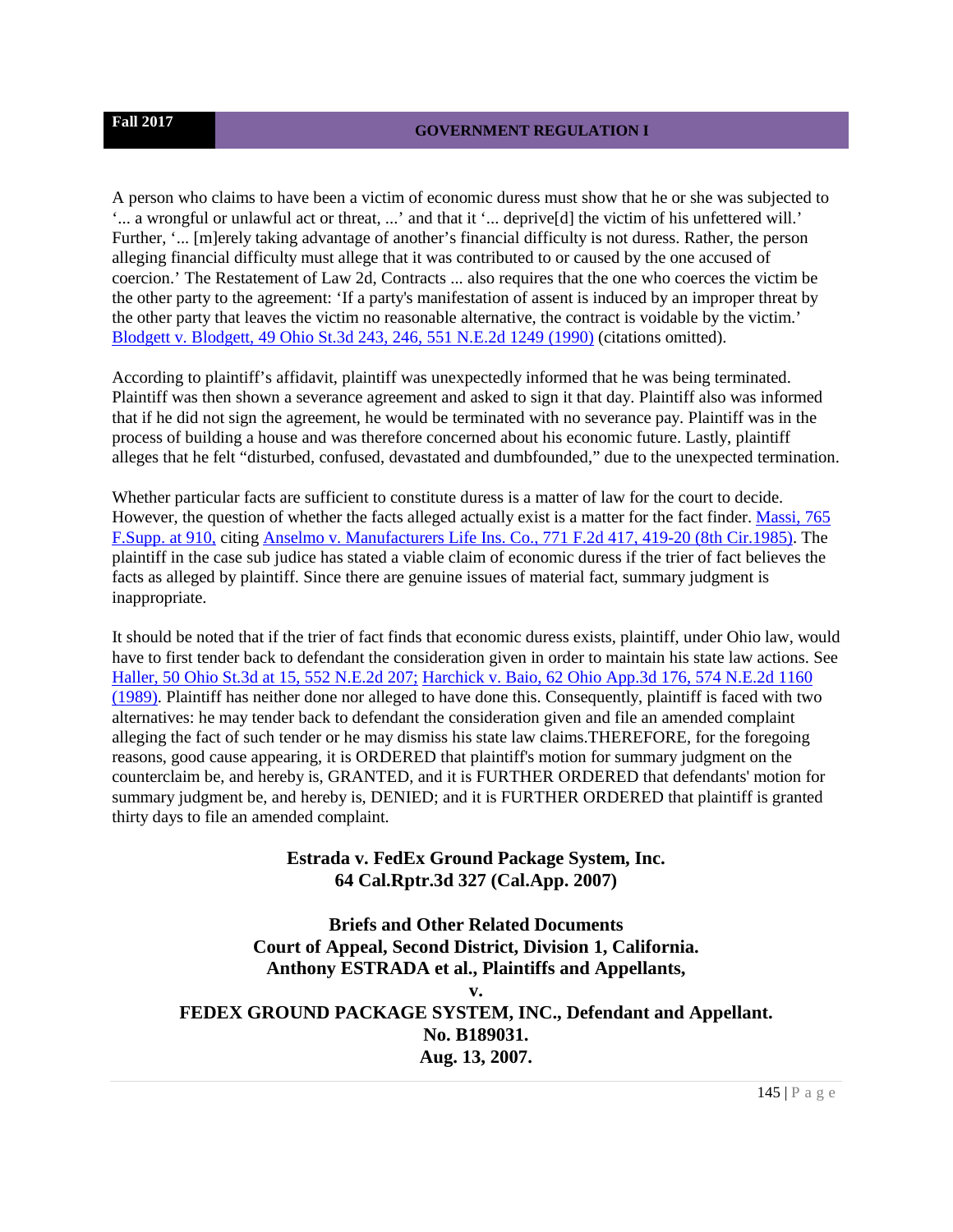Review Denied Nov. 28, 2007.

Background: Three drivers brought class action against package delivery company, contending that, for limited purpose of their entitlement to reimbursement for work-related expenses, they were employees, not independent contractors. The Superior Court of Los Angeles County, No. BC210130, Bruce E. Mitchell, Temporary Judge, entered orders dismissing some members from class. Drivers appealed, and the Court of Appeal, [125 Cal.App.4th 976, 23 Cal.Rptr.3d 261,](http://web2.westlaw.com/find/default.wl?rs=WLW7.11&serialnum=2005972605&fn=_top&sv=Split&tc=-1&findtype=Y&tf=-1&db=7047&vr=2.0&rp=%2ffind%2fdefault.wl&mt=LawSchoolPractitioner) dismissed appeal as premature. Other equitable orders were reversed on appeal, and in trifurcated trial on remand, the Superior Court, Los Angeles County, No. BC210130, Howard J. [Schwab,](http://web2.westlaw.com/find/default.wl?tf=-1&rs=WLW7.11&fn=_top&sv=Split&tc=-1&findtype=h&docname=0144387001&db=PROFILER-WLD&vr=2.0&rp=%2ffind%2fdefault.wl&mt=LawSchoolPractitioner) Judge, and Bruce Mitchell, Temporary Judge, found drivers were employees, ordered company to reimburse some but not all of drivers expenses, granted most of equitable relief drivers sought, and ordered company to pay drivers' costs and attorney fees. Company appealed and drivers cross-appealed.

Holdings: The Court of Appeal, Vogel, J., held that:

- [\(1\)](http://web2.westlaw.com/result/documenttext.aspx?rltdb=CLID_DB2901691&docsample=False&db=ALLSTATES&service=Search&sskey=CLID_SSSA2901691&effdate=1%2f1%2f0001+12%3a00%3a00+AM&fmqv=s&rlti=1&sv=Split&blinkedcitelist=False&fn=_top&cxt=DC&method=TNC&fcl=False&origin=Search&query=FEDEX+%26+da(last+180+days)&mt=LawSchoolPractitioner&eq=search&n=17&mqv=d&rlt=CLID_QRYRLT2901691&vr=2.0&rp=%2fsearch%2fdefault.wl&cnt=DOC&cfid=1&scxt=WL&rs=WLW7.11&ss=CNT#F12012903697#F12012903697) drivers were employees rather than independent contractors;
- [\(2\)](http://web2.westlaw.com/result/documenttext.aspx?rltdb=CLID_DB2901691&docsample=False&db=ALLSTATES&service=Search&sskey=CLID_SSSA2901691&effdate=1%2f1%2f0001+12%3a00%3a00+AM&fmqv=s&rlti=1&sv=Split&blinkedcitelist=False&fn=_top&cxt=DC&method=TNC&fcl=False&origin=Search&query=FEDEX+%26+da(last+180+days)&mt=LawSchoolPractitioner&eq=search&n=17&mqv=d&rlt=CLID_QRYRLT2901691&vr=2.0&rp=%2fsearch%2fdefault.wl&cnt=DOC&cfid=1&scxt=WL&rs=WLW7.11&ss=CNT#F72012903697#F72012903697) drivers' claims were suitable for class action;
- [\(3\)](http://web2.westlaw.com/result/documenttext.aspx?rltdb=CLID_DB2901691&docsample=False&db=ALLSTATES&service=Search&sskey=CLID_SSSA2901691&effdate=1%2f1%2f0001+12%3a00%3a00+AM&fmqv=s&rlti=1&sv=Split&blinkedcitelist=False&fn=_top&cxt=DC&method=TNC&fcl=False&origin=Search&query=FEDEX+%26+da(last+180+days)&mt=LawSchoolPractitioner&eq=search&n=17&mqv=d&rlt=CLID_QRYRLT2901691&vr=2.0&rp=%2fsearch%2fdefault.wl&cnt=DOC&cfid=1&scxt=WL&rs=WLW7.11&ss=CNT#F132012903697#F132012903697) company did not comply with statutory obligation to reimburse its drivers;
- [\(4\)](http://web2.westlaw.com/result/documenttext.aspx?rltdb=CLID_DB2901691&docsample=False&db=ALLSTATES&service=Search&sskey=CLID_SSSA2901691&effdate=1%2f1%2f0001+12%3a00%3a00+AM&fmqv=s&rlti=1&sv=Split&blinkedcitelist=False&fn=_top&cxt=DC&method=TNC&fcl=False&origin=Search&query=FEDEX+%26+da(last+180+days)&mt=LawSchoolPractitioner&eq=search&n=17&mqv=d&rlt=CLID_QRYRLT2901691&vr=2.0&rp=%2fsearch%2fdefault.wl&cnt=DOC&cfid=1&scxt=WL&rs=WLW7.11&ss=CNT#F142012903697#F142012903697) representative driver was entitled to attorney fees under private attorney general doctrine;
- [\(5\)](http://web2.westlaw.com/result/documenttext.aspx?rltdb=CLID_DB2901691&docsample=False&db=ALLSTATES&service=Search&sskey=CLID_SSSA2901691&effdate=1%2f1%2f0001+12%3a00%3a00+AM&fmqv=s&rlti=1&sv=Split&blinkedcitelist=False&fn=_top&cxt=DC&method=TNC&fcl=False&origin=Search&query=FEDEX+%26+da(last+180+days)&mt=LawSchoolPractitioner&eq=search&n=17&mqv=d&rlt=CLID_QRYRLT2901691&vr=2.0&rp=%2fsearch%2fdefault.wl&cnt=DOC&cfid=1&scxt=WL&rs=WLW7.11&ss=CNT#F152012903697#F152012903697) attorney fees award of \$12.3 million was excessive;
- [\(6\)](http://web2.westlaw.com/result/documenttext.aspx?rltdb=CLID_DB2901691&docsample=False&db=ALLSTATES&service=Search&sskey=CLID_SSSA2901691&effdate=1%2f1%2f0001+12%3a00%3a00+AM&fmqv=s&rlti=1&sv=Split&blinkedcitelist=False&fn=_top&cxt=DC&method=TNC&fcl=False&origin=Search&query=FEDEX+%26+da(last+180+days)&mt=LawSchoolPractitioner&eq=search&n=17&mqv=d&rlt=CLID_QRYRLT2901691&vr=2.0&rp=%2fsearch%2fdefault.wl&cnt=DOC&cfid=1&scxt=WL&rs=WLW7.11&ss=CNT#F172012903697#F172012903697) expert analysis was not admissible to prove damages; and
- [\(7\)](http://web2.westlaw.com/result/documenttext.aspx?rltdb=CLID_DB2901691&docsample=False&db=ALLSTATES&service=Search&sskey=CLID_SSSA2901691&effdate=1%2f1%2f0001+12%3a00%3a00+AM&fmqv=s&rlti=1&sv=Split&blinkedcitelist=False&fn=_top&cxt=DC&method=TNC&fcl=False&origin=Search&query=FEDEX+%26+da(last+180+days)&mt=LawSchoolPractitioner&eq=search&n=17&mqv=d&rlt=CLID_QRYRLT2901691&vr=2.0&rp=%2fsearch%2fdefault.wl&cnt=DOC&cfid=1&scxt=WL&rs=WLW7.11&ss=CNT#F192012903697#F192012903697) company was required to reimburse drivers for their work accident insurance premiums.

### VOGEL, J.

Three drivers brought this class action against FedEx Ground Package System, Inc., contending that, for the limited purpose of their entitlement to reimbursement for work-related expenses, they were employees, not independent contractors. They sought reimbursement and declaratory and injunctive relief, and obtained class certification for their reimbursement claim. In a trifurcated trial, the court found the drivers were employees within the meaning of [Labor Code](http://web2.westlaw.com/find/default.wl?tf=-1&rs=WLW7.11&fn=_top&sv=Split&tc=-1&findtype=L&docname=CALBS2802&db=1000215&vr=2.0&rp=%2ffind%2fdefault.wl&mt=LawSchoolPractitioner)  [section 2802](http://web2.westlaw.com/find/default.wl?tf=-1&rs=WLW7.11&fn=_top&sv=Split&tc=-1&findtype=L&docname=CALBS2802&db=1000215&vr=2.0&rp=%2ffind%2fdefault.wl&mt=LawSchoolPractitioner) (Phase I), ordered FedEx to reimburse some (about \$5 million, including prejudgment interest) but not all of their expenses (Phase II), granted most of the equitable relief sought by the drivers (Phase III), and ordered FedEx to pay the drivers' costs and attorneys' fees (about \$12.3 million). . . .

### A. The Evidence At Trial

### 1. The Operating Agreement

Men and women who apply to FedEx for positions as drivers must complete applications, submit to background checks and strength tests, and satisfy appearance standards. The only required skill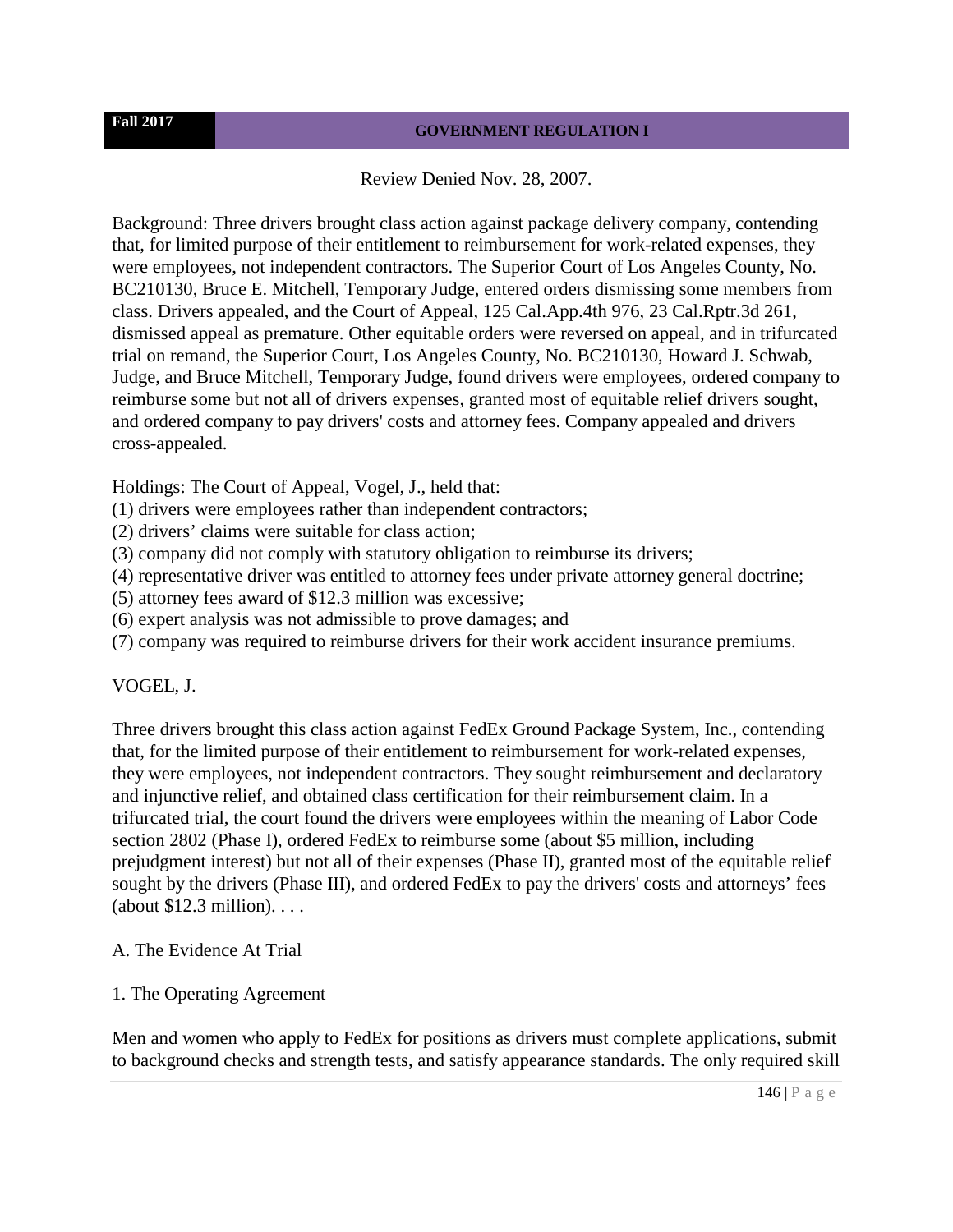is driving and no commercial driving experience is needed. Upon acceptance, a driver must execute a nonnegotiable "Pick-up and Delivery Contractor Operating Agreement" that obligates him to "provide daily pick-up and delivery service, and to conduct his ... business so that it can be identified as being a part of the [FedEx] system." The Operating Agreement identifies the driver as an "independent contractor, and not as an employee ... for any purpose," sets forth the parties' "mutual business objectives," notes that "the manner and means of reaching [these objectives] are within the discretion of the [driver]," and states that "no officer or employee of [FedEx] shall have the authority to impose any term or condition [including hours of work or travel routes] contrary to this understanding."

Under the terms of the Operating Agreement, the driver must provide his own truck meeting FedEx's specifications, mark the truck with the FedEx logo, pay all costs of operating and maintaining the truck (including repairs, cleaning, fuel, tires, taxes, licenses and insurance), and use the truck exclusively in the service of FedEx (or mask the logo if the truck is used for any other purpose).

The driver must provide "fully competitive" service to a "primary service area" assigned by FedEx, and the Operating Agreement acknowledges the driver's "proprietary interest" in his primary service area's customer accounts-but gives FedEx the right to reconfigure primary service areas (and to reassign packages to another driver) if the volume of packages in the driver's primary service area exceeds the amount the driver could reasonably be expected to handle on any given day. In the event of reconfiguration, the driver has a right "to receive payment" from FedEx or the benefited driver.

The Operating Agreement obligates the driver to try to "retain and increase" business within his primary service area, to "cooperate" with FedEx's employees, customers, and other drivers for the common goal of efficient pickup and delivery, to load, handle, and transport packages using methods designed to avoid theft, loss and damage, and to foster FedEx's " professional image" and "good reputation." The driver agrees to drive safely, to prepare driver logs, inspection reports, fuel receipts, and shipping documents, and (on a daily basis) to return these items and any collected charges and undeliverable packages to FedEx. He agrees to wear a FedEx-approved uniform and to maintain his appearance "consistent with reasonable standards of good order," his uniform "in good condition," and his truck in a "clean and presentable fashion."

For its part, FedEx reserves the right to have its management employees travel with the driver four times each year to verify that the driver is meeting FedEx's standards, and agrees to train or "familiarize [the driver] with [its] quality service procedures." FedEx pays or "settles" with a driver weekly based on a stated calculation, and offers the driver a "business support package" to help him obtain and maintain a truck, a scanner, clean uniforms, and other similar items, the cost of which is paid by the driver by deductions from his weekly "settlements." **[FN3](http://web2.westlaw.com/result/documenttext.aspx?rltdb=CLID_DB2901691&docsample=False&db=ALLSTATES&service=Search&sskey=CLID_SSSA2901691&effdate=1%2f1%2f0001+12%3a00%3a00+AM&fmqv=s&rlti=1&sv=Split&blinkedcitelist=False&fn=_top&cxt=DC&method=TNC&fcl=False&origin=Search&query=FEDEX+%26+da(last+180+days)&mt=LawSchoolPractitioner&eq=search&n=17&mqv=d&rlt=CLID_QRYRLT2901691&vr=2.0&rp=%2fsearch%2fdefault.wl&cnt=DOC&cfid=1&scxt=WL&rs=WLW7.11&ss=CNT#B00332012903697#B00332012903697)**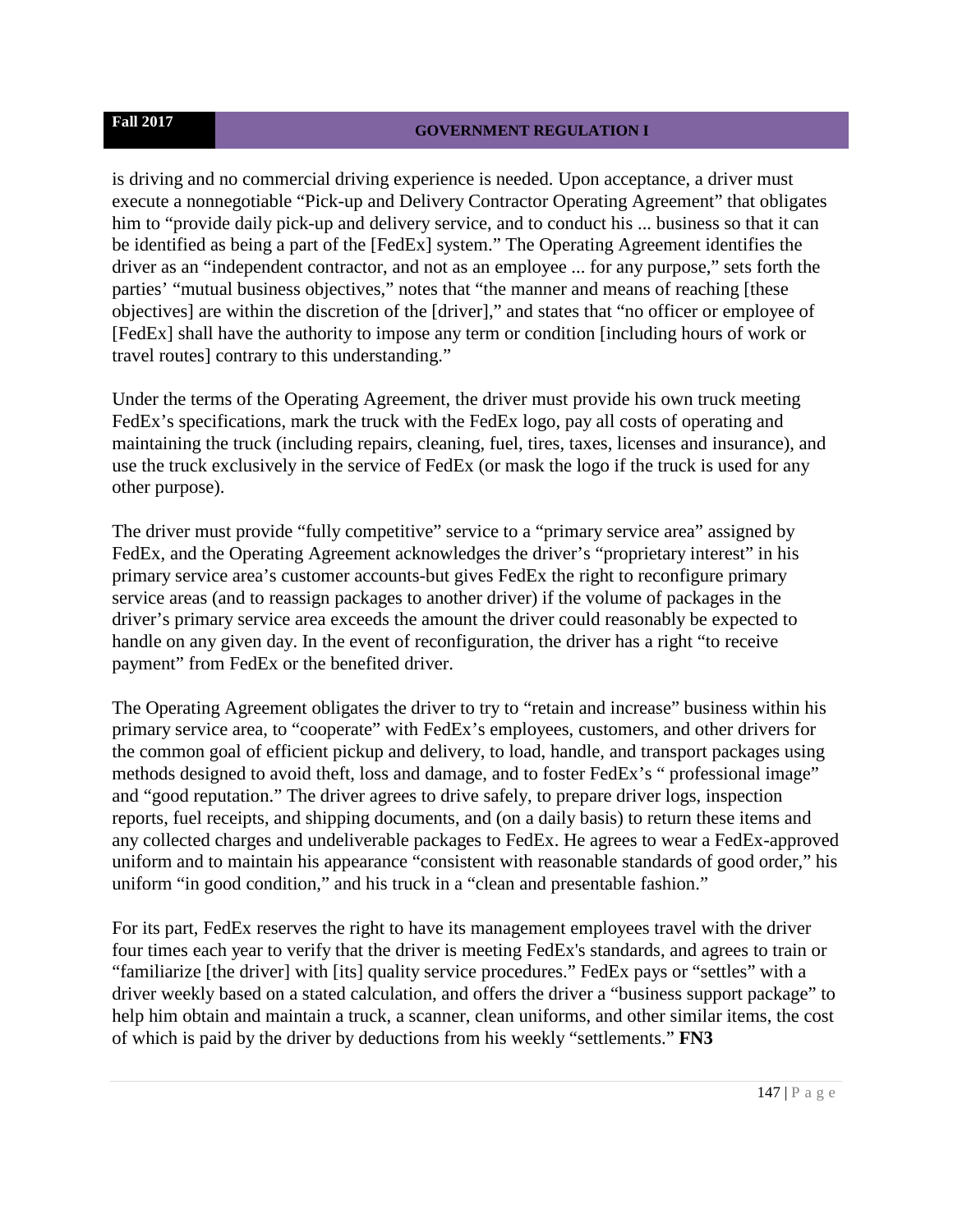**[FN3.](http://web2.westlaw.com/result/documenttext.aspx?rltdb=CLID_DB2901691&docsample=False&db=ALLSTATES&service=Search&sskey=CLID_SSSA2901691&effdate=1%2f1%2f0001+12%3a00%3a00+AM&fmqv=s&rlti=1&sv=Split&blinkedcitelist=False&fn=_top&cxt=DC&method=TNC&fcl=False&origin=Search&query=FEDEX+%26+da(last+180+days)&mt=LawSchoolPractitioner&eq=search&n=17&mqv=d&rlt=CLID_QRYRLT2901691&vr=2.0&rp=%2fsearch%2fdefault.wl&cnt=DOC&cfid=1&scxt=WL&rs=WLW7.11&ss=CNT#F00332012903697#F00332012903697)** The scanner, which is leased from FedEx, is the device used by the driver to obtain signatures when packages are delivered. Every driver's truck has a computer, and the driver must insert the scanner into the computer after each delivery so that customers have immediate access to delivery information via the FedEx website.

The driver may elect the initial term of his Operating Agreement (from one to five years), with automatic yearly renewals unless, 30 days before expiration of the term, one party gives the other written notice of termination. The Operating Agreement may be terminated at any time by mutual consent, by FedEx for "intentional misconduct or reckless or willfully negligent operation" of equipment, by either party for breach of the Operating Agreement's obligations, by either party if FedEx stops doing business or reduces its operations at the driver's terminal, and by a driver on 30 days written notice.

The driver has the right to challenge his termination by an arbitration at which, if he prevails, he may be awarded reinstatement or damages or both. A driver in good standing has the right to assign his rights under the Operating Agreement to a replacement contractor acceptable to FedEx. The Operating Agreement recites that it and its attachments constitute the "entire agreement and understanding between the parties," and that it can be modified only by a writing signed by both parties.

### Implementation of the Operating Agreement

Although FedEx claimed at trial that the Operating Agreement (and only the Operating Agreement) determined the drivers' status as independent contractors, both sides presented anecdotal and other evidence through the testimony of numerous drivers, FedEx managers, and experts.

Notwithstanding the merger clause in the Operating Agreement, the drivers' relationship to FedEx is defined by a number of other sources, including the FedEx "Ground Manual" and "Operations Management Handbook," which set forth "policies and procedures" in great detail to ensure the uniform operation of FedEx terminals throughout California, as well as by recruiting materials, welcome packets, memoranda, training videos, bulletin board posters, round-table presentations, and similar means of communication.

A new driver leases a scanner and purchases or leases a truck (usually obtained from FedEx preferred vendors) that meets FedEx's size, model and condition specifications, paints the truck "FedEx White," and applies the FedEx logo to the truck. To pay for these items, drivers may obtain loans through FedEx's business support programs (with repayment through pay deductions). FedEx offers its drivers a deferred compensation or retirement plan (the record is ambiguous on this point) and other "employee benefits" (including direct deposit, a senioritybased "time-off program" for unpaid leave, and a scholarship program for the drivers' children). As is true of all FedEx employees, drivers are paid weekly at rates set by FedEx without negotiation (the drivers' rate is based on a daily rate, a piece rate for packages handled, and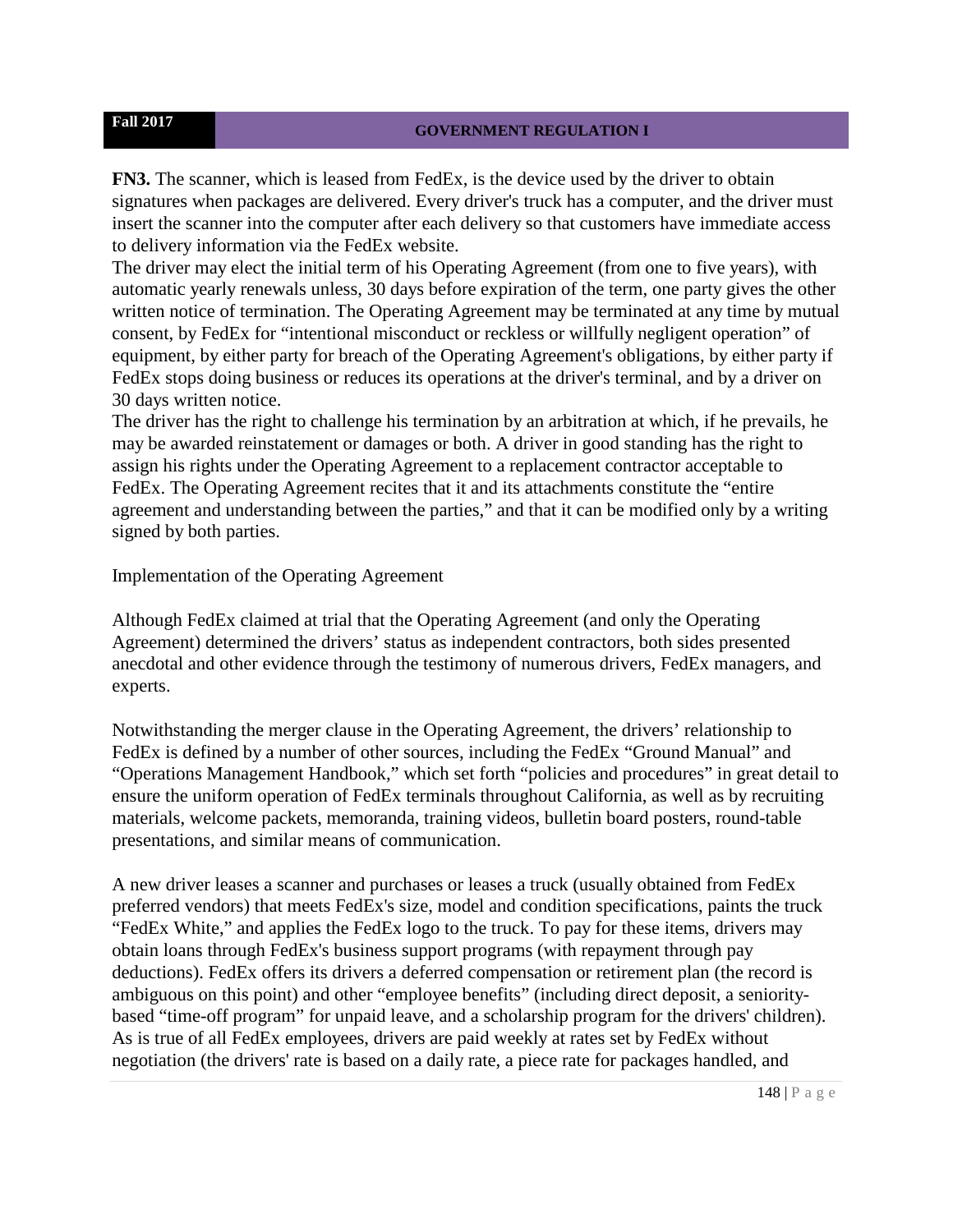bonuses for length and quality of service)[.FN4](http://web2.westlaw.com/result/documenttext.aspx?rltdb=CLID_DB2901691&docsample=False&db=ALLSTATES&service=Search&sskey=CLID_SSSA2901691&effdate=1%2f1%2f0001+12%3a00%3a00+AM&fmqv=s&rlti=1&sv=Split&blinkedcitelist=False&fn=_top&cxt=DC&method=TNC&fcl=False&origin=Search&query=FEDEX+%26+da(last+180+days)&mt=LawSchoolPractitioner&eq=search&n=17&mqv=d&rlt=CLID_QRYRLT2901691&vr=2.0&rp=%2fsearch%2fdefault.wl&cnt=DOC&cfid=1&scxt=WL&rs=WLW7.11&ss=CNT#B00442012903697#B00442012903697) Customers are billed by FedEx, not the drivers.

[FN4.](http://web2.westlaw.com/result/documenttext.aspx?rltdb=CLID_DB2901691&docsample=False&db=ALLSTATES&service=Search&sskey=CLID_SSSA2901691&effdate=1%2f1%2f0001+12%3a00%3a00+AM&fmqv=s&rlti=1&sv=Split&blinkedcitelist=False&fn=_top&cxt=DC&method=TNC&fcl=False&origin=Search&query=FEDEX+%26+da(last+180+days)&mt=LawSchoolPractitioner&eq=search&n=17&mqv=d&rlt=CLID_QRYRLT2901691&vr=2.0&rp=%2fsearch%2fdefault.wl&cnt=DOC&cfid=1&scxt=WL&rs=WLW7.11&ss=CNT#F00442012903697#F00442012903697) Drivers are paid according to a complex formula that includes \$40/day for working in uniform and providing a van, \$5/day for participating in the flex program, a piece-rate component based on the number of stops made and packages handled, and a daily "temporary core zone density" payment, plus a quarterly performance bonus based on years of service and a monthly bonus based on both the individual driver's performance and the performance of his terminal.

Regional managers supervise terminal managers and have weekly discussions about goals and procedures. Terminal managers, in turn, supervise and train drivers. Drivers work full time and exclusively for FedEx, and must work every day FedEx provides service unless they have preapproved replacements.

FedEx sets the drivers' work hours (9.5 to 11 hours a day), and the average driver has worked for FedEx for eight years, with an annual income of \$35,000 to \$50,000 after expenses. The drivers and their trucks are subject to inspection every day (the trucks must be clean, the drivers in uniform and well groomed), and if either fails inspection, the driver may be barred from service.

Trucks must be parked in assigned spots and loaded by FedEx employees with the packages assigned to the driver by management (the drivers may not refuse an assignment)[.FN5](http://web2.westlaw.com/result/documenttext.aspx?rltdb=CLID_DB2901691&docsample=False&db=ALLSTATES&service=Search&sskey=CLID_SSSA2901691&effdate=1%2f1%2f0001+12%3a00%3a00+AM&fmqv=s&rlti=1&sv=Split&blinkedcitelist=False&fn=_top&cxt=DC&method=TNC&fcl=False&origin=Search&query=FEDEX+%26+da(last+180+days)&mt=LawSchoolPractitioner&eq=search&n=17&mqv=d&rlt=CLID_QRYRLT2901691&vr=2.0&rp=%2fsearch%2fdefault.wl&cnt=DOC&cfid=1&scxt=WL&rs=WLW7.11&ss=CNT#B00552012903697#B00552012903697) FedEx adjusts the number of assigned packages (thereby controlling the driver's hours and pay) by "flexing" from an adjacent route to balance the workload between drivers and in furtherance of its goal-deliver "every package, every day." Almost all drivers participate in the flex program. When necessary (as determined by FedEx), FedEx reconfigures primary service areas without payment by FedEx to the driver for lost customers.

[FN5.](http://web2.westlaw.com/result/documenttext.aspx?rltdb=CLID_DB2901691&docsample=False&db=ALLSTATES&service=Search&sskey=CLID_SSSA2901691&effdate=1%2f1%2f0001+12%3a00%3a00+AM&fmqv=s&rlti=1&sv=Split&blinkedcitelist=False&fn=_top&cxt=DC&method=TNC&fcl=False&origin=Search&query=FEDEX+%26+da(last+180+days)&mt=LawSchoolPractitioner&eq=search&n=17&mqv=d&rlt=CLID_QRYRLT2901691&vr=2.0&rp=%2fsearch%2fdefault.wl&cnt=DOC&cfid=1&scxt=WL&rs=WLW7.11&ss=CNT#F00552012903697#F00552012903697) Under federal law, the drivers' trucks cannot be used for personal use during the hours they are used to deliver packages for FedEx. (See [49 C.F.R. § 376.12\(c\).](http://web2.westlaw.com/find/default.wl?tf=-1&rs=WLW7.11&referencepositiontype=T&referenceposition=SP%3b4b24000003ba5&fn=_top&sv=Split&tc=-1&findtype=L&docname=49CFRS376.12&db=1000547&vr=2.0&rp=%2ffind%2fdefault.wl&mt=LawSchoolPractitioner)) Because the drivers must park their trucks in assigned spaces at their terminals, and because the logos on most of the trucks are difficult if not impossible to conceal, FedEx's assertion that the drivers may use their trucks for other purposes during off hours is more imagined than real. As a practical matter, most drivers rarely use their trucks for personal matters.

Drivers may not leave the terminal at the beginning of the work day until sorting is completed, and terminal managers may contact drivers during the day about additional assignments. Drivers may "sequence" the order of deliveries and pickups but must meet all pickup and delivery times or "windows" arranged by FedEx's sales representatives and certain customers. These windows affect a driver's ability to sequence his own route.

Drivers must comply with FedEx's rules for obtaining signatures on scanners, releasing packages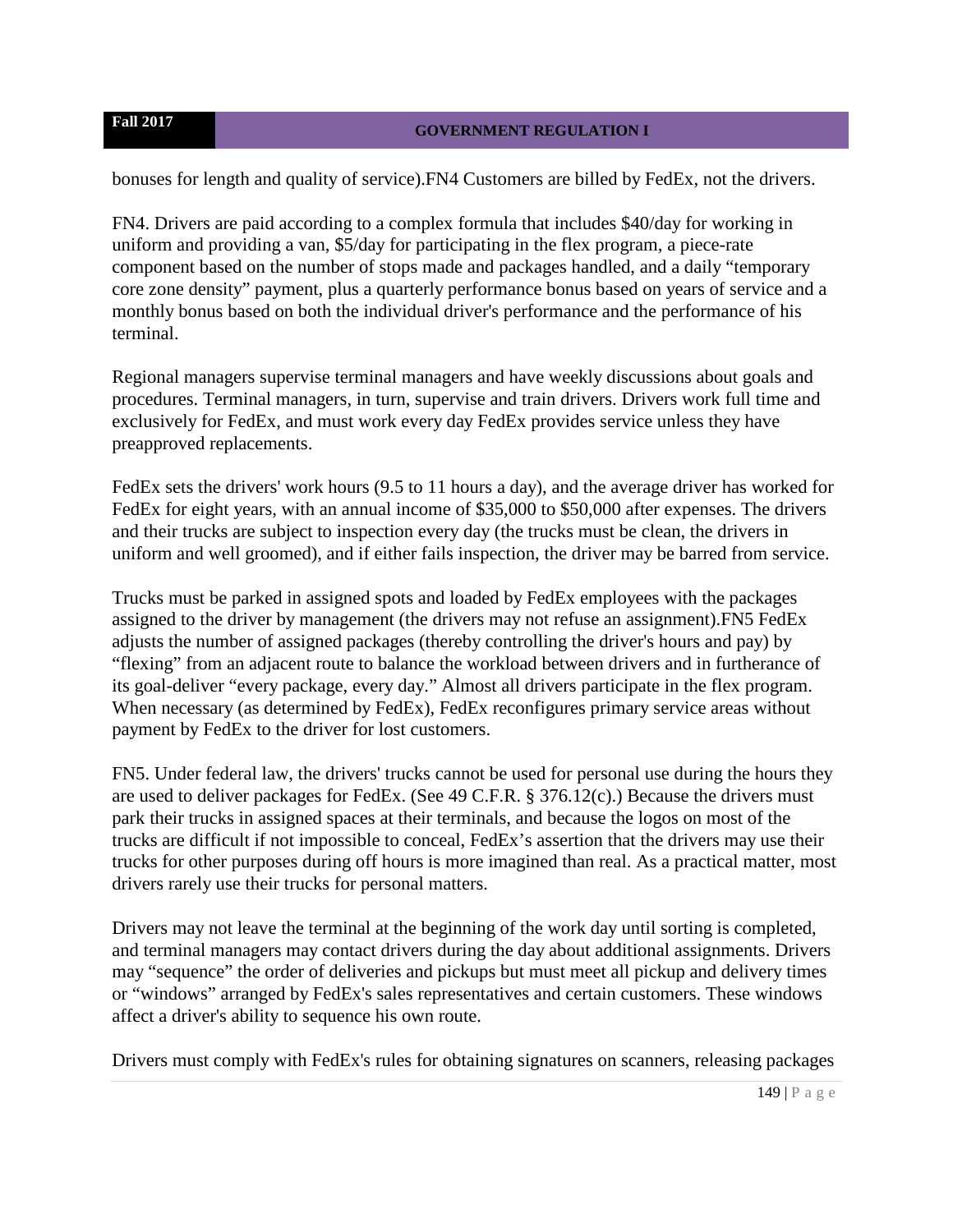without signatures, special handling of overnight and C.O.D. packages, and tracing undelivered or improperly delivered packages. Drivers must place their scanners in their computers after each delivery (fn. 3, ante ), and at the end of each day must return to their assigned terminal parking spaces, deliver all paperwork and cash from C.O.D. payments, download their scanners, and provide details about any unsuccessful deliveries.

When on any given day a driver makes no attempt to deliver a package, misses a pickup time or window, or is the subject of a complaint, the matter must be discussed with the terminal manager who, in addition, meets with each driver twice each year to communicate and document shortcomings. Several times each year, terminal managers evaluate each driver's performance by means of a "customer service ride" and there are covert checks and security audits conducted in the field. Each driver receives an annual progress review. Terminal managers decide which "failures to service" or alleged breaches of the Operating Agreement to document, and they have discretion (subject to the regional managers' and upper management's approval) to recommend termination or nonrenewal.

In practice, therefore, the work performed by the drivers is wholly integrated into FedEx's operation. The drivers look like FedEx employees, act like FedEx employees, are paid like FedEx employees, and receive many employee benefits.

### B. The Phase I Statement of Decision

The trial court found, and set forth in its statement of decision, that the drivers were FedEx employees, not independent contractors, and that they had not been indemnified for any of the expenses at issue. The court described the Operating Agreement as "a brilliantly drafted contract creating the constraints of an employment relationship with [the drivers] in the guise of an independent contractor model"-because FedEx "not only has the right to control, but has close to absolute actual control over [the drivers] based upon interpretation and obfuscation." [FN6](http://web2.westlaw.com/result/documenttext.aspx?rltdb=CLID_DB2901691&docsample=False&db=ALLSTATES&service=Search&sskey=CLID_SSSA2901691&effdate=1%2f1%2f0001+12%3a00%3a00+AM&fmqv=s&rlti=1&sv=Split&blinkedcitelist=False&fn=_top&cxt=DC&method=TNC&fcl=False&origin=Search&query=FEDEX+%26+da(last+180+days)&mt=LawSchoolPractitioner&eq=search&n=17&mqv=d&rlt=CLID_QRYRLT2901691&vr=2.0&rp=%2fsearch%2fdefault.wl&cnt=DOC&cfid=1&scxt=WL&rs=WLW7.11&ss=CNT#B00662012903697#B00662012903697)

The court found that FedEx's management witnesses "differed dramatically in their testimony as to the available remedies" for a driver challenging termination, with the head of contractor relations "admitting that he did not volunteer to [the drivers] any information about [their] rights to arbitrate or sue." In the trial court's view, FedEx's conduct established that the drivers could be terminated "at will."

[FN6.](http://web2.westlaw.com/result/documenttext.aspx?rltdb=CLID_DB2901691&docsample=False&db=ALLSTATES&service=Search&sskey=CLID_SSSA2901691&effdate=1%2f1%2f0001+12%3a00%3a00+AM&fmqv=s&rlti=1&sv=Split&blinkedcitelist=False&fn=_top&cxt=DC&method=TNC&fcl=False&origin=Search&query=FEDEX+%26+da(last+180+days)&mt=LawSchoolPractitioner&eq=search&n=17&mqv=d&rlt=CLID_QRYRLT2901691&vr=2.0&rp=%2fsearch%2fdefault.wl&cnt=DOC&cfid=1&scxt=WL&rs=WLW7.11&ss=CNT#F00662012903697#F00662012903697) The court found the drivers' right to control their own routes and schedules was illusive because they were "constrained by customer pick up and delivery windows contracted by the [FedEx] sales force" and by FedEx's paperwork requirements that required the drivers' presence at the terminal.

The court found, in addition, that the drivers are "totally integrated into the [FedEx] operation,"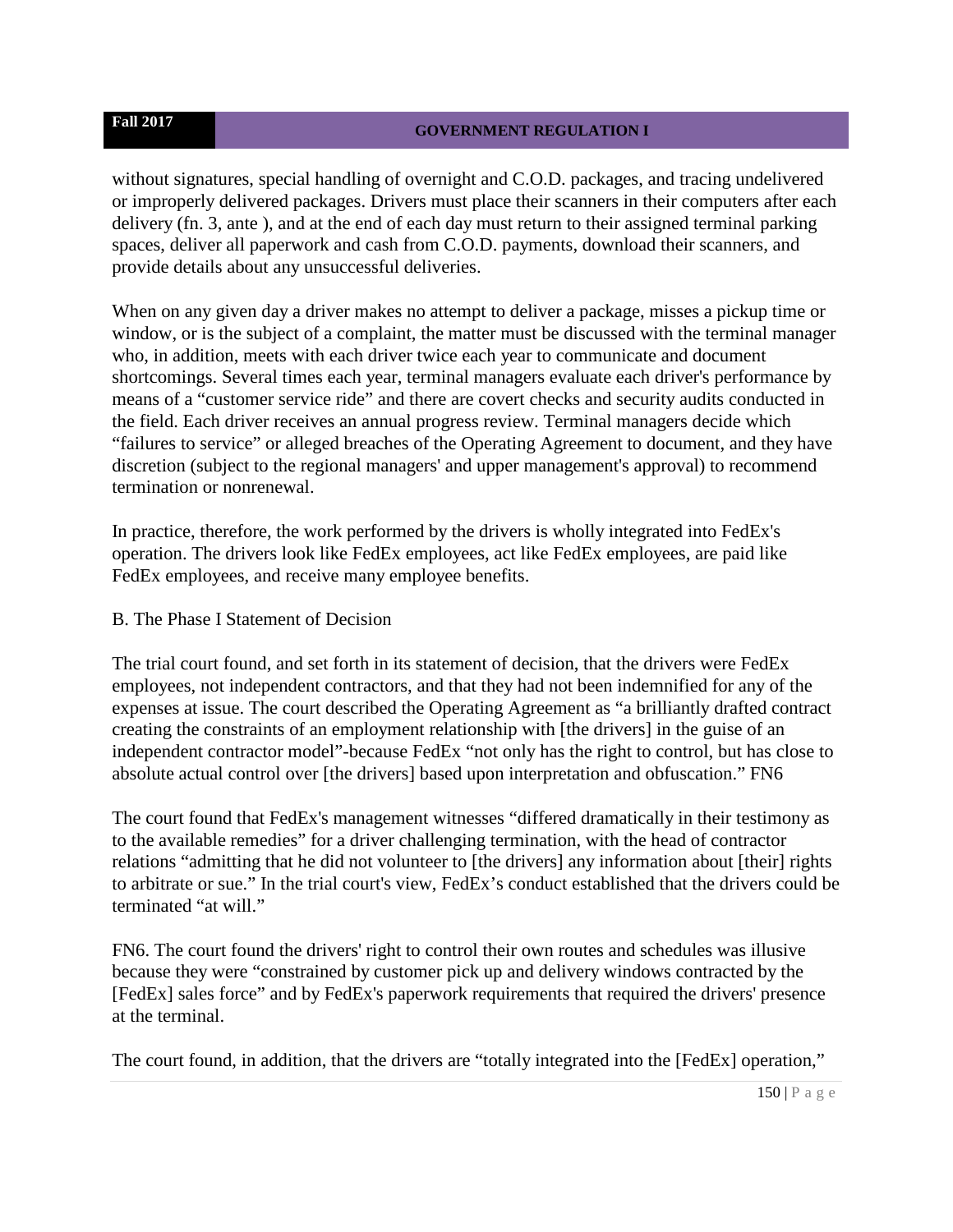that they perform work essential to FedEx's core business, that they are required to work exclusively and full time for FedEx, that their customers are those assigned to them by FedEx, that no specialized skills are required, that they must wear uniforms and conform absolutely to FedEx's standards and that, in the end, each driver has a "job" with "little or no entrepreneurial opportunities." Although the drivers provide their own trucks and equipment, FedEx is involved in the purchasing process, providing funds and recommending vendors.

The essence of the trial court's statement of decision is that if it looks like a duck, walks like a duck, swims like a duck, and quacks like a duck, it is a duck.

DISCUSSION

FedEx's Appeal

I.

The trial court found that, for purposes of determining the drivers' right to reimbursement for their expenses, the drivers are employees within the meaning of [Labor Code section 2802](http://web2.westlaw.com/find/default.wl?tf=-1&rs=WLW7.11&fn=_top&sv=Split&tc=-1&findtype=L&docname=CALBS2802&db=1000215&vr=2.0&rp=%2ffind%2fdefault.wl&mt=LawSchoolPractitioner)[.FN7](http://web2.westlaw.com/result/documenttext.aspx?rltdb=CLID_DB2901691&docsample=False&db=ALLSTATES&service=Search&sskey=CLID_SSSA2901691&effdate=1%2f1%2f0001+12%3a00%3a00+AM&fmqv=s&rlti=1&sv=Split&blinkedcitelist=False&fn=_top&cxt=DC&method=TNC&fcl=False&origin=Search&query=FEDEX+%26+da(last+180+days)&mt=LawSchoolPractitioner&eq=search&n=17&mqv=d&rlt=CLID_QRYRLT2901691&vr=2.0&rp=%2fsearch%2fdefault.wl&cnt=DOC&cfid=1&scxt=WL&rs=WLW7.11&ss=CNT#B00772012903697#B00772012903697) FedEx contends the trial court is wrong. We disagree.

[FN7.](http://web2.westlaw.com/result/documenttext.aspx?rltdb=CLID_DB2901691&docsample=False&db=ALLSTATES&service=Search&sskey=CLID_SSSA2901691&effdate=1%2f1%2f0001+12%3a00%3a00+AM&fmqv=s&rlti=1&sv=Split&blinkedcitelist=False&fn=_top&cxt=DC&method=TNC&fcl=False&origin=Search&query=FEDEX+%26+da(last+180+days)&mt=LawSchoolPractitioner&eq=search&n=17&mqv=d&rlt=CLID_QRYRLT2901691&vr=2.0&rp=%2fsearch%2fdefault.wl&cnt=DOC&cfid=1&scxt=WL&rs=WLW7.11&ss=CNT#F00772012903697#F00772012903697) Undesignated section references are to the Labor Code.

A.

### **[Subdivision \(a\) of section 2802](http://web2.westlaw.com/find/default.wl?tf=-1&rs=WLW7.11&fn=_top&sv=Split&tc=-1&findtype=L&docname=CALBS2802&db=1000215&vr=2.0&rp=%2ffind%2fdefault.wl&mt=LawSchoolPractitioner) provides that "[a]n employer shall indemnify his or her employee for all necessary expenditures or losses incurred by the employee in direct consequence of the discharge of his or her duties."**

Because the Labor Code does not expressly define "employee" for purposes of [section 2802,](http://web2.westlaw.com/find/default.wl?tf=-1&rs=WLW7.11&fn=_top&sv=Split&tc=-1&findtype=L&docname=CALBS2802&db=1000215&vr=2.0&rp=%2ffind%2fdefault.wl&mt=LawSchoolPractitioner) the common law test of employment applies. [\(Reynolds v. Bement \(2005\) 36 Cal.4th 1075, 1087, 32](http://web2.westlaw.com/find/default.wl?rs=WLW7.11&serialnum=2007113942&fn=_top&sv=Split&tc=-1&findtype=Y&tf=-1&db=4645&vr=2.0&rp=%2ffind%2fdefault.wl&mt=LawSchoolPractitioner)  [Cal.Rptr.3d 483, 116 P.3d 1162.\)](http://web2.westlaw.com/find/default.wl?rs=WLW7.11&serialnum=2007113942&fn=_top&sv=Split&tc=-1&findtype=Y&tf=-1&db=4645&vr=2.0&rp=%2ffind%2fdefault.wl&mt=LawSchoolPractitioner)

The essence of the test is the "control of details"— that is, whether the principal has the right to control the manner and means by which the worker accomplishes the work— but there are a number of additional factors in the modern equation, including (1) whether the worker is engaged in a distinct occupation or business, (2) whether, considering the kind of occupation and locality, the work is usually done under the principal's direction or by a specialist without supervision, (3) the skill required, (4) whether the principal or worker supplies the instrumentalities, tools, and place of work, (5) the length of time for which the services are to be performed, (6) the method of payment, whether by time or by job, (7) whether the work is part of the principal's regular business, and (8) whether the parties believe they are creating an employer-employee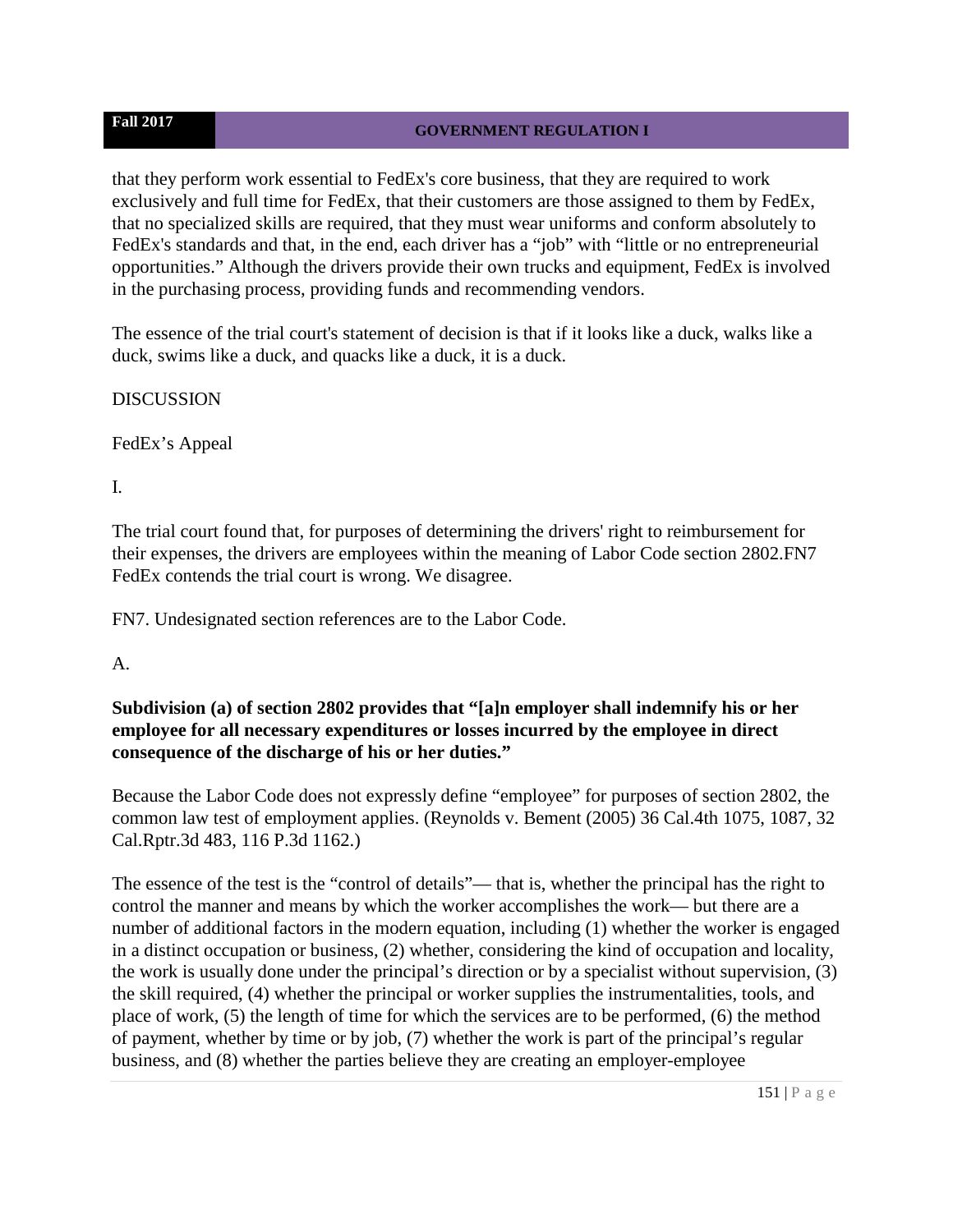### relationship.

[FN8.](http://web2.westlaw.com/result/documenttext.aspx?rltdb=CLID_DB2901691&docsample=False&db=ALLSTATES&service=Search&sskey=CLID_SSSA2901691&effdate=1%2f1%2f0001+12%3a00%3a00+AM&fmqv=s&rlti=1&sv=Split&blinkedcitelist=False&fn=_top&cxt=DC&method=TNC&fcl=False&origin=Search&query=FEDEX+%26+da(last+180+days)&mt=LawSchoolPractitioner&eq=search&n=17&mqv=d&rlt=CLID_QRYRLT2901691&vr=2.0&rp=%2fsearch%2fdefault.wl&cnt=DOC&cfid=1&scxt=WL&rs=WLW7.11&ss=CNT#F00882012903697#F00882012903697) [Air Couriers](http://web2.westlaw.com/find/default.wl?rs=WLW7.11&serialnum=2011934885&sv=Split&fn=_top&findtype=Y&tc=-1&tf=-1&vr=2.0&rp=%2ffind%2fdefault.wl&mt=LawSchoolPractitioner) and [JKH Enterprises](http://web2.westlaw.com/find/default.wl?rs=WLW7.11&serialnum=2009771497&sv=Split&fn=_top&findtype=Y&tc=-1&tf=-1&vr=2.0&rp=%2ffind%2fdefault.wl&mt=LawSchoolPractitioner) both involve package delivery drivers, albeit in different postures. In [Air Couriers,](http://web2.westlaw.com/find/default.wl?rs=WLW7.11&serialnum=2011934885&sv=Split&fn=_top&findtype=Y&tc=-1&tf=-1&vr=2.0&rp=%2ffind%2fdefault.wl&mt=LawSchoolPractitioner) a package delivery company sued the Employment Development Department for a refund of employment taxes, claiming its drivers were independent contractors; the trial court found the drivers were employees and the Third District affirmed. [\(Air Couriers,](http://web2.westlaw.com/find/default.wl?rs=WLW7.11&serialnum=2011934885&fn=_top&sv=Split&tc=-1&findtype=Y&tf=-1&db=7047&vr=2.0&rp=%2ffind%2fdefault.wl&mt=LawSchoolPractitioner)  [supra, 150 Cal.App.4th 923, 59 Cal.Rptr.3d 37.\)](http://web2.westlaw.com/find/default.wl?rs=WLW7.11&serialnum=2011934885&fn=_top&sv=Split&tc=-1&findtype=Y&tf=-1&db=7047&vr=2.0&rp=%2ffind%2fdefault.wl&mt=LawSchoolPractitioner) In [JKH Enterprises,](http://web2.westlaw.com/find/default.wl?rs=WLW7.11&serialnum=2009771497&sv=Split&fn=_top&findtype=Y&tc=-1&tf=-1&vr=2.0&rp=%2ffind%2fdefault.wl&mt=LawSchoolPractitioner) the Department of Industrial Relations found in administrative proceedings that a courier service's drivers were employees for whom workers' compensation insurance had to be provided; the courier service challenged the order by a petition for a writ of mandate, claiming the drivers were independent contractors. The trial court found the drivers were employees and the Sixth District affirmed. [\(JKH Enterprises, Inc. v. Department of Industrial Relations, supra, 142 Cal.App.4th 1046, 48](http://web2.westlaw.com/find/default.wl?rs=WLW7.11&serialnum=2009771497&fn=_top&sv=Split&tc=-1&findtype=Y&tf=-1&db=7047&vr=2.0&rp=%2ffind%2fdefault.wl&mt=LawSchoolPractitioner)  [Cal.Rptr.3d 563.\)](http://web2.westlaw.com/find/default.wl?rs=WLW7.11&serialnum=2009771497&fn=_top&sv=Split&tc=-1&findtype=Y&tf=-1&db=7047&vr=2.0&rp=%2ffind%2fdefault.wl&mt=LawSchoolPractitioner)

The determination (employee or independent contractor) is one of fact and thus must be affirmed if supported by substantial evidence. [\(Borello, supra, 48 Cal.3d at p. 349, 256 Cal.Rptr. 543, 769](http://web2.westlaw.com/find/default.wl?rs=WLW7.11&serialnum=1989044696&fn=_top&sv=Split&tc=-1&findtype=Y&tf=-1&db=661&vr=2.0&rp=%2ffind%2fdefault.wl&mt=LawSchoolPractitioner)  [P.2d 399;](http://web2.westlaw.com/find/default.wl?rs=WLW7.11&serialnum=1989044696&fn=_top&sv=Split&tc=-1&findtype=Y&tf=-1&db=661&vr=2.0&rp=%2ffind%2fdefault.wl&mt=LawSchoolPractitioner) [Air Couriers, supra, 150 Cal.App.4th at p. 937, 59 Cal.Rptr.3d 37;](http://web2.westlaw.com/find/default.wl?rs=WLW7.11&serialnum=2011934885&fn=_top&sv=Split&tc=-1&findtype=Y&tf=-1&db=7047&vr=2.0&rp=%2ffind%2fdefault.wl&mt=LawSchoolPractitioner) [Santa Cruz](http://web2.westlaw.com/find/default.wl?rs=WLW7.11&serialnum=1991184438&fn=_top&sv=Split&tc=-1&findtype=Y&tf=-1&db=3484&vr=2.0&rp=%2ffind%2fdefault.wl&mt=LawSchoolPractitioner)  [Transportation, Inc. v. Unemployment Ins. Appeals Bd. \(1991\) 235 Cal.App.3d 1363, 1367,](http://web2.westlaw.com/find/default.wl?rs=WLW7.11&serialnum=1991184438&fn=_top&sv=Split&tc=-1&findtype=Y&tf=-1&db=3484&vr=2.0&rp=%2ffind%2fdefault.wl&mt=LawSchoolPractitioner)  [1373, 1 Cal.Rptr.2d 64;](http://web2.westlaw.com/find/default.wl?rs=WLW7.11&serialnum=1991184438&fn=_top&sv=Split&tc=-1&findtype=Y&tf=-1&db=3484&vr=2.0&rp=%2ffind%2fdefault.wl&mt=LawSchoolPractitioner) [Toyota Motor Sales U.S.A., Inc. v. Superior Court, supra, 220](http://web2.westlaw.com/find/default.wl?rs=WLW7.11&serialnum=1990083905&fn=_top&sv=Split&tc=-1&findtype=Y&tf=-1&db=227&vr=2.0&rp=%2ffind%2fdefault.wl&mt=LawSchoolPractitioner)  [Cal.App.3d at p. 877, 269 Cal.Rptr. 647.\)](http://web2.westlaw.com/find/default.wl?rs=WLW7.11&serialnum=1990083905&fn=_top&sv=Split&tc=-1&findtype=Y&tf=-1&db=227&vr=2.0&rp=%2ffind%2fdefault.wl&mt=LawSchoolPractitioner) Because the trial court expressly relied on [Borello,](http://web2.westlaw.com/find/default.wl?rs=WLW7.11&serialnum=1989044696&sv=Split&fn=_top&findtype=Y&tc=-1&tf=-1&vr=2.0&rp=%2ffind%2fdefault.wl&mt=LawSchoolPractitioner) and because FedEx does not dispute the applicability of the [Borello](http://web2.westlaw.com/find/default.wl?rs=WLW7.11&serialnum=1989044696&sv=Split&fn=_top&findtype=Y&tc=-1&tf=-1&vr=2.0&rp=%2ffind%2fdefault.wl&mt=LawSchoolPractitioner) test, there is no question of law with regard to this issue, only one of substantial evidence. [\( Air Couriers, supra, 150 Cal.App.4th](http://web2.westlaw.com/find/default.wl?rs=WLW7.11&serialnum=2011934885&fn=_top&sv=Split&tc=-1&findtype=Y&tf=-1&db=7047&vr=2.0&rp=%2ffind%2fdefault.wl&mt=LawSchoolPractitioner)  [at pp. 932-933, 937, 59 Cal.Rptr.3d 37.\)](http://web2.westlaw.com/find/default.wl?rs=WLW7.11&serialnum=2011934885&fn=_top&sv=Split&tc=-1&findtype=Y&tf=-1&db=7047&vr=2.0&rp=%2ffind%2fdefault.wl&mt=LawSchoolPractitioner)

### B.

FedEx contends the trial court misapplied the test (by an erroneous analysis of the "right to control" factor and otherwise) and made "insupportable inferences of fact" in determining that the drivers are employees. We disagree.

First, FedEx's assumptions are wrong. Although it is true that the Operating Agreement says "the manner and means" to satisfy the objectives of the contract "are within the discretion of the [drivers]," and that FedEx does not have the "authority to impose any term or condition" to the contrary, the evidence shows unequivocally that FedEx's conduct spoke louder than its words. As noted above, the parties' label is not dispositive and will be ignored if their actual conduct establishes a different relationship.

The same is true with regard to FedEx's claim that it cannot terminate the drivers at will. Although the Operating Agreement provides for termination with cause, it also provides for nonrenewal without any cause at all-and substantial evidence established that FedEx discharges drivers at will. [\(Id. at p. 875, 269 Cal.Rptr. 647.\)](http://web2.westlaw.com/find/default.wl?rs=WLW7.11&serialnum=1990083905&fn=_top&sv=Split&tc=-1&findtype=Y&tf=-1&db=227&vr=2.0&rp=%2ffind%2fdefault.wl&mt=LawSchoolPractitioner)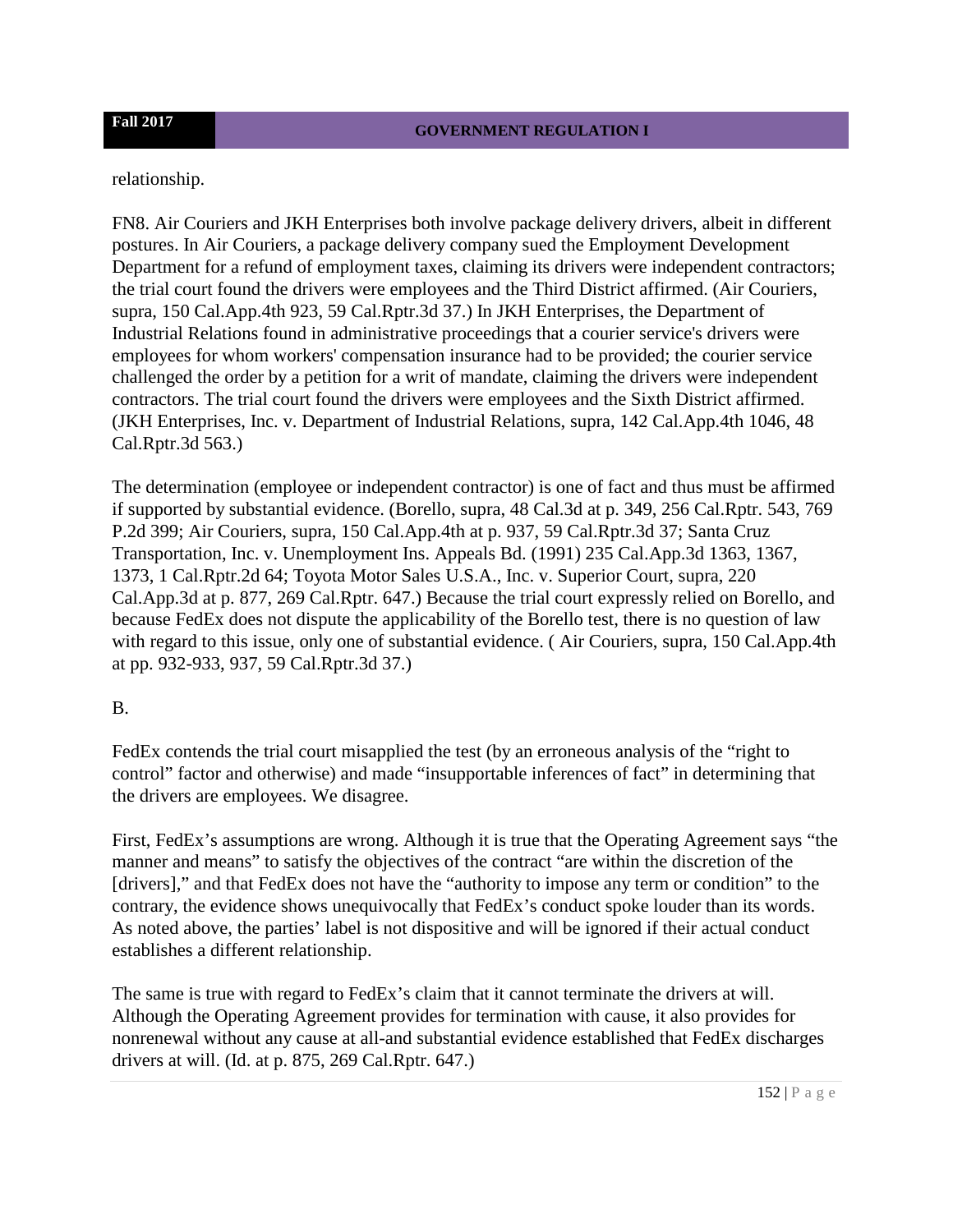Second and most significantly, the trial court's findings are supported by substantial evidence. FedEx's control over every exquisite detail of the drivers' performance, including the color of their socks and the style of their hair, supports the trial court's conclusion that the drivers are employees, not independent contractors[.FN9](http://web2.westlaw.com/result/documenttext.aspx?rltdb=CLID_DB2901691&docsample=False&db=ALLSTATES&service=Search&sskey=CLID_SSSA2901691&effdate=1%2f1%2f0001+12%3a00%3a00+AM&fmqv=s&rlti=1&sv=Split&blinkedcitelist=False&fn=_top&cxt=DC&method=TNC&fcl=False&origin=Search&query=FEDEX+%26+da(last+180+days)&mt=LawSchoolPractitioner&eq=search&n=17&mqv=d&rlt=CLID_QRYRLT2901691&vr=2.0&rp=%2fsearch%2fdefault.wl&cnt=DOC&cfid=1&scxt=WL&rs=WLW7.11&ss=CNT#B00992012903697#B00992012903697) The drivers must wear uniforms and use specific scanners and forms, all obtained from FedEx and marked with FedEx's logo. The larger itemstrucks and scanners-are obtained from FedEx approved providers, usually financed through FedEx, and repaid through deductions from the drivers' weekly checks. Many standard employee benefits are provided, and the drivers work full time, with regular schedules and regular routes. The terminal managers are the drivers' immediate supervisors and can unilaterally reconfigure the drivers' routes without regard to the drivers' resulting loss of income. The customers are FedEx's customers, not the drivers' customers. FedEx has discretion to reject a driver's helper, temporary replacement, or proposed assignee.

[FN9.](http://web2.westlaw.com/result/documenttext.aspx?rltdb=CLID_DB2901691&docsample=False&db=ALLSTATES&service=Search&sskey=CLID_SSSA2901691&effdate=1%2f1%2f0001+12%3a00%3a00+AM&fmqv=s&rlti=1&sv=Split&blinkedcitelist=False&fn=_top&cxt=DC&method=TNC&fcl=False&origin=Search&query=FEDEX+%26+da(last+180+days)&mt=LawSchoolPractitioner&eq=search&n=17&mqv=d&rlt=CLID_QRYRLT2901691&vr=2.0&rp=%2fsearch%2fdefault.wl&cnt=DOC&cfid=1&scxt=WL&rs=WLW7.11&ss=CNT#F00992012903697#F00992012903697) The drivers were told they could not wear white shoes or socks; the men were told they could not wear earrings or ponytails, and sometimes that they needed to shave or get a haircut. We summarily reject FedEx's suggestion that constraints such as these are necessary to ensure the drivers' compliance with government regulations. (See [Southwest Research Institute v.](http://web2.westlaw.com/find/default.wl?rs=WLW7.11&serialnum=2000381561&fn=_top&sv=Split&tc=-1&findtype=Y&tf=-1&db=3484&vr=2.0&rp=%2ffind%2fdefault.wl&mt=LawSchoolPractitioner)  [Unemployment Ins. Appeals Bd. \(2000\) 81 Cal.App.4th 705, 709, 96 Cal.Rptr.2d 769.\)](http://web2.westlaw.com/find/default.wl?rs=WLW7.11&serialnum=2000381561&fn=_top&sv=Split&tc=-1&findtype=Y&tf=-1&db=3484&vr=2.0&rp=%2ffind%2fdefault.wl&mt=LawSchoolPractitioner)

Drivers-who need no experience to get the job in the first place and whose only required skill is the ability to drive-must be at the terminal at regular times for sorting and packing as well as mandatory meetings, and they may not leave until the process is completed[.FN10](http://web2.westlaw.com/result/documenttext.aspx?rltdb=CLID_DB2901691&docsample=False&db=ALLSTATES&service=Search&sskey=CLID_SSSA2901691&effdate=1%2f1%2f0001+12%3a00%3a00+AM&fmqv=s&rlti=1&sv=Split&blinkedcitelist=False&fn=_top&cxt=DC&method=TNC&fcl=False&origin=Search&query=FEDEX+%26+da(last+180+days)&mt=LawSchoolPractitioner&eq=search&n=17&mqv=d&rlt=CLID_QRYRLT2901691&vr=2.0&rp=%2fsearch%2fdefault.wl&cnt=DOC&cfid=1&scxt=WL&rs=WLW7.11&ss=CNT#B010102012903697#B010102012903697) The drivers are not engaged in a separate profession or business, and they are paid weekly, not by the job. They must work exclusively for FedEx. Although they have a nominal opportunity to profit, that opportunity may be lost at the discretion of the terminal managers by "flexing" and withheld approvals, and for very slight violations of the rules. Most drivers have worked for FedEx for a long time (an average of eight years), and drivers employed by FedEx's competitors (UPS, DHL, and FedEx's sister corporation, FedEx Express) are classified as employees.

[FN10.](http://web2.westlaw.com/result/documenttext.aspx?rltdb=CLID_DB2901691&docsample=False&db=ALLSTATES&service=Search&sskey=CLID_SSSA2901691&effdate=1%2f1%2f0001+12%3a00%3a00+AM&fmqv=s&rlti=1&sv=Split&blinkedcitelist=False&fn=_top&cxt=DC&method=TNC&fcl=False&origin=Search&query=FEDEX+%26+da(last+180+days)&mt=LawSchoolPractitioner&eq=search&n=17&mqv=d&rlt=CLID_QRYRLT2901691&vr=2.0&rp=%2fsearch%2fdefault.wl&cnt=DOC&cfid=1&scxt=WL&rs=WLW7.11&ss=CNT#F010102012903697#F010102012903697) FedEx's reliance on [State Compensation Ins. Fund v. Brown \(1995\) 32 Cal.App.4th 188,](http://web2.westlaw.com/find/default.wl?rs=WLW7.11&serialnum=1995045188&fn=_top&sv=Split&tc=-1&findtype=Y&tf=-1&db=3484&vr=2.0&rp=%2ffind%2fdefault.wl&mt=LawSchoolPractitioner)  [38 Cal.Rptr.2d 98,](http://web2.westlaw.com/find/default.wl?rs=WLW7.11&serialnum=1995045188&fn=_top&sv=Split&tc=-1&findtype=Y&tf=-1&db=3484&vr=2.0&rp=%2ffind%2fdefault.wl&mt=LawSchoolPractitioner) is misplaced. Although that case observes that "truck driving-while perhaps not a skilled craft-requires abilities beyond those possessed by a general laborer" [\( id. at pp. 202-](http://web2.westlaw.com/find/default.wl?rs=WLW7.11&serialnum=1995045188&fn=_top&sv=Split&tc=-1&findtype=Y&tf=-1&db=3484&vr=2.0&rp=%2ffind%2fdefault.wl&mt=LawSchoolPractitioner) [203, 38 Cal.Rptr.2d 98\),](http://web2.westlaw.com/find/default.wl?rs=WLW7.11&serialnum=1995045188&fn=_top&sv=Split&tc=-1&findtype=Y&tf=-1&db=3484&vr=2.0&rp=%2ffind%2fdefault.wl&mt=LawSchoolPractitioner) the finding of independent contractor status in that case is based primarily on the facts that the truck drivers worked for more than one broker at a time and were compensated on a job-by-job basis, "with no obligation on the part of the [drivers] to accept any assignment and no retribution ... for refusing assignments." [\( Id. at p. 203, 38 Cal.Rptr.2d 98.\)](http://web2.westlaw.com/find/default.wl?rs=WLW7.11&serialnum=1995045188&fn=_top&sv=Split&tc=-1&findtype=Y&tf=-1&db=3484&vr=2.0&rp=%2ffind%2fdefault.wl&mt=LawSchoolPractitioner)

Based on these facts, we reject FedEx's contention that this is a "true entrepreneurial opportunity depending on how well the [drivers] perform" and conclude that substantial evidence supports the trial court's finding that the drivers are employees, not independent contractors, for purposes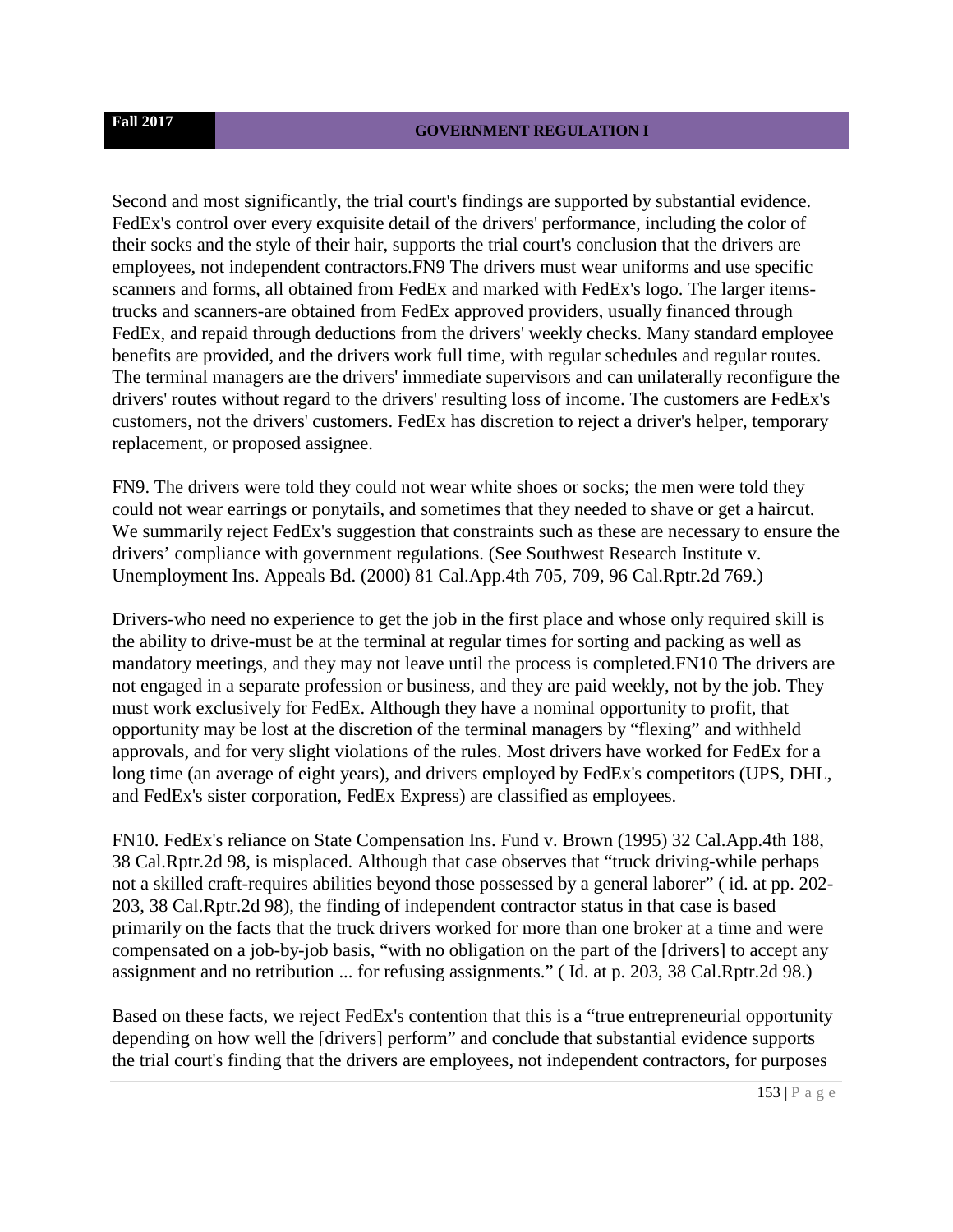of [section 2802.](http://web2.westlaw.com/find/default.wl?tf=-1&rs=WLW7.11&fn=_top&sv=Split&tc=-1&findtype=L&docname=CALBS2802&db=1000215&vr=2.0&rp=%2ffind%2fdefault.wl&mt=LawSchoolPractitioner) [\(Air Couriers, supra, 150 Cal.App.4th at pp. 937-939, 59 Cal.Rptr.3d 37;](http://web2.westlaw.com/find/default.wl?rs=WLW7.11&serialnum=2011934885&fn=_top&sv=Split&tc=-1&findtype=Y&tf=-1&db=7047&vr=2.0&rp=%2ffind%2fdefault.wl&mt=LawSchoolPractitioner) \*13 [JKH Enterprises, Inc. v. Department of Industrial Relations, supra, 142 Cal.App.4th at pp. 1064-](http://web2.westlaw.com/find/default.wl?rs=WLW7.11&serialnum=2009771497&fn=_top&sv=Split&tc=-1&findtype=Y&tf=-1&db=7047&vr=2.0&rp=%2ffind%2fdefault.wl&mt=LawSchoolPractitioner) [1065, 48 Cal.Rptr.3d 563;](http://web2.westlaw.com/find/default.wl?rs=WLW7.11&serialnum=2009771497&fn=_top&sv=Split&tc=-1&findtype=Y&tf=-1&db=7047&vr=2.0&rp=%2ffind%2fdefault.wl&mt=LawSchoolPractitioner) [Toyota Motor Sales U.S.A., Inc. v. Superior](http://web2.westlaw.com/find/default.wl?rs=WLW7.11&serialnum=1990083905&fn=_top&sv=Split&tc=-1&findtype=Y&tf=-1&db=227&vr=2.0&rp=%2ffind%2fdefault.wl&mt=LawSchoolPractitioner) Court, supra, 220 [Cal.App.3d at pp. 876-878, 269 Cal.Rptr. 647.\)](http://web2.westlaw.com/find/default.wl?rs=WLW7.11&serialnum=1990083905&fn=_top&sv=Split&tc=-1&findtype=Y&tf=-1&db=227&vr=2.0&rp=%2ffind%2fdefault.wl&mt=LawSchoolPractitioner) [FN11](http://web2.westlaw.com/result/documenttext.aspx?rltdb=CLID_DB2901691&docsample=False&db=ALLSTATES&service=Search&sskey=CLID_SSSA2901691&effdate=1%2f1%2f0001+12%3a00%3a00+AM&fmqv=s&rlti=1&sv=Split&blinkedcitelist=False&fn=_top&cxt=DC&method=TNC&fcl=False&origin=Search&query=FEDEX+%26+da(last+180+days)&mt=LawSchoolPractitioner&eq=search&n=17&mqv=d&rlt=CLID_QRYRLT2901691&vr=2.0&rp=%2fsearch%2fdefault.wl&cnt=DOC&cfid=1&scxt=WL&rs=WLW7.11&ss=CNT#B011112012903697#B011112012903697)

[FN11.](http://web2.westlaw.com/result/documenttext.aspx?rltdb=CLID_DB2901691&docsample=False&db=ALLSTATES&service=Search&sskey=CLID_SSSA2901691&effdate=1%2f1%2f0001+12%3a00%3a00+AM&fmqv=s&rlti=1&sv=Split&blinkedcitelist=False&fn=_top&cxt=DC&method=TNC&fcl=False&origin=Search&query=FEDEX+%26+da(last+180+days)&mt=LawSchoolPractitioner&eq=search&n=17&mqv=d&rlt=CLID_QRYRLT2901691&vr=2.0&rp=%2fsearch%2fdefault.wl&cnt=DOC&cfid=1&scxt=WL&rs=WLW7.11&ss=CNT#F011112012903697#F011112012903697) The federal cases relied on by FedEx are factually inapposite. The truckers in [Berger](http://web2.westlaw.com/find/default.wl?rs=WLW7.11&serialnum=1996137578&fn=_top&sv=Split&tc=-1&findtype=Y&tf=-1&db=506&vr=2.0&rp=%2ffind%2fdefault.wl&mt=LawSchoolPractitioner)  [Transfer v. Central States \(8th Cir.1996\) 85 F.3d 1374](http://web2.westlaw.com/find/default.wl?rs=WLW7.11&serialnum=1996137578&fn=_top&sv=Split&tc=-1&findtype=Y&tf=-1&db=506&vr=2.0&rp=%2ffind%2fdefault.wl&mt=LawSchoolPractitioner) were paid by the trip, could refuse assignments, and did not have to wear uniforms or paint their trucks with any special marks. The drivers in [C.C. Eastern, Inc. v. N.L.R.B. \(D.C.Cir.1995\) 60 F.3d 855](http://web2.westlaw.com/find/default.wl?rs=WLW7.11&serialnum=1995154198&fn=_top&sv=Split&tc=-1&findtype=Y&tf=-1&db=506&vr=2.0&rp=%2ffind%2fdefault.wl&mt=LawSchoolPractitioner) were paid by the job, did not have to wear uniforms, and could choose any kind of truck. The drivers in [Merchants Home](http://web2.westlaw.com/find/default.wl?rs=WLW7.11&serialnum=1978119694&fn=_top&sv=Split&tc=-1&findtype=Y&tf=-1&db=350&vr=2.0&rp=%2ffind%2fdefault.wl&mt=LawSchoolPractitioner)  [Delivery Serv., Inc. v. N.L.R.B. \(9th Cir.1978\) 580 F.2d 966](http://web2.westlaw.com/find/default.wl?rs=WLW7.11&serialnum=1978119694&fn=_top&sv=Split&tc=-1&findtype=Y&tf=-1&db=350&vr=2.0&rp=%2ffind%2fdefault.wl&mt=LawSchoolPractitioner) were paid by the job, chose their own work hours, could refuse assignments, could sometimes work for other businesses, and operated as partnerships or corporations, not individuals. The drivers in [North American Van](http://web2.westlaw.com/find/default.wl?rs=WLW7.11&serialnum=1989032298&fn=_top&sv=Split&tc=-1&findtype=Y&tf=-1&db=350&vr=2.0&rp=%2ffind%2fdefault.wl&mt=LawSchoolPractitioner)  [Lines, Inc. v. N.L.R.B. \(D.C.Cir.1989\) 869 F.2d 596](http://web2.westlaw.com/find/default.wl?rs=WLW7.11&serialnum=1989032298&fn=_top&sv=Split&tc=-1&findtype=Y&tf=-1&db=350&vr=2.0&rp=%2ffind%2fdefault.wl&mt=LawSchoolPractitioner) selected the frequency of their jobs, the type of loads, the routes taken, and they did not have to wear uniforms. The drivers in [United States v.](http://web2.westlaw.com/find/default.wl?rs=WLW7.11&serialnum=1941125460&fn=_top&sv=Split&tc=-1&findtype=Y&tf=-1&db=708&vr=2.0&rp=%2ffind%2fdefault.wl&mt=LawSchoolPractitioner)  [Silk \(1947\) 331 U.S. 704, 67 S.Ct. 1463, 91 L.Ed.](http://web2.westlaw.com/find/default.wl?rs=WLW7.11&serialnum=1941125460&fn=_top&sv=Split&tc=-1&findtype=Y&tf=-1&db=708&vr=2.0&rp=%2ffind%2fdefault.wl&mt=LawSchoolPractitioner) 1757 hired their own helpers and hauled for more than one business. Meanwhile, the drivers in our case are not paid by the job but by a formula established by FedEx and must work only for FedEx, must wear uniforms, must conform their personal appearance to FedEx's rules and regulations, must work on the days required by FedEx, and must use FedEx's method of delivery.

. . . .

FedEx contends that, assuming the drivers are employees, FedEx already indemnified them for the expenses due under [section 2802.](http://web2.westlaw.com/find/default.wl?tf=-1&rs=WLW7.11&fn=_top&sv=Split&tc=-1&findtype=L&docname=CALBS2802&db=1000215&vr=2.0&rp=%2ffind%2fdefault.wl&mt=LawSchoolPractitioner) As did the trial court, we disagree[.FN13](http://web2.westlaw.com/result/documenttext.aspx?rltdb=CLID_DB2901691&docsample=False&db=ALLSTATES&service=Search&sskey=CLID_SSSA2901691&effdate=1%2f1%2f0001+12%3a00%3a00+AM&fmqv=s&rlti=1&sv=Split&blinkedcitelist=False&fn=_top&cxt=DC&method=TNC&fcl=False&origin=Search&query=FEDEX+%26+da(last+180+days)&mt=LawSchoolPractitioner&eq=search&n=17&mqv=d&rlt=CLID_QRYRLT2901691&vr=2.0&rp=%2fsearch%2fdefault.wl&cnt=DOC&cfid=1&scxt=WL&rs=WLW7.11&ss=CNT#B013132012903697#B013132012903697)

[FN13.](http://web2.westlaw.com/result/documenttext.aspx?rltdb=CLID_DB2901691&docsample=False&db=ALLSTATES&service=Search&sskey=CLID_SSSA2901691&effdate=1%2f1%2f0001+12%3a00%3a00+AM&fmqv=s&rlti=1&sv=Split&blinkedcitelist=False&fn=_top&cxt=DC&method=TNC&fcl=False&origin=Search&query=FEDEX+%26+da(last+180+days)&mt=LawSchoolPractitioner&eq=search&n=17&mqv=d&rlt=CLID_QRYRLT2901691&vr=2.0&rp=%2fsearch%2fdefault.wl&cnt=DOC&cfid=1&scxt=WL&rs=WLW7.11&ss=CNT#F013132012903697#F013132012903697) The trial court found that "[n]o evidence was presented to support [FedEx's] position [that the drivers had already been indemnified for the expenses they sought under [section 2802\]](http://web2.westlaw.com/find/default.wl?tf=-1&rs=WLW7.11&fn=_top&sv=Split&tc=-1&findtype=L&docname=CALBS2802&db=1000215&vr=2.0&rp=%2ffind%2fdefault.wl&mt=LawSchoolPractitioner) and no language in the [Operating Agreement] would bolster that theory. Rather all witnesses testified that the [drivers] were responsible for their own expenses." **[Subdivision \(a\) of section 2802](http://web2.westlaw.com/find/default.wl?tf=-1&rs=WLW7.11&fn=_top&sv=Split&tc=-1&findtype=L&docname=CALBS2802&db=1000215&vr=2.0&rp=%2ffind%2fdefault.wl&mt=LawSchoolPractitioner) obligates an employer to indemnify its employee "for all** 

**necessary expenditures or losses incurred by the employee in direct consequence of the discharge of his or her duties."** According to FedEx, the Division of Labor Standards Enforcement requires reimbursement only for "any reasonable amount" (DLSE Interpretive Bulletin No. 84-7 (Jan. 8, 1985)), and the settlement formula in the Operating Agreement "effectively provided reasonable compensation" for the drivers' business expenses. FedEx is wrong.

The Operating Agreement obligates the drivers to provide their own trucks, scanners, and clean uniforms, and to "bear all costs and expenses incidental to operation" of the trucks, including maintenance, cleaning, depreciation, fuel, oil, tires, repairs, taxes, licenses, tolls, and insurance.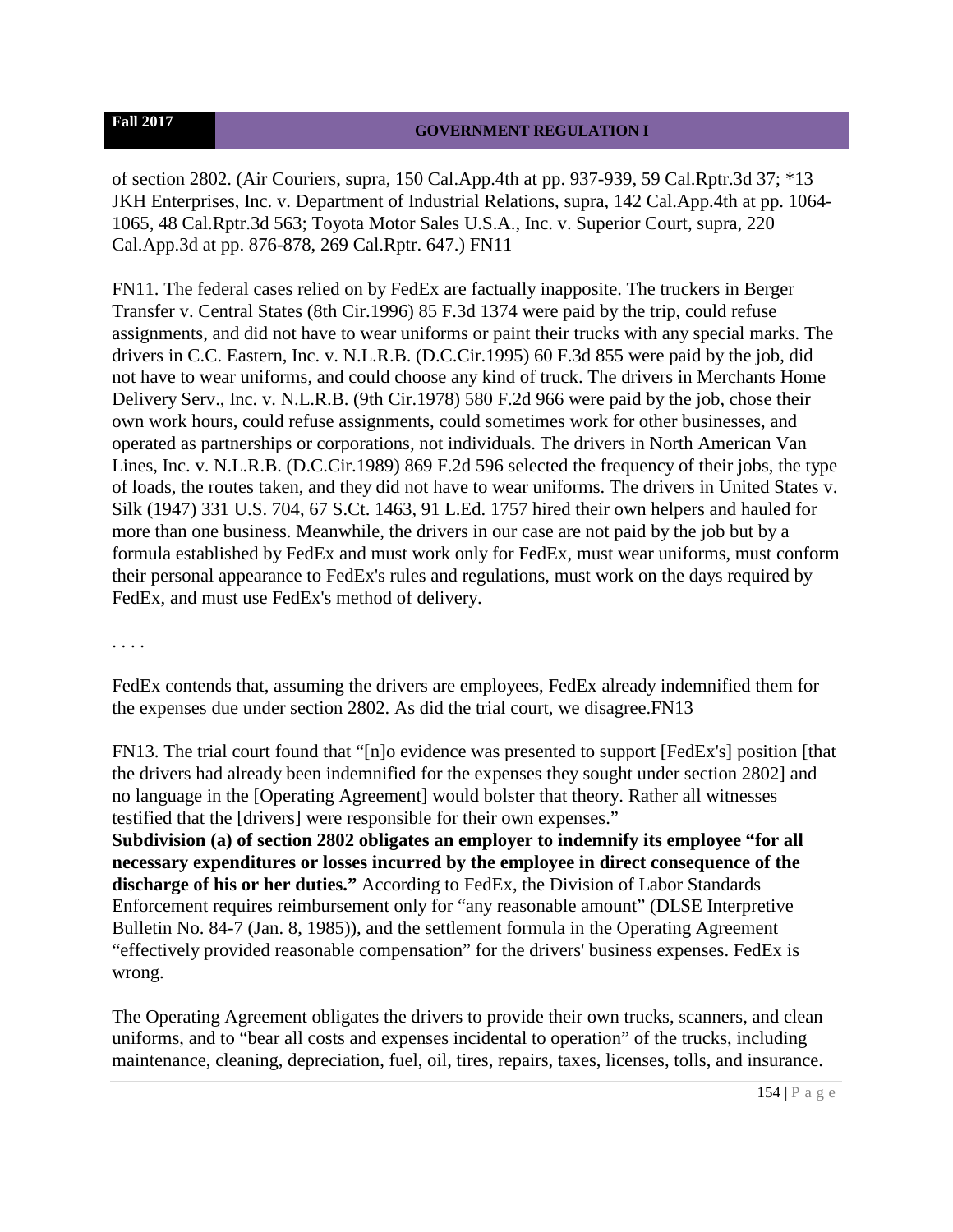The drivers, the terminal managers, and FedEx's upper management all testified that drivers are expected to bear their own costs. As for the "settlement," the Operating Agreement provides that it is "for services provided," not expenses incurred (for example, "contractor and van availability"). FedEx's suggestion that the settlement formula is keyed to specific expenses and, as such, includes reimbursement for those expenses, is not supported by any evidence[.FN14](http://web2.westlaw.com/result/documenttext.aspx?rltdb=CLID_DB2901691&docsample=False&db=ALLSTATES&service=Search&sskey=CLID_SSSA2901691&effdate=1%2f1%2f0001+12%3a00%3a00+AM&fmqv=s&rlti=1&sv=Split&blinkedcitelist=False&fn=_top&cxt=DC&method=TNC&fcl=False&origin=Search&query=FEDEX+%26+da(last+180+days)&mt=LawSchoolPractitioner&eq=search&n=17&mqv=d&rlt=CLID_QRYRLT2901691&vr=2.0&rp=%2fsearch%2fdefault.wl&cnt=DOC&cfid=1&scxt=WL&rs=WLW7.11&ss=CNT#B014142012903697#B014142012903697)

[FN14.](http://web2.westlaw.com/result/documenttext.aspx?rltdb=CLID_DB2901691&docsample=False&db=ALLSTATES&service=Search&sskey=CLID_SSSA2901691&effdate=1%2f1%2f0001+12%3a00%3a00+AM&fmqv=s&rlti=1&sv=Split&blinkedcitelist=False&fn=_top&cxt=DC&method=TNC&fcl=False&origin=Search&query=FEDEX+%26+da(last+180+days)&mt=LawSchoolPractitioner&eq=search&n=17&mqv=d&rlt=CLID_QRYRLT2901691&vr=2.0&rp=%2fsearch%2fdefault.wl&cnt=DOC&cfid=1&scxt=WL&rs=WLW7.11&ss=CNT#F014142012903697#F014142012903697) We summarily reject FedEx's claim of evidentiary error. It says it "sought to introduce evidence ... establishing that the settlement was designed overall to provide de facto compensation for all expenses incurred by contractors," and it says it wanted to do this by "showing that the payments contractors made to their own hired drivers were far less than what contractors received through the settlement system for equivalent work." FedEx's record references do not support this point. Instead, the cited pages show that FedEx tried to ask witnesses about information in their tax returns, and that the trial court properly sustained objections to those questions based on the taxpayer privilege and because FedEx had other means to present the same information. [\( Sav-On Drugs, Inc. v. Superior Court \(1975\) 15 Cal.3d 1, 6,](http://web2.westlaw.com/find/default.wl?rs=WLW7.11&serialnum=1975127566&fn=_top&sv=Split&tc=-1&findtype=Y&tf=-1&db=661&vr=2.0&rp=%2ffind%2fdefault.wl&mt=LawSchoolPractitioner)  [123 Cal.Rptr. 283, 538 P.2d 739.\)](http://web2.westlaw.com/find/default.wl?rs=WLW7.11&serialnum=1975127566&fn=_top&sv=Split&tc=-1&findtype=Y&tf=-1&db=661&vr=2.0&rp=%2ffind%2fdefault.wl&mt=LawSchoolPractitioner) FedEx did not make any offer of proof remotely similar to the argument it offers on this appeal. [\( People ex rel. Dept. of Transportation v. Superior Court](http://web2.westlaw.com/find/default.wl?rs=WLW7.11&serialnum=2003066001&fn=_top&sv=Split&tc=-1&findtype=Y&tf=-1&db=3484&vr=2.0&rp=%2ffind%2fdefault.wl&mt=LawSchoolPractitioner)  [\(2003\) 105 Cal.App.4th 39, 46, 129 Cal.Rptr.2d 60.\)](http://web2.westlaw.com/find/default.wl?rs=WLW7.11&serialnum=2003066001&fn=_top&sv=Split&tc=-1&findtype=Y&tf=-1&db=3484&vr=2.0&rp=%2ffind%2fdefault.wl&mt=LawSchoolPractitioner)

### IV.

FedEx contends the attorneys' fee award is "manifestly improper," that it cannot be justified under [Code of Civil Procedure section 1021.5,](http://web2.westlaw.com/find/default.wl?tf=-1&rs=WLW7.11&fn=_top&sv=Split&tc=-1&findtype=L&docname=CACPS1021.5&db=1000201&vr=2.0&rp=%2ffind%2fdefault.wl&mt=LawSchoolPractitioner) and that it must in any event be revisited in light of our reversal of the equitable orders in [Estrada II.FN15](http://web2.westlaw.com/find/default.wl?rs=WLW7.11&serialnum=2010706378&sv=Split&fn=_top&findtype=Y&tc=-1&tf=-1&vr=2.0&rp=%2ffind%2fdefault.wl&mt=LawSchoolPractitioner) We reject FedEx's substantive challenges but agree that the amount cannot stand.

Estrada's motion asked for \$619,691 in costs and \$6,789,325 for his attorneys' fees, a total of \$7,409,016-plus a 2.0 multiplier as compensation for delay and contingency, a total of \$14,818,032.

The trial court reduced the fee by 18 percent (finding the amount "slightly bloated") but otherwise granted the motion (including the 2.0 multiplier) and gave Estrada a total of \$12,373,875 for costs and fees, noting the risk inherent in a contingent fee, the "financial burden of private enforcement," and the years of "long, hard-fought" and "labor intensive" litigation involving "enforcement of an important right" that conferred a "significant benefit on a large class."

FedEx contends the award is erroneous because Estrada was motivated primarily by his own financial interests, that any benefit to a larger class was incidental, that no significant benefit was conferred on the public or a larger class, and that the trial court's dual use of the same reasons to both calculate the fee and justify the multiplier created a windfall. We reject FedEx's claim that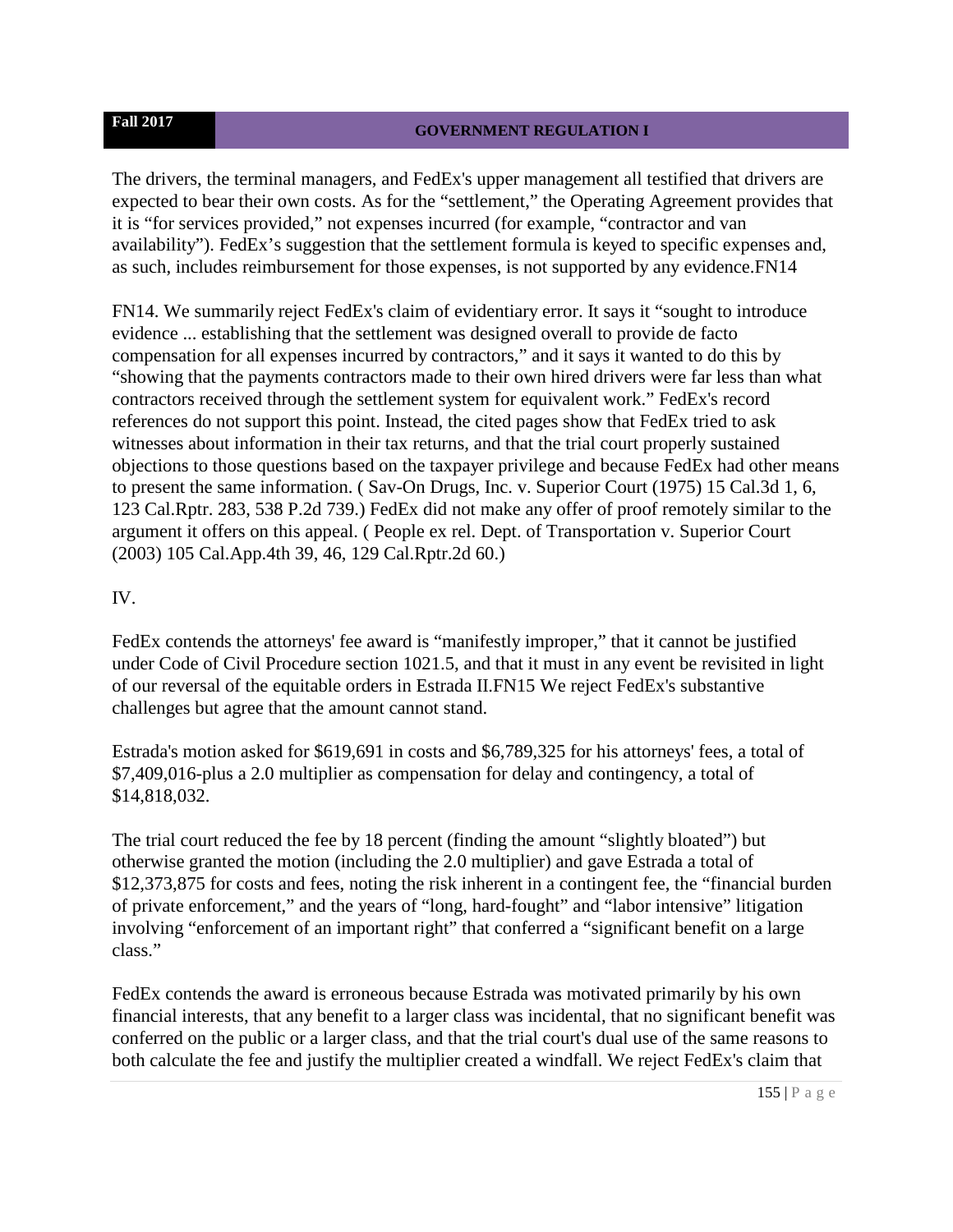fees were not recoverable in this case but agree that the amount must be reduced and that the same facts cannot be used to trigger the application of [section 1021.5](http://web2.westlaw.com/find/default.wl?tf=-1&rs=WLW7.11&fn=_top&sv=Split&tc=-1&findtype=L&docname=CACPS1021.5&db=1000201&vr=2.0&rp=%2ffind%2fdefault.wl&mt=LawSchoolPractitioner) and justify a multiplier.

. . . But Estrada did not get everything he sought. In [Estrada II,](http://web2.westlaw.com/find/default.wl?rs=WLW7.11&serialnum=2010706378&sv=Split&fn=_top&findtype=Y&tc=-1&tf=-1&vr=2.0&rp=%2ffind%2fdefault.wl&mt=LawSchoolPractitioner) we reversed all the equitable orders, finding that Estrada lacked standing to pursue his claims for prospective equitable relief (a) because his relationship with FedEx ended before this lawsuit was filed, and (b) because the class certification order was expressly limited to the reimbursement issue. ( [Estrada II, 2006 WL](http://web2.westlaw.com/find/default.wl?rs=WLW7.11&serialnum=2010706378&fn=_top&sv=Split&tc=-1&findtype=Y&tf=-1&db=999&vr=2.0&rp=%2ffind%2fdefault.wl&mt=LawSchoolPractitioner)  [3378246, \\*1.\)](http://web2.westlaw.com/find/default.wl?rs=WLW7.11&serialnum=2010706378&fn=_top&sv=Split&tc=-1&findtype=Y&tf=-1&db=999&vr=2.0&rp=%2ffind%2fdefault.wl&mt=LawSchoolPractitioner) The equitable orders were a significant part of the litigation and the resulting judgment.

In Phase III of these proceedings, Estrada sought declaratory relief and a permanent injunction on behalf of "all California single work area pick-up and delivery drivers who at any time since May 11, 1996 worked or currently work or in the future are employed to work under FedEx's Operating Agreement." The trial court rejected FedEx's defenses, finding among other things that it was necessary to address the equitable claims in light of the "importance and recurring nature of the employment issues of the [drivers]." A permanent injunction issued, enjoining FedEx from (1) misclassifying drivers as independent contractors or participating in any agreement to misclassify them as independent contractors, and (2) violating or attempting to violate any provision of the California Labor Code, Industrial Welfare Commission Orders, or other state laws and regulations protecting the drivers as employees-both in the present and for as long as FedEx retained the employment model or substantially similar employment model used by FedEx at the time of trial. We reversed all of the equitable orders, finding that Estrada lacked standing to seek prospective declaratory or injunctive relief and that the trial court thus lacked jurisdiction to grant such relief.

When we reversed the equitable orders in [Estrada II,](http://web2.westlaw.com/find/default.wl?rs=WLW7.11&serialnum=2010706378&sv=Split&fn=_top&findtype=Y&tc=-1&tf=-1&vr=2.0&rp=%2ffind%2fdefault.wl&mt=LawSchoolPractitioner) we disposed of all of the benefits Estrada had obtained in the third phase of trial. Although we agree that Estrada is still the prevailing party, the factual predicate for the trial court's award— that Estrada won on all points, including the far-reaching injunctions-is no longer valid. Estrada concedes as much, noting in his respondent's brief that, under the short-lived injunctions, "the benefits of the instant litigation [would have been] enjoyed by thousands of people who are not members of the class, including future [drivers] and employees," and that the equitable orders were "[m]ore important" to the trial court than the damages award because "the injunctive and declaratory relief require[d] [FedEx] to treat all its current and future [drivers] as employees and thus provide[d] ongoing relief to a huge group of people."

The \$12,373,875 award is excessive and cannot stand.

C.

In recalculating an appropriate fee award on remand, the trial court must determine anew whether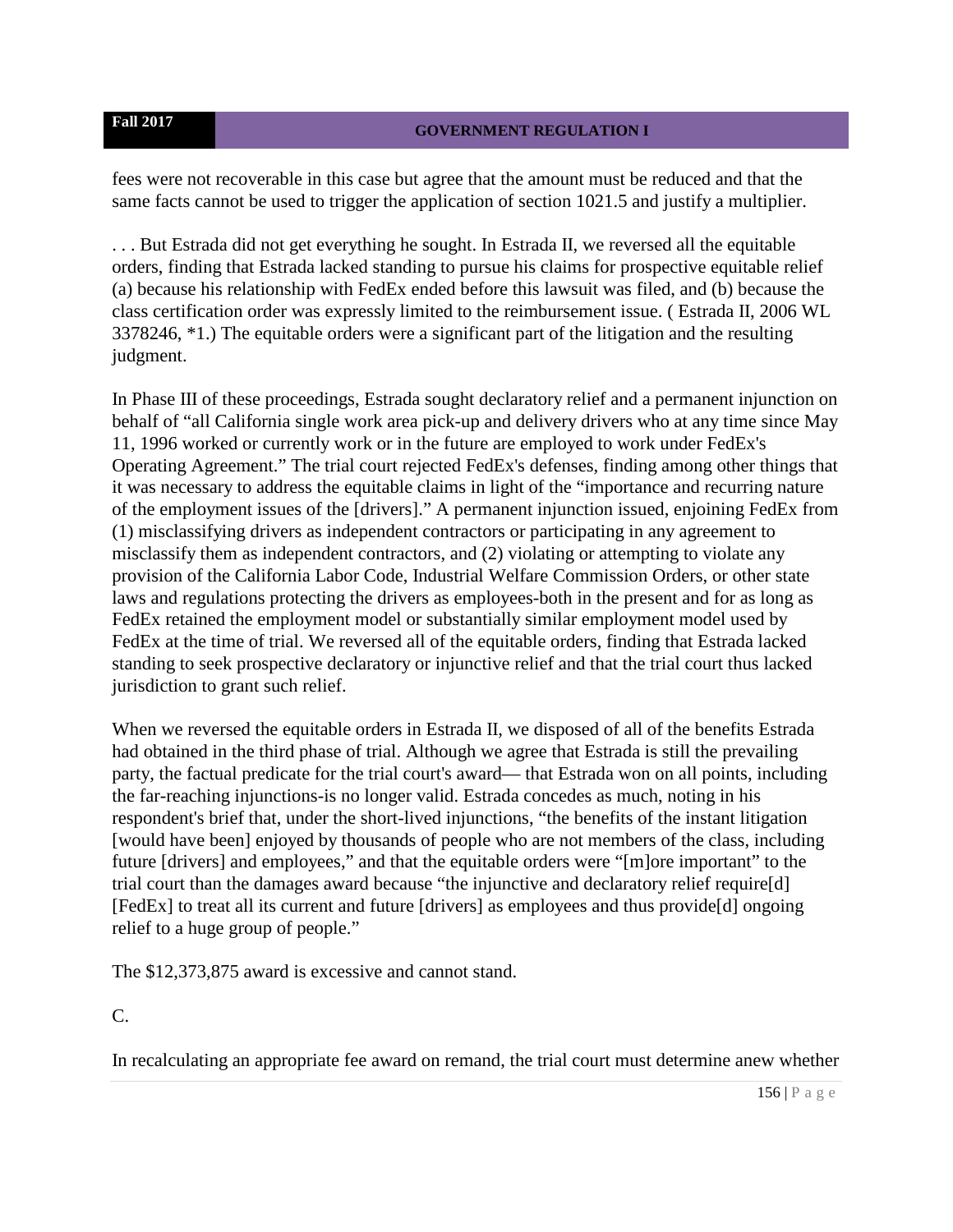any multiplier is appropriate in this case. The fee award sans multiplier (\$5,567,246) exceeded the amount of the award to the entire class of plaintiffs (about \$3 million before interest was added, about \$5 million with prejudgment interest). By the time the trial court revisits this issue, the total monetary award to the plaintiffs will have increased for the reasons explained below with regard to the drivers' cross-appeal, and the attorneys will have spent more time on this case both on appeal and on the post-appeal trial court proceedings. While the amount of the fee is ultimately a decision within the trial court's discretion [\( Ketchum v. Moses \(2001\) 24 Cal.4th](http://web2.westlaw.com/find/default.wl?rs=WLW7.11&serialnum=2001174677&fn=_top&sv=Split&tc=-1&findtype=Y&tf=-1&db=4645&vr=2.0&rp=%2ffind%2fdefault.wl&mt=LawSchoolPractitioner)  [1122, 1132, 104 Cal.Rptr.2d 377, 17 P.3d](http://web2.westlaw.com/find/default.wl?rs=WLW7.11&serialnum=2001174677&fn=_top&sv=Split&tc=-1&findtype=Y&tf=-1&db=4645&vr=2.0&rp=%2ffind%2fdefault.wl&mt=LawSchoolPractitioner) 735), the fee must above all else be reasonable and a multiplier, if used, must be based on facts other than those used to trigger the application of [section 1021.5.](http://web2.westlaw.com/find/default.wl?tf=-1&rs=WLW7.11&fn=_top&sv=Split&tc=-1&findtype=L&docname=CACPS1021.5&db=1000201&vr=2.0&rp=%2ffind%2fdefault.wl&mt=LawSchoolPractitioner)

### Lewis v. Epic Systems Corporation, 823 F.3d 1147 (7<sup>th</sup> Cir. 2016)

Opinion Wood, Chief Judge.

Epic Systems, a health care software company, required certain groups of employees to agree to

bring any wage-and-hour claims against the company only through individual arbitration. The agreement did not permit collective arbitration or collective action in any other forum. We conclude that this agreement violates the National Labor Relations Act (NLRA), 29 U.S.C. §§ 151, et seq., and is also unenforceable under the Federal Arbitration Act (FAA), 9 U.S.C. §§ 1, et seq.

We therefore affirm the district court's denial of Epic's motion to compel arbitration. I

On April 2, 2014, Epic Systems sent an email to some of its employees. The email contained an arbitration agreement mandating that wage-and-hour claims could be brought only through individual arbitration and that the employees waived "the right to participate in or receive money or any other relief from any class, collective, or representative proceeding." The agreement included a clause stating that if the "Waiver of Class and Collective Claims" was unenforceable, "any claim brought on a class, collective, or representative action basis must be filed in a court of competent jurisdiction." It also said that employees were "deemed to have accepted this Agreement" if they "continue [d] to work at Epic."

Epic gave employees no option to decline if they wanted to keep their jobs. The email requested that recipients review the agreement and acknowledge their agreement by clicking two buttons. The following day, Jacob Lewis, then a "technical writer" at Epic, followed those instructions for registering his agreement.

Later, however, Lewis had a dispute with Epic, and he did not proceed under the arbitration clause. Instead, he sued Epic in federal court, contending that it had violated the Fair Labor Standards Act (FLSA), 29 U.S.C. §§ 201, et seq. and Wisconsin law by misclassifying him and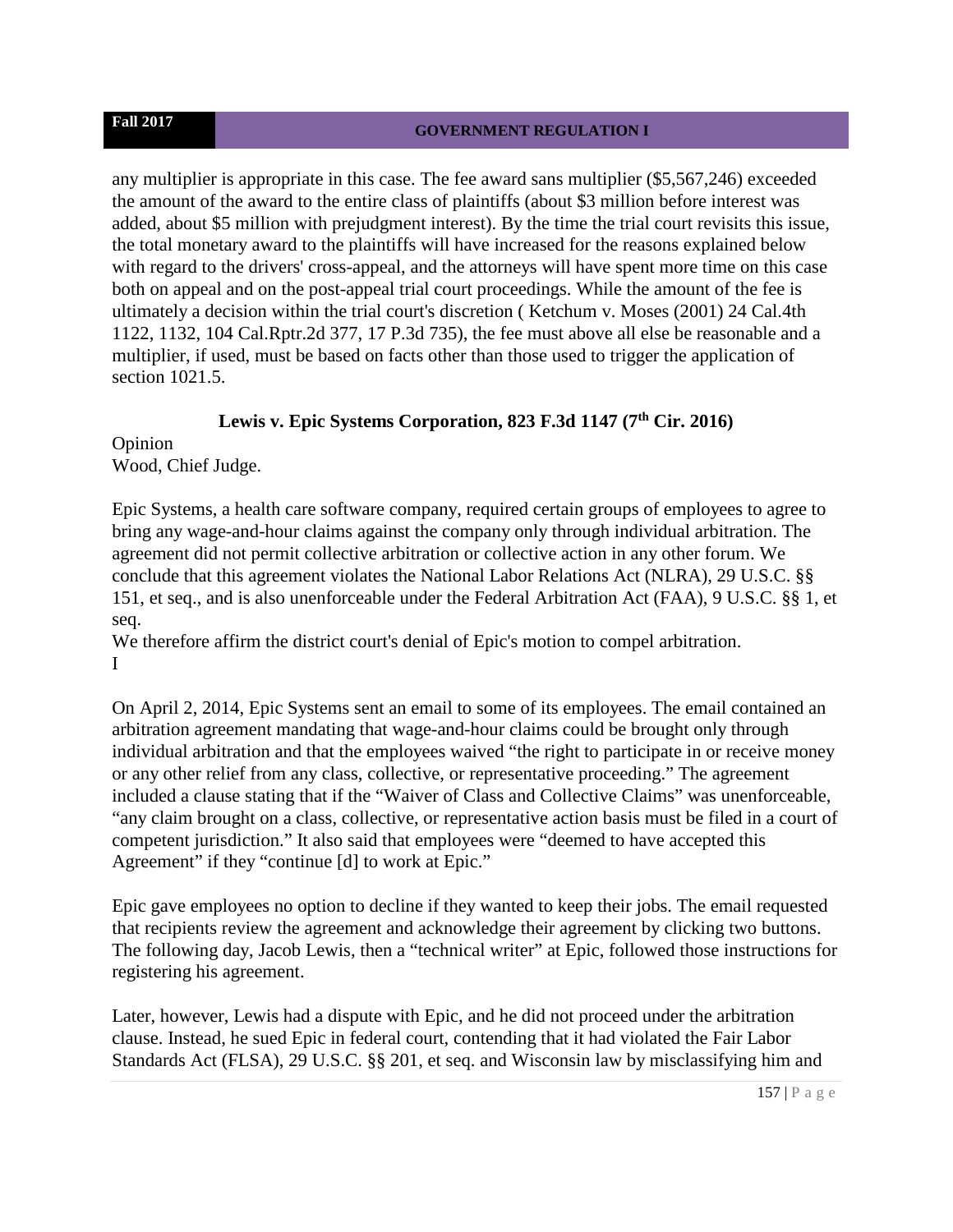his fellow technical writers and thereby unlawfully depriving them of overtime pay.

Epic moved to dismiss Lewis's claim and compel individual arbitration. Lewis responded that the arbitration clause violated the NLRA because it interfered with employees' right to engage in concerted activities for mutual aid and protection and was therefore unenforceable. The district court agreed and denied Epic's motion. Epic appeals, arguing that the district court erred in declining to enforce the agreement under the FAA. We review de novo a district court's decision to deny a motion to compel arbitration.

Section 7 of the NLRA provides that "[e]mployees shall have the right to self-organization, to form, join, or assist labor organizations, to bargain collectively through representatives of their own choosing, and to engage in other concerted activities for the purpose of collective bargaining or other mutual aid or protection." 29 U.S.C. § 157. Section 8 enforces Section 7 unconditionally by deeming that it "shall be an unfair labor practice for an employer ... to interfere with, restrain, or coerce employees in the exercise of the rights guaranteed in [Section 7]." Id. § 158(a)(1). The National Labor Relations Board is "empowered ... to prevent any person from engaging in any unfair labor practice ... affecting commerce." Id. § 160(a).

Contracts "stipulat[ing] ... the renunciation by the employees of rights guaranteed by the [NLRA]" are unlawful and may be declared to be unenforceable by the Board. Nat'l Licorice Co. v. NLRB, 309 U.S. 350, 365, 60 S.Ct. 569, 84 L.Ed. 799 (1940) ("[I]t will not be open to any tribunal to compel the employer to perform the acts, which, even though he has bound himself by contract to do them, would violate the Board's order or be inconsistent with any part of it[.]"); J.I. Case Co. v. NLRB, 321 U.S. 332, 337, 64 S.Ct. 576, 88 L.Ed. 762 (1944) ("Wherever private contracts conflict with [the Board's] functions, they obviously must yield or the [NLRA] would be reduced to a futility.").

In accordance with this longstanding doctrine, the Board has, "from its earliest days," held that "employer-imposed, individual agreements that purport to restrict Section 7 rights" are unenforceable. D.R. Horton, Inc., 357 N.L.R.B. No. 184 at \*5 (2012) (collecting cases as early as 1939), enf'd in part and granted in part, D.R. Horton, Inc. v. NLRB, 737 F.3d 344 (5th Cir. 2013).

It has done so with "uniform judicial approval." Id. (citing as examples NLRB v. Vincennes Steel Corp., 117 F.2d 169, 172 (7th Cir. 1941), NLRB v. Jahn & Ollier Engraving Co., 123 F.2d 589, 593 (7th Cir. 1941), and NLRB v. Adel Clay Products Co., 134 F.2d 342 (8th Cir. 1943)). Section 7's "other concerted activities" have long been held to include "resort to administrative and judicial forums." Eastex, Inc. v. NLRB, 437 U.S. 556, 566, 98 S.Ct. 2505, 57 L.Ed.2d 428 (1978) (collecting cases).

Similarly, both courts and the Board have held that filing a collective or class action suit constitutes "concerted activit[y]" under Section 7. See Brady v. Nat'l Football League, 644 F.3d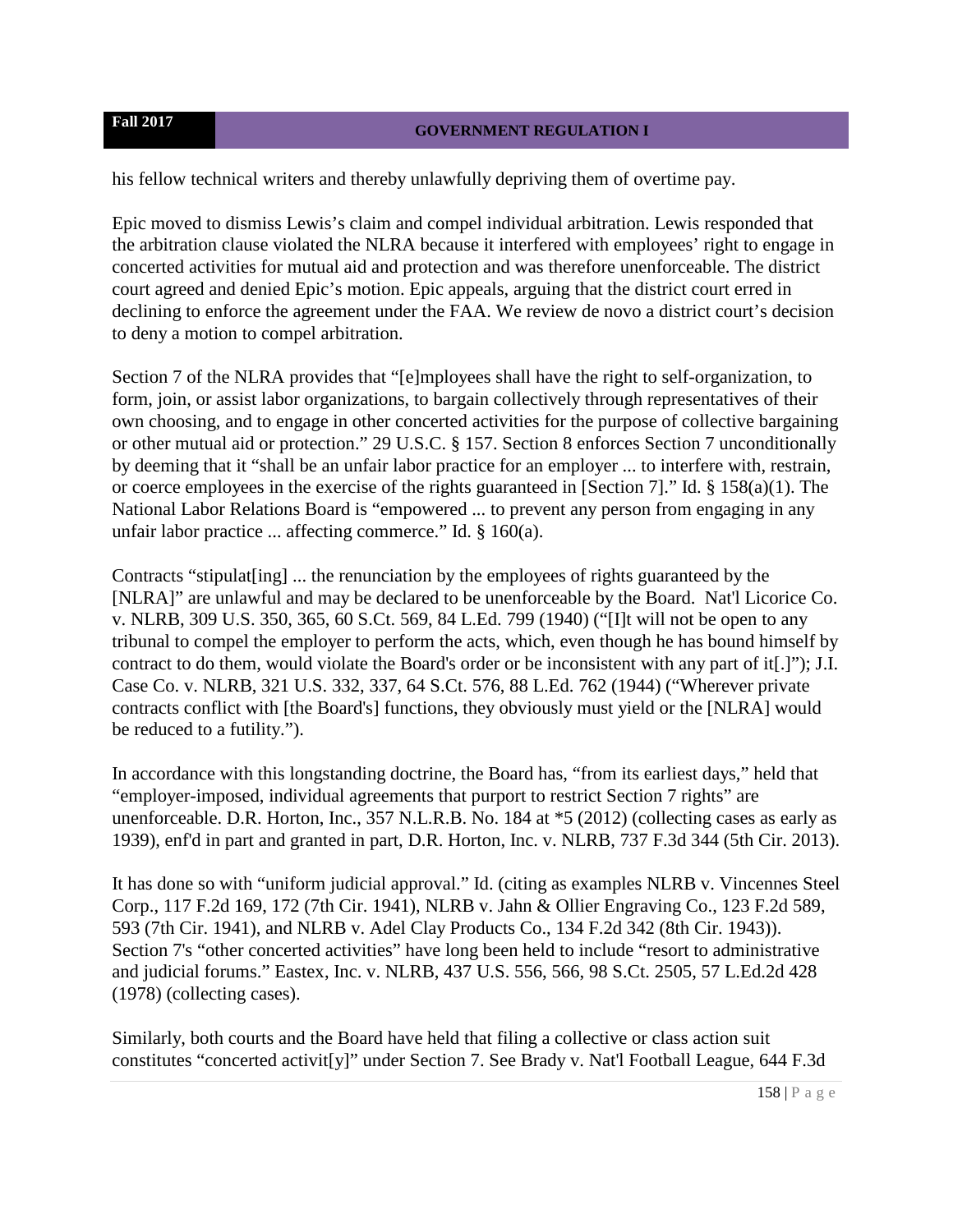661, 673 (8th Cir. 2011) ("[A] lawsuit filed in good faith by a group of employees to achieve more favorable terms or conditions of employment is 'concerted activity' under § 7 of the National Labor Relations Act."); Altex Ready Mixed Concrete Corp. v. NLRB, 542 F.2d 295, 297 (5th Cir. 1976) (same); Leviton Mfg. Co. v. NLRB, 486 F.2d 686, 689 (1st Cir. 1973) (same); Mohave Elec. Co-op., Inc. v. NLRB, 206 F.3d 1183, 1189 (D.C. Cir. 2000) (single employee's filing of a judicial petition constituted "concerted action" under NLRA where "supported by fellow employees"); D.R. Horton, 357 N.L.R.B. No. 184, at \*2 n.4 (collecting cases).

This precedent is in line with the Supreme Court's rule recognizing that even when an employee acts alone, she may "engage in concerted activities" where she "intends to induce group activity" or "acts as a representative of at least one other employee." NLRB v. City Disposal Systems, Inc., 465 U.S. 822, 831, 104 S.Ct. 1505, 79 L.Ed.2d 839 (1984).

Section 7's text, history, and purpose support this rule. In evaluating statutory language, a court asks first "whether the language at issue has a plain and unambiguous meaning with regard to the particular dispute in the case." Exelon Generation Co., LLC v. Local 15, Int'l Bhd. of Elec. Workers, AFL-CIO, 676 F.3d 566, 570 (7th Cir. 2012). In doing so, it "giv[es] the words used their ordinary meaning." Lawson v. FMR LLC, ––– U.S. ––––, 134 S.Ct. 1158, 1165, 188 L.Ed.2d 158 (2014) (internal citation omitted). "Absent a clearly expressed legislative intention to the contrary, that language must ordinarily be regarded as conclusive." Consumer Prod. Safety Comm'n v. GTE Sylvania, Inc., 447 U.S. 102, 108, 100 S.Ct. 2051, 64 L.Ed.2d 766 (1980).

The NLRA does not define "concerted activities." The ordinary meaning of the word "concerted" is: "jointly arranged, planned, or carried out; coordinated." Concerted, NEW OXFORD AMERICAN DICTIONARY 359 (3d ed. 2010). Activities are "thing[s] that a person or group does or has done" or "actions taken by a group in order to achieve their aims." Id. at 16. Collective or class legal proceedings fit well within the ordinary understanding of "concerted activities."

The NLRA's history and purpose confirm that the phrase "concerted activities" in Section 7 should be read broadly to include resort to representative, joint, collective, or class legal remedies. (There is no hint that it is limited to actions taken by a formally recognized union.) Congress recognized that, before the NLRA, "a single employee was helpless in dealing with an employer," and "that union was essential to give laborers opportunity to deal on an equality with their employer." NLRB v. Jones & Laughlin Steel Corp., 301 U.S. 1, 33, 57 S.Ct. 615, 81 L.Ed. 893 (1937).

In enacting the NLRA, Congress's purpose was to "to equalize the bargaining power of the employee with that of his employer by allowing employees to band together in confronting an employer regarding the terms and conditions of their employment." City Disposal Systems, 465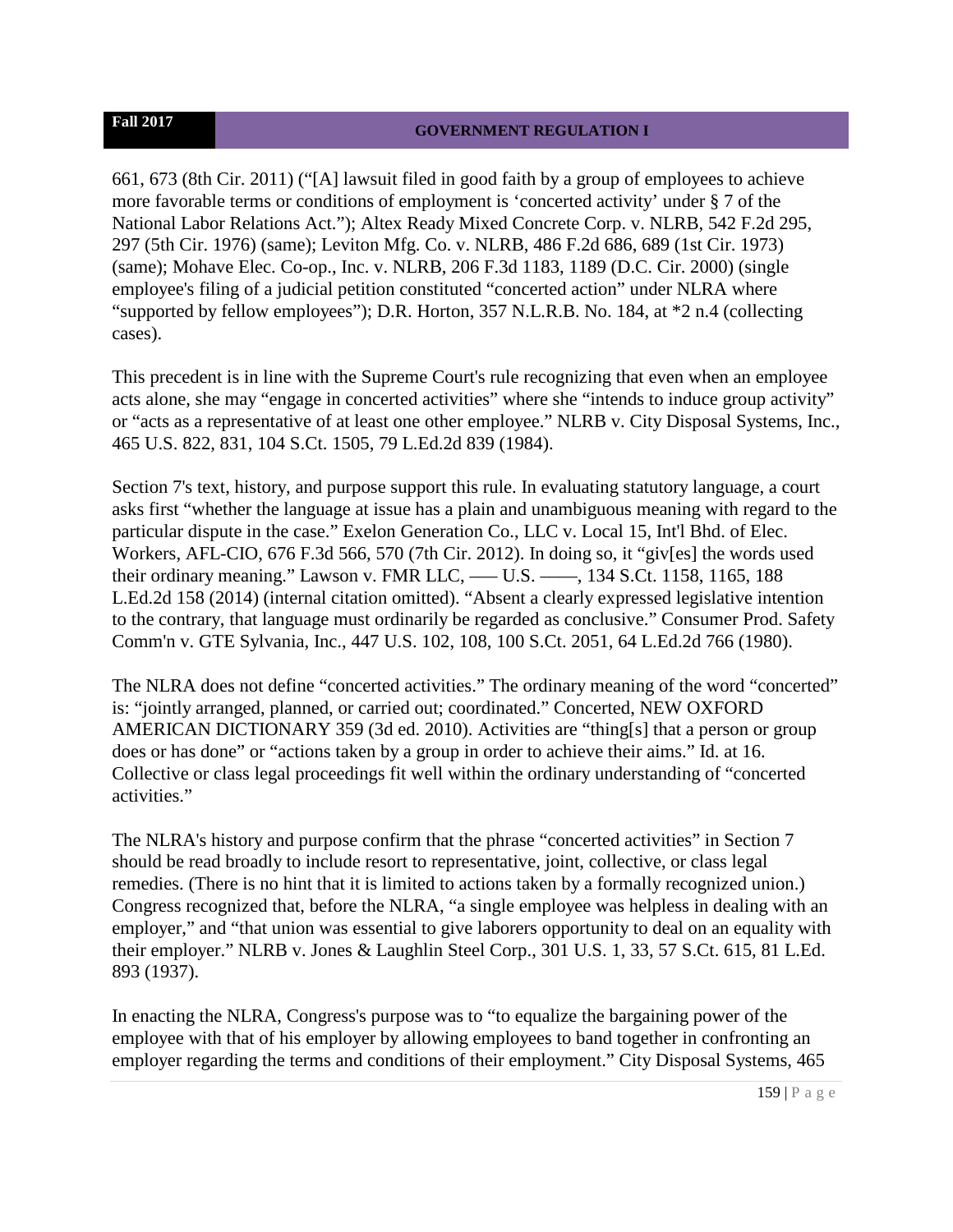U.S. at 835, 104 S.Ct. 1505. Congress gave "no indication that [it] intended to limit this protection to situations in which an employee's activity and that of his fellow employees combine with one another in any particular way." Id.

Collective, representative, and class legal remedies allow employees to band together and thereby equalize bargaining power. See Phillips Petrol. Co. v. Shutts, 472 U.S. 797, 809, 105 S.Ct. 2965, 86 L.Ed.2d 628 (1985) (noting that the class action procedure allows plaintiffs who would otherwise "have no realistic day in court" to enforce their rights); Harry Kalven, Jr. & Maurice Rosenfield, The Contemporary Function of the Class Suit, 8 U. CHI. L. REV. 684, 686 (1941) (noting that class suits allow those "individually in a poor position to seek legal redress" to do so, and that "an effective and inclusive group remedy" is necessary to ensure proper enforcement of rights).

Given Section 7's intentionally broad sweep, there is no reason to think that Congress meant to exclude collective remedies from its compass.

### ….

The Board's interpretation is, at a minimum, a sensible way to understand the statutory language, and thus we must follow it.

### ….

The question thus becomes whether Epic's arbitration provision impinges on "Section 7 rights."

### The answer is yes.

In relevant part, the contract states "that covered claims will be arbitrated only on an individual basis," and that employees "waive the right to participate in or receive money or any other relief from any class, collective, or representative proceeding." It stipulates that "[n]o party may bring a claim on behalf of other individuals, and any arbitrator hearing [a] claim may not: (i) combine more than one individual's claim or claims into a single case; (ii) participate in or facilitate notification of others of potential claims; or (iii) arbitrate any form of a class, collective or representative proceeding." It notes that "covered claims" include any "claimed violation of wage-and-hour practices or procedures under local, state, or federal statutory or common law."

It thus combines two distinct rules: first, any wage-and-hour dispute must be submitted to arbitration rather than pursued in court; and second, no matter where the claim is brought, the plaintiff may not take advantage of any collective procedures available in the tribunal.

Insofar as the second aspect of its provision is concerned, Epic's clause runs straight into the teeth of Section 7. The provision prohibits any collective, representative, or class legal proceeding. Section 7 provides that "[e]mployees shall have the right to ... engage in ... concerted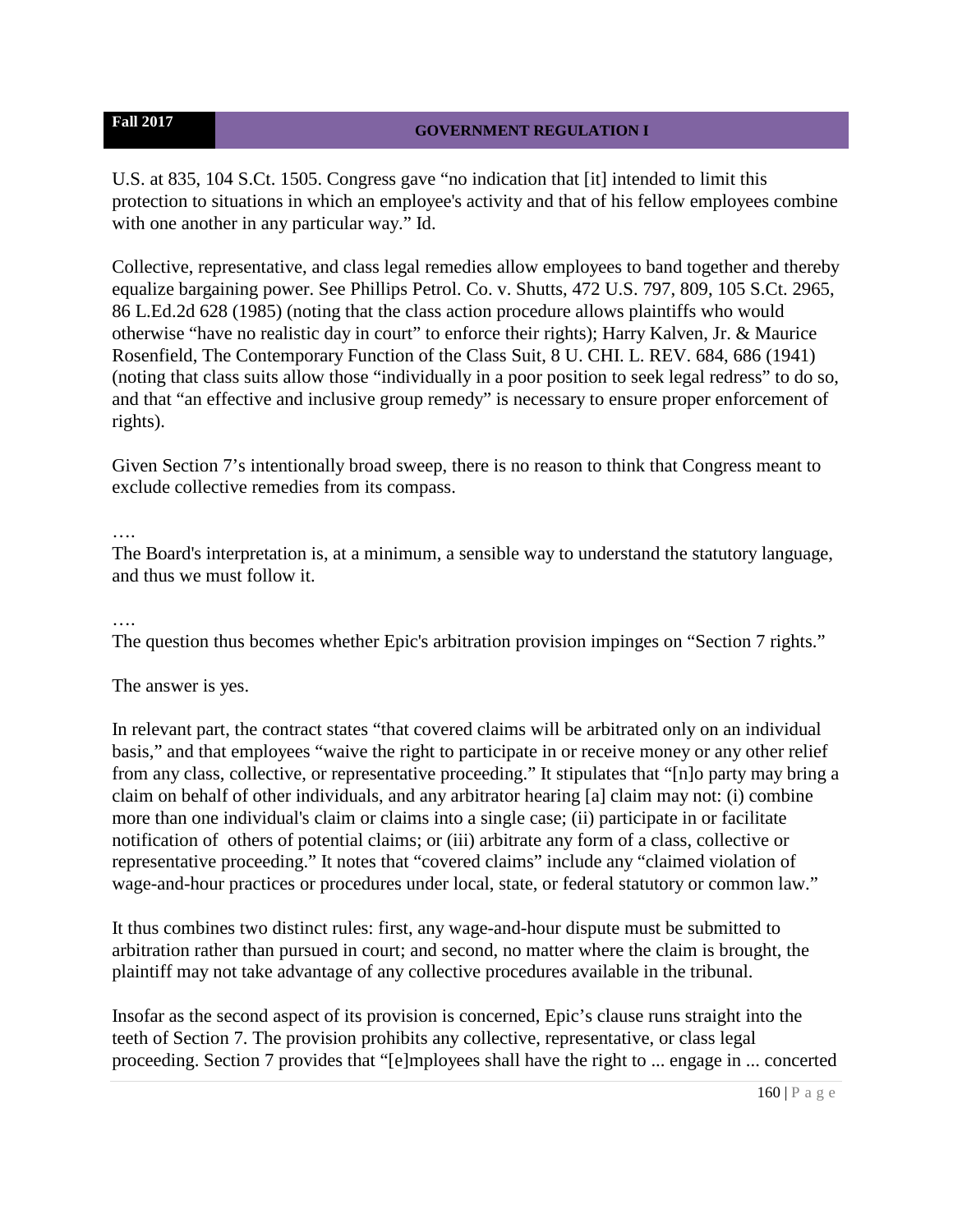activities for the purpose of collective bargaining or other mutual aid or protection." 29 U.S.C. § 157.

A collective, representative, or class legal proceeding is just such a "concerted activit[y]." See Eastex, 437 U.S. at 566, 98 S.Ct. 2505; Brady, 644 F.3d at 673; D.R. Horton, 357 N.L.R.B. No. 184, at \*2–3.

Under Section 8, any employer action that "interfere[s] with, restrain[s], or coerce[s] employees in the exercise of the rights guaranteed in [Section 7]" constitutes an "unfair labor practice." 29 U.S.C. § 158(a)(1). Contracts that stipulate away employees' Section 7 rights or otherwise require actions unlawful under the NRLA are unenforceable. See Nat'l Licorice Co., 309 U.S. at 361, 60 S.Ct. 569; D.R. Horton, 357 N.L.R.B. No. 184, at \*5.

We conclude that, insofar as it prohibits collective action, Epic's arbitration provision violates Sections 7 and 8 of the NLRA.

### III

That would be all that needs to be said, were it not for the Federal Arbitration Act. Epic argues that the FAA overrides the labor law doctrines we have been discussing and entitles it to enforce its arbitration clause in full. Looking at the arbitration agreement, it is not clear to us that the FAA has anything to do with this case. The contract imposes two rules: (1) no collective action, and (2) proceed in arbitration. But it does not stop there. It also states that if the collective-action waiver is unenforceable, then any collective claim must proceed in court, not arbitration. Since we have concluded in Part II of this opinion that the collective-action waiver is incompatible with the NLRA, we could probably stop here: the contract itself demands that Lewis's claim be brought in a court. Epic, however, contends that we should ignore the contract's saving clause because the FAA trumps the NLRA. In essence, Epic says that even if the NLRA killed off the collective-action waiver, the FAA resuscitates it, and along with it, the rest of the arbitration apparatus. We reject this reading of the two laws.

n relevant part, the FAA provides that any written contract "evidencing a transaction involving commerce to settle by arbitration a controversy thereafter arising out of such contract or transaction ... shall be valid, irrevocable, and enforceable, save upon such grounds as exist at law or in equity for the revocation of any contract." 9 U.S.C. § 2.

Enacted in "response to judicial hostility to arbitration," CompuCredit Corp. v. Greenwood, ––– U.S. ––––, 132 S.Ct. 665, 668, 181 L.Ed.2d 586 (2012), its purpose was "to make arbitration agreements as enforceable as other contracts, but not more so." Prima Paint Corp. v. Flood & Conklin Mfg. Co., 388 U.S. 395, 404 n. 12, 87 S.Ct. 1801, 18 L.Ed.2d 1270 (1967).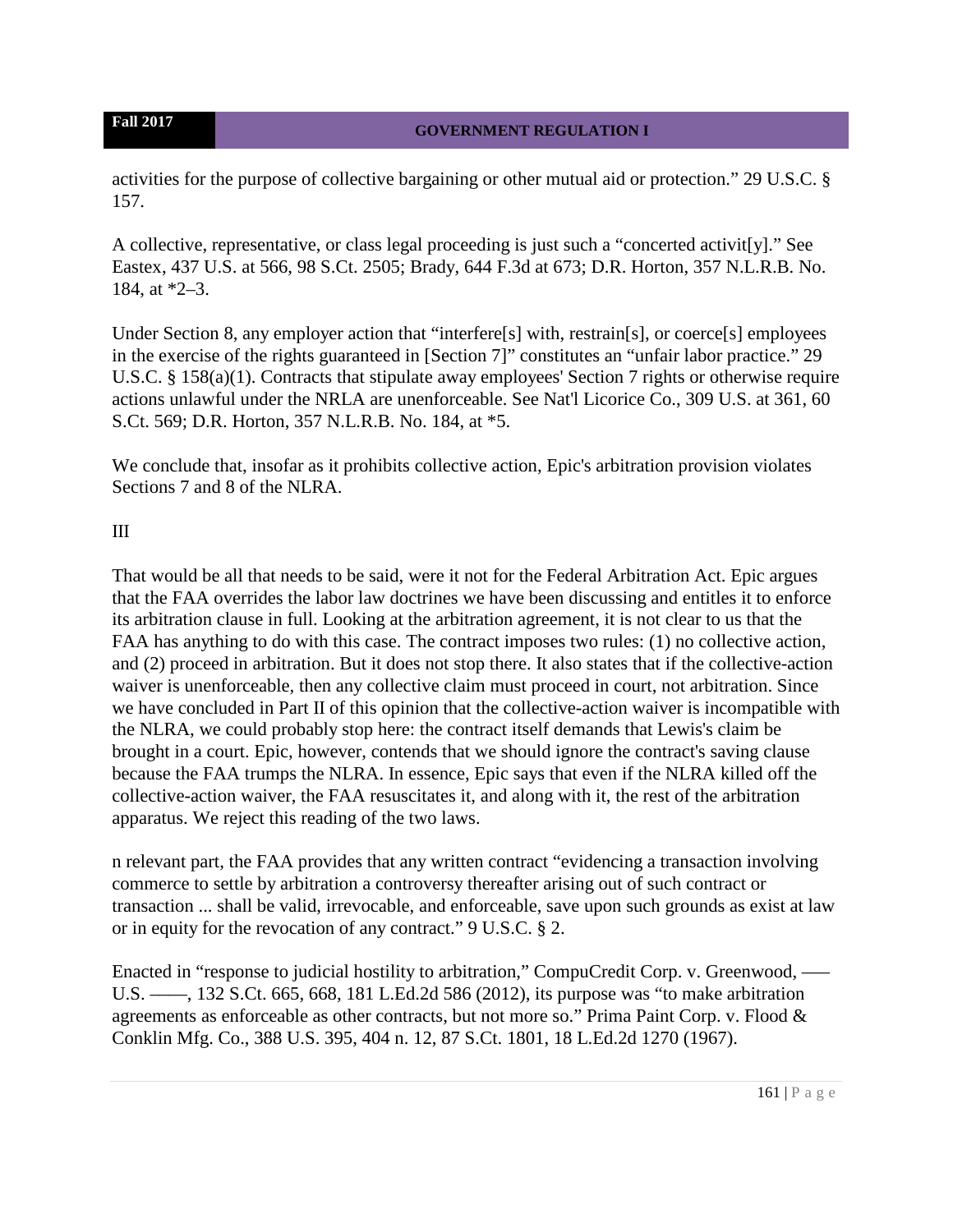Federal statutory claims are just as arbitrable as anything else, "unless the FAA's mandate has been 'overridden by a contrary congressional command.' " CompuCredit, 132 S.Ct. at 669 (quoting Shearson/American Express Inc. v. McMahon, 482 U.S. 220, 226, 107 S.Ct. 2332, 96 L.Ed.2d 185 (1987)).

The FAA's "saving clause permits agreements to arbitrate to be invalidated by 'generally applicable contract defenses,' ... but not by defenses that apply only to arbitration or that derive their meaning from the fact that an agreement to arbitrate is at issue." AT&T Mobility LLC v. Concepcion, 563 U.S. 333, 339, 131 S.Ct. 1740, 179 L.Ed.2d 742 (2011).

Epic argues that the NLRA contains no "contrary congressional command" against arbitration, and that the FAA therefore trumps the NLRA.

But this argument puts the cart before the horse. Before we rush to decide whether one statute eclipses another, we must stop to see if the two statutes conflict at all. See Vimar Seguros y Reaseguros, S.A. v. M/V Sky Reefer, 515 U.S. 528, 533, 115 S.Ct. 2322, 132 L.Ed.2d 462 (1995). In order for there to be a conflict between the NLRA as we have interpreted it and the FAA, the FAA would have to mandate the enforcement of Epic's arbitration clause. As we now explain, it does not.

Epic must overcome a heavy presumption to show that the FAA clashes with the NLRA. "[W]hen two statutes are capable of co-existence ... it is the duty of the courts, absent a clearly expressed congressional intention to the contrary, to regard each as effective." Vimar Seguros, 515 U.S. at 533, 115 S.Ct. 2322 (applying canon to find FAA compatible with other statute)

Epic has not carried that burden, because there is no conflict between the NLRA and the FAA, let alone an irreconcilable one. As a general matter, there is "no doubt that illegal promises will not be enforced in cases controlled by the federal law." Kaiser Steel Corp. v. Mullins, 455 U.S. 72, 77, 102 S.Ct. 851, 70 L.Ed.2d 833 (1982).

The FAA incorporates that principle through its saving clause: it confirms that agreements to arbitrate "shall be valid, irrevocable, and enforceable, save upon such grounds as exist at law or in equity for the revocation of any contract." 9 U.S.C. § 2.

Illegality is one of those grounds. See Buckeye Check Cashing, Inc. v. Cardegna, 546 U.S. 440, 444, 126 S.Ct. 1204, 163 L.Ed.2d 1038 (2006) (noting that illegality is a ground preventing enforcement under § 2). The NLRA prohibits the enforcement of contract provisions like Epic's, which strip away employees' rights to engage in "concerted activities." Because the provision at issue is unlawful under Section 7 of the NLRA, it is illegal, and meets the criteria of the FAA's saving clause for nonenforcement. Here, the NLRA and FAA work hand in glove.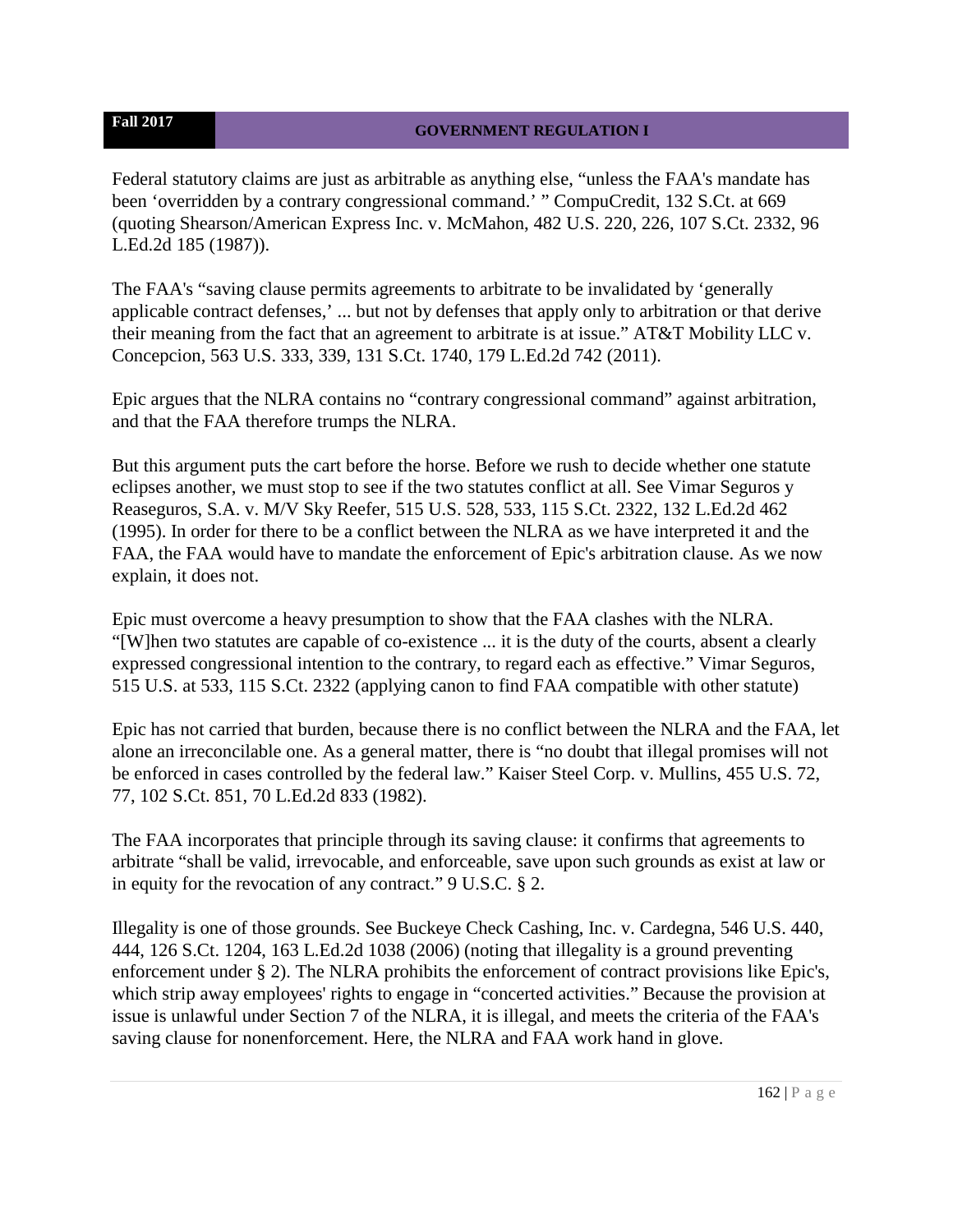### B

In D.R. Horton, Inc. v. NLRB, the Fifth Circuit came to the opposite conclusion.† 737 F.3d at 357. Drawing from dicta that first appeared in Concepcion, 563 U.S. at 348, 131 S.Ct. 1740, and was then repeated in American Express Co. v. Italian Colors Restaurant, — U.S. — , 133 S.Ct. 2304, 2310, 186 L.Ed.2d 417 (2013), the Fifth Circuit reasoned that because class arbitration sacrifices arbitration's "principal advantage" of informality, "makes the process slower, more costly, and more likely to generate procedural morass than final judgment," "greatly increases risks to defendants," and "is poorly suited to the higher stakes of class litigation," the "effect of requiring class arbitration procedures is to disfavor arbitration." D.R. Horton, 737 F.3d at 359 (quoting Concepcion, 563 U.S. at 348–52, 131 S.Ct. 1740); see also Italian Colors, 133 S.Ct. at 2312.

The Fifth Circuit suggested that because the FAA "embod[ies] a national policy favoring arbitration and a liberal federal policy favoring arbitration agreements," Concepcion, 563 U.S. at 346, 131 S.Ct. 1740 (internal quotation marks and citations omitted), any law that even incidentally burdens arbitration—here, Section 7 of the NLRA—necessarily conflicts with the FAA. See D.R. Horton, 737 F.3d at 360 ("Requiring a class mechanism is an actual impediment to arbitration and violates the FAA. The saving clause is not a basis for invalidating the waiver of class procedures in the arbitration agreement.").

There are several problems with this logic. First, it makes no effort to harmonize the FAA and NLRA. When addressing the interactions of federal statutes, courts are not supposed to go out looking for trouble: they may not "pick and choose among congressional enactments." Morton, 417 U.S. at 551, 94 S.Ct. 2474.

Rather, they must employ a strong presumption that the statutes may both be given effect. See id. The savings clause of the FAA ensures that, at least on these facts, there is no irreconcilable conflict between the NLRA and the FAA.

Indeed, finding the NLRA in conflict with the FAA would be ironic considering that the NLRA is in fact pro-arbitration: it expressly allows unions and employers to arbitrate disputes between each other, see 29 U.S.C. § 171(b), and to negotiate collective bargaining agreements that require employees to arbitrate individual employment disputes. See 14 Penn Plaza LLC v. Pyett, 556 U.S. 247, 257–58, 129 S.Ct. 1456, 173 L.Ed.2d 398 (2009); City Disposal Systems, 465 U.S. at 836–37, 104 S.Ct. 1505.

The NLRA does not disfavor arbitration; in fact, it is entirely possible that the NLRA would not bar Epic's provision if it were included in a collective bargaining agreement. See City Disposal Systems, 465 U.S. at 837, 104 S.Ct. 1505. ("[I]f an employer does not wish to tolerate certain methods by which employees invoke their collectively bargained rights, [it] is free to negotiate a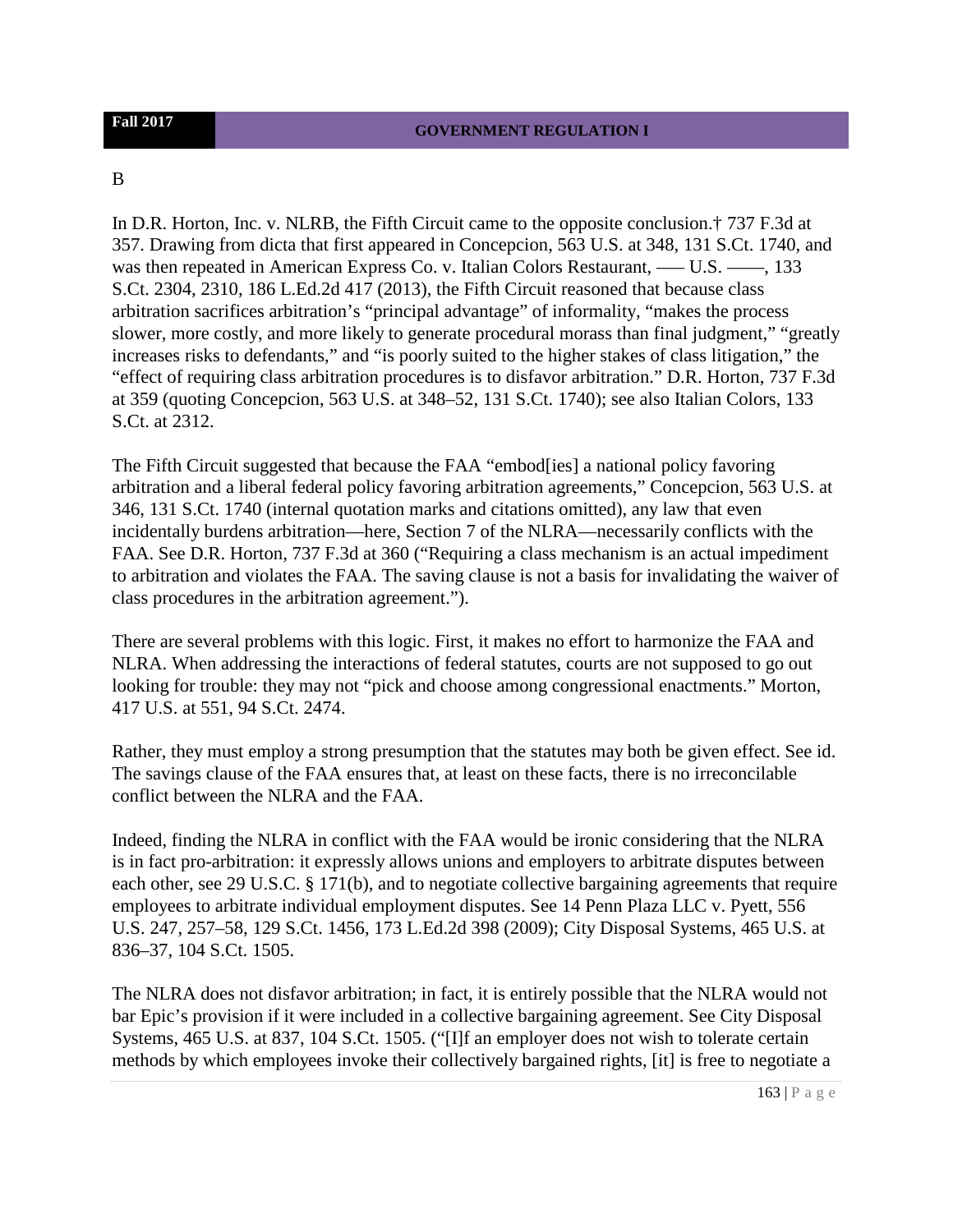provision in [its] collective-bargaining agreement that limits the availability of such methods."). If Epic's provision had permitted collective arbitration, it would not have run afoul of Section 7 either. But it did not, and so it ran up against the substantive right to act collectively that the NLRA gives to employees.

Neither Concepcion nor Italian Colors goes so far as to say that anything that conceivably makes arbitration less attractive automatically conflicts with the FAA, nor does either case hold that an arbitration clause automatically precludes collective action even if it is silent on that point.

In Concepcion, the Supreme Court found incompatible with the FAA a state law that declared arbitration clauses to be unconscionable for low-value consumer claims. See Concepcion, 563 U.S. at 340, 131 S.Ct. 1740. The law was directed toward arbitration, and it was hostile to the process. Here, we have nothing of the sort. Instead, we are reconciling two federal statutes, which must be treated on equal footing. The protection for collective action found in the NLRA, moreover, extends far beyond collective litigation or arbitration; it is a general principle that affects countless aspects of the employer/employee relationship.

The FAA does not "pursue its purposes at all costs"—that is why it contains a saving clause. Id.

If these statutes are to be harmonized—and according to all the traditional rules of statutory construction, they must be—it is through the FAA's saving clause, which provides for the very situation at hand. Because the NLRA renders Epic's arbitration provision illegal, the FAA does not mandate its enforcement.

We add that even if the dicta from Concepcion and Italian Colors lent itself to the Fifth Circuit's interpretation, it would not apply here: Sections 7 and 8 do not mandate class arbitration. Indeed, they say nothing about class arbitration, or even arbitration generally. Instead, they broadly restrain employers from interfering with employees' engaging in concerted activities. See 29 U.S.C. §§ 157, 158. Sections 7 and 8 stay Epic's hand. (This is why, in addition to its being waived, Epic's argument that Lewis relinquished his Section 7 rights fails.)

Epic acted unlawfully in attempting to contract with Lewis to waive his Section 7 rights, regardless of whether Lewis agreed to that contract. The very formation of the contract was illegal. See Italian Colors, 133 S.Ct. at 2312 (Thomas, J., concurring) (noting, in adopting the narrowest characterization of the FAA's saving clause of any Justice, that defenses to contract formation block an order compelling arbitration under FAA).

Epic warns us against creating a circuit split, noting that at least two circuits agree with the Fifth. See Owen v. Bristol Care, Inc., 702 F.3d 1050, 1052 (8th Cir. 2013) (rejecting argument that there is inherent conflict between NLRA/Norris LaGuardia Act and FAA); Sutherland v. Ernst & Young LLP, 726 F.3d 290, 297 n. 8 (2d Cir. 2013) (rejecting NLRA-based argument without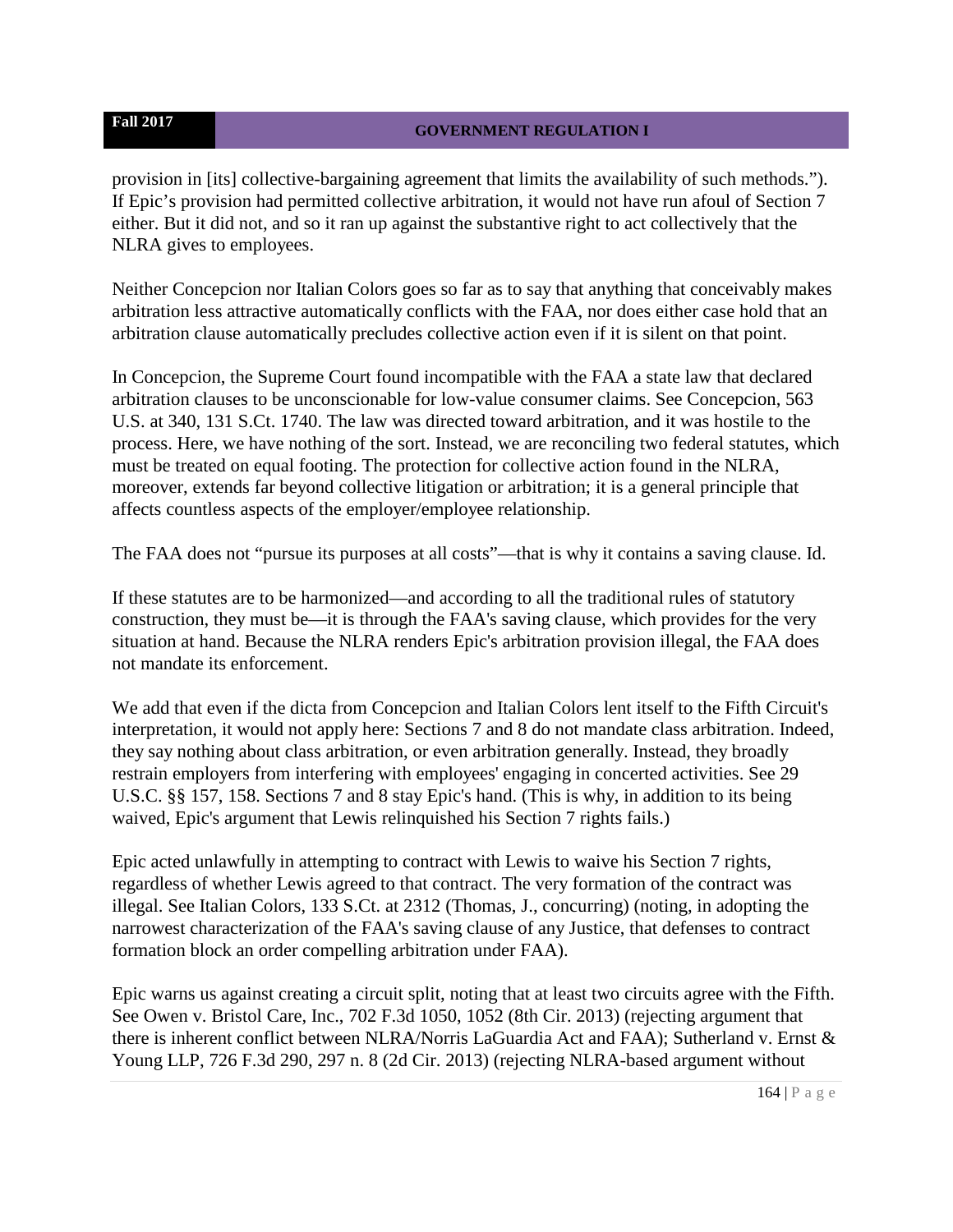analysis); Richards v. Ernst & Young, LLP, 744 F.3d 1072, 1075 n. 3 (9th Cir. 2013) (noting "[w]ithout deciding the issue" that a number of courts have "determined that they should not defer to the NLRB's decision in D.R. Horton"). Of these courts, however, none has engaged substantively with the relevant arguments.

Because it precludes employees from seeking any class, collective, or representative remedies to wage-and-hour disputes, Epic's arbitration provision violates Sections 7 and 8 of the NLRA. Nothing in the FAA saves the ban on collective action. The judgment of the district court is therefore AFFIRMED.

All Citations

### **Monroe v. FTS USA, \_\_ F.3d \_\_ (6th Cir. 2017)**

STRANCH, J., delivered the opinion of the court in which BOGGS, J., joined. SUTTON, J. (pp. 1024–32), delivered a separate opinion concurring in part and dissenting in part. OPINION STRANCH, Circuit Judge.

Edward Monroe, Fabian Moore, and Timothy Williams brought this Fair Labor Standards Act (FLSA) claim, on behalf of themselves and others similarly situated, against their employers, FTS USA, LLC and its parent company, UniTek USA, LLC. FTS is a cable-television business for which the plaintiffs work or worked as cable technicians. The district court certified the case as an FLSA collective action, allowing 293 other technicians (collectively, the FTS Technicians) to opt in. FTS Technicians allege that FTS implemented a company-wide time-shaving policy that required its employees to systematically underreport their overtime hours. A jury returned verdicts in favor of the class, which the district court upheld before calculating and awarding damages.

We AFFIRM the district court's certification of the case as a collective action and its finding that sufficient evidence supports the jury's verdicts. We REVERSE the district court's calculation of damages and REMAND the case for recalculation of damages consistent with this opinion.

### I. BACKGROUND

FTS contracts with various cable companies, such as Comcast and Time Warner, to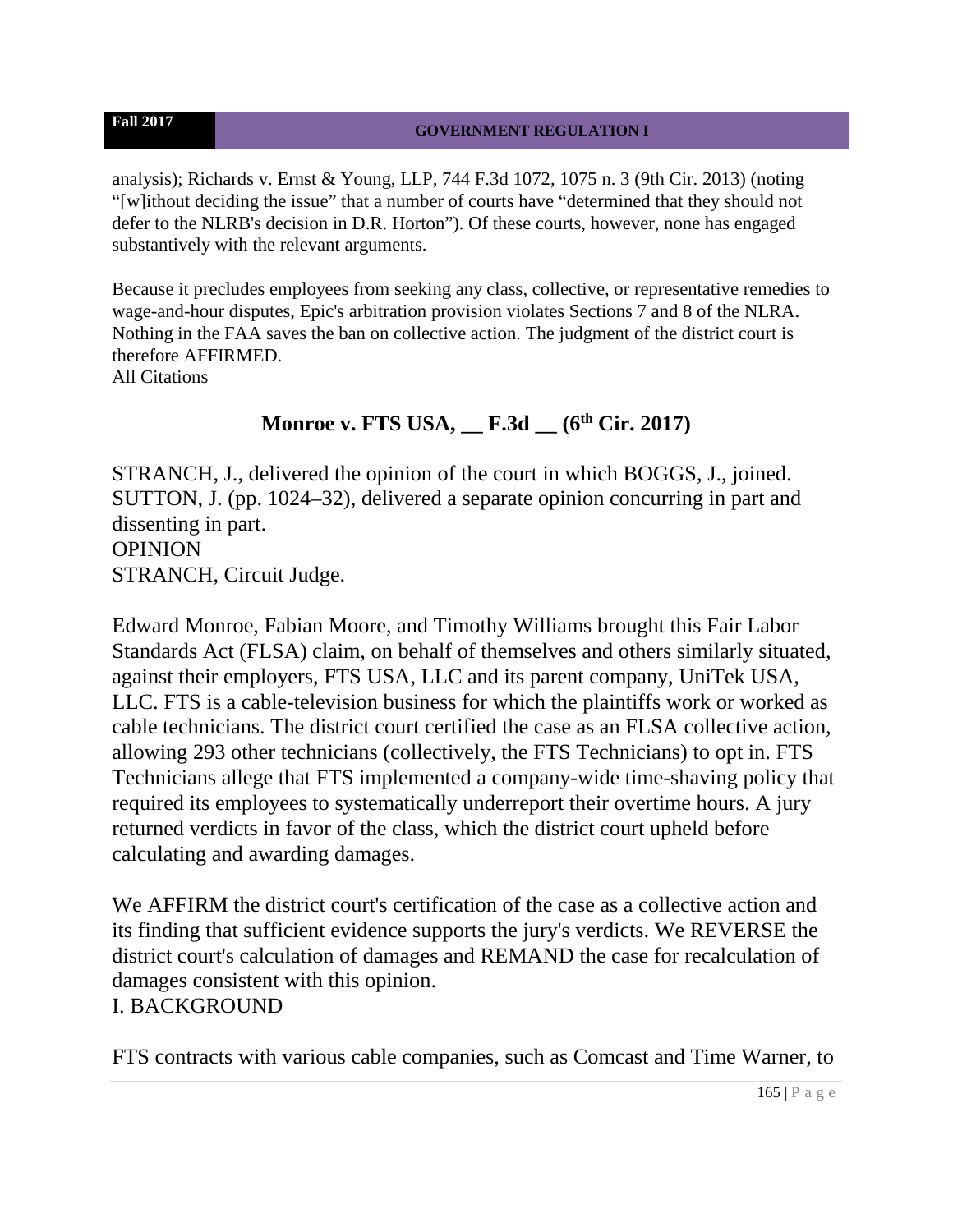provide cable installation and support, primarily in Tennessee, Alabama, Mississippi, Florida, and Arkansas. To offer these services, FTS employs technicians at local field offices, called "profit centers." FTS's company hierarchy includes a company CEO and president, regional directors, project managers at each profit center, and a group of supervisors. FTS Technicians report to the supervisors and project managers. FTS's parent company, UniTek, is in the business of wireless, telecommunication, cable, and satellite services, and provides human resources and payroll functions to FTS.

All FTS Technicians share substantially similar job duties and are subject to the same compensation plan and company-wide timekeeping system. FTS Technicians report to a profit center at the beginning of each workday, where FTS provides job assignments to individual technicians and specifies two-hour blocks in which to complete certain jobs. Regardless of location, "the great majority of techs do the same thing day in and day out which is install cable." Time is recorded by hand, and FTS project managers transmit technicians' weekly timesheets to UniTek's director of payroll. FTS Technicians are paid pursuant to a piece-rate compensation plan, meaning each assigned job is worth a set amount of pay, regardless of the amount of time it takes to complete the job. The record shows that FTS Technicians are paid by applying a .5 multiplier to their regular rate for overtime hours. FTS Technicians presented evidence that FTS implemented a company-wide timeshaving policy that required technicians to systematically underreport their overtime hours. Managers told or encouraged technicians to underreport time or even falsified timesheets themselves. To underreport overtime hours in compliance with FTS policy, technicians either began working before their recorded start times, recorded lunch breaks they did not take, or continued working after their recorded end time.

FTS Technicians also presented documentary evidence and testimony from technicians, managers, and an executive showing that FTS's time-shaving policy originated with FTS's corporate office. Technicians testified that the time-shaving policy was company-wide, applying generally to all technicians, though not in an identical manner. At meetings, managers instructed groups of technicians to underreport their hours, and managers testified that corporate ordered them to do so. One former manager, Anthony Louden, offered testimony regarding high-level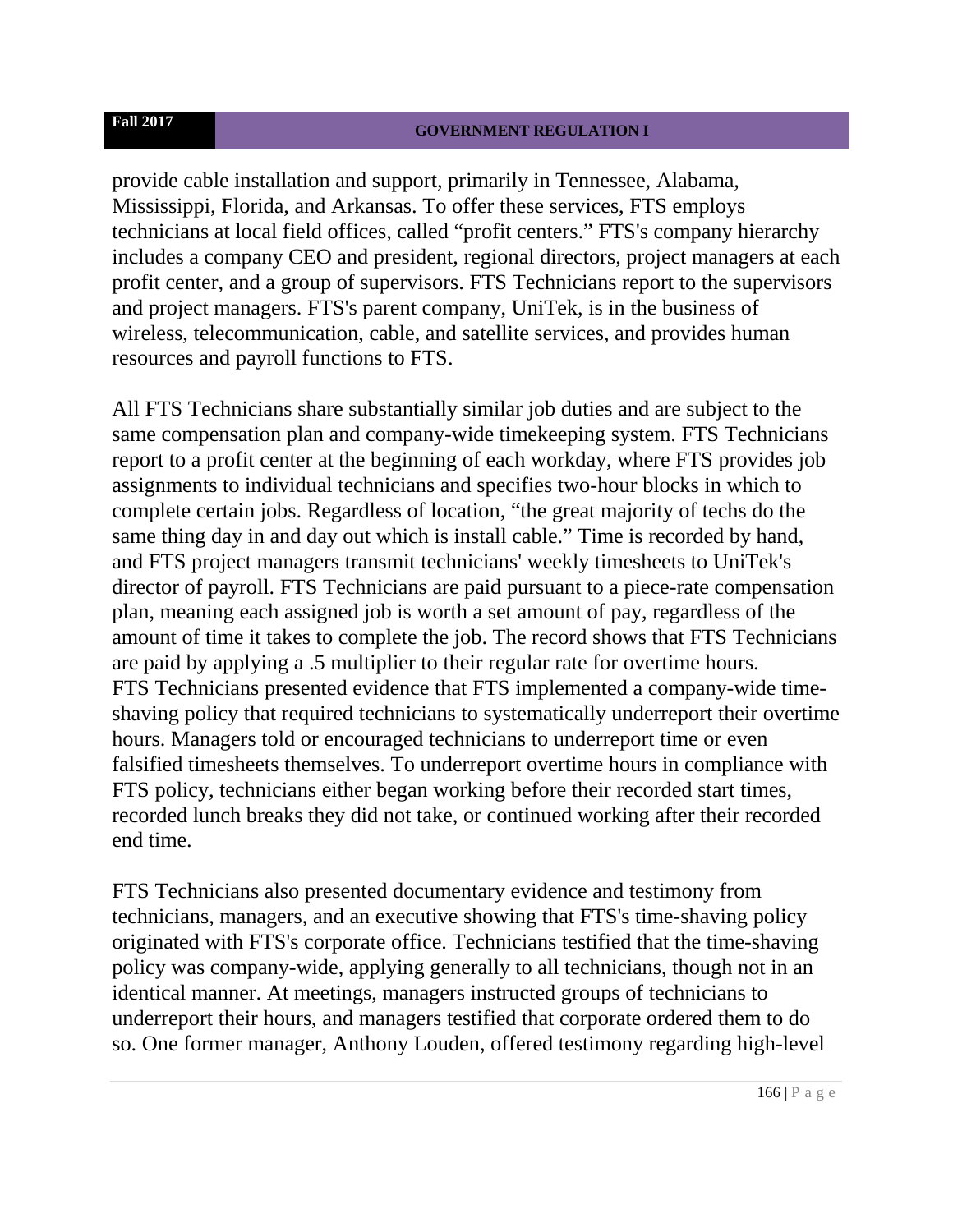executive meetings. Louden identified overtime and fuel costs as the two leading items that an FTS executive felt it "should be able to manage and cut in order to make a bigger profit." Louden also stated that FTS executives circulated and reviewed technicians' timesheets, "go[ing] into detail on which technician had overtime, and, you know, go[ing] over why this guy had too much overtime and why he didn't have overtime." Technicians testified that they often complained about being obligated to underreport, and FTS's human resources director testified that she received such complaints. No evidence was presented that managers or technicians were disciplined for underreporting time.

….

The collective action proceeded to trial on a representative basis. FTS Technicians identified by name 38 potential witnesses and called 24 witnesses, 17 of whom were class-member technicians. FTS and UniTek identified all 50 representative technicians as potential witnesses, but called only four witnesses—all FTS executives and no technicians.

The district court explained the representative nature of the collective action to the jury, both before the opening argument and during its instructions, noting that FTS Technicians seek "to recover overtime wages that they claim [FTS and UniTek] owe them and the other cable technicians who have joined the case." The jury instructions specified that the named plaintiffs brought their claim on behalf of and collectively with "approximately three hundred plaintiffs who have worked in more than a dozen different FTS field offices across the country." The court also set out how the case would be resolved, instructing that FLSA procedure "allows a small number of representative employees to file a lawsuit on behalf of themselves and others in the collective group"; that the technicians who "testified during this trial testified as representatives of the other plaintiffs who did not testify"; and that "[n]ot all affected employees need testify to prove their claims" because "nontestifying plaintiffs who performed substantially similar job duties are deemed to have shown the same thing."

The district court then charged the jury to determine whether all FTS Technicians "have proven their claims" by considering whether "the evidence presented by the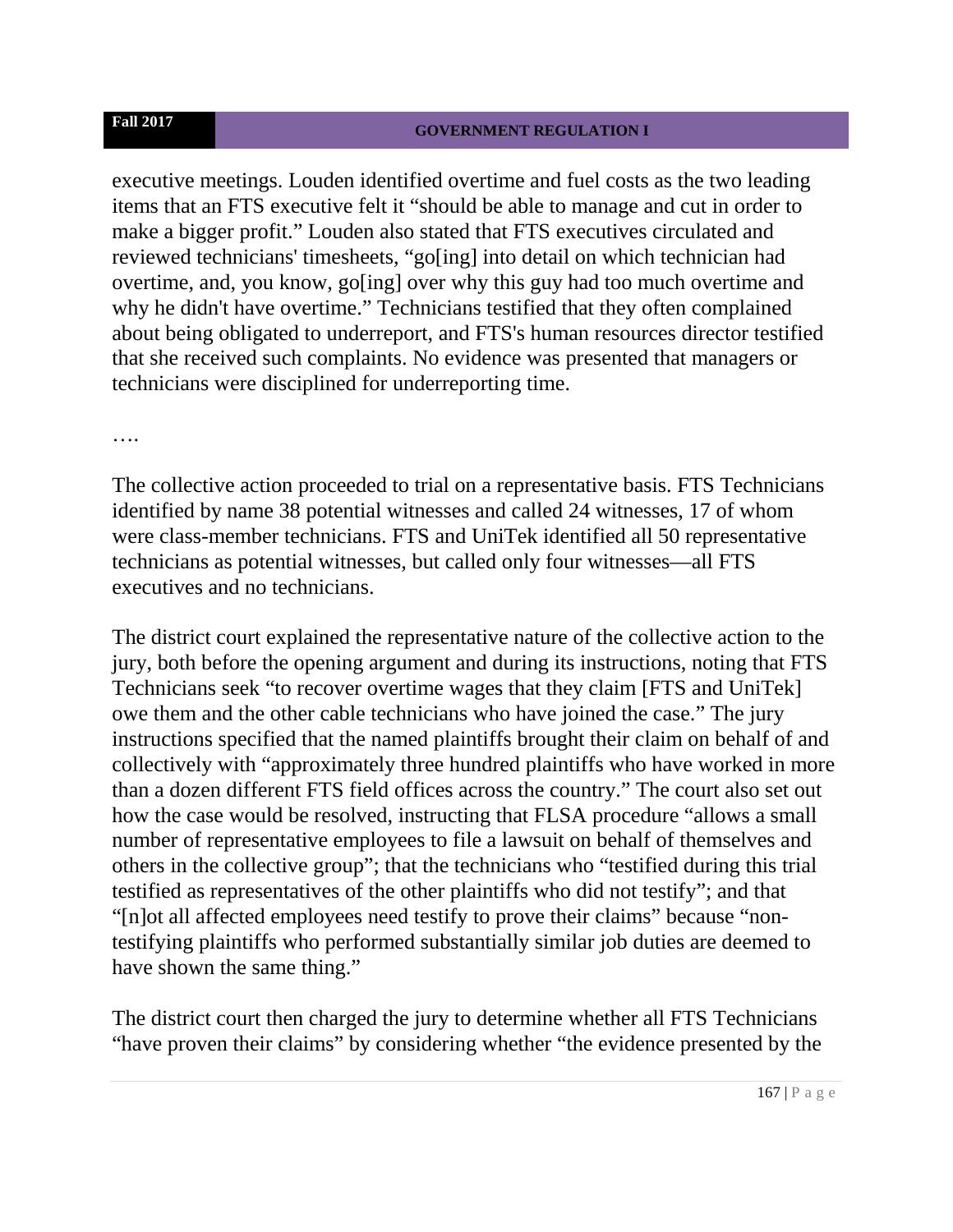representative plaintiffs who testified establishes that they worked unpaid overtime hours and are therefore entitled to overtime compensation." If the jury answers in the affirmative, the court explained, "then those plaintiffs that you did not hear from are also deemed by inference to be entitled to overtime compensation." The jury returned verdicts of liability in favor of the class, finding that FTS Technicians worked in excess of 40 hours weekly without being paid overtime compensation and that FTS and UniTek knew or should have known and willfully violated the law. The jury determined the average number of unrecorded hours worked per week by each testifying technician—all of whom were representative and were called on behalf of themselves and all similarly situated employees, as authorized by 29 U.S.C. § 216(b) and instructed by the district court. As indicated to the parties and the jury, the court used the jury's factual findings to calculate damages for all testifying and nontestifying technicians in the opt-in collective action. The trial court ruled that the formula for calculating uncompensated overtime should use a 1.5 multiplier, apparently based on the assumption that FTS and UniTek normally used that multiplier.

[**The court eventually awarded a damages of \$3.8 million.**]

### II. ANALYSIS

FTS and UniTek challenge the certification of the case as a collective action pursuant to 29 U.S.C. § 216(b), the sufficiency of the evidence as presented at trial, the jury instruction on commuting time, and the district court's calculation of damages. After a review of the legal framework for collective actions in our circuit, we turn to each of these arguments.

### A. Legal Framework

Under the FLSA, an employer generally must compensate an employee "at a rate not less than one and one-half times the regular rate at which he is employed" for work exceeding forty hours per week. 29 U.S.C. § 207(a)(1). Labor Department regulations clarify, however, that in a piece-rate system only "additional half-time pay" is required for overtime hours. 29 C.F.R. § 778.111(a).

Congress passed the FLSA with broad remedial intent" to address "unfair method[s] of competition in commerce" that cause "labor conditions detrimental to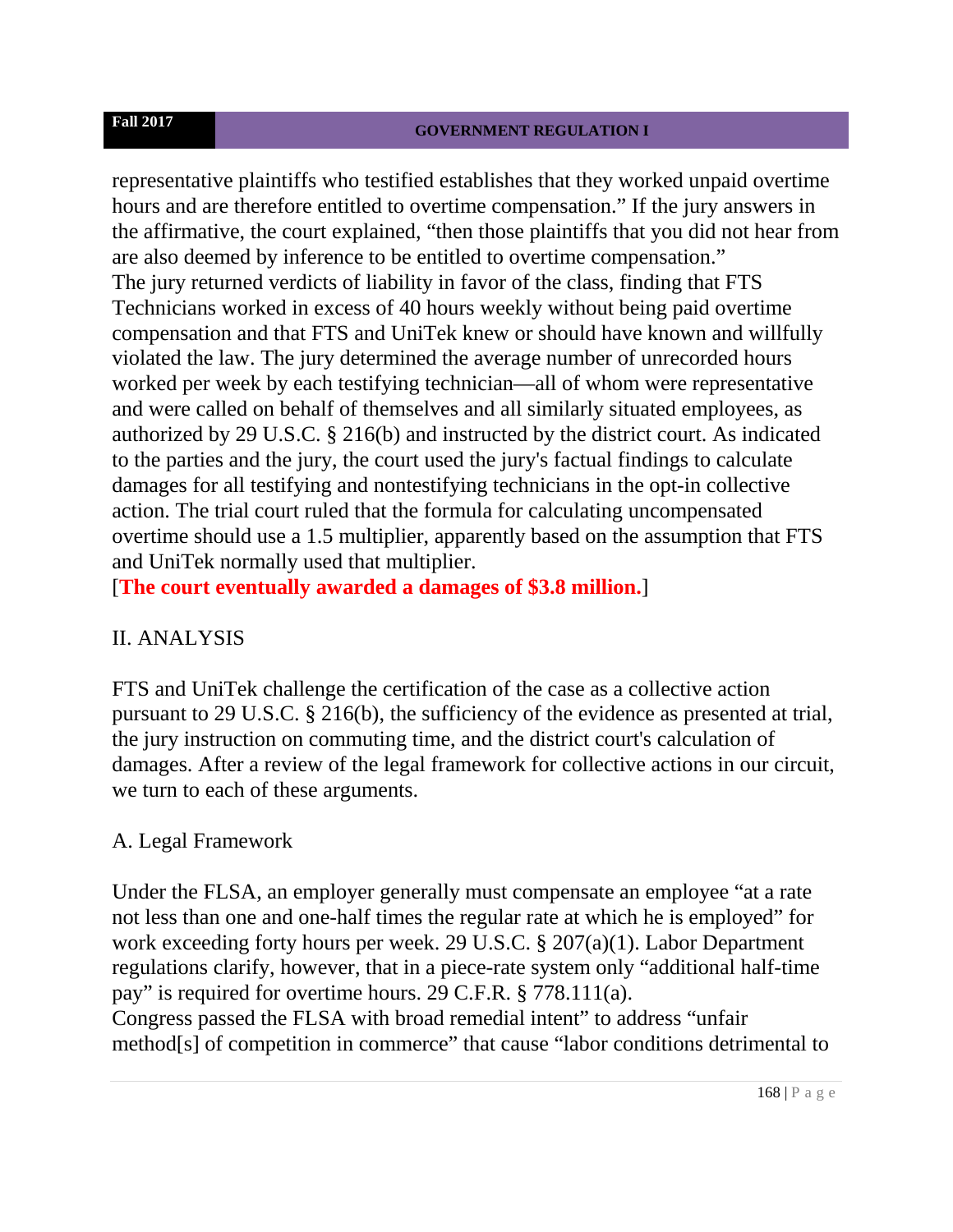the maintenance of the minimum standard of living necessary for health, efficiency, and general well-being of workers." The provisions of the statute are "remedial and humanitarian in purpose," and "must not be interpreted or applied in a narrow, grudging manner." Herman v. Fabri–Centers of Am., Inc., 308 F.3d 580, 585 (6th Cir.2002).

To effectuate Congress's remedial purpose, the FLSA authorizes collective actions "by any one or more employees for and on behalf of himself or themselves and other employees similarly situated." 29 U.S.C. § 216(b). To participate in FLSA collective actions, "all plaintiffs must signal in writing their affirmative consent to participate in the action." Comer v. Wal–Mart Stores, Inc., 454 F.3d 544, 546 (6th Cir.2006). Only "similarly situated" persons may opt in to such actions. [**The employer appealed to the U.S. Supreme Court, which ruled that the appellate court erred when it overruled the district court's award of damages.**]

On certiorari, the Supreme Court held that we had imposed an improper standard of proof that "has the practical effect of impairing many of the benefits" of the FLSA. It reminded us of the correct liability and damages standard, with a cautionary note: an employee bringing such a suit has the "burden of proving that he performed work for which he was not properly compensated. The remedial nature of this statute and the great public policy which it embodies ... militate against making that burden an impossible hurdle for the employee." Id. at 686–87, 66 S.Ct. 1187. We have since acknowledged that instruction. See Moran v. Al Basit LLC, 788 F.3d 201, 205 (6th Cir.2015).

The Supreme Court also explained how an employee can satisfy his burden to prove both uncompensated work and its amount: "where the employer's records are inaccurate or inadequate and the employee cannot offer convincing substitutes ... an employee has carried out his burden if he proves that he has in fact performed work for which he was improperly compensated and if he produces sufficient evidence to show the amount and extent of that work as a matter of just and reasonable inference." Mt. Clemens, 328 U.S. at 687, 66 S.Ct. 1187.

The employee's burden of proof on damages can be relaxed, the Supreme Court explained, because employees rarely keep work records, which is the employer's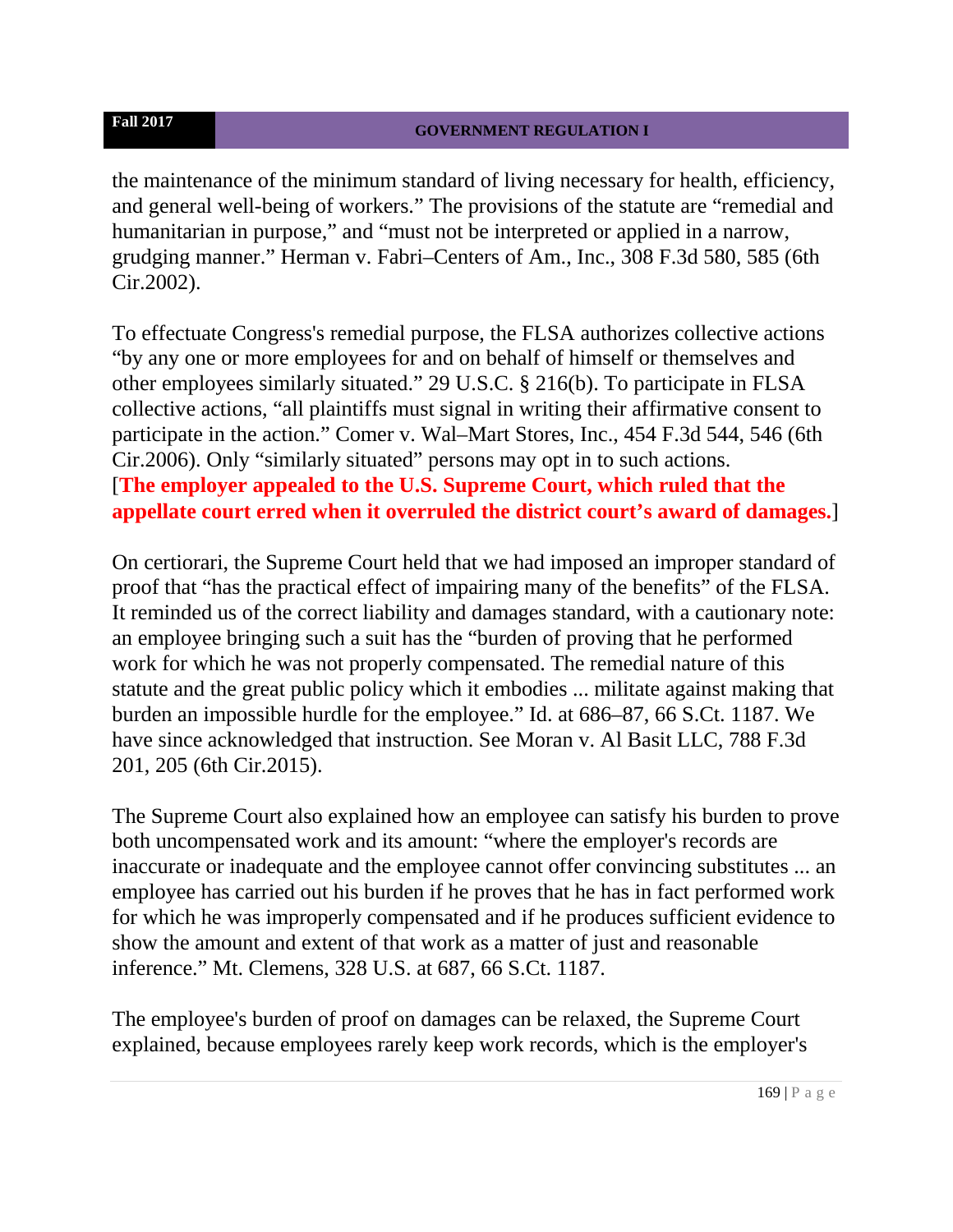duty under the Act. Id.; see O'Brien, 575 F.3d at 602; see also 29 U.S.C. § 211(c); 29 C.F.R. § 516.2(a)(7). Once the employees satisfy their relaxed burden for establishing the extent of uncompensated work, "[t]he burden then shifts to the employer to come forward with evidence of the precise amount of work performed or with evidence to negative the reasonableness of the inference to be drawn from the employee's evidence." Mt. Clemens, 328 U.S. at 687–88, 66 S.Ct. 1187.

The first factor, the factual and employment settings of the individual FTS Technicians, considers, "to the extent they are relevant to the case, the plaintiffs' job duties, geographic locations, employer supervision, and compensation." Id. at 19– 155. On FTS Technicians' duties and locations, the record reveals that all FTS Technicians work in the same position, have the same job description, and perform the same job duties: regardless of location, "the great majority of techs do the same thing day in and day out which is install cable." FTS Technicians also are subject to the same timekeeping system (recording of time by hand) and compensation plan (piece rate).

Key here, the record contains ample evidence of a company-wide policy of requiring technicians to underreport hours that originated with FTS executives. Managers told technicians that they received instructions to shave time from corporate, that underreporting is "company policy," and that they were "chewed out by corporate" for allowing too much time to be reported. Managers testified that FTS executives directed them to order technicians to underreport time. FTS executives reinforced their policy during meetings with managers and technicians at individual profit centers. FTS Technicians testified that they complained of being required to underreport, often in front of or to corporate representatives, who did nothing.

Evidence of market pressures suggests that FTS executives had a motive to institute a company-wide time-shaving policy. According to one manager's testimony, "[e]very profit center has ... a budget," and to meet that budget "you couldn't put all of your overtime." Both managers and technicians were under the impression that FTS's profitability depended on underreporting.

The underreporting policy applied to FTS Technicians regardless of profit center or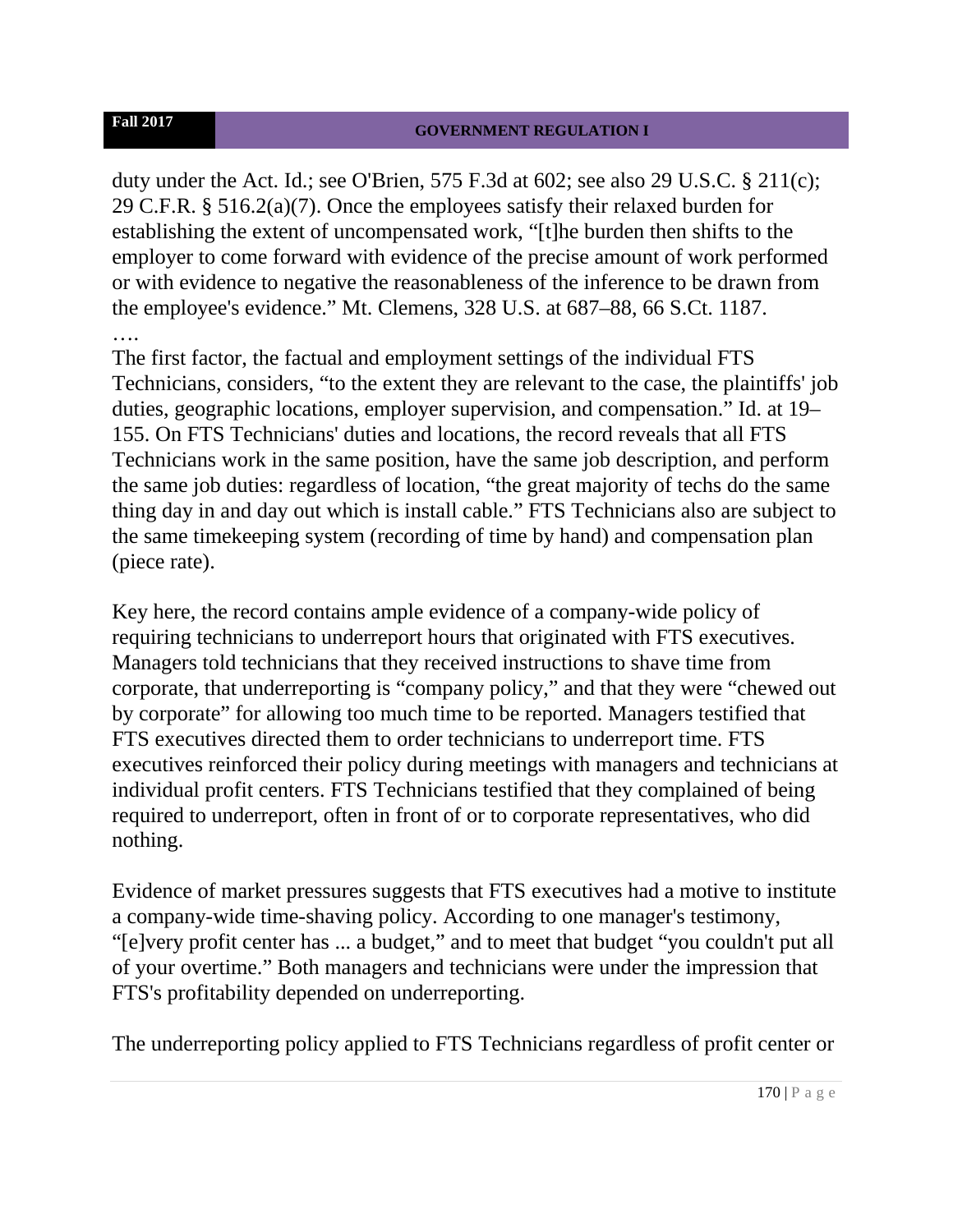supervisor, as technicians employed at multiple profit centers and under multiple managers reported consistent time-shaving practices across the centers and managers. Namely, FTS executives told managers that technicians' time before and after work or during lunch should be underreported.

One manager told his technicians that "an hour lunch break will be deducted whether [they] take it or not," while technicians who reported full hours were told to "change that" and that "[t]his is not how we do it over here, ... you are just supposed to record your 40 hours a week, take out for your lunch, sign it and turn it in." If technicians failed to comply with the policy, managers would directly alter time sheets submitted by employees—one manager changed a seven to an eight and another used whiteout to change times. Regarding reporting lunch hours not taken, one manager said "that's the way it's got to be, you put it on there or I'll put it on there." Even technicians who never received direct orders from managers to underreport time knew that FTS required underreporting in order to continue receiving work assignments and to avoid reprimand or termination.

FTS Technicians identified the methods—the same methods found in O'Brien—by which FTS and UniTek enforced their time—shaving policy: (1) "requiring plaintiffs to work 'off the clock' " before or after scheduled hours or during lunch breaks and (2) "alter[ing] the times that had previously been entered." O'Brien, 575 F.3d at 572–73. As in O'Brien, such plaintiffs will be similarly situated where their claims are "unified by common theories of defendants' statutory violations, even if the proofs of these theories are inevitably individualized and distinct." Id. at 585. We now turn to the second factor—the different defenses to which the plaintiffs may be subject on an individual basis. FTS and UniTek argue that they must be allowed to raise separate defenses by examining each individual plaintiff on the number of unrecorded hours they worked, but that they were denied that right by the allowance of representative testimony and an estimated-average approach. Several circuits, including our own, hold that individualized defenses alone do not warrant decertification where sufficient common issues or job traits otherwise permit collective litigation. O'Brien, 575 F.3d at 584–85 (holding that employees are similarly situated if they have "claims ... unified by common theories of defendants' statutory violations, even if the proofs of these theories are inevitably individualized and distinct"); Morgan, 551 F.3d at 1263; see Thiessen, 267 F.3d at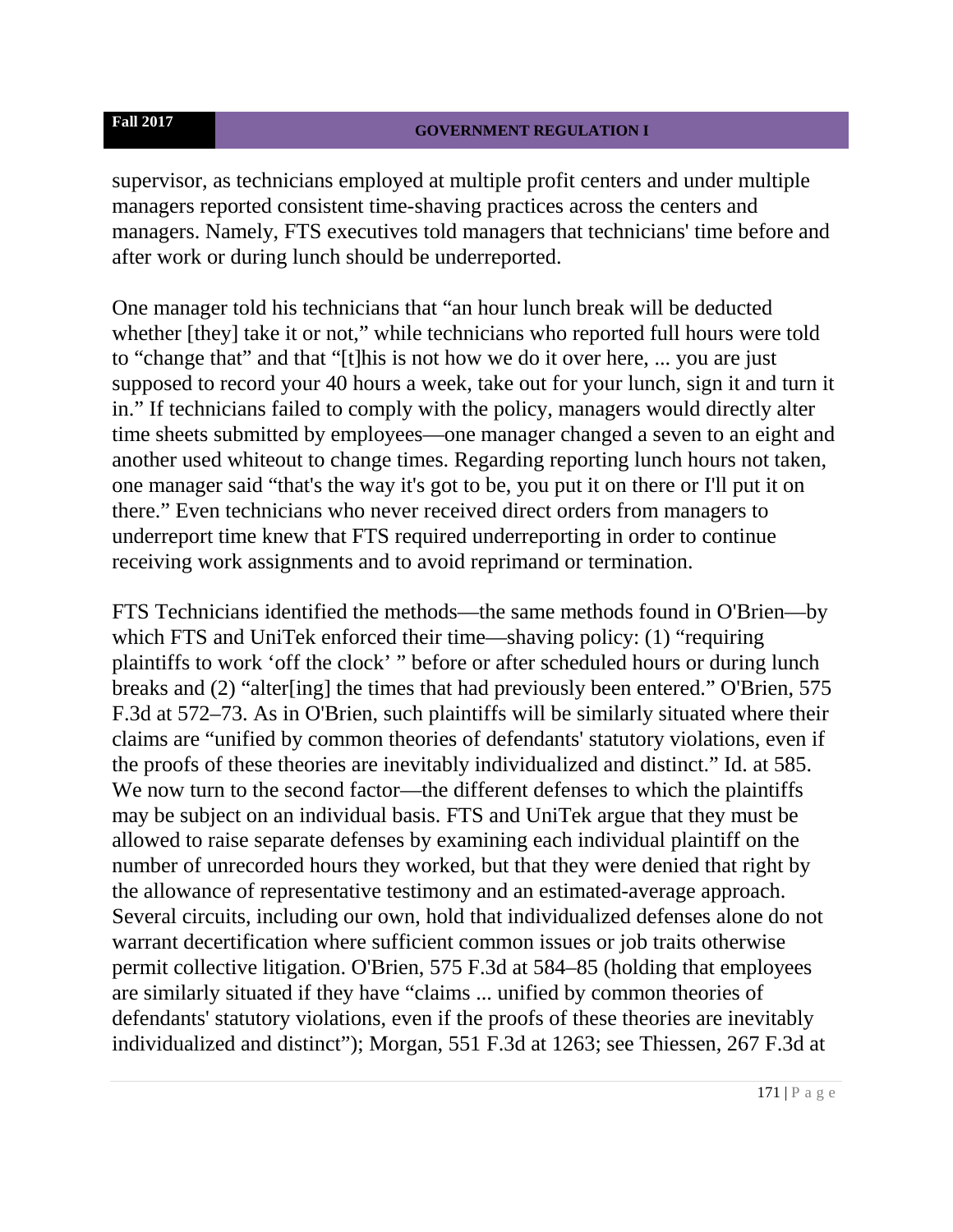### 1104–08.

As noted above, the record includes FTS Technicians' credible testimonial and documentary evidence that they performed work for which they were improperly compensated. In the absence of accurate employer records, both Supreme Court and Sixth Circuit precedent dictate that the burden then shifts to the employer to "negative the reasonableness of the inference to be drawn from the employee's evidence" and, if it fails to do so, the resulting damages award need not be perfectly exact or precise. Mt. Clemens, 328 U.S. at 687–88, 66 S.Ct. 1187 ("The employer cannot be heard to complain that the damages lack the exactness and precision of measurement that would be possible had he kept records in accordance with the requirements of [the FLSA]."); see Herman, 183 F.3d at 473.

Under this framework, and with the use of representative testimony and an estimated-average approach, defenses successfully asserted against representative testifying technicians were properly distributed across the claims of nontestifying technicians.

For example, FTS and UniTek argue that testifying technicians did not work all of the overtime they claimed and underreported some of their overtime for reasons other than a company-wide policy requiring it. FTS and UniTek had every opportunity to submit witnesses and evidence supporting this claim. The jury's partial acceptance of these defenses, as evidenced by its finding that testifying technicians worked fewer hours than they claimed, resulted in a lower average for nontestifying technicians. Thus, FTS Technicians' representative evidence allowed appropriate consideration of the individual defenses raised here. The district court, moreover, offered to convene a second jury and submit the issue of damages to it, but FTS and UniTek declined.

The third factor, the degree of fairness and the procedural impact of certifying the case, also supports certification. This case satisfies the policy behind FLSA collective actions and Congress's remedial intent by consolidating many small, related claims of employees for which proceeding individually would be too costly to be practical. Because all FTS Technicians allege a common, FLSA-violating policy, "[t]he judicial system benefits by efficient resolution in one proceeding of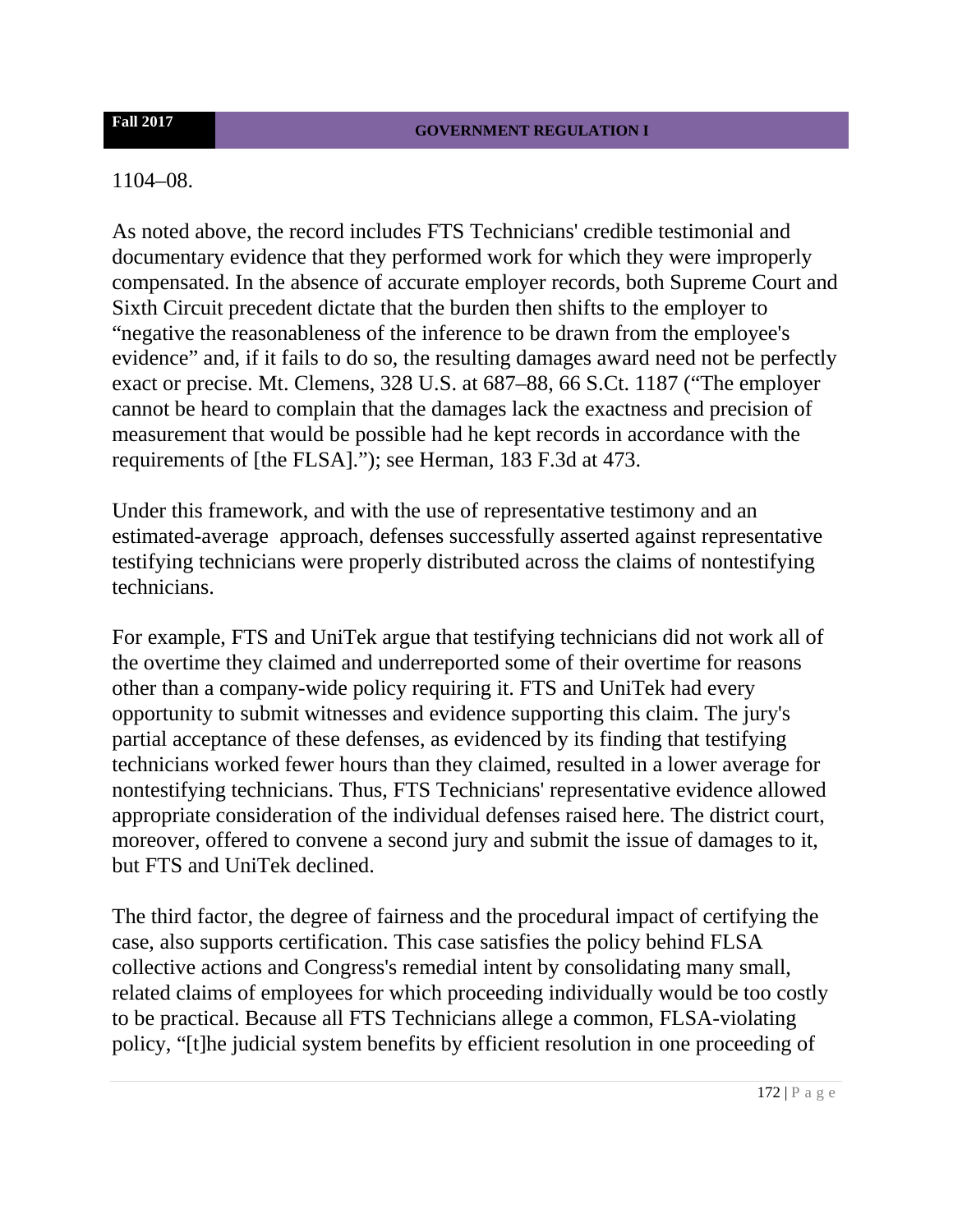common issues of law and fact." In view of the entire record, neither this factor nor the other two suggest that the district court abused its discretion in finding FTS Technicians similarly situated and maintaining certification.

To conclude our similarly situated analysis, certification here is supported by our standard. The factual and employment settings of individual FTS Technicians and the degree of fairness and the procedural impact of certifying the case favor upholding certification. FTS and UniTek's alleged individual defenses do not require decertification because they can be, and were, adequately presented in a collective forum.

Our sister circuits overwhelmingly recognize the propriety of using representative testimony to establish a pattern of violations that include similarly situated employees who did not testify. See, e.g., Garcia v. Tyson Foods, Inc., 770 F.3d 1300, 1307 (10th Cir.2014) (quoting the Ninth Circuit's Henry v. Lehman Commercial Paper, Inc., 471 F.3d 977, 992 (9th Cir.2006), for the proposition that "[t]he class action mechanism would be impotent" without representative proof and the ability to draw class-wide conclusions based on it); Reich v. S. New England Telecomms. Corp., 121 F.3d 58, 67 (2d Cir.1997) ("[I]t is well-established that the Secretary may present the testimony of a representative sample of employees as part of his proof of the prima facie case under the FLSA."); Reich v. Gateway Press, Inc., 13 F.3d 685, 701 (3d Cir.1994) ("Courts commonly allow representative employees to prove violations with respect to all employees."); Brock v. Tony & Susan Alamo Found., 842 F.2d 1018, 1019–20 (8th Cir.1988) ("[T]o compensate only those associates who chose or where chosen to testify is inadequate in light of the finding that other employees were improperly compensated."); Ho Fat Seto, 850 F.2d at 589 (holding that, based on representative testimony, "[t]he twenty-three non-testifying employees established a prima facie case that they had worked unreported hours"); Donovan v. Bel–Loc Diner, Inc., 780 F.2d 1113, 1116 (4th Cir.1985) (holding that requirement that testimony establishing a pattern or practice must refer to all nontestifying employees "would thwart the purposes of the sort of representational testimony clearly contemplated by Mt. Clemens "); Donovan v. Burger King Corp., 672 F.2d 221, 224–25 (1st Cir.1982) (limiting testimony to six plaintiffs from six restaurant locations owned by defendant "in light of the basic similarities between the individual restaurants"); Gen. Motors Acceptance Corp., 482 F.2d at 829 (holding that, based on testimony from sixteen representative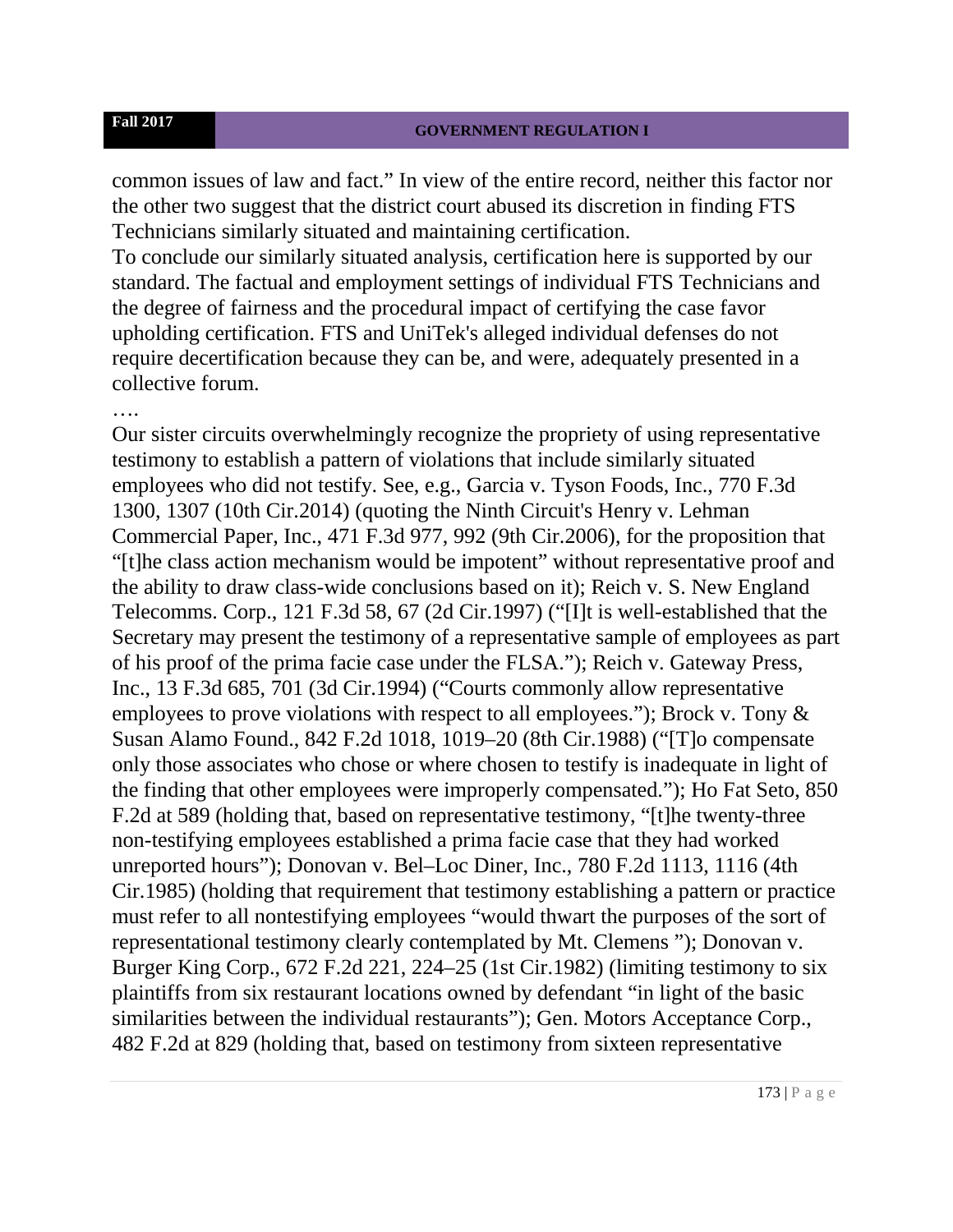employees and a report on six employees that found "employees in this type of job consistently failed to report all the overtime hours worked," "the trial court might well have concluded that plaintiff had established a prima facie case that all thirtyseven employees had worked unreported hours"). In the face of these consistent precedents, many with fact patterns similar to this case, FTS and UniTek point to no case categorically disapproving of representative testimony to prove employer liability to those in the collective action who do not testify.

FTS and UniTek next assert that, even if representative testimony is allowed generally, testifying technicians here were not representative of nontestifying technicians. The record suggests otherwise, as we explained above when determining that FTS Technicians were similarly situated. We found that testifying technicians were geographically spread among various FTS profit centers and were subject to the same job duties, timekeeping system, and compensation plan as nontestifying technicians.

### 2. Damages

FTS and UniTek object to the use of an estimated-average approach to calculate damages for nontestifying technicians. They argue that an estimated-average approach does not allow a "just and reasonable inference"—the Mt. Clemens standard—on the number of hours worked by nontestifying technicians because it results in an inaccurate calculation, giving some FTS Technicians more than they are owed and some less.

Mt. Clemens acknowledges the use of "an estimated average of overtime worked" to calculate damages for nontestifying employees. 328 U.S. at 686, 66 S.Ct. 1187. There, eight employees brought suit on behalf of approximately 300 others. A special master concluded that productive work did not regularly commence until the established starting time. Id. at 684, 66 S.Ct. 1187. Declining to adopt the special master's recommendation, the district court found that the employees were ready for work 5 to 7 minutes before starting time and presumed that they started immediately. Id. at 685, 66 S.Ct. 1187.

To calculate damages, the district court fashioned a formula to derive an estimated average of overtime worked by all employees, testifying and nontestifying. Id. On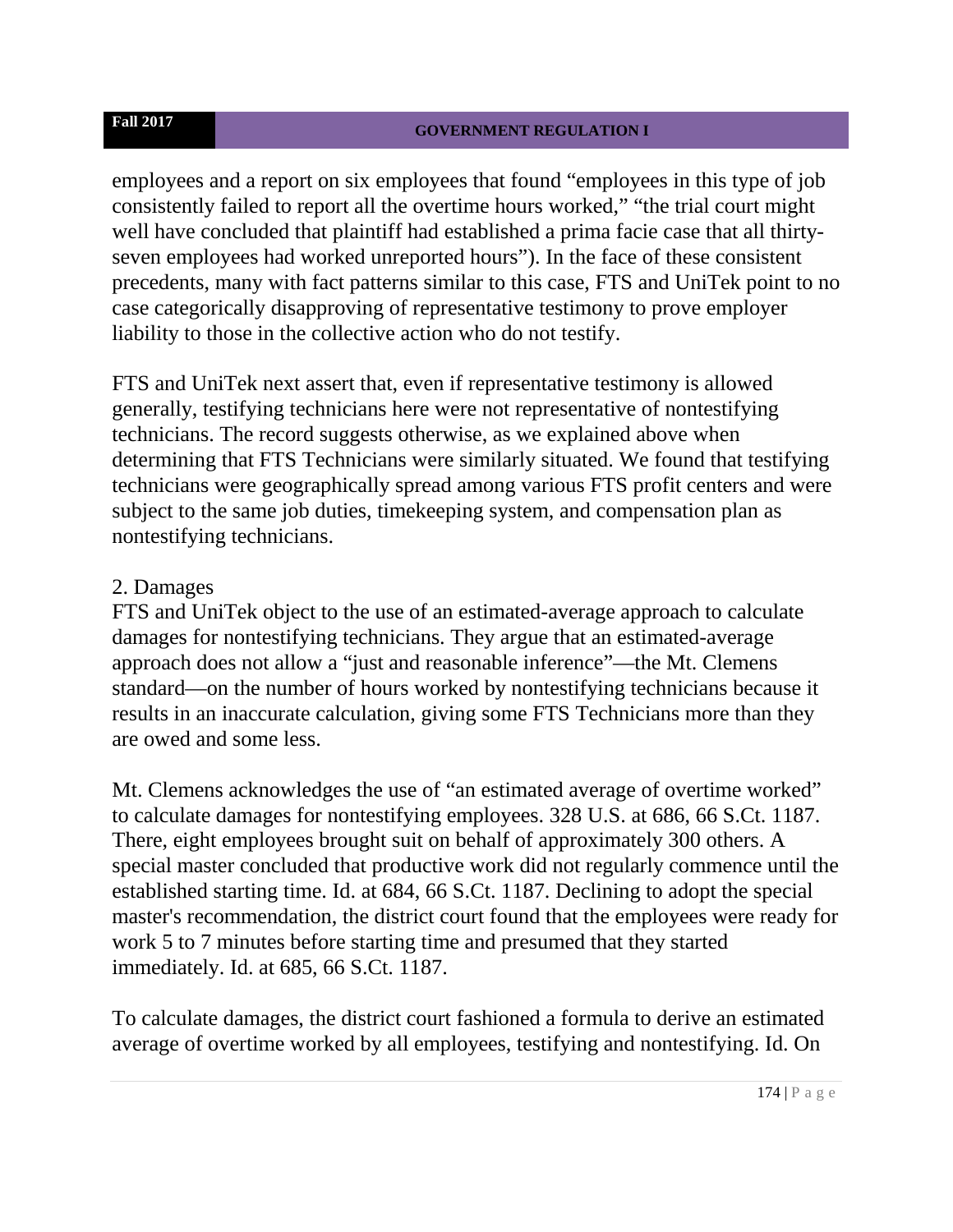direct appeal to the Sixth Circuit, we deemed the estimated average insufficient. Id. at 686, 66 S.Ct. 1187. Though the Supreme Court ultimately agreed with the special master, it reversed our disapproval of the estimated average, explaining that we had "imposed upon the employees an improper standard of proof, a standard that has the practical effect of impairing many of the benefits of the Fair Labor Standards Act." Id. at 686, 689, 66 S.Ct. 1187.

Disapproving of an estimated-average approach simply due to lack of complete accuracy would ignore the central tenant of Mt. Clemens—an inaccuracy in damages should not bar recovery for violations of the FLSA or penalize employees for an employer's failure to keep adequate records.

… Viewing the evidence in the light most favorable to FTS Technicians, we cannot conclude that reasonable minds would come to but one conclusion in favor of FTS and UniTek. Accordingly, the average number of unpaid hours worked by testifying and nontestifying technicians, based on the jury's findings and the estimatedaverage approach, resulted from a just and reasonable inference supported by sufficient evidence.

### III. CONCLUSION

For the foregoing reasons, we AFFIRM the district court's certification of this case as a collective action, allowance of representative testimony at trial, and use of an estimated-average approach….

823 F.3d 1147, 206 L.R.R.M. (BNA) 3293, 26 Wage & Hour Cas.2d (BNA) 795

### **Garcia v. American United Life Ins. Co.**

### **422 Fed.Appx. 306 (5th Cir. 2011)**

Appeal from the United States District Court for the Eastern District of Texas (5:07–CV–63).

Before JOLLY, GARZA, and STEWART, Circuit Judges.

PER CURIAM: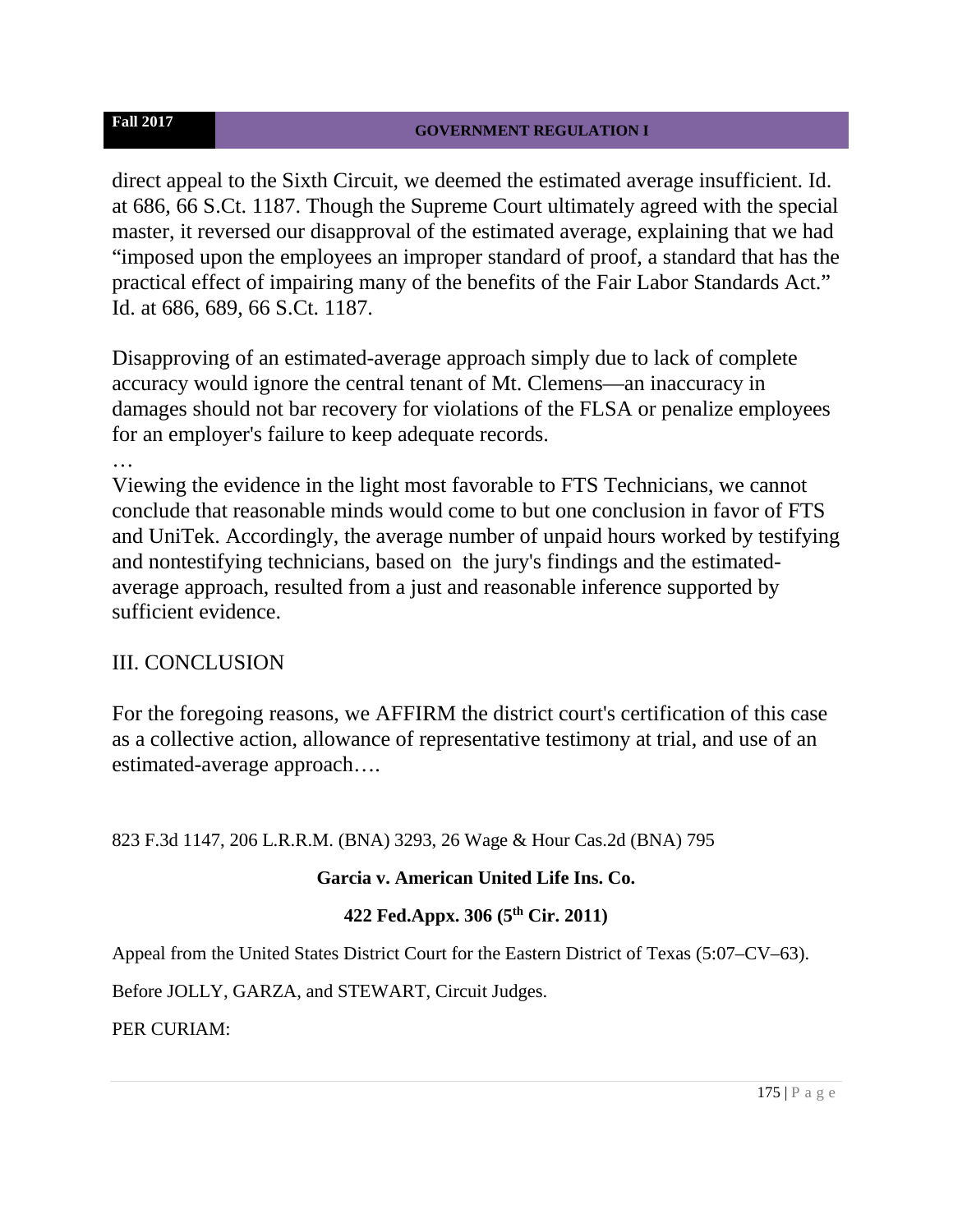In January 2006, Salvador DeReza Garcia (Salvador) died in a car accident. At the time of his death, Salvador was covered under a group life and accidental death insurance policy (hereinafter policy) issued by American United Life Insurance Company (AUL) and subject to the Employee Retirement Income Security Act (ERISA), 29 U.S.C. §§ 1001–46. Salvador's wife, Araceli Medina Garcia (Araceli), submitted a claim under this policy following his death. AUL denied Araceli's claim because Salvador was living illegally in the United States and made material misrepresentations regarding his identity during the application process. Subsequently, Araceli filed suit, and the district court found in AUL's favor. We AFFIRM.

### I. BACKGROUND

Tatum Excavating, Inc. and Tatum Excavating, Inc. Employee Benefit Plan (collectively, Tatum) signed a contract for a group policy for several of its employees with AUL. The policy offered life insurance coverage in the amount of \$20,000 and accidental death and dismemberment coverage in the amount of \$20,000 per eligible employee. A few months after Tatum entered into this agreement, Salvador signed a group enrollment form to apply for the policy (hereinafter the enrollment form). The enrollment form reflected Salvador's alleged date of birth as August 19, 1966 and purported Social Security Number (SSN) as XXX–XX–XXXX, but did not designate a beneficiary. Later, Salvador completed a beneficiary designation form, naming Araceli as sole beneficiary.

On January 25, 2006, Salvador died in a traffic accident. Subsequently, Tatum sent AUL a proof of death form, notifying AUL of Salvador's death, Araceli's Mexican identification card, and Salvador's death certificate, identifying his date of birth as August 19, 1966, place of birth as Mexico City, Mexico, and SSN as XXX–XX–XXXX. In order to verify eligibility, AUL requested additional documentation because, based on Salvador's place of birth, there was no indication from the documents that Tatum sent that Salvador was a United States citizen. Tatum then sent AUL another copy of Araceli's alien registration card and a copy of Salvador's I–9 form,**FN1** which reflected a SSN for Salvador of XXX–XX–XXXX and Alien Resident Card number of 048–931–385 with an expiration date of May 26, 2009.

> **FN1**. An I–9 form is a document that indicates that an individual is an alien authorized to work in the United States. See Velasquez–Tabir v. I.N.S., 127 F.3d 456, 457 (5th Cir.1997).

On that same day, AUL initiated an eligibility investigation, seeking verification of Salvador's alien status and the SSN. The results of the eligibility investigation indicated that the SSN (reflected on the enrollment form, I–9, death certificate, and proof of death form) did not belong to Salvador.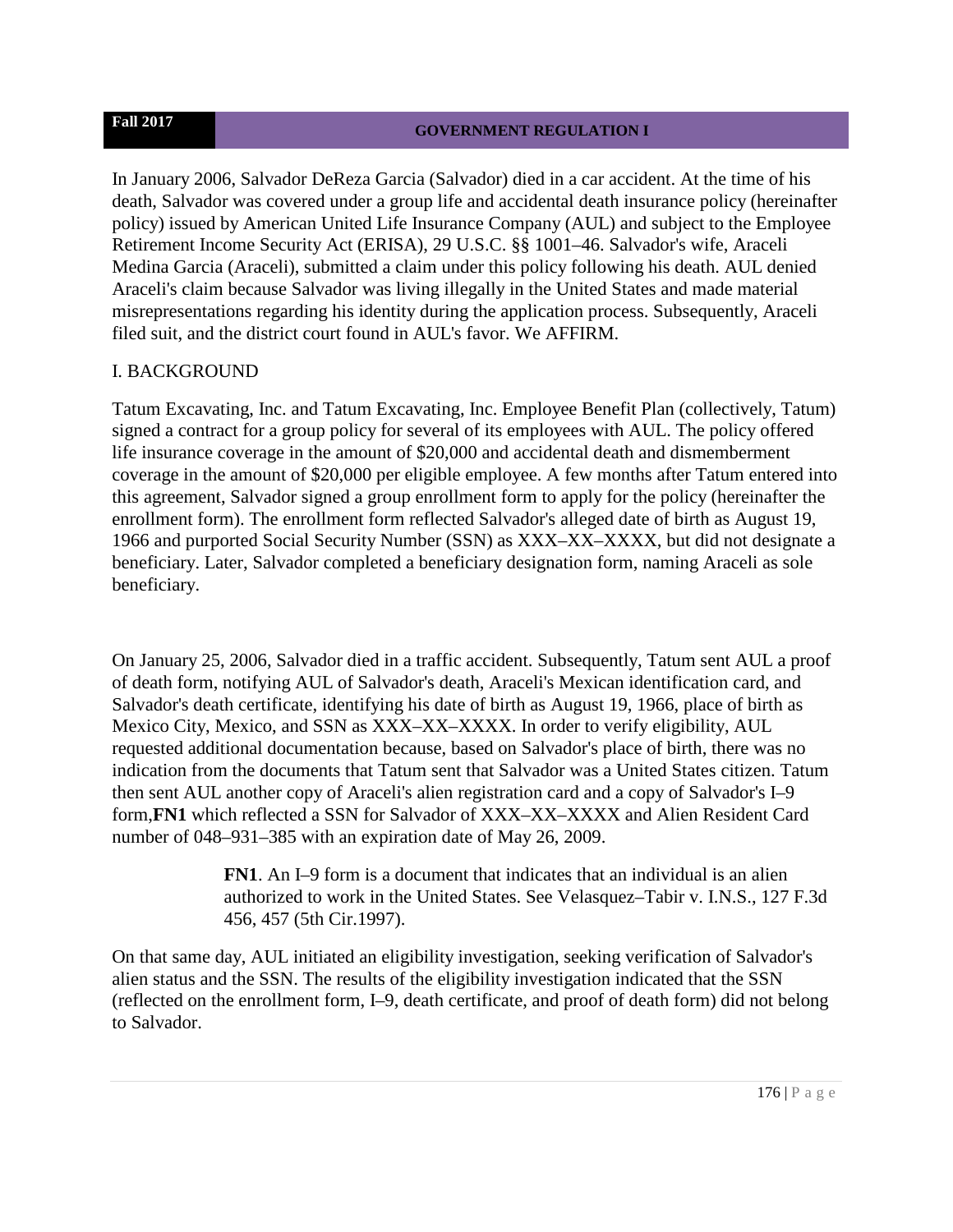AUL sent Araceli a letter rescinding Salvador's policy and denying Araceli's claim. Araceli appealed AUL's decision, but did not submit additional records in support of her claim. AUL then re-opened its eligibility investigation. The reinvestigation confirmed the prior results.

Specifically, the investigation report stated that the Social Security Administration (SSA) records reflected that the SSN that Salvador provided on the enrollment form belonged to a woman who died in 1966 and that the SSA was not able to find any SSN matching Salvador's name. The report further stated that the Department of Homeland Security (DHS) had no information in their system that matched the information provided for Salvador.

After AUL confirmed these findings, it sent Araceli another letter explaining the reasons for AUL's denial and rescission of coverage, and providing additional information supporting its decision. Shortly thereafter, Araceli filed suit under 29 U.S.C. § 1132(a).

AUL and Araceli filed cross motions for summary judgment. Accepting the report and recommendation of the magistrate judge, the district court found in AUL's favor. Araceli appealed.

### II. DISCUSSION

. . . .

1. Whether the district court applied the correct standard of review.

If a plan gives the administrator discretion to make claim determinations, the court must apply an abuse of discretion standard in reviewing the administrator's decision. Atteberry v. Memorial– Hermann Healthcare Sys., 405 F.3d 344, 347 (5th Cir.2005). The policy in this case demonstrates that AUL possessed the power to determine eligibility benefits for applicants, as well as any benefits owed to beneficiaries. Specifically, the policy states: "ENTIRE CONTRACT: This policy, the enrollment forms of the individuals, the application of the Group Policyholder and any amendments made from time to time constitute the entire contract." Salvador's beneficiary designation form, an amendment to the policy designating Araceli as Salvador's beneficiary, states that "[t]he undersigned understands and agrees ... benefits under any policy will be paid only if AUL decides in its discretion the applicant is entitled to them." Taken together these documents indicate that the policy gives AUL discretion to make claim determinations. Araceli's arguments to the contrary are unavailing.

Specifically, Araceli notes that the policy states the following regarding amendments:

AMENDMENT and CHANGES: This policy may be amended by mutual agreement between the Group Policyholder and AUL but without prejudice to any valid claim incurred prior to the effective date of the amendment. No change in this policy is valid until approved by the Chief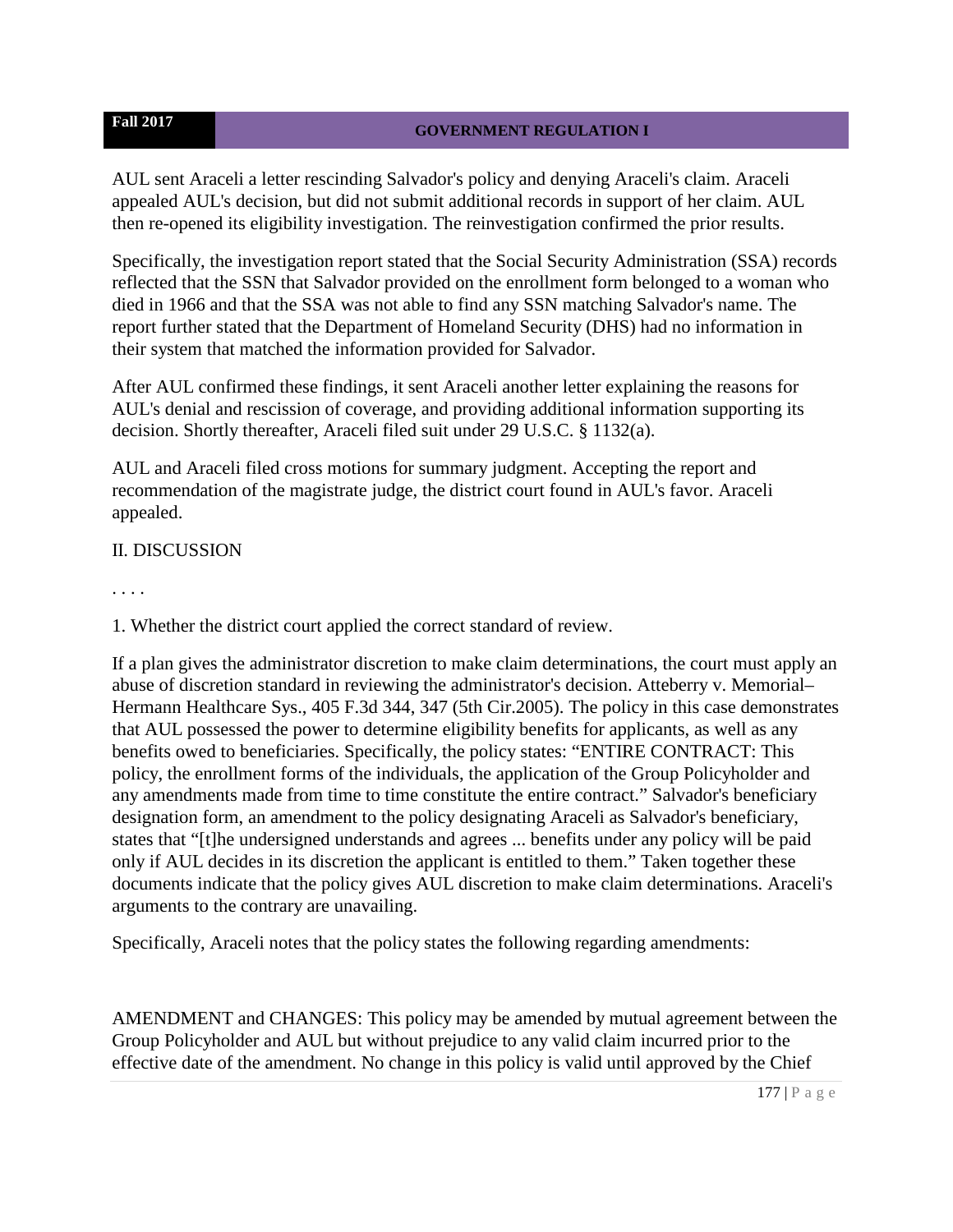Executive Officer, President or Secretary of AUL. No agent has the authority to change this policy or waive any of its provisions.

The policy also notes:

GROUP POLICYHOLDER means the sole proprietorship, partnership, corporation, firm, school, school district, or other instrumentality of a state or political subdivision thereof that employs Persons and that is covered under this policy as shown on the Title Page. Any references to Group Policyholder used in this policy shall include Insured Units.

Pursuant to these provisions, Araceli argues, all policy amendments require the mutual agreement of AUL's Chief Executive Officer, President or Secretary and a representative from Tatum. She claims that the beneficiary designation form is not an amendment because it does not meet these requirements. Araceli's argument lacks merit.

To begin, her argument impermissibly ignores the text of the policy, as discussed above and, moreover, ignores the text of the beneficiary designation form. See Sharpless, 364 F.3d at 641 ("Federal common law governs rights and obligations stemming from ERISA-regulated plans, including the interpretation of [a policy.] When construing ERISA plan provisions, courts are to give the language of an insurance contract its ordinary and generally accepted meaning if such a meaning exists.").

The beneficiary designation form clearly provides: "It is understood and agreed upon receipt of this beneficiary designation by AUL at its principal office, such beneficiary designation will become effective." In other words, the beneficiary designation form explains how it becomes an amendment for purposes of the policy. Moreover, Araceli's argument, taken to its logical conclusion, would lead to the unduly burdensome and nonsensical requirement that every time an insured changes her named beneficiary this change must not only be approved by a representative from Tatum, but also AUL's Chief Executive Officer, President or Secretary.

Thus, we conclude that the beneficiary designation form is an amendment to the policy and gives AUL discretion to make claim determinations. Therefore, the district court correctly applied the abuse of discretion standard of review. Atteberry, 405 F.3d at 347.

2. Abuse of Discretion Standard of Review

To determine whether a plan administrator has abused its discretion, we apply a two-step analysis. Crowell v. Shell Oil Co., 541 F.3d 295, 312 (5th Cir.2008). The first step is to determine whether the administrator's decision was "legally correct." Id. (citing Pickrom v. Belger Cartage Serv., Inc., 57 F.3d 468, 471 (5th Cir.1995)). To address the question of whether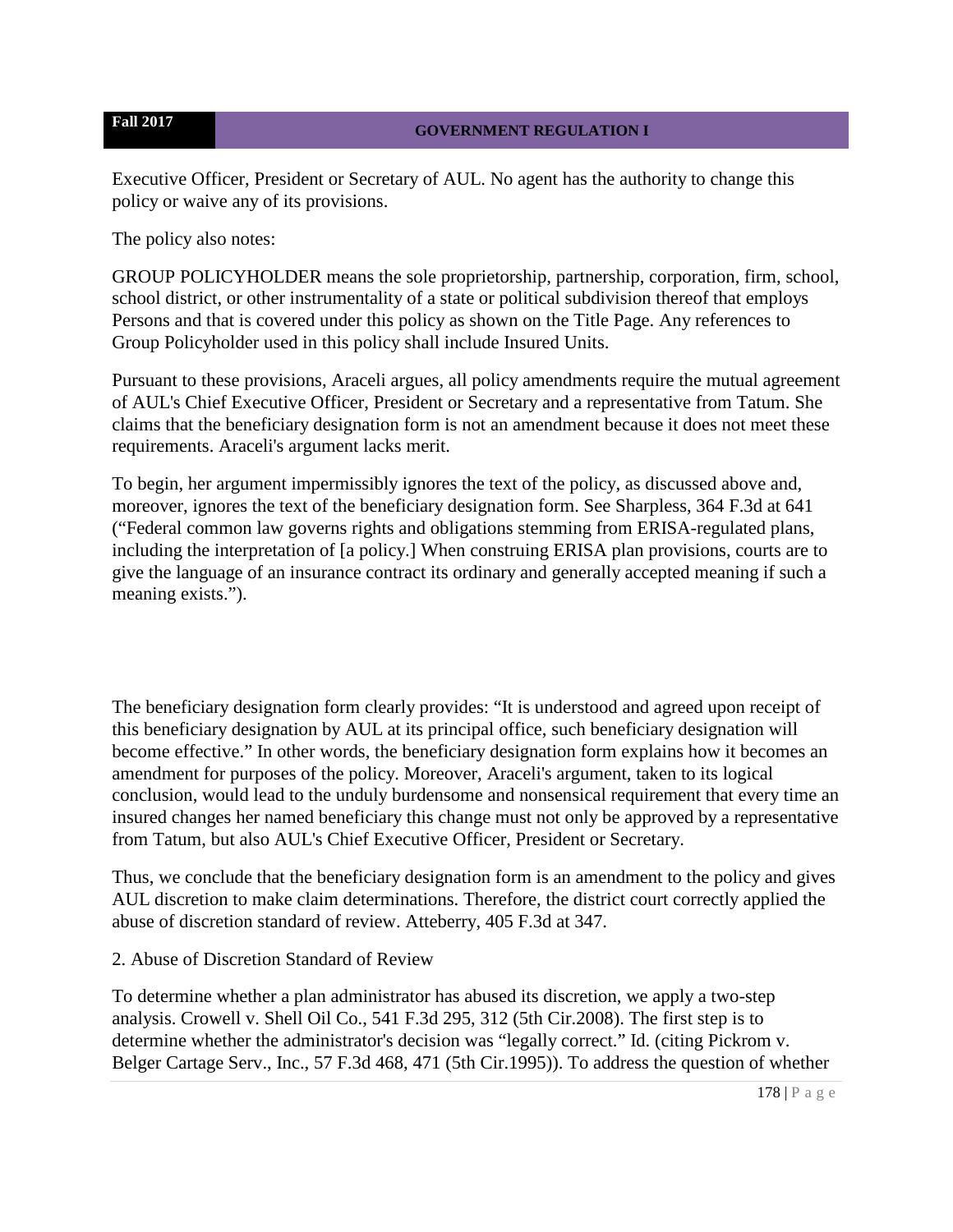the administrator's interpretation of the policy was legally correct, we consider three factors: 1) whether the administrator gave the policy a uniform construction; 2) whether the administrator's interpretation is consistent with a fair reading of the policy; and 3) whether different interpretations of the policy will result in unanticipated costs. Id. (citation omitted).

If the determination was legally correct, our inquiry ends because a legally correct decision precludes any abuse of discretion.

Conversely, if the administrator's interpretation was not legally correct, we review the decision for an abuse of discretion. Id. Because we determine that the administrator's interpretation of the plan was legally correct, we do not explore whether the determination was an abuse of discretion.

We now turn to the merits of the case and analyze whether AUL abused its discretion when it rescinded the policy and denied Araceli's claim.

C.

As previously noted, to determine whether an administrator's interpretation of the policy was legally correct, we consider three factors: 1) whether the administrator gave the policy a uniform construction; 2) whether the administrator's interpretation is consistent with a fair reading of the policy; and 3) whether different interpretations of the policy will result in unanticipated costs.

Araceli does not argue that AUL did not give a uniform construction to the policy, nor is there evidence in the record to support this conclusion. Specifically, Araceli does not point to any similarly situated individuals whose claims were treated differently from her own. Stone, 570 F.3d at 259.

To the contrary, as the district court noted, the record indicates that, since 2001, AUL has examined the citizenship status of its insureds and has denied benefits, on multiple occasions, based entirely or in part on AUL's determination that the insured was not legally living or working in the United States. Furthermore, Araceli does not argue that different interpretations of the policy will result in unanticipated costs, and there is no evidence in the record to support this conclusion. Therefore, we base our decision on whether AUL's interpretation is consistent with a fair and reasonable reading of the policy. James v. La. Laborers Health and Welfare Fund, 29 F.3d 1029, 1033 (5th Cir.1994); see also Stone, 570 F.3d at 258 ("The most important factor in this three-part analysis is whether the administrator's interpretation was consistent with a fair reading of the plan.").

An administrator's decision is "fair and reasonable," if the decision is supported by substantial evidence. Pylant v. Hartford Life & Accident Ins. Co., 497 F.3d 536, 540 (5th Cir.2007) (citation omitted). Substantial evidence is evidence that a reasonable mind might accept as sufficient to support the conclusion. Wade v. Hewlett–Packard Dev. Co., 493 F.3d 533, 541 (5th Cir.2007).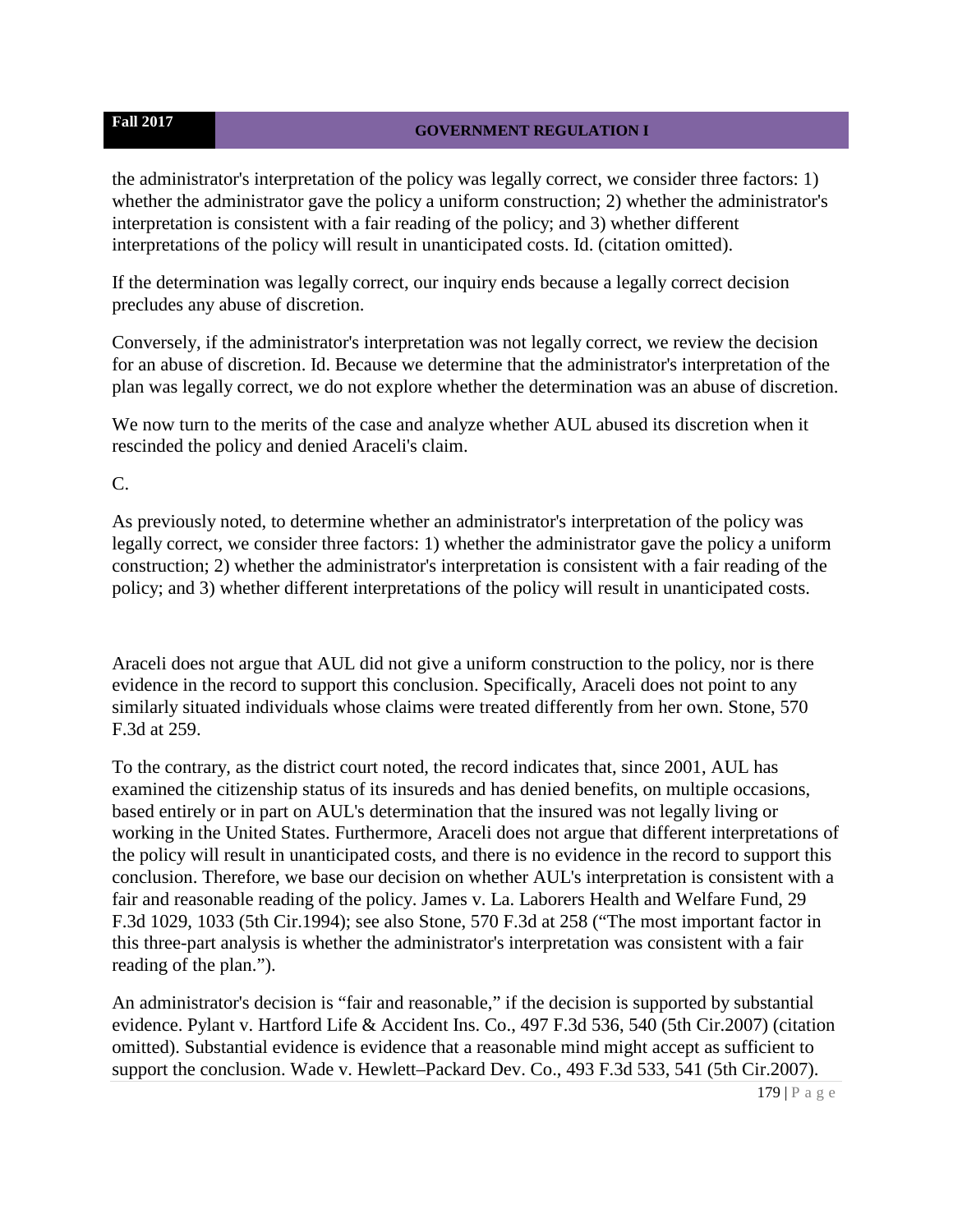We conclude that the administrator's decision was legally correct because a reasonable and fair reading of the policy indicates that Salvador made a material misrepresentation warranting rescission and denial of Araceli's claim.

As "a general rule ... intentional misrepresentation, by the applicant for an insurance policy, of a material fact, if relied on by the insurer, is ground for rescission of the policy by giving notice that the policy is cancelled." Apperson v. U.S. Fid. & Guar. Co., 318 F.2d 438, 441 (5th Cir.1963) (citing cases from various circuits, including the Fifth Circuit, and states holding that an intentional misrepresentation cancels an insurance policy); see also Sharpless, 364 F.3d at 641 (explaining that, under federal common law, if an insurer wants to rescind a policy, claiming that the insured made a fraudulent misstatement, the insurer must prove that the alleged misstatement was material).

It remains undisputed that Salvador provided a false SSN, and Araceli does not argue that Salvador has a valid SSN or that he was legally entitled to be present and work in the United States. Araceli's primary argument is that Salvador's providing a false SSN on his application was not a material misrepresentation that could justify AUL's decision to rescind Salvador's coverage and deny Araceli's claim. We disagree.

An insured's misrepresentation is "material" if the facts that were misrepresented or omitted would have affected the insurance company's decision to issue the policy. See Sharpless, 364 F.3d at 641–42; see also Wiley v. State Farm Fire and Cas. Co., 585 F.3d 206, 210 (5th Cir.2009) ("[A] fact is 'material' only if its resolution would affect the outcome of the action."). For example, in Sharpless, the insured claimed on her policy application that "she had never had any known indication of a mental or emotional disorder, had never sought treatment for alcohol use, and had never used barbiturates." Id. at 641. However, it later came to light that she had attempted suicide, had taken barbiturates, and suffered from depression and alcoholism. Id. These statements, we determined, were "material" misstatements because the insurer's policy guidelines called "for policy administrators to take into account all relevant information about drug and alcohol use and mental impairments." Id. As such, the insurance company would not have issued the policy, if the company knew the relevant information. Id. at 641–42.

Salvador's misrepresentations were clearly material and of the type that would have prevented AUL from issuing the policy. A SSN is an integral part of the process by which a party's identity can be verified. See generally Sherman v. U.S. Dept. of the Army, 244 F.3d 357, 364–66 (5th Cir.2001) (discussing the significant privacy interest an individual has in her SSN because it could be used to uncover her financial information, as well as other identity-related information). Because Salvador provided a false SSN and inhibited AUL's ability to verify his identity, he not only placed AUL at risk of severe penalties, but also inhibited AUL's ability to assess the underwriting risk involved in issuing him the policy.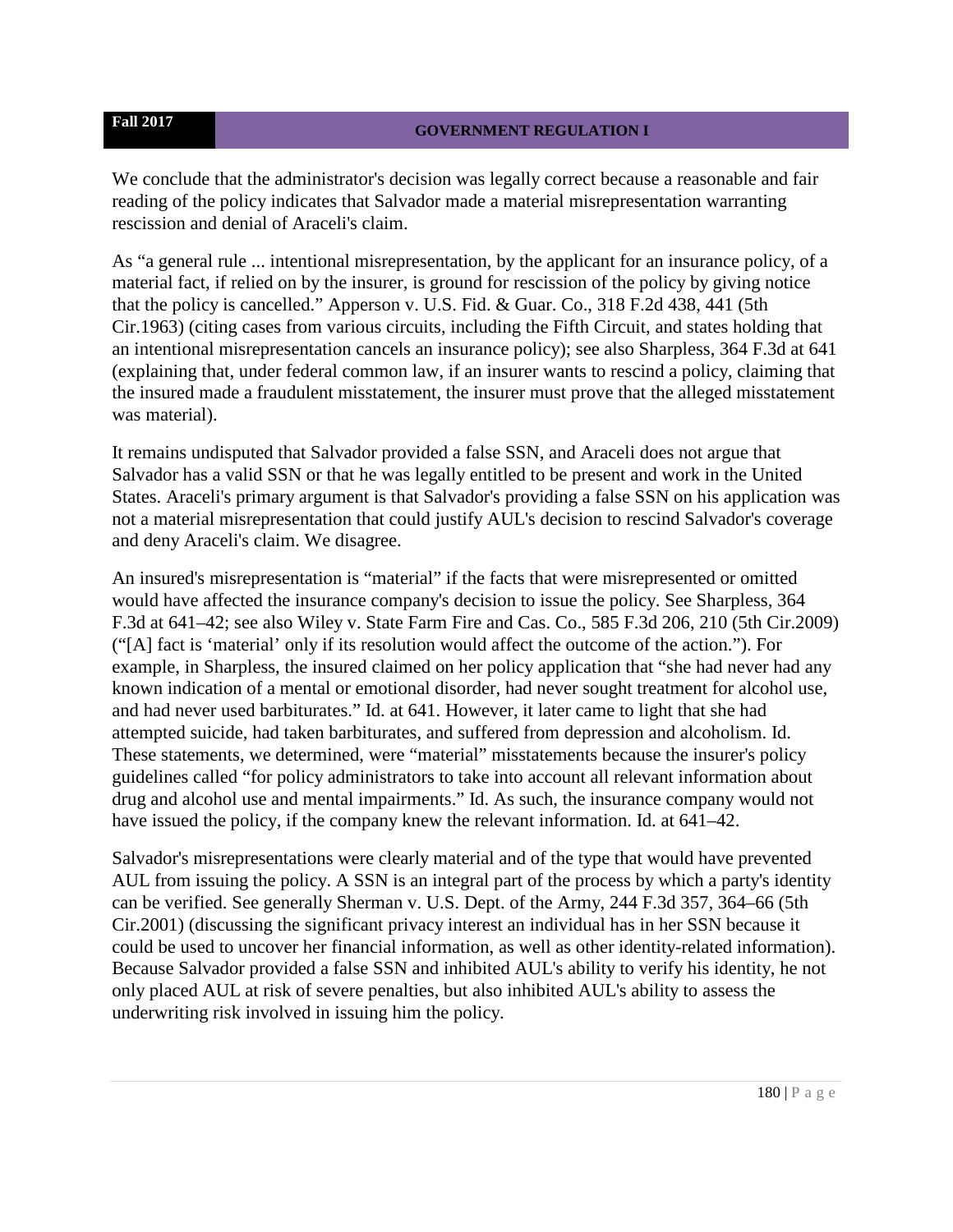To begin, the Department of the Treasury's Office of Foreign Assets Control (OFAC) maintains the Specially Designated Nationals List (hereinafter the List), which includes the names of individuals designated, for example, as terrorists, drug dealers, and money launderers. Insurance companies are prohibited from engaging in transactions that in any way involve individuals on the List. See, e.g., 31 C.F.R. § 595.204 (2011) ("Except as otherwise authorized, no U.S. person may deal in property or interests in property of a specially designated terrorist, including the making or receiving of any contribution of funds, goods, or services to or for the benefit of a specially designated terrorist."). Punishment for violations of this law can be substantial. Notably, criminal penalties can reach up to \$1,000,000 and 20 years of imprisonment for "[a] person who willfully commits, willfully attempts to commit, or willfully conspires to commit, or aids or abets in the commission" of certain violations. See 50 U.S.C. § 1705(c); see also 31 C.F.R. § 595.701(a) (2011) (citing § 1705).

As AUL explained in its denial letter to Araceli, "[t]he misrepresentation respecting [Salvador's identity] and his ability to work and reside in the U.S. would not permit AUL's compliance with" federal regulations, regarding the List. Thus, Salvador's misrepresentation made AUL vulnerable to substantial civil and criminal penalties, such as those enumerated in § 1705. We conclude that AUL would not have issued the policy if the company knew that Salvador provided a false SSN, preventing AUL from verifying whether Salvador was on the List.

Additionally, without accurate information about a proposed insured's identity, an insurance company cannot properly assess the business risk involved in issuing a policy. As AUL noted in its correspondence with Araceli, insurance companies rely on an individual's identity, including their SSN, to obtain information used to assess the applicant's potential health risks, the financial and moral fitness of an applicant, and the likelihood that the insured would file a false claim. By relying on the false SSN that Salvador provided, AUL could not properly assess this information to accurately determine whether it would take on the business risk of insuring Salvador. Thus, we further conclude that AUL would not have issued the policy if the company knew that Salvador did not provide a valid SSN and that the company could not accurately verify his identity to assess the possible financial risks posed by insuring him.

Araceli would have this court overlook the fact that Salvador submitted a false SSN and exposed AUL to substantial liability, ostensibly to become employed by Tatum, so that Araceli may benefit from a policy for which Salvador would not otherwise have been eligible. We decline to do so and conclude that AUL was legally correct in determining that Salvador made a "material" misrepresentation that allowed AUL to rescind Salvador's policy and deny Araceli's claim for benefits.

### III. CONCLUSION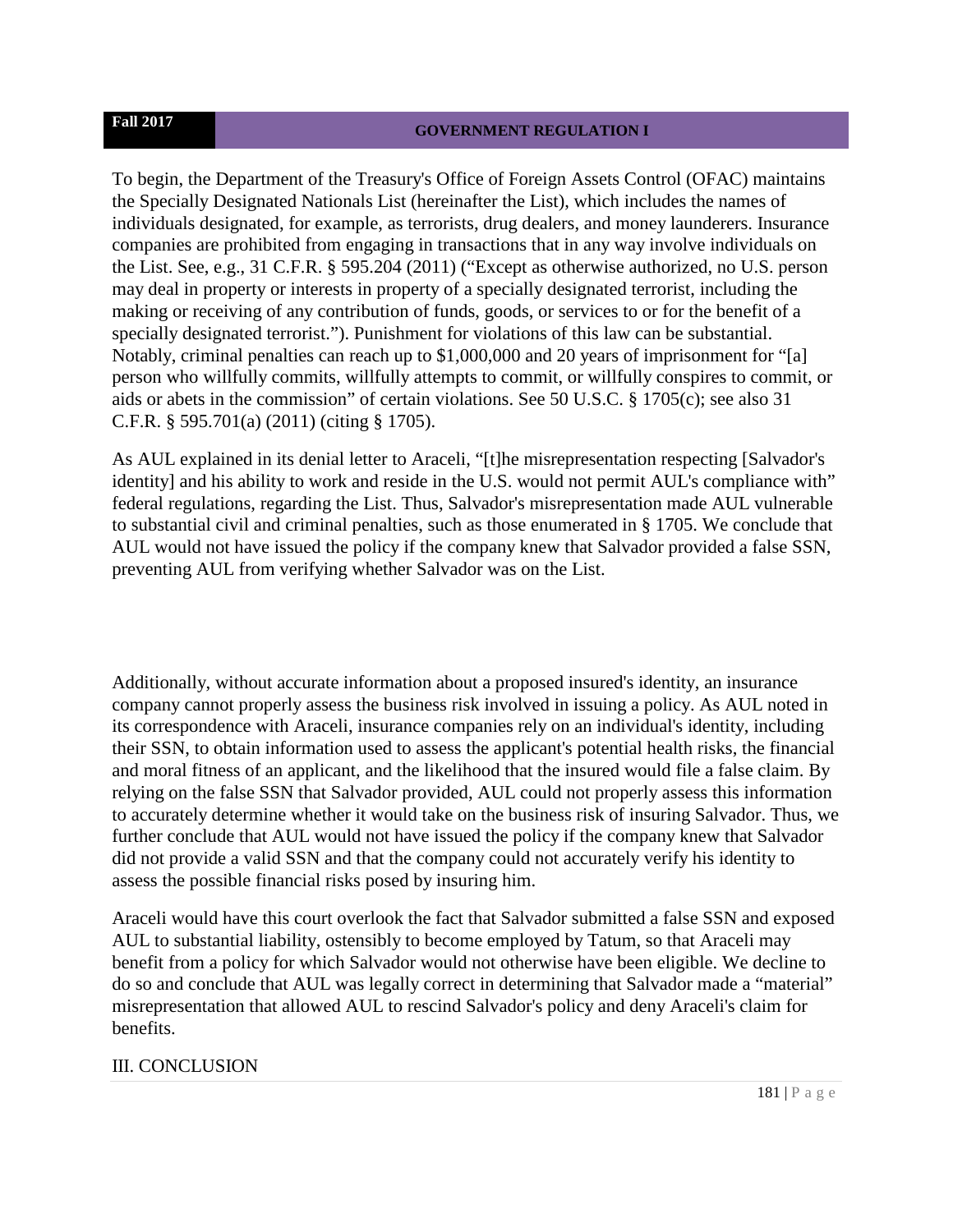For the foregoing reasons, we AFFIRM the district court's judgment.

## **CONFIDENTIAL—COPY AND/OR REPRODUCTION IS EXPRESSLY PROHIBITED GRIEVANCE ARBITRATION DECISION RHODIA CORP. and UNITED STEEL WORKERS, LOCAL 2011 MARCH 22, 2012**

| In the matter of:                |                               |
|----------------------------------|-------------------------------|
|                                  |                               |
| Rhodia Corp.                     |                               |
|                                  | <b>Strievant: Adrian Lacy</b> |
| $\&$                             |                               |
|                                  |                               |
| United Steel Workers, Local 2011 |                               |

\_\_\_\_\_\_\_\_\_\_\_\_\_\_\_\_\_\_\_\_\_\_\_\_\_\_\_\_\_\_\_\_\_\_\_\_\_\_\_\_\_\_\_\_\_\_\_\_\_\_\_\_\_\_\_\_\_\_\_\_\_\_\_\_\_\_\_\_\_\_\_\_\_\_\_\_\_\_

### TABLE OF CONTENTS

## ISSUE

Just Cause Discharge

\_\_\_\_\_\_\_\_\_\_\_\_\_\_\_\_\_\_\_

DATES

GRIEVANCE: May 13, 2011; ARBITRATION HEARING: January 10, 2012; ARBITRATION AWARD: March 22, 2012

### **Arbitrator**

### **Michael H. LeRoy**

### **I. ISSUE**

Was the Grievant, Adrian Lacy, discharged for just cause and if not, what is the remedy?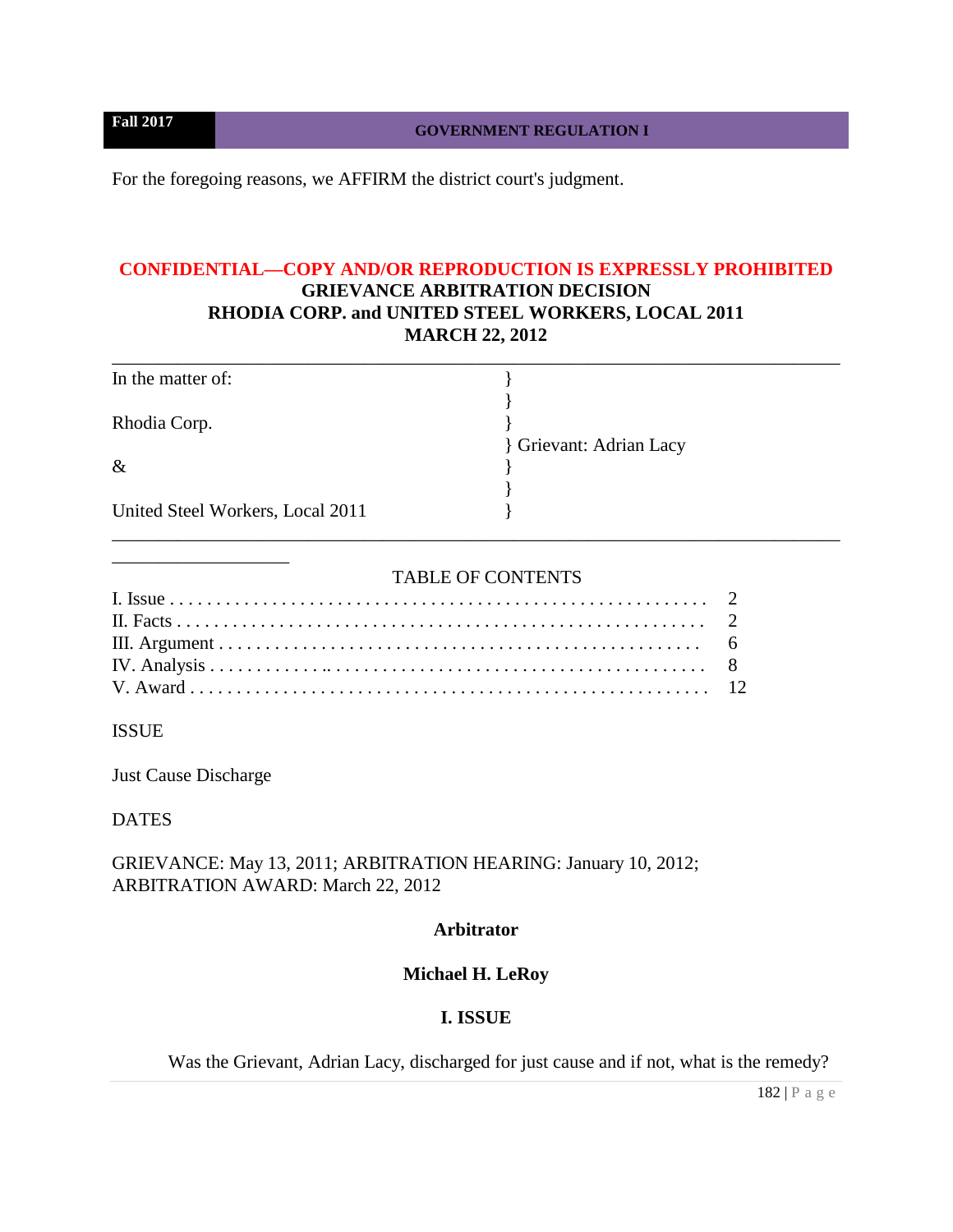## **II. FACTS**

### A. Background

The Company produces chemical surfactants that are used in soaps and other cleaning products. It operates seven days a week and maintains a 24 hour schedule. At the University Park location, there are approximately 140 employees. Sixty-eight (68) workers are in the bargaining unit as production employees, seven (7) are maintenance mechanics, and another seven individuals (7) work in the warehouse. The Union was certified as the bargaining representative in an election conducted by the NLRB on July 29, 2010. The Collective Bargaining Agreement (CBA) is the first labor contract at this facility.

There are two different types of work schedules for bargaining unit employees. Production workers are scheduled on 12 hour shifts. For one week, the schedule is: Monday, 12 hours; Tuesday, 12 hours; Wednesday, off; Thursday, off; Friday, 12 hours, Saturday, 12 hours, Sunday, 12 hours. For the second week, the schedule alternates work days and days-off with the first week. Thus, it is: Monday, off; Tuesday, off; Wednesday, 12 hours; Thursday, 12 hours; Friday, off; Saturday, off; and Sunday, off.

Maintenance employees have a different schedule. They work five consecutive shifts, each lasting for 8 hours. This is followed by two consecutive days off.

Also by way of background, the Company administers a no-fault attendance policy. Essentially, when an employee is absent from scheduled work, this is treated as an "occurrence." Each occurrence results in a point. The "no fault" term means that the policy is indifferent to the reason for the employee's absence — with exceptions noted below. Once an employee reaches six points, he is terminated.

The system operates on a rolling calendar. Suppose the employee is absent on the first day of every month, starting in July. He accumulates his first point July 1st, his second point on August 1st, his third point on September 1st, his fourth point on October 1st and his fifth point on November 1st. He must avoid accumulating another point until next July 1st rolls around, at which time his point total drops to four. If he avoids any more absences through August 1st, his total decreases to three.

But again, the no-point system has exceptions. The Company's policy pre-dates the collective bargaining relationship. It was largely, if not entirely, codified in the CBA and states:

> ARTICLE 10 Attendance Guidelines . . .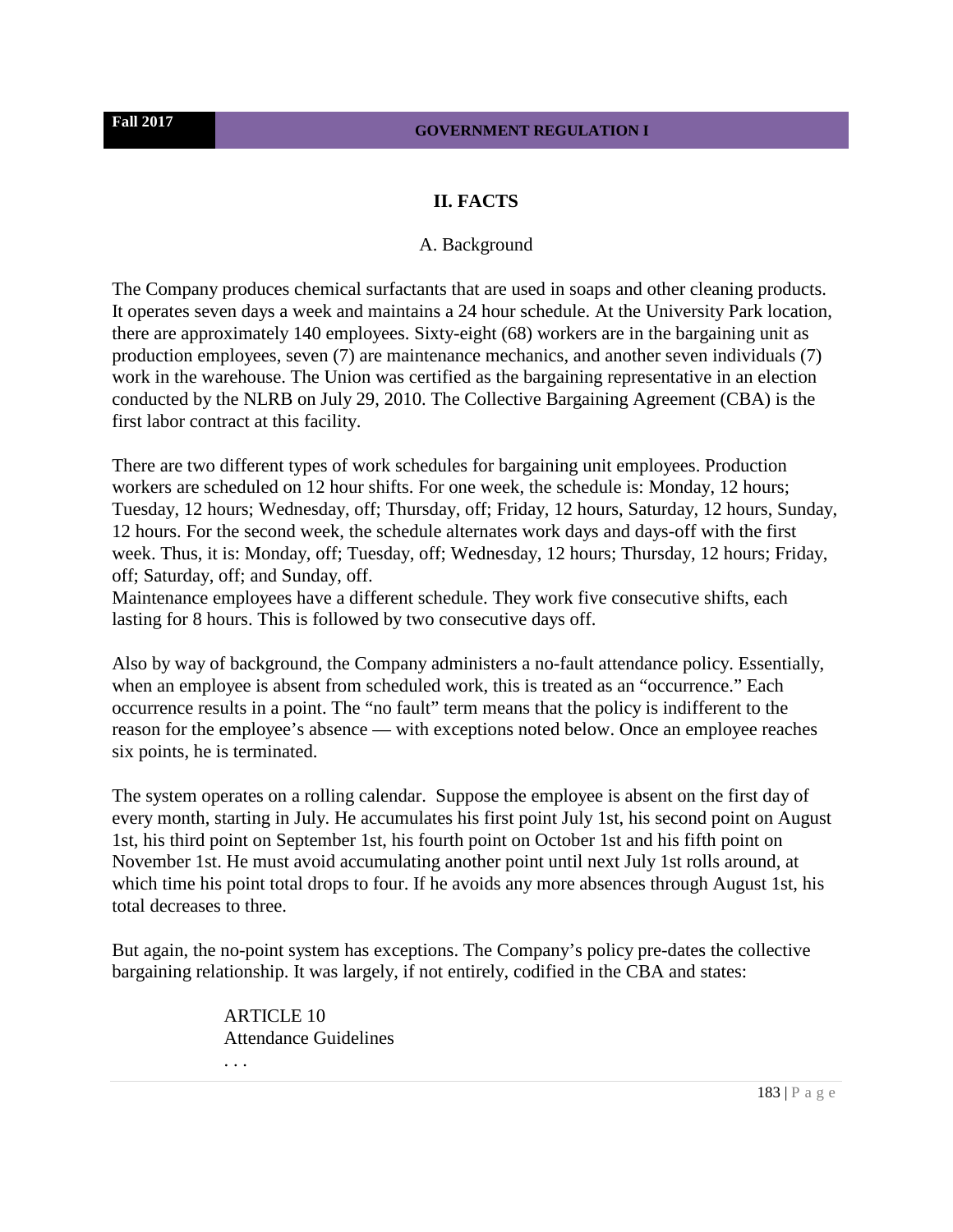Section 2. Definitions: . . .

Occurrence— Any unapproved time off or absence not excepted by the policies identified below. Section 3. Exceptions: Absence, tardiness and/or early quit due to the following circumstances may not subject an employee to corrective action. Documentation/verification may be required at the discretion of the supervisor.

Exceptions (when properly scheduled and approved):

- Vacation
- Jury Duty
- **Bereavement Leave**
- Short Term/Long Term Disability
- Family Medical Leave
- Workers Compensation Leave
- Military Leave
	- Any other authorized leave granted in writing by Plant Management, or

pursuant to federal or state or local law

Personal Time

B. Events Related to the Discharge

Adrian Lacy is the Grievant. Mr. Lacy was hired in 2010. Before his hire, he served in the U.S. military for four years. He performed a variety of roles at the Company, including flaking, bulk loading, and warehouse duties. Mr. Lacy was fired from his job on May 13, 2011. His termination notice explained:

You were absent from work on May 4, 2011, May 5, 2011, May 9, 2011 and May 10, 2011. These absences were unexcused absences and result in one occurrences for each day or a total of 4 occurrences which brings your total number of occurrences to 8.5 within a rolling 12-month period. In accordance with the Rhodia attendance policy, proper attendance is required to maintain employment. As such your poor attendance of 8.5 occurrences warrants termination of your employment.

The four days that Mr. Lacy missed— May 4, 2011, May 5, 2011, May 9, 2011 and May 10, 2011—corresponded to the fact that he regularly worked the 12-hour rotating schedule for production employees. In other words, he was scheduled to work on May 4th and May 5th and was scheduled to be off on May 6<sup>th</sup>, May 7<sup>th</sup>, and May 8th. He was then scheduled to work on May 9th and May 10th.

As the record discloses more fully below, the Union and Company disagree about how to characterize this sequence of dates. The Union contends that Mr. Lacy was unavailable for work for more than five days (counting calendar days) due a documented, serious infection. The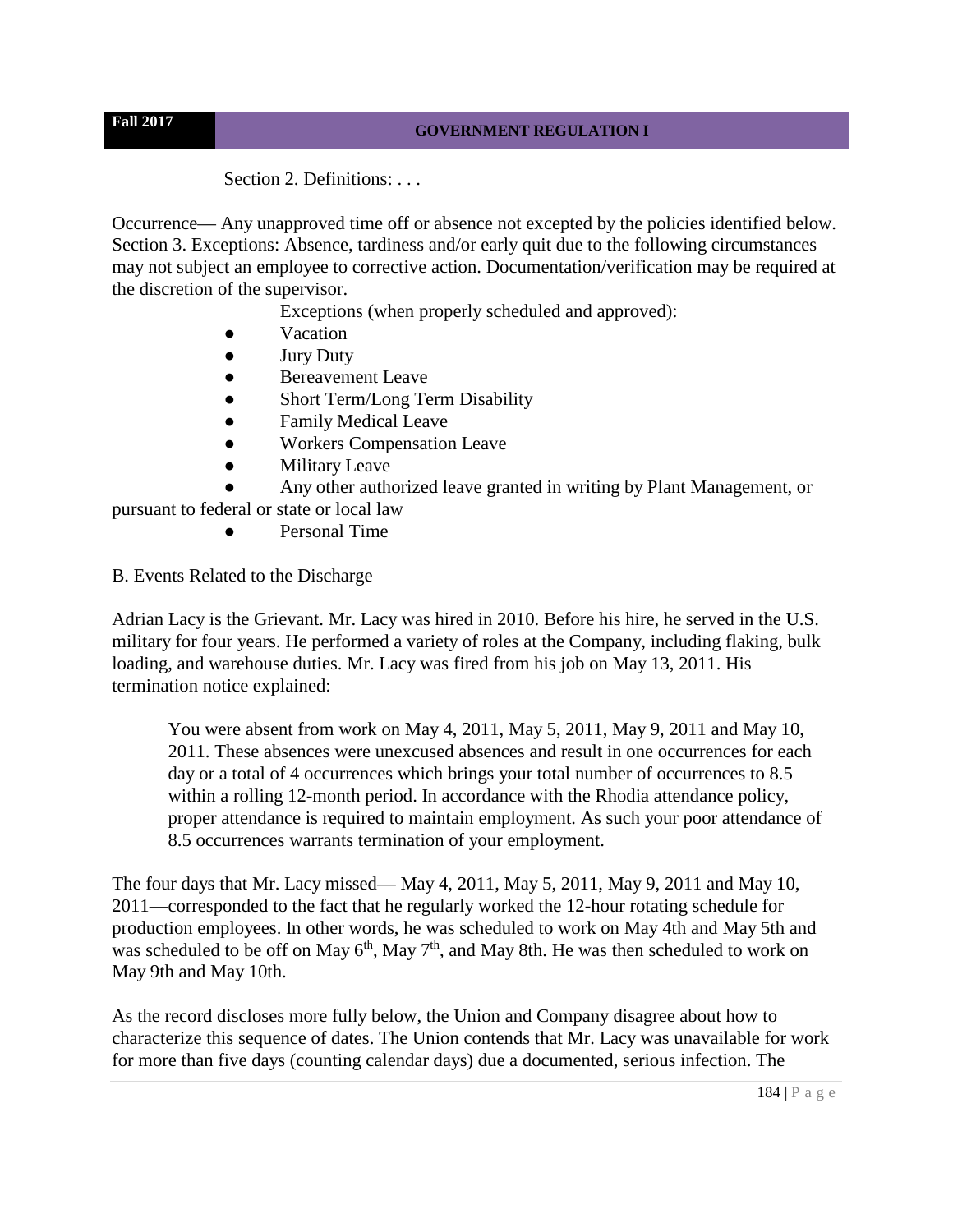Company believes, however, that Mr. Lacy was absent for four consecutively scheduled work days—with emphasis on scheduled days. Because he missed fewer than five consecutive work days, he was not eligible for short-term disability leave as is provided in the CBA.

Mr. Lacy had accumulated absence points prior to this sequence of missed work days. By July 19, 2010 he received a disciplinary notice because he had accumulated four occurrences. He reported to work late on August 27th and received one-half point, and he called off work on August 28 and received an additional full point. This brought him to 5.5 occurrences. The Company issued him another disciplinary notice.

For the remainder of 2011, Mr. Lacy did not accumulate occurrences. He continued in this satisfactory manner until he missed work on May 4, 2011. During the evening of May 3rd he sought medical treatment at an emergency room. He was sent home with a form that referred him for a follow-up visit. The letter stated that he received materials for cellulitis (the infection) and clindamycin (medication). The form also directed him to be off work for two days. The next day (May 4th), he had an appointment with his health care provider. Under the signature of a Physician Assistant Certified (PAC), he received an excuse slip. Two boxes were checked on the form— one indicated that he was seen in the office that day, and the other box released him back to work on May 11th.

Mr. Lacy testified that he gave these notes to his sister to present to his supervisor. He also testified that his sister delivered these notes on May 5th. Several Company witnesses testified that they received the second note. Regardless, even if a second note had been received, the note alone would not allow Mr. Lacy to take short term disability. Ms. Rhonda Quigley, a system administrator who processes medical leave forms, testified that Mr. Lacy would need to apply for short term leave and also be approved by a Company physician. Under HIPAA, the Company physician would be entitled to see more extensive medical documentation than Mr. Lacy provided to his supervisor.

### III. ARGUMENT

**Company**: Pursuant to its authority under Article 10, the Company applied four points for Mr. Lacy's four missed days of work in May 2010. These penalties took Mr. Lacy beyond the six point limit under the absence policy. Under Article 29, Section 1 a short term disability cannot be granted unless an employee misses five consecutive work days due to illness. When language is clear and unambiguous, it must be applied as it is written. Here, the CBA is clear and unambiguous. Quoting Arbitrator Julius in the seminal treatise, How Arbitration Works, the Company states: "The intent of the Parties is to be found in the words which they, themselves, employed to express their intent. When language used is clear and explicit, the arbitrator is constrained to give effect to the thought used by the words." The language in Article 10 is lengthy and detailed. It provides a point system and certain exceptions for the application of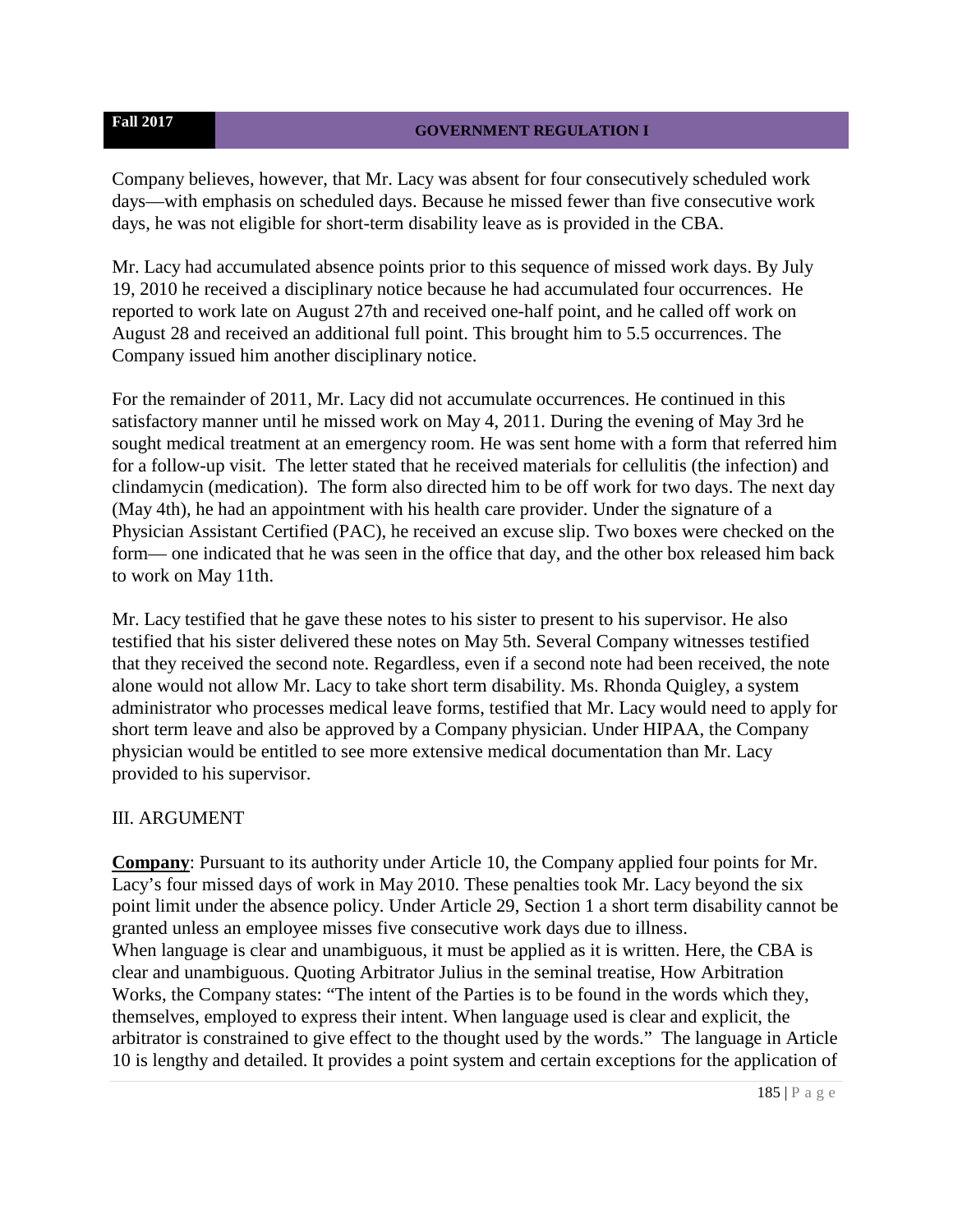the absence control policy. The Company implores the Arbitrator to respect the words of the CBA, and the Parties' clear intent. He should therefore deny the grievance.

**Union**: Mr. Lacy had medically documented absences that prevented him from working from May 3 through May 11. The length of his absence made him eligible for short-term disability. Article 29, Section 1 of the CBA provides that "eligibility for salary and benefits continuation when medical absences are in excess of five consecutive working days shall require a statement from a licensed physician on the applicable Rhodia designated forms." The Union emphasizes that the language in the CBA does not reference five scheduled working days. In fact, this language says nothing at all about a schedule. Mr. Lacy was withheld from work by his treating physician from May 3 through May 10, and was not available to work until May 13 because he was not scheduled to work until that day. Mr. Lacy was ill for seven consecutive work days. "Work days" is defined by reference to the operations of the plant, not Mr. Lacy's schedule. The record shows that the facility at University Park operates on a 24/7 basis seven days a week. Thus, Mr. Lacy's illness met the requirements for a short-term disability. The fact that the language in Article 29, Section 1 makes no distinction between employees who work a five-day per week schedule and those who have intermittent schedules like Mr. Lacy means that the shortterm disability policy is applied unfairly. The Parties did not intend to bargain for this inequality. The language must apply equally to all employees.

In addition, the Company failed to issue Mr. Lacy a final warning per the attendance policy, nor did the Company provide him a copy of a final warning. Thus, progressive discipline was not used before terminating his employment.

Therefore, the grievance should be granted. Mr. Lacy should be reinstated with backpay, restored seniority, and also with a make-whole provision for all loss of benefits during the termination period.

## **IV. ANALYSIS**

The just cause issue in this matter requires the Arbitrator to resolve a contract interpretation disagreement. To begin, it is necessary to define the meaning of "consecutive working days" in Article 29, Section 1 of the CBA. The pertinent language states that "eligibility for salary and benefits continuation when medical absences are in excess of five consecutive working days shall require a statement from a licensed physician on the applicable Rhodia designated forms [emphasis added]."

The Company contends that this language is clear and unambiguous, and therefore requires no interpretation. Furthermore, the Company reads the "working days" provision to mean that the employee must be absent for five consecutive days that he is scheduled to work. But the Union disagrees. It says that the term is defined by reference to the operations of the plant. Thus, if the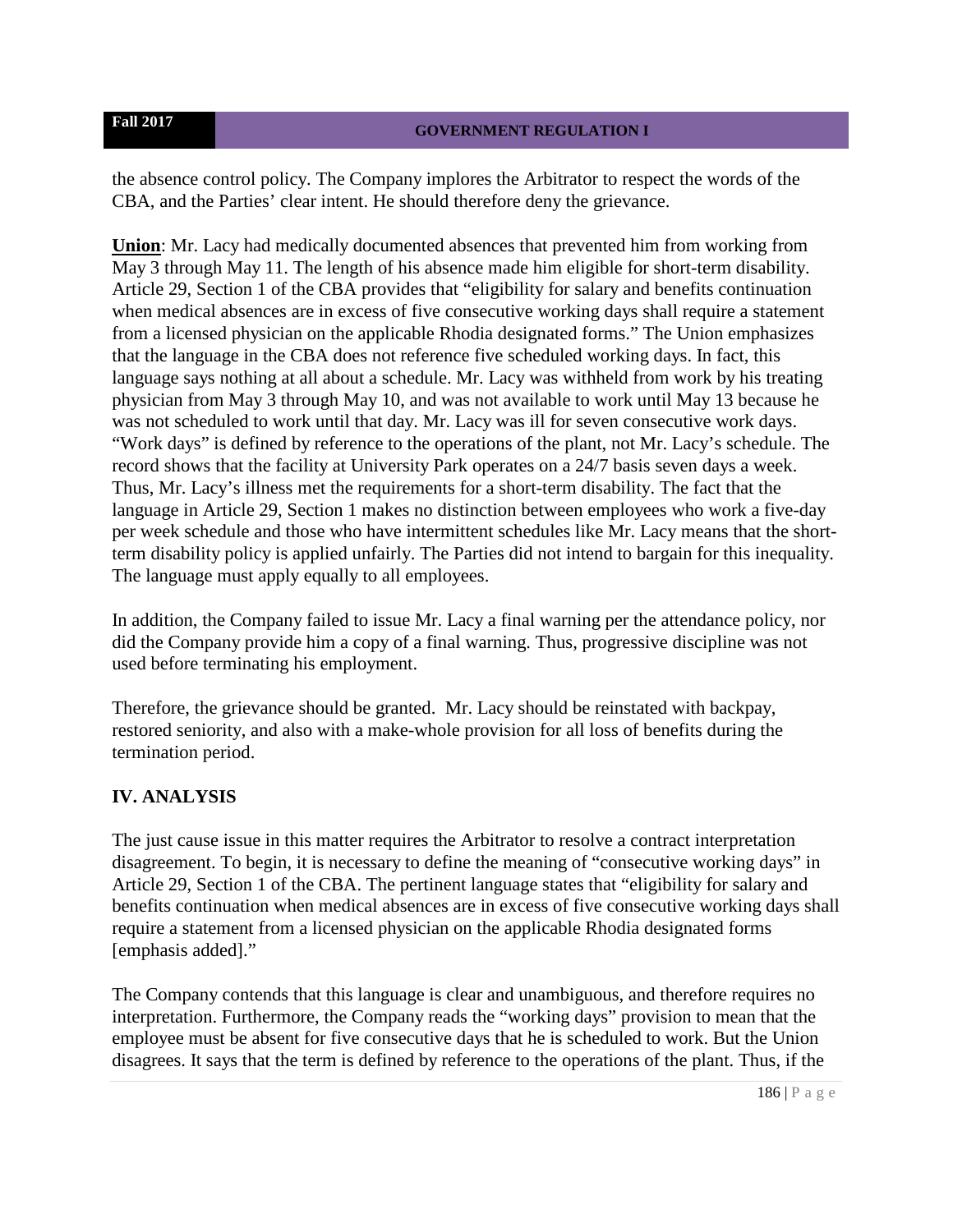Company runs a seven day per week operation, the employee must be medically disabled for five consecutive days during the week, regardless of his personal work schedule.

Both interpretations are plausible. More to the point, this contract language is ambiguous and unclear on its face. Thus, the Arbitrator must rely on standard contract interpretation principles to resolve this dispute.

The record shows that this language reflected the bargaining intent of the Parties. In particular, the CBA's short term disability policy was intended to conform to federal disability and medical leave laws.

With this bargaining intent in mind, the analysis turns to the Family and Medical Leave Act (FMLA). That law is relevant to the issue of bargaining intent insofar as it defines how working days are to be counted.

The law defines short-term disability in these terms:

Serious Health Condition – "Serious health condition" means an illness, injury, impairment, or *physical* or mental *condition* that involves:

any period of incapacity or treatment connected with inpatient care (i.e., an overnight stay) in a hospital, hospice, or residential medical care facility; or *a period of incapacity requiring absence of more than three calendar days from work*, school, or other regular daily activities *that also involves continuing treatment by (or under the supervision of) a health care provider*; . . . .

A serious health condition involving continuing treatment by a health care provider includes any one or more of the following:

(a) Incapacity and treatment. A period of incapacity of more than *three consecutive*, *full calendar days*, and any subsequent treatment or period of incapacity relating to the same condition, that also involves:

(1) *Treatment two or more times, within 30 days of the first day of incapacity*, unless extenuating circumstances exist, by a health care provider, by a nurse under direct supervision of a health care provider, or by a provider of health care services (e.g. , physical therapist) under orders of, or on referral by, a health care provider; or

(2) Treatment by a health care provider on at least one occasion, which results in a regimen of continuing treatment under the supervision of the health care provider.

(3) *The requirement in paragraphs (a)(1) and (2) of this section for treatment by a health care provider means an in-person visit to a health care provider*. The first (or only) in-person treatment visit must take place within seven days of the first day of incapacity [emphasis added]. $2$ 

<span id="page-186-0"></span><sup>&</sup>lt;sup>2</sup> Title 29: Labor, PART 825—THE FAMILY AND MEDICAL LEAVE ACT OF 1993, § 825.115 (Continuing treatment, a[t http://ecfr.gpoaccess.gov/cgi/t/text/text](http://ecfr.gpoaccess.gov/cgi/t/text/text-idx?c=ecfr&sid=48d6ee3b99d3b3a97b1bf189e1757786&rgn=div5&view=text&node=29:3.1.1.3.53&idno=29#29:3.1.1.3.53.1.477.13)[idx?c=ecfr&sid=48d6ee3b99d3b3a97b1bf189e1757786&rgn=div5&view=text&node=29:3.1.1.3.53&idno=29#29:3](http://ecfr.gpoaccess.gov/cgi/t/text/text-idx?c=ecfr&sid=48d6ee3b99d3b3a97b1bf189e1757786&rgn=div5&view=text&node=29:3.1.1.3.53&idno=29#29:3.1.1.3.53.1.477.13)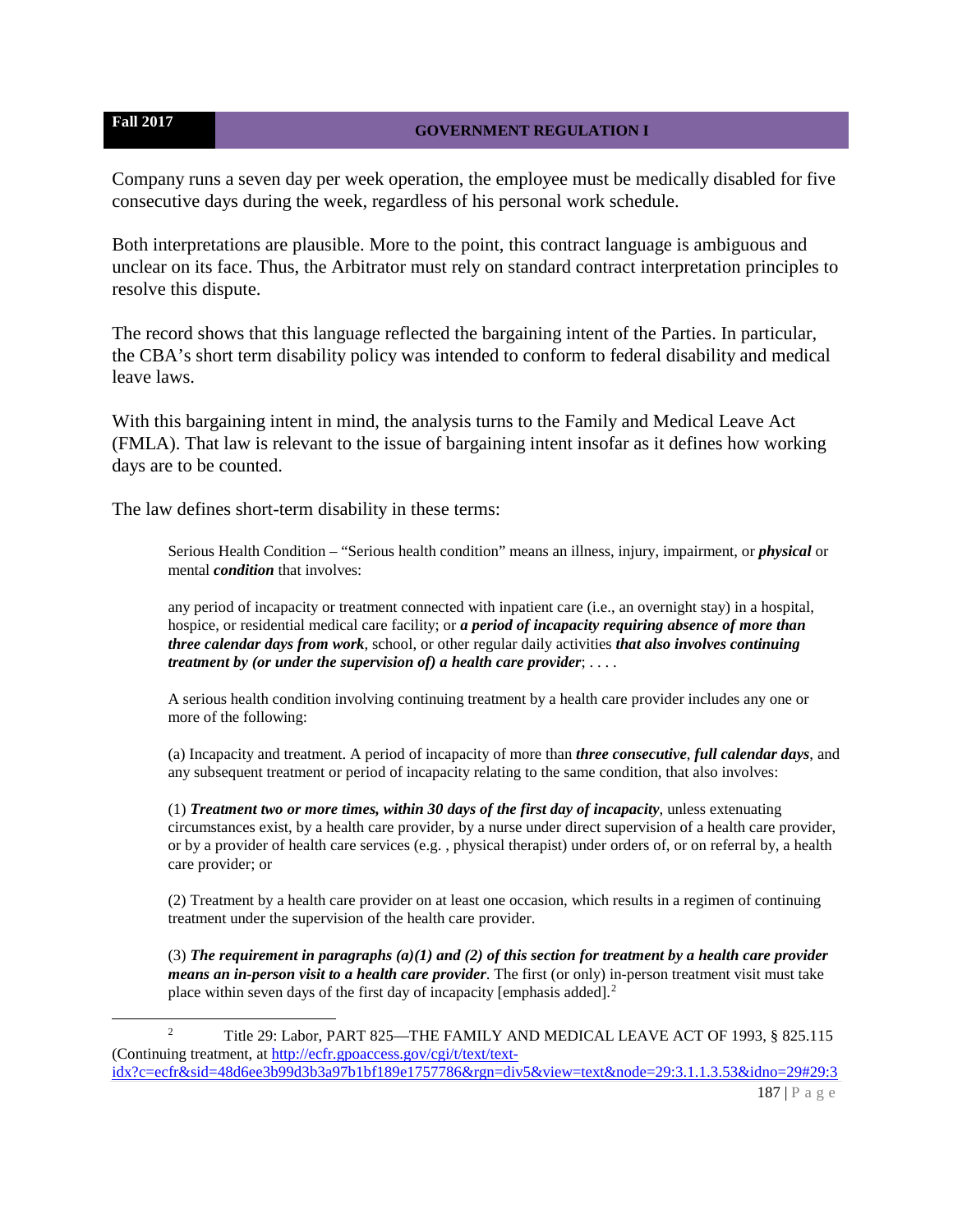The emphasized portions of the federal regulations are germane to resolving this grievance. The law states that a serious health condition occurs when there is "a period of incapacity requiring absence of more than three calendar days from work."

Notably, the federal regulation uses a calendar day definition. It does not use the scheduled working days approach advocated by the Company.

Mr. Lacy was absent more than three consecutive calendar days, beginning May 4, 2011 and extending through May 10, 2011. In addition, he had a "physical condition" that "involve[d] continuing treatment by . . . a health care provider." Consistent with the law, he was treated twice within the period of incapacity and remained under the care of his physician until he was released back to work on May 11.

Thus, the Company's policy that consecutive "working days" refers to the employee's work schedule is at odds with the calendar day approach that is defined in the Code of Federal Regulations.

In addition, under a basic canon of contract interpretation, harsh, absurd or non-sensical results should be avoided. In this case, maintenance employees work a schedule that allows them to qualify for short term leave under FMLA. This is because the Company schedules them to work five consecutive work days.

However, production workers are scheduled on an intermittent basis. In the first week of the scheduling cycle, they are assigned 12 hour shifts that occur on Monday, Tuesday, Friday, Saturday, and Sunday. For the second week, the schedule provides 12-hour shifts on Wednesday and Thursday.

The point is that the Company's interpretation differentiates short term medical leave based on whether an individual is a production employee or a maintenance employee. While the Company has a clear rationale to work these individuals on different rotations and for different lengths of time, that rationale pertains to production needs. When, however, a production or a maintenance employee has a short term serious medical condition, it is harsh, absurd and non-sensical to provide one individual with relief from the absence policy while subjecting the other employees to discipline.

This comparison implicates the just cause issue. The common law of labor arbitration embodies seven key tests of just cause. One tenet, equal treatment, poses the question: Has the Employer applied its rules, orders, and penalties evenhandedly and without discrimination to all

 $\overline{a}$